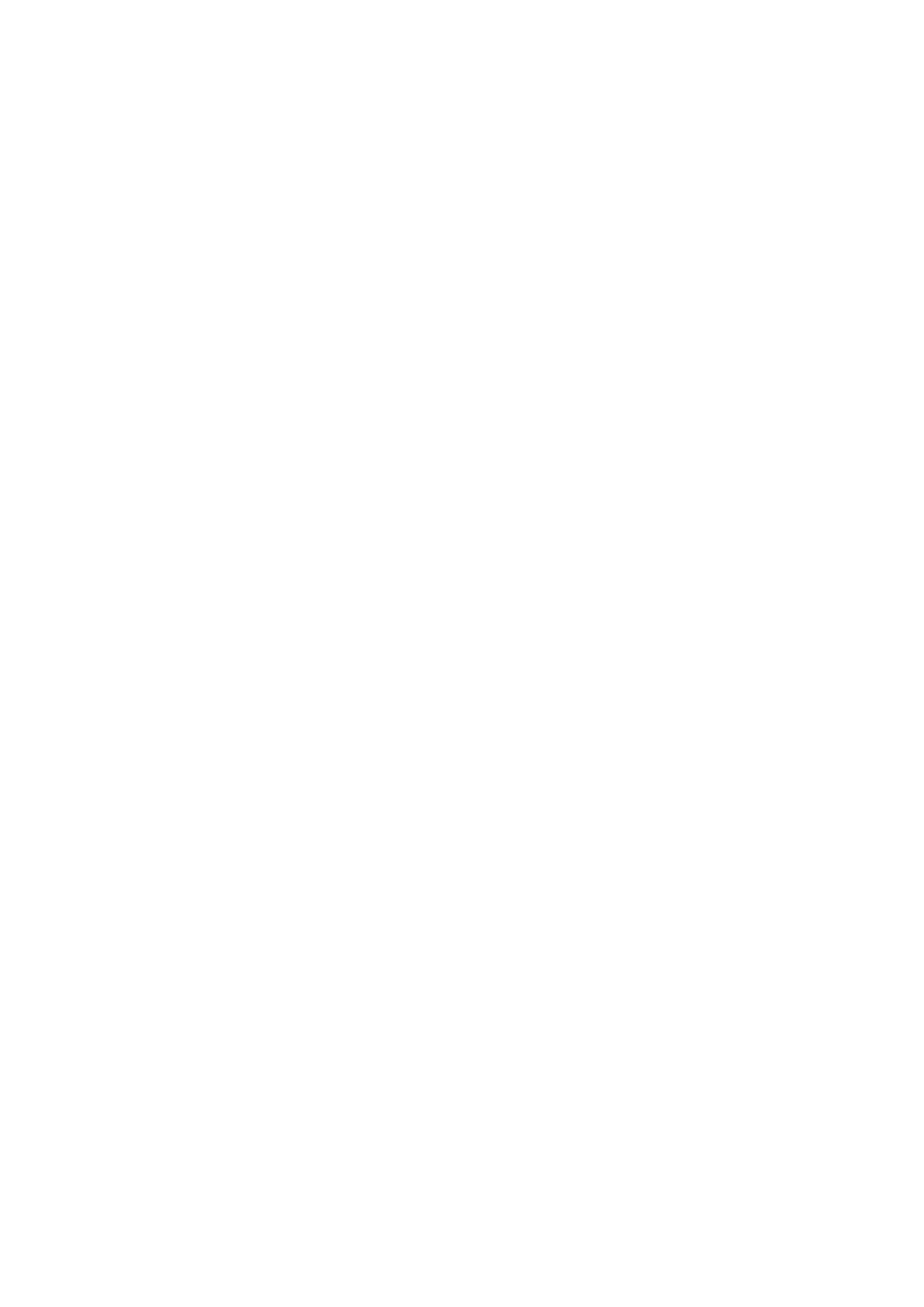#### **The Governor**

The Honourable LINDA DESSAU, AC

**The Lieutenant-Governor**

The Honourable KEN LAY, AO, APM

#### **The ministry**

(from 16 October 2017)

|                                                                                                                                        | The Hon. D. M. Andrews, MP   |
|----------------------------------------------------------------------------------------------------------------------------------------|------------------------------|
| Deputy Premier, Minister for Education and Minister for Emergency                                                                      | The Hon. J. A. Merlino, MP   |
|                                                                                                                                        | The Hon. T. H. Pallas, MP    |
| Minister for Public Transport and Minister for Major Projects.                                                                         | The Hon. J. Allan, MP        |
|                                                                                                                                        | The Hon. B. A. Carroll, MP   |
| Minister for Trade and Investment, Minister for Innovation and the<br>Digital Economy, and Minister for Small Business                 | The Hon. P. Dalidakis, MLC   |
| Minister for Energy, Environment and Climate Change, and Minister for                                                                  | The Hon. L. D'Ambrosio, MP   |
| Minister for Roads and Road Safety, and Minister for Ports                                                                             | The Hon. L. A. Donnellan, MP |
| Minister for Tourism and Major Events, Minister for Sport and Minister                                                                 | The Hon. J. H. Eren, MP      |
| Minister for Housing, Disability and Ageing, Minister for Mental Health,<br>Minister for Equality and Minister for Creative Industries | The Hon. M. P. Foley, MP     |
| Minister for Health and Minister for Ambulance Services                                                                                | The Hon. J. Hennessy, MP     |
| Minister for Aboriginal Affairs, Minister for Industrial Relations,<br>Minister for Women and Minister for the Prevention of           | The Hon. N. M. Hutchins, MP  |
|                                                                                                                                        | The Hon. G. Jennings, MLC    |
| Minister for Consumer Affairs, Gaming and Liquor Regulation, and                                                                       | The Hon. M. Kairouz, MP      |
| Minister for Families and Children, Minister for Early Childhood                                                                       | The Hon. J. Mikakos, MLC     |
|                                                                                                                                        | The Hon. L. M. Neville, MP   |
|                                                                                                                                        | The Hon. M. P. Pakula, MP    |
| Minister for Agriculture and Minister for Regional Development                                                                         | The Hon. J. L. Pulford, MLC  |
| Minister for Finance and Minister for Multicultural Affairs                                                                            | The Hon. R. D. Scott, MP     |
| Minister for Training and Skills, and Minister for Corrections                                                                         | The Hon. G. A. Tierney, MLC  |
|                                                                                                                                        | The Hon. R. W. Wynne, MP     |
|                                                                                                                                        | Ms M. Thomas, MP             |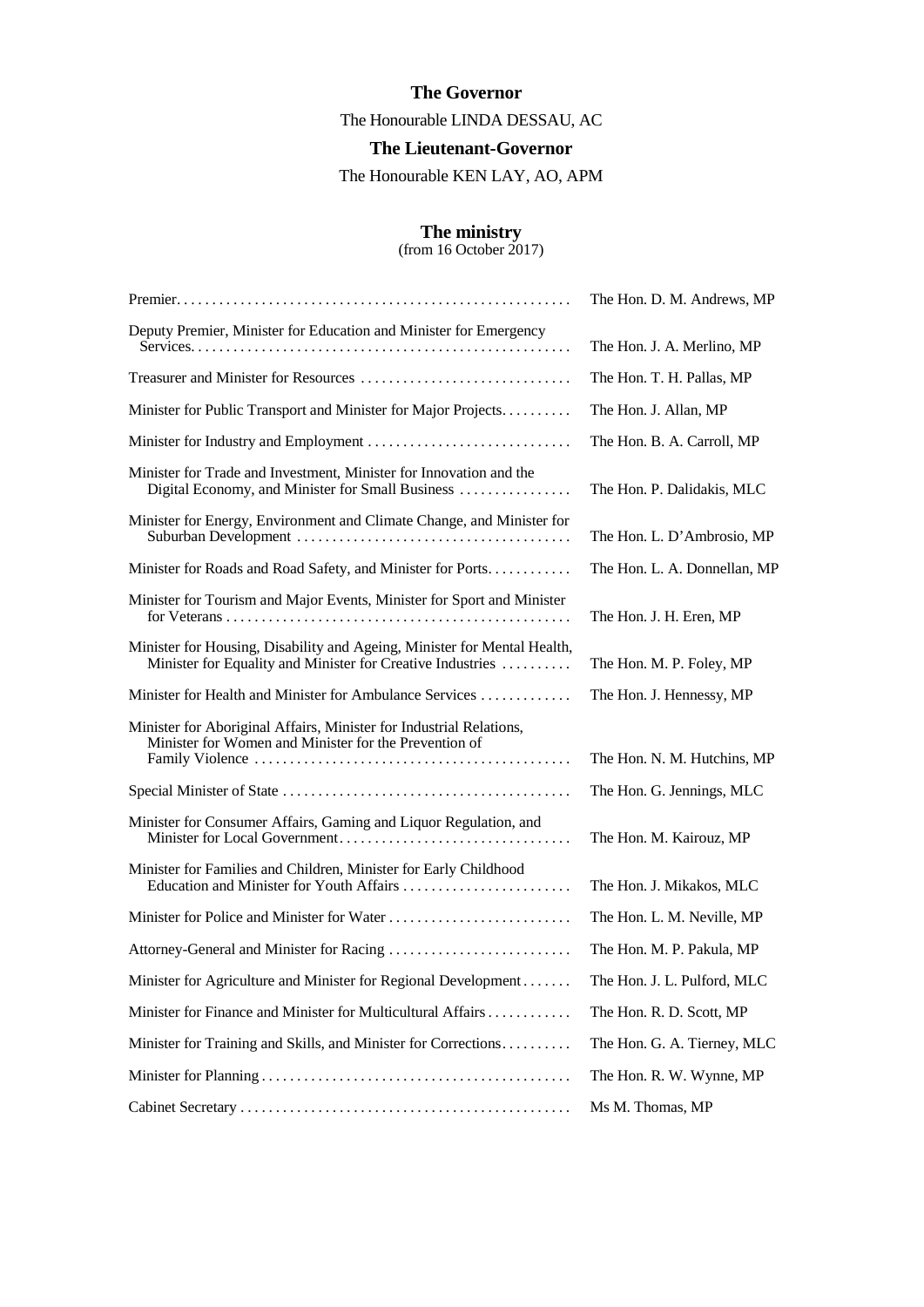## **OFFICE-HOLDERS OF THE LEGISLATIVE ASSEMBLY FIFTY-EIGHTH PARLIAMENT — FIRST SESSION**

#### **Speaker**

The Hon. C. W. BROOKS (from 7 March 2017)

The Hon. TELMO LANGUILLER (to 25 February 2017)

#### **Deputy Speaker**

Ms J. MAREE EDWARDS (from 7 March 2017)

Mr D. A. NARDELLA (to 27 February 2017)

#### **Acting Speakers**

Ms Blandthorn, Mr Carbines, Ms Couzens, Mr Dimopoulos, Mr Edbrooke, Ms Graley, Ms Kilkenny, Ms Knight, Mr McGuire, Mr Pearson, Mr Richardson, Ms Spence, Ms Suleyman, Ms Thomson, Ms Ward and Ms Williams.

**Leader of the Parliamentary Labor Party and Premier**

The Hon. D. M. ANDREWS

**Deputy Leader of the Parliamentary Labor Party and Deputy Premier**

The Hon. J. A. MERLINO

**Leader of the Parliamentary Liberal Party and Leader of the Opposition**

The Hon. M. J. GUY

**Deputy Leader of the Parliamentary Liberal Party and Deputy Leader of the Opposition** The Hon. D. J. HODGETT

> **Leader of The Nationals** The Hon. P. L. WALSH **Deputy Leader of The Nationals** Ms S. RYAN

#### **Heads of parliamentary departments**

*Assembly —* Acting Clerk of the Legislative Assembly: Ms Bridget Noonan *Council* — Acting Clerk of the Parliaments and Clerk of the Legislative Council: Mr A. Young *Parliamentary Services* — Secretary: Mr P. Lochert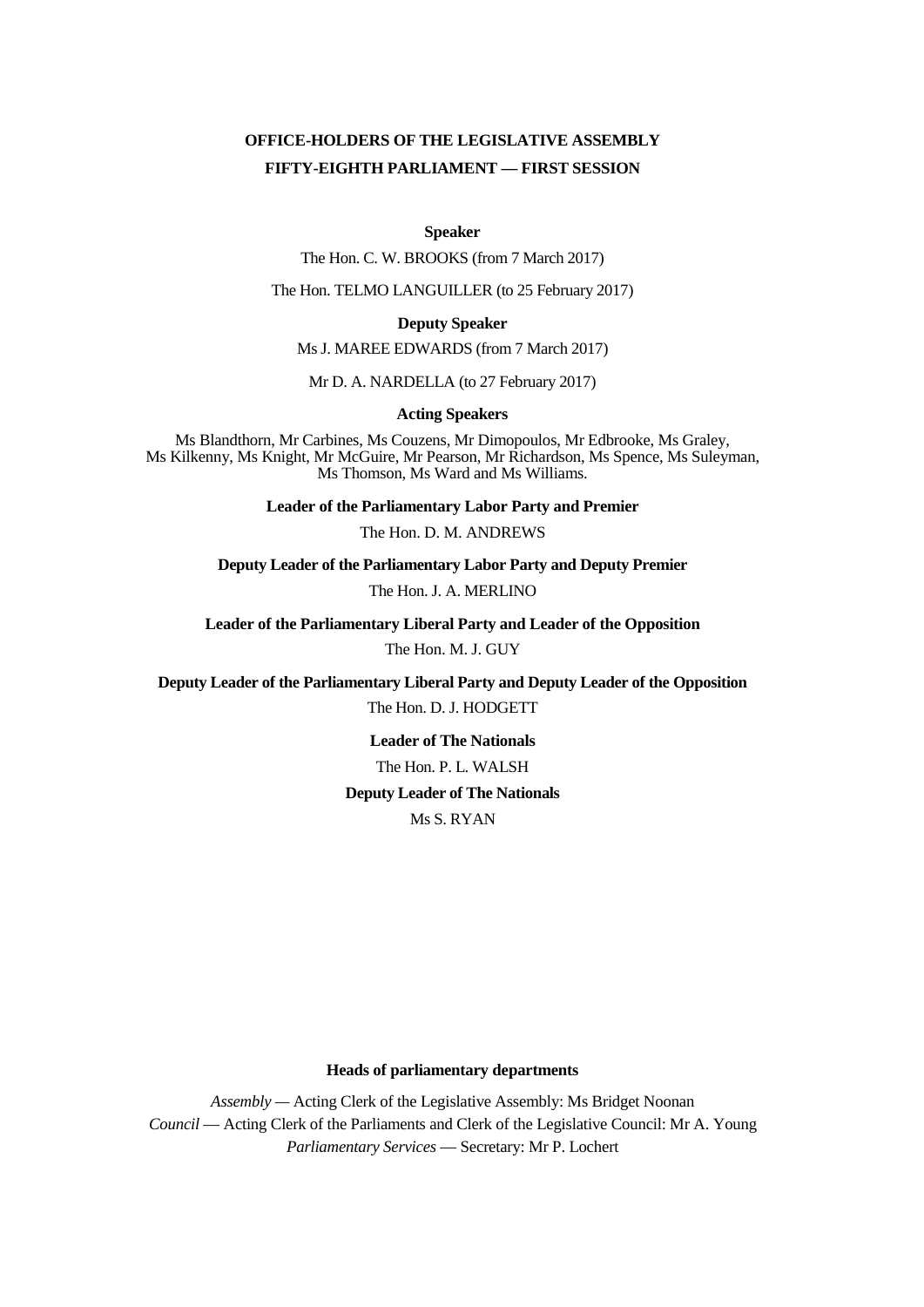## **MEMBERS OF THE LEGISLATIVE ASSEMBLY FIFTY-EIGHTH PARLIAMENT — FIRST SESSION**

| <b>Member</b>                     | <b>District</b>       | Party       | <b>Member</b>                                      | <b>District</b>        | Party       |
|-----------------------------------|-----------------------|-------------|----------------------------------------------------|------------------------|-------------|
| Allan, Ms Jacinta Marie           | Bendigo East          | <b>ALP</b>  | McLeish, Ms Lucinda Gaye                           | Eildon                 | LP          |
| Andrews, Mr Daniel Michael        | Mulgrave              | ALP         | Merlino, Mr James Anthony                          | Monbulk                | ALP         |
| Angus, Mr Neil Andrew Warwick     | <b>Forest Hill</b>    | LP          | Morris, Mr David Charles                           | Mornington             | LP          |
| Asher, Ms Louise                  | <b>Brighton</b>       | LP          | Mulder, Mr Terence Wynn <sup>2</sup>               | Polwarth               | LP          |
| Battin, Mr Bradley William        | Gembrook              | LP          | Napthine, Dr Denis Vincent <sup>3</sup>            | South-West Coast       | LP          |
| Blackwood, Mr Gary John           | Narracan              | LP          | Nardella, Mr Donato Antonio <sup>4</sup>           | Melton                 | Ind         |
| Blandthorn, Ms Elizabeth Anne     | Pascoe Vale           | <b>ALP</b>  | Neville, Ms Lisa Mary                              | <b>Bellarine</b>       | <b>ALP</b>  |
| Britnell. Ms Roma <sup>1</sup>    | South-West Coast      | LP          | Noonan, Mr Wade Matthew                            | Williamstown           | <b>ALP</b>  |
| Brooks, Mr Colin William          | Bundoora              | <b>ALP</b>  | Northe, Mr Russell John <sup>5</sup>               | Morwell                | Ind         |
| Bull, Mr Joshua Michael           | Sunbury               | <b>ALP</b>  | O'Brien, Mr Daniel David <sup>6</sup>              | <b>Gippsland South</b> | <b>Nats</b> |
| Bull, Mr Timothy Owen             | <b>Gippsland East</b> | <b>Nats</b> | O'Brien, Mr Michael Anthony                        | Malvern                | LP          |
| Burgess, Mr Neale Ronald          | <b>Hastings</b>       | LP          | Pakula, Mr Martin Philip                           | Keysborough            | <b>ALP</b>  |
| Carbines, Mr Anthony Richard      | Ivanhoe               | ALP         | Pallas, Mr Timothy Hugh                            | Werribee               | <b>ALP</b>  |
| Carroll, Mr Benjamin Alan         | Niddrie               | ALP         | Paynter, Mr Brian Francis                          | <b>Bass</b>            | LP          |
| Clark, Mr Robert William          | <b>Box Hill</b>       | LP          | Pearson, Mr Daniel James                           | Essendon               | <b>ALP</b>  |
| Couzens, Ms Christine Anne        | Geelong               | <b>ALP</b>  | Perera. Mr Jude                                    | Cranbourne             | <b>ALP</b>  |
| Crisp, Mr Peter Laurence          | Mildura               | Nats        | Pesutto, Mr John                                   | Hawthorn               | LP          |
| D'Ambrosio, Ms Liliana            | Mill Park             | <b>ALP</b>  | Richardson, Mr Timothy Noel                        | Mordialloc             | <b>ALP</b>  |
| Dimopoulos, Mr Stephen            | Oakleigh              | <b>ALP</b>  | Richardson, Ms Fiona Catherine Alison <sup>7</sup> | Northcote              | <b>ALP</b>  |
| Dixon, Mr Martin Francis          | Nepean                | LP          | Riordan, Mr Richard <sup>8</sup>                   | Polwarth               | LP          |
| Donnellan, Mr Luke Anthony        | Narre Warren North    | <b>ALP</b>  | Ryall, Ms Deanne Sharon                            | Ringwood               | LP          |
| Edbrooke, Mr Paul Andrew          | Frankston             | <b>ALP</b>  | Ryan, Mr Peter Julian <sup>9</sup>                 | <b>Gippsland South</b> | <b>Nats</b> |
| Edwards, Ms Janice Maree          | Bendigo West          | <b>ALP</b>  | Ryan, Ms Stephanie Maureen                         | Euroa                  | <b>Nats</b> |
| Eren, Mr John Hamdi               | Lara                  | <b>ALP</b>  | Sandell, Ms Ellen                                  | Melbourne              | Greens      |
| Foley, Mr Martin Peter            | <b>Albert Park</b>    | ALP         | Scott, Mr Robin David                              | Preston                | <b>ALP</b>  |
| Fyffe, Mrs Christine Anne         | Evelyn                | LP          | Sheed, Ms Suzanna                                  | Shepparton             | Ind         |
| Garrett, Ms Jane Furneaux         | <b>Brunswick</b>      | ALP         | Smith, Mr Ryan                                     | Warrandyte             | LP          |
| Gidley, Mr Michael Xavier Charles | Mount Waverley        | LP          | Smith, Mr Timothy Colin                            | Kew                    | LP          |
| Graley, Ms Judith Ann             | Narre Warren South    | <b>ALP</b>  | Southwick, Mr David James                          | Caulfield              | LP          |
| Green, Ms Danielle Louise         | Yan Yean              | <b>ALP</b>  | Spence, Ms Rosalind Louise                         | Yuroke                 | <b>ALP</b>  |
| Guy, Mr Matthew Jason             | <b>Bulleen</b>        | LP          | Staikos, Mr Nicholas                               | Bentleigh              | <b>ALP</b>  |
| Halfpenny, Ms Bronwyn             | Thomastown            | <b>ALP</b>  | Staley, Ms Louise Eileen                           | Ripon                  | LP          |
| Hennessy, Ms Jill                 | Altona                | <b>ALP</b>  | Suleyman, Ms Natalie                               | <b>St Albans</b>       | <b>ALP</b>  |
| Hibbins, Mr Samuel Peter          | Prahran               | Greens      | Thomas, Ms Mary-Anne                               | Macedon                | <b>ALP</b>  |
| Hodgett, Mr David John            | Croydon               | LP          | Thompson, Mr Murray Hamilton Ross                  | Sandringham            | LP          |
| Howard, Mr Geoffrey Kemp          | Buninyong             | ALP         | Thomson, Ms Marsha Rose                            | Footscray              | <b>ALP</b>  |
| Hutchins, Ms Natalie Maree Sykes  | Sydenham              | <b>ALP</b>  | Thorpe, Ms Lidia Alma <sup>10</sup>                | Northcote              | Greens      |
| Kairouz, Ms Marlene               | Kororoit              | <b>ALP</b>  | Tilley, Mr William John                            | Benambra               | LP          |
| Katos, Mr Andrew                  | South Barwon          | LP          | Victoria, Ms Heidi                                 | Bayswater              | LP          |
| Kealy, Ms Emma Jayne              | Lowan                 | <b>Nats</b> | Wakeling, Mr Nicholas                              | <b>Ferntree Gully</b>  | LP          |
| Kilkenny, Ms Sonya                | Carrum                | ALP         | Walsh, Mr Peter Lindsay                            | Murray Plains          | <b>Nats</b> |
| Knight, Ms Sharon Patricia        | Wendouree             | ALP         | Ward, Ms Vicki                                     | Eltham                 | ALP         |
| Languiller, Mr Telmo Ramon        | Tarneit               | ALP         | Watt, Mr Graham Travis                             | <b>Burwood</b>         | LP          |
| Lim, Mr Muy Hong                  | Clarinda              | ALP         | Wells, Mr Kimberley Arthur                         | Rowville               | LP          |
| McCurdy, Mr Timothy Logan         | <b>Ovens Valley</b>   | <b>Nats</b> | Williams, Ms Gabrielle                             | Dandenong              | <b>ALP</b>  |
| McGuire, Mr Frank                 | <b>Broadmeadows</b>   | <b>ALP</b>  | Wynne, Mr Richard William                          | Richmond               | <b>ALP</b>  |

<sup>1</sup> Elected 31 October 2015 2 Resigned 3 September 2015 3 Resigned 3 September 2015 4 ALP until 7 March 2017 5 Nats until 28 August 2017 6 Elected 14 March 2015 7 Died 23 August 2017 8 Elected 31 October 2015 9 Resigned 2 February 2015

# 10 Elected 18 November 2017

#### **PARTY ABBREVIATIONS**

ALP — Labor Party; Greens — The Greens; Ind — Independent; LP — Liberal Party; Nats — The Nationals.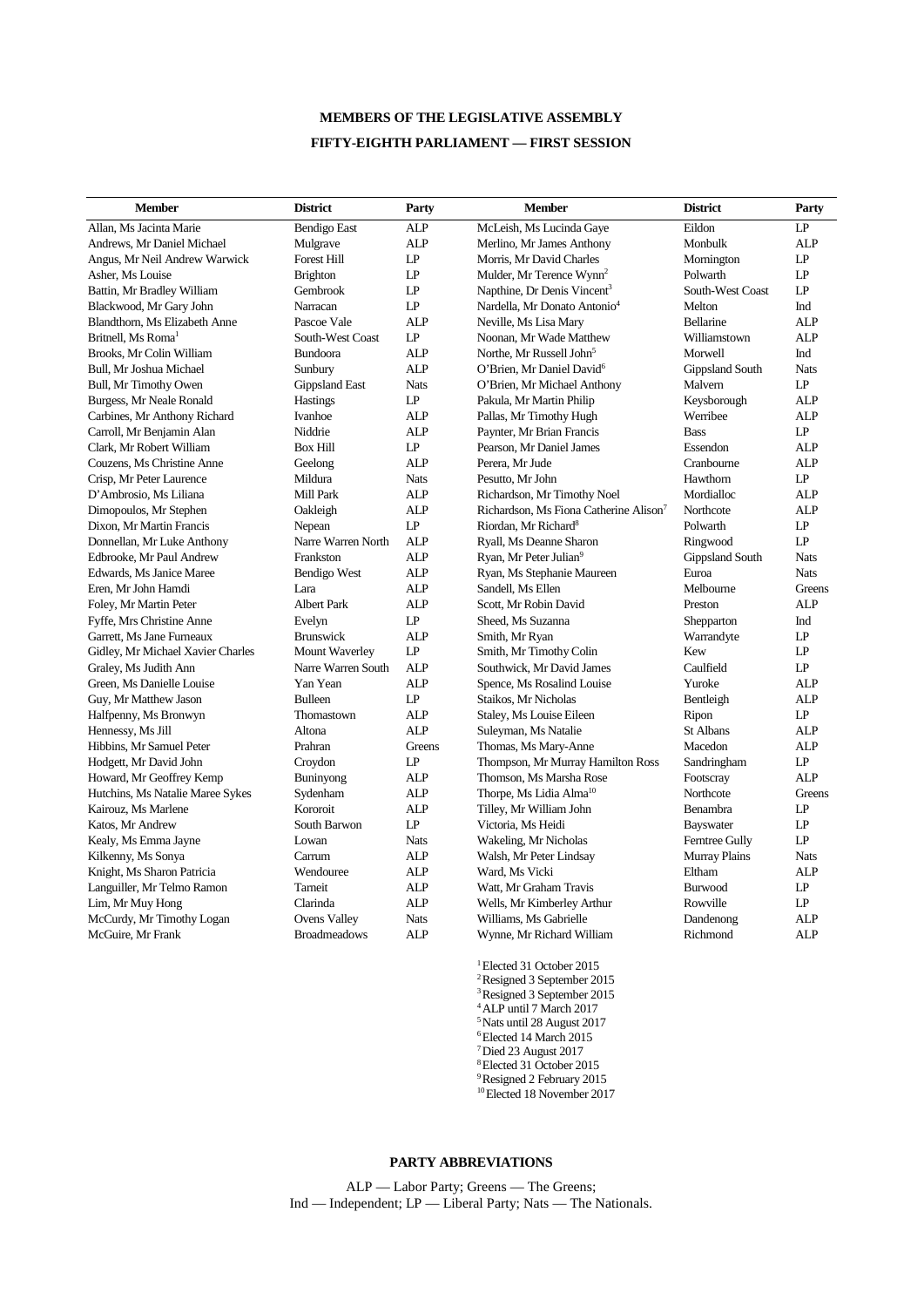#### **Legislative Assembly committees**

- **Privileges Committee** Ms Allan, Mr Clark, Ms D'Ambrosio, Mr Morris, Ms Neville, Ms Ryan, Ms Sandell, Mr Scott and Mr Wells.
- **Standing Orders Committee** The Speaker, Ms Allan, Ms Asher, Mr Carroll, Mr Clark, Ms Edwards, Mr Hibbins, Mr Hodgett, Ms Kairouz, Ms Ryan and Ms Sheed.

#### **Legislative Assembly select committees**

**Penalty Rates and Fair Pay Select Committee** — Ms Blandthorn, Mr J. Bull, Mr Clark, Mr Hibbins, Ms Ryall, Ms Suleyman and Ms Williams.

#### **Joint committees**

- **Accountability and Oversight Committee** (*Assembly*): Mr Angus, Mr Gidley, Mr Noonan and Ms Thomson. (*Council*): Mr O'Sullivan, Mr Purcell and Ms Symes.
- **Dispute Resolution Committee**  (*Assembly*): Ms Allan, Mr Clark, Ms Hutchins, Mr Merlino, Mr M. O'Brien, Mr Pakula and Mr Walsh. (*Council*): Mr Bourman, Mr Dalidakis, Ms Dunn, Mr Jennings and Ms Wooldridge.
- **Economic, Education, Jobs and Skills Committee** (*Assembly*): Mr Crisp, Mrs Fyffe, Ms Garrett and Ms Ryall. (*Council*): Mr Bourman, Mr Elasmar and Mr Melhem.
- **Electoral Matters Committee** (*Assembly*): Ms Asher, Ms Blandthorn, Mr Dixon and Ms Spence. (*Council*): Ms Bath, Ms Patten and Mr Somyurek.
- **Environment, Natural Resources and Regional Development Committee**  (*Assembly*): Mr J. Bull, Ms Halfpenny, Mr Richardson and Mr Riordan. (*Council*): Mr O'Sullivan, Mr Ramsay and Mr Young.
- **Family and Community Development Committee** (*Assembly*): Ms Britnell, Ms Couzens, Mr Edbrooke, Ms Edwards and Ms McLeish. (*Council*): Dr Carling-Jenkins and Mr Finn.
- **House Committee**  (*Assembly*): The Speaker (*ex officio*), Mr J. Bull, Mr Crisp, Mrs Fyffe, Mr Staikos, Ms Suleyman and Mr Thompson. (*Council*): The President (*ex officio*), Mr Eideh, Ms Lovell, Mr Mulino and Mr Young.
- **Independent Broad-based Anti-corruption Commission Committee** (*Assembly*): Mr Hibbins, Mr D. O'Brien, Mr Richardson, Ms Thomson and Mr Wells. (*Council*): Mr Ramsay and Ms Symes.
- **Law Reform, Road and Community Safety Committee** (*Assembly*): Mr Dixon, Mr Howard, Ms Suleyman, Mr Thompson and Mr Tilley. (*Council*): Dr Carling-Jenkins and Mr Gepp.
- **Public Accounts and Estimates Committee** (*Assembly*): Mr Dimopoulos, Mr Morris, Mr D. O'Brien, Mr Pearson, Mr T. Smith and Ms Ward. (*Council*): Ms Patten, Ms Pennicuik and Ms Shing.
- **Scrutiny of Acts and Regulations Committee** (*Assembly*): Ms Blandthorn, Mr J. Bull, Mr Dimopoulos, Ms Kilkenny and Mr Pesutto. (*Council*): Ms Bath and Mr Dalla-Riva.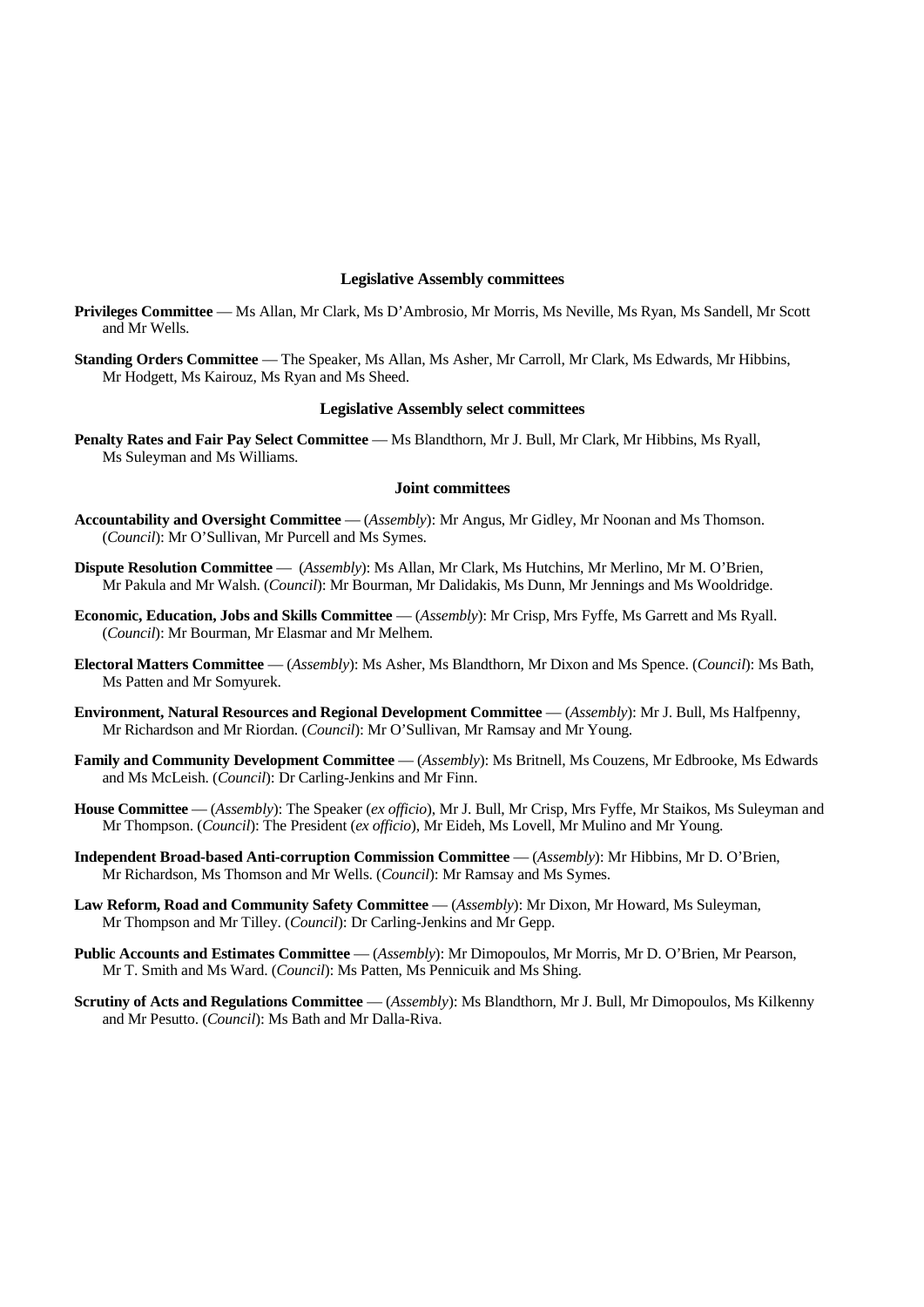# **WEDNESDAY, 8 AUGUST 2018**

| ELECTORAL MATTERS COMMITTEE                                           |  |
|-----------------------------------------------------------------------|--|
| Civics and electoral participation in Victorian                       |  |
|                                                                       |  |
|                                                                       |  |
| <b>OWNERS CORPORATIONS AMENDMENT</b>                                  |  |
| (SHORT-STAY ACCOMMODATION) BILL 2016                                  |  |
|                                                                       |  |
| <b>MEMBERS STATEMENTS</b>                                             |  |
|                                                                       |  |
| Country Fire Authority Kangaroo Flat brigade 2613                     |  |
|                                                                       |  |
| Country Fire Authority Strathbogie station2614                        |  |
|                                                                       |  |
| Euroa electorate sporting clubs 2614                                  |  |
|                                                                       |  |
|                                                                       |  |
| High Street, Belmont, bicycle paths 2614                              |  |
|                                                                       |  |
|                                                                       |  |
|                                                                       |  |
|                                                                       |  |
|                                                                       |  |
|                                                                       |  |
|                                                                       |  |
|                                                                       |  |
| Homelessness Week 2617, 2618, 2619                                    |  |
|                                                                       |  |
|                                                                       |  |
|                                                                       |  |
|                                                                       |  |
| Public housing heater replacement2617                                 |  |
|                                                                       |  |
|                                                                       |  |
|                                                                       |  |
|                                                                       |  |
|                                                                       |  |
|                                                                       |  |
| Victorian Young Leaders to Indonesia2620                              |  |
|                                                                       |  |
| STATEMENTS ON REPORTS                                                 |  |
| Penalty Rates and Fair Pay Select Committee:                          |  |
| penalty rates and fair pay2620, 2624                                  |  |
| Family and Community Development<br>Committee: perinatal services2621 |  |
| Environment, Natural Resources and Regional                           |  |
| Development Committee: sustainability and                             |  |
| operational challenges of Victoria's rural and                        |  |
|                                                                       |  |
| Law Reform, Road and Community Safety                                 |  |
| Committee: VicRoads management of                                     |  |
|                                                                       |  |
| MEMBER CONDUCT 2625, 2643, 2672                                       |  |
| QUESTIONS WITHOUT NOTICE and MINISTERS                                |  |
| <b>STATEMENTS</b>                                                     |  |
| Member conduct  2629, 2631, 2632, 2633, 2639, 2640                    |  |
| Ministers statements: ambulance response times 2632                   |  |

| Ministers statements: health and                                   |  |
|--------------------------------------------------------------------|--|
|                                                                    |  |
|                                                                    |  |
| Ministers statements: employment policy 2636                       |  |
| Latrobe Valley employment2636, 2637                                |  |
| Ministers statements: education funding 2638                       |  |
| Ministers statements: road upgrades 2640                           |  |
|                                                                    |  |
| RULINGS BY THE CHAIR                                               |  |
|                                                                    |  |
|                                                                    |  |
| CONSTITUENCY QUESTIONS                                             |  |
|                                                                    |  |
|                                                                    |  |
|                                                                    |  |
|                                                                    |  |
|                                                                    |  |
|                                                                    |  |
|                                                                    |  |
|                                                                    |  |
|                                                                    |  |
|                                                                    |  |
| <b>GRIEVANCES</b>                                                  |  |
|                                                                    |  |
| Former government healthcare performance  2655                     |  |
|                                                                    |  |
|                                                                    |  |
|                                                                    |  |
|                                                                    |  |
|                                                                    |  |
| OPEN COURTS AND OTHER ACTS AMENDMENT                               |  |
| <b>BILL 2018</b>                                                   |  |
|                                                                    |  |
|                                                                    |  |
| TRANSPORT LEGISLATION AMENDMENT (BETTER                            |  |
| ROADS VICTORIA AND OTHER AMENDMENTS)                               |  |
| <b>BILL 2018</b>                                                   |  |
|                                                                    |  |
|                                                                    |  |
| <b>GAMBLING REGULATION AMENDMENT</b>                               |  |
| (WAGERING AND BETTING) BILL 2018                                   |  |
|                                                                    |  |
|                                                                    |  |
|                                                                    |  |
| MINERAL RESOURCES (SUSTAINABLE<br>DEVELOPMENT) AMENDMENT BILL 2018 |  |
|                                                                    |  |
|                                                                    |  |
|                                                                    |  |
| DISABILITY SERVICE SAFEGUARDS BILL 2018                            |  |
|                                                                    |  |
| ADJOURNMENT                                                        |  |
| Community language schools funding program  2717                   |  |
|                                                                    |  |
|                                                                    |  |
|                                                                    |  |
|                                                                    |  |
|                                                                    |  |
|                                                                    |  |
|                                                                    |  |
| Williams Street, Inverloch, road safety 2721                       |  |
| Frankston electorate community safety  2721                        |  |
|                                                                    |  |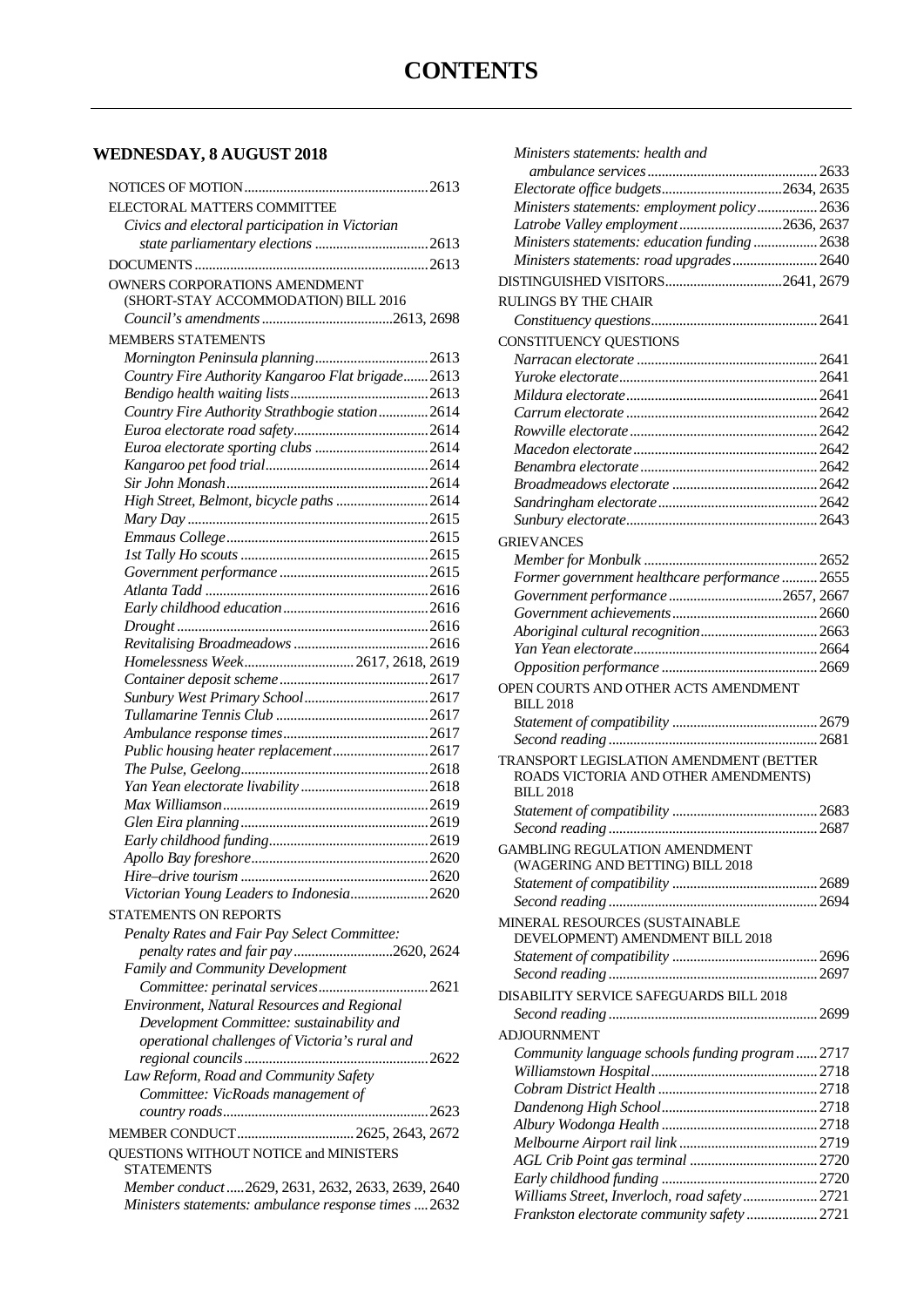# **CONTENTS**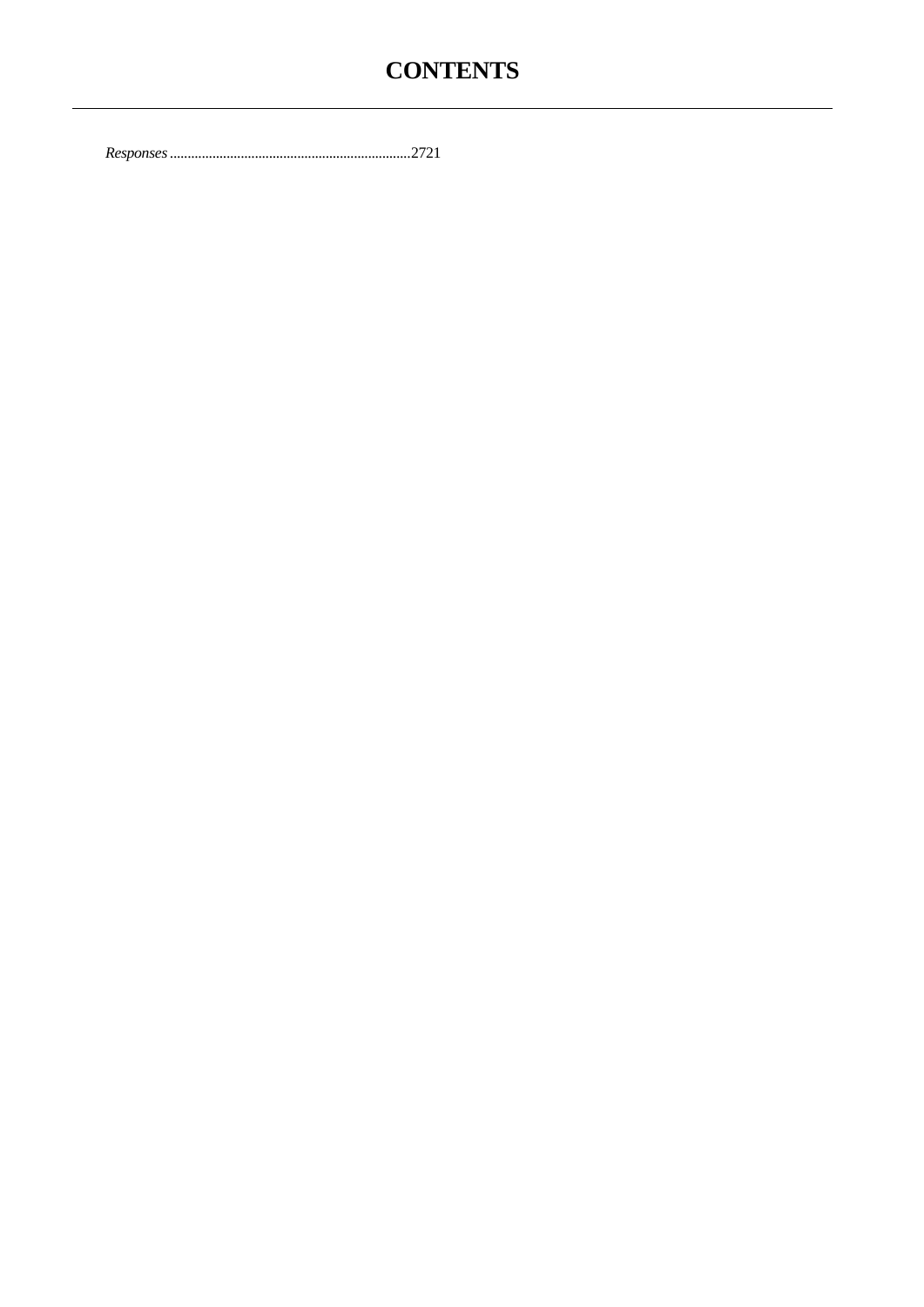#### **Wednesday, 8 August 2018**

**The SPEAKER (Hon. Colin Brooks) took the chair at 9.33 a.m. and read the prayer.**

#### **NOTICES OF MOTION**

**Notice of motion given.**

#### **ELECTORAL MATTERS COMMITTEE**

**Civics and electoral participation in Victorian state parliamentary elections**

**Ms ASHER (Brighton) presented report together with appendices and transcripts of evidence.**

**Tabled.**

**Ordered that report and appendices be published.**

#### **DOCUMENTS**

#### **Tabled by Acting Clerk:**

Auditor-General — Managing Rehabilitation Services in Youth Detention — Ordered to be published

*Subordinate Legislation Act 1994* — Documents under s 16B in relation to *Catchment Land Protection Act 1994 —* Declaration of the feral or wild population of the cat to be an established pest animal on specified Crown land.

#### **OWNERS CORPORATIONS AMENDMENT (SHORT-STAY ACCOMMODATION) BILL 2016**

*Council's amendments*

**Returned from Council with message relating to amendments.**

**Ordered to be considered later this day.**

#### **MEMBERS STATEMENTS**

#### **Mornington Peninsula planning**

**Mr MORRIS** (Mornington) (09:36) — When I first entered this Parliament almost 12 years ago, one of my first statements identified the threat that the Bracks government's planning policies posed to the distinctive character of the Mornington Peninsula. More than a decade on, nothing has changed. This government has orchestrated a sustained attack on peninsula livability. They have trashed the rules on residential development. They have taken two-storey height limits and made them three. They have scrapped reasonable minimum

subdivision sizes and replaced them with anything-goes rules that can only result in the slums of the mid-21st century. They have launched the biggest attack on the amenity of towns and villages on the Mornington Peninsula in the history of town planning controls.

And not content with plotting to convert our bayside towns into densely populated suburbs, not content with consistently failing to protect the distinctive peninsula character, Labor has refused point blank in this term of government to act to ensure that the green spaces on the Mornington Peninsula are preserved for future generations. In true Labor fashion they are happy to provide strong, legislated planning controls for the Macedon Ranges — the marginal seat there — but not for the Mornington Peninsula.

The Liberal and National parties have proposed that the landscape protection controls in the Planning and Environment Act 1987 should apply to the entire Mornington Peninsula. The government refused to entertain such a notion. So too have the Greens. Only a Liberal and a National government will protect the peninsula for generations to come.

#### **Country Fire Authority Kangaroo Flat brigade**

**Ms EDWARDS** (Bendigo West) (09:37) — I was really pleased to attend the Kangaroo Flat fire brigade awards and presentation evening recently. The highlight of the evening of course was the announcement of the 50-year medal to brigade member ex-captain Ken Deveraux and indeed the dedication of the Kangaroo Flat pumper to him. The other highlight of the evening was the 70-year medal to ex-captain William 'Bill' Bowery, AFSM, who also had an appliance dedication, the Kangaroo Flat tanker.

There were many other awards that evening: a 70-year medal to ex-captain Bill Bowery, as I mentioned; a 40-year medal to Debbie Browning; 35-year medals to Darren Hocking and Andrew Smith; a 20-year medal to Mary Melis; 15-year medals to Jamie Hart, Nick Evans, Tom Dargaville and Glen Brown; and 10-year medals to Amber Osborn, Tyler Harris and Taryn Fagan.

As always, it is a pleasure to meet with members of the Kangaroo Flat fire brigade. Firefighter of the year went to James Clements, the encouragement award went to Keith Mitchener and the most valuable person at the brigade award went to — a well-deserved acknowledgement — captain Layton Miller.

#### **Bendigo health waiting lists**

**Ms EDWARDS** — I also want to mention that Bendigo is now leading the way in record low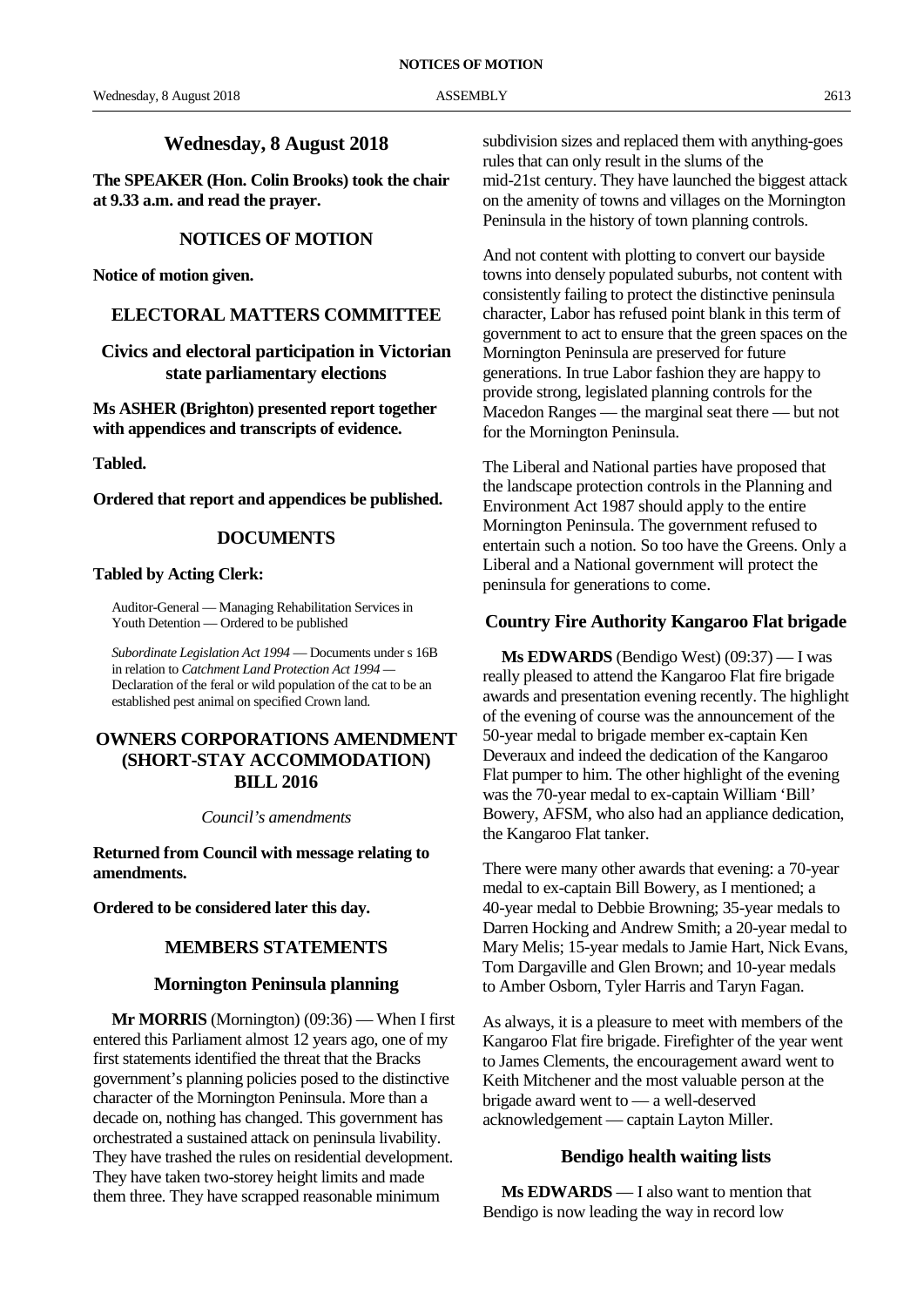ambulance and surgery wait times. We have invested heavily in our ambulance and health services, and as a result we have great ambulance response times.

#### **Country Fire Authority Strathbogie station**

**Ms RYAN** (Euroa) (09:39) — I call on the Minister for Emergency Services to examine the space required for the Strathbogie Country Fire Authority. The fire station was built in the late 1970s, and when both tankers are inside the brigade cannot open any of their storage cupboards due to the tight squeeze. The brigade is half an hour from any other station, and because of this remoteness they are hoping to upgrade their smaller tanker. Their ultralight is already stored in a neighbour's garage, and more space is desperately required.

#### **Euroa electorate road safety**

**Ms RYAN** — The safety of students at St Patrick's Primary School, Kilmore Primary School and Assumption College in Kilmore is being put in jeopardy by a lack of traffic infrastructure. About 2500 students leave school at the same time every day. After a student was recently hit by a car leaving school, I am calling on the state government to work with the schools and Mitchell shire to ensure the safety of every child and parent.

#### **Euroa electorate sporting clubs**

**Ms RYAN** — I call on the government to reassure the communities of Benalla and Seymour that they will match my funding commitments to local sporting clubs. Benalla's Raise the Roof undercover equestrian arena and upgrades to Benalla's junior sporting facilities and Seymour's Kings Park are widely supported projects which the community has been working hard towards. They deserve funding regardless of who is elected, and I am calling on the Andrews government to commit to delivering this infrastructure.

#### **Kangaroo pet food trial**

**Ms RYAN** — Labor must come clean on its plan for the Kangaroo pet food scheme if it is re-elected. Farmers around Toolleen last week raised their concerns with me about the explosion in kangaroo numbers locally. As seasonal conditions worsen and feed becomes more scarce, the overpopulation of kangaroos is becoming even more of an issue, and it is very concerning that this government has extended the kangaroo pet food scheme until March next year, with no guarantee of it continuing beyond that time frame.

#### **Sir John Monash**

**Mr EREN** (Minister for Tourism and Major Events) (09:40) — One hundred years ago today an eminent Victorian, General Sir John Monash, led Australian troops to a decisive victory near the French town of Amiens. This victory set in motion a chain of events that led to the end of one of the most destructive and bloody chapters in global history, World War I. On this day Field Marshal Douglas Haig launched an attack on the Germans at the Battle of Amiens. The attack was spearheaded by the Australian Corps, which had been ordered by Monash to capture enemy artillery. This strong, decisive victory caused the German military leaders to recognise that the war was effectively lost. It was their 'black day', and they were pushed back to the Hindenburg Line.

The wartime service of General Sir John Monash was marked by integrity, innovation and organisational ability. His successful use of the maximum possible array of mechanical resources in the form of guns, machine guns, tanks, mortars and aeroplanes to protect his men and secure strategic positions changed not only the war but warfare itself. After the Battle of Amiens, King George V invested Monash as a Knight Commander of the Order of the Bath. This was the first time a British monarch had honoured a commander on a battlefield in nearly 200 years.

Monash received many accolades from many countries for his war service. His postwar service was every bit as exemplary. He was head of the State Electricity Commission, a founding member of the Rotary Club of Melbourne, vice-chancellor of the University of Melbourne and a great supporter of Anzac Day and the planning of the Shrine of Remembrance among many other achievements.

#### **High Street, Belmont, bicycle paths**

**Mr KATOS** (South Barwon) (09:42) — Last Wednesday, 1 August, I was pleased to take the Leader of the Opposition to High Street, Belmont, where we met with traders and shoppers who are concerned about the proposed bike paths down High Street. After presenting a petition to this house with 2700 signatures, the traders were very pleased to hear that under an elected Liberal government we will reopen the consultation to look at all possible routes, including Francis Street and the Church Street-Thomson Street route, not just High Street. We will also direct the Transport Accident Commission to remove its restrictive clause that only High Street routes are to be funded and to fund whatever route the consultation finds is best.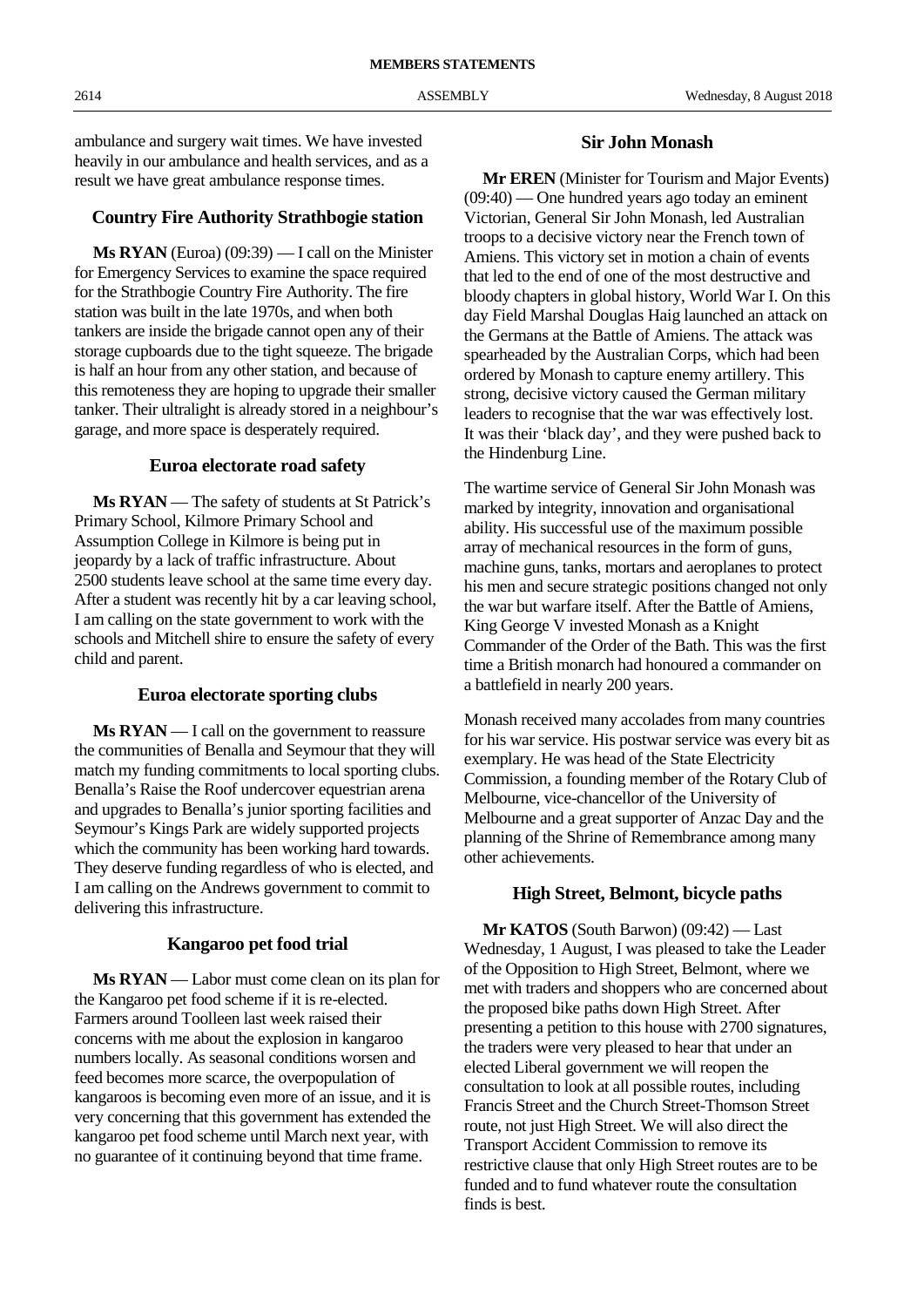Traders, shoppers, visitors, residents and cyclists have contacted me to express their gratitude for this announcement. I especially would like to thank Vince Albanese at the Joker Shoppe and Sean Clark at Bakers Delight, to name a few, for their continued support in this fight. However, the member for Geelong continues to show that she has no idea about the plight of small businesses in High Street and the needs of the predominantly older demographic that use the High Street shops. On-street parking is critical to both small business and shoppers. The member for Geelong was quoted in the *Geelong Indy* as saying:

The new bike path will also enable streetscape improvement to High Street, providing a more attractive customer experience.

Well, I can tell the member for Geelong that removing car parking will force businesses that are already doing it tough to close, and you will not have an attractive customer experience but a ghost town experience with closed shops down the strip.

#### **Mary Day**

**Mr FOLEY** (Minister for Housing, Disability and Ageing)  $(09:44)$  — I rise to mourn the passing of Mary Day. The truest of true believers, there was not a corner of the Victorian Labor Party or the labour movement, particularly in inner Melbourne, that Mary had not touched over her long and proud career as a Labor activist. A seemingly permanent fixture for over 20 years at the offices of Gerry Hand and Lindsay Tanner, she played the role of mentor, confidant, adviser, problem solver and, when needed, quiet enforcer. Mary's steady hand and calm manner but steely iron will made her a figure of both impressive leadership and friendship to many in our movement, particularly to young women whom she more than mentored, including a number of members of this house.

To know Mary over these years and decades was to learn of not only her tough life and her Labor collectivist values from her life in Warrnambool but also her central role in state and federal Labor. Her support for progressive values, for supporting women and children including, as I have indicated, many in this place, will not be forgotten. Her contribution lives on in the array of achievements at a local and state level, and national policy outcomes. More importantly her shared values endure in those of us her life and guiding hand touched. She helped to send many of us on our way. Vale, Mary Day. She was much loved and will be deeply missed. Condolences to Nick and the Eccles family.

#### **Emmaus College**

**Mr ANGUS** (Forest Hill) (09:45) — I was very pleased recently to attend the annual production of Emmaus College, this year *Seussical the Musical.* It was an outstanding production with lots of tremendous acting, singing and dancing. There had obviously been a huge amount of work put into this production by everyone involved, both on and off the stage, and it showed during the show. I congratulate all the students, staff and volunteers involved in the production on a really great show.

#### **1st Tally Ho scouts**

**Mr ANGUS** — It was a great pleasure to recently attend the annual trivia night hosted by the 1st Tally Ho scout troop, which is located in the Forest Hill electorate. As always it was a fantastic night, with everyone there learning lots of new and often obscure facts. I congratulate everyone involved with the night, in particular quiz master Andrew Henley. I also congratulate and thank all the volunteers involved with Tally Ho and other local scout troops, including the leaders of the joeys, cubs, scouts and rovers groups, who freely give of their time week in and week out.

#### **Government performance**

**Mr ANGUS** — The stunt pulled in the house yesterday by the member for Monbulk shows just how desperate the current government is. It will stoop to any level in a vain attempt to divert the focus of attention from its dishonesty and systemic rorting, rather than focusing on helping ordinary Victorians. The public will not be fooled by this rorting government's attempted distractions and will have a clear choice at the end of November. The six ministers currently under police investigation for their roles in the so-called red shirts rorts affair should immediately stand down until this investigation is completed. If the Premier had any integrity at all, he would ensure this happens.

However, as we have seen with a range of other dodgy dealings during the term of this government, there is no chance the Premier will do the right thing. Rather, he will facilitate the ongoing attempted cover-up and distractions as he has in the past. Whether it be the stolen dictaphone, the rorting of the second residence allowance or the systemic and comprehensive red shirts rorting, all Victorians can see the true colours of the current Premier and his hypocritical behaviour. The March 2018 report by the Victorian Ombudsman into the matter —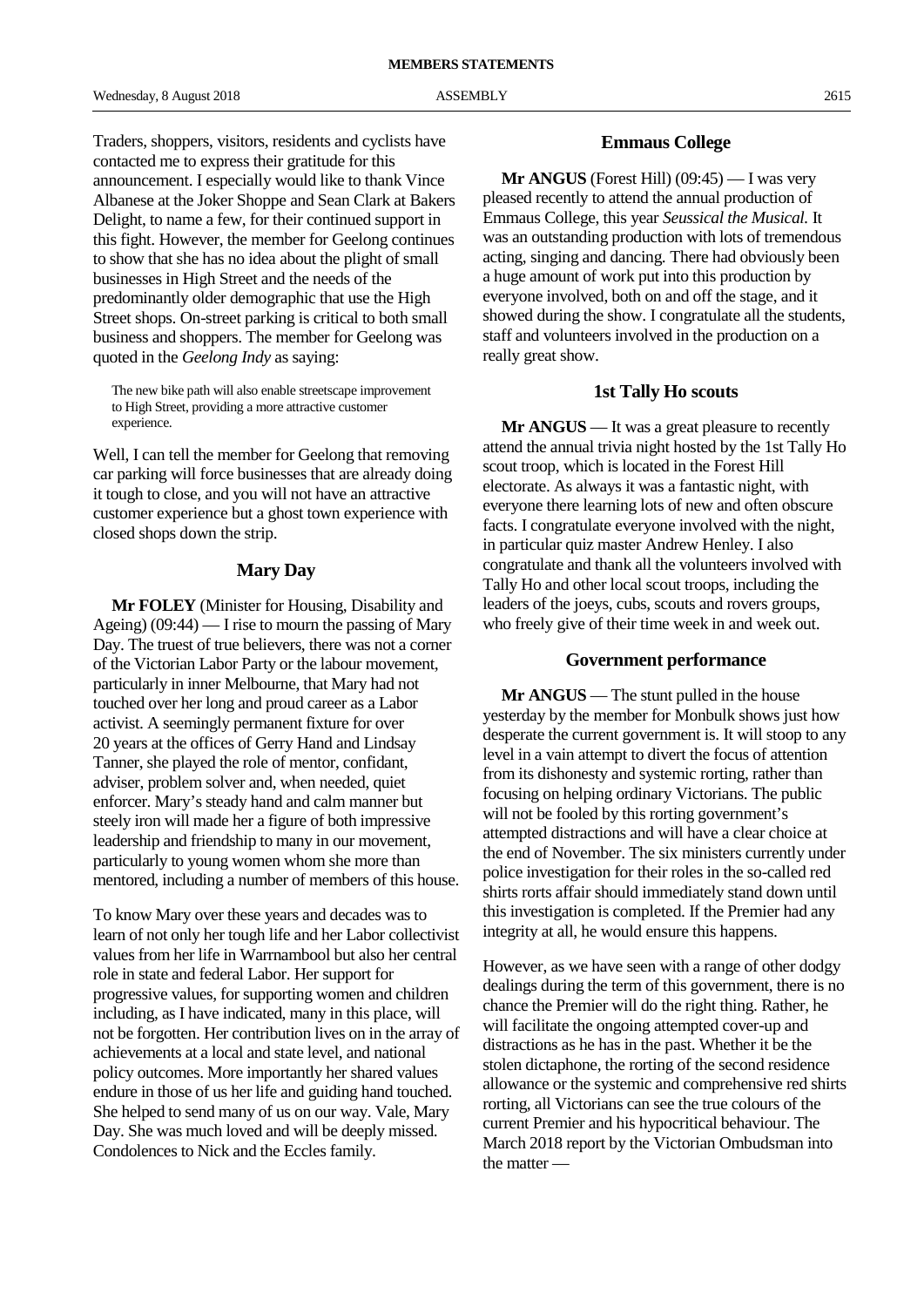**The DEPUTY SPEAKER** — The member for Macedon.

#### **Atlanta Tadd**

**Ms THOMAS** (Macedon) (09:47) — I would like to congratulate Romsey early childhood educator Atlanta Tadd on being named the Bendigo, Goldfields and Macedon Ranges regional winner in the Excellence in Family Day Care Awards. Atlanta has been a child carer for more than 15 years and has been recognised for excellence in providing a safe and friendly environment as a family day care educator with Our Village Family Childcare. Best wishes for the finals, Atlanta.

#### **Early childhood education**

**Ms THOMAS** — The health, development, care and education of my littlest constituents is a particular passion of mine, and I pay tribute to maternal and child health nurses, family day carers, childcare workers and early childhood educators across my electorate for the work they do every day in ensuring our children have the very best start in life. I am very proud of the Andrews government's record investments in early years services and education.

However, once again I need to join our Minister for Early Childhood Education in the other place and on behalf of early childhood educators in my electorate call on the Turnbull government not to cut funding to four-year-old kinder. Recently released federal budget documents reveal the federal Liberal government plans to withdraw funding for four-year-old kinder. The shock \$440 million cut, as reported in the *Australian Financial Review*, trashes a longstanding arrangement between the commonwealth and the states and territories to jointly fund one year of preschool. If Malcolm Turnbull gets his way, the year 2019 looks set to be the final year of four-year-old kinder as we know it. Every Victorian child born after 2016 will miss out on this important learning milestone. My message to the Liberals is: stop the cuts to kinders.

#### **Drought**

**Mr McCURDY** (Ovens Valley) (09:48) — I am very concerned for the farming community in Victoria, and the Ovens Valley in particular. The lack of significant rain within the region but more particularly north of the Murray is putting pressure on fodder and water prices. Hay and grain are leaving the region at a steady rate, and indications are that within the next six to eight weeks there will not be any hay left.

Of course we need to support our farming neighbours in New South Wales and beyond, and of course we need to work together to see that we all make it through this difficult situation. But I have concerns that our city-centric Labor government fails to understand the significance of the current situation. As ruminants, our dairy and beef stock need fibre to function, and the lack of hay will make this difficult situation worse. Ordinary quality hay is being quoted at \$380 a tonne, nearly three times its normal price. Temporary irrigation water is selling at about \$350 a megalitre. These prices are unsustainable. Orchardists have no option but to purchase water; otherwise their trees will die. Beef farmers are selling breeding stock, which is a one-way ticket to disaster.

I plead with the Minister for Agriculture in the other place to get out of Melbourne, stop looking at the internal issues of the Labor Party and assist our communities. Get on the phone to your counterparts in other states and work collaboratively. Let us not blame the federal government but be proactive in Victoria to play our part. Environmental water can be used to bring the temporary water price down and sugar cane in North Queensland can be used to supplement stock in Queensland rather than trucking hay from Victoria up to Queensland. A small amount of action now can solve a major problem in the coming months.

I spoke with Max Wright of Invergordon last week. He is juggling a reduction in contracts for his canning fruit and excessive water prices at the same time, and extra water is hard to find. Those who hold the water can make choices about whether to use it on farm or sell it for the highest possible price. Granted that this gives businesses flexibility, but for some businesses there really is no real choice.

#### **Revitalising Broadmeadows**

**Mr McGUIRE** (Broadmeadows) (09:50) — Broadmeadow matters because it symbolises hope. As my late father defined this proud, resilient community: 'Broadmeadows is where you get your start in the land of opportunity'. So I am delighted to deliver a strategy for the future of a district that for generations has underwritten prosperity through its muscle and manufacturing nous while struggling against historic disadvantage and now deindustrialisation.

Broadmeadows is the flashpoint for defining national concerns: globalisation, the demise of local manufacturing and the demands of population growth driving economic activity. Its fate highlights critical challenges confronting Australia. How do we coordinate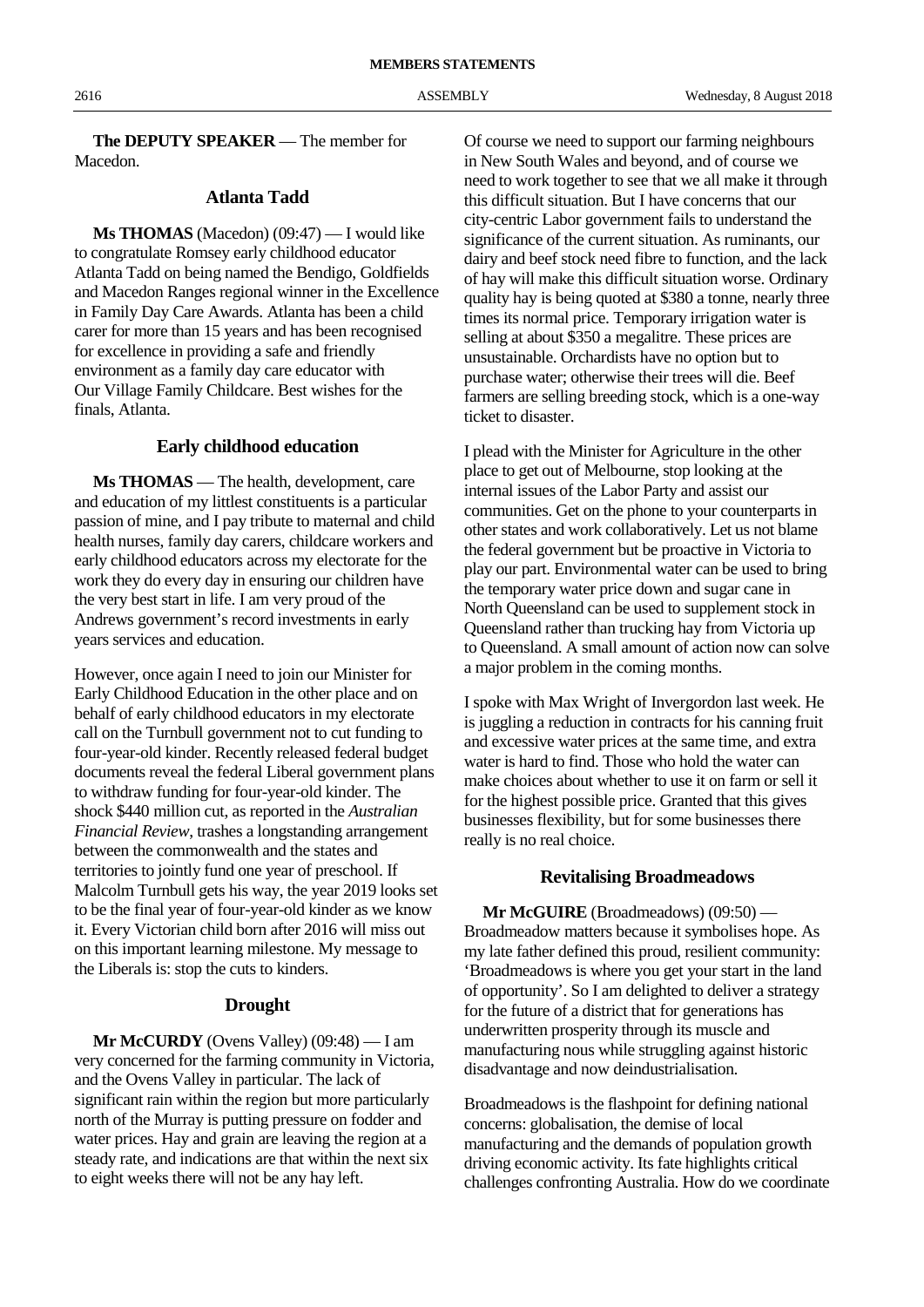the three tiers of government, business and civil society in the national interest and for community benefit?

Revitalising Broadmeadows is a plan to deliver affordable housing, reimagine the town centre, attract new industries and provide lifelong learning, skills and jobs. Broadmeadows has the opportunity to evolve into the much-sought-after 20-minute city, with new industries, businesses and jobs of the future. Only 16 kilometres from the heart of the world's most livable city, it boasts blue-chip infrastructure: two rail lines and a spur into the massive Ford site, the nearby Tullamarine Freeway, a ring-road, Sydney Road and Australia's only curfew-free international airport at its back door. As the first person to grow up in Broadmeadows and represent the community in this Parliament, I was delighted to chair the Broadmeadows Revitalisation Board to highlight the significance of this community and its opportunities for the future.

#### **Homelessness Week**

**Mr HIBBINS** (Prahran) (09:51) — Yesterday morning I enjoyed breakfast, a coffee and a chat with locals at Uniting Prahran Mission on Chapel Street as part of their winter breakfast, where they serve a free hot breakfast throughout winter. I certainly agree with one attendee I was chatting to that it is one of Melbourne's best breakfasts, so thank you to everyone for their company yesterday morning and well done to the staff, volunteers and clients of Uniting for being such an important part of our community.

I attended there as part of Homelessness Week. Given it is Homelessness Week, it is really important to reaffirm that it is absolutely critical that we fix the housing crisis by building more public housing and supporting people to maintain their tenancies as well as other measures to fix the housing crisis, such as giving renters better rights and ending those unfair tax breaks like negative gearing that make housing unaffordable.

#### **Container deposit scheme**

**Mr HIBBINS** — Today in the other place the Victorian Greens container deposit legislation will be debated. Everyone in our community seems to agree that a container deposit scheme is a sensible, effective way to reduce waste. Everyone, except of course the Labor and Liberal parties, who seem to be beholden to the beverage industry in their opposition. I would certainly urge members to support the Greens bill.

#### *Honourable members interjecting.*

**Mr HIBBINS** — Let it be noted that they are laughing at this.

#### **Sunbury West Primary School**

**Mr J. BULL** (Sunbury) (09:53) — A couple of years ago I had the pleasure of working closely with Sunbury West Primary School to secure funding for an outdoor exercise park. It has been a great success, but recently the school wrote to me asking for help to fund shade sails over this area. They have been working hard to fundraise and do all they can to make it happen. Last week I was thrilled to visit Sunbury West to announce a \$40 000 contribution from the Andrews Labor government. We promised to make Victoria the Education State, and in four years we have invested over \$40 million in education in my electorate compared to less than \$2 million under the former government.

#### **Tullamarine Tennis Club**

**Mr J. BULL** — Politics is about getting things done. It is about using a mandate given to you by the community you love to make that community even better, and last week I was thrilled to join players and committee members at the Tullamarine Tennis Club to announce \$30 000 for new security lighting. Sometimes it is the small things that make a big difference. I would like to thank the committee and the players for having me along last week for a wonderful visit.

#### **Ambulance response times**

**Mr J. BULL** — We know that the Liberals went to war with our paramedics and slashed \$1 billion from our healthcare system. We promised to end the ambulance crisis and provide hardworking paramedics, nurses and doctors with the best resources they need to provide the very best possible care. Last week I was thrilled to join the Premier, the Minister for Health and the member for Yuroke and many hardworking paramedics to announce the release of the best response time data for code 1 emergencies in any quarter. When your loved one is sick, every second counts. I would like to thank our hardworking paramedics.

#### **Public housing heater replacement**

**Mr TILLEY** (Benambra) (09:54) — I recently visited Mrs Kathleen Smith in her Department of Health and Human Services (DHHS) property located in Wodonga. Mrs Smith is a spritely 89 years of age and a legend of the horse racing industry. She was the first woman to get a Victorian trainer's licence, first woman to train a Grand National winner and the first woman jockey to have ridden starts at picnic meetings.

But along with her Voelker Court neighbours she has had her gas heating decommissioned. Mrs Smith is one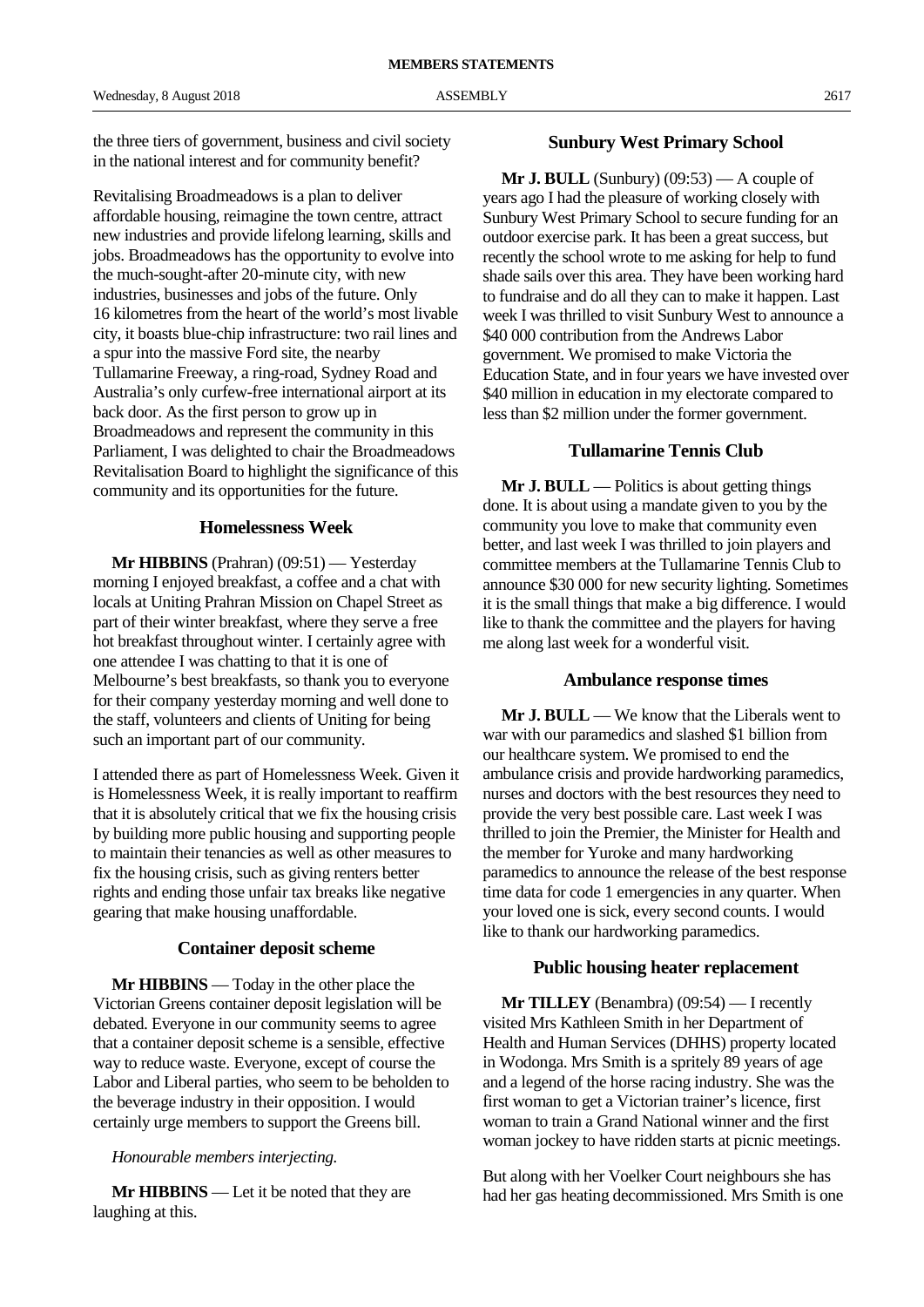of over 6500 DHHS tenants around Victoria that were without adequate heating through winter. Understandably Vulcan and Pyrox gas space heaters in DHHS properties were decommissioned following the tragic death of a resident from carbon monoxide poisoning. Unfortunately, however, this has left many residents without adequate heating. Mrs Smith's

property was provided with a small, oil-filled electric heater which was grossly inadequate. The heater was running day and night, and yet Mrs Smith would go back to bed or jump in the shower to stay warm.

I am still receiving other reports of residents going to bed at 4 o'clock in the afternoon because of the cold. Just in the last couple of days Mrs Smith has received a new heater as she was prioritised for being aged over 75 years, but I fear others may not be as lucky. With a current temperature of 6 degrees that feels like 3 degrees and rain in Wodonga this morning, it really should not have come to this. I ask residents to keep an eye on their fellow neighbours.

## **The Pulse, Geelong**

**Ms COUZENS** (Geelong) (09:56) — Diversitat is a highly regarded community organisation in Geelong that represents many ethnic communities that make up our great city. Diversitat provides a broad range of services, including the Pulse 94.7, their not-for-profit community radio station which operates daily and survives on the goodwill of volunteers and sponsors. All the programs are produced and hosted by community volunteers, including 17 ethnic programs, local Geelong and District Football League football and sporting broadcasts, music and cultural events, environmental, gardening and multi-faith discussion programs and much more.

I am a regular on the Pulse and appreciate the passion and commitment that these volunteers contribute to the community. So when the news broke that sacked ex-mayor Darryn Lyons has decided to take legal action against the Pulse the people of Geelong were shocked. A Vietnam veteran made a comment on air about Lyons running a drug den in his nightclubs. The Pulse made every effort to apologise and have offered to implement any reasonable steps requested by Darryn Lyons. However, after 12 months of talks Darryn Lyons has begun legal action to sue the Pulse for defamation. The money that Darryn Lyons has sought from the beginning could cause the closure of the Pulse.

It seems surprising that Darryn Lyons would sue anybody for defamation given that he is a self-professed opponent of political correctness and a champion of free speech. Mr Lyons has referred to

others in his articles as gutless, gormless, pathetic, scumbags, liars, manipulators, minions, brown noses and henchmen, and has asked, 'What are they smoking?' and if they have 'had too much red cordial'.

#### **Homelessness Week**

**Mr BLACKWOOD** (Narracan) (09:57) — This week we turn our attention to homelessness across Victoria in an effort to raise awareness of the magnitude of the problem, but more importantly reflect on the cause and seek to deliver meaningful solutions.

Last week I met with Erin Price, Gippsland manager of SalvoCare; Chris McNamara from the Gippsland Homelessness Network; Grant McNeil, manager of Community Housing Limited; and Christine Thirkell, who has lived the homeless experience. As they explained, the causes of homelessness are complex, with no single trigger. Individual, interpersonal and structural factors all play a role and interact with each other.

In Gippsland the five main reasons for people seeking assistance for homelessness were housing crisis, family violence, financial difficulty, inadequate or inappropriate dwelling and transition from custody, which directly reflects the location of Fulham prison in Sale. In 2011 the number of people homeless in Gippsland was 665. By 2016 this had increased to 692. In 2016 there were also 522 people living in some form of marginal housing and at risk of homelessness.

In May 2018 the Council to Homeless Persons provided a report identifying priorities for addressing this issue in Gippsland. The report suggested an increase to inclusionary zoning, identifying vacant land suitable for social housing, reducing application fees for social housing, increasing participation for local government in area service networks and providing rate reductions for providers of social housing. Victoria needs 3000 new social housing properties every year to deal with current unmet need.

#### **Yan Yean electorate livability**

**Ms GREEN** (Yan Yean) (09:59) — Yesterday's *Herald Sun* sang the praises of postcode 3754 in an article entitled 'Why Mernda is the best place to live in Melbourne'. It quoted Mernda historical society president Neil Johnson, who is actually a fifth-generation Merndarite, on the history of the area and the Wurundjeri roots of the name Mernda, which means 'young girl'.

Mernda has a mixture of new and old, with the preservation of heritage buildings being loved and enjoyed by the community, including Two Beans and a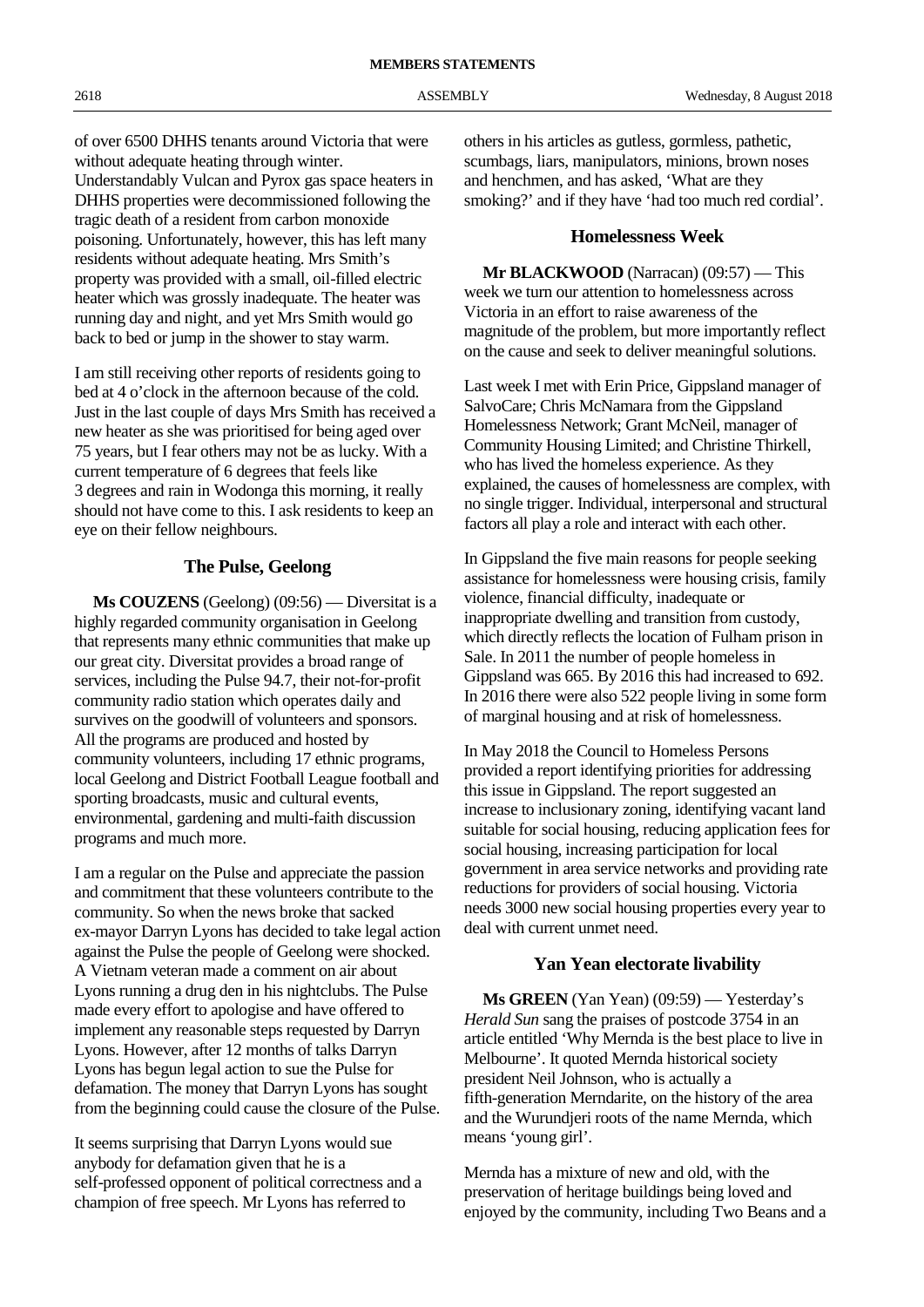Farm at Carome Homestead, Turners Bakehouse Eatery, Mayfield Presbyterian Church and the Bridge Inn Hotel. Mernda and Doreen have some fantastic parks and walking tracks that provide opportunities to be in the natural environment and share this space with native wildlife.

Our government is improving Plenty Road, Yan Yean Road and Bridge Inn Road, and the Mernda train station will commence passenger services in just over a fortnight. There is a new police station and an ambulance branch under construction. One of the things I am really proud of is the state schools. Mernda and Doreen are served by the following primary schools: Laurimar, Mernda, Doreen and Mernda Park, with Ashley Park opening next year. The area now has two prep to 12 schools: Hazel Glen College and Mernda Central College. That is in stark contrast to 2012, when the collapse of Acacia College was devastating for the 700 students from prep to year 9 who were left without a secondary state school in Mernda or Doreen. Their pleas fell on deaf ears under the Liberals. What a difference these few years —

**The DEPUTY SPEAKER** — The member for Morwell.

#### **Max Williamson**

**Mr NORTHE** (Morwell)  $(10:00)$  — I rise to acknowledge the life of an extraordinary gentleman in Max Williamson, who sadly passed away in July following six decades of dedicated service to the Morwell and Latrobe Valley community. Max was an inspirational leader and integral member of a number of organisations, including the Morwell Probus Club; the Morwell Jaycees; the Morwell High School council; the Victorian Public Transport Forum; the Morwell Town Common committee; the Yallourn energy environmental review committee; the Lions Club of Morwell, where he received life membership in 2017; Latrobe Valley Enterprises, where he was a board member for 17 years; and Advance Morwell, where he had served on the committee since 1997. Not surprisingly, Max was also our 2016 Latrobe City Council Senior of the Year.

I offer my sincerest condolences to his wife of 60 years, Betty, and all of the Williamson family during this terribly sad time.

#### **Homelessness Week**

**Mr NORTHE** — Like the member for Narracan, I also acknowledge Homelessness Week. I would like to note the great work of the Gippsland homelessness

network (GPN), which I recently had the privilege of meeting with. GPN is a collaboration of agencies, including Quantum Support Services and Community Housing Limited, that are working hard to address homelessness in our region.

While there is much publicity on homelessness in our cities, regional areas — including the Morwell electorate — are not immune to this issue. The latest Australian Bureau of Statistic data, from 2016, shows that 226 people in the City of Latrobe were homeless, which clearly demonstrates that more needs to be done to support those who find themselves in such a difficult predicament. Representatives such as those from the GPN work tirelessly to lobby for funding and support to make a positive difference, and I would like to congratulate them on their service —

**The DEPUTY SPEAKER** — The member for Oakleigh.

#### **Glen Eira planning**

**Mr DIMOPOULOS** (Oakleigh) (10:02) — On Monday the Minister for Planning visited Carnegie to make a pretty big announcement for both Carnegie and neighbouring Bentleigh. My community in Carnegie specifically are acutely aware of the devastation caused by the former government and the then planning minister, now the Leader of the Opposition — I think they called him Mr Skyscraper — changing the rules to allow developers to take over Carnegie, and people have paid the price since then.

I am really pleased that on Monday the Minister for Planning came to Carnegie and announced everything that the Glen Eira City Council had asked for in relation to height controls — that is, maximum mandatory height controls in Carnegie, which will help protect the remaining character of that wonderful suburb. I am really pleased that the minister visited. I think it was his third visit to Carnegie, and I appreciate his support. He understands the need to balance development with community expectations, and that is exactly what he delivered on Monday.

#### **Early childhood funding**

**Mr DIMOPOULOS** — I was very perturbed to read that the federal Liberal government will be slashing about \$440 million from early childhood learning. This means that from 2020 four-year-old kinder will be under threat, with 79 000 Victorian kids potentially missing out. This will affect kids in my community as well as kinders like Hughesdale kinder, Brine Street kinder, Murrumbeena kinder, Dover Street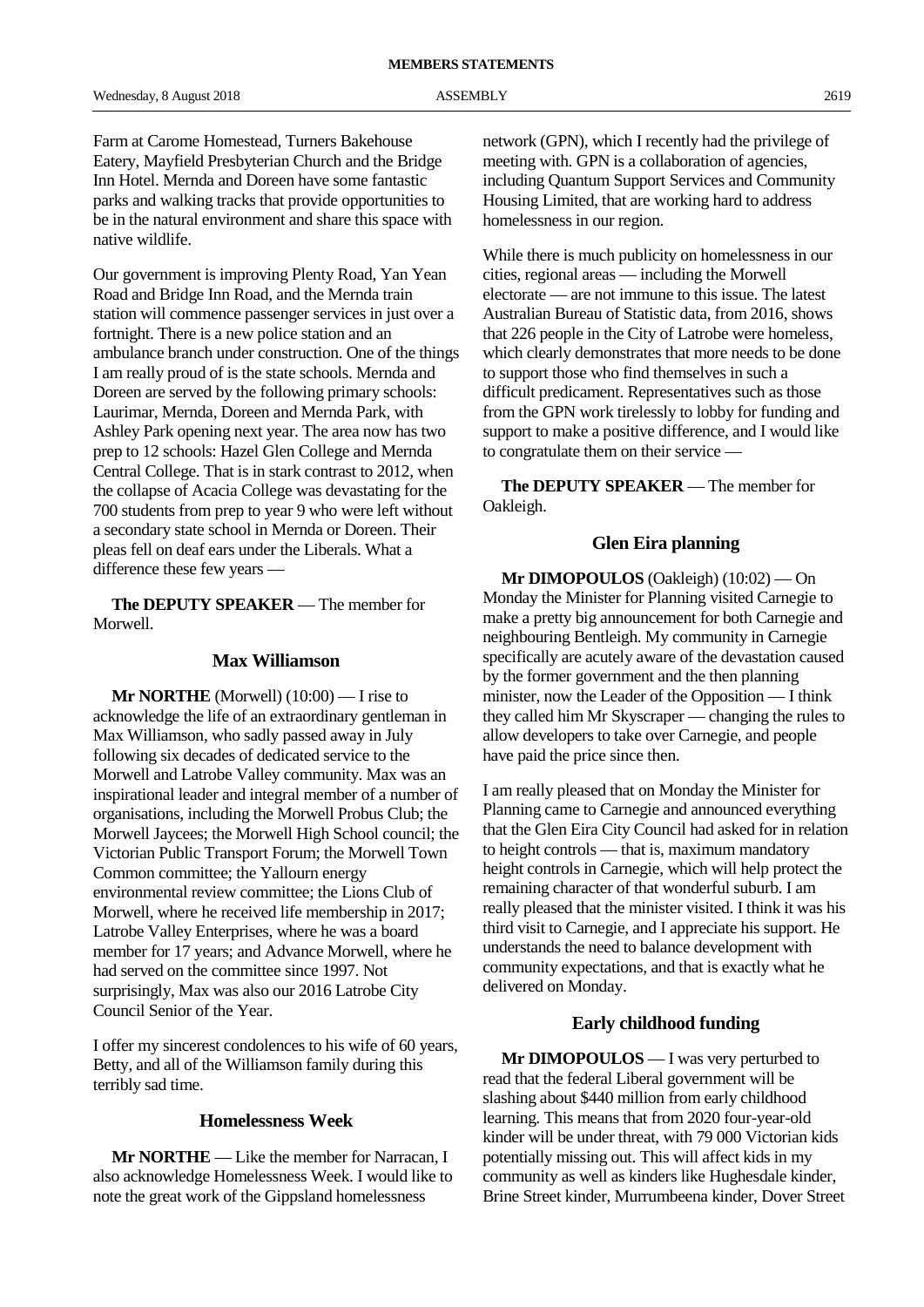kinder and many others. I call on this Victorian Liberal opposition to stand up to their federal Liberal counterparts, and I call on the federal government to change its stance.

#### **Apollo Bay foreshore**

**Mr RIORDAN** (Polwarth) (10:03) — A big thankyou goes to the Apollo Bay Surf Life Saving Club for hosting a large gathering of Apollo Bay residents last Wednesday night. I was pleased to host a strong turnout of worried people, including residents, local traders, fishermen and those who care about their town. Unanimously the community made clear that this government must support its various agencies to act urgently to make good the foreshore at Apollo Bay. This winter has been cruel, and the long-range forecast sees the balance of winter and early spring set likely to dish up some of the largest swells seen in recent years. The current short-term measure of sand replenishment will not do as a permanent solution.

Thirty years of reports and recommendations exist. The Department of Environment, Land, Water and Planning has promised to release preferred options by early October. This government must commit to supporting these solutions, as the foreshore will not last another winter.

#### **Hire–drive tourism**

**Mr RIORDAN** — Last Sunday I attended a community rally at the Nalangil fire shed, where again the growth in hire-drive tourism was raised as a huge safety problem. There is growing evidence that many non-Victorian licence-holders are using the Great Ocean Road as one of their first-ever long day driving trips. Anecdotal evidence by local police, emergency services and residents points to many dangerous shortfalls in skills and an understanding of Australian roads and road conditions. The community called on this government to be more innovative in its approach to dealing with the program and called for immediate action at the point of car hire to address the insufficient driving skills of many drivers. Last week alone a police car and a car with a school principal were both forced off the road by drivers on the wrong side of the road. There are technological solutions; they need to be looked at, and they need to be looked at immediately.

#### **Victorian Young Leaders to Indonesia**

**Ms GRALEY** (Narre Warren South) (10:05) — In great news the Andrews Labor government launched the Victorian Young Leaders to Indonesia program for Victorian high school students. After the huge success

of the Victorian Young Leaders to China program we have expanded the program to Indonesia, meaning 40 year 9 students and five teachers from across the state will be given the opportunity to travel to Yogyakarta, Indonesia, in 2019. This program will be a huge opportunity for the students to not only practise their Indonesian language skills but also develop their intercultural understanding and leadership capacity.

I have been fortunate enough to work very closely with this program and have seen it built from the ground up. I am a firm believer that the middle years, in which these programs take place, have a huge impact on a student's ability to succeed in life. Overseas immersion experiences change students' lives and their learning for the better. Time in the classroom of real life provides experiences that are essential for middle years students. Our world is smaller than ever before and only becoming more connected, so intercultural understanding and building resilience is more important than ever.

My thanks to Joel Backwell and his team in the international division of the Department of Education and Training for their vision and dedication, and a special thankyou to the fabulous Sally Carew Reid for her support. Our international schooling programs are all part of students getting a world-class education that will serve them for a lifetime in Victoria, the Education State.

#### **STATEMENTS ON REPORTS**

#### **Penalty Rates and Fair Pay Select Committee: penalty rates and fair pay**

**Mr ANGUS** (Forest Hill) (10:06) — I am pleased to rise today to speak on the report of the Legislative Assembly Penalty Rates and Fair Pay Select Committee entitled *Inquiry into Penalty Rates and Fair Pay: Final Report*, which I note was tabled in this place last month. The report arose as a result of a resolution of the Legislative Assembly on 9 March 2017, and that resolution is included in the report under item 1.1.

I want to particularly look at the minority report of the members for Box Hill and Ringwood, which is located in the report on an unnumbered page immediately following page 55, because I think the minority report of those members really highlights the overall situation for the Parliament in relation to this particular report. Let me quote:

This inquiry has been a blatant misuse of public funds by the Andrews government. The inquiry was established simply as a way of trying to help federal opposition leader, Bill Shorten, in his attempts to attack the Turnbull government over a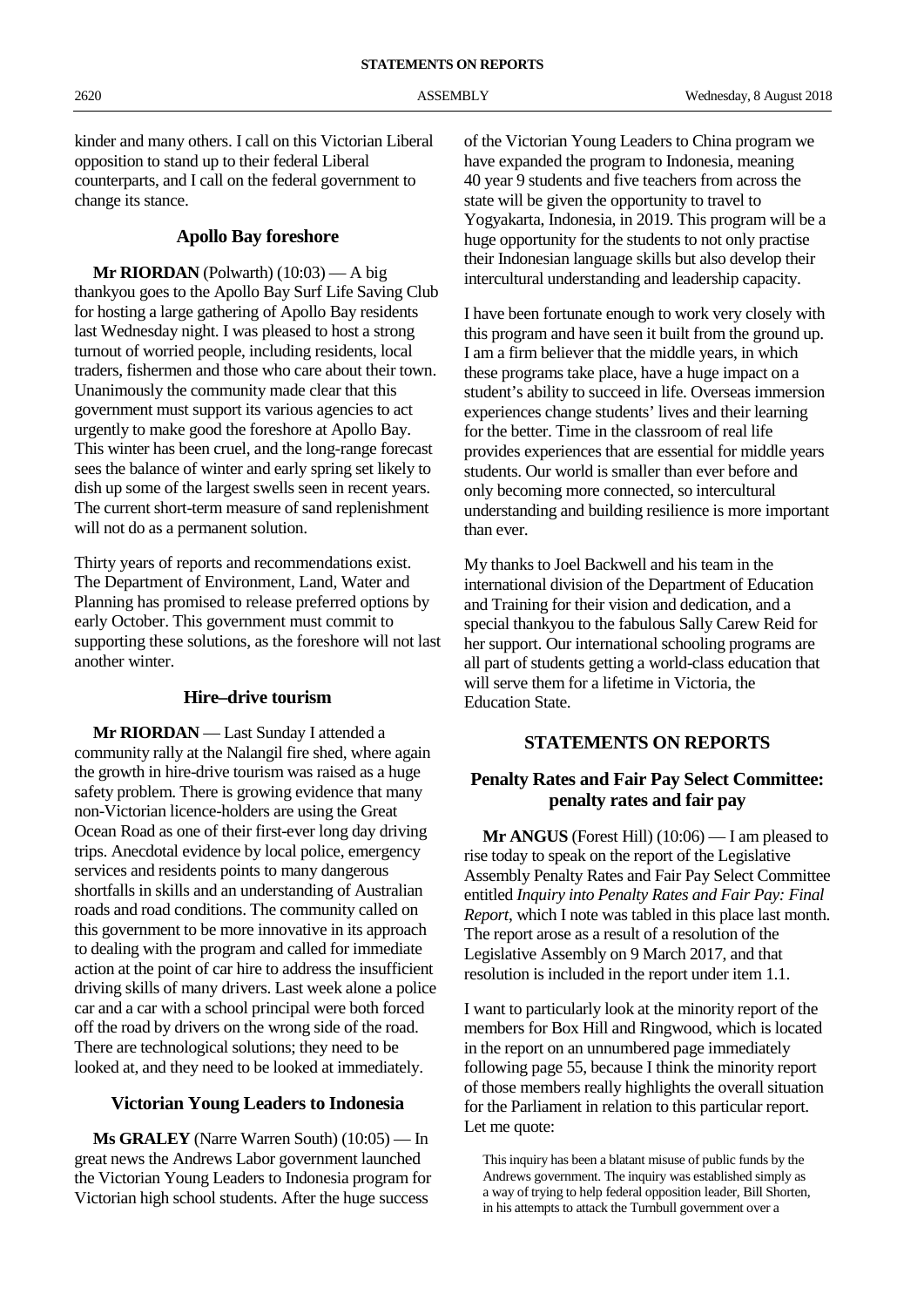decision made by the Fair Work Commission, a commission established by a federal Labor government and for which Mr Shorten had responsibility as Minister for Workplace Relations.

The minority report goes on to talk about a range of things. In particular I want to highlight the fact that the preparation of any report — and I certainly know this as a member of a number of committees over the years takes an enormous amount of time, so as the dissenting or minority members said, to see the waste of so much time of the parliamentary officers, Hansard staff and other parliamentary officials, was a very regrettable situation. The minority report goes on to say:

Most stakeholders have recognised the partisan motivation for this inquiry and its lack of genuine purpose … it was difficult for the inquiry to attract witnesses other than from unions and union-aligned organisations who wished to use the inquiry as a platform to pursue their campaign.

If you look at the list of witnesses in appendix 2 on page 51, you can see that there are 18 witnesses listed there for the public hearing side of things, and of them at least 10 are unions or union representatives. I think that the sentiments recorded in the minority report that I have just cited are very valid in relation to that.

If we turn to page x, which is the recommendations page, we can see that the report has generated nine recommendations. Amazingly enough, of all the dozens and dozens of reports I have read in this place, I have never seen a suite of so-called recommendations quite like this. I just want to bring some of them to the house's attention. If we look at recommendation 1, it says, 'The Victorian government advocate for the federal government', so it recommends that they advocate. Recommendation 2 includes that 'The Victorian government advocate for changes to the Fair Work Act'. Recommendation 3 is for the Victorian government to advocate for the federal government to change the Fair Work regulations. The second dot point under recommendation 3 is that the Victorian government 'investigate options'. Recommendation 4 is that 'The Victorian government advocate … to review the resources provided' and so on. Recommendation 5 is that 'The Victorian government advocate for the federal government' et cetera.

Recommendation 6, which is really the only substantial one, says, 'The Victorian government introduce legislation', and on it goes. Recommendation 7 is quite an extraordinary one in my view. It says, 'The Victorian government explore opportunities to include greater education about workplace rights' — I mean, unbelievable! Recommendation 8 is that 'The Victorian government investigate mechanisms'; recommendation 9 is that 'The Victorian government

investigate the inclusion of … penalty rates', and on it goes. I think it would be pretty accurate to call that a fairly light suite of recommendations. It just highlights that this was a complete and utter political exercise.

In conclusion, and I quote from the minority report:

In short, this inquiry has been yet another instance in which the Andrews government has misused the resources of the Parliament for Labor Party purposes, instead of for achieving better laws and better government for Victoria.

I think that succinctly sums up what this whole exercise has been. As a member of this place I think it is a big disappointment that the very valuable and very important resources of the Parliament have been wasted on this political frolic — just trying to do a job on the —

**The SPEAKER** — The member for Bendigo West.

#### **Family and Community Development Committee: perinatal services**

**Ms EDWARDS** (Bendigo West) (10:11) — It is my great pleasure to rise to speak on the *Inquiry into Perinatal Services: Final Report* from the Family and Community Development Committee. The report was tabled in June of this year. From the outset can I thank my fellow committee members — they know who they are — and of course our Chair, the member for Frankston, who did a sterling job. Can I also acknowledge the secretariat: Joel Hallinan, executive officer; Dr Greg Gardiner, executive officer; Rachel Macreadie, research officer; Pamie Fung, inquiry officer; and Helen Ross-Soden, administration officer, for their outstanding research and support to the committee throughout the inquiry.

This was the last inquiry that the Family and Community Development Committee set out to complete. Throughout the inquiry we heard evidence from mothers across Victoria, from health practitioners, from researchers, from the Victorian government departments and from others on the current situation relating to the health and wellbeing of mothers and babies during the perinatal period and the delivery of perinatal services. We received over 100 submissions to the inquiry and heard from over 90 witnesses at public hearings, including seven public hearings in Warrnambool, Bendigo, Wangaratta, Mildura, Bairnsdale, Warragul and Geelong.

The evidence clearly told a very powerful story of a perinatal service system in Victoria that generally offers very high quality care, but a system that also has many gaps that need to be addressed. These gaps include the provision of perinatal mental health care, shortages in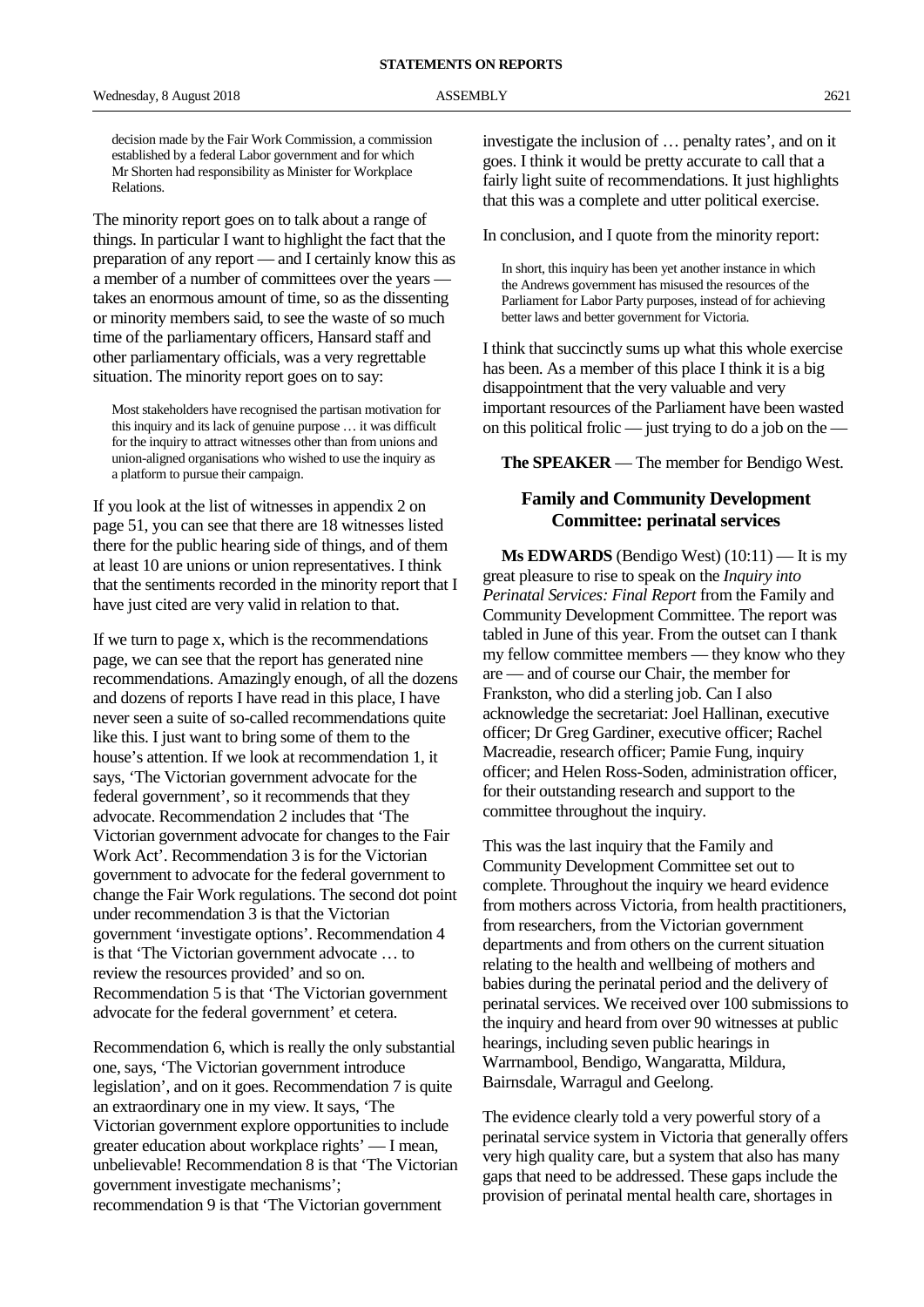the perinatal workforce and a lack of breastfeeding support. Of all of those areas, the gaps in regional service delivery was particularly highlighted for me because I think that is an area that we can do much better in. As a committee we saw the need for a greater focus on and integration of perinatal mental health services, especially important as societal shifts and support structures have left many mothers and families more vulnerable to emotional and mental health problems during the perinatal period. We saw this as an area in which we can improve greatly, and our recommendations on this issue include the development of a perinatal mental health plan.

The perinatal workforce in Victoria is indeed facing major challenges, and that includes a shortage of midwives and nurses, which, I am pleased, has been addressed by the government already. Just recently, in July, the Minister for Health and the Premier announced that ratios would be increased to provide more nurses and midwives to care for Victorians in palliative care birthing suites and special care nurseries, as well as during peak times in emergency department resuscitation cubicles. This is an important announcement. It goes directly to one of the recommendations in the inquiry, which was to increase the number of nurses and midwives across Victoria.

We also made recommendations around supporting nurses and midwives to get trained to be in the workforce, and that is why I am pleased that the Premier and the Minister for Health also announced that a re-elected Labor government will help Victorians train as a nurse or a midwife, and that would be with a new \$50 million nursing and midwifery workforce development fund. The fund will expand the existing registered nurse and midwife graduate program and will establish a graduate program for enrolled nurses for the first time. This will employ 400 enrolled nurses over the next four years, with 100 of these positions being available to TAFE graduates from next year. This means that Victorians will be able to study a graduate diploma of nursing for free at TAFE, as one of the Labor government's free priority TAFE courses, and then start working as an enrolled nurse as soon as they graduate. This is an important announcement because it goes directly to some of the recommendations that were made throughout our report.

I want to talk quickly at the end of this World Breastfeeding Week about the recommendations we made with regard to breastfeeding rates and support for breastfeeding women across Victoria's perinatal services.

The committee found that while the benefits of breastfeeding are well documented, many women were not given the information and support they needed by health practitioners to achieve successful outcomes.

#### The committee made:

… a range of recommendations to improve breastfeeding support for Victorian women.

In addition to the issues mentioned already, the eight chapters of this report examine and describe Victoria's current perinatal services, including oversight mechanisms and clinical governance initiatives, such as Safer Care Victoria, and regional perinatal mortality and morbidity committees. The committee also describes the models of care available to women in Victoria.

#### **Environment, Natural Resources and Regional Development Committee: sustainability and operational challenges of Victoria's rural and regional councils**

**Ms RYAN** (Euroa)  $(10:16)$  — I rise this morning to make a contribution on the Environment, Natural Resources and Regional Development Committee's inquiry into the sustainability and operational challenges of Victoria's rural and regional councils, which we know are certainly significant. On page 17 of their report they make a very clear reference to the benefits of:

… establishing regular public transport connections to Melbourne —

as a valuable strategy to get people to live and work in regional Victoria.

In the context of that, I want to raise my very grave concerns around the performance of this government with regard to public transport in regional communities, particularly in my communities along the Seymour line and the north-east and Shepparton lines. I was absolutely gobsmacked this week to see the Minister for Public Transport and a member for Northern Victoria Region in the Council, Jaclyn Symes, come out and tout the design of new trains as being a significant milestone for the north-east line, particularly given that we were told in May last year, in the state budget, that money had been put aside for that. We then had the public transport minister in October last year tell us that process was underway. Then the member representing northern Victoria told us in March of this year that that process was underway. Now, four months before an election — after doing absolutely zip for four years — we have the government coming out and saying, 'Well, we are entering into a contract with Bombardier to design some new bogies for you'.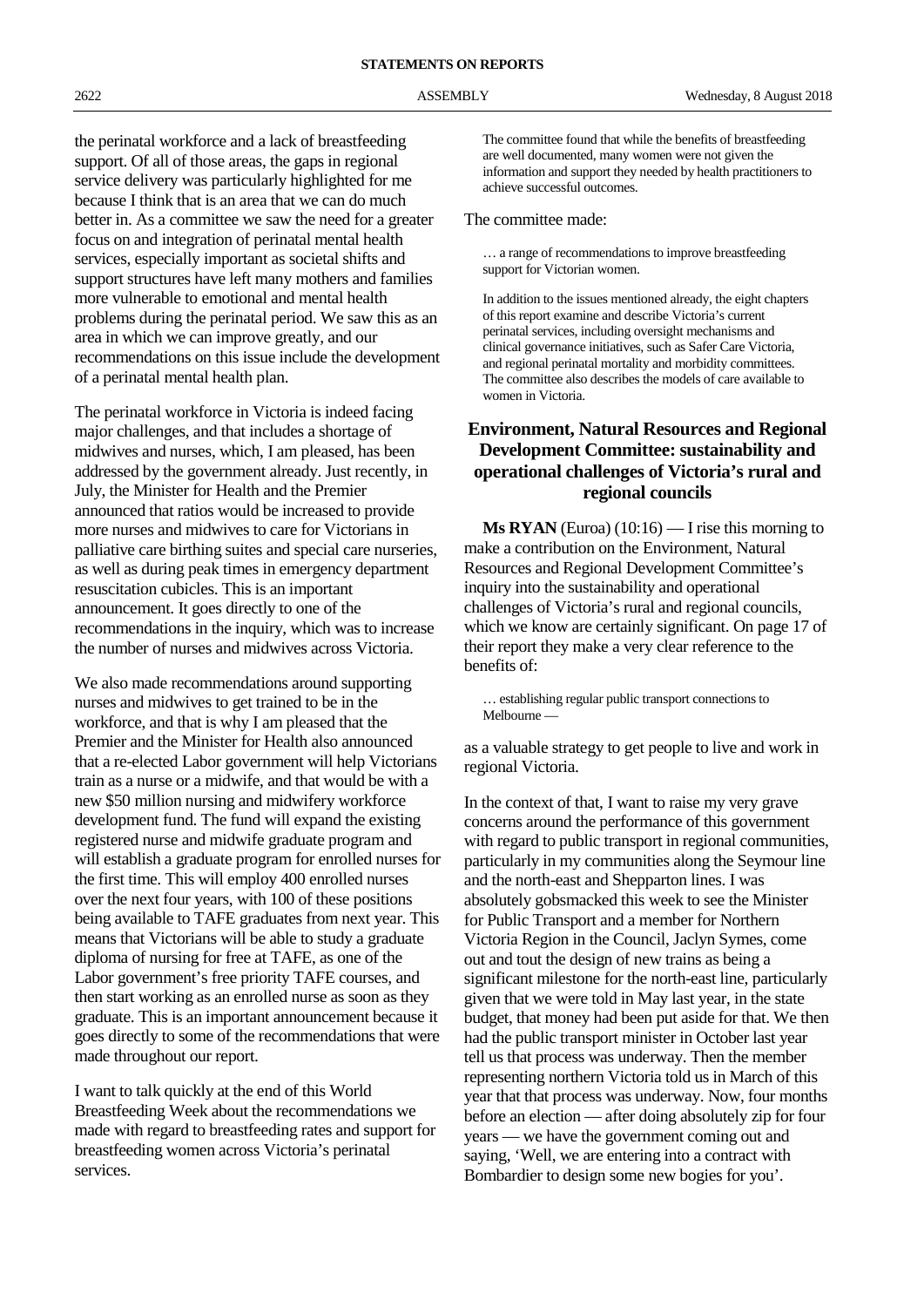We are supposed to believe that it will take over a year to figure out how to put a bogie on some new wheels to run on standard gauge. It is absolutely preposterous. Quite honestly if we go any slower with this process the public transport minister and the Premier will be in aged care before we even get new trains. It is like we have entered the fourth quarter and they are now just desperately running out the clock before we get to the state election.

This is having a real human impact in my electorate. I have told many stories in here over recent months about people who have been impacted by the failure of the government to buy new trains for our line and to upgrade our services. I have got some more, which I know the member for Frankston is very excited about this morning. Raelene Brown, from Broadford, contacted me recently. She commutes on the Seymour line. She has been travelling for over 30 years, five to six days a week, on that line and she says she has never seen the service so bad. She says it is consistently causing her to be late for work and to miss meetings. She said:

Often I am having to catch a train at 6.06 or 6.39 a.m. in order to get to work on time. The ironic thing is that these trains run late as well. The trains once ran on time every day and I was rarely late. I sometimes travel 2 hours each way. It used to take 1 hour 10 minutes(ish) each way.

#### Raelene went on to say:

There is an increased incidence of trains breaking down. Yes, we make the decision to live where we live. However, we make those decisions on things like infrastructure e.g. V/Line and their saying they have a great service.

She went on to say that she could choose to quit her job and go on the dole. However, she chooses to work, saving the government money and resources:

Unfortunately, there are very little job opportunities in country Victoria so I have to travel to Melbourne for work.

I don't care about the excuses, I want reliability. Yes, more services would be really wonderful, but I just want a fast, efficient, reliable service.

I get angry that V/Line increases its fares every year, yet doesn't provide a better service. The fares paid north of Wandong are very high. Why is that? Broadford fares are double that of Wandong.

Sunny Martins has had similar experiences travelling from Broadford to Melbourne and back. He emailed me when he was sitting in the cold at Broadford station recently, waiting for his train. He said:

I catch the 8.14 a.m. train from Broadford to Seymour, Monday to Saturday, and in the two years I have caught this service it has had zero consistency, always being 10 to 15 to 20 and up to 40 minutes late.

…

I do not drive as I do not have a licence, but I believe I shouldn't have to have a licence because there is meant to be a service I can rely on.

Brian Woodhouse-Young of Moranding sent me some photos of broken train doors on the Seymour line after I met him at the Kilmore East train station recently. He said:

These doors have been playing up for months (not closing) and have caused a train to be terminated at least once.

After someone stuck a sticker over the door which read, 'This toilet is temporarily unavailable', Brian said:

I think the sign on the door said more than its creator anticipated.

That is the reality of the service that we are putting up with in country Victoria. It is time the government did something.

#### **Law Reform, Road and Community Safety Committee: VicRoads management of country roads**

**Mr HOWARD** (Buninyong) (10:21) — I would like to speak on an actual report in the time available to me, and that is the report brought down by the Law Reform, Road and Community Safety Committee, which I chair. The report is the one that came out in the last parliamentary sitting week, the inquiry into VicRoads management of country roads.

In commenting on this report I perhaps should provide a bit of background first. This was an inquiry that was given to us by the Legislative Council in November 2016. In trying to deal with this report, we were until March of this year still completing our inquiry into drug law reform. Even though we did advertise last November for submissions for the report on country roads, when it came time to deliberate on this matter we found that with the coming state election we would not have time to do the public hearings that would clearly be necessary to undertake in many parts of the state or the work that would be necessary to do a full, appropriate report on this issue. The report brought down last sitting week is an interim report, which basically summarises and makes comment on the 335 submissions received by the committee. It makes just one recommendation: that the issue of country roads and their management be directed to the appropriate committee in the next Parliament for their full consideration when time is available to them.

As I said, we received 335 submissions: 278 of those were from individuals and 57 were from organisations,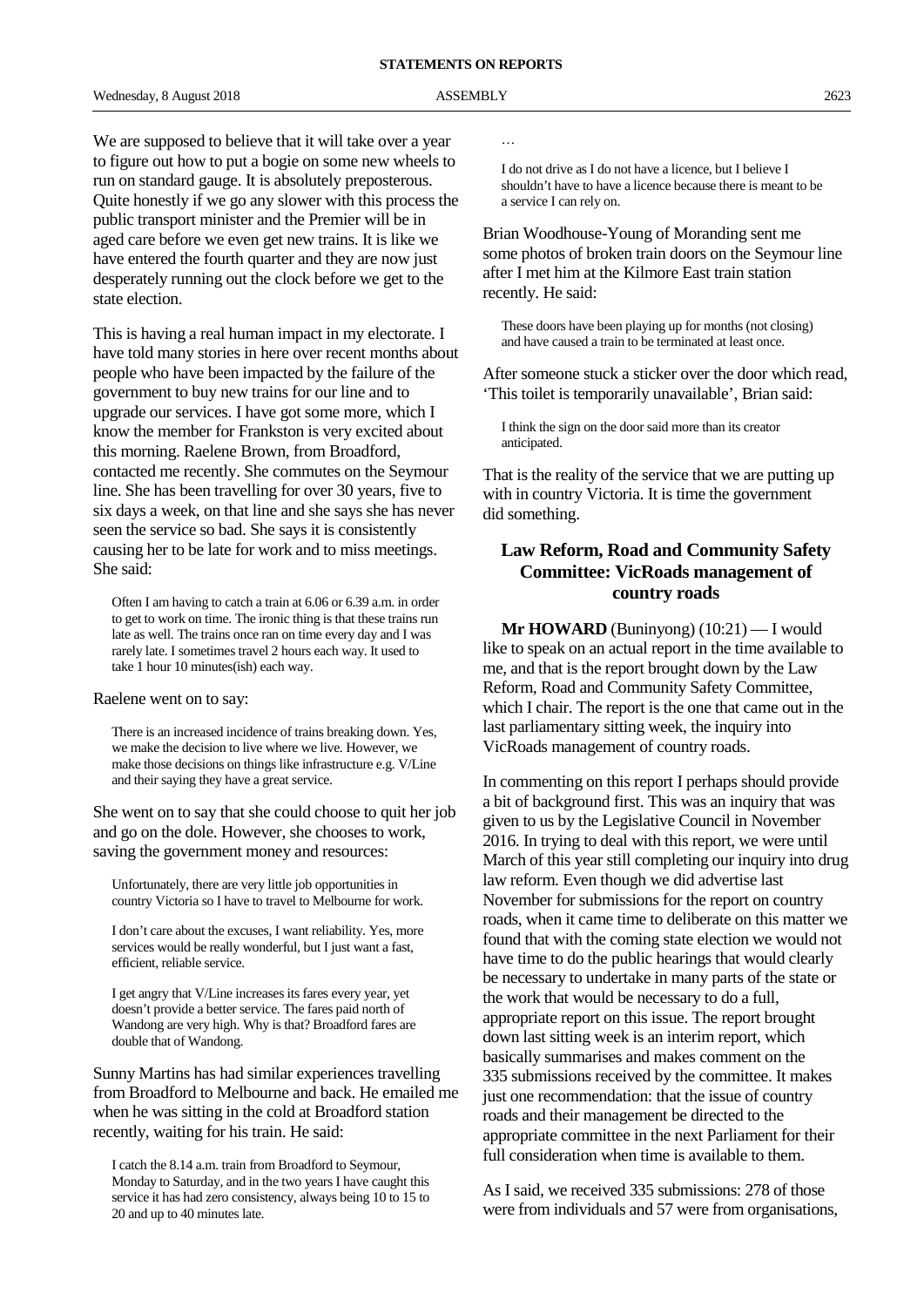including local governments in regional Victoria but also peak bodies and other major bodies such as the Transport Accident Commission and the RACV. The issues that were canvassed in those submissions mostly related to concern about the quality and management of our country roads system across the state. Certainly a number of submissions indicated the poor quality of some of the roads in their areas, which were of concern to them. They also expressed concerns about the issue of outsourcing of VicRoads. There were some submissions that focused on wire rope barriers, particularly in regard to motorcycle riders. There were other issues, such as confusion about responsibility for our road network across the state between local, state and federal road responsibilities, and there were also concerns about the existing funding model associated with roads.

This committee report does summarise all of those issues and notes that there are more concerns in some parts of the state than others. In deliberating on these issues we also looked at both the response that we got from VicRoads and the Victorian Auditor-General's report that came out last year on maintaining state-controlled roadways. What we noted was that over the last 18 months there has been significant work done in response to the Victorian Auditor-General's report. VicRoads themselves undertook a substantial consultation process in terms of country roads last year, and of course the government in responding to this has announced that it will establish Regional Roads Victoria. I am very pleased that this is going to be established in Ballarat, and the establishment of that is already well underway. We will see some significant changes in the way VicRoads manages and responds to those issues related to country roads.

Recognising that there is already a substantial amount of work being undertaken by VicRoads to address this and that this state government has increased its investment in our regional roads, we felt it was also appropriate that the issue be reviewed after a period of a couple of years, once these changes by VicRoads will have been put in place.

#### **Penalty Rates and Fair Pay Select Committee: penalty rates and fair pay**

**Mr J. BULL** (Sunbury) (10:27) — I wish to take the opportunity this morning to discuss the report by the Penalty Rates and Fair Pay Select Committee on its inquiry into penalty rates and fair pay, which was tabled in this place in July 2018. Before I discuss the contents of the report I would like to take the opportunity to thank the committee staff, Robert, Paul and Sarah, for their hard work and diligence in assisting the committee with its important work and making the report possible.

I would like to also take the opportunity to thank those witnesses who offered submissions on this very important topic of penalty rates, along with the committee chair, who is in the chamber — the member for Dandenong — who did a terrific job in bringing the report to the Parliament and in working with all members, those being the deputy chair, the member for Box Hill, me and the members for Pascoe Vale, St Albans, Prahran and Ringwood.

The committee considered a range of mechanisms within changes to penalty rates: the immediate impact of penalty rate changes; the impact on employees' wages and consumer spending; the impact on women and single parents, young workers and rural and regional Victorians; the impact on employers in relation to job creation, additional hours for staff and difficulties in attracting staff; and impacts that are of particular importance in rural and regional Victoria. The committee also looked at the broader economic impacts around wage growth, employment, inequality and gender pay equity, and it looked at the consumption and flow-on effects of those, such as the casualisation of the workforce and demand on welfare services. In chapter 5 we looked at safeguards and potential legislative changes around the Fair Work Act 2009, improved enforcement, increased penalties, education — which was something that we touched on through the recommendations — and of course those Victorian government initiatives on ways that these penalty rates can be improved and protected.

During the inquiry what became clear was that the reduction in penalty rates is already having a significant and detrimental impact on thousands of workers in the affected industries. Whether they be women, young people or employees in rural and regional parts of the state, what we know is that these workers, many of whom are the lowest paid in our state, are feeling cost-of-living pressures and a whole range of pressures that impact their lives each and every day. We saw that the penalty rate cuts that will be implemented in the coming years will only see these problems magnified. The committee heard from a range of witnesses and learned that the gender pay gap may also encourage workers to move into insecure work, which is highly concerning. These cuts will reduce the amount of disposable income available for these workers, which is something that is of great concern.

There are 11 findings and nine recommendations in the report. Although the committee functioned well both in hearings and in deliberations, it was incredibly disheartening and very disappointing to note that the member for Box Hill and the member for Ringwood tabled a minority report on this matter, labelling the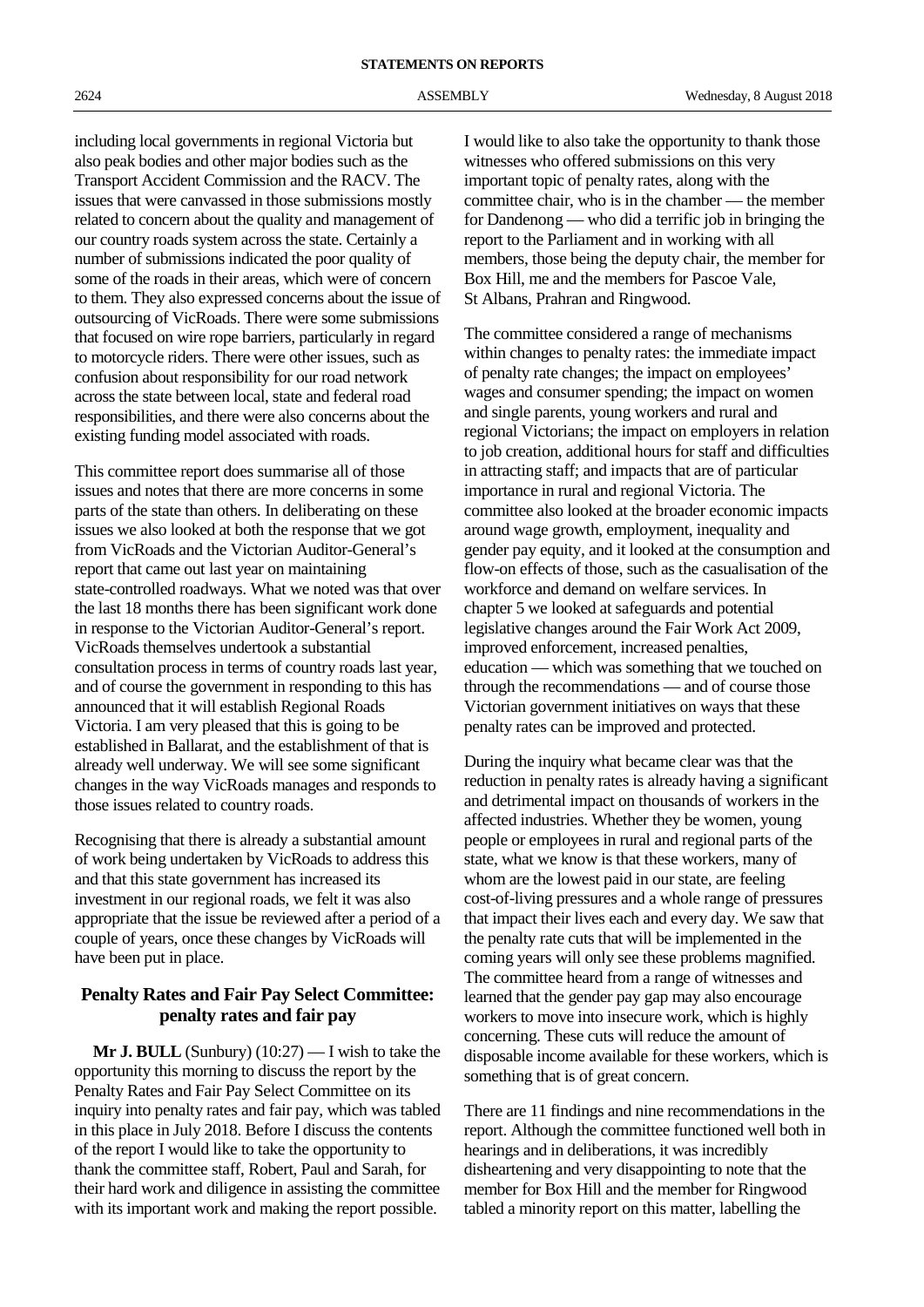inquiry a 'blatant misuse of public funds'. It just goes to show that those opposite have little or no care for those who work so very hard and rely on penalty rates each and every day. These workers who need penalty rates to survive use them to pay rent, to pay bills and to support their families. These are the workers that are most impacted by these cuts.

This is why this inquiry was incredibly important and why the Andrews Labor government wanted to conduct the inquiry and hear from those who are impacted by the cuts. These workers will suffer from having less take-home pay each and every week. The Andrews Labor government will today and every other day stand with and stand up for those workers who need to be supported, who rely on penalty rates, and I am incredibly proud to stand with them and ensure that their rights are protected.

#### **MEMBER CONDUCT**

**Mr MERLINO** (Minister for Education) (10:32) — I move:

That, under section 16 of the Ombudsman Act 1973, this house refers for investigation the following matters:

- (1) all invoices rendered by Melbourne Mailing and submitted to the Department of Parliamentary Services for payment;
- (2) the identity of all members of Parliament endorsed as candidates by Liberal Victoria and The Nationals Victoria certifying as to the legitimacy of those invoices;
- (3) whether any goods or services were provided in connection with the rendering of those invoices; and if so, whether there is any evidence that the goods and services provided fairly reflected the value and description of items as outlined in the invoices;
- (4) whether members certifying as to the accuracy of the invoices knew, or ought to have known, whether the goods and services referred to in the invoices were provided adequately, or at all;
- (5) whether members certifying as to the accuracy of the invoices knew, or ought to have known, whether the goods and services referred to in the invoices were charged at a fair commercial rate, or an inflated rate;
- (6) any kickbacks and levies received by members of Parliament, or by or on behalf of Liberal Victoria, associated with Melbourne Mailing and the deal struck by convicted criminal and former Liberal Victoria state director Damien Mantach;
- (7) any practice of falsification of invoices by members of Parliament endorsed as candidates by Liberal Victoria and The Nationals Victoria, in particular the current member for Lowan, to obtain payment for goods, services or advertising, while circumventing Department of Parliamentary Services oversight rules and the

Parliament of Victoria Members' Guide pertaining to payment of invoices submitted by members during the 2014–15 financial year, and from 1 June 2018 to the date of this motion;

- (8) the relevant members and former members for the purposes of this investigation include:
	- (a) the current members for Bass, Bayswater, Benambra, Box Hill, Brighton, Bulleen, Burwood, Caulfield, Croydon, Eildon, Evelyn, Ferntree Gully, Forest Hill, Gembrook, Hastings, Hawthorn, Kew, Lowan, Malvern, Mornington, Mount Waverley, Narracan, Nepean, Ringwood, Ripon, Rowville, Sandringham, South Barwon and Warrandyte; and
	- (b) the former members the Honourable Ted Baillieu, Donna Bauer, the Honourable Nick Kotsiras, the Honourable Andrew McIntosh, Elizabeth Miller, the Honourable Terry Mulder, the Honourable Denis Napthine, Clem Newton-Brown, Geoff Shaw, the Honourable Ken Smith and Lorraine Wreford.

On this, the one-year anniversary of the lobster with the mobster — one year to this day — we still have one year of unanswered questions, one year of the cold, clammy Leader of the Opposition telling us that he knew nothing and one year of the mobster's mate still avoiding scrutiny. But, Speaker —

**Mr Clark** — On a point of order, Speaker, on two matters, first of all the minister is using unparliamentary language in referring to another member of this house. Secondly, what he is talking about so far seems to have nothing to do with the motion of which he has given notice. If he wants to debate those issues, he should have given notice of those issues. That is the whole point of giving notice. His remarks need to be put in the context of the motion which he is moving, and I submit he is not doing so today.

**The SPEAKER** — The nature of this motion does provide me with some concern that members on either side of the house may resort to unparliamentary language or imputations. I am sure that members will tread very carefully not to do so. I ask the Deputy Premier not to do so. I apologise to the member for Box Hill, but I have forgotten your other point of order.

**Mr Clark** — Speaker, my other point of order was that so far the member's remarks appear to bear no relevance to the motion that he has moved and they are therefore out of order. He needs to speak to the motion of which he has given notice, not to another topic which he might wish to debate and on which he could have given notice but has not.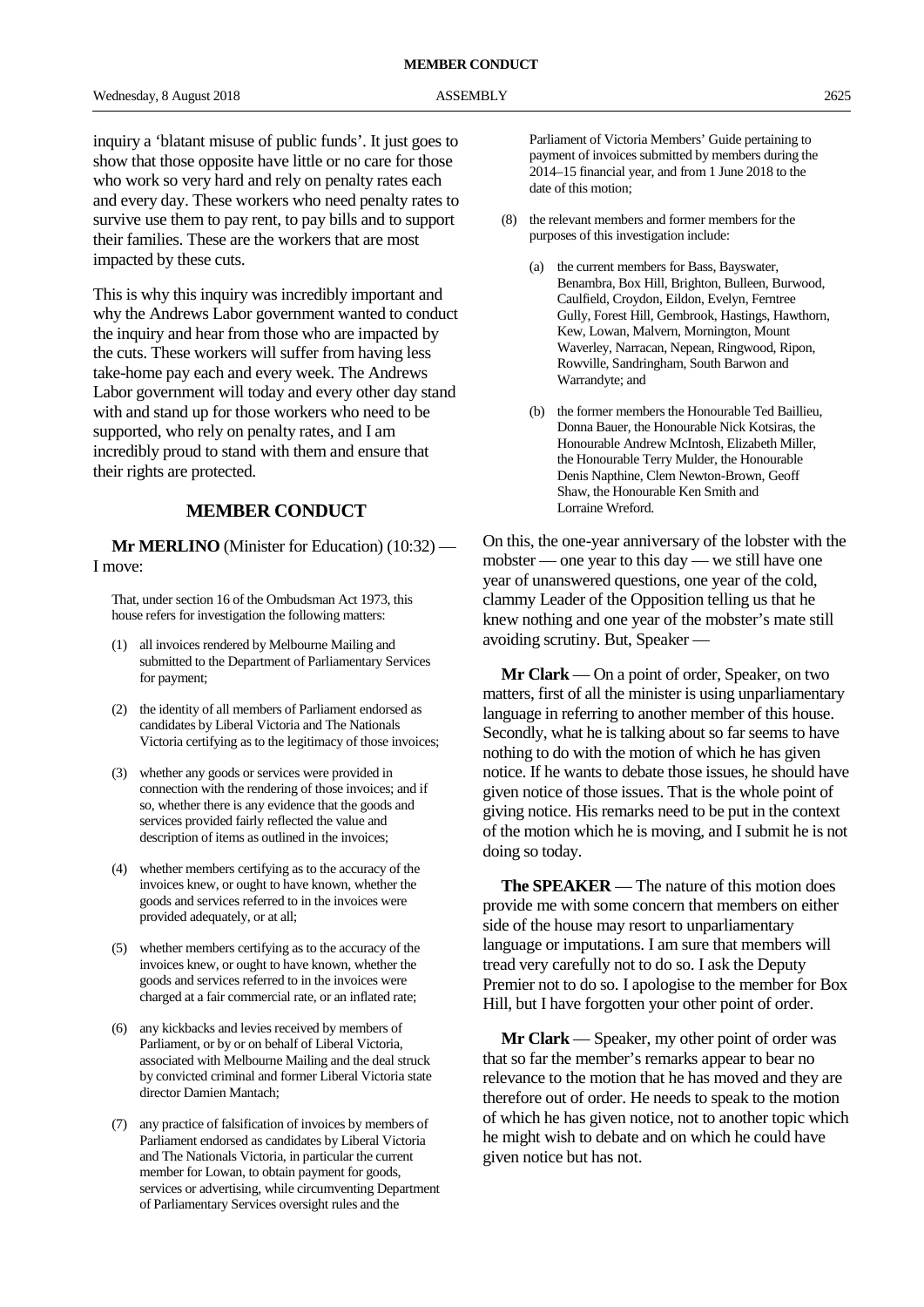**The SPEAKER** — Order! I note the Deputy Premier has only just commenced his contribution, and I am sure he will come to the motion that he has moved.

**Mr MERLINO** — Thank you, Speaker, and I will get there very, very shortly.

The Liberal Party and the Leader of the Opposition's history of dodgy dealings goes back a lot further than just the last 12 months. Let us not forget Fishermans Bend, let us never forget Ventnor either and let us never forget those 53 fraudulent invoices: 53 fraudulent invoices that resulted in a broke and broken Liberal Party; 53 fraudulent invoices that now have led to the selling of Liberal Party assets; 53 fraudulent invoices that were used to purchase shares, luxury cars and a cafe for Mr Mantach's wife; 53 fraudulent invoices that have resulted in a challenge to the Liberal Party's leadership; 53 fraudulent invoices that led to the former Liberal Party state director ending up in prison convicted and sent to prison; far more important than mere Liberal Party internals, 53 invoices that allowed \$1.5 million to be stolen; and 53 invoices that Liberal Party members and candidates signed their names to individual invoices signed by Liberal Party members.

This motion before the house is incredibly important because for Damien Mantach's dodgy and deceptive scheme to work it relied on one thing. There must have been other signatures on those 53 false invoices. In short, he needed Liberal MPs to sign off on his dodgy dealings. So that suggests, I think, some very serious questions.

Who else knew about Damien Mantach's dodgy scheme? Which MPs signed off on those invoices, allowing \$1.5 million to be stolen? I repeat: this could not have happened without the signature of Liberal Party members past and present. Did anyone opposite, when they signed those invoices, think to ask, 'Why are these prices so high?'. Were they acting in good faith? Who else has something to hide? Years and years of experience, and you are telling me that they did not know. There is no-one in this house who believes that, which brings me to the member for Lowan.

The member for Lowan does not need to explain herself to this house, but she does need to be subject to the scrutiny of the Ombudsman and explain that email.

*Honourable members interjecting.*

**The SPEAKER** — Order! I ask for order from both sides of the house.

**Mr MERLINO** — So let me read into the record —

*Honourable members interjecting.*

**The SPEAKER** — I warn the member for Hawthorn, the member for Macedon and the member for South-West Coast.

*Honourable members interjecting.*

**The SPEAKER** (10:39) — The member for South-West Coast and the member for Macedon will leave the chamber for the period of 1 hour.

#### **Honourable members for South-West Coast and Macedon withdrew from chamber.**

**Mr MERLINO** — So let me read into the record the email that has led to an important part of this motion. Here it is; let me read the email. It starts with a name being redacted. That is the name of a staffer in the electorate office of the member for Lowan, so blank name.

**Mr Pesutto** interjected.

**The SPEAKER** — The member for Hawthorn has been warned.

**Mr MERLINO** — Blank name, and I am quoting now from the email:

… has requested that we send all invoices that are currently owing for future bookings for Emma Kealy to her for payment please. Can we make sure November bookings have October dates on the invoices? Due to government rules around the elections they are not allowed to process anything with November dates on! ... email is ...

and then a parliament.vic email, thank you very much.

**Mr D. O'Brien** — On a point of order, Speaker, the Deputy Premier, as is so often the case from that side, is misleading the house by once again telling only a small part of the story. He should —

*Honourable members interjecting.*

**Mr D. O'Brien** — You are misleading the house. The Hamilton *Spectator* has released a statement that says the email was inaccurate, was wrong —

*Honourable members interjecting.*

**The SPEAKER** — Order! The member for Gippsland South!

**Mr Pearson** interjected.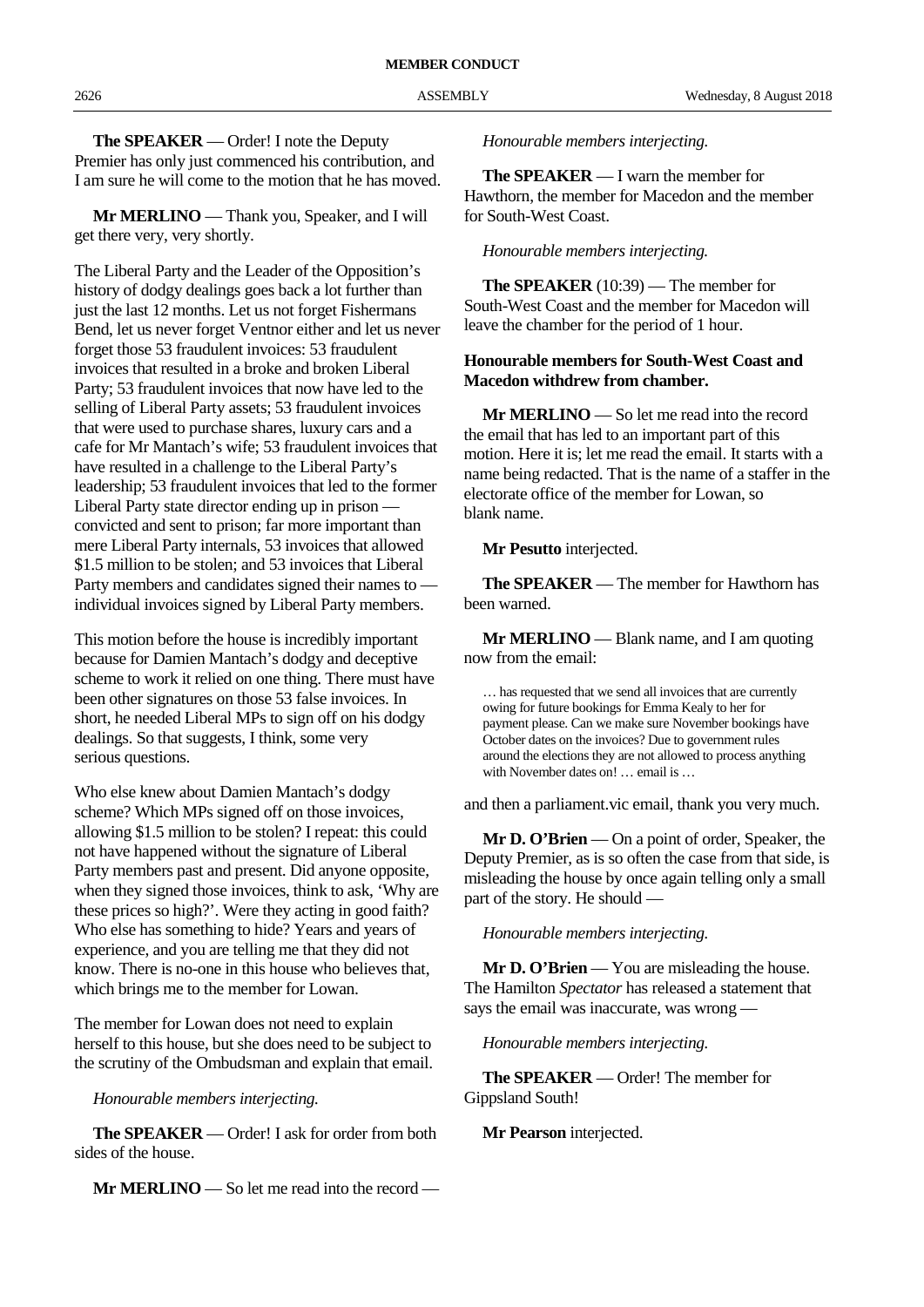**The SPEAKER** (10:40) — Order! The member for Essendon and the member for Gippsland South will leave the chamber for the period of 1 hour.

#### **Honourable members for Essendon and Gippsland South withdrew from chamber.**

**The SPEAKER** — There was no point of order.

**Mr Clark** — On a point of order, Speaker, the Deputy Premier is quoting from a different version of this email to which he refers than has previously been made available. I ask the Deputy Premier to make available to the house a copy of the document that he was holding in his hand from which he was quoting so all members can see the full context of that document.

**The SPEAKER** — Is the Deputy Premier quoting from a document?

**Mr MERLINO** — I am absolutely quoting from a document.

**The SPEAKER** — I ask the Deputy Premier to make that document available to the house.

**Mr MERLINO** — I will absolutely make this document available to the house. Individuals at the Hamilton *Spectator* can say all they want, but the *Spectator*, the member for Lowan and staff in the member for Lowan's office can make those explanations to the Ombudsman. There is nothing ambiguous in this email. They knew exactly what they were doing at the request of the member for Lowan and her office: change the dates on the invoice so taxpayers fund this material. That is exactly what they were doing, and at the conclusion of my speech I will make this document available to the house.

I know that yesterday must have been a panic day in the National Party headquarters. Their phones must have been running hot: 'How do we get out of this one?'. Well, the leader of the media unit in the Liberal Party is on the phone today, ringing up all the journos, all the media outlets, threatening them, 'Don't be running this story'. So they were asking themselves yesterday, 'Who's going to take the bullet on this disaster? Can we please blame staff yet again?'. This is something that the Ombudsman needs to investigate. What communication took place between the member and this newspaper, between the member's office and this newspaper? How much did it take to buy their silence, and where was the member yesterday? Too busy avoiding scrutiny, too busy looking for someone else to take the fall. This just gets murkier and murkier. The member for Lowan has questions to answer, but she is

not alone, because we also know that past and present Liberal Party MPs —

**Mrs Fyffe** — On a point of order, Speaker, I have been listening closely to the member for Monbulk and his speech. He is getting very close to maligning a member of this house, and I ask you to caution him to be careful in —

*Honourable members interjecting.*

**The SPEAKER** — Order! The member for Evelyn to continue, in silence.

**Mrs Fyffe** — I ask you to please caution him to be careful in the comments that he is making.

**The SPEAKER** — Order! The member for Evelyn might not have been in the chamber at the start of this debate. I did warn all members to tread carefully. I have been listening carefully, and so far the Deputy Premier has not impugned any members.

**Mr MERLINO** — We also know that past and present Liberal Party MPs signed off on the dodgy invoices before the last election. But what has never been explored is what they knew. Why did they sign off on those inflated and dodgy invoices? Why did they do it? Why did they sign off on prices that they would have known were inflated, that did not equate to what was delivered in their own electorate? They would have known it, and their staff would have known it. What involvement did they have in this \$1.5 million fraud, and why are they still avoiding scrutiny?

We did have a court case involving Damien Mantach, the former Liberal Party director, convicted of fraud and sent to jail as is appropriate. What was never explored —

#### *Honourable members interjecting.*

**Mr MERLINO** — Let's see if they say 'Hear, hear' to the next point. What was never explored was the knowledge and the involvement of individual Liberal Party members, past and present. It is vital that the Ombudsman look into this matter. It is fair that the Ombudsman looks into this matter. We have had the situation where those opposite voted against any referral to the Ombudsman — any scrutiny. Well, I put it to you, Speaker, I put it to this house and I put it to the people of Victoria that all parties should be subject to the same scrutiny. That is why I am seeking the support of the house for this motion. Why are those opposite seeking to avoid scrutiny?

**Mr M. O'Brien** interjected.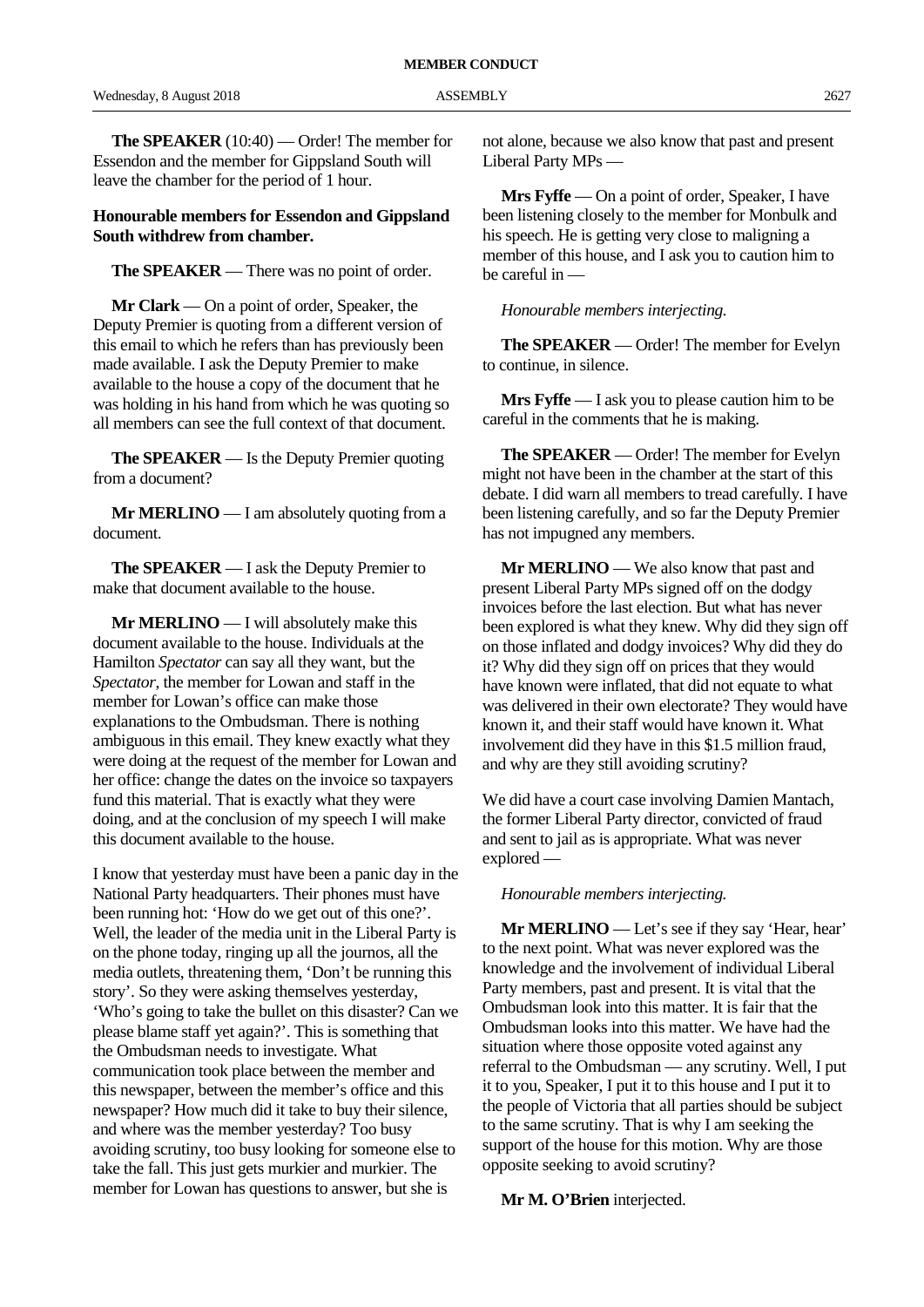**The SPEAKER** — Order! The member for Malvern is warned.

**Mr MERLINO** — There are questions that must be answered, and it is vital that the Ombudsman looks into this matter.

**Mr M. O'Brien** interjected.

**The SPEAKER** — Order! The member for Malvern has been warned twice now.

**Mr MERLINO** — The Liberals and The Nationals cannot hide any longer. Some might say that this is tit for tat — well, not at all. As everyone in this house knows when it came to asking the Ombudsman to investigate fully, every party and every MP — the Liberals and The Nationals — voted against having their behaviour investigated by the Ombudsman at every turn. It is only fair that if they are willing to point the finger, they should be willing to face the same level of scrutiny.

Those opposite cannot hide any longer. These MPs either knew about this million-dollar brown paper bag scam or they did not. It is time that the Ombudsman looks at it. There is nothing ambiguous in this email. This is deliberate misrepresentation. This is the changing of invoices so taxpayers fund the cost of the product that was purchased by the member for Lowan and her office. They knew exactly what was happening. They knew exactly that it was wrong, and I just read out again —

**Mr Pesutto** — On a point of order, Speaker, I am loathe to interrupt the flourishing Deputy Premier, but he is now straying into matters of privilege, and he should be very careful. I ask you to draw him back to the motion. He is making statements that prejudge any investigation by the Ombudsman, and I ask you to bring him back.

**The SPEAKER** — I do not believe that the Deputy Premier is straying into issues of privilege.

**Mr MERLINO** — A staff member in the member for Lowan's office:

… requested that we send all invoices that are currently owing for future bookings …

Bookings in the election period — caretaker mode starts on 30 October — bookings in November, the campaign period. The rules are absolutely clear, and the member for Lowan, and every member, understands this. The rules are absolutely clear. It says:

… invoices that are currently owing for future bookings for Emma Kealy to her for payment please. Can we make sure November bookings have October dates …

Get up and defend that. 'November bookings have October dates' —

**The SPEAKER** — Order! The Deputy Premier will direct his comments through the Chair.

#### **Mr MERLINO** — So:

Due to government rules around the elections they are not allowed to process anything with November dates on!

There is nothing ambiguous. There might be a bit of scurrying at the *Spectator*. Maybe the publisher is a 30-year National Party member — I do not know, but they are out there. They do not want to get into trouble. They do not want to be subject —

**Ms Allan** interjected.

**Mr MERLINO** — Yes, the newspaper does not want to be subject to an investigation by the Ombudsman. They do not want to have to go before the Ombudsman and answer questions. Why on earth would there be an internal email, and in the newspaper, cc'd to a member in the member for Lowan's office? They would not do that. They would not want to answer those questions if they did not know that it was wrong. So they were out there today and last night saying, 'Oh, no, it was an innocent mistake'. There is nothing innocent in this email, nothing innocent whatsoever.

As I said at the beginning, there is a long list of dodgy behaviour from those opposite, and it absolutely starts with the Leader of the Opposition. We get lectures on probity from those opposite, who have voted against having themselves scrutinised by the Ombudsman or any other authority. Lessons on probity from the Leader of the Opposition and those opposite — you know, Ventnor! No-one is taking lectures on probity from a party led by the mobster's mate.

**Mr Pesutto** — On a point of order, Speaker, I think you can anticipate what our point of order is. The Deputy Premier is now defying your ruling from earlier on when the honourable member for Box Hill raised a similar point. He is straying from the motion and he is maligning and casting imputations on the Leader of the Opposition. I ask you not only to direct him back to the words of the motion but can you please caution him that he is now straying into fairly privileged territory and he should stay away from it.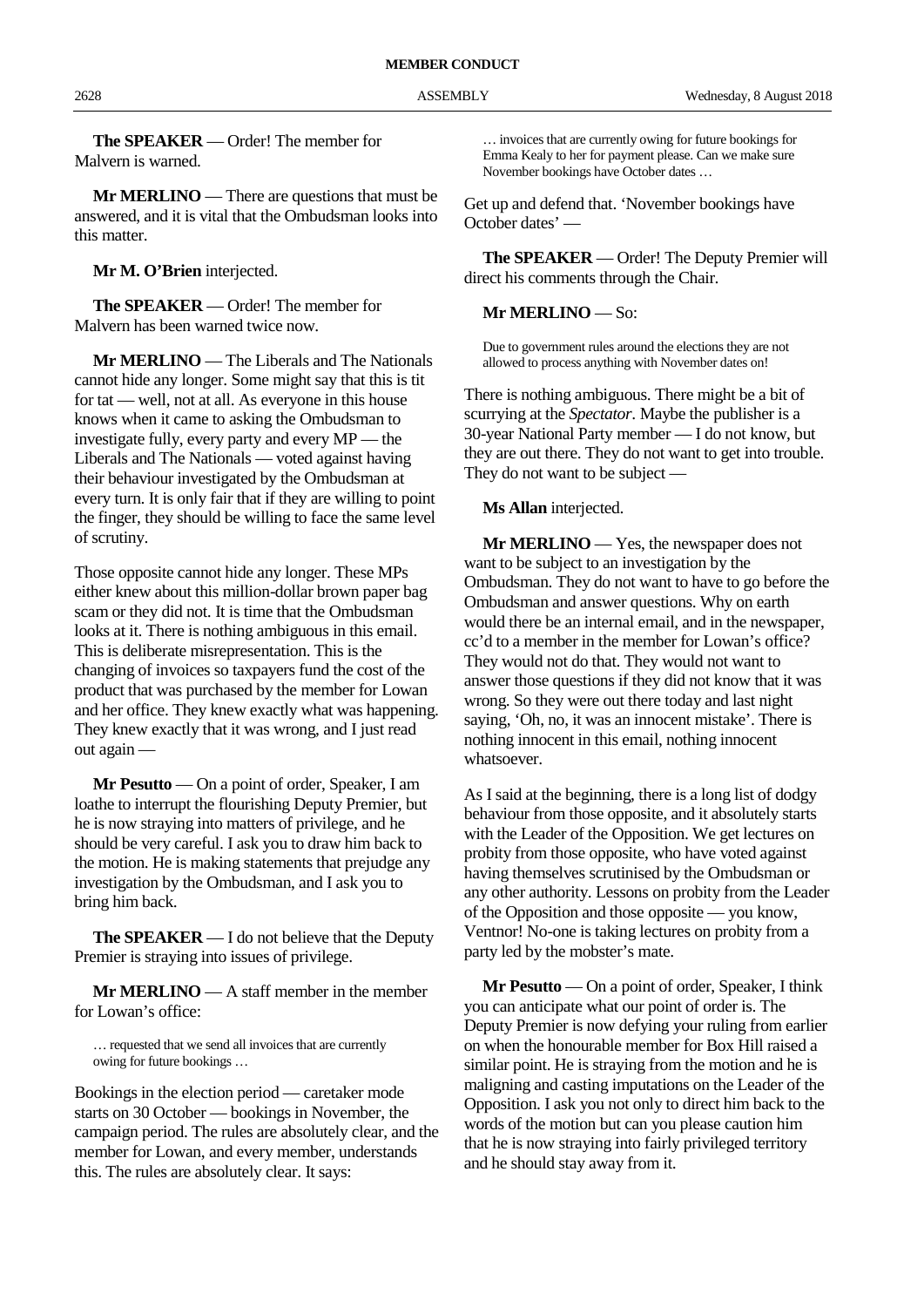Wednesday, 8 August 2018 2629 ASSEMBLY 2629

**Ms Allan** — On the point of order, Speaker, I think we can all see, it is pretty transparent, that those opposite are keen to shut down the Deputy Premier from making quite relevant and pertinent points of debate. We understand they might be touchy that the spotlight of scrutiny is now shining on them. However, the Deputy Premier is being quite relevant to the motion; I think it is relevant and that he be allowed to continue.

**The SPEAKER** — I do not, as I said before, think that the Deputy Premier is straying into any areas of privilege, but he should refer to members by their correct titles and not by other names, and he should stick to the motion that he has before the house.

**Mr MERLINO** — Thank you, Speaker. The substance of my contribution has been around the motion and those 53 dodgy invoices that were signed by Liberal Party members. But it is also appropriate to point out that this is behaviour that has a long history with those opposite, whether it is Ventnor, whether it is Fishermans Bend, whether it is behaviour before the last election or whether it is the contemporary behaviour of the member for Lowan. This is what they do. But the one thing that they do not want to do is have themselves subjected to scrutiny: sitting around a kitchen table — and we will hear more about this; I am sure we have not heard the end of Ventnor — and signing up to that dodgy deal.

As Minister for Education, we are dealing with corrupt behaviour in regards to Fishermans Bend. The overnight rezoning of land in Fishermans Bend, a massive escalation —

**Mr Clark** — On a point of order, Speaker, it is now clear that the minister is making imputations against another member of this house in breach of standing order 118, and I ask you to instruct him to comply with standing orders.

**The SPEAKER** — Order! The Deputy Premier did link a member of this house to inappropriate behaviour, and I ask him not to do that.

**Mr MERLINO** — I will not link him to anything of the sort, Speaker. I will let the evidence and the facts speak for themselves, and, if the house so chooses, this matter will be referred to the Ombudsman as is right and proper.

I come back to the point that I made earlier. The only reason that the fraud was allowed to occur, the only reason that Damien Mantach, the former Liberal Party director, went to court and was tried, convicted and sent to jail for fraud, is because 53 individuals — 53 Liberal Party members in the last Parliament and members in

this Parliament — signed those invoices. That fraud could not have happened without the participation, the involvement and the signatures of Liberal Party members. That is why they were scurrying yesterday.

The first thing that came out of the mouth of the member for Kew was that this is a fraud and the Labor Party wrote this email. Not only am I happy to table this email so every member can read it but I am happy for the Ombudsman and her office to go through any IT process they like to verify that this is a correct email not doctored, not changed in any way. This is an internal email that was cc'd or for which there was the intention to cc a member of the member for Lowan's staff. It clearly shows that the member for Lowan and/or her staff had said to the newspaper, 'We've got stuff to do. We need your help. We want to pay for some material in the November campaign, but we do not want to pay for it. We want the taxpayer to pay for it'.

That is why the *Spectator* newspaper was instructed to change the date on the invoice. They knew it was for work in the November election — week one, week two, week three, week four of the November election when all activity in November is to be paid for not from taxpayer funds but through electorate office budgets. Everyone knows that. Any activity in an election campaign is to be paid for by the member themselves — by their campaign account, which is not taxpayer funded. They knew that, and that is why they said to the *Spectator*, 'Can you please put October on that invoice?' — nudge-nudge, wink-wink. They knew it was dodgy. They put an exclamation mark. They knew it was dodgy, but they were going to do it anyway because they are probably mates with the member for Lowan and the National Party in that part of Victoria.

I say to you, Speaker, that the newspaper, the member for Lowan and every single member who signed those invoices, those inflated, dodgy invoices that led to the fraudulent behaviour of Damien Mantach, the Liberal Party director — every single member opposite involved — need to answer to the Ombudsman and face the scrutiny of her office. The time for running away is over.

**Business interrupted under sessional orders.**

#### **QUESTIONS WITHOUT NOTICE and MINISTERS STATEMENTS**

#### **Member conduct**

**Mr WALSH** (Murray Plains) (11:01) — My question is to the Deputy Premier. Deputy Premier,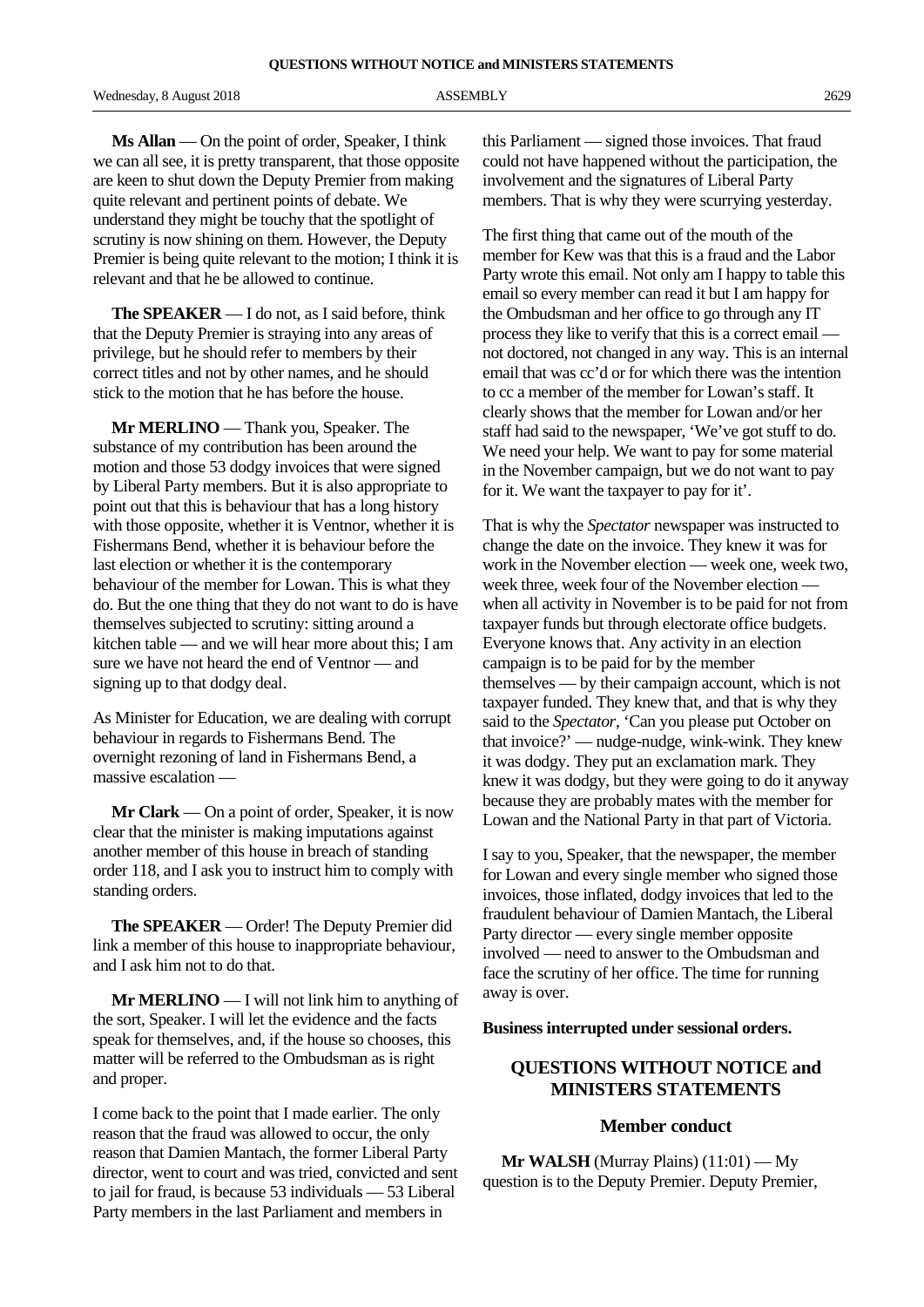after spreading lies about the member for Lowan's conduct yesterday —

**The SPEAKER** — Order! Two things: we have just moved from a fairly rowdy debate into question time, and question time has begun in a very rowdy fashion after only a few seconds. I warn members, as I have done in the last few question times, that members will be removed from the chamber without warning if they shout across the chamber at each other. I also ask the Leader of The Nationals to re-ask his question without using unparliamentary language.

**Mr WALSH** — Deputy Premier, after spreading lies about the member for Lowan's conduct yesterday and now totally rejected by the Hamilton *Spectator* —

**The SPEAKER** — Order! There is a fair degree of leniency shown to those at the table, and those at the table are charged with assisting in the smooth running of the house. There is very clear practice and precedent in *Rulings from the Chair* around the use of that word, and I have constantly reminded members in this chamber of this. I have afforded the Leader of The Nationals a couple of opportunities to rephrase that question, and I ask for his assistance in the smooth running of the house by rephrasing his question in a way that is appropriate to parliamentary language.

**Mr WALSH** — On a point of order, Speaker, what word should I use instead of lie?

**The SPEAKER** — Order! It is not for the Chair to —

*Honourable members interjecting.*

**The SPEAKER** (11:03) — Order! The Minister for Sport and the member for Kew will leave the chamber for the period of 1 hour.

#### **Honourable member for Kew and Minister for Sport withdrew from chamber.**

**The SPEAKER** — Order! The Leader of The Nationals can ask a question or I can move on.

**Mr WALSH** — Deputy Premier, after spreading mistruths about the member for Lowan's conduct yesterday, now totally rejected by the Hamilton *Spectator* —

*Honourable members interjecting.*

**The SPEAKER** (11:03) — Order! The member for Bentleigh will leave the chamber for the period of 1 hour.

#### **Honourable member for Bentleigh withdrew from chamber.**

**Mr WALSH** — Deputy Premier, do you have the courage to apologise to the member for Lowan?

*Honourable members interjecting.*

**The SPEAKER** (11:04) — Order! The member for Polwarth and the member for Eltham will leave the chamber for the period of 1 hour.

#### **Honourable members for Polwarth and Eltham withdrew from chamber.**

**Mr MERLINO** (Minister for Education) (11:04) — I thank the Leader of The Nationals for his question. I can tell him that the next thing that needs to happen is the member for Lowan, the member for Lowan's staff, the Hamilton *Spectator* and the 53 Liberal Party members, past and present, who signed dodgy invoices need to explain themselves to the Ombudsman.

**Mr Walsh** — On a point of order, Speaker, on the issue of relevance. The question was very clear to the Deputy Premier: will he now apologise to the member for Lowan for the mistruths, for misspeaking or for whatever word you want to use for what he did yesterday? It is not about him getting up and having a rant and reinforcing those mistruths. It is about whether he will apologise to the member for Lowan.

**The SPEAKER** — Order! The Deputy Premier will come back to answering the question.

**Mr MERLINO** — The short answer to the member's question is no, absolutely not. For the record he must not have been listening to my —

*Honourable members interjecting.*

**The SPEAKER** (11:05) — Order! The member for Bayswater will leave the chamber for the period of 1 hour.

#### **Honourable member for Bayswater withdrew from chamber.**

**Mr MERLINO** — He must not have been listening to the contribution I just made on the motion before the house to send these matters to the Ombudsman. But for the benefit of the member, and anybody else who was not listening, this was an unambiguous email —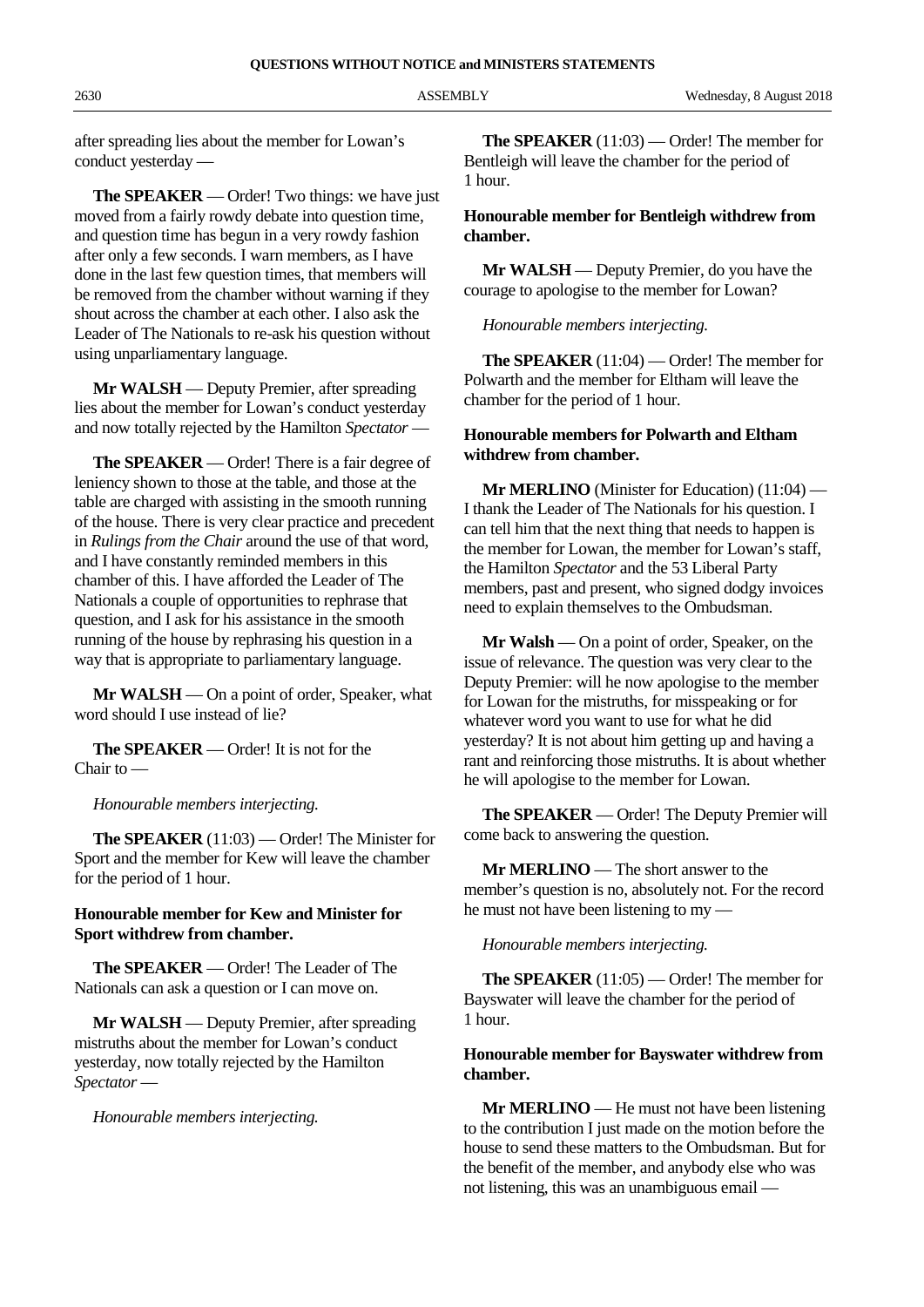Wednesday, 8 August 2018 **ASSEMBLY** 2631

**Ms Ryall** — On a point of order, Speaker, the Deputy Premier has form on bullying women. Lucinda Nolan, the member for Brunswick —

*Honourable members interjecting.*

**The SPEAKER** — Order! I ask the member for Ringwood for her point of order.

**Ms Ryall** — He will not be happy until he pulls everyone into the gutter with him. We will not comply.

**The SPEAKER** — Order! There is no point of order.

**Mr MERLINO** — I will be happy when you are subject to the scrutiny that you are running away from. For the record —

#### *Honourable members interjecting.*

**The SPEAKER** (11:06) — Order! The member for Euroa will leave the chamber for the period of 1 hour.

#### **Honourable member for Euroa withdrew from chamber.**

**Mr MERLINO** — For the record I will read out the unambiguous email. Blank name — Oh, you do not want to hear it?

#### *Honourable members interjecting.*

**The SPEAKER** (11:06) — Order! The member for Forest Hill will leave the chamber for the period of 1 hour. And the member for Yan Yean can join him for 1 hour.

#### **Honourable members for Forest Hill and Yan Yean withdrew from chamber.**

**Mr Walsh** — On a point of order, Speaker, on the issue of relevance again. The question was very clear about the Deputy Premier apologising. The Premier's interjection that the Hamilton *Spectator* actually had the moral courage to apologise should set an example for the Deputy Premier to now apologise to the member for Lowan. I ask you to bring him back to answering that question, please.

**The SPEAKER** — Order! The Deputy Premier has answered the question. The Deputy Premier will either continue answering the question or cease answering the question.

**Mr MERLINO** — I am explaining why the answer is no. I quote:

… has requested that we send all invoices that are currently owing for future bookings for Emma Kealy to her for payment please. Can we make sure that November bookings have October dates on the invoices?

#### *Honourable members interjecting.*

**The SPEAKER** (11:08) — The member for Frankston and the member for Mornington will both leave the chamber for the period of 1 hour.

#### **Honourable members for Frankston and Mornington withdrew from chamber.**

#### **Mr MERLINO** — It states:

Can we make sure that November bookings have October dates on the invoices?

#### **Mr Paynter** interjected.

**The SPEAKER** (11:08) — The member for Bass will leave the chamber for the period of 1 hour.

#### **Honourable member for Bass withdrew from chamber.**

#### **Mr MERLINO** — It continues:

Due to government rules around the elections they are not allowed to process anything with November dates on!

They knew it was wrong, the member knew it was wrong, her office knew it was wrong —

**Mr M. O'Brien** — On a point of order, Speaker, for the Deputy Premier to read a document into *Hansard* which has been refuted by the newspaper, and for which they have apologised and said there is no truth to it, the Deputy Premier is in breach of standing orders by casting aspersions on the member for Lowan, given this matter has been comprehensively refuted by the Hamilton *Spectator*.

**The SPEAKER** — Order! I do not uphold the point of order but I do ask the Deputy Premier to come back to answering the question.

#### *Honourable members interjecting.*

**Mr MERLINO** — They would, wouldn't they? The member for Lowan, the member's office, the Hamilton *Spectator* and the 53 signers of the dodgy invoices should be subject to the scrutiny of the Ombudsman. It is only fair that that is so.

#### *Supplementary question*

**Mr WALSH** (Murray Plains) (11:09) — Deputy Premier, how low will you go? How many mistruths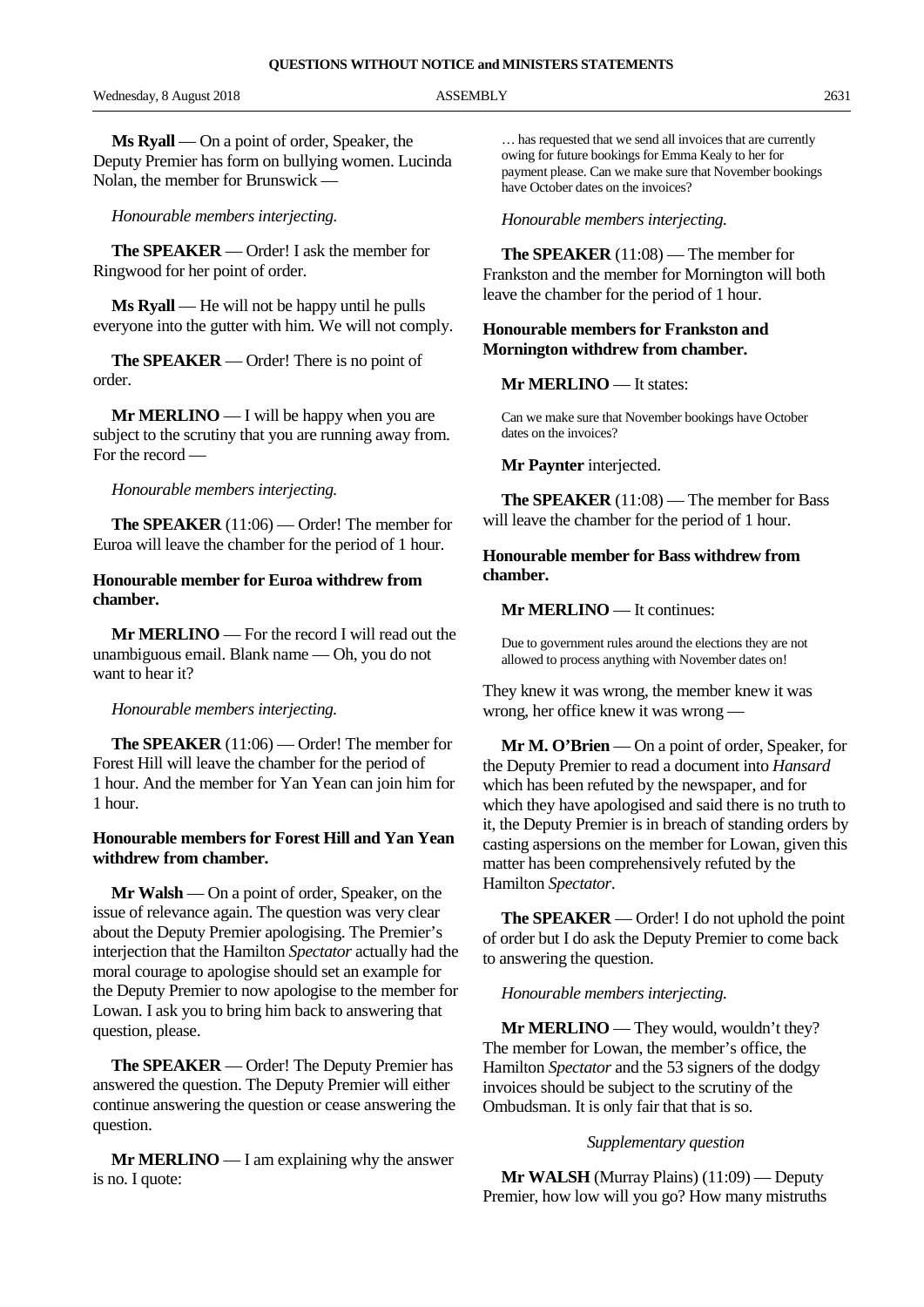will you tell to distract Victorians from the fact that your government is subject to criminal investigations, where you ripped off Victorian taxpayers? How low will you go?

**Mr MERLINO** (Minister for Education) (11:10) — This from the former minister from the Office of Living It Up. We know all about him. What needs to happen is the end of running away, the end of voting against any referral to the Ombudsman. Those opposite need to be subject to scrutiny for their disgraceful behaviour in a \$1.5 million fraud.

#### *Honourable members interjecting.*

**The SPEAKER** — Order! I ask for the assistance of members at the table to cease the shouting across the chamber.

#### **Ministers statements: ambulance response times**

**Mr ANDREWS** (Premier) (11:11) — I am very pleased to rise to update the house on the latest quarterly Ambulance Victoria response time data, with 83.8 per cent of all code 1 urgent ambulances arriving within 15 minutes. That is the best result that has ever been recorded in Victoria. We will take the opportunity, or at least everyone on this side of the house will, to congratulate and thank our members of the Ambulance Victoria team, both paramedics and those others who support them — community officers and the administrative staff. They have all done an amazing job, with strong and indeed record-setting support from this government: additional funding for more paramedics; additional funding to pay them properly; additional funding for new branches, new equipment, new technology, new models of care. And it is delivering results.

That reform and that investment are finding the seconds and saving the minutes that save lives. That is exactly what every single paramedic across Victoria should be so, so proud of. We are certainly proud of them, and why wouldn't you be proud when you have gone from a position of 73 per cent to almost 84 per cent? That is the best performance on record under our government versus the worst performance in the midst of an ambulance crisis presided over, actually delivered, by those opposite. It is about all they delivered: cuts and closures, and a performance that almost certainly put lives at risk. There is a very clear contrast.

We will continue to invest in more paramedics, in better technology, in respecting and valuing our paramedics, not going to war with them, so that they can in turn deliver the best response times that change lives and save lives. Our paramedics and those who they support know and understand that we invest while those opposite cut.

#### **Member conduct**

**Mr GUY** (Leader of the Opposition) (11:13) — My question is to the Attorney-General. The Director of Public Prosecutions (DPP) reports to you. It is that person who will ultimately make the decision as to whether Labor MPs, campaigners and staff will face charges over the red shirts rorts scandal. Attorney-General, you are a person central to this scandal. You participated in it. The Ombudsman named you in relation to it. With such a conflict of interest, how on earth can you continue in your role? Why have you not stood aside?

**Mr PAKULA** (Attorney-General) (11:14) — I thank the Leader of the Opposition for the question. Can I begin by saying, 'Happy anniversary, mate'. Happy anniversary. I am sure you will be celebrating with lobster and Grange tonight. Happy anniversary, mate.

**The SPEAKER** — Order! The Attorney-General will come back to answering the question.

**Mr Walsh** — On a point of order, on the issue of relevance, Speaker. It is a very serious question that has ramifications for the law system of Victoria. The DPP reports to the Attorney-General, and the question was very clear. The DPP is the one that will make a decision about whether or not people are charged, and that DPP reports to the Attorney-General. How can the position of the Attorney-General in this state be tenable under those circumstances? I ask you to bring him back to answering that very serious question that Victorians actually want an answer to.

**The SPEAKER** — Order! I do ask the Attorney-General to answer the question and not use the answer as an opportunity to attack the opposition.

**Mr PAKULA** — Speaker, I am more than happy to answer the Leader of the Opposition's question. And the answer to it is this, Speaker. It seems that the Leader of the Opposition is applying to this side of the house the sort of standards that they would apply to themselves.

**Mr Clark** — On a point of order, Speaker, the Attorney-General is defying your ruling to come back to answering the question and is proceeding to debate it. I ask you to instruct him to come back to answering the question.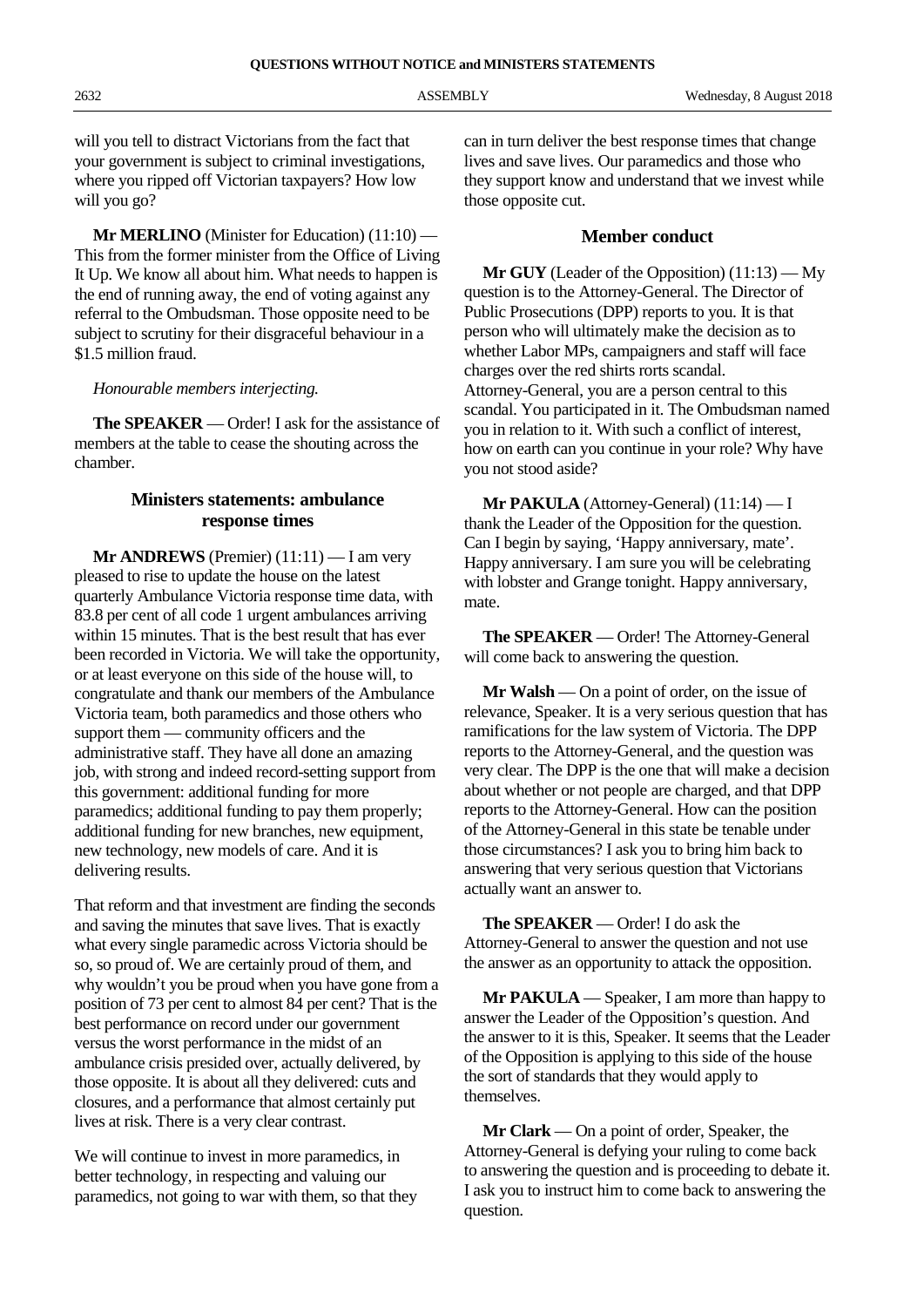Wednesday, 8 August 2018 ASSEMBLY 2633

**The SPEAKER** — The Attorney-General only just started answering the question. He will continue answering the question.

**Mr PAKULA** — Speaker, I am answering the question, and if the opposition would go a couple of seconds without taking points of order, they would hear the answer. The answer is that they are applying to me the standard that they would apply to themselves. It might be their view that the Attorney-General of the day would interfere with the independence of the DPP —

**Mr Walsh** — Speaker, can I reinstate my point of order and the member for Box Hill's point of order and ask you to bring the Attorney-General back to answering the question. No-one on this side of the house would stoop as low as those on the other side of the house.

**The SPEAKER** — Order! I do not uphold the point of order. The Attorney-General was answering the question.

**Mr PAKULA** — Just because a Liberal Party Attorney-General may believe that they could interfere with the independence of the DPP, do not ascribe that motivation to us, and do not cast that kind of aspersion on the independence of our DPP, Kerri Judd, QC.

#### *Honourable members interjecting.*

**The SPEAKER** — Order! The member for Hawthorn has been warned numerous times before the start of question time.

#### *Supplementary question*

**Mr GUY** (Leader of the Opposition) (11:17) — Violent crime is out of control. One-punch killers are playing football on the weekend. Home invasions, carjackings, shootings at service stations — the public has lost faith in the state's justice system, and now you, the Attorney-General of this state, are being investigated by the fraud and extortion squad of Victoria Police. Attorney-General, how can Victorians have confidence in the justice system while you remain as its first law officer?

*Honourable members interjecting.*

**The SPEAKER** — Order! When the house comes to order I will call the Attorney-General.

**Mr PAKULA** (Attorney-General) (11:18) — Well, they can have a lot more confidence in the justice system in a state which is not led by someone celebrating the anniversary of his dinner at the Lobster Cave with Tony Madafferi. The other thing that they can have confidence in —

**Mr Walsh** — On a point of order, Speaker, the Attorney-General continues to defy your rulings to come back to actually answering —

**Ms Allan** — He was being entirely relevant.

**Mr Walsh** — No, he wasn't being relevant.

*Honourable members interjecting.*

**The SPEAKER** — Order! Shouting across the table is not assisting me in making rulings on these points of order — from both sides of the table. The Leader of The Nationals on his point of order.

**Mr Walsh** — The question was very clear, Speaker, about how Victorians could have faith in the justice system in Victoria while it is headed up by an Attorney-General who is under investigation by police. I ask you to bring him back to answering that question about his role in this, not editorialising on other people's roles.

**The SPEAKER** — Order! I do ask the Attorney-General not to attack other members of this place in his answer. The question, though, was a very broad question, and so it invites a very broad answer. The Attorney-General to continue answering the question.

*Honourable members interjecting.*

**The SPEAKER** — Order! The Leader of the Opposition!

**Mr PAKULA** — The opposition and Victorians can have confidence in the fact that we will continue to fix the mess that was left to us in the justice system by repairing their baseline sentencing mess, by repairing their community correction order mess, by finally investing in Victoria Police after four years of non-investment, by fixing bail laws and by fixing parole laws. What we will not do is try and pretend that we have knowledge of the subject of an investigation that we in fact have no knowledge of at all.

#### **Ministers statements: health and ambulance services**

**Ms HENNESSY** (Minister for Health) (11:20) — I am very delighted to rise to update the house on performance results in the health and ambulance services portfolios that were released on 31 July, which show that the absolutely unprecedented investment that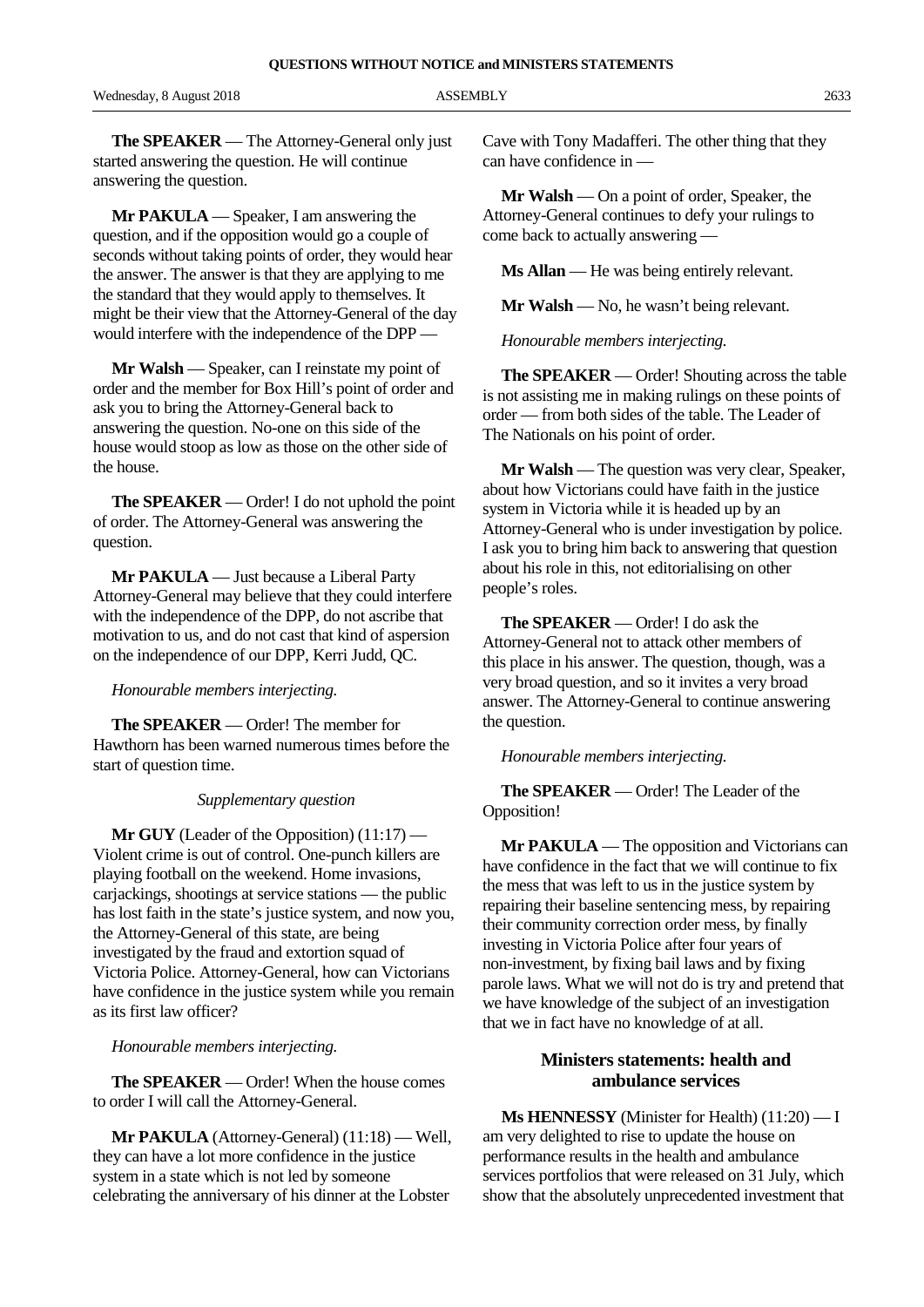our government is making in both our health system and our ambulance system is paying off.

We of course remember that under the dark, dark days of those opposite our elective surgery waiting lists crescendoed out to over 50 000. It is obvious that we needed to turn this around. We have made an investment that has reduced our elective surgery waiting list to the lowest ever on record at 36 036. This is fantastic news for patients, but it is something that we cannot take for granted because there is always more work to be done.

We know that those opposite — and the Leader of the Opposition has foreshadowed his commission of audit, which we know is just fancypants speak to try and get his way into the public sector and cut, cut, cut yet again — from their record, that billion dollars cut out of the health and ambulance system under those who were previously in government —

#### *Honourable members interjecting.*

**The SPEAKER** — I ask the Leader of the Opposition for his assistance in the running of the house. The manager of opposition business on a point of order.

**Mr Clark** — On a point of order, Speaker, the minister is now proceeding to debate issues. I ask you to bring her back to compliance with sessional orders and making a ministers statement.

**The SPEAKER** — I do ask the minister to come back to making a ministers statement.

**Ms HENNESSY** — Can I also endorse the Premier's comments when he expressed his very deep gratitude to our paramedics, who of course have delivered the best ambulance response times ever on record after having been delivered from those opposite an ambulance system in crisis.

#### *Honourable members interjecting.*

**The SPEAKER** (11:22) — The member for Warrandyte will leave the chamber for the period of 1 hour.

**Mr R. Smith** interjected.

**The SPEAKER** — Order! The member for Warrandyte!

**Honourable member for Warrandyte withdrew from chamber.**

**Ms HENNESSY** — This is of course a very confronting fact for those opposite, because they delivered the worst ambulance response times ever on record. They went to war with our paramedics. We remember who it was who gave our wonderful, hardworking nurses the finger when all they sought was a fair wage increase as well. Our government is turning this around, and we will continue to do so.

#### **Electorate office budgets**

**Mr GUY** (Leader of the Opposition) (11:23) — My question is to the Minister for Police. On page 76 of the Ombudsman's report you are listed as a beneficiary of the Labor red shirts rorts scandal. Labor field organiser Jake Finnigan, who was last week arrested and interviewed by Victoria Police, stated publicly:

I worked five days a week out of her Bellarine electorate office; I did not work out of John Eren's office at all.

As a person of interest to Victoria Police and a direct beneficiary of the Labor rorts scandal, how can you possibly do your job as police minister when you and your office are central to this criminal investigation?

**Ms NEVILLE** (Minister for Police) (11:24) — I thank the Leader of the Opposition for his question. Let us be absolutely very clear that the only people that have ever undermined and compromised the operational independence of Victoria Police are those opposite. They undermined the chief commissioner. The brought down a chief commissioner. They take —

*Honourable members interjecting.*

**The SPEAKER** — I again ask the Leader of the Opposition to cease shouting across the table. The manager of opposition business on a point of order.

**Mr Clark** — On a point of order, Speaker, yet again a minister is seeking to deflect accountability for their own conduct to this house and the community by making false accusations against others. I ask you to instruct the minister to come back to answering the question as asked.

**The SPEAKER** — I ask the minister to come back to answering the question.

**Ms NEVILLE** — I am not sure if those opposite have read the Victoria Police Act 2013, but it is absolutely clear — and again, I am pretty sure that they ignored this in government — the police minister is in no way involved in the operational matters of Victoria Police, and in fact I have in no way been involved in any investigation —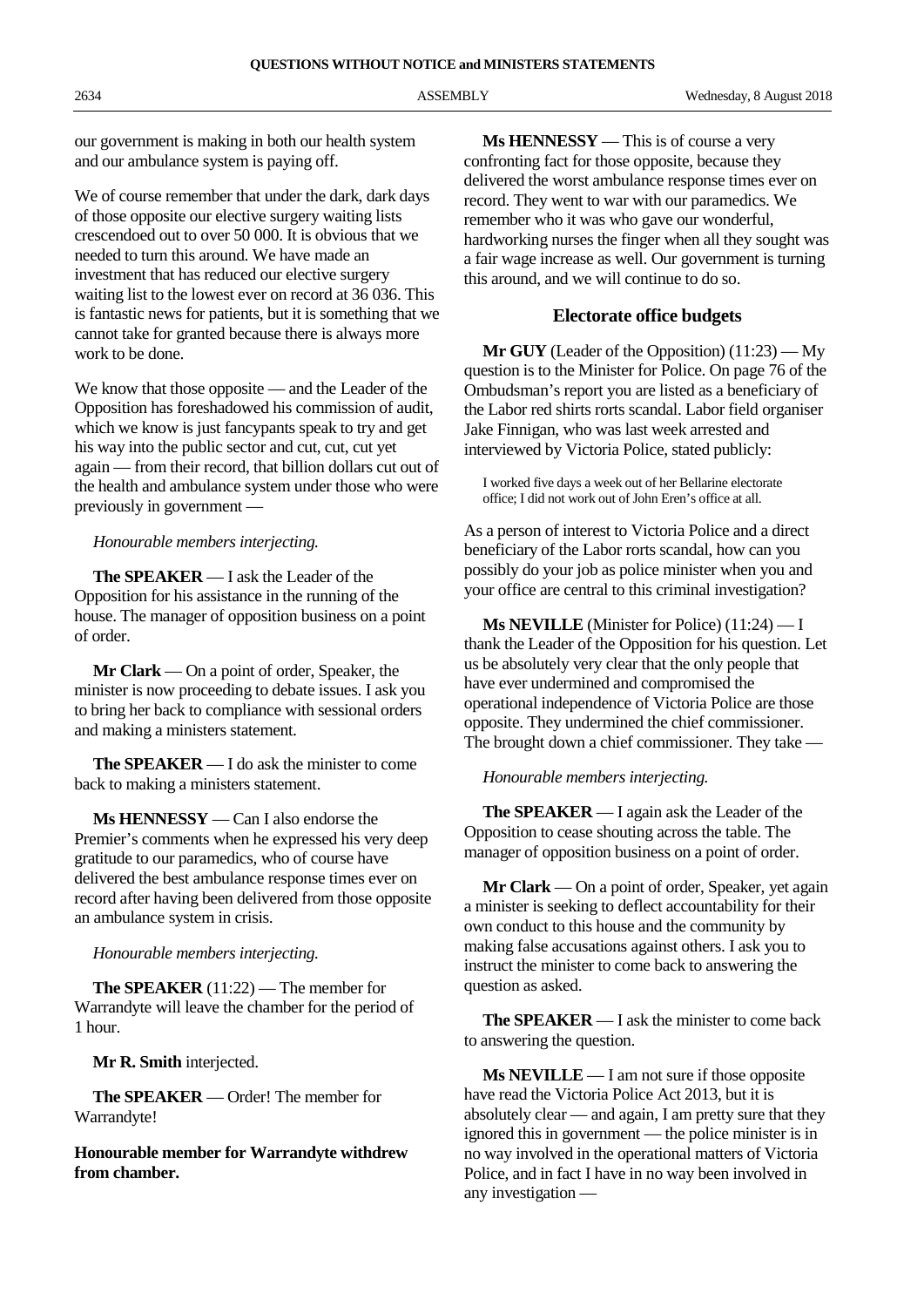Wednesday, 8 August 2018 ASSEMBLY 2635

#### *Honourable members interjecting.*

**The SPEAKER** — Order! I ask the Premier to cease shouting.

**Ms NEVILLE** — In fact the assurances that have been sought by both the secretary of the department and me and the chief commissioner indicate clearly that there is no impediment at all to me doing my job. In fact the chief commissioner has said to me that it is absolutely critical for me to continue to do my role as police minister as we roll out \$3 billion of investment: more police, more technology, more resources — a record investment, the biggest uplift in Victoria Police's history.

#### *Honourable members interjecting.*

**The SPEAKER** (11:25) — Order! The member for Ripon will leave the chamber for the period of 1 hour.

#### **Honourable member for Ripon withdrew from chamber.**

**Ms NEVILLE** — For those opposite again, for the record, who intervenes in the operational independence of Victoria Police? Those opposite, unless they are at the tennis. That is —

**Mr Clark** — On a point of order, Speaker, the minister is again doing what you instructed her not to do: making false accusations against others instead of accounting to the house for her own conduct and position. Again I ask you to instruct her to come back to answering the question as asked.

**Ms Allan** — On the point of order, Speaker, the minister is being entirely relevant to the question that was asked. The question also had significant editorial comment in it. That becomes part of the question, and the minister is entitled to respond to it, and in part of that response she is also entitled to point to examples very recent examples — of how the previous government interfered with the chief commissioner's office directly from the then police minister's office. So I would suggest the police minister be allowed to continue to answer a question without the constant interruption of those opposite.

**The SPEAKER** — Order! The question did contain a significant preamble, but the response that the Minister for Police is now giving is not relevant to that preamble. She has been answering the question up to that point. I ask the minister to come back to answering the question.

**Ms NEVILLE** — Rightly, I am not involved in any aspect of any investigation — never have. Nor do I know, and it is interesting that the Leader of the Opposition apparently knows, who is actually central to the investigation. It is great to be able to say that in the protection of the house. Let us be really clear: I am not involved in any aspect. The chief commissioner, both through the secretary of the department and directly to me, has indicated there is absolutely no impediment, nothing that precludes me continuing in my role, and in fact it is critical that I continue in my role in order to deliver \$3 billion to continue to bring down crime. I am getting on with the job that I am tasked to do, which is to make our state safer, to give the police the resources they need, and that is exactly what I am going to continue to do.

#### *Honourable members interjecting.*

**The SPEAKER** (11:28) — The member for South Barwon will leave the chamber for the period of 1 hour. I will not have members constantly interjecting across the chamber when people are trying to talk.

**Mr Katos** interjected.

**The SPEAKER** — The member for South Barwon will leave the chamber for the period of 90 minutes.

#### **Honourable member for South Barwon withdrew from chamber.**

#### *Supplementary question*

**Mr GUY** (Leader of the Opposition) (11:28) — Having regular meetings with the chief commissioner, where you receive briefings on the progress of a range of investigations, is a key part of your job. Yet you, your former staff, your current staff, your colleagues, your political party, are all now under police investigation as part of the red shirts scandal. Minister, how can you possibly continue in a position that requires you to work closely with a chief commissioner whose role may involve in future charging you with a criminal offence?

**Ms NEVILLE** (Minister for Police) (11:29) — I am very happy for the Leader of the Opposition to go outside and say exactly that. I can assure this house and I can assure Victorians, just like I have every single time: I am not involved in any aspect of any investigation. No aspect of any investigation in fact is —

*Honourable members interjecting.*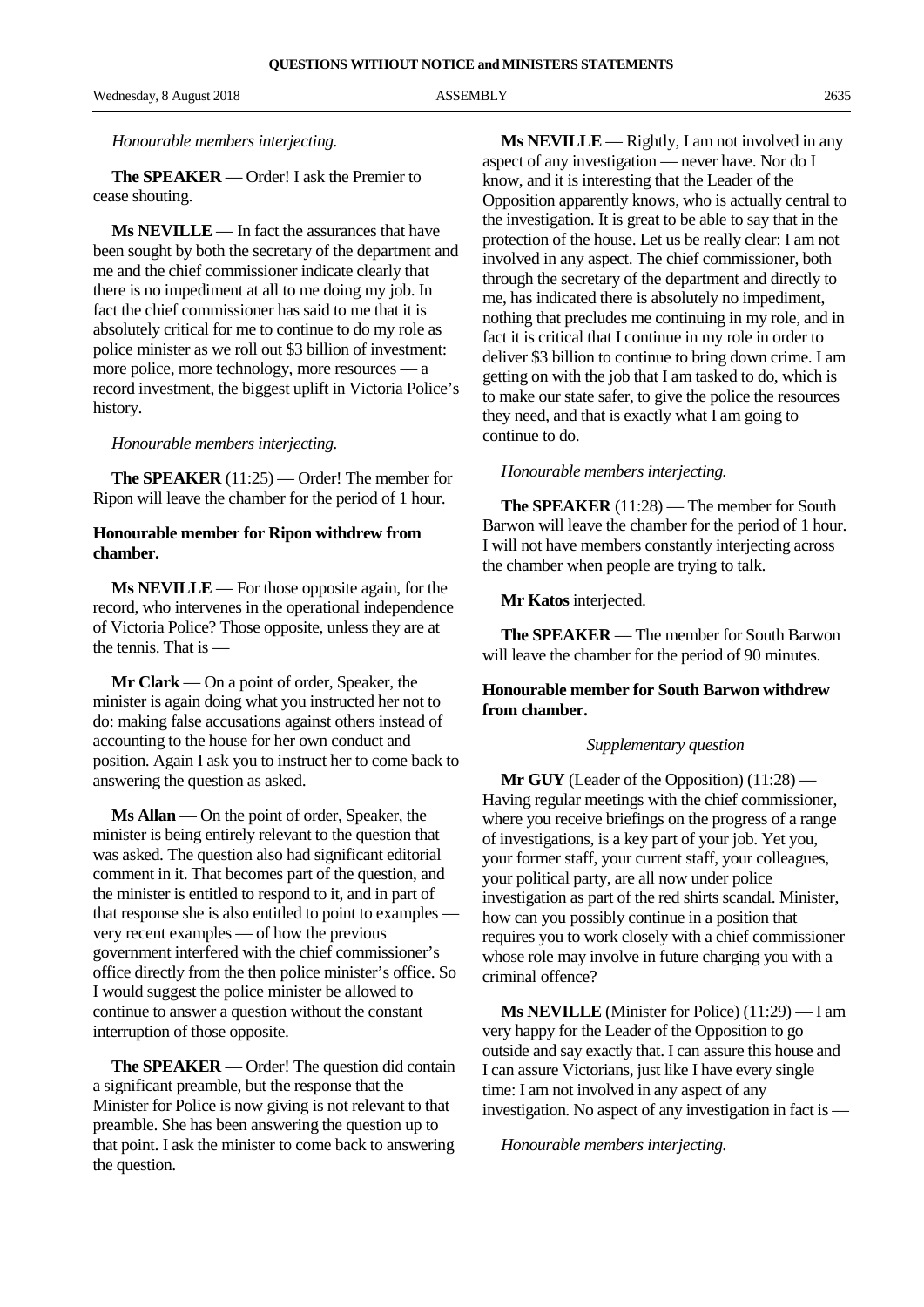**The SPEAKER** — Order! Can I ask the minister to resume her seat? I ask the Leader of the Opposition to not shout constantly across the chamber at the minister.

**Ms NEVILLE** — I am starting to feel a bit bullied by the men over there. I am not involved in any aspect of any investigation ever. The weekly meetings that I have with the chief commissioner are all about how we best deliver the \$3 billion of investment —

**Mr M. O'Brien** — On a point of order, Speaker, the Minister for Police said that she is completely at arms-length from the investigation. How then can she assert she has nothing to do with the investigation when she has been named in the Ombudsman's report? If you are at arms-length, how do you know you are not part of it?

**The SPEAKER** — Order! The member for Malvern may well have a question he wishes to ask, but that is not a point of order.

**Ms NEVILLE** — What I have indicated is that the secretary of the department and I have —

#### *Honourable members interjecting.*

**Ms NEVILLE** — Again, I am feeling quite bullied today by those opposite. Let us be really clear: I have not been involved in any investigation ever, and secondly, I have sought assurances from the secretary and the chief commissioner himself that nothing impedes me doing the job I do, which is \$3 billion of investment for Victoria Police.

#### **Ministers statements: employment policy**

**Mr CARROLL** (Minister for Industry and Employment)  $(11:31)$  — I rise to inform the house that the Andrews government's Local Jobs First legislation has now passed the Parliament, which will be a real game changer for local industry and local employment. I had the great pleasure of joining the Premier and the Minister for Public Transport only yesterday down at the Metro Tunnel works at the City Square. This is an incredible project; indeed we had experts from the UK over to see what we are doing down at the City Square at the future Town Hall station.

Our Local Jobs First legislation will be a game changer for industry but a game changer too for local apprentices. It was the Andrews government that introduced the Major Projects Skills Guarantee, mandating 10 per cent of all work on our major projects should go to apprentices, engineering cadets and other young people. But more than that, we have got our social procurement framework as well that is providing

a real dividend to people from disadvantaged backgrounds, giving them real important work and an opportunity not only to shape their own lives and shape their own futures but to also shape Victoria's future.

This legislation, at the heart of it, is all about 'Victorian-made'. We should be very proud that manufacturing continues to grow in our state. We should be very proud of what we are doing as a government to support industry and to support workers — to put them front and centre of our major projects. I am very proud as the Labor industry minister to have seen this legislation pass through Parliament. I thank the Premier for his leadership and support on this important, integral legislation. What it means is enshrining in law our Major Projects Skills Guarantee — and also our local content laws — means that no future government can alter it or change it.

For the first time we have got 88 strategic projects underway versus their eight. That is ten times the number of major projects and three times the number of jobs created under this government — in fact, heading towards 350 000. This government is getting on with it. While they snipe, we are getting on with the job delivering for industry, delivering for local jobs.

#### **Latrobe Valley employment**

**Mr NORTHE** (Morwell) (11:33) — My question is to the Minister for Industry and Employment. The latest employment statistics for the City of Latrobe show an increase in unemployment of 22 per cent over the past three years. In that period we have seen the closure of many businesses, large and small. At the same time there are a number of already approved major local developments that sit idle, despite the fact that these projects would deliver hundreds of local jobs and much-needed infrastructure. In November 2016, and by way of a press release, the Premier clearly stated that this government would:

… ensure projects in the Latrobe Valley are fast-tracked …

Minister, can you advise why approved local projects such as the Lake Narracan precinct and Morwell East industrial precinct have still not commenced despite comments from the state government that Latrobe Valley projects would be fast-tracked and despite the fact that hundreds of local jobs would be created?

**Mr CARROLL** (Minister for Industry and Employment) (11:34) — I thank the member for Morwell for his question. I have been a minister for 296 days, and it has actually taken an Independent member to ask me a question. I do not even know who my shadow minister is. Who is it? Let me know.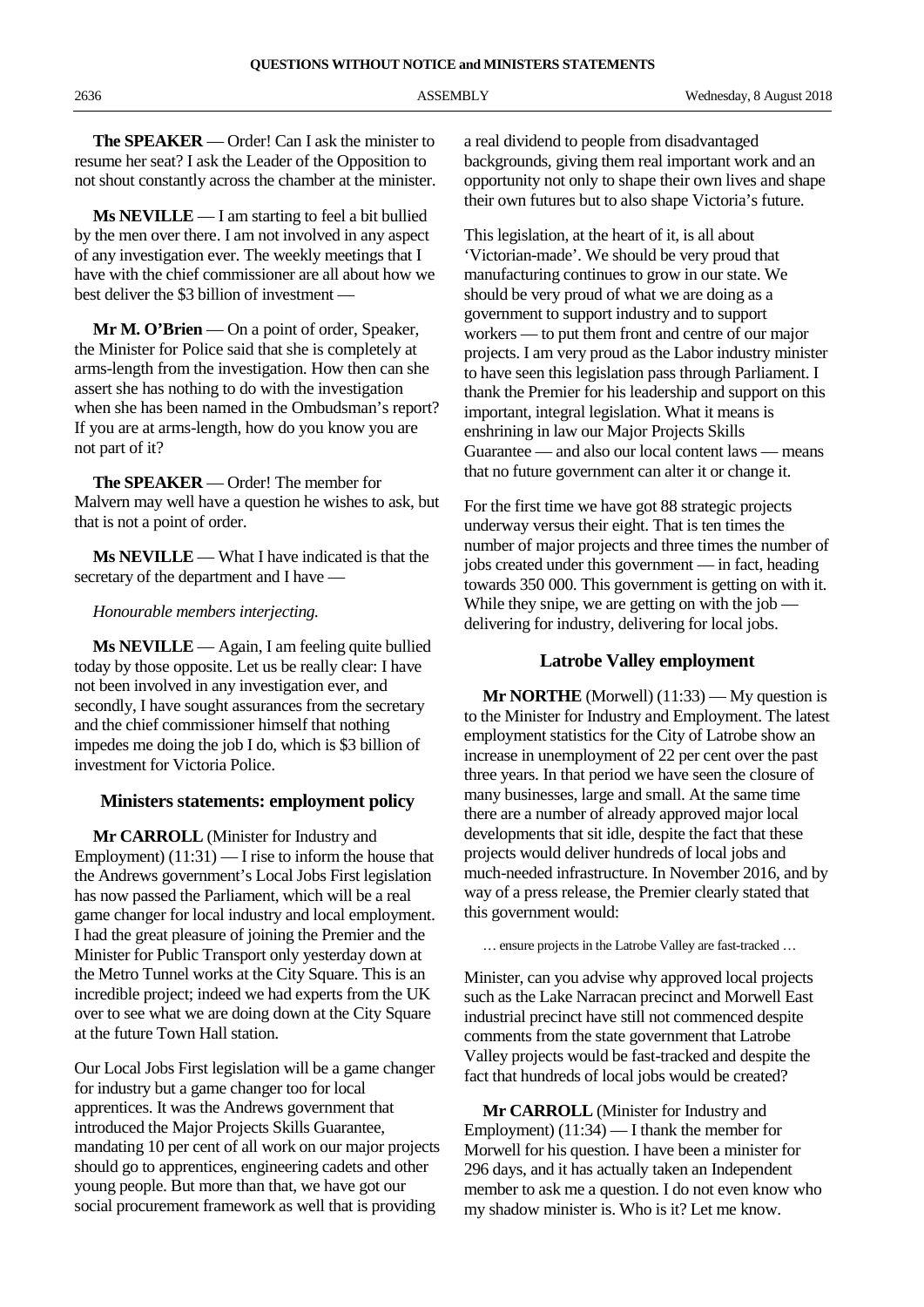Wednesday, 8 August 2018 2637 ASSEMBLY 2637

*Honourable members interjecting.*

**Mr CARROLL** — It is the wizard from Warrandyte. I want to thank the member for his question, because it is a very important question.

#### *Honourable members interjecting.*

**The SPEAKER** — Order! I ask the Minister for Industry and Employment, and caution him, to use members' correct titles.

**Mr CARROLL** — I thank the member for his question. Only last month I was in the Latrobe Valley, and I announced a very important initiative which goes to the heart of jobs down in the Latrobe Valley. We are heading towards 1000 new jobs for the Latrobe Valley. Indeed the member for Morwell has been a great advocate for that community, and I have worked very closely with him on a number of projects. I was there last month in fact. I was sworn in only last year, and in my first weeks I was down there because it is a very important region. Make no mistake, only last month I announced 100 new jobs at the former Moe hospital. And who closed the former Moe hospital? Jeff Kennett. It was Jeff.com and then it was Jeff.gone, and we all know who is bringing Jeff Kennett back to advise on policy.

**Mr Clark** — On a point of order, Speaker, the minister is now debating the issue. I ask you to bring him back to compliance with standing orders.

**The SPEAKER** — Order! I do ask the minister to come to answering the question.

**Mr CARROLL** — The member for Morwell is very aware that through our Latrobe Valley Economic Facilitation Fund, which I oversee as the Minister for Industry and Employment, we are making great strides in that region. In fact I am down there regularly, and only last month we announced a manufacturing cluster for the Latrobe Valley region to really support that region. I am also working very closely with the Industry Capability Network on a great game-changing project — like the West Gate tunnel that some oppose — to make sure that businesses and employers in the region get a shot at it.

**Mr NORTHE** — On a point of order, Speaker, on relevance, I appreciate the minister's response, but my question was directed specifically to why local approved developments, such as the Lake Narracan precinct and the Morwell East industrial precinct, have not commenced despite the government commenting that they would fast-track projects in the Latrobe

Valley. I ask you to bring the minister back to answering the question I asked.

**The SPEAKER** — Order! I ask the minister to come back to answering the question.

**Mr CARROLL** — We are doing everything we can to support that region. Following the closure of the Hazelwood power station, the Premier, the Minister for Health and I — because of some of the projects she has done — are doing everything we can to make sure businesses and industry are supported. Only last month I sat down with the Committee for Gippsland and heard firsthand about the work and the investments this government is making. After four years of the back being turned on the region we are making game-changing investments to ensure that local jobs and local industry is being supported. We also know, as the member for Morwell highlighted, that through a range of projects we want to diversify the economy down in the Latrobe Valley. We know it is changing. And you know what? When I announced the funding for Serco and toured the former Moe hospital I met someone who was born at the hospital and who, thanks to this government, is back in employment —

**The SPEAKER** — Order! The minister will resume his seat.

**Mr Northe** — On a point of order, Speaker, I will just restate my point of order in terms of relevance. Again, I appreciate the minister's overview of what is happening in the Latrobe Valley, but my question was specifically related to approved local developments such as the Lake Narracan and the Morwell East industrial precinct developments and why they have not commenced. I ask you to bring the minister back to answering that question.

**The SPEAKER** — Order! I ask the minister to come back to answering the question.

**Mr CARROLL** — The member raises a range of projects. With these projects we are working very closely with the Latrobe Valley Authority and also with the local councils. The investment we are making through the national disability insurance scheme (NDIS), the 100 employees located down there —

**The SPEAKER** — The member for Morwell.

#### *Supplementary question*

**Mr NORTHE** (Morwell) (11:38) — Minister, proposed Latrobe Valley developments like the Morwell north-west and the Traralgon north developments, along with the Lake Narracan precinct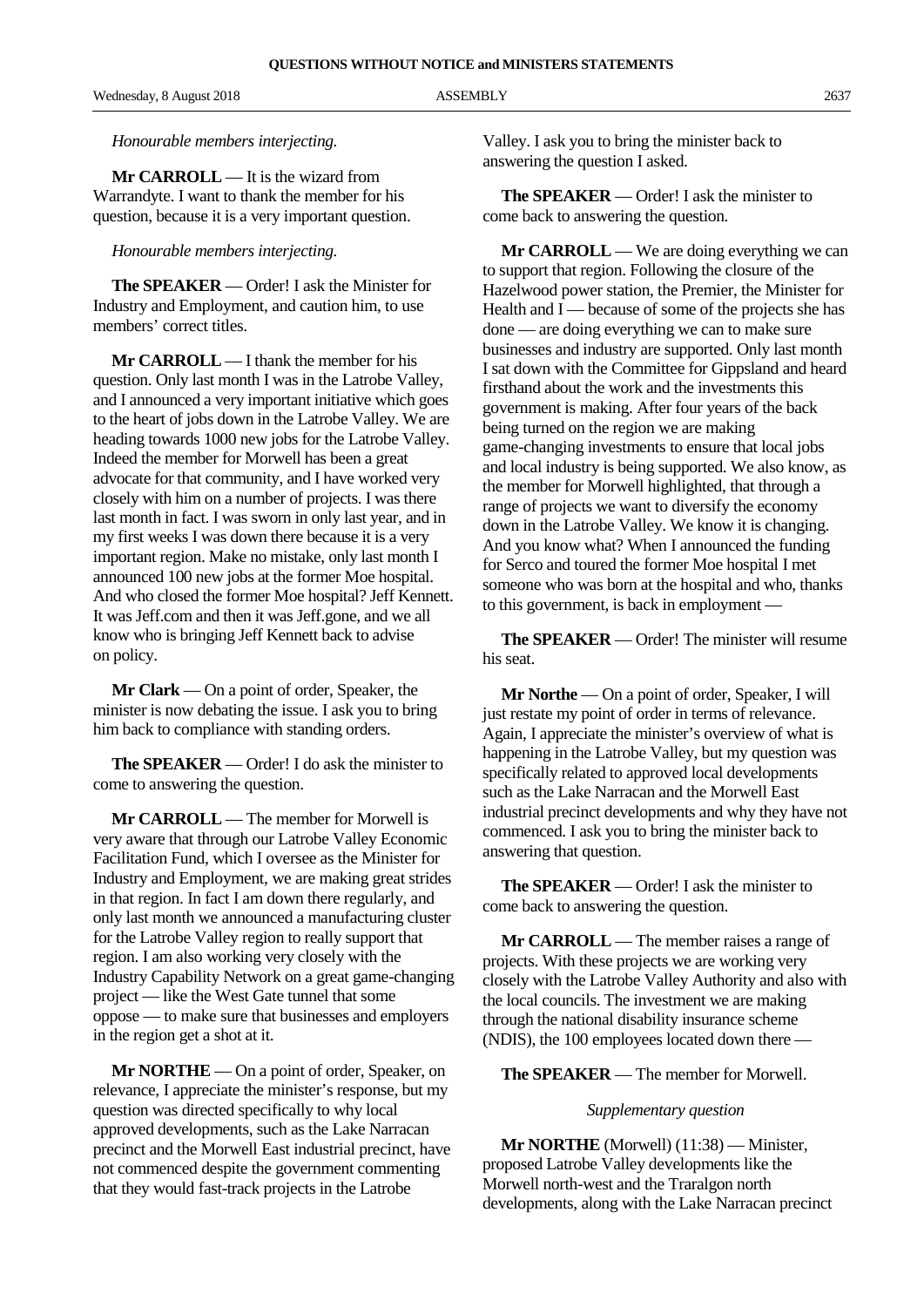and the Morwell east industrial precincts all require investment in off-site infrastructure, primarily from various state government departments and agencies. There are over 600 more unemployed people within the City of Latrobe since the change of government in 2014. So, Minister, will your government support the creation of hundreds of new jobs by unblocking the substantial infrastructure barriers that are prohibiting development within the Latrobe city?

**Mr CARROLL** (Minister for Industry and Employment) (11:39) — We are not only talking, we are getting on with it. We will do everything we can to support the region. They talk unemployment figures, but unemployment was a lot higher under them. At least we know with the investments we are making. What they could do is actually support us. We have got 100 jobs down there to support the national disability insurance scheme. They could actually lobby their federal counterparts and help us get more jobs down there to support the NDIS and its rollout, which is still bearing the brunt of Tony Abbott's first 2014 budget cuts. But almost 1000 jobs have been created through this government and the Latrobe Valley Economic Facilitation Fund.

**Mr NORTHE** — On a point of order, Speaker, again just in terms of relevance. I named four major approved local projects that have not commenced, and my question related to: will the government support the unblocking of the infrastructure barriers that are in place related to those projects? I ask you to bring the minister back to answering the question that was asked.

**The SPEAKER** — Order! The minister will come back to answering the question.

**Mr CARROLL** — The figures speak for themselves: a \$266 million investment in the Latrobe Valley support package. We are fast-tracking work down there. We are diversifying the economy. We are not leaving anybody behind, whether they are disadvantaged or in fact whether they have disabilities. We will not turn our backs like that side did. We will continue to stand up for the Latrobe Valley through my leadership, the Premier's leadership and the Latrobe Valley Authority. We are getting on with the job while they celebrate a special anniversary tonight with a bottle of Grange.

*Honourable members interjecting.*

**The SPEAKER** (11:41) — Order! The member for Burwood will leave the chamber for the period of 1 hour.

#### **Honourable member for Burwood withdrew from chamber.**

#### **Ministers statements: education funding**

**Mr MERLINO** (Minister for Education) (11:41) — I rise to update the house on the rollout of the Andrews Labor government's Camps, Sports and Excursions Fund. Over the last 12 months —

*Honourable members interjecting.*

**Mr MERLINO** — 'Scam squad', did you just say? He is going to cut it; we know the opposition leader is going to cut it. Over the last —

*Honourable members interjecting.*

**The SPEAKER** — Order! I ask members in the house to come to order. The Deputy Premier has the call.

*Honourable members interjecting.*

**The SPEAKER** (11:42) — The member for South-West Coast will leave the chamber for the period of 1 hour.

#### **Honourable member for South-West Coast withdrew from chamber.**

**Mr MERLINO** — Over the last 12 months, a record 222 000 government and non-government school students received support from the Andrews government's \$184 million Camps, Sports and Excursions Fund. This is the first time, over the last 12 months, that we have exceeded 220 000 students. This many students benefiting in one year means more than one in four students in the government sector is receiving this support, students who without this support would miss out on those opportunities to go to camps, sports activities and excursions. So today is an important anniversary.

#### *Honourable members interjecting.*

**The SPEAKER** (11:42) — The member for Ferntree Gully will leave the chamber for the period of 1 hour.

#### **Honourable member for Ferntree Gully withdrew from chamber.**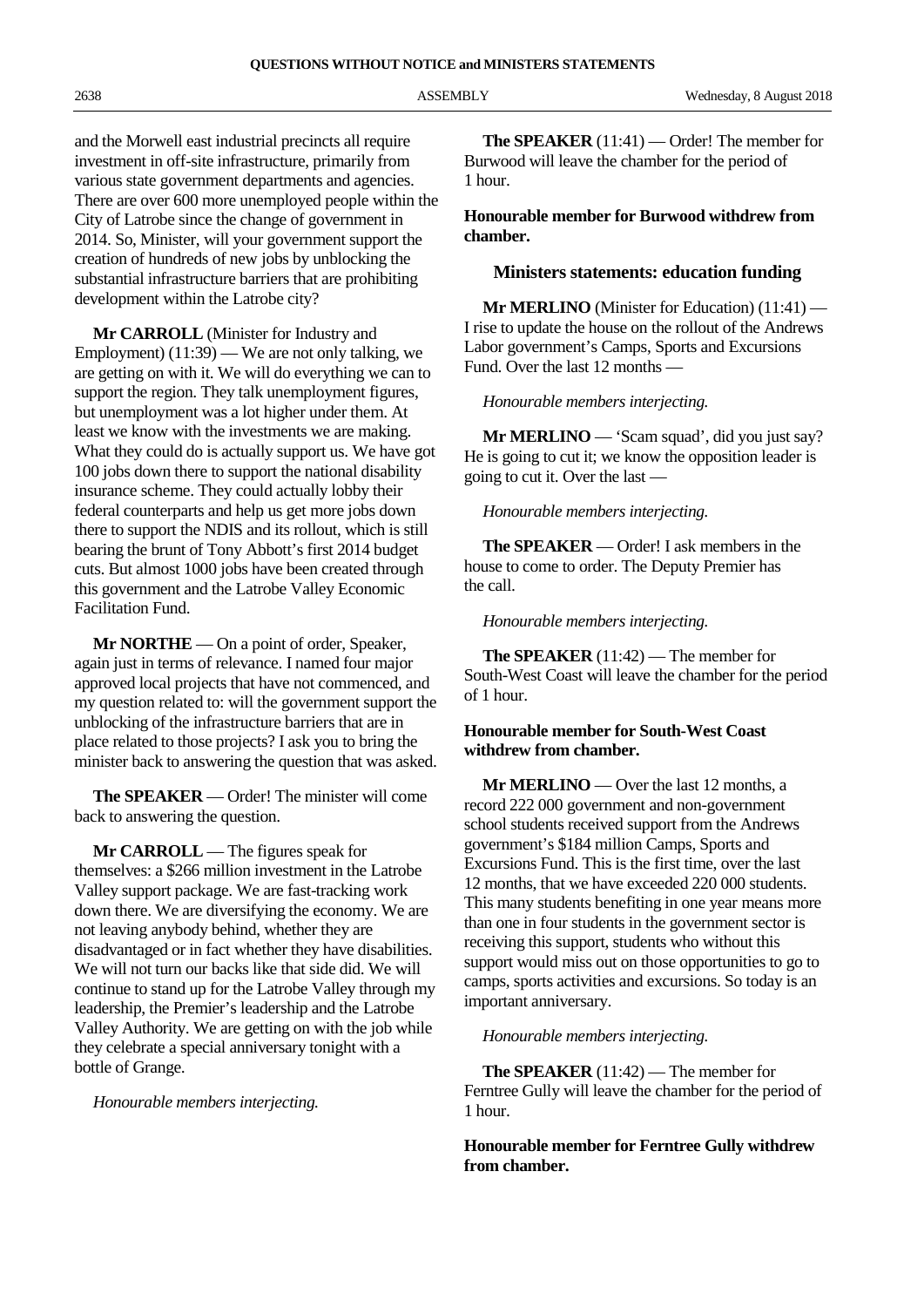Wednesday, 8 August 2018 ASSEMBLY 2639

**Mr MERLINO** — Today is of course an important anniversary for another special occasion. It involves the Lobster Cave, organised crime and the Leader of the Opposition. Happy anniversary to the Leader of the Opposition.

**Mr Clark** — On a point of order, Speaker, the Deputy Premier is defying standing and sessional orders, and I ask you to instruct him to observe the proprieties of this house and come back to making a ministers statement.

**The SPEAKER** — Order! I do ask the Deputy Premier to come back to making a statement.

**Mr MERLINO** — Since Labor came into power, more than 830 000 students in government, Catholic and independent schools have been supported by this fund. It is another example of how the Andrews Labor government is making things fair so that all children can reach their potential regardless of their background or circumstances. But not everyone supports all kids having this opportunity. We know that just like the education maintenance allowance, those opposite would cut this fund.

#### **Member conduct**

**Mr PESUTTO** (Hawthorn) (11:44) — My question is to the Attorney-General. When asked if the government would cooperate with an Ombudsman investigation into Labor's rorting at the 2014 election, the Premier said he would fully cooperate. Instead, as Attorney-General, you spent \$1 million of taxpayers money trying to thwart the Ombudsman, going as far as the High Court.

**Mr Merlino** interjected.

**The SPEAKER** — Order! The Deputy Premier will come to order.

**Mr PESUTTO** — While every other party cooperated, your leader refused to. Now that Victoria Police are investigating this rorting, what guarantees will you give that you will not do the same thing all over again — promise cooperation but then misuse your role as Attorney-General to hinder and obstruct the police investigation, all in order to protect yourself and other ministers from possible criminal charges?

**Mr PAKULA** (Attorney-General) (11:44) — I thank the member for Hawthorn for the question. I like the way he characterises the behaviour of those opposite in the investigation. He obviously forgets the fact that when a motion was moved in the other place to subject themselves to the same scrutiny that we have been subjected to they voted it down.

*Honourable members interjecting.*

**The SPEAKER** (11:45) — Order! The member for Nepean will leave the chamber for the period of 1 hour.

#### **Honourable member for Nepean withdrew from chamber.**

*Honourable members interjecting.*

**The SPEAKER** — Order! The Leader of the Opposition will come to order.

**Mr PAKULA** — So let us not let this side of the house pretend they have cooperated with anything; they voted down all of the attempts to have them subjected to the same scrutiny —

**Mr Pesutto** — On a point of order, Speaker, I am quite happy to let the Attorney-General keep digging, but you might just bring him back to the question I asked.

**The SPEAKER** — Order! It was a broad question, but I do ask the Attorney-General to come back to answering the question.

**Mr PAKULA** — It is also worth noting of course that when the Leader of the Opposition, then Minister for Planning, was investigated by the Ombudsman over Ventnor, he refused to cooperate.

**Mr Pesutto** — On a point of order, Speaker, we understand that this is difficult for the Attorney-General. He is a little rattled. He is showing all the signs of being rattled. You just might draw him back to the question. He is defying your ruling now. He is a bit overexcited. He needs to calm down and take a breath. I will give him all the time he wants.

**The SPEAKER** — Order! The Attorney-General will come back to answering the question.

**Mr PAKULA** — I thought I was, and I thank the member for Hawthorn for both his advice and his audition. The member for Hawthorn, as part of his substantive question, talked about the matters that have been dealt with in the court system, and of course, as he well knows, the determination of the Court of Appeal means that any matter can now be referred to the Ombudsman. It is for exactly that reason that the motion moved by the Deputy Premier is totally in order. In regards to —

*Honourable members interjecting.*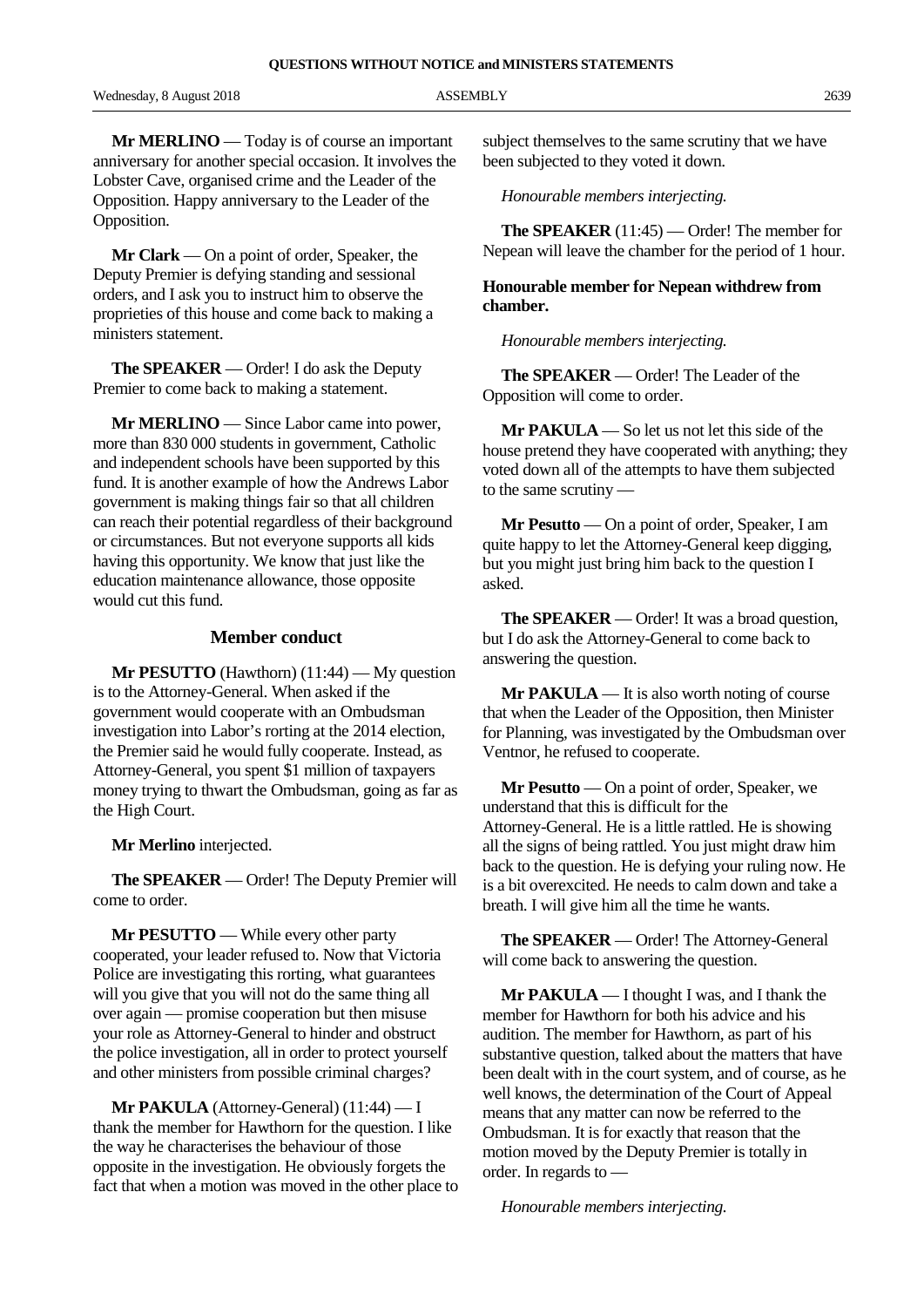**The SPEAKER** — Order! The Attorney-General to resume his seat. I again ask the Leader of the Opposition to stop shouting across the chamber at ministers when they are answering questions. The Attorney-General to continue answering his question.

**Mr PAKULA** — It is interesting that the member for Hawthorn calls me excitable when the Leader of the Opposition is behaving like this. In regards to the substance —

**Mr Burgess** interjected.

**The SPEAKER** (11:48) — Order! The member for Hastings will leave the chamber for the period of 1 hour.

#### **Honourable member for Hastings withdrew from chamber.**

**Mr PAKULA** — In regard to the substance of the member for Hawthorn's question, he knows that these undertakings that have already been made by the Minister for Police also apply to me. There would be absolutely no way that any member of this side of the house would ever consider interfering with the independence of the Director of Public Prosecutions. If that is the way that they would behave in government, God help Victorians.

#### *Supplementary question*

**Mr PESUTTO** (Hawthorn) (11:49) — On a supplementary question, the government has told Victorians that the police investigation into Labor's rorting will be conducted at arms-length. Attorney-General, given your party's repeated criticism of the police and the attempts to hinder their investigation, what arrangements have you as senior justice minister put in place and what public oversight will there be to ensure that the investigation will truly be at arms-length and that neither you nor any other ministers will seek to nobble or influence the independent conduct of the police investigation?

**Mr PAKULA** (Attorney-General) (11:49) — The member for Hawthorn knows that the Attorney-General's office has no oversight role in regard to the conduct of investigations by Victoria Police. Again, that might be the way they would conduct themselves. Interestingly he claims, with mock outrage, that criticism from the Labor Party somehow constitutes interference with the operations of Victoria Police. Let me remind the member for Hawthorn what the president of the National Party said about the investigation into the member for Ovens Valley, who

has now been charged. Mr Pankhurst is reported to have said:

… the court case, which forced Mr McCurdy to resign from a front bench spot in March following the laying of multiple charges, was 'politically motivated', but wouldn't elaborate on the claim.

That is the sort of operation we have opposite. We will not stoop to their low standards.

**Mr Walsh** — On a point of order, Speaker, we have heard the word 'bully' thrown around a lot in this house today. Can I ask the leader of the house to withdraw from bullying about this issue please?

*Honourable members interjecting.*

**The SPEAKER** — Order! I seek clarification. Does the Leader of The Nationals seek a withdrawal of particular comments?

**Ms Allan** interjected.

**Mr Walsh** — I think her interjection speaks for itself, and I ask her to withdraw.

*Honourable members interjecting.*

**The SPEAKER** — Order! I did not hear the interjections, but I ask the Leader of the House to withdraw comments that the Leader of The Nationals has found offensive.

**Ms Allan** — I withdraw to the Leader of the National Party.

#### **Ministers statements: road upgrades**

**Mr DONNELLAN** (Minister for Roads and Road Safety)  $(11:52)$  — I rise to update the house on the impact the Andrews government's major road and rail upgrades are having on cutting travel times for our community. When we look at the West Gate tunnel we know that we will be delivering 20-minute travel time savings to those people who live in Werribee, Ballarat and Geelong. These are very much the good cuts we believe in. If we look at the Monash, we are now seeing 7-minute travel time savings. That is the extra lane. Again, they are more good cuts that we believe in. If you look at the freeway management system we have introduced on the Monash, that actually cuts the level of disruptions on the Monash. When we have an incident or an accident there we can divert the cars around it. These are great cuts for residents in Hallam, Endeavour Hills, Narre Warren and Berwick. If you look at the CityLink-Tullamarine widening upgrade, and if you look at the cuts in travel times we have undertaken there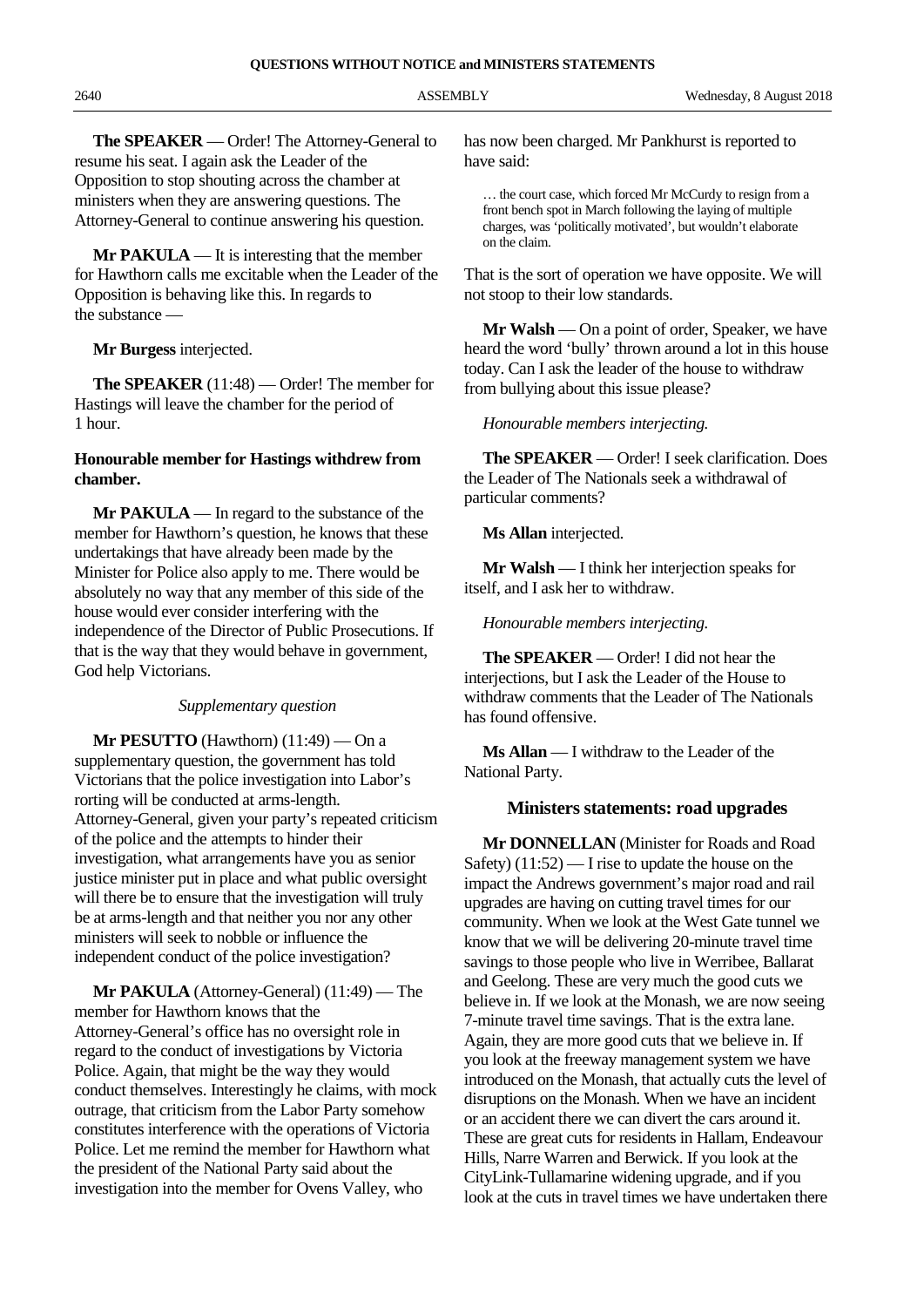between Melbourne Airport and the Bolte Bridge, it now takes just 16 minutes instead of the usual travel time of 30 minutes. Again, these are very positive cuts.

But there are alternative policies out there for Scully and Mulder to find. There was a magic lobster claw moment, I noticed. The mob opposite decided to come up with an extension of a single train line to Clyde and cut services to Cranbourne —

#### *Honourable members interjecting.*

**Mr Clark** — On a point of order, Speaker, the minister is now proceeding to debate issues rather than making a ministers statement. I ask you to bring him back to compliance with sessional orders.

**The SPEAKER** — I uphold that point of order, and ask the minister to come back to making a statement.

**Mr DONNELLAN** — As I was saying, we on this side love good cuts. We are like a good butcher. We love the prime cuts, and we know the community will purchase those travel time savings. We are like a good butcher. But we know there was a Clyde station many years ago, and guess who cut the Clyde station from the South Gippsland line? It was the Liberal Party in 1993, and now they have got the cheek to tell us that they are going to go back down there and put it back in after they cut it out. You cannot trust them.

# **DISTINGUISHED VISITORS**

**The SPEAKER** (11:54) — Order! I welcome to the chamber a former member from the other place, Peter Hall.

# **RULINGS BY THE CHAIR**

## **Constituency questions**

**The SPEAKER** (11:54) — Yesterday the member for Burwood took a point of order about whether the member for Yan Yean's constituency question was in order as it appeared to relate to a statewide issue. Having reviewed the transcript, I uphold the point of order as the member did not closely enough relate the application of the broader issue of defibrillator supply to her electorate.

# **CONSTITUENCY QUESTIONS**

## **Narracan electorate**

**Mr BLACKWOOD** (Narracan) (11:55) — (14 753) My constituency question is for the Minister for Health, and I ask: when is she going to release the

business case that she has funded and commissioned regarding the preferred site for the new West Gippsland hospital? The minister provided \$1 million in the 2015–16 budget to fund the business case which would allow the government to identify the most suitable site for a new hospital in West Gippsland. I understand this work was completed over 12 months ago, but still the details of the business case have not been released. Our community is still anxiously waiting for the Andrews government to commit to a new hospital project, but if that is not forthcoming I ask the minister to release the findings of the business case and acknowledge the preferred site for a new hospital.

#### **Yuroke electorate**

**Ms SPENCE** (Yuroke) (11:56) — (14 754) My question is to the Minister for Education. What is the latest information the minister can provide on how students in the Yuroke electorate are benefiting from the Andrews Labor government's doctors in schools initiative? Two great local schools — Craigieburn Secondary College and Mount Ridley P–12 College are participating in this initiative. It is no secret that adolescents have some of the lowest GP attendance rates, often instead using Google for medical information, making this innovative program all the more important. I am delighted that this government is helping to take pressure off local parents as well as ensuring that young people are healthy, happy and ready to learn. I look forward to the minister's response.

## **Mildura electorate**

**Mr CRISP** (Mildura) (11:56) — (14 755) The constituency question I have is for the Minister for Health. The information I am seeking is when the state government will update us on the proposed funding for the Mildura radiation bunker. Mildura has a radiation bunker within its grasp if the state government will complete a co-funding agreement. New South Wales agreed to co-fund back in May, and now we are waiting for Victoria to do likewise. Most radiation treatment sees people in and out of hospital for less than an hour. If you are living away from home, you are then left with a large amount of time until the next treatment with no family support. A bunker in Mildura will allow those having treatment to stay in touch with their family and friends, and there is no doubt in my mind that this improves the success of the treatment. What is needed is for the minister to provide information on when the co-funding agreement will be negotiated for the Mildura radiation bunker.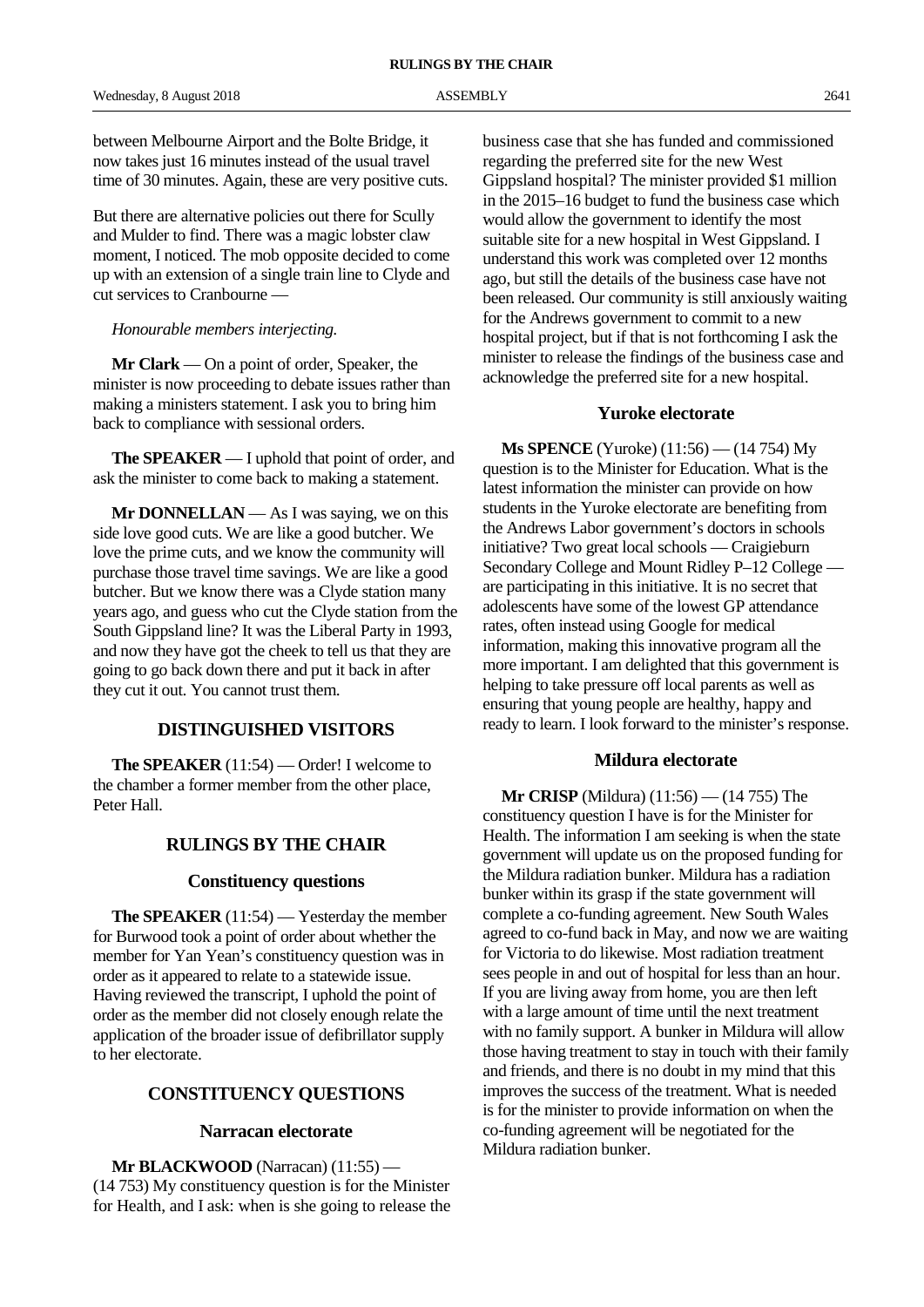## **Carrum electorate**

**Ms KILKENNY** (Carrum) (11:57) — (14 756) My constituency question is for the Minister for Sport. The defibrillators for sporting clubs and facilities program has been very popular in my electorate of Carrum. Already a number of my local sporting clubs have benefited from new defibrillators and training from St John Ambulance in defibrillator use and CPR. Carrum Rowing Club, the Chelsea and District Basketball Association and Frankston BMX Club all applied for defibrillators in the latest funding round. Minister, when will clubs in my electorate know whether they have been successful in receiving this life-saving device?

# **Rowville electorate**

**Mr WELLS** (Rowville) (11:58) — (14 757) My question is to the Minister for Emergency Services. Minister, what provision has the Andrews government made to fund a new station for the Scoresby Country Fire Authority (CFA) brigade, whose existing station was built in 1973? Scoresby CFA's fully volunteer brigade of more than 60 volunteers attend more than 600 call-outs per year from house and structure fires to car accidents and cleaning up hazardous materials. The brigade is the only brigade in the state with a hose-layer truck, an invaluable piece of machinery that Scoresby crew drive across Victoria to train and demonstrate to other brigades, as well as to fire incidents, including a large recycling fire at Coolaroo earlier this year. A new Scoresby CFA building does not require any new land, only construction costs, and an update is long overdue for this vital community asset.

#### **Macedon electorate**

**Ms THOMAS** (Macedon) (11:59) — (14 758) My question is for the Minister for Education. Minister, as part of the 2018–19 state budget the Andrews Labor government announced that Gisborne Primary School would receive \$10 million to upgrade and modernise facilities at the school, including the demolition of the current undersized school gym and replacing it with additional modern classrooms and a new competition-grade gym that can be shared with local sporting clubs and the community. It is fantastic to be investing in this terrific school and building on its great culture and success. Minister, families are keen for a progress report, so I ask: can you advise when the school should expect works to commence? I am so proud of this government's investment in schools in Macedon. In this term alone we have invested more than \$53 million in our schools, compared to a measly \$15.2 million under the previous Liberal government.

#### **Benambra electorate**

**Mr TILLEY** (Benambra) (11:59) — (14 759) My constituency question is for the Minister for Regional Development in the other place. The Benambra electorate is among the most bushfire-prone in the state, with more than 10 000 square kilometres of valleys and ridges that also have more than their fair share of mobile blackspots. Many people in the Woolshed Valley were heartened to hear that plans were finally afoot to provide a mobile phone tower, which was announced by the minister on 18 July. But despite all the hoopla, there was no mention of dates and only some suggestion that the work will be completed by the end of 2019 — perhaps two summers away. When will the construction commence and be completed for the tower? My constituents need both clarity and certainty.

# **Broadmeadows electorate**

**Mr McGUIRE** (Broadmeadows) (12:00) — (14 760) My question is to the Minister for Industry and Employment. Is his department investigating Broadmeadows as a hub for Victoria's priority manufacturing, especially pharmaceuticals? As outlined in the strategy *Creating Opportunity: Postcodes of Hope*, Broadmeadows can become a centre for medical research and pharmaceuticals. Our leading company, the internationally acclaimed CSL Limited, recently completed a \$210 million expansion of its Broadmeadows facility. This created 200 construction jobs and another 190 jobs once the plant was operational. As the Parliamentary Secretary for Medical Research I have encouraged the sector to see the benefit of CSL's strategy in maintaining its brains trust in Parkville but establishing its manufacturing arm in Broadmeadows, the designated capital of Melbourne's north. Other opportunities are through RMIT University's Bundoora campus, which features the Chinese medicine Confucius Institute, which has played a longstanding role in examining the efficacy of Chinese medicine, an industry worth billions of dollars.

## **Sandringham electorate**

**Mr THOMPSON** (Sandringham) (12:01) — (14 761) My constituency question is directed to the Minister for Public Transport. I refer the minister to the economic loss and financial hardship confronted by many businesses in the electoral district of Bentleigh as a result of grade separation. I further note the future works at Cheltenham and Mentone and the many business proprietors who live in fear of imminent economic loss, bankruptcy and personal financial devastation. And I ask: as a consequence of the grade separation works that will be taking place in those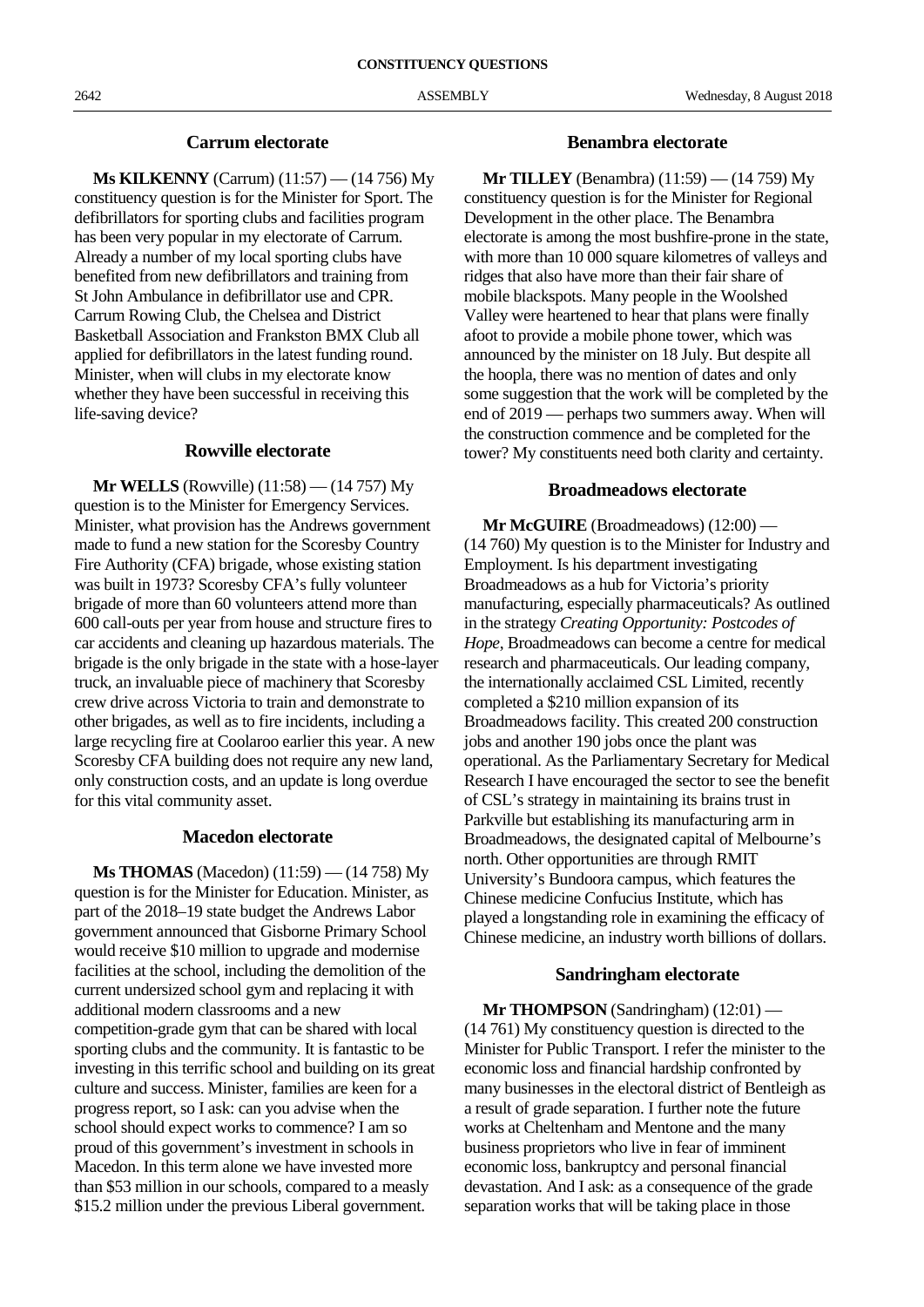## **Sunbury electorate**

**Mr J. BULL** (Sunbury) (12:02) — (14 762) My question is for the Minister for Sport. Minister, what is the latest information on applications from the Diggers Rest Bowling Club and Sunbury Bowling Club on the next round of the Andrews Labor government's round 5 defibrillators for sporting clubs and facilities program? This program is delivering over 1000 defibrillators to clubs right across Victoria, a promise we made prior to the last election. I understand there has been a record uptake of this program, and each and every club knows how important defibs are. In a life-threatening sudden cardiac arrest we know that every second counts. Bystanders play a vital role because the chance of surviving a cardiac arrest decreases by 10 per cent every minute that passes without defib. These are wonderful machines. They save lives and enable the community to play a leading role in people's treatment. I commend this program and look forward to the minister's response.

## **MEMBER CONDUCT**

#### **Debate resumed.**

**Mr CLARK** (Box Hill) (12:03) — The motion before us is one in which the Deputy Premier accuses his political opponents of various wrongdoings. The principal accusation makes no sense in that he effectively accuses the victims of fraud of being parties to that fraud. He has produced no evidence to substantiate his allegations. He has also made separate allegations against the member for Lowan accusations which have been proven false within a few hours of them being made. Yet the Deputy Premier wants the Ombudsman to put aside her other important work and to spend large amounts of public funds to investigate his baseless accusations.

These accusations of course come in a context in which the Ombudsman has already made damning findings against members of the Deputy Premier's own party, findings that his party and his colleagues have taken part in a wrongful artifice to divert public funds to employ party staff for political campaigning. These are matters now under active investigation by Victoria Police as possible criminal offences, including possible criminal offences by at least six government ministers. The accusations that the Deputy Premier makes in this

motion are the latest in a series of false and unsubstantiated allegations being made by the government that seem to have the sole purpose of trying to make out that the other side of politics is as bad as they are. However, each of these moves by the government has instead simply exposed the desperation of the government and the dishonesty to which they are prepared to resort.

We saw this first with the government's orchestrated release to the media of personal details of former government staff members and the false claim that these details were released pursuant to a freedom of information request. We next saw it with allegations that named opposition MPs had misused their staff allowances, accusations that the government was referring to Victoria Police but for which the Deputy Premier was unable or unwilling to provide any supporting evidence when asked for it by the media. Now this motion before us today is a third similar empty and dishonest attempt by the government to discredit others in order to distract attention from their own wrongdoing. When governments — when ministers of the Crown — resort to such behaviour, in both their own initial wrongdoing and their dishonest attempts to falsely accuse others, it is impossible for the community to continue to have confidence in them. It is intolerable in what should be a free, open, democratic and law-abiding society such as Victoria to have a government and ministers that behave in this manner. It is behaviour that should be deplored and condemned by every person who values and cherishes our hard-won democracy and the rule of law.

So let us now look at the detail of the Deputy Premier's motion. In essence in paragraph after paragraph of the motion, and in his speech supporting his motion earlier today, in effect the Deputy Premier alleges that Liberal MPs were knowingly parties to a criminal fraud by our state director that badly weakened our own re-election campaign. You only need to state the hypothesis to see how absurd it is on its face. To suggest that MPs in the then government party, who were seeking re-election of their government, who were seeking to continue in office and who were seeking to continue to implement their policies and the platform that they were putting forward to the community, would be parties to a fraud that badly weakened that campaign and undermined their ability to get re-elected is just plainly absurd on its face. One hardly need say more about it to realise how bizarre a claim it is.

The director of the Liberal Party defrauded us. We were the victims of his fraud. When we found out we reported it to Victoria Police, and he went to jail, as he deserved to, for the fraud that he perpetrated on own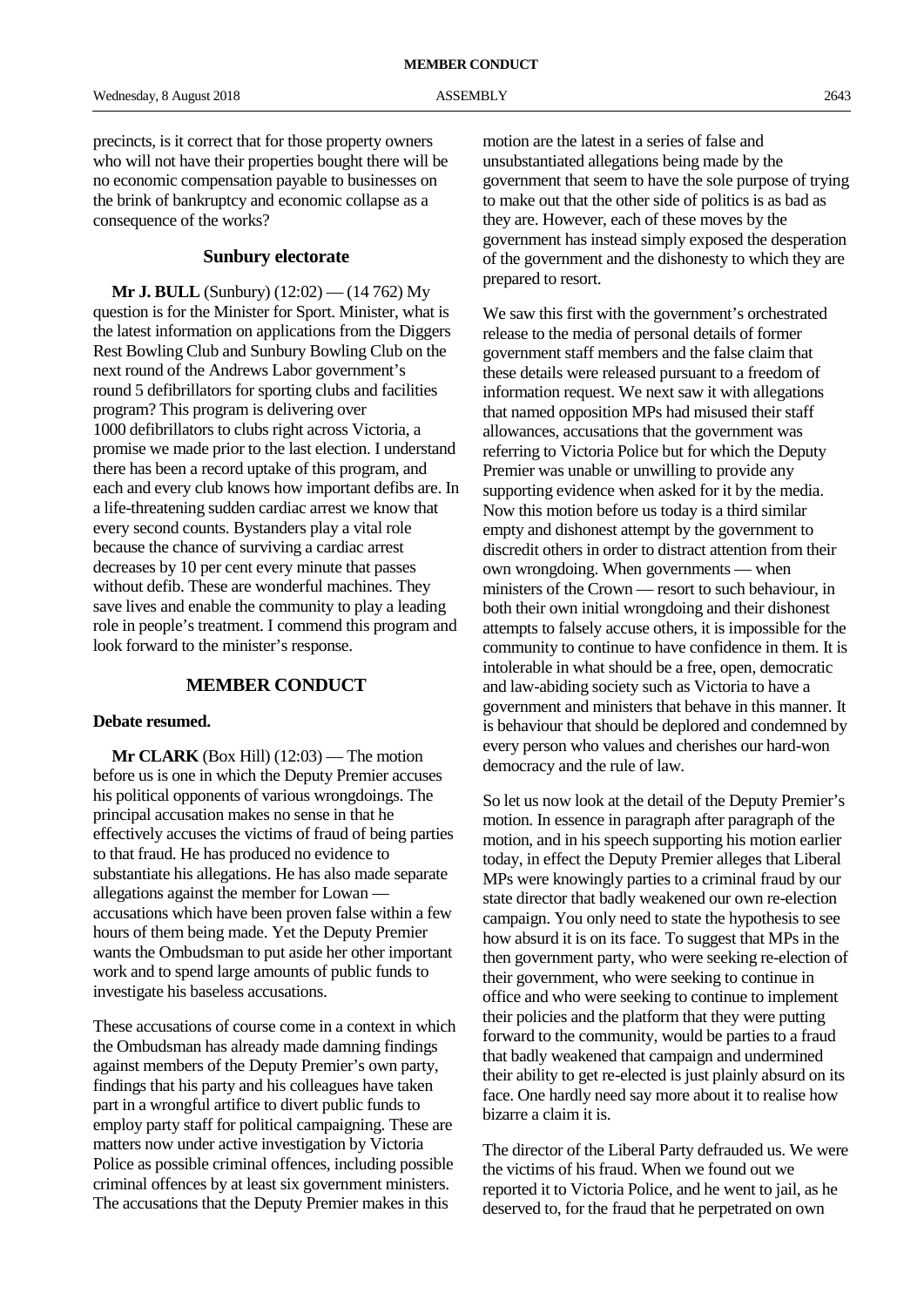party, on the MPs that are in this house today, on our unsuccessful candidates and on those MPs who lost their seats. And yet the Deputy Premier would have this house and the community believe that members and candidates were knowingly party to this fraud. It just does not stand up. It falls over under its own weight.

If that were not enough, in his contribution earlier today advancing these very serious charges — which if they had any substance would deserve very intense evidence and a serious response — these very grave matters, the Deputy Premier basically had no evidence whatsoever. He simply reiterated the known public facts of the fraud known by the Liberal Party's then state director and referred to the fact that of course Liberal MPs who were victims of this fraud had signed various paperwork in relation to it. He then claimed that showed that there was something that implied culpability on their part. He had not a single scrap of evidence to substantiate his allegation that members on this side of the house rather than being victims of fraud were complicit in fraud. He has failed at that very first hurdle.

Then he went on to make further specific and separate allegations against the member for Lowan, and for that he relied on an email with various redactions in it that appears from what we can tell to have been an internal email sent by someone within the Hamilton *Spectator*. He relied on that to perpetuate his allegations against the member for Lowan. He completely dismissed the fact that the Hamilton *Spectator* has refuted these claims and has in fact stated that in writing. I will read for the record exactly the statement that the Hamilton *Spectator* put out, and I quote:

In response to media reports regarding an internal email at the Hamilton *Spectator*, we would like to make the following statement:

The content of the internal email was inaccurate. The claims in the email misrepresented communication between the Hamilton *Spectator* and Emma Kealy for Lowan's office.

Ms Kealy and her office have never, at any time requested to have invoices changed, altered or amended.

The Hamilton *Spectator* values its integrity and would never entertain the idea of changing, altering or amending invoices.

The Hamilton *Spectator* apologises unreservedly for this mistake.

So the Hamilton *Spectator*, the very alleged source of this email, has issued that statement, making clear that the contents of the email are inaccurate, that there was never a request from the member for Lowan or her office to have invoices changed and that they would never entertain such an idea, and they apologise unreservedly for their mistake. Yet notwithstanding that very clear statement by the source of the alleged evidence put forward by the Deputy Premier, he not only continues with those false allegations but he has elaborated on them, has continued to attack and denigrate the member for Lowan and has refused point blank to apologise to her when asked to do so in question time today. So there is no evidence to back up these claims, which even on their face are absurd.

As has been said recently in another context, it is time for the Deputy Premier to put up or shut up. He was given that opportunity when he had half an hour to move his motion earlier today, and he comprehensively failed to put up one scrap of evidence. To repeat the well-known point, if the Deputy Premier wants to persist in trying to substantiate those allegations, let him go outside and say them and take the consequences.

There are limited times when it is important for members to be able to make statements in this house and attract the benefit of privilege, but this is certainly not one of them. This house is not a vehicle for the Deputy Premier to stand up and make baseless allegations — allegations that would be defamatory if made outside this house, allegations which he has failed to substantiate in this house — and then not be prepared to go outside and put them on the record, where he could be held to account for what he has had to say. The contrast between the two sides of this house could not be clearer in relation to what has been occurring over recent times, not only in relation to the original situation but in relation to how the different sides of the house have responded to it.

We have had today the unsubstantiated claims made by the Deputy Premier as the alleged justification for him referring a long series of matters to the Ombudsman. In contrast, when it comes to the other side of the house there was strong and detailed evidence emerging day after day of an orchestrated scheme of wrongdoing by members of the Labor Party. There was a Labor Party whistleblower prepared to speak up and speak out against what was occurring, and that evidence was on the table in the public arena at the time that the Council, at the instigation of the Greens party, resolved to refer the issue to the Ombudsman. The Ombudsman's investigation has vindicated the merits of the reference that was made to her.

In the case of this motion, these are allegations of wrongdoing against members on this side of the house who have been victims of fraud. In contrast, when it comes to members of the government party there has been a calculated and systematic artifice endorsed at the highest levels of the party to perpetuate this scheme. Indeed we have still had no accountability from our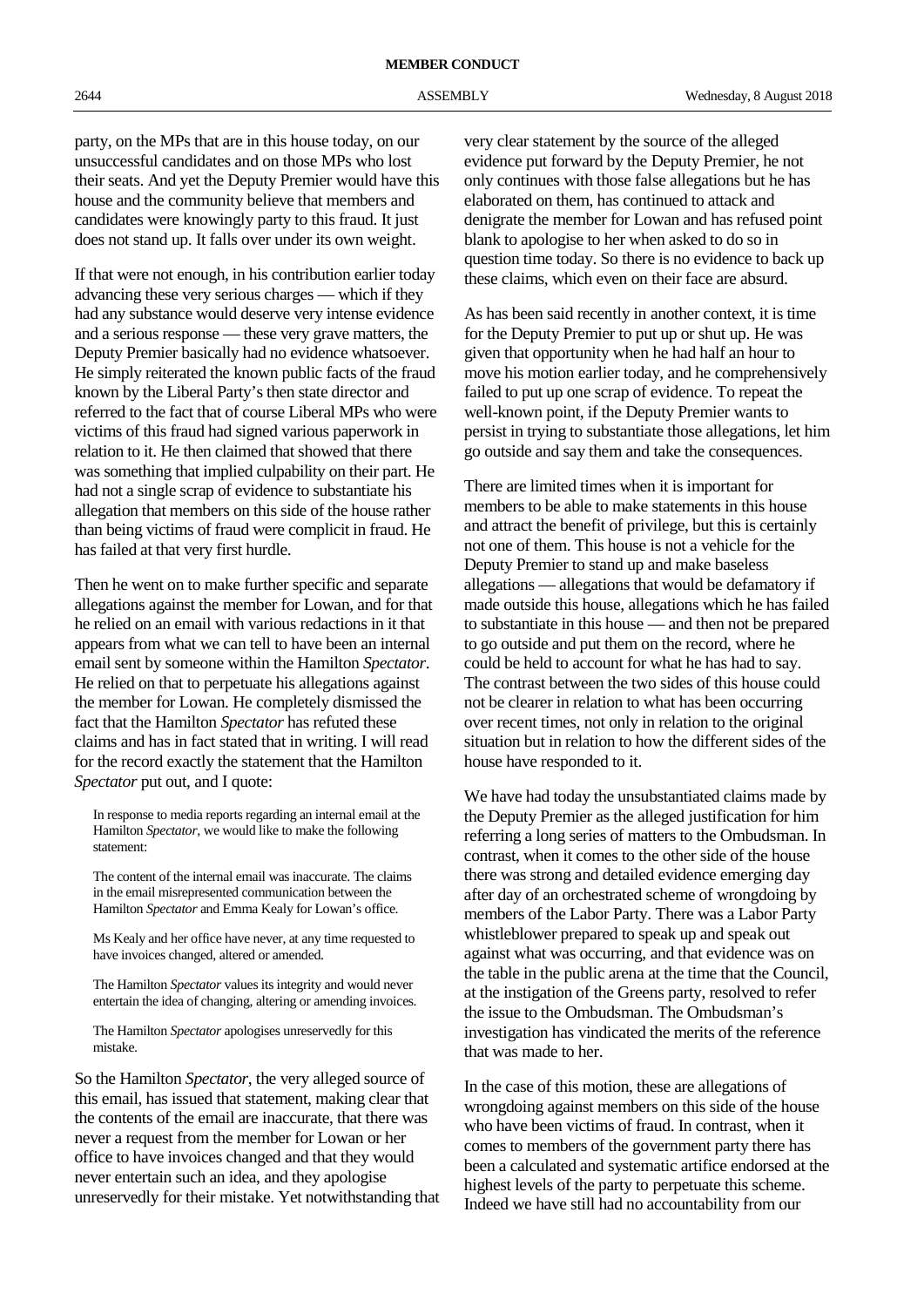now Premier, the member for Mulgrave, in relation to his role as a member of the campaign committee and his role in the campaign committee's deliberations in which they agreed to endorse and support the scheme that was put forward by Mr Lenders. Those are issues on which the Premier still needs to explain exactly what he did and did not know and what he did and did not do as a member of the campaign committee, because on the face of it it is very difficult to see how he could be a member of the campaign committee — the key organisation, the key body within his party, responsible for its election campaign — which endorsed the systematic and wrongful artifice and yet have no knowledge of it.

In the case of the fraud perpetuated on the Liberal Party, the police were called in as soon as that fraud was investigated. The police were given full and open access to everything that was within the party's knowledge and were asked to investigate it fully and extensively and take whatever action they saw fit. They certainly had scope to investigate any matters relevant to the allegations now being made by the Deputy Premier had they wanted to do so. As soon as this fraud was identified and as soon as it became apparent that some elements of it involved public money, the Liberal Party made a detailed and exhaustive inventory and ascertainment of the amounts of public money that may have been overcharged and repaid that money to the Parliament, and the party was always fully open to any follow-up that the Department of Parliamentary Services wanted to make on that.

By contrast, when the Legislative Council asked the Ombudsman to investigate the red shirts rorts, that was resisted at every step of the way by the government, and the money was only repaid on the very eve of a damning Ombudsman's report into the entire artifice. Only the limited amount that the Ombudsman was able to firm up in the context of non-cooperation by government members was repaid, and there were no efforts to ascertain the full amount of the abuse and repay that full amount.

As I have said, when the fraud perpetrated on the Liberal Party was identified there was full cooperation by the Liberal Party with that police investigation. In contrast, when the Legislative Council resolution asked the Ombudsman to investigate the red shirts rorting it was fought every step of the way by the government in the Supreme Court and in the Court of Appeal, and then it was taken to the High Court, where it was thrown out on its ear. I have to say it was quite a humiliating finding by the High Court for the Attorney-General of the day. As far as I am able to ascertain, there had been virtually no precedent for a High Court throwing out an

application for leave to appeal by an Attorney-General on the basis that there was nothing put before the court that would substantiate that appeal being heard. It could not even get to first base. Even though it had the name of the Attorney-General behind it, the High Court said, 'There's nothing here', and it was out on its ear. That again reinforces the desperation of the government to do everything within its power to stymie investigation.

Then of course we have had a bizarre claim of exclusive cognisance asserted by the Legislative Assembly, a claim that was invoked at the last minute in order to try to protect some members of the government from investigation. It was a claim that the Ombudsman is of the view did not prevent her investigations. Certainly that is something that we on this side of the house also believe. It was a similar argument to one that was tried by rorting members of the Westminster Parliament, and the Supreme Court of the United Kingdom threw out that argument there. Yet that has been used to hinder and handicap the Ombudsman's investigation into the red shirts affair. In effect the assertion of exclusive cognisance is an assertion that 'We have the exclusive right to do nothing whatsoever', and that is the way the government has acted, because when time and time again we on this side of the house have said, 'Okay, you've asserted exclusive cognisance to deal with these matters — then let's deal with them', it has said, 'No, no, we're not going to do anything about it whatsoever'.

So again the contrast between this side of the house and the government side of the house could not be starker at every step of the way. We reported fraud, we were the victims of fraud and we acted immediately to restore the funds that our fraudulent state director had misappropriated. In contrast, Labor have a scheme that has been found by the Ombudsman to be a wrongful artifice, the investigation of which was resisted and attempted to be stymied at every step of the way by the government party.

As I said at the outset, this motion today comes before us in a context. It comes before us in a context in which it is the latest in a series of what would have to be characterised as desperate attempts by the government to divert attention from its own wrongdoing. It would seem to have the sole purpose of trying to make out that the other side of politics is as bad as it is. As I said earlier, each and every one of those steps has only exposed the government's desperation and its willingness to resort to seemingly any tactic, to stoop to any depths to try to muddy the waters, to smear anyone else and distract attention from its own wrongdoing.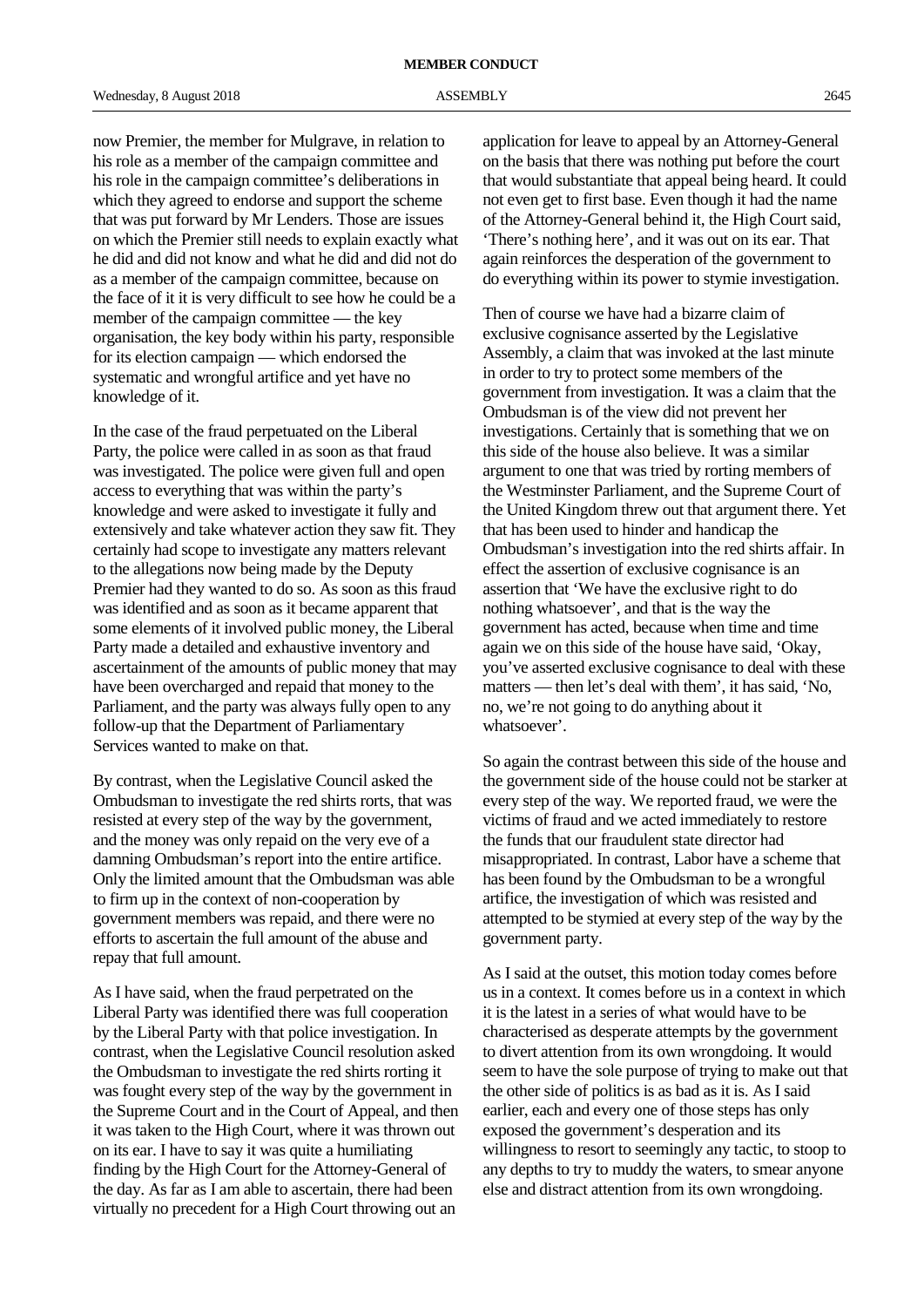#### **Mr Nardella** interjected.

**Mr CLARK** — The member for Melton, the former Deputy Speaker, who is in no position whatsoever to take the moral high ground about anything, has the nerve to be interjecting on this motion. I do hope he gets to his feet and apologises for his own wrongdoing later on in this debate.

We saw the government first of all engaging in the extraordinary step of making public the names and salary levels of former government staff members, quite an extraordinary and unprecedented matter for a government to gain access to this personal information and release it publicly, and then to have the nerve to suggest that it had been released under freedom of information. Of course if it had been released under freedom of information, it would have been an outrageous breach of the Freedom of Information Act 1982 requirements that I am sure are familiar to just about every member in this house, that if information containing personal details is proposed to be released —

**Mr Nardella** — On a point of order, Acting Speaker, the honourable member is being absolutely irrelevant to the motion before the house. The motion before the house is quite specific. It has nothing to do with FOI and other matters that the honourable member for Box Hill was talking about. I ask you to bring him back to the motion before the Chair.

**Mr CLARK** — On the point of order, Acting Speaker, as was the case in relation to the member for Monbulk, when the Speaker ruled that he was entitled to refer to other matters as long as they were in the context of the motion, I am referring to this matter in the context of contrasting it and establishing the context of the motion in order to demonstrate its lack of bona fides.

**The ACTING SPEAKER** (**Ms Spence**) — I am not going to uphold the point of order because it has been a very broad debate. The member for Box Hill did note that this was providing context for the motion, but I would ask him to come back to the motion.

**Mr CLARK** — As I say, this is the first instance of the context in which the motion is before us. It is the first of three attempts so far to try to impugn others in order for the government to divert attention from its own misconduct. This first attempt to release these documents was improper in itself. If it had been under freedom of information laws, it would have been in breach of those laws. Public servants rushed to deny that the information had been released under freedom of information, and the only conclusion that can now be drawn is that this was a document that was

improperly obtained by government and improperly released by government.

The second instance we saw was a media release by the Deputy Premier and a series of allegations that members of this side of the house had misused their staff allowances. He named a series of members and said that he was referring them to the police. These are very grave allegations indeed, but when the member for Monbulk, the Deputy Premier, was asked to substantiate them before the media he comprehensively failed to do so. That is two strikes against him in terms of wild and unsubstantiated allegations, and now we have this third strike of this series of wild and unsubstantiated allegations which, as I pointed out earlier, the Deputy Premier has failed to back up with any evidence whatsoever.

It is in this context that this motion is proposing, in order to distract attention from the government's own wrongdoing, that the Ombudsman be asked to undertake an investigation pursuant to section 16 of the Ombudsman Act 1973 into the series of matters that have been listed by the Deputy Premier. References from this Parliament to the Ombudsman need to be made for good reason. They were made for good reason in the case of the red shirts rorts. They were made on the basis of substantial evidence that was in the public arena. They were made on the basis of testimony of a whistleblower who had been a participant in the whole affair, and they were of course vindicated by the Ombudsman's findings on them after she had been asked to investigate and after she was able to proceed with her investigation.

Here the Ombudsman is being asked to expend valuable public resources, expend her own time, expend public money on a series of wild and completely unsubstantiated and frankly incredible accusations being made by the Deputy Premier. This is yet another demonstration of the government's willingness to waste public money profligately in their own defence. We saw it with the legal expenses that were consumed in trying to block the Ombudsman's investigation of the red shirts rorts. We have seen it in the resources and distractions of government that have been tied up in these other false accusations that I referred to earlier, and now we are seeing it in the Ombudsman being asked to undertake what should be a very serious investigation based on substantial evidence but yet being asked to make it on the basis of no evidence whatsoever. This just reinforces the fact that this government has entirely lost any basis on which it can ask for the community's trust.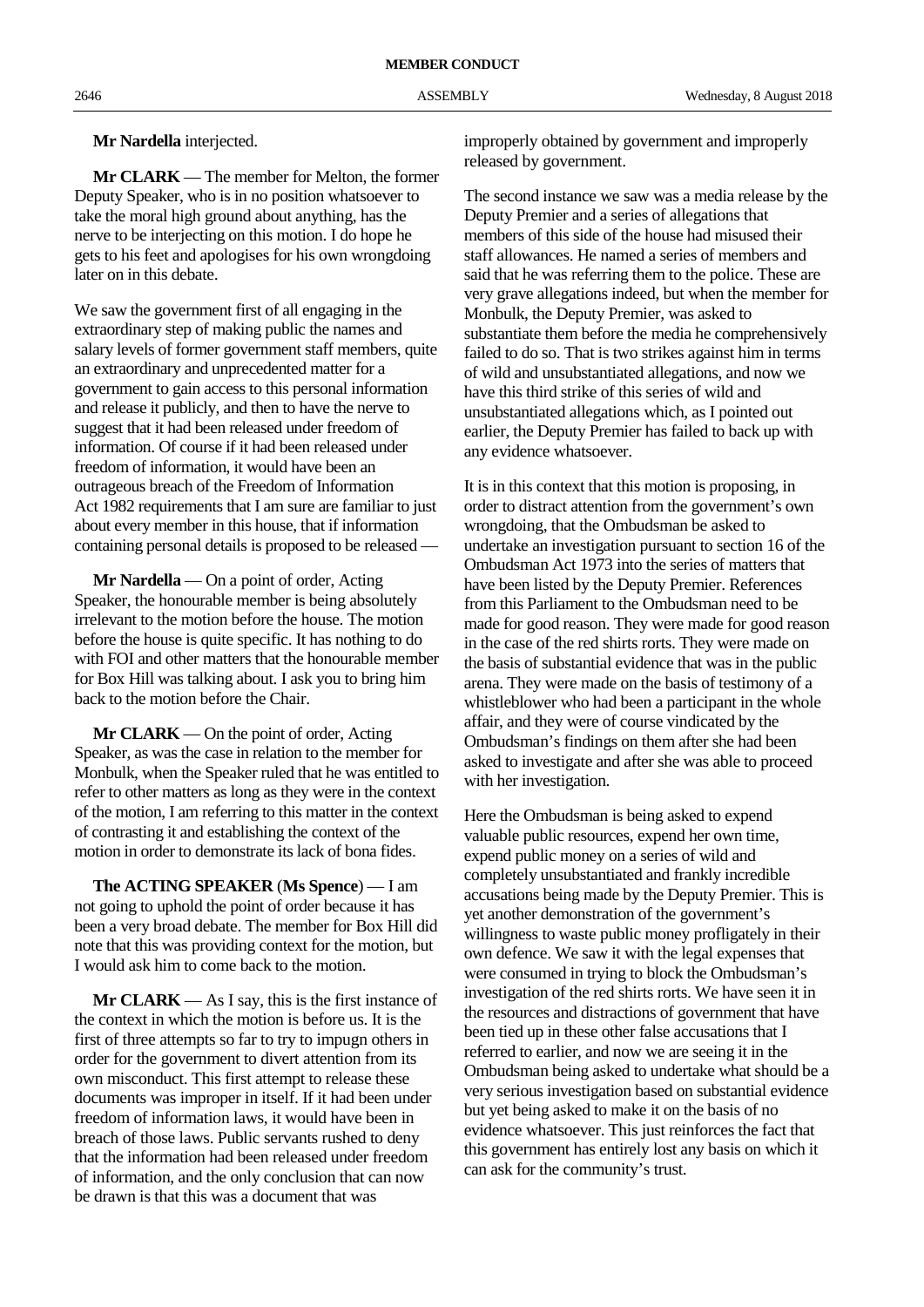How can the community take it seriously? How can the community give any credit to, have any respect for or have any trust and confidence in a government that behaves in the way in which this government is behaving, not only in terms of the original wrongdoing with its red shirts rorts, but now time and time again being compounded by abuses of office, misuse of information, misuse of public funds and wild and spurious allegations that fall over at the moment of scrutiny? This is a government that lacks any credibility whatsoever as well as any principle or decency whatsoever, and it is not a government that should be tolerated in a community that is regarded as a First World Westminster democracy. It is behaving more like a government in an emerging and struggling democracy, the sort of democracy that we generally look at and think thank goodness we are not in the situation that that country is in with their government behaving in that way. Yet we have seen in question time today, compounding the situation, the Minister for Police refusing to stand down while the police investigation goes on.

**Ms Allan** — On a point of order, Acting Speaker, I have been very patient and I think as lead speaker the member for Box Hill has been given quite a degree of latitude. The house has let that run, but now he is well and truly straying to matters outside of the motion that is before the house. He is referring to matters that were canvassed in question time that go nowhere near the motion that is before the house, and I ask that you bring him back to the motion or sit him down.

**Mr Clark** — On the point of order, Acting Speaker, I renew the point that I made earlier. I am entitled to draw a contrast between this motion and other relevant matters. My argument is that the matters I am referring to show the lack of credibility of this motion, and in that context I am entitled to make those points.

**The ACTING SPEAKER** (**Ms Spence**) — I will not uphold the point of order at this stage. The member for Box Hill is providing context for the motion, but I would ask him to come back to the motion.

**Mr CLARK** — These matters that I have referred to — the responses of the Attorney-General and the Minister for Police in question time today, the government's resistance to calls for ministers who are under police investigation to step down — demonstrate the context in which this motion before us is being advanced and reinforces the fact that this is nothing but a stunt and an attempt to distract attention from the government's own wrongdoing, both its initial wrongdoing and its continued wrongdoing. It is a common occurrence of history for those who are under

accusation to seek to distract attention from accusations against them by making counter-accusations against their accusers. It is a classic resort of those who have been caught out in wrongdoing. This government has been caught out in wrongdoing. It is simply perpetuating that conduct and compounding its wrongdoing, and this motion before us should be given no credence whatsoever.

**Ms ALLAN** (Minister for Public Transport)  $(12:32)$  — I rise to support the motion that has been moved in the name of the Deputy Premier. All we are simply asking for — and it appears to be beyond opposition members, based on the contribution from the member for Box Hill — from those opposite is some consistency in applying the standards that they are seeking to hold the government to through various other referrals and investigations. All we are seeking is some consistency, but it appears that they cannot even do that; they cannot even meet that standard. I refer to comments that the shadow Attorney-General and member for Hawthorn is quoted as making: if the Andrews government 'have got nothing to hide they have got nothing to fear'. Well, why are you opposing this motion? What have those opposite —

**Mr Pesutto** interjected.

**Ms ALLAN** — Are you not opposing it? Well, we will see when it comes to the vote. I have taken from the contribution of the member for Box Hill that he spoke mostly in the negative. I did not hear him singing the praises of this motion. I did not hear him giving his wholehearted support for this motion. I did not hear a word of support for this motion. Forgive me, member for Hawthorn, if I have taken from that commentary that you are opposing this motion, but we will wait and see if you do support it. We are simply asking for some consistency here in terms of the standards that those opposite seek to hold the government to and that they are held to themselves. These are serious allegations and they deserve the scrutiny of the Ombudsman. All we are asking for through this motion is for the Ombudsman to examine these matters that are before the house in the motion from the Deputy Premier.

I do think the member for Box Hill in his contribution was struggling a little bit in his references to the state of democracy in this state. Some of us with longer memories remember that the member for Box Hill was part of a government that sacked the Auditor-General — that gagged independent voices. I remember; some of us remember those days —

**Mr Clark** — On a point of order, Speaker, the minister is both misleading the house and casting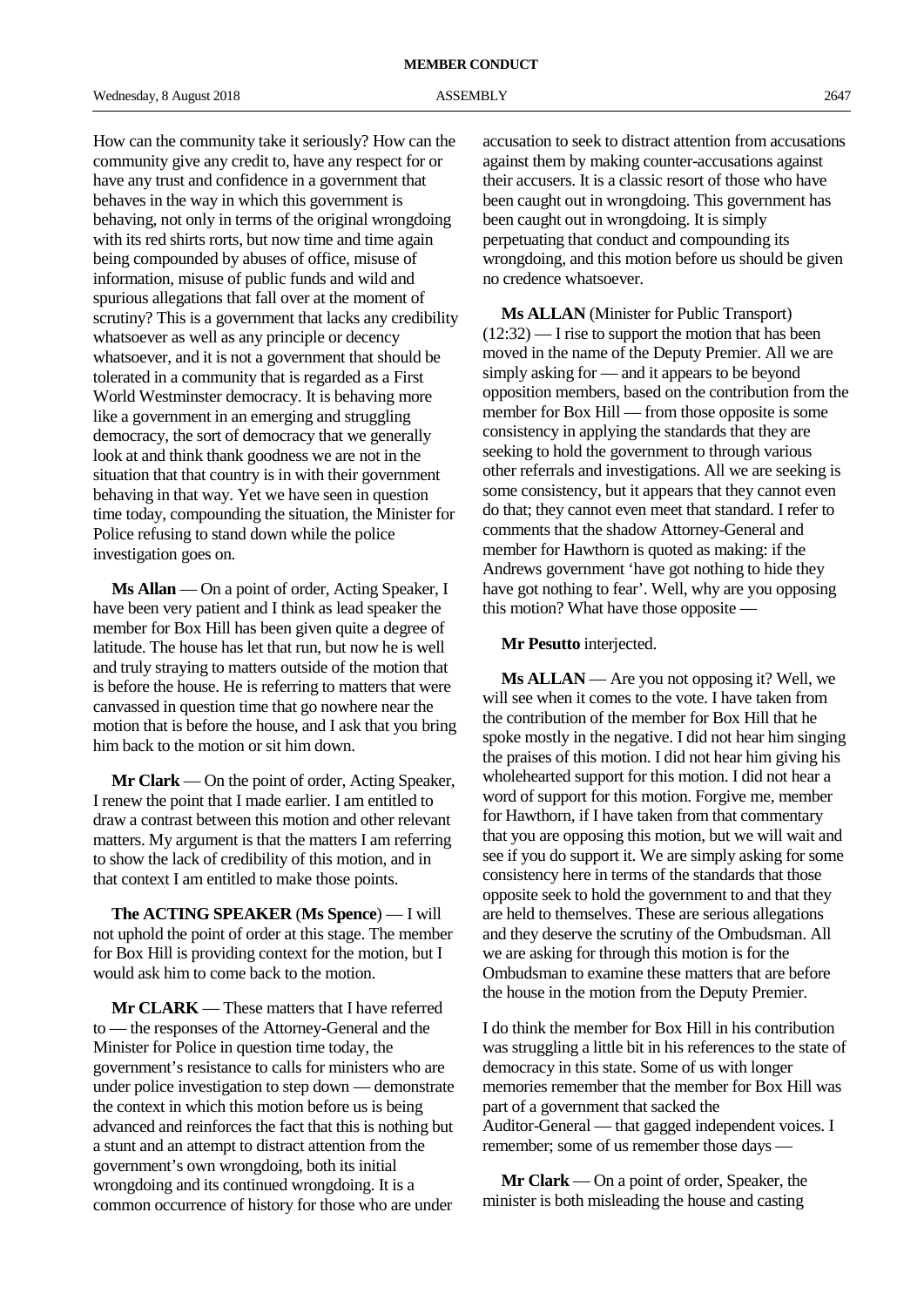imputations, and I ask you to instruct her to cease doing so.

**Ms ALLAN** — On the point of order, Acting Speaker, it is difficult to rule, I imagine, on the member for Box Hill's point of order. I took it that he was in this place between 1992 and 1999 as part of the government that silenced just about every single independent voice that this state had. If he is saying that he was not here, who was?

**Mr Pesutto** — Further on the point of order, Acting Speaker, the Leader of the House made quite a good point of order just a few moments ago when she talked about the honourable member for Box Hill allegedly, according to her, straying from the motion. I think the honourable member for Box Hill makes a good point here that to go back to those matters cannot even come within the context of the motion that is before this house. I wholeheartedly support the point of order that has been raised by the honourable member for Box Hill.

**Mr Carroll** — On the point of order, Acting Speaker, the Leader of the House just stated a fact: the member for Box Hill was part of a government that nobbled the Auditor-General. They are scholars. They should actually get a copy of John Brumby's book. It led to a book called *Restoring Democracy*. It is a good book. You should all get a copy of it, because that is what it is about, and we are about making sure of our democratic institutions. All the Leader of the House did was state a fact, that the member for Box Hill was part of a government that nobbled the Auditor-General, which led to a book on restoring democracy, which the then Bracks government did.

**The ACTING SPEAKER** (**Ms Spence**) — Order! I am going to rule on the point of order. I do not uphold the point of order. I ask the minister to continue on the motion.

**Ms ALLAN** — I appreciate your consistency, Acting Speaker. That is all we are asking for from those opposite: some consistency. As we know, the member for Box Hill in his contribution referred to the approach and the behaviour of this government and talked about standards. Well, there is a long and sorry list of misdemeanours of the former government. There is the former planning minister, now Leader of the Opposition, and the scandalous planning decisions that involve both Ventnor and Fishermans Bend, particularly the Fishermans Bend case that cost the taxpayers money, given —

**Mr Pesutto** — On a point of order, Acting Speaker, I am loath to interrupt the Leader of the House, but she is straying from the motion and going to matters which are well outside the context of this motion.

**The ACTING SPEAKER** (**Ms Spence**) — Order! I am not going to uphold the point of order, member for Hawthorn. This has been an incredibly broad debate, and I ask the minister to continue on the motion.

**Ms ALLAN** — Thank you, Acting Speaker, once again for your consistent ruling on this matter. The shadow minister, the member for Box Hill, said towards the end of his contribution, in terms of putting context around this motion that the other side, which is the government, was painting the opposition to be as bad as they are. No, we are just wanting to hold you to the same level of accountability that you seek to hold us to. How many times do we hear in this place the reference to 'The standard you walk past is the standard you accept'? Well, why will you not support this motion? That is what we want to know from those opposite.

#### **Mr Clark** interjected.

**Ms ALLAN** — The shadow minister, the member for Box Hill, is saying there is no substance and there is no evidence. That is for the Ombudsman to determine. We have got evidence of the behaviour of the member for Lowan. She is pretty quick to stand up in this place and call out members, male members of the government, for their behaviour, and we want her to be held to the same high level of accountability. We want all those Liberal Party members of the former government and those who are in the chamber now to explain their role. Those of us who have been members of Parliament for a couple of months, a few years or a number of years know the size of mail-outs in their electorates. You know what an electorate-wide mail-out looks like, what a targeted mail-out looks like and you know the size of print runs. To be signing off on grossly inflated print runs, as occurred in the fraud perpetrated by the former director of the Liberal Party, there had to be some involvement of those staff and those members' offices. That is what we want the Ombudsman to investigate. It is simply the same standard.

But members opposite do not like being held accountable to the same standards. We saw that on display in the upper house. When the government attempted to add the Liberal and National parties to the motion for referral of the matter to the Ombudsman, they blocked it. They blocked the Ombudsman from casting the eye of scrutiny over them — the eye of scrutiny that they wanted the Ombudsman to apply to the government. We wanted the same eye of scrutiny to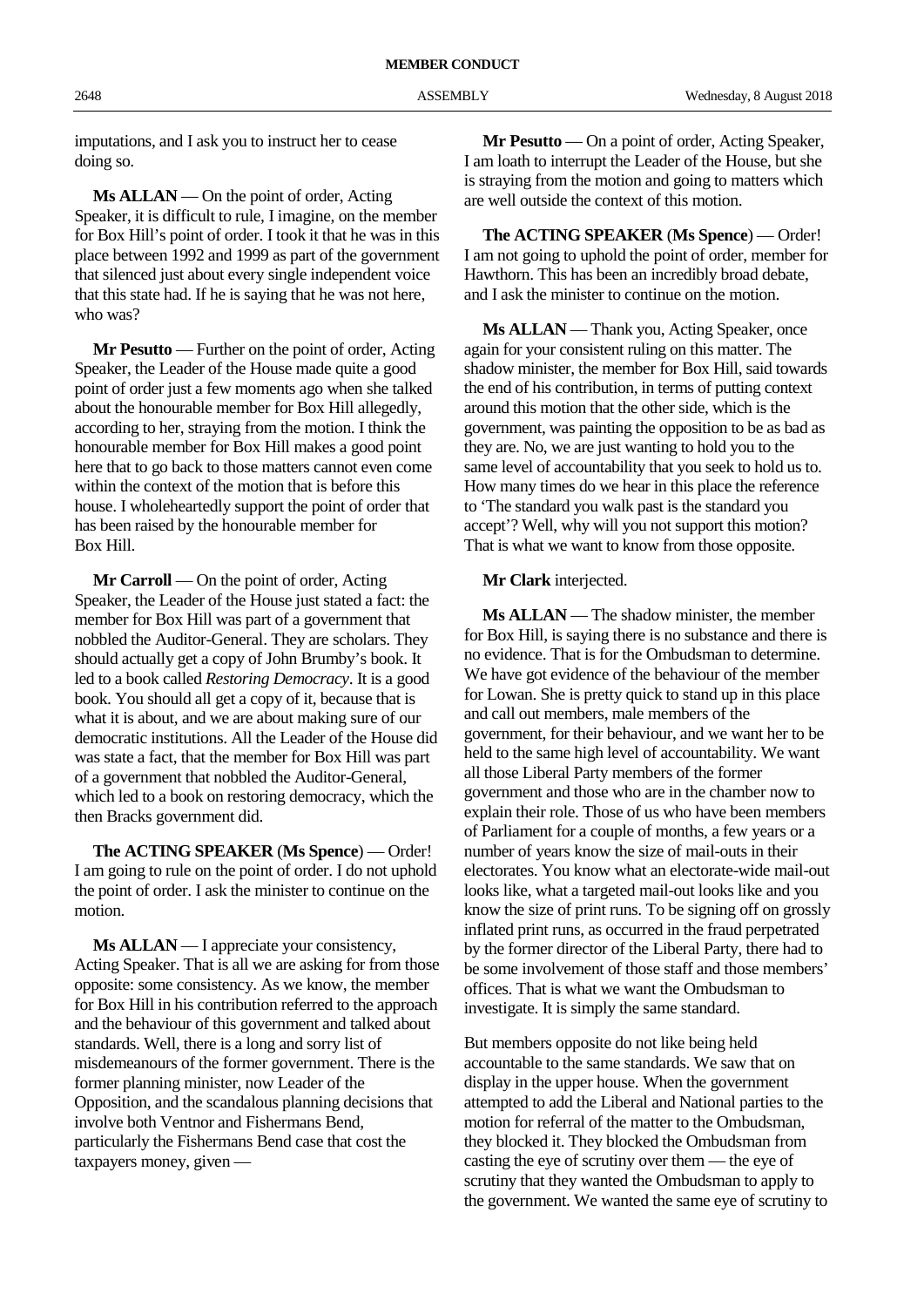be applied to the opposition, and they used their numbers in the upper house to block it.

What have you got to hide, Liberal and National party members? What have you got to hide? Clearly it is something, because you would not allow yourselves to be held to the same standard. We know about the behaviour of those opposite because we have seen it on display in government after government involving Liberal and National party members. We have seen their behaviour. I mentioned what happened in the 1990s when just about every independent voice was gagged by the Liberal-National government of the day.

If it was not bad enough for the cuts and closures to be going on during that period of time — and we all remember some of the claims that were made about the former Premier and his misuse of credit cards and the misuse of his government resources to support his private business — we then come to the most immediate past Liberal-National government and the absolutely disgraceful behaviour of the planning minister and his involvement in dodgy planning decisions to feather his own nest.

**Mr Clark** — On a point of order, Acting Speaker, the Leader of the House has now blatantly breached standing order 118 in terms of making improper and personal reflections against another member of this house, and I ask you to instruct her to comply with the standing orders and to cease breaching standing order 118.

**The ACTING SPEAKER** (**Ms Spence**) — I will ask the minister to comply with the standing orders.

**Ms ALLAN** — Thank you, Acting Speaker. It is very clear members opposite are touchy. They do not want to be held to account for their behaviour, but they are prepared to make every political attempt they can for the government to be held to account. We are simply asking for some consistencies on this matter, and I look forward to the member for Hawthorn confirming if they support this motion or not.

**Mr PESUTTO** (Hawthorn) (12:42) — Today will be very revealing for the Victorian people, because we are only weeks out from an election and the people of this great state are going to have a chance to contrast and compare just what standards we are talking about: what standards have been applied over on that side of the house and what standards have been applied over on this side of the house. When you finally do bring this motion to the vote, Acting Speaker, let us see how that contrast is going to manifest for Victorians across the state.

Let us just look at the standard we have seen from those on the other side of the house over the last four years. When this matter first blew up, remember it was at the instigation of Labor Party whistleblowers. This was not a concoction of Liberal Party or National Party apparatchiks wanting to settle scores. This came to public light because there were people inside the Labor Party who had had a gutful and were going to ring the bell on the biggest rort in this state's history.

But what happened when that matter burst open? We tried to shine a light on the activities inside the Labor Party and activities that helped the prospects of those who now sit on the other side. They shut it down. That is the standard that they adopt over there. They would not allow a Privileges Committee of this house to look into the dastardly activities that went on over there the nefarious, calculated, orchestrated rorts and the misuse of public money.

#### **Mr Richardson** interjected.

**Mr PESUTTO** — To this day those on the opposite side of the house — and you too, member for Mordialloc — who benefited from this rort still oppose the Privileges Committee looking into this rort. That is the standard you adopt over there, isn't it? When it came to the Speaker and Deputy Speaker who had to resign in disgrace, how often did we call for the Privileges Committee to look into what they had done? And who stopped us? The champions, so it seems, of high standards over on the other side of the house. They stood in the way, they blocked and they obstructed every attempt from us and others to look into the truth about what happened.

It does not stop there. Their proud history of upholding the highest standards over on that side of the house does not just end there. When the Ombudsman was asked by the other place to investigate the matter under the Ombudsman Act 1973 — mind you, cross-party support was required to establish that referral, which was unprecedented; I think it has only been used, if I can correct myself, possibly on one other occasion in the history of the Ombudsman's act — and when the Legislative Council of this Parliament referred the red shirts rorts scandal to the Ombudsman, who tried to stop it? Who? Those over there who say they are paragons of virtue, champions of high standards. They stopped it, and they certainly used taxpayers money to do it. Our estimation is that they wasted possibly more than a million dollars all up across this Parliament, across the Ombudsman and also the government. There were three parties, all taxpayer funded, in the matter that went to the trial division of the Supreme Court, the appellate jurisdiction of the Supreme Court and then the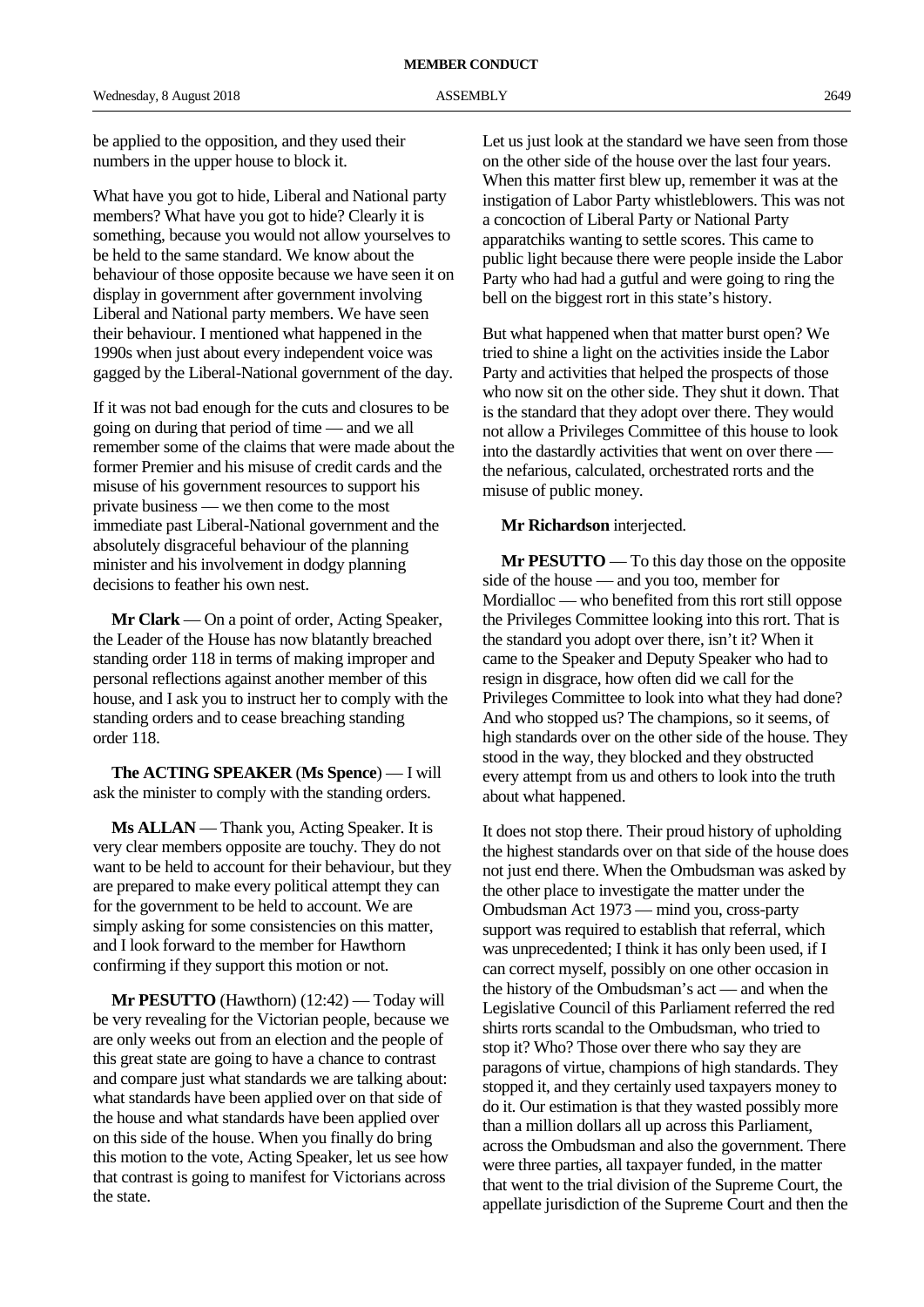High Court. Tell me that is less than a million dollars when you have silks involved.

## *Honourable members interjecting.*

**Mr PESUTTO** — But who tried to stop it? You did. You tried to stop it, and you used taxpayers money to try to do it. But it did not stop there. The Leader of the House proudly boasts about her party's and the government's commitment to transparency and scrutiny. Then, I say to all of those sitting opposite, why do you give the green light to atrocious attacks on Victoria Police — in the conduct of their investigation — from Mr Donnelly, Mr Samaras and Luke Hilakari, a close friend and associate of the Premier, all trying to monster Victoria Police? Is that what it has come to — you monster Victoria Police? And you call yourselves a government of virtue, a government of standing, a government that is supposed to go on for the next four years embodying the high standards that Victorians expect and deserve. Is this your history of standing for scrutiny and accountability — that you monster police, you misuse taxpayers dollars, you invoke exclusive cognisance to make sure that only half of your MPs are subject to the Ombudsman's review?

Why didn't you just let the Ombudsman look at your time sheets? Why didn't all of you go and meet with and talk to the Ombudsman about the red shirts affair? Why didn't the Premier do it? He is the only party leader who did not. Why? Because he has got something to hide. Why? Because he was at the scene of the rort. Why? Because his fingerprints are all over it. I have to tell you, Acting Speaker, how galling it was to be lectured by the Deputy Premier, when he was there, when he handed out certificates to red shirts candidates. What galling behaviour from the Deputy Premier.

But that is their history, a terrible, embarrassing, unworthy, unbecoming record of government members trying to stall, to obstruct, to delay, to bury any attempt to get at the truth; whereas over here, over on our side, we are not going to stand in the way of exclusive cognisance. We would not do that. We will see what happens when this matter comes to being voted on and resolved by this house, when the motion is finally put to the test; we will see where they have stood on accountability, and where we stand. But we have always been for open accountability.

I cannot improve upon the words of the member for Box Hill, who articulately and elegantly explained the incomprehensible nature of this motion, why all of us on this side would participate in this so-called scheme, or fraud as the Deputy Premier put it, when we stood to lose by its success; if it were to be carried out we would lose, and in fact we did lose. We paid a price, and not just a financial price. We paid a price as a party for that, so to suggest that somehow we were in on a scheme which hurt us immeasurably makes no sense.

Despite the fact that the Deputy Premier has now on a handful of occasions in the space of a week failed to produce any evidence — to the point where even journalists are starting to snore — of these allegations of so-called misbehaviour, we will see what he can produce in due course. But here he is moving this motion. In many respects it is a motion that applies to a number of MPs who were not even members of this house at the time and whose participation in mail-outs was done through their campaign budgets in the normal course. I do not know what has prompted him to extend his motion to include all of them, but it will be a real contrast to see where they have stood and where we stand.

Let us remember what prompted this motion, because this motion could have been moved at any time in the last four years. Why has it been moved now? It has been moved now because this government is now under police investigation for at least the fifth time. This second formal police investigation comes after an investigation into the red shirts rorts by the Presiding Officers. It comes after an initial police investigation. It comes after a parliamentary referral under the Ombudsman Act. It comes after an investigation and report by the Ombudsman. It comes after a Privileges Committee inquiry in the other place.

We now have a second formal police investigation into this huge rort of Victorian taxpayers, which if nothing else has cast a shadow over public servants, public office and this institution. It comes after a number of scandals and derelictions, whether it is the former Speaker and former Deputy Speaker, whether it is the former Deputy President of the other place being accused of rorting his printing allowance or whether it is this rort. What this government has succeeded in doing on no less than five occasions under police investigation is risk bringing this great institution into disrepute.

**Mr CARROLL** (Minister for Industry and Employment) (12:52) — It is my pleasure to speak on the motion. I took a lot of notes while the member for Hawthorn was speaking. It was a very wideranging contribution he made. I gather from the member for Hawthorn's contribution that the opposition are indeed going to support the motion. That does not surprise me because the Leader of the Opposition himself on a previous occasion referred himself to IBAC, and I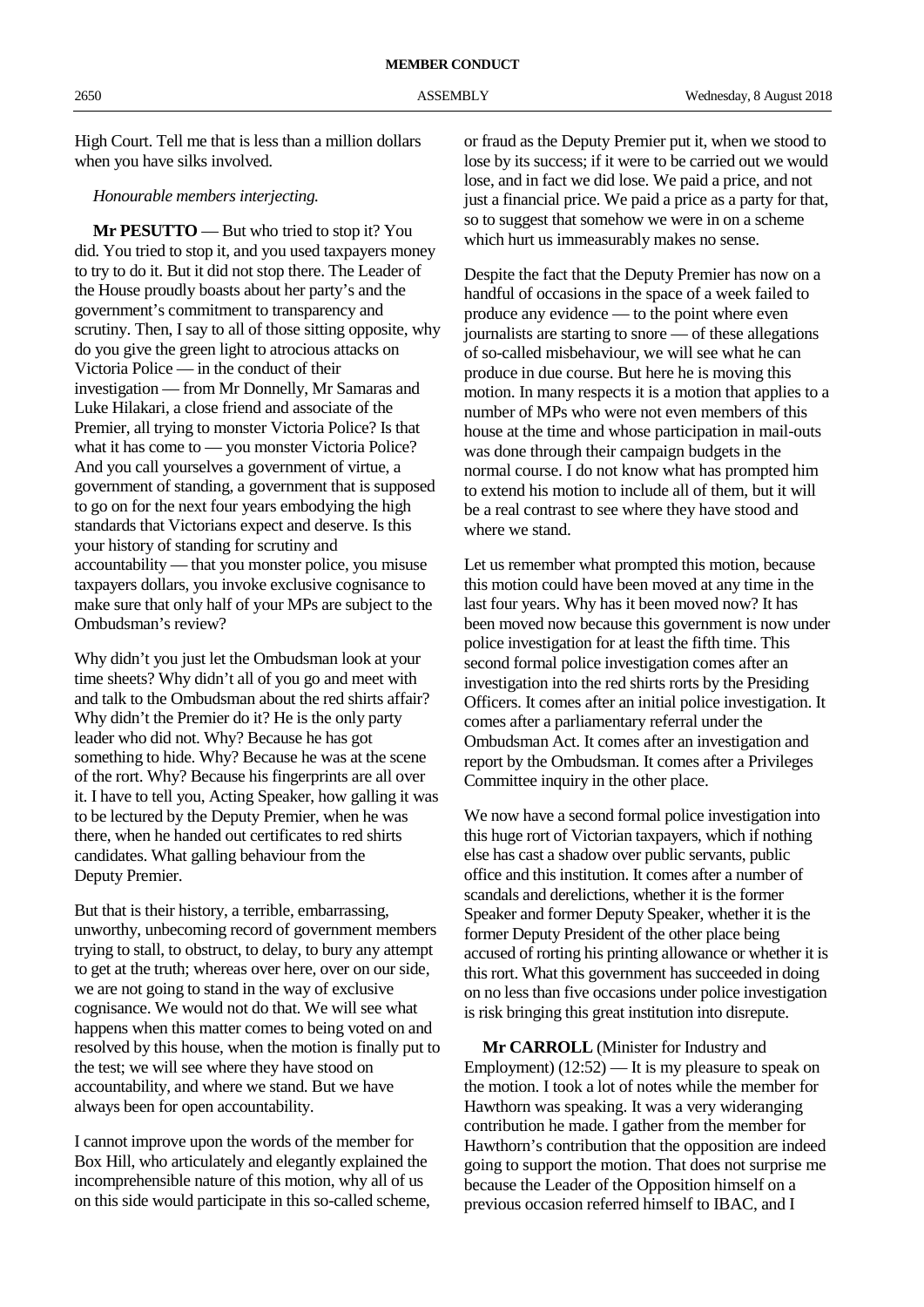suspect they will want to see this come forward as well —

#### *Honourable members interjecting.*

**Mr CARROLL** — But that was unheard of. I still remember the news reporting that night that the Leader of the Opposition had referred himself to IBAC. I thought it was unheard of for a leader to do that. So I think they are going to go down the same track and try and get on with this process and get it done.

The member for Box Hill also did a lot of speaking about artifices throughout his contribution. I thought I would go to the Cambridge dictionary because I know the member for Kew is working on his curriculum for school students, which will be about Brexit. The Cambridge dictionary defines 'artifice' as '(the use of) a clever trick or something intended to deceive'. Well, what were the schemes of the member for Lowan or Mr Mantach? Nothing could better meet the definition of artifice. When the shoe is on the other foot they are all over the shop, not wanting to support it.

I congratulate the Deputy Premier for trying to clean this matter up once and for all. He has done a lot of work. There was the FOI request that uncovered that ministerial advisers for current opposition members of Parliament were not putting in for leave but working on the campaign, contrary to the rules that we all know. At the end of the day we know it came out that Mr Mantach was not siphoning off funds for the Liberal Party; he was actually siphoning off funds for personal gain. We have seen subsequent to that —

#### **An honourable member** interjected.

**Mr CARROLL** — Yes, he went to jail. Then you had the court cases where they were trying to recoup the funds. Remember the Cormack Foundation and the shares that Mantach was buying for himself? Then we saw the Liberal Party, particularly Michael Kroger, in dispute with some liberal blue bloods about who controlled the Cormack Foundation. They are in a world of pain and hence they are so upset, because they know that at the previous election they relied on a dodgy scheme and they know that they do not have the campaign funds to run a proper campaign in about four months. We also see currently that the prize jewel in the Liberal Party offices, 104 Exhibition Street, may be up for sale depending on whoever has the best price. It is very important that the matter that the Deputy Premier has put in this motion be cleaned up once and for all. I commend the Deputy Premier.

If there is nothing to hide, clear your name. I say well done to the member for Lowan; she went out and did a

press conference today, and that is a good thing to do. Clear your name. You have got nothing to hide. Come out. She did that, but we have not heard from all the other members of Parliament that the Deputy Premier has listed, have we? If you have not got something to hide, come in and support it. The Leader of the Opposition referred himself to IBAC once upon a time. We know what happened there. We know about Ventnor. We know all about Fishermans Bend and the rezonings.

Now we see through the Deputy Premier's very well worded motion a way to go forward. I would have thought those on the other side themselves would want to know a little bit more, in terms of oversight, about just how Mr Mantach could do that. He thought he would get caught; he is on the public record as saying he would get caught. It is amazing that it took so long. He is spending time in jail, which he deserves. I saw a very strange press release from the member for Kew yesterday. I do not know what planet he was on. Get your house in order. We are happy to assist you. We want a very strong contest at the end of this year. We are happy to assist, whatever it means.

Let us look at the history. I have got an article here with a video entitled 'Fishermans Bend: the new gold rush', headed 'I wasn't told': Matthew Guy's misadventures with Liberal donors' by Royce Millar, dated 8 August 2017. Another article headed 'The secret life of Matthew Guy, Liberal leader' by Farrah Tomazin and Royce Millar was published on 9 November 2017. There are only so many headlines I think the Leader of the Opposition can handle, and the Deputy Premier's motion will go a long way forward to making sure that this matter is investigated fully.

The member for Box Hill spoke about the Auditor-General. We know that the Auditor-General and the Ombudsman — and he would know as the former chief law officer of this state — have very important roles. They are well-resourced officers and they should be used in the manner that we expect of them. This referral seeks to do that. It is a complete and thorough motion put together by the Deputy Premier, but it is also evidence-based from the FOIs that have been released recently, and we all saw that ourselves on the Channel 7 news.

We all want to know and get this thing over and done with. It is a very important motion. I get the feeling from the contributions, particularly the contribution from the member for Hawthorn, that the motion indeed will be supported, which I think is a good thing. I think it will help a process be completed as quickly as possible. I think the opposition know they want this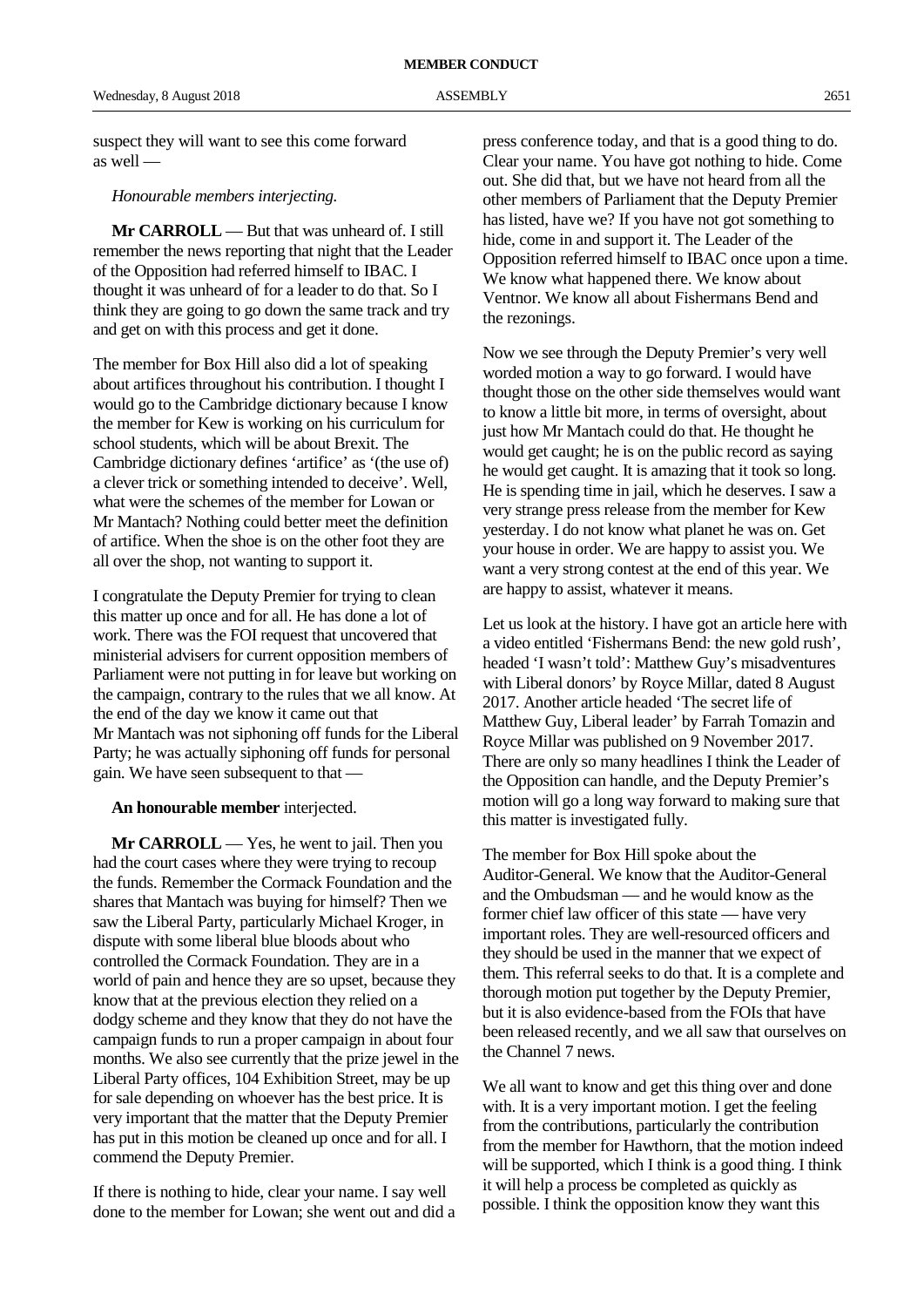thing done with. They know they have got nowhere to go on this — that it needs to come out, it needs to have the light shone on it. That is what democracy is about: shining the light on it. It is why we have institutions like IBAC. It is why the Leader of the Opposition referred himself to IBAC when the Madafferi affair came up. He referred himself. It is why we are doing our job as a government, making sure that with the office-holders — whether it be the Ombudsman, whether it be the Auditor-General — there is the scrutiny that the Victorian Parliament needs and deserves for accountability, for transparency. That is what we are doing. That is why this motion by the Deputy Premier is very, very important. I congratulate the Deputy Premier. I think it will be a very important motion going forward. I look forward, following the contribution of the member for Murray Plains, to seeing the motion supported.

# **Sitting suspended 12.59 p.m. until 2.02 p.m.**

**Business interrupted under sessional orders.**

# **GRIEVANCES**

**The SPEAKER** — The question is:

That grievances be noted.

# **Member for Monbulk**

**Mr BATTIN** (Gembrook) (14:02) — I rise today to grieve for the constituents of Monbulk. The Monbulk electorate have a very big choice to make this year. They have a very big decision to make in 107 days, and that decision is simple: do they want more of the same or do they want a man of honour? Do they want someone who is upright, someone who is genuinely involved in their community and someone who has given to their community over a long period of time? Or do they want the same as they have had in the past — a man who has misled them, a man who has had statutory declarations signed against him from his own community, from his Country Fire Authority (CFA) and from CFAs across the state?

We have got volunteers who have continuously gone against him and statutory declarations talking about issues with one of his colleagues on a polling booth down in Lara — an incident where volunteers were bullied on the booths down in Lara during a federal election. This minister stood by them and just watched. There are statutory declarations about the minister misleading his own CFA volunteers in relation to consultation about the enterprise bargaining agreement (EBA) negotiations, stating that it would be 'fair for volunteers'. He went out and spoke to those volunteers, and he said directly to them that he would go back and consult with them. He failed to do that. He failed to go out and consult with those volunteers.

*Honourable members interjecting.*

**The SPEAKER** — Order! I ask the member for Gembrook to resume his seat. I must explain to the member for Warrandyte before I warn him again that the interjection that I referred to that he made was when he used an unparliamentary term across the chamber. During this debate there will be interjections. As long as those interjections are not too loud I will allow the robust debate to continue, but I ask members not to shout across the chamber with unparliamentary language.

**Mr BATTIN** — I was just talking about those statutory declarations and some of the statements from those volunteers around and about after he had gone out and spoken to them. One of the CFA volunteers came to us and reminded us of one of the mottos from the CFA — 'No excuses, no delays and no exceptions' and said he wished the state government would do the same. He found it interesting when they were talking about presumptive legislation that the minister had confirmed he would deliver that within 100 days of getting into office. He said the member for Monbulk:

… then in opposition, got up at a rally in front of 300 to 400 firefighters and he guaranteed us that we would get this legislation within the first 100 days of sitting — we have video footage of that. He backflipped on that.

This is the quality of man that is the member for Monbulk — a man who has gone out in front of volunteers who have committed to supporting our community and fighting for our community and has blatantly misled them while standing in front of 300 or 400 of them. It is on a recording.

He has never actually denied making those comments, but we see today that he still has not delivered on what he promised to that community and he still has not delivered on what he promised to those volunteers out there. The member for Monbulk's handling of the controversial EBA is actually also interesting. He described the proposed changes as 'fair and balanced'. As I have travelled around the state I have gone to many CFA stations and spoken to many volunteers, and the one thing that they fail to see in the changes is anything that is 'fair and balanced'. They have never seen anything that is 'fair and balanced' come out of this government when we are talking about the CFA.

It is all one way. It is all one direction, and it is all about delivering for Peter Marshall and the United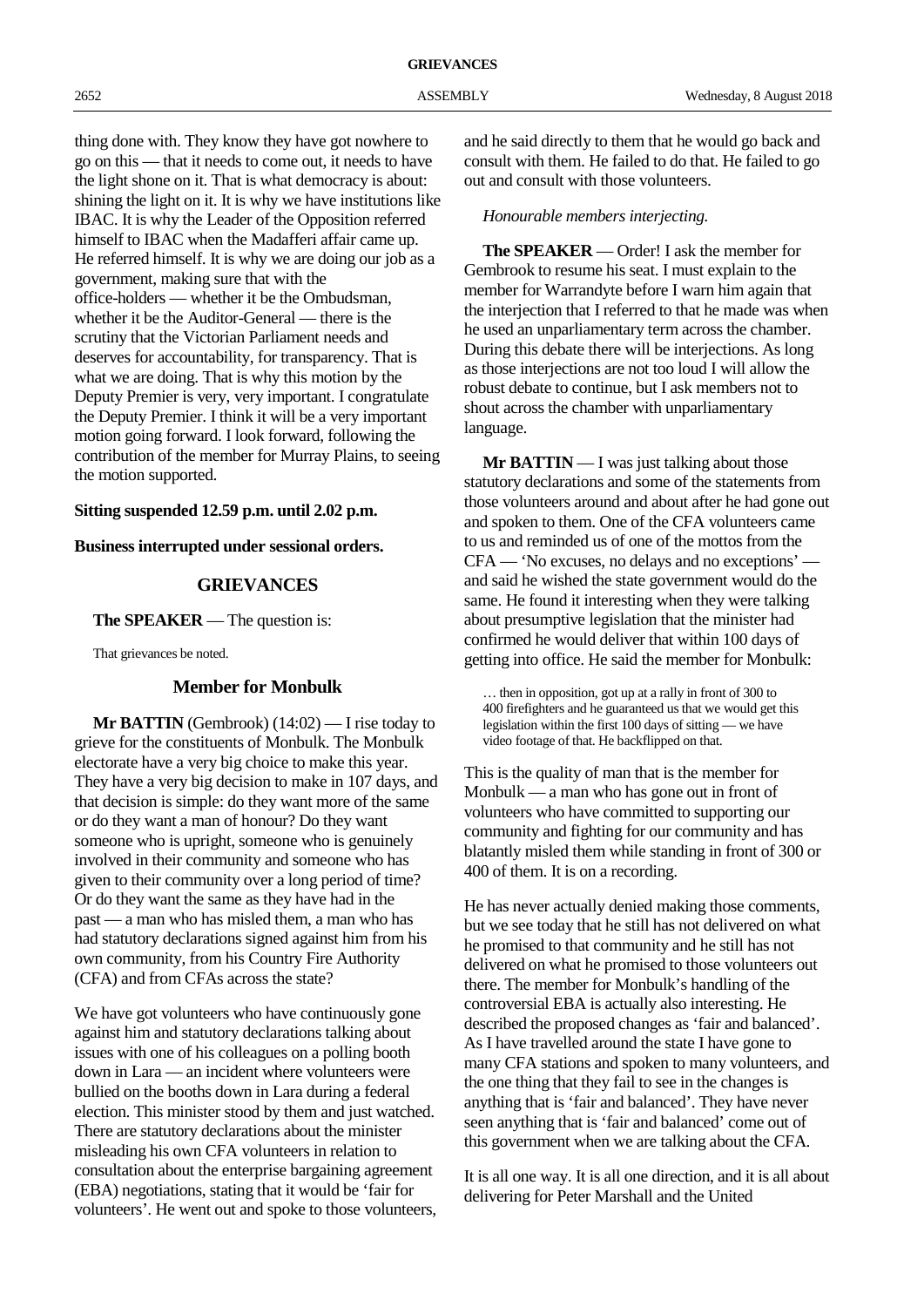Firefighters Union (UFU). We have seen this minister stand by and watch as one of his own was bullied. We have seen him fail to comment when there were very public allegations about the threat to put an axe in the head of the former Minister for Emergency Services. The axe was a threat from the UFU state secretary, Peter Marshall, and that allegation was well and truly put through all of the media. Not once did he, as the member for Monbulk or the Minister for Emergency Services — under any of his titles — ever stand up and condemn the bullying that was going on.

He was willing to jump into the position in June 2016, straight after the former Minister for Emergency Services and member for Brunswick left that role and resigned after being pushed out after the government backflipped on their decision saying they were going to support volunteers. The member for Brunswick understood why this EBA could not go through. She stood side by side with the board. She stood side by side with the volunteers and at the time stood side by side with the Premier of the state, who said that this was unjust — this document coming through in the EBA and would therefore hand too much power across to the union. It was something that could not happen, and they wanted to make sure they protected the community.

But the difference is that the Premier of this state backflipped. He backflipped on what he said and he absolutely let down those volunteers about what he was going to deliver. He was more interested in handing over to Peter Marshall. We all have to ask that question: why was there a change? What changed the mind of the Premier from supporting volunteers to doing a total backflip and pushing out a minister, ensuring a board was sacked and then coming out and stating that he was going to support the UFU? That question was put to Mr Marshall. Peter Marshall was asked that question on the ABC. He will not deny that there is a recording of this Premier. Obviously that is an accusation that is in place. You have to question whether that is true or not. It is not my position to say whether it is true or not, but not many people would change their minds and go against 60 000 volunteers on behalf of one person in the UFU if there was not something hanging over their head. Even if there is not a recording, why has this government not acted on allegations of being blackmailed by the union and of the union holding this over the government's head to ensure they get the delivery of what they want, which is control of the fire services?

Let me refer back to some of the changes that have happened within the fire services since the member for Monbulk has been the Minister Emergency Services. We can refer back to some of those people and the experience we have lost within our fire services. There

was Lucinda Nolan, a very honourable person, who was with the police force when she was headhunted by the Labor government to use her skills in change management to change the culture within the fire services. What happened to her? She is gone; she was pushed out of her role.

Joe Buffone had major concerns with the enterprise bargaining agreement, and he had the courage to come out publicly and talk about them. All he got from the Minister for Emergency Services was an absolute rant about being after just money. Joe Buffone has stood up for our community more than the member for Monbulk and Minister for Emergency Services has in his entire life. Joe Buffone would do more for our community in 12 months than this minister has ever done, and yet they want to try to defame him by saying he was all about money. The reality is it was all about ensuring that the fire services were protected going forward.

Peter Rau resigned after being bullied out of the fire services of the Metropolitan Fire Brigade (MFB). He was bullied out by people within the UFU, and not once did we see the government come out and condemn any of that behaviour. Instead the Minister for Police said he resigned due to health reasons. She backed it up with a second statement. The only reason she reversed it was because Peter Rau's wife contacted 3AW, spoke to Neil Mitchell and said that was a disgrace, that he was at home and that he had been bullied out of that role. Then the Minister for Police had to apologise. They have continually misled the public over the way they have dealt with the honourable people who held these roles.

David Youseff, the MFB deputy chief, went over the EBA issues. Then there was Bruce Byatt, deputy CFA chief. Paul Stacchino, MFB acting chief, resigned after raising concerns about the fire services. He was open and honest and put a letter out about what was going to happen with the fire services and the risks that this government was putting in place. Jim Higgins, the MFB CEO, came out and said he had to first take into consideration community safety. However, he had to go because he wanted to stand up for the rights of the fire service rather than hand control to the UFU. Ten senior MFB firefighters claim to have been forced into early retirement because of the UFU and after 15 years of being systematically bullied in their positions. What have we seen from the government on that? All they want to do is ensure they are putting contracts into position and paying out people to ensure they do not speak publicly about how bad this government is. They are not speaking publicly on what exactly the Minister for Emergency Services is endorsing within the fire services as long as he stays silent. This is the man who is representing the electorate of Monbulk.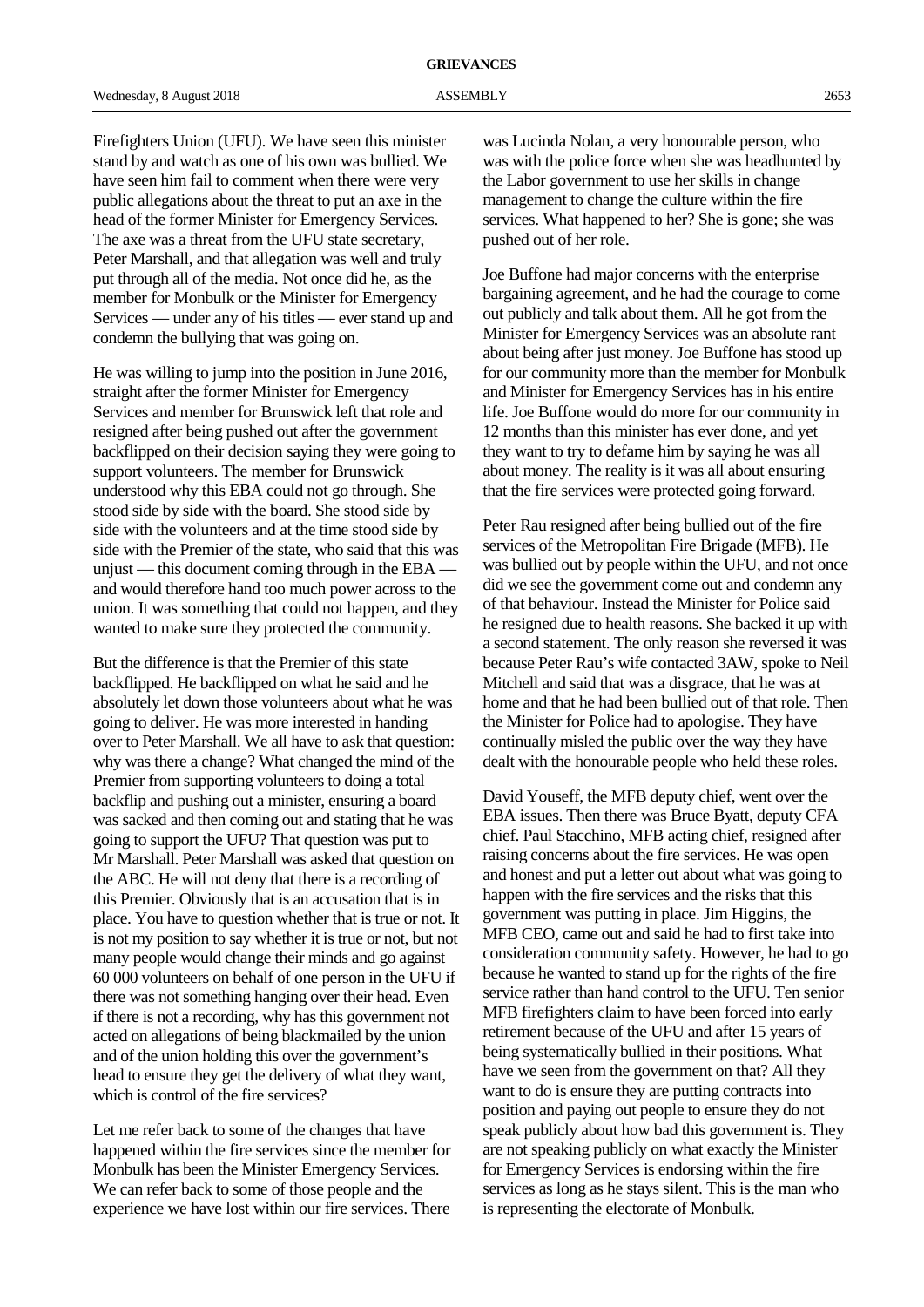As I said at the start, I do grieve for the people of Monbulk. They have had to put up with this man for a long period of time. I will say that in the past the member for Monbulk did have some values that he has now totally and utterly gone against. He has gone against everything he fundamentally believed in to keep his role as Deputy Premier —

**Mr Pearson** — How on earth would you know that?

**Mr BATTIN** — Good question. How on earth would I know? Because this is a man who promised the religious organisations that he would never, ever remove religious studies as an option in state schools, and he did that. This is a man who stood in front of the religious organisations and said, 'I will never have Safe Schools in the state system', and now he is making it compulsory. This is a man who stood in front of CFA volunteers and said, 'I will deliver presumptive legislation within 100 days', and he did not do that. This is a man who said he would go back and consult with CFA volunteers to ensure the EBA was fair, and he did not. He failed, and he continues to fail.

But the good news for the people of Monbulk is that they have an option. Guess what that option is? John Schurink, who is the Liberal candidate for Monbulk in the upcoming state election. I will just give you a little bit of his history. I was going to read through the history of the now member for Monbulk in relation to his community service, but I could not find anything. He was a bricklayer for a short period of time — nothing against bricklayers, but that was whilst he was at school. Other than that he has basically been a union official.

Compare that to John Schurink, who has been captain of the Sassafras–Ferny Creek CFA; chair of the district 13 CFA board; deputy director of aviation operations in the Australian Air Force cadets; manager of the ambulance program for community health at Chevra Hatzolah; and former CFA board member until the Minister for Emergency Services sacked him for standing up for volunteers. Here is a man who has been involved with the CFA for 30 years. He has been a mobile intensive care ambulance paramedic for a long period of time. He is a National Medal recipient, with two clasps. He has a strong commitment to the community in Monbulk. He has the National Emergency Medal. I am pleased to say that he has been a CFA volunteer for all that time and understands the response times that are required throughout the Dandenong Ranges. He has been to those fires and he has been to those car accidents in the Dandenong Ranges. Why does he do it? He does it because he genuinely cares about his community.

I was very pleased to be out with John at the Monbulk fire station. Monbulk fire station, as many may know, is a 100 per cent volunteer station where they not only turn out to fires, like many stations, but they also attend car accidents. They have got a rescue unit and they basically travel with their equipment across the state for high-level rescues, for steep rescues, for water rescues — they can do the whole lot. But their training facilities have been let down. It is disappointing that even though the Monbulk CFA have needed an upgrade to their station for a while, the minister has spent more time in this house talking about defending this rorting, rotten government than he has talking about CFAs in his own electorate. If you go back over the minutes of the time he has been in here, over the last few weeks he has spent more time in the media and more time in this place being the attack dog for the Labor government, getting out there and trying to muddy the waters and make a difference to what they have done with the systematic rorting of public funds.

What we want to do is make sure that Monbulk has a genuine opportunity to change who they have representing them in the future. In the past the member for Monbulk has relied on the Greens vote. He has relied on the preferences from the Greens party here, yet he gets up and bags them every moment he can. I still say they will probably preference him. All the right-wing parties have preferenced him in the past. I reckon that is about to change, because he has gone against every value that he came into this place with.

The member for Monbulk has had an opportunity to be in a position where he could leave this place and walk out proud of what he has delivered. Instead he is going to walk out of this place knowing he has gone against every value he has ever had. He has done all this to protect, number one, his position; number two, to protect the name of the Labor Party, which is absolute mud in Victoria at the moment as a result of the way they have treated Victorians, the way they have tried to hide every rort they have been involved in over the past four years and the fact that they stole \$388 000 of taxpayers money to fund their election campaign; and number three, so that he will be remembered as the man who continues to try to muddy the water by lying to those in Monbulk, and that is not appropriate.

The member for Monbulk, the Minister for Emergency Services, has had his time, and I cannot wait to see, in 108 days time, John Schurink get out there and be a genuine community representative for those in Monbulk.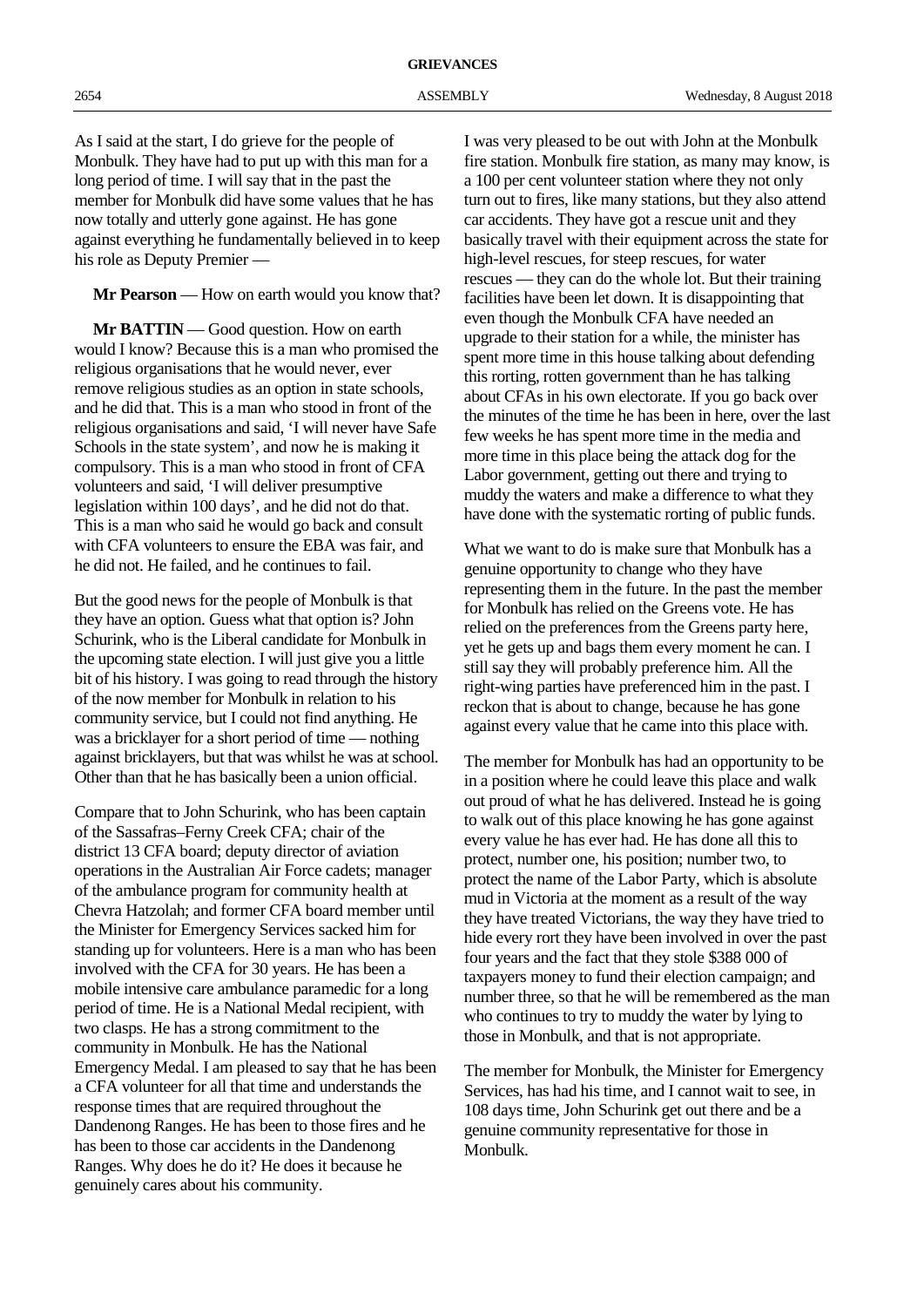# **Former government healthcare performance**

**Ms HENNESSY** (Minister for Health) (14:17) — I grieve for the Victorian health and ambulance system in the event that we see the Liberal-National parties ever being given responsibility for — or the ability to attempt to destroy — our Victorian public health system ever again. We know that for many years Victorians suffered under the Baillieu-Napthine governments and of course before that the Kennett government, which wrought absolute havoc with their vicious cuts to our Victorian health system. I grieve because those governments saw fit to impose cut after cut on Victoria's health system. They waged industrial war after industrial war with the health workforce. It only took the former health minister, David Davis, 21 days before he imposed his first cut on the Victorian health system. If you aggregated the effect of that cut over the entire period of those governments, it would have cost the Victorian health system more than \$350 million. But of course those governments were not satisfied with that. They continued to attack our public health system and over the course of their term cut \$1 billion out of our health system.

Of course \$1 billion is not just money; it is not just a figure to be bandied around. Those cuts deeply affected our health system. They affected patients, they affected the workforce and they affected the quality of care. We could see quite starkly the true cost of those cuts to health under the previous Liberal governments. What did we see when it came to elective surgery? We saw elective surgery waitlists blow out to 50 000 people under the previous government. That is quite an achievement, because that is the highest waitlist that has ever existed here in Victoria. Thousands of people were made to wait longer for their surgeries because our system simply could not cope with the dual pressures of funding cuts and rising demand.

Our government, by way of contrast, has, just in this budget year of 2018–19, invested \$4.8 billion more than the Liberals did in their final year in government. That is an increase of 35 per cent. What has that investment delivered? It has delivered the lowest ever elective surgery waitlist on record, not just this year but for three years running. It has seen incredible improvements in the number of people waiting for lengthy periods of time in our emergency departments. Under the previous government we saw another Liberal record of 1154 people who had to wait longer than 24 hours in an emergency department before they got care.

Our important investment has led to more jobs being created. Generating jobs, like health, is part of Labor's DNA. Since coming to office we have created more

than 1500 full-time doctor positions, we have created more than 2900 full-time nursing positions and we have created 600 full-time paramedic positions across the state. Ultimately there has been the addition of more than 5000 jobs delivered in the health sector as a result of our investment. But not only that, it also means we have got a better health system that is able to respond to the rising demand pressures that we see right across our state, and it means better and faster service for Victorians.

We cannot talk about our wonderful health workforce without reflecting upon the infamous legacy of the previous Liberal government and the Kennett-esque industrial wars that they waged against our wonderful health workforce. It was incredibly demoralising for our frontline healthcare workers, who asked for nothing more than that their work be valued by the government and at least respected. Neither could be mustered by the Liberal-National parties. And who could forget, during the negotiations over the nurses wage increase, the beloved finger that was given to our hardworking nurses or the waging of industrial war on our paramedics and the refusal to negotiate with paramedics unless they sacrificed a whole range of conditions. Guess what? That then led to Victoria having the worst paramedic attrition rate in the nation, of 4.2 per cent. I am delighted to report and advise the house that we have improved that attrition rate to just 1.7 per cent under our government. We can never forget when former health minister David Davis also labelled paramedics 'thugs' and 'hardliners', saying that they exploited the ambulance crisis for their own benefit, and he used taxpayer dollars to go out and buy advertising to back in his industrial war against our paramedics. Labor governments will never forget that, paramedics will never forget that and Victorians will never forget that.

These are the best trained and at that time were the worst paid paramedics in Australia. They had a government that denigrated them every single day while they battled to try and save lives. It is no wonder that ambulance response times under the previous government were the worst on the Australian mainland. But then those opposite were not too happy about anyone even knowing anything about the response times. They went to such great lengths to cover up their disgraceful record on ambulance response times that they failed to publish the data. It was one of the most secretive governments in living memory.

It is with great pride that our government has very respectfully and, may I add, peacefully negotiated and managed to secure industrial agreements and enterprise bargaining agreements with our health workforce. We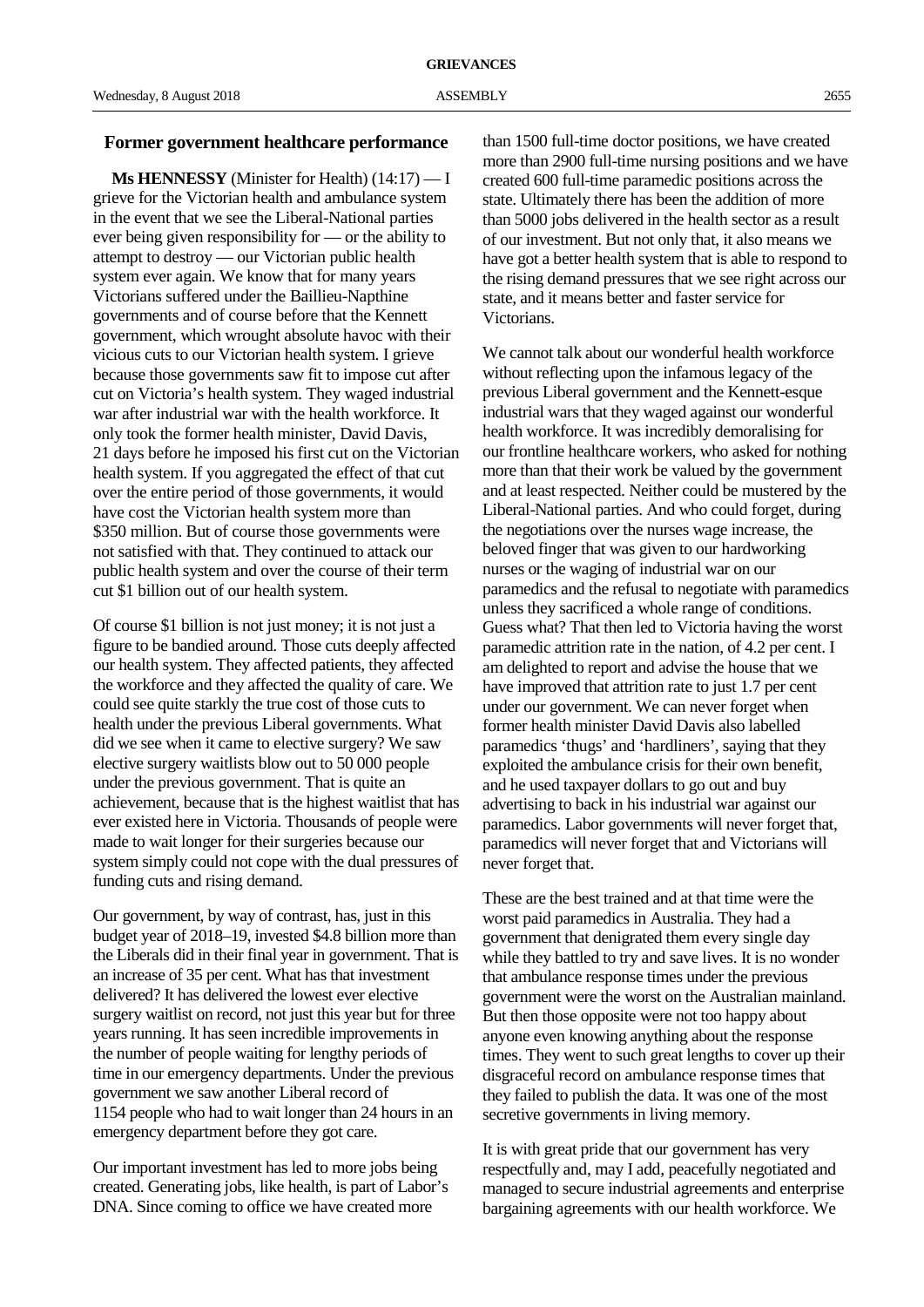see them as an investment, not a cost; we see them as the modern rock stars of our health system; we see them as people who get up every single day to give people dignity and hope and to support people at their most vulnerable. That is why we have managed to restore some morale and confidence, all without grinding the state to an industrial halt.

We have also made very significant investments in our ambulance service: a \$500 million boost to build more ambulance branches, to recruit 450 new paramedics and to purchase new vehicles, because that is what a good government does, and that is what a Labor government does. The result of those investments has been fantastic improvements in response times. I am delighted to advise the house that in the last quarter of 2017–18 the data shows code 1 cases were responded to within 15 minutes 83.8 per cent of the time. That is the best result our state has ever seen. This is more than bragging about response times; it is actually about saving lives. When it comes to things like cardiac arrest and stroke absolutely every second counts.

This investment is not just about improving people's general health and wellbeing. It is about giving people a fighting hope that they might survive a cardiac arrest, that they might survive a stroke or they might be able to be treated in such a way that they are not forced to live with a lifelong disability as a consequence of that stroke — again, investments by our Labor government in our health sector to save lives.

When it comes to health all we see from the Liberal-National government is cuts. Not content with the previous record of their time in government, those opposite have been very, very quiet when it comes to Malcolm Turnbull's assault on our public healthcare system, and in particular his assault on Victoria, one of the fastest growing states — 26 per cent of the population. Malcolm Turnbull is trying to cut \$2.1 billion from the Victorian health system. That would be 7000 fewer doctors, 14 000 fewer nurses, 330 000 fewer elective surgeries.

Victoria's position is very, very simple. We just want the commonwealth to pay its fair share. We say that the commonwealth and Victoria should share the cost of hospital funding growth equally. The Turnbull government is simply refusing to pay its 50 per cent of the growth. I certainly remember a very loud former health minister in the form of Mr Davis from the other place crowing very loudly against the then commonwealth government, but when the tables are turned what we get is deafening silence by those opposite.

The deal is not in line with community expectations. It is less than what Victorians deserve, but frankly it is what we have come to expect from coalition governments when it comes to health. To top it off, the Turnbull government currently also owes the Victorian government \$104 million for hospital services that were delivered in 2015–16. How can they expect hospitals to employ doctors and nurses, to buy necessary equipment and to plan for the future when they refuse to pay the money for the work that has already been done?

Our hospitals have kept up their side of the bargain by providing that health care to the Victorian community, but the federal government have failed to keep up theirs. What have we heard from the Victorian Liberals and the Victorian Nationals on these federal health cuts and clawbacks? Absolutely nothing. We have had to go it alone. We have had to keep fighting the federal government to try and get our fair share of health funding, and it is absolutely essential that we have greater support from those opposite if we are to ensure that our health system is sustainable and that Victorians get the care that they need.

We are also taking important steps when it comes to increasing the funding, transparency and accountability in terms of the publication of waitlist data and in terms of ensuring that things like hospital response times are published — things that were kept very, very secret by the previous government and were only revealed at a time of their convenience. I remember as a former member of the Public Accounts and Estimates Committee it would be after the health minister's appearance at PAEC that he would walk out and then reveal over a year's worth of data. Our government made a commitment that we would pass legislation to require the publication of response data and hospital waiting times, and we in fact have delivered upon it. We are also responding in areas where we are seeing increasing demands for things like colonoscopies, including a \$12 million colonoscopy blitz to reduce wait times.

We cannot also forget that some of the most disadvantaged and vulnerable people in Victoria are affected by the brutal cuts to dental services imposed by the Turnbull government. What the federal Liberal government has done is roll out a new national partnership agreement that has led to a 30 per cent cut in adult public dental funding. The most vulnerable of people rely upon publicly funded dental services — it is such an incredibly important part of general health but what we have seen is a 30 per cent cut that would result in 60 000 Victorian public dental patients missing out on crucial services. That cut amounts to \$30 million over the life of the agreement. It not only affects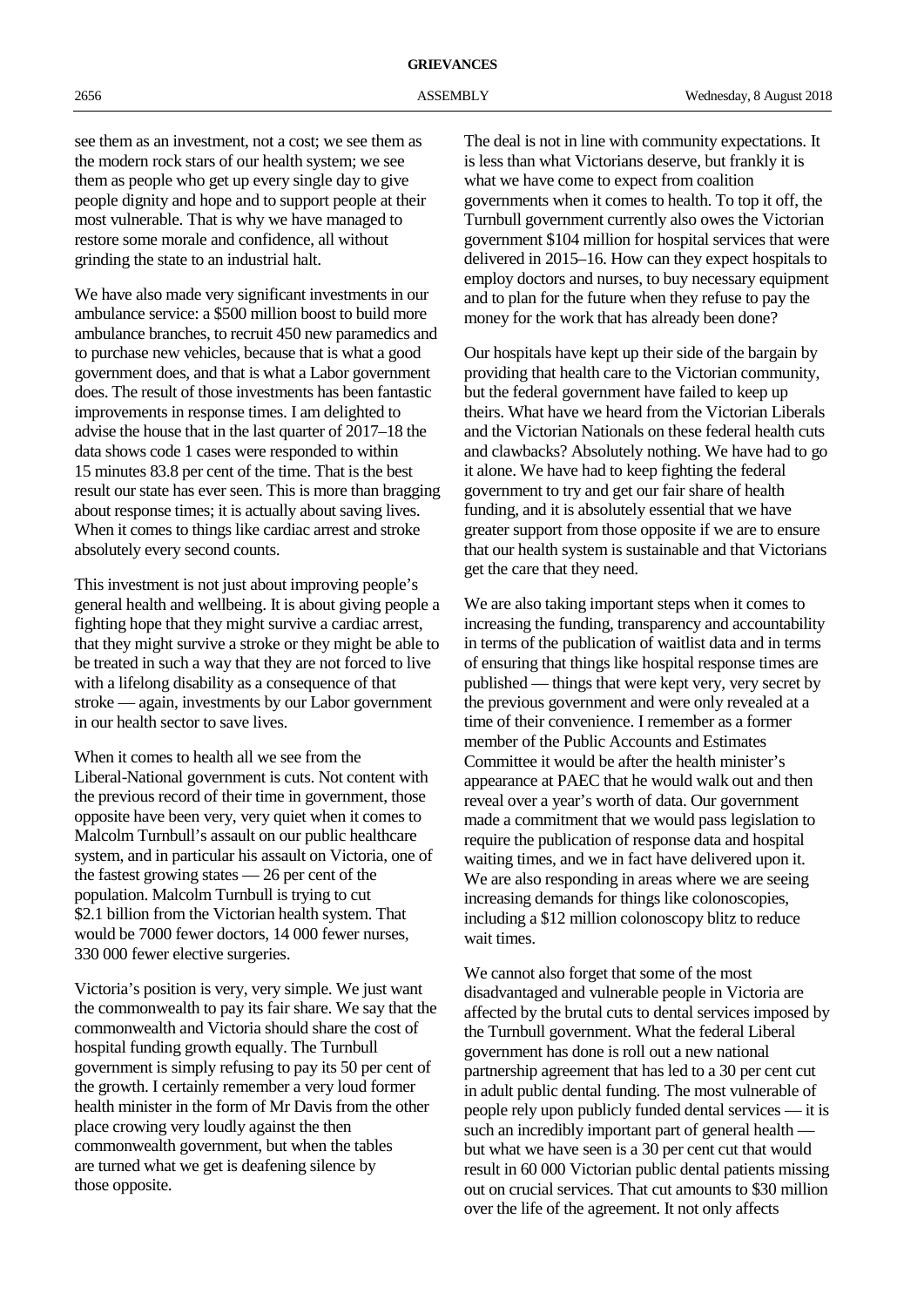patients; it affects jobs and the ability of dental services to plan, to employ and to invest in equipment, and we are already seeing the impact of those dental cuts on our waitlists across the state.

Our government has been consistent in our support for dental services. In our most recent budget we invested \$267.4 million, a very important increase, and we are currently rolling out a \$12 million boost to public services across the state to assist them to drive down wait times. But the reality is unfortunately very, very clear. A Turnbull Liberal government that fails to adequately invest in public dental services, and indeed has imposed a 30 per cent cut, does have a very big flow-on impact on the wellbeing of those that rely upon those services. I would like to say that I have heard those opposite advocating on behalf of our state, advocating on behalf of the most vulnerable to their Liberal counterparts, but, again, not a cracker.

It is absolutely important when we think about our public health system that we think about what might the future hold. My fear — and in fact my grief — for our public health system is that those opposite have already belled the cat. They have foreshadowed that they would have a commission of audit in this state, and we know that a commission of audit is simply code for the imposition of more cuts across our state. As we know, Mr Kennett closed so many hospitals — if we could only judge people on their future conduct. Let us look at their record. Mr Kennett sold, privatised and outsourced. He sold the Altona hospital and Essendon hospital. We talked about Moe today, and the list is almost endless.

Then we saw the Baillieu-Napthine governments elected. They of course promised no cuts to health or education, but their actual behaviour was in complete contrast with that. They cut a billion dollars out of the system. Our great fear is, should we ever let the Liberal and National parties take the reins of the health system in this state again, that we will see a health system that delivers for the haves but certainly not for the have-nots. We will see a health system where our nurses, our paramedics, our allied healthcare workers and our very important administrative staff are under relentless industrial attack because those opposite fundamentally do not believe in public health care. They fundamentally do not believe that our healthcare workforce should be paid appropriately.

Our government sees them as an investment; the Liberal and National parties see them as a cost. One of the greatest risks that will occur at the end of this year is whether or not we will take our fabulous public health system forwards or backwards. All we will get under a

Matthew Guy-led government will be cuts, closures and privatisations. I will be making every day from now until the election an important appeal to protect and grow our health system. We know that if those opposite are given that opportunity they will only continue to try and destroy it.

# **Government performance**

**Mr McCURDY** (Ovens Valley) (14:32) — I rise to make a contribution in the grievance debate today. I grieve for all Victorians, and in particular today I grieve about public transport in all regional areas but particularly in north-eastern Victoria. I grieve for the commuters, I grieve for the train drivers and certainly most of all I grieve for all of the communities who have been lied to, misled and taken for granted by this corrupt government.

Labor has been in power for 15 of the last 19 years. Each term they throw a carrot to us, and each term they say, 'Oh, we're going to give you some trains this time. We're going to do something about the train system', and every time it is just a few scraps off the table and it is not delivered. But as history will show, the corruption, the rorts and the lies start at the top and they filter their way down through this dodgy, deceitful, desperate government. In years to come history will recall the level that they have gone to to deceive Victorians, particularly this current government.

The public transport system in north-east Victoria is broken. Labor has promised the world and delivered a string puppet. Jaclyn Symes, a member in the other place, is another city-centric Labor politician who brags about her roots in Benalla. She talks up regional Victoria and then invests in Donnybrook and Wallan. Like the Premier, she wants to give north-east constituents hope about the train, but what they deliver is a refurbished 1960s locomotive and they think we should be grateful for that.

And then of course there is the Minister for Public Transport. She just wants to blame the federal government for everything. They are in government in Victoria, but it is never their fault. They blame the federal government, they blame the track, they blame the Australian Rail Track Corporation — they blame anyone they can — and nobody is surprised, because all the minister is good at doing is blaming others. When she has got no-one else to blame anymore, she will then call for a review or look for a stakeholders meeting or community consultation if she is looking for another diversion. But she never delivers. She is all talk and no action, and the people in north-east Victoria —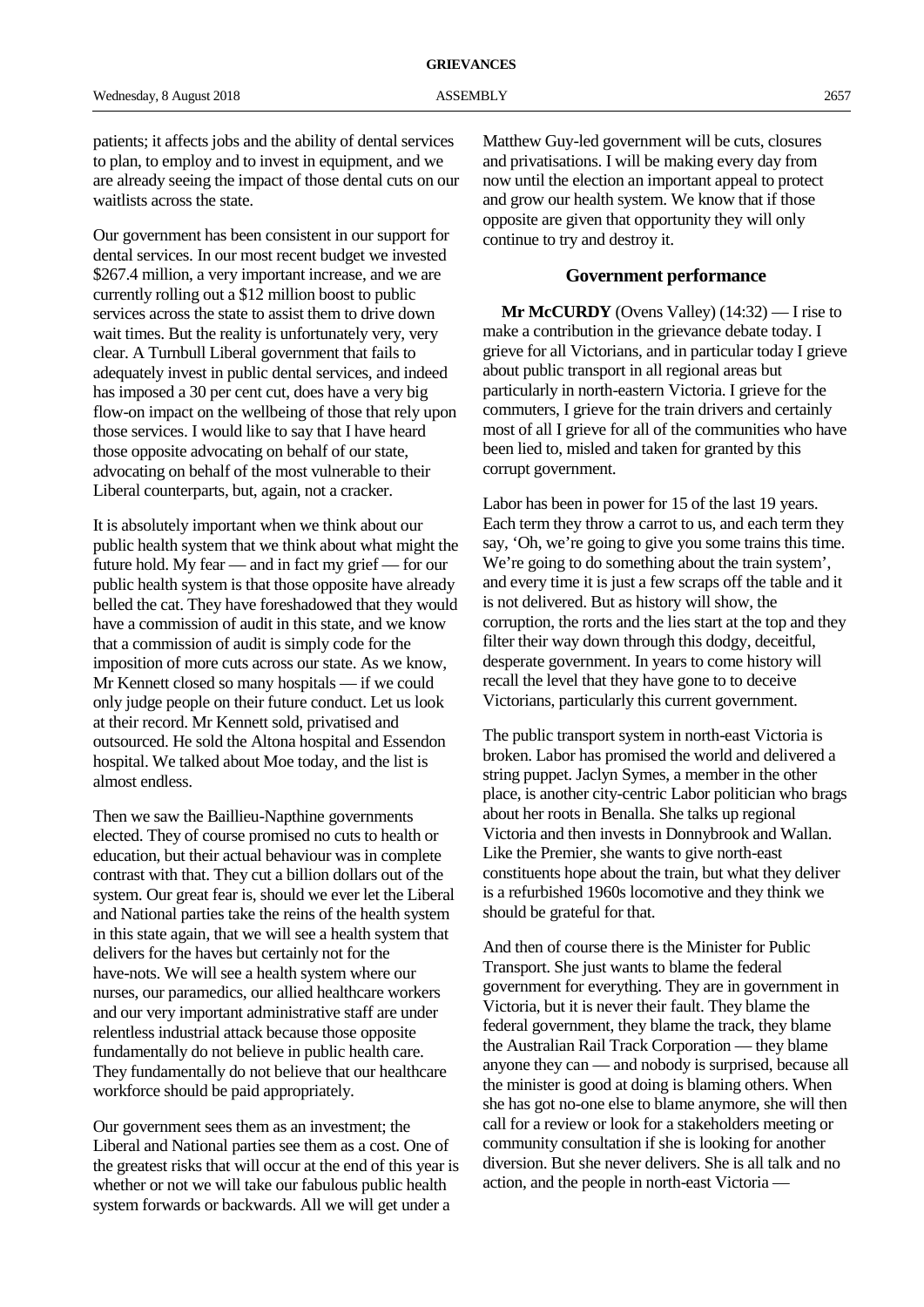Wangaratta, Benalla, Myrtleford, Wodonga — are sick of the talk and they are demanding action.

In terms of talk, let us have a look at a couple of press releases in terms of what the coalition has committed to regional Victoria, and how simple and plain it is, and what Labor has committed.

The coalition promises \$633 million for regional rail. You cannot hide the facts. That is what it is.

Victoria's regional rail service will —

not might, but will —

receive a \$633 million injection to replace older trains with new generation models if the coalition wins the state election.

Correct: that is what we have committed to do.

The order for the new fleet would be placed in June next year and delivered within the first term of government …

Again, quite simple, plain and clear.

In total there will be 16 new sets of trains, including 96 new rail cars to be built in Victoria.

…

The fleet will operate on lines running to Warrnambool, Shepparton, Albury, Bairnsdale and Swan Hill.

That is our commitment, our pledge, our promise whatever you want to call it.

If we look at the Labor press release that talks about trains in north-east Victoria — compare the pair like that ad on the TV on super funds — we can compare what Labor are offering:

The Andrews Labor government has reached an agreement with Bombardier Transportation Australia to complete the design of the bogies for the new standard gauge VLocity trains for the north-east line.

Wow, what a pledge that is. They are actually going to design the wheels for the train. That is not a commitment. That is not a pledge. That is just more spin by this government. It goes further on to say:

The Labor government's investment in regional trains has provided a 40 per cent increase in regional rail services, with V/Line now running more than 2000 services every week.

That is to Geelong, Bendigo and Ballarat — no talk about the north-east line. It starts out talking about the north-east line, and everything just morphs into whatever else is done through regional Victoria.

The government has also invested \$15 million —

\$15 million, heavens above —

to improve comfort and reliability on the existing standard gauge classic fleet trains …

And that is all we are worth, \$15 million. But wait, there is more.

It was a Labor government that took the fight to Canberra to upgrade the track and it's Labor who isn't wasting a minute …

Well, you are right. They are not wasting a minute; they have wasted 15 years so far. Jaclyn Symes also goes on to say, and I quote:

North-east Victorians are relieved —

*Honourable members interjecting.*

**Mr McCURDY** — No, you should listen to this, this is very important:

North-east Victorians are relieved there is a clear path to deliver the better services …

Well, she is absolutely spot on. There is a clear path. We have said we will deliver trains; you have said you were going to design some wheels. So there is a clear path: the coalition will deliver new trains, whereas Labor will deliver froth and bubble and spin.

*Honourable members interjecting.*

**Mr McCURDY** — Well, I have told you when we are going to deliver them: in the first term of government. They are going to be made in Victoria.

Let us turn and look at the \$1.6 billion regional rail revival. If you read the Labor government press releases again, you would think that the state government was funding all of this. You would think every time they open their mouth it is all about Labor's huge investment, investing in trains and station upgrades. It talks about the \$1.6 billion rail blitz and how the Labor government is going to invest \$453 million in Gippsland, \$30 million in airport rail planning, \$140 million in the north-east, \$10 million in Shepparton and \$555 million to Ballarat. All this goes on and on about Labor's huge commitment. And then we find that the *Herald Sun* understands that it is Canberra that has made this pledge, and the state has agreed to put \$150 million towards the \$1.6 billion pledge. So all this time we hear about the Labor government talking about their pledge, their \$1.6 billion regional rail revival, the reality is, it is federal money. This is another example of how this government lies, cheats and just coerces people into thinking it is all their money. They are an absolute disgrace.

If you look at Labor's press release, it says: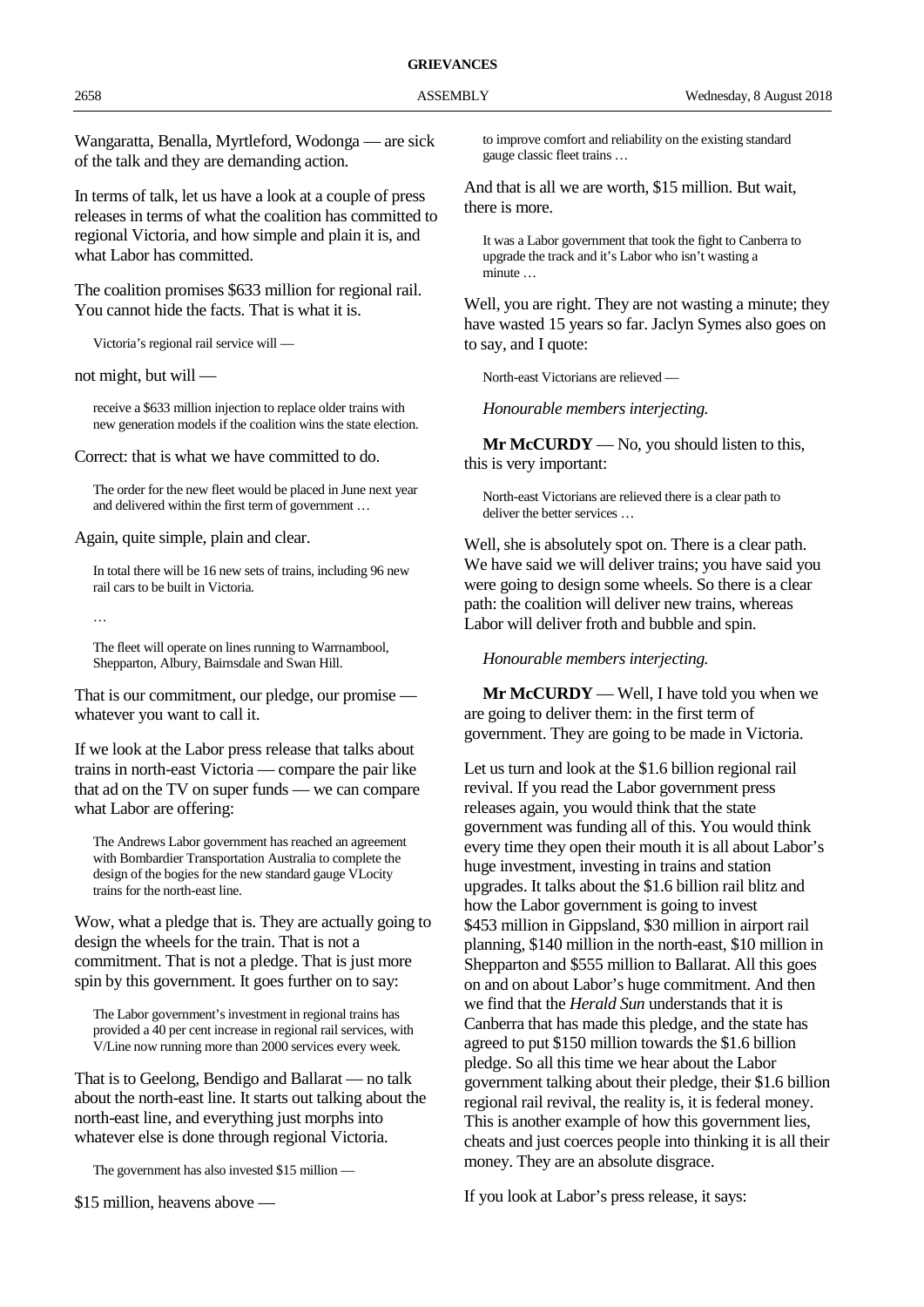Again, it goes on bragging about the rail revival package but does not mention the federal government money. So they are very good at always claiming credit for everything when they do not deserve it because it is federal money. They complain to the federal government, and when they get the money they then try to take credit themselves.

I grieve again for public transport users and all Victorians through, again, this corrupt government. They continue to sell this fake news about how much money they are contributing. It is just another stunt, and they continue to try these stunts on. We saw more stunts recently — allegations against 18 coalition members. What a load of rubbish on the red shirts. The stunts that this government is trying to pull on me, my integrity, my staff and my colleagues — let us hope that this will backfire. I am absolutely confident that this will backfire on this current government.

As I grieve for the public transport users, I also want to speak about the bus contracts, particularly regional bus companies. Again, this corrupt government contacted our bus operators who safely deliver our children to school and back home again — these fantastic operators who transport people within our areas and transport people around our state — and tried to wind up their contracts, tried to close down their businesses and then give the contracts to their Labor factional mates. We saw the buses coming past here in Spring Street. The signs on the side of the bus could not have summed it up better, 'You cannot trust Labor. Don't trust Labor'.

This government is corrupt to the core. This Premier refuses to accept any decision that goes against him. Remember, he is the one that said he takes responsibility for everything that happens under his watch — unless of course it affects him, unless it reflects badly on him. The Premier wants to take credit for anything that is going okay in Victoria but wants to ignore crime, congestion and corruption, and will not even tackle those things. So I grieve for Victorians who cannot trust this Labor government.

I also want to grieve for the mess that this government made of the Murray Basin rail. What a fine mess this project has become under the Minister for Public Transport. This project was fully funded by the previous government, a \$440 million contribution — \$200 million from the state and \$240 million federally. It is in a mess now. It is \$100 billion over budget and it is over time. They are two words that fit hand in glove with Labor: over time and over budget.

At a time when producers need some hope and some good luck I also grieve for the farming families in our communities, not just in the north-east but throughout Victoria and certainly further into regional Australia, because mother nature is having a rostered day off at the moment. I certainly grieve for the farmers. We need some leadership from this government, because we have a government in crisis that is busy looking inwards, looking at itself, and trying its hardest to make all politicians look corrupt. It is an absolute disgrace. Government members should be getting their heads out of the sand and out of their own issues and starting to support some of the communities that need their help. This drought has certainly snuck up very quickly. The Bureau of Meteorology said we were going to get a wet spring, and now it is saying that is not going to be the case. All of a sudden we have gone from a difficult situation to dire straits very quickly. So I grieve for all Victorians in that respect, particularly country communities.

I am absolutely confident that this government will not do the right thing. We have seen that with its six crooked ministers still swanning around in chauffeur-driven cars while Victorians are frustrated by energy bills, by their cost-of-living expenses and by crime that is out of control. Victorians deserve better.

I just want to touch back on trains. The member for Euroa summed it up very nicely this week when she said that it is an absolute charade that the government is putting on. The government is talking about designing new wheels. The member for Euroa expressed concern at the Andrews government's pathetic announcement that it is designing new trains. She said:

If Labor moves any slower on this process, Daniel Andrews will be in aged care before we get new trains.

And I think that sums it up perfectly. She went on to say:

We are in the fourth quarter and they are trying to run out the clock.

And that is exactly what it seems to be — a charade. For a government that has been in power for 15 of the last 19 years, it just wants to blame everybody else.

In my last couple of minutes I just want to touch on the farming communities. As I have said a few times today, they are doing it very tough and I do grieve for the pressures they are under. Within the next six to eight weeks there will be very little fodder left, and I certainly think we should be doing more to support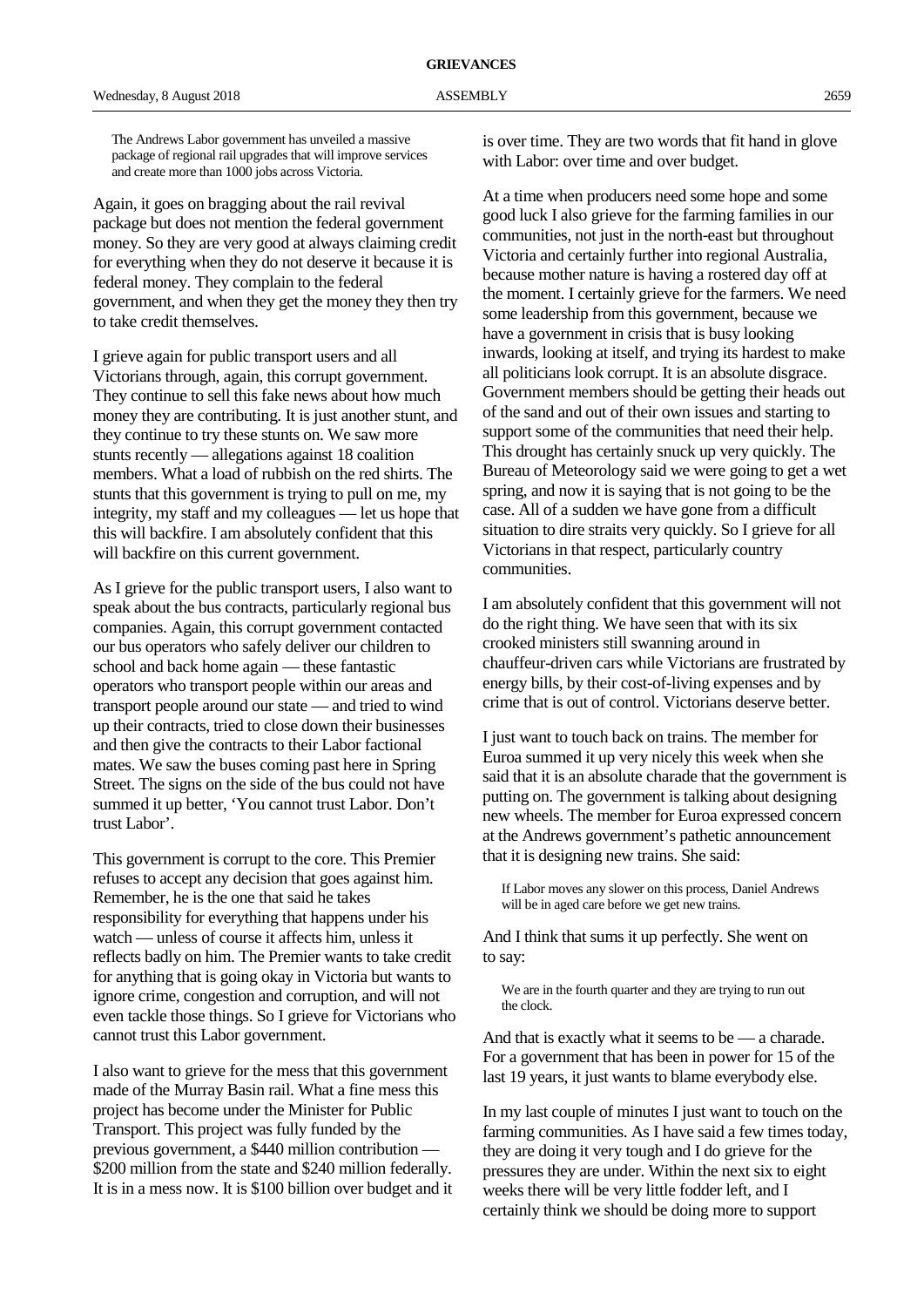those farmers because there are options out there. I gave an example earlier this morning of hay that is \$380 a tonne, which is nearly three times what it normally is. Water is \$350 a megalitre. Water is normally about \$65 a megalitre to a farmer, so that gives you some sort of an idea. If you have got fruit trees and an orchard, you just need that water. You cannot afford for those trees to die.

I do grieve for the situation they are in, and I implore the minister to get out of Melbourne, have a look and try to offer some support. There are ways we can do that. I gave some examples, and I will give them again. Environmental water can be used to temporarily bring the price of water down. From \$350 a megalitre it could bring it down to a much more reasonable figure. For example, if you are trying to grow a paddock of grass over the summertime you need 10 megalitres to the hectare, so when you are talking about \$350 a megalitre versus \$65 that is a huge increase per hectare just to grow grass to support dairy cows or beef cows.

It is a very difficult situation, and I think that environmental water could be used to bring that water price down temporarily. The minister talking to her counterparts in other states would be very beneficial to her understanding. North Queensland has a lot of sugar cane, and that can be used for feeding stock as well instead of just sapping Victoria completely dry with all the hay they have got in Warrnambool and the Western District, where most of it is coming from, and northern Victoria. There are ways around this problem. You just need to get out and talk to other states about how we can work together to make this work.

I spoke with Max Wright of Invergordon this week. He is an orchardist. His contracts are being reduced by the canning companies, and his water prices are going through the roof. Again with the banking royal commission making money very difficult, I think our farmers certainly have not seen the worst of it yet. There is more in store for them. So we need to support them, and I think the government should be doing this.

We grieve for Victorians who are suffering through this rorting, rotten government, and every day we see another stunt. Yesterday it was the member for Lowan. Who will it be tomorrow? There will be somebody. The government will pick on somebody tomorrow and the next day, all just to cover up for this rotten government we have got. The member for Gembrook spoke about the member for Monbulk, and I agree with his grievance 100 per cent. Our Country Fire Authority (CFA) volunteers deserve better. They have been maligned. The government has not stopped at the CFA.

It will malign anyone who stands in its way. I will not be afraid to get in its way.

# **Government achievements**

**Mr PEARSON** (Essendon) (14:47) — I rise to grieve for the people of Victoria in the event that the Leader of the Opposition becomes the Premier of Victoria in November. What we know if we look at recent economic history here in Victoria is that those opposite, the Liberal Party and the National Party, do not understand how to run a budget. They do not understand how to run an economy. They are manifestly incapable of providing the strong economic stewardship that this state needs.

When you reflect on how far we have come over the course of this term, with the level of investments that have been made, the level of economic growth that we are seeing, the strength of our balance sheet and the strength of our budget, it demonstrates that when you have a strong government with its focus on growing the economy and creating opportunities for all, you have a very, very strong, dynamic economy.

I recall being in this chamber very early on in this government's term, and I remember the shadow Treasurer quizzing the Treasurer about our commitment from opposition to create 100 000 jobs. The shadow Treasurer was fixated on whether they were full-time jobs or part-time jobs. I think the shadow Treasurer was particularly focused on this issue because when his government was in power 70 per cent of all the jobs which were created in Victoria in the period 2010–14 were actually part-time jobs. They were not full-time jobs. There was an extensive discussion in the chamber at the time over various question times about the fact of whether or not it would be 100 000 full-time jobs created over the term of the 58th Parliament. What we know is that there have been 233 700 full-time jobs created in that time. We have seen employment increase by 11.7 per cent since November 2014.

The reason this has come about is not because of some accident. It comes through careful planning and providing the private sector with confidence that they have got a government that is investing for the long term. It is not just what we saw back in the last budget delivered by the shadow Treasurer when he was Treasurer, which was just a sugar hit in May 2014 in the hope that it would be enough for the government to be re-elected in November 2014. What we have seen is a continual expansion of the Victorian economy since November 2014. It has been done because this government has invested in key economic projects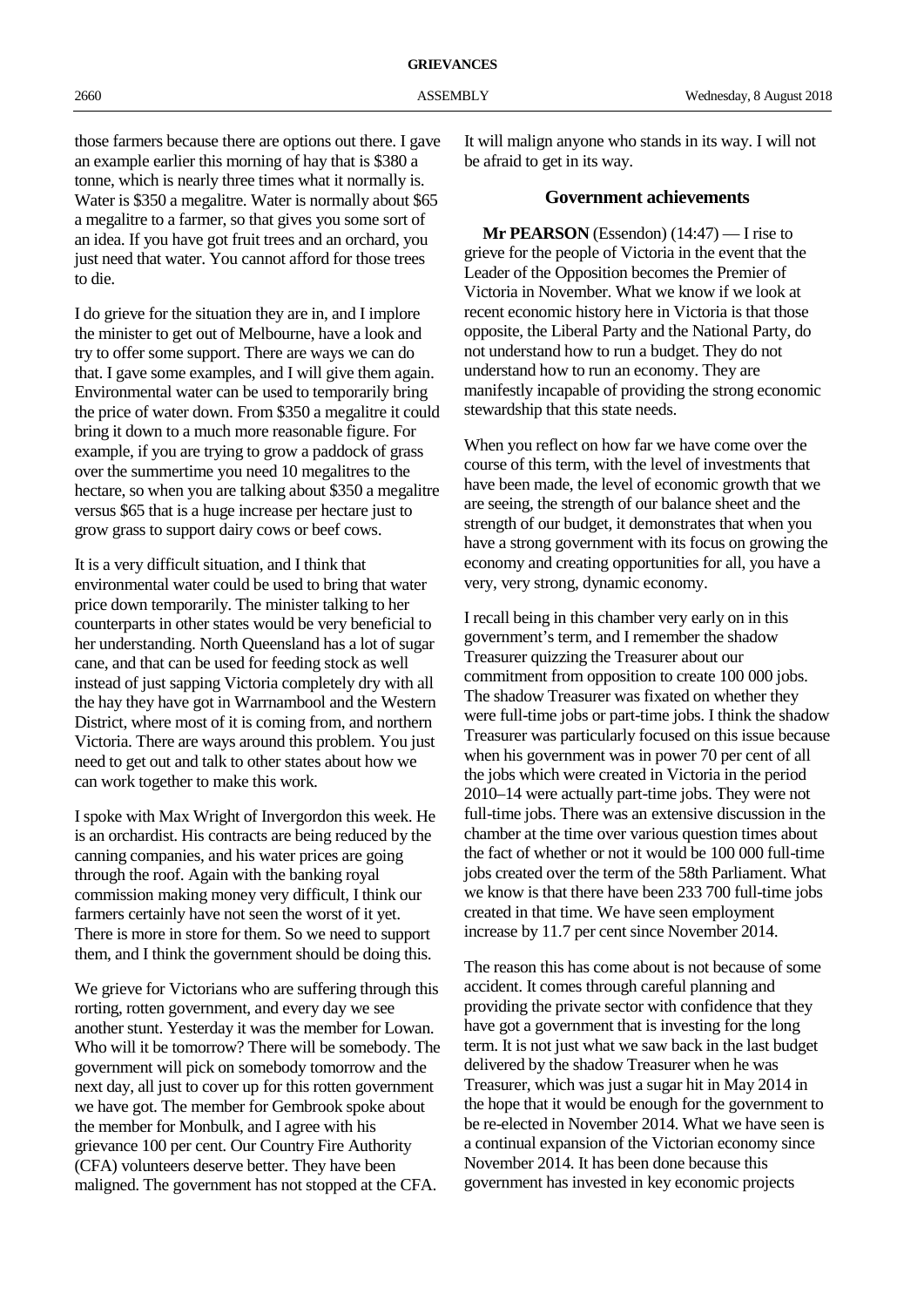which stack up and make sense, unlike the dud east– west link that was proposed by those opposite.

What it has done is provide the private sector with the confidence to be able to invest, to take on more workers, to skill up their workforce and to know that there is a pipeline of activity that could run for a decade. When you look at projects like the fantastic Melbourne Metro tunnel, when you look at our extensive level crossing removal program and when you look at the West Gate tunnel, these projects will define this state and this city over the course of the 21st century. What it means is that when you have got a government that is taking these matters very seriously and making these sorts of investments, then you have that virtual cycle of the private sector having the confidence to invest as well, because they can see that if you have got a government — and the public sector in this state represents around about 25 per cent of the state economy — that is making those sorts of investments, they have got the confidence to be able to invest as well. They can see that they can have a sustainable business over the course of the foreseeable future.

It is an interesting concept, that notion of a sustainable business, because you can see that you are going to have enough profitability to continue employing people, training people up and investing in your people and to continue growing and developing your business. Compare and contrast that with the almost Orwellian language used by the Baillieu government, which had the sustainable government initiative, which was announced not long after the government was elected. You hear 'sustainable government initiative' and you think to yourself, that sounds good. We want sustainable, we want a government, we like initiative, we think it sounds good.

It was code for sacking 3600 public service workers. That was what they did. There was no talk about this before the 2010 election. They never went to the polls in 2010 and said, 'Look, we've got this magnificent sustainable government initiative and what we're going to do is we're going to slash and burn the public sector because that's what we do when we're in power. That's what Kennett did and that's what we're going to do'. They did not say that at all. They waited until they were in and then they did it, and what effectively happened was that the government just meandered along for at least the first hundred days and I suspect really for those first two years.

What you saw is that you strip the capacity of the public sector to invest, to grow and to plan. When you had a paralysed public sector, you had a private sector that said, 'If you're not going to invest in this state,

neither will we'. I remember talking to various businesses around that time and saying, 'How's the government going? How are they tracking? What are you picking up? What's your sense?'. The response was, 'Nothing, we're not seeing anything'.

When in the public sector you send that signal to the private sector, they will look elsewhere. If there are no projects to bid on, they will bid in other states. They will bid in other jurisdictions. They will channel their energies elsewhere because they want to make a profit. That is what happened under the former government. They starved and they withered on the vine and what you saw was a public sector which just shrank. You saw an anaemic economy that occurred as a result.

If you look at gross state product throughout the time of the Baillieu and Napthine governments, I think it was averaging around about 2.2 per cent in the first three years of office. I am not quite sure what the figures were in 2014–15, but I suspect they probably were not far from that. What we have seen over the course of this government is a gross state product that has been trending well over 3 per cent, and we have got a really strong balance sheet. Because of the proceeds from the long-term lease on the port of Melbourne, debt as a proportion of gross state product, I think, in the 2018– 19 year is around 4.5 or it might be 4.9 per cent and over the course of the forward estimates it is expected to trend up to about 5.5 per cent. The long-term average in the general government sector from the 1970s through until the late 1980s was 18 per cent, so we have got a very, very healthy balance sheet and are making the sort of investments that are needed and are required because last financial year Melbourne grew by 147 000 people.

We are adding a city the size of Canberra to our borders every three years, and we need to make these sorts of critical investments. We need to have an activist approach, a hands-on approach to run a budget and run an economy and plan for this. You cannot have a laissez-faire approach where you just basically say, 'All the poor migrants who come here can live on the dark side of Pakenham or they can go off and live in the Mallee. We'll leave them to their own devices and we'll lock up the nice leafy suburbs of the eastern suburbs for ourselves'. You cannot do that. You need to plan, you need to invest and you need to think about capital widening, which is to ensure that you make the necessary investments to ensure your per capita productivity rate remains the same, that you do not have a dilution of that as a consequence of population growth and congestion.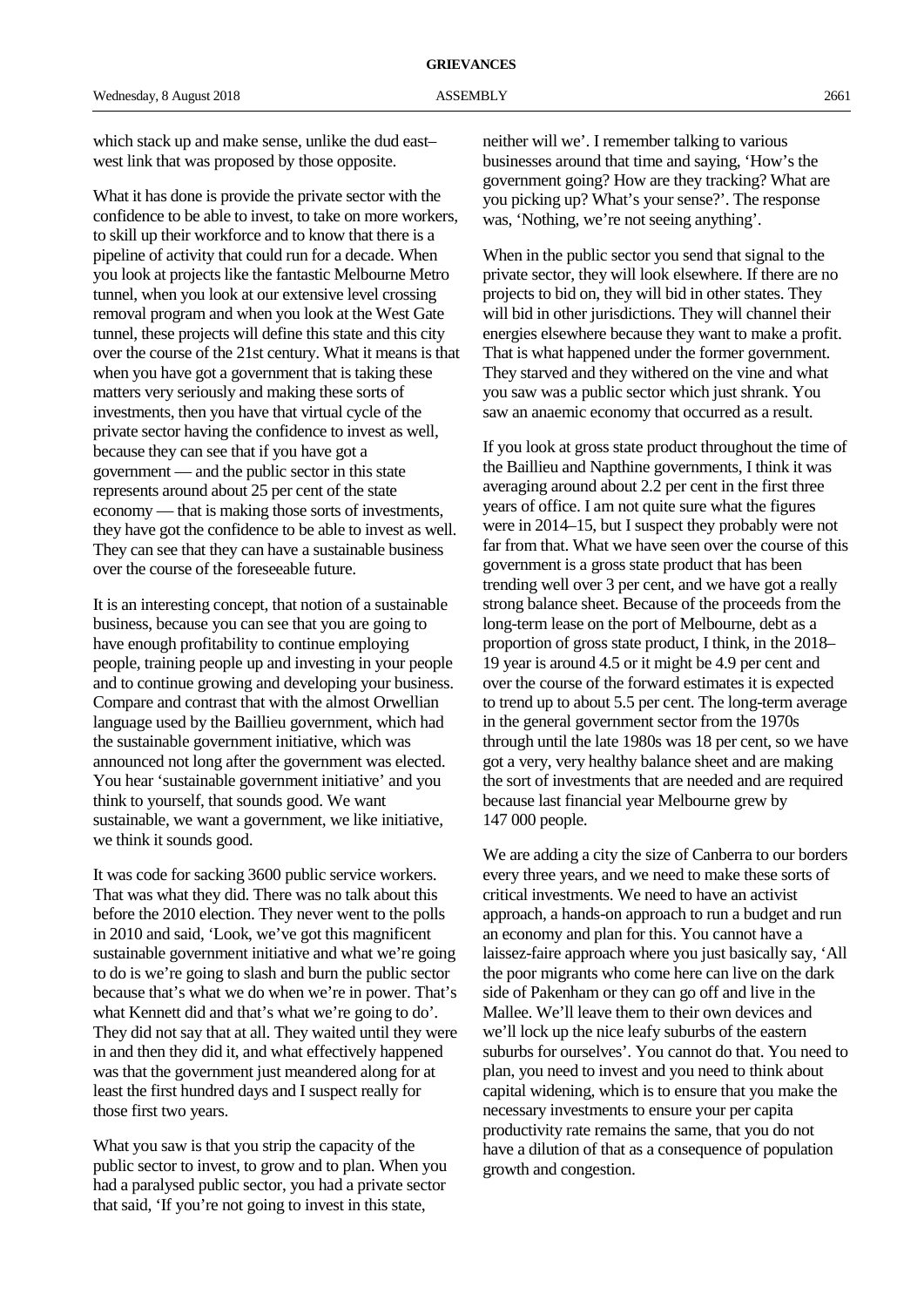You need to have proactive management. You need to understand capital markets. You need to understand the way in which the public sector intersects with the private sector. You need to have a long-term vision for this state. You need planning and vision, and those opposite offer nothing — nothing at all. They do not care. They are not focused. Their priorities lie elsewhere. They are not interested in the big public policy issues. They are not interested in the ways in which they can build and shape and guide this state. No, their focus is elsewhere.

If we think about it, this is the one-year anniversary it was one year ago today that we woke up to the story that the Leader of the Opposition had had dinner at the Lobster Cave with the alleged head of the Calabrian Mafia. Perhaps the Leader of the Opposition is more interested in what the views and opinions of Cousin Tony are than he is in the views of say — oh, I don't know — demographers or investment bankers or engineers or trade unions. Certainly I am pretty sure the Leader of the Opposition would agree that he would rather listen to the views of the Calabrian Mafia than he would to those of a trade unionist, but it was 12 months ago that this happened and there are still all these unanswered questions.

We do not know who initiated the dinner. We do not know whether the Leader of the Opposition has seen Mr Madafferi since that time. Are they in regular contact? We do not know what was discussed at the dinner. We are not quite sure how many people were there. We are not quite sure what planning promises were made. We know very little about what occurred.

**Mr R. Smith** — On a point of order, Speaker, I invite you to remind the member for Essendon about standing order 118.

**The SPEAKER** — I remind the member for Essendon of standing order 118. I ask him to refrain from impugning other members.

**Mr PEARSON** — Thank you, Speaker, for your guidance. I think it comes down to a case of when you have got your eyes on the prize of growing the economy, of making the investments in this state, of making sure that you have got gross state product with a three in front of it rather than a two, when you are focused on creating real, full-time jobs for the 21st century, when you are embracing the challenges of a growing Melbourne and a growing Victoria, when you are embracing the fact that we have got to make these sorts of investments to engage in capital widening when you think about the opportunities that present themselves by having a strong budget balance sheet like this, that enables you to make investments in capital deepening. These are the things that have been dominating and fixating the minds of those on this side of the house as we think about the state we want to create, as we think about the ways in which we can make these sorts of investments to create a fairer society. The reality is that it is manifestly inadequate and unfair if you turn around and basically say, 'Just because you're poor, you cannot live within 15 or 20 minutes of the Hoddle grid. Just because you're a migrant, just because you're a new arrival, the only place for you is 60 kilometres away from the CBD, and we're going to lock you out and exclude you from the real jobs, the high earning-capacity jobs of the 21st century'.

That is unfair and that is why we are making the sorts of investments we are making. That is why we are trying to develop the public housing estates in our communities. That is why we are making sure that public housing tenants who live close to the Hoddle grid live in modern, 21st-century housing: housing that is decent and is affordable, housing that is diverse and a mix that allows for the public housing tenant to live with a community housing tenant, to allow them to live with the private tenant and the private owner — mixed communities, rather than having towers of disadvantage, which is what the Greens political party would impose on public housing tenants.

I grieve for the state of Victoria in the event that those opposite form government in November because they are not focused on the things that matter. They are not focused on putting people first, and they have shown a lack of interest in understanding the way in which the economy functions and the way in which the budget works. You just have to look at some of the output measures of those opposite. I saw yesterday on Twitter a media release issued by the member for Kew, and honestly I was surprised that it was typed. I could have sworn it was written in crayon, it was just embarrassing. I have got to say I used to draft the odd media release in my time back in the opposition rooms in the 1990s, and I may not have been the greatest drafter of a media release but my goodness me I would never have put my name to something like the member for Kew put out yesterday. It was embarrassing, finishing off with 'Thanks'. I have never seen a media release ending with 'thanks'.

**Mr Edbrooke** — He hasn't got his pen licence yet.

**Mr PEARSON** — I think it was three or four lines, and my good friend the member for Frankston says he has not got his pen licence yet. I suspect that is right, yet this is the person who purports to be the alternative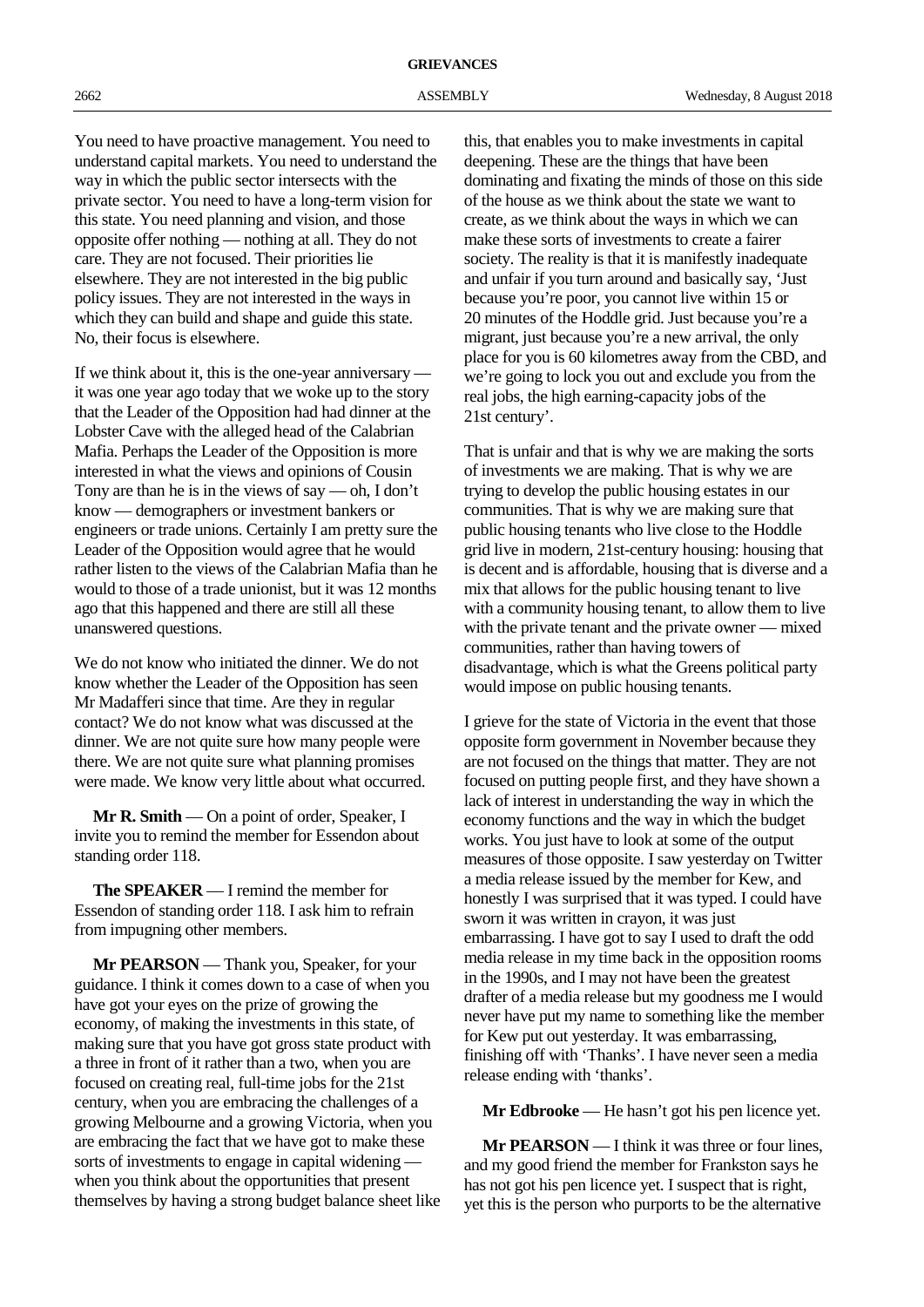Minister for Education. I mean, seriously! The only benefit you could say about the member for Kew being the Minister for Education is that when he went and talked to the foundation-year students, he would be talking to people on his own level. That is the only benefit you could say about that bloke. It was just lamentable and embarrassing. I think if anyone has sat through estimates like I have had to endure or like the member for Eltham has had to endure, it highlights how this was just an embarrassing display by the member for Kew. Yet this person puts themselves up to be an alternative leader of this state, an alternative minister of the Crown.

**Ms Ward** — He wants to be their leader.

**Mr PEARSON** — He would like to be their leader. Indeed he would like to be their leader, the member for Eltham. So I grieve for this state if those opposite form government. They are not up to it. They are manifestly inadequate. They do not understand the economy. They do not understand budgets. If you want strong economic management in the state of Victoria, then you have got to re-elect the Andrews Labor government here in November.

# **Aboriginal cultural recognition**

**Ms THORPE** (Northcote) (15:02) — I rise to grieve for all Victorians and Australians who believe Aboriginal culture should be respected and embedded in Parliament. With treaty in our hearts and minds, I hope all members will agree that the spirit of the times demands increasing respect and acknowledgement of Aboriginal culture and history. It is also time to address historical injustices and wrongs.

It is critical that this flows through every aspect of society, particularly Parliament, which holds itself up as a place of honour and leadership. However, as an Aboriginal person I do not feel at home at Parliament. The buildings, the artworks, the gardens and almost all of the practices are a monument to British colonial practices and history. There is a gaping hole in the cultural fabric of Parliament.

This place not only fails to show proper cultural respect or take pride in Aboriginal culture; Aboriginal cultural is almost completely absent. Yes, there are a few token paintings and an acknowledgement of country, but as I become more familiar with Parliament I become more aware of just how much our state's Aboriginal history, which predates this building and Parliament by tens of thousands of years, has been hidden and not shown due respect.

I recognise that the Parliament of Victoria was established at a time when respect for the first peoples of this country was very, very low, but there have been many years between then and now, many opportunities to improve things and many ministers for Aboriginal affairs, and little has changed. With legislation to advance the treaty process passing Parliament, now is the time to set this right.

I have written to the Speaker and the President to request that they establish an Aboriginal cultural advisory group to make recommendations to Parliament on changes that can be made to ensure the Parliament and electorate offices reflect Aboriginal history and culture, as well as that of colonial history. This advisory group should include representatives of the traditional owners of the land on which Parliament sits, the Wurundjeri and Boon Wurrung nations, as well as some representatives of other areas to reflect the land on which the electorate offices sit. This should be an ongoing body that can provide cultural advice when it is required.

As the only Aboriginal person in this Parliament I already have cultural fatigue with people coming to me to ask about cultural practice. While I very much welcome their interest and concern, I need to share the load. I ask that the Speaker and the President act immediately on this recommendation so that change can get underway before the caretaker period.

I have started to make changes myself, but there is only so much I can do alone. Four sitting weeks ago I and my fellow Greens MPs began standing during the acknowledgement of country at the opening of the parliamentary sitting week. I was very pleased to see for the first time yesterday all members join in this mark of respect.

The Greens took the opportunity during the treaty bill debate to name most of the hundreds of clans and First Nations of Victoria in the chamber for the first time in the history of the Parliament of Victoria, which began in 1856. Until that point only a handful of clans and nations had ever been mentioned. I also spoke words in my Gunditjmara language, which was the first time a Victorian MP has spoken an Aboriginal language in the Victorian Parliament in 162 years.

If you look at similar countries with a British colonial history, you will note that recognition of the first peoples and their languages is far more embedded in the practices of Parliament. In New Zealand, for example, Maori became an official language of Parliament in 1985 but was spoken in the chamber with translators from 1868 when the first Maori MPs were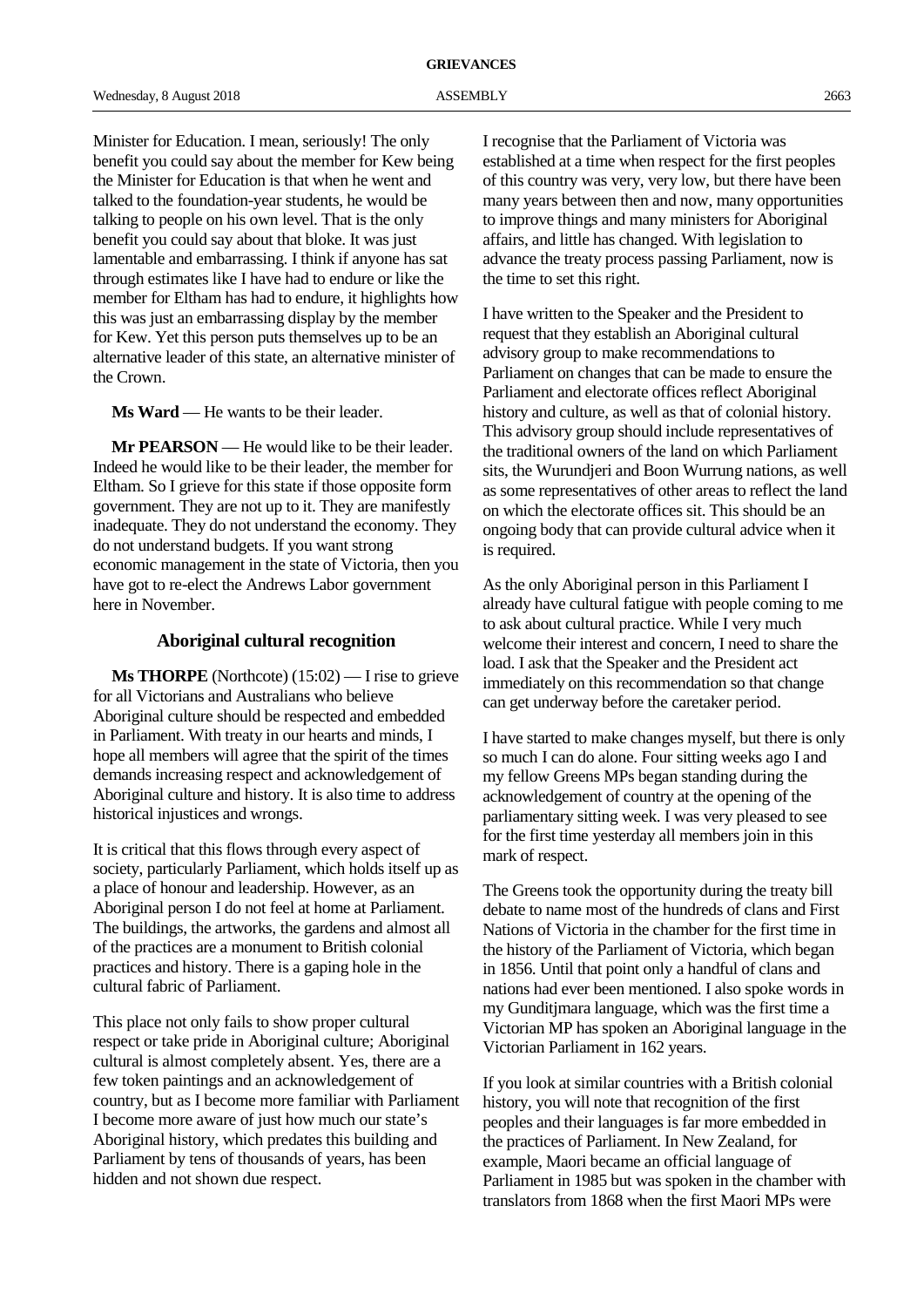elected. Clearly we have a long way to go before Victorian Aboriginal clans and languages are well known amongst our leaders and references to them are commonplace rather than token. I hope all MPs will make more of an effort to get to know the traditional owners in their electorates and become familiar with their languages and culture.

While I do not want to pre-empt the recommendations of the advisory body that I hope will be established, there are a number of areas that, as an Aboriginal person, I would like to see changed. I will outline these now. The first thing I believe should happen is that a cultural assessment of the practices, buildings and grounds of Parliament should occur to identify opportunities to incorporate Aboriginal culture. For example, the grounds could include an official space for holding smoking ceremonies. I note today's opening of the new building is an example of an occasion which should have had a welcome ceremony. I also believe there should be a proactive policy to include more Aboriginal artworks in the building and that a permanent, dedicated space that outlines Aboriginal culture and history should be created within the building.

I ask that the advisory group consider a process to recognise the 38 Aboriginal languages of Victoria as official languages of the Victorian Parliament. Next I request that cultural awareness training be included as part of the induction of every MP, electorate officer and parliamentary staff member. We have training in workplace behaviour, occupational health and safety, security awareness, cyber security and resilience but not in cultural awareness. While we have a more in-depth training program, cultural awareness is not offered as part of that either. I would suggest this kind of training should be core, as an important part of understanding the cultural context in which we live and showing respect for the first peoples of Victoria.

Currently there is no plaque or sign on the outside of Parliament House or any electorate office to acknowledge the traditional owners of the land. This has become a common mark of respect, so it is disappointing that Parliament and our electorate offices are lagging behind on this. I note that a number of local councils, such as my own local council, the City of Darebin, have prominent plaques by the entrances to all council buildings and even large signage recognising the traditional owners outside their main council buildings. So I ask for rules regarding the frontage of electorate offices and Parliament House to ensure plaques or signage are put up as acknowledgment of and respect for the traditional owners. These signs must

acknowledge the specific traditional owners of that particular site if they are known.

I also ask that the culture around 26 January be changed. This day is a day of mourning for Aboriginal people. It marks the invasion of this country and the beginning of massacres, the frontier wars and my people being removed from their land, stripped of their honour and culture and forced to live in prison camps. The calls for this to be an official day of mourning began in 1932, when William Cooper and other Aboriginal leaders made protest, demanding their rights to be full citizens of this country and to be treated with equality. It is time that we finally honoured their calls.

I ask that a policy or protocol be introduced that the Aboriginal flag be flown at half-mast at Parliament House on 26 January in recognition of Aboriginal people's view that it is a day of mourning. I believe this happened last year at Queensland's Parliament House despite this not being official protocol. It is time it was officially done here in Victoria. Arrangements must also be made to change the expectation that staff will take a public holiday on 26 January. My staff all worked on that day as they do not believe it is a day of celebration but were questioned by parliamentary staff about these arrangements when time sheets were submitted.

Finally, I ask that electorate offices be provided with more Aboriginal flags. While we have an abundance of Victorian flags and little interest in them, we have an abundance of demand for Aboriginal flags but have had only a few to give. Please ensure electorate offices are provided with an adequate supply of Aboriginal flags as a standing policy.

The list I have just outlined is not comprehensive. It is a starting point for action. I hope that making these changes will help encourage more Aboriginal people to want to stand for Parliament, work at Parliament or feel welcome to visit. Parliament must be a reflection of the people, including our social values and expectations. Changes in this place are not only material; they are symbolic. It is time that the Parliament of Victoria reflected the true and full history of this state and showed respect to the diversity of cultures in modern Australia.

# **Yan Yean electorate**

**Ms GREEN** (Yan Yean) (15:12) — I grieve for the state of Victoria should those opposite regain the Treasury bench — especially if it is the current coalition opposition with its current leadership and frontbench. I grieve for the state of Victoria, I grieve in particular for Melbourne's north and I grieve for the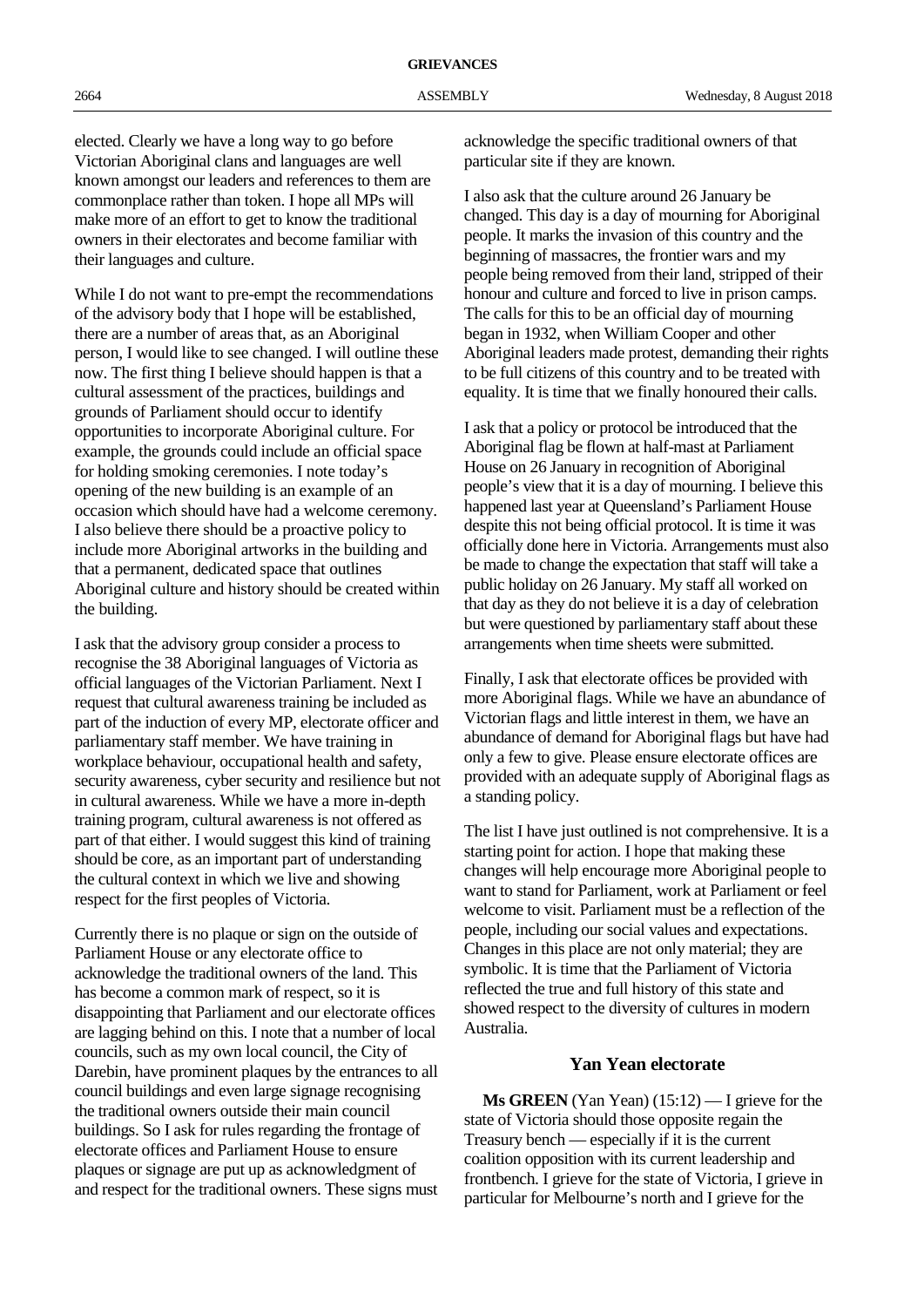**Mr Pearson** — That's what Dr Phil says, and I'm with Dr Phil.

**Ms GREEN** — Yes, I am with Dr Phil, member for Essendon. What we know is that at the 2010 election, particularly in the Yan Yean electorate, those opposite promised exactly nothing — nothing for the Yan Yean electorate, which then became the most populous and fastest growing electorate in the state. It was a promise that they actually delivered in spades. It was one of the promises that they did fulfil. They promised to fix the problems and build the future, but they actually built the problems and fixed the future — for a long time.

Earlier today I referred to that journal of record, the *Herald Sun*, which on 7 August carried a very lengthy article — I printed off 12 pages from the online version — which shared the best of Melbourne and why Mernda is the best place to live in Melbourne.

## *Honourable members interjecting.*

**Ms GREEN** — Someone just said it is because I am the local member. No, it is actually because of the good people who live there. The 3754 postcode is a fabulous place to live. When I was elected to Parliament in 2002 there were actually only 1500 people on the electoral roll in that postcode.

**Mr Pearson** — Who was your opponent?

**Ms GREEN** — Someone asked me who my opponent was. I will come back to that.

Now the population of Mernda and Doreen is around 40 000. It actually doubled between 2011 and 2014, so it beggars belief that anyone who would aspire to sit on the government benches would promise exactly zero for this fast-growing electorate. There is a disproportionate impact.

We know the Minister for Health spoke in great detail, when leading off the grievance debate for the government today, about the impact of the cuts on our health system and our ambulance response times. I would say that the lack of road investment was a huge contribution. The Leader of the Opposition was then the planning minister, and at the time he represented the Yan Yean electorate — indeed all of Northern Metropolitan Region — in the Parliament and in government. As the planning minister he grew enormously the number of houses that were built in the

north, and as planning minister he delivered exactly zero in terms of arterial road funding. Not only did the former government not deliver anything in relation to public transport but they also delivered cuts.

We have heard often members on this side of the house talking about the impact on young people and on a skilled workforce of those atrocious cuts to TAFE. Melbourne's north was one of the areas affected — not just because of the population growth but also because of not having the resources and Northern Melbourne Institute of TAFE (NMIT), now Melbourne Polytechnic, having a huge amount of cuts. It beggars belief that those opposite were responsible for the closure of the Greensborough campus of what was then known as NMIT, now Melbourne Polytechnic. A growing population had a TAFE campus closed.

The schools that we now have operating in the Mernda and Doreen postcode include the Laurimar, Mernda and Doreen primary schools. The Ashley Park Primary School will open up next year. We have a number of non-government schools which have really done the heavy lifting, especially for secondary education, including Ivanhoe Grammar School and Plenty Valley Christian College. They have done the heavy lifting, as have the many schools throughout the northern suburbs, because there was a complete failure of those opposite to support education and particularly secondary education.

In the 2010 budget the then Labor government included land for a Doreen secondary college. One of the first actions of the newly elected government, which the Leader of the Opposition was part of, was to cancel Doreen secondary college. Labor in government purchased the land for Mernda Central College in Breadalbane Avenue, where it sits now, in 2009, but nothing happened. But something bad did happen, and not just the fact that those opposite were in government. Acacia College, which was another one of those private schools that was carrying the load, unfortunately collapsed financially and closed, leaving more than 700 students — 800 students — without anywhere to go. A group of the families got together and a petition was tabled in this place. They and I lobbied very strongly for action by the then Minister for Education, saying, 'Please, please build on that land in Breadalbane Avenue so that there is an alternative'. And there was nothing. No action was taken, and there was no support.

I mentioned Greensborough TAFE before and the closure of that campus. The then leadership of NMIT said that one of the key reasons that they closed the campus was that students could not get to it. That was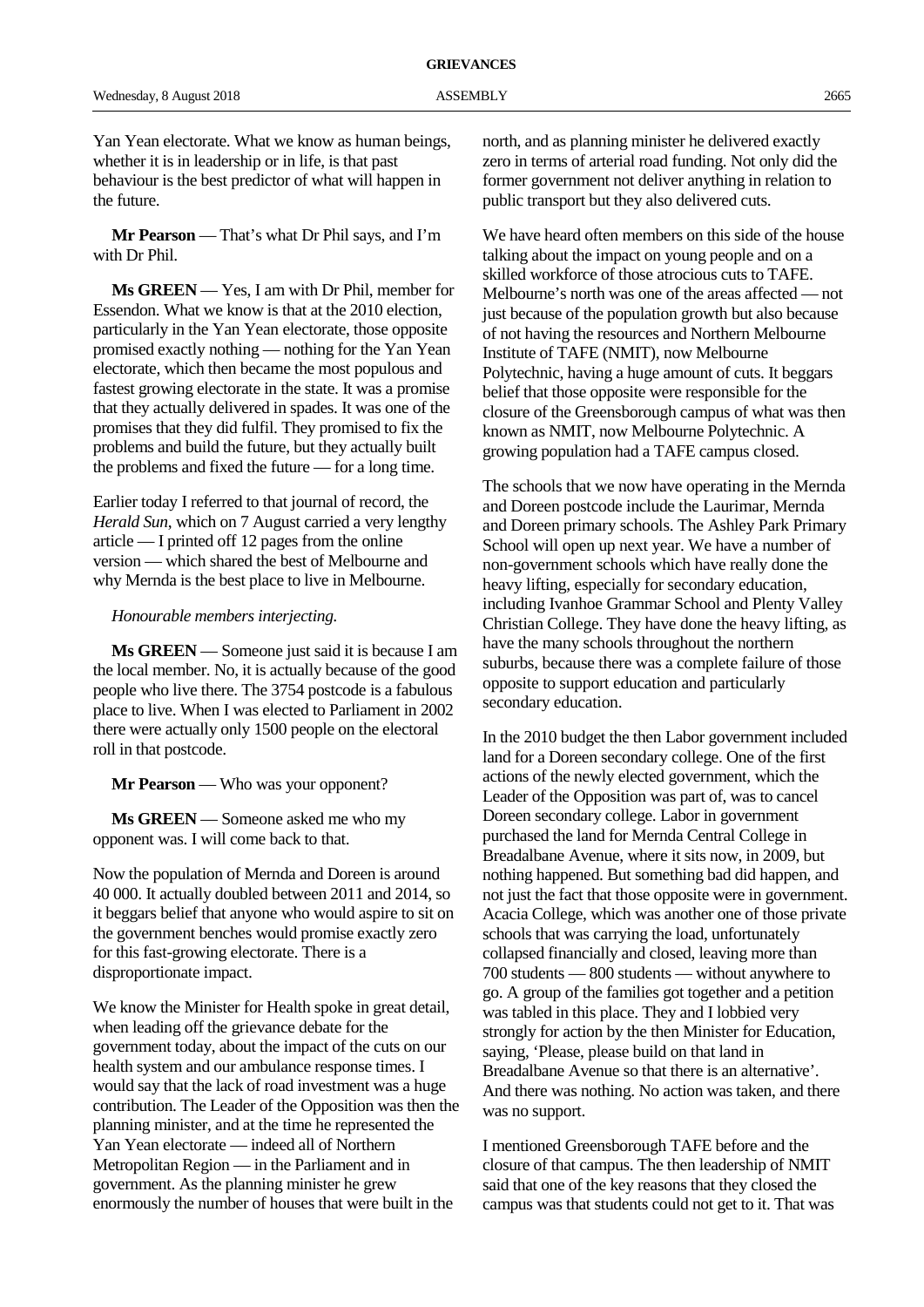purely and simply because the government that the Leader of the Opposition was part of was responsible for 500 bus services per week being cut out of Greensborough, which meant that students could no longer get to that campus.

I said at the outset that the greatest predictor of your future behaviour is what you have done in the past. We saw when the Leader of the Opposition was the Minister for Planning and responsible for overseeing a huge population growth that he expended no money from the growth areas infrastructure contribution. The money that developers paid for infrastructure contributions was not allocated to anything to ease the squeeze or support infrastructure. What else was the then Minister for Planning involved in? He was involved in diminishing the role of VicUrban and saying, 'Oh no, we are not going to do greenfield development anymore; we are specialising in the inner city'. He and his then leader appointed Peter Clarke to chair that body, but he was forced to resign under a cloud because he was under investigation — and I understand that there could still be action coming out of those investigations as there are still matters on foot or appeals before courts. But miraculously we have now found that the then Minister for Planning's appointment, Peter Clarke, has managed to have himself elected to Nillumbik Shire Council, and he is actually now the mayor.

#### **An honourable member** interjected.

**Ms GREEN** — Yes, how is that going for him? Well, he has had his nose bloodied. He went out there and did a typical Kennett-like thing of trying to sell off a whole lot of reserves in Nillumbik shire. Then there was a great community uproar, the likes of which had not been seen since the Kennett era, and he was forced to back down. The member for Eltham and I have been successful in getting record funds from the Growing Suburbs Fund for projects in Nillumbik shire, and some 60 per cent of them, I think, remain undone — some have not even begun. This is the Leader of the Opposition's man in Nillumbik. Last week he made some comments on the opposing plans for transport on the Hurstbridge line. Amazingly, he gave the Leader of the Opposition a score of 7.5 out of 10 for his proposal for the Hurstbridge line and the Labor Party only got 4.5.

**Mr Nardella** interjected.

**Ms GREEN** — Yes, Liberals first, the people of Nillumbik last. The mayor of Nillumbik would rather side with the Leader of the Opposition, who has form. He was the developers' friend who oversaw the debacle at Fishermans Bend, the Ventnor scandal and whatever went on with VicUrban when we saw they were dining out and they had butlers and silver service. That is what happened on the Leader of the Opposition's watch as the Minister for Planning — nothing for people in the north, but silver service for your mates on boards in the city.

One year ago today Victorians found out another little story about the Leader of the Opposition — and it was not a story, although there were plenty of different versions. If you listened to the Leader of the Opposition's story, he left you with more questions than answers. He says he cares about Victorian families, but I think 'The Family' is the one he is most fond of. On dining with 'The Family', who was Uncle Tony?

# **An honourable member** — Cousin Tony.

**Ms GREEN** — Cousin Tony; that is right. Well, he said they had dinner —

**Mr Morris** — On a point of order, Deputy Speaker, standing order 118 is very, very clear about imputations on the reputation of members other than by substantive motion. The grievance contribution from the member is not a substantive motion, and I ask you to bring the member back to grieving appropriately.

**The DEPUTY SPEAKER** — I remind all members in the chamber of standing order 118. I ask the member for Yan Yean to continue.

**Ms GREEN** — The background to this, Deputy Speaker — and thank you for your ruling — is that the Leader of the Opposition was a guest speaker at a Liberal Party fundraiser hosted by one Tony Madafferi and held at a Docklands reception centre part-owned by Frank Madafferi and Vince Doria. The member for Hastings also attended the fundraiser. The Leader of the Opposition said that he was unaware that he was at an event hosted by an accused Mafia figure and that he had no idea who was on the guest list at the fundraiser.

Then we found out that last year the Leader of the Opposition attended a dinner with Tony Madafferi, Frank Lamattina, Vince Doria and Bruno Diaco at the Lobster Cave in Beaumaris. Barrie Macmillan organised the dinner, and Geoff Ablett was also present. The Leader of the Opposition said in response that he was just told it was 'Cousin Tony', and he did not know it was Tony Madafferi. He also said no donations from anyone at the table had been sought or received. 'They didn't want anything, they just wanted to talk to me about the operation', the Leader of the Opposition told reporters. Well, can the Victorian community really afford to take the risk of having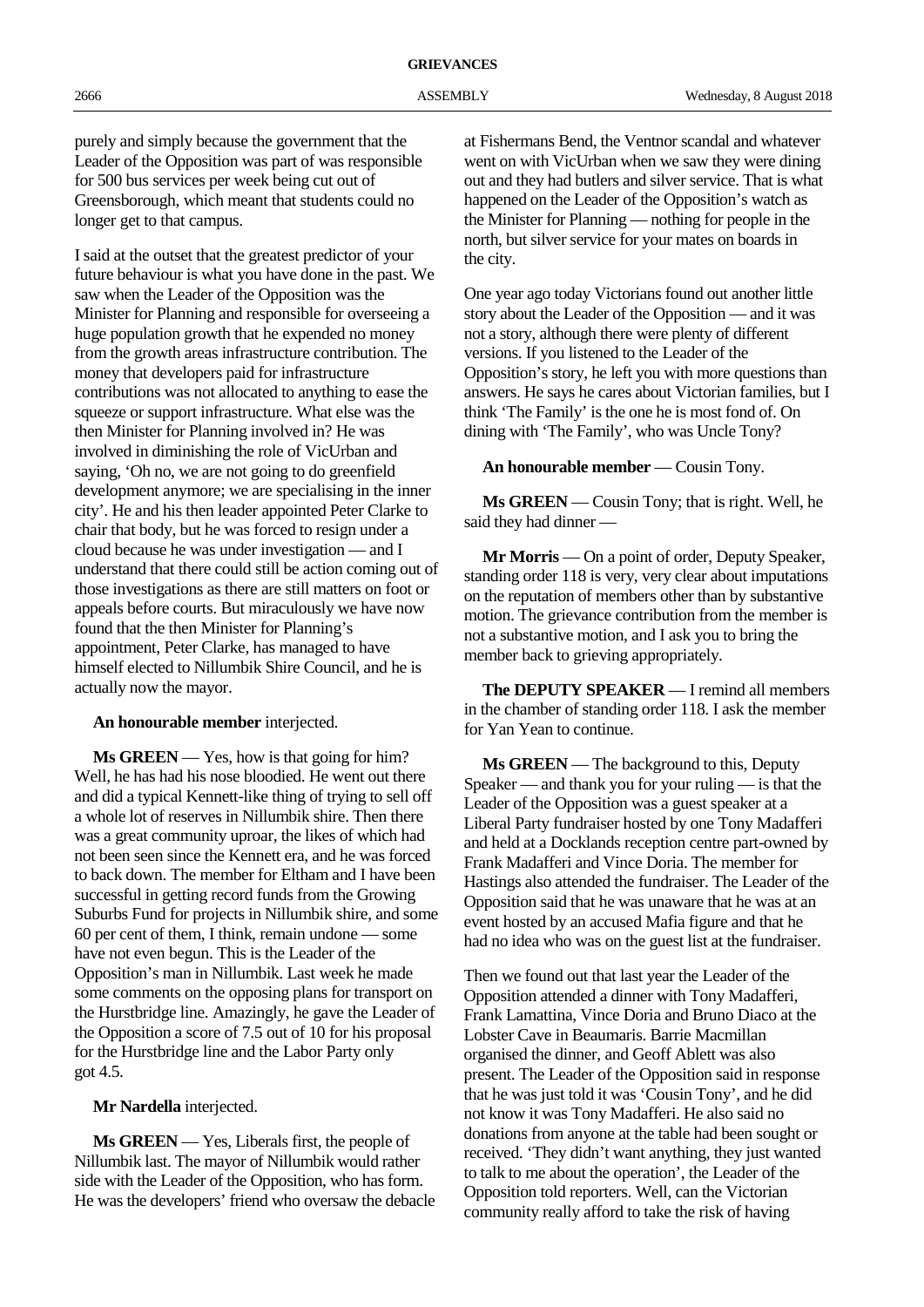someone with such a flawed character lead the state? He has a flawed character and flawed judgement, and he has form as a planning minister that shows he was not in any way committed to good planning and supporting Victorian communities.

**Mr Morris** — On a point of order, Deputy Speaker, I repeat my point of order under standing order 118. The member is flouting your ruling, and I ask you to bring her back to grieving appropriately.

**The DEPUTY SPEAKER** — Once again I remind all members of standing order 118 on imputations against other members.

**Ms GREEN** — Thank you. I am proud to be part of a government that in three and a half years has restored Victoria's standing. As the Minister for Health said near the start of the grievance debate, we now have the best ambulance response times in Victoria's history. In particular in my electorate we have an ambulance station under construction in Mernda and another one under construction in Diamond Creek. Mernda now has a police station. Action is being taken on the northern roads, with \$2 billion worth of road funding in the outer suburbs: Yan Yean Road, Bridge Inn Road and Plenty Road are all being duplicated and rail services to Mernda are due to begin. There are schools, like Mernda Central College, Mernda Park Primary School and others. Victorians cannot take the risk of those opposite being elected because they will take Victoria backwards. They will ignore those most in need and listen to their mates and family members like Cousin Tony.

**Mr Nardella** — This will be good.

# **Government performance**

**Mr WATT** (Burwood) (15:27) — I am sure it will be good. Thanks, member for Melton; appreciate it. I rise to grieve not only for my electorate and for the people of Burwood, but I also grieve for the entire state. I grieve for the fact that we have in the Labor Party a party that while in government and also when in opposition has a record of making up dodgy stats, making up stories, lying in here, lying out there lying to anybody who will listen. I go back to some of the comments made by members earlier in the grievance debate, and the Minister for Health talked about hospital stats. You cannot believe them; you cannot believe anything they say. I mean, here is a government led by a guy who four and a half years ago was talking about ghost wards in hospitals — setting up ghost wards in hospitals where you would just admit people and pretend they were not actually on the

waiting lists anymore, bringing down the waiting lists —

*Honourable members interjecting.*

**Mr WATT** — It was not four and a half years ago; it was 2010, eight and a half years ago, that the member for Mulgrave was talking about ghost wards. They did not really exist; people were not on waiting lists. We also had the now Deputy Premier, who put out dodgy crime stats before the 2010 election. You cannot believe anything these people say.

The health minister was talking about health cuts. Then you go to the ABC and do a fact check — I did it on health stats. I came across a website, ABC Fact Check, and strangely enough, it says that the Labor Party has exaggerated the claim that there have been cuts by the federal government. You cannot believe anything these people say. The reason why we have got this government out there making up numbers, making up allegations about members of Parliament, is that they have found themselves in hot water, and they will do anything and say anything to get themselves out of it.

I listened to the member for Yan Yean, and I think she talked about cuts to schools. What she forgot to mention was the government that she was a part of — I acknowledge that she was only a member of the previous Labor government from 2002 to 2010 actually cut schools in Victoria. In 1999 when the Liberals left government there were 1631 government schools in Victoria. By the time the Liberals took government in 2010 there were 1548 schools. Now, I know people on the other side are not too good at numbers and are not too good at stats, but let me make that very clear: over the 11 years of a Labor government there were 83 less schools in Victoria; under the Labor government — the Bracks-Brumby governments — less schools. I am happy to accept that there were schools being built, but what we know is that for all the schools being built there were schools that were being closed, because we know that at the end of the Bracks-Brumby governments there were actually 83 less schools in Victoria than there were when they started.

Now, I have had members previously yell and scream, and I have had members say to me, 'Where do you get your stats from?'. I get my stats from no other —

#### **Mr Dimopoulos** interjected.

**Mr WATT** — You have asked me this before, member for Oakleigh; you have actually asked me this before. Have a look. The Australian Bureau of Statistics —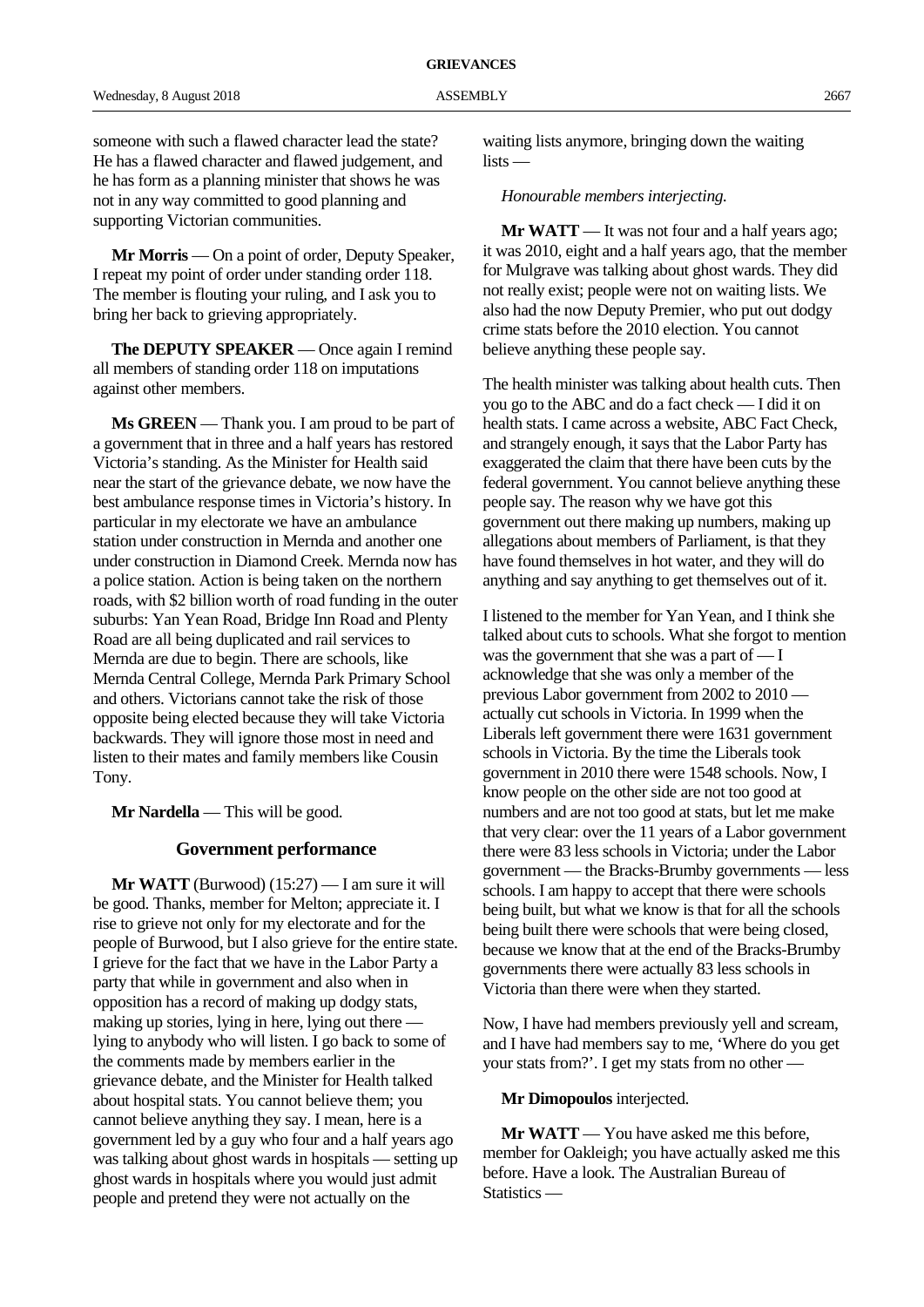**The DEPUTY SPEAKER** — Member for Burwood, through the Chair.

**Mr WATT** — Maybe you can explain to the member for Oakleigh — through the Chair — that if he was to look —

**The DEPUTY SPEAKER** — I would ask you not to be disrespectful to the Chair, member for Burwood.

**Mr WATT** — If the member for Oakleigh was willing to look up the Australian Bureau of Statistics, he could do exactly what I did and find that in 1999 when the Liberals left government there were 1631 schools in Victoria. When we got back into government in 2010 there were 1548 schools. That is the Australian Bureau of Statistics; I did not make those stats up. It is the Labor Party that makes stuff up. So if you look at that, we know that the Labor Party has form. We know they have form in lying and making up stats. They have form. It is very clear. They have form when it comes to police stats. They made up police stats before the 2010 election. They made up hospital waiting list stats before the 2010 election, and now they continue to make up stats when it comes to things like schools. The member for Yan Yean was the one that raised it.

I grieve for the people of Victoria because we have a government that cannot be trusted. We have a government that cannot be believed. We have a government that actually reduced the Ashburton police station's hours back to two days a week and then tried to pretend that they did not do it. We have a government —

**Mr Nardella** — Did you reopen it?

**Mr WATT** — We did reopen the Ashburton police station. Yes, we did. Thank you, member for Melton, through the Chair. We actually did reopen that police station to seven days a week. The former Brumby government reduced the hours down to two days a week, and when we got into government we reopened it. In September 2015 this government, the Andrews Labor government, reduced the hours back to two days a week. We have the Burwood police station, which is even worse I must say, because the Burwood police station has not been open, in the Minister for Police's own words, since July 2015. There have been no police there since July 2015. You can guess who was in government in July 2015. It was the Labor Party — and it is this government that has cut police hours at the Ashburton police station, has closed the Burwood police station and now tries to pretend it was never a police station: 'No, no, no. It's not a police station. It's

just a building that currently has a hole in the wall'. More than nine weeks ago we had a car drive into the Burwood police station, and nothing has changed since the Victoria State Emergency Service put up their tape and the temporary fencing. We have a police station with bricks lying on the floor and a hole in the front wall, and nothing has happened.

I grieve for the state that we have a government that is so mired in their own dysfunction, worrying about whether they are going to get a knock on the door at 6 o'clock in the morning from the fraud and extortion squad, they are not focusing on what is needed. They are not focusing on fixing the police station. They are not focusing on putting police in the police station. They are certainly not focusing on the crime rate, knowing that since July 2015 the crime rate in Burwood has gone up by 17.65 per cent. Since this government actually closed the police station and took police away from my area crime has gone up.

I know that the member for Clarinda did not like it last sitting week when I pointed out that crime in Monash has actually gone up 20.66 per cent. At the time the member for Clarinda decided to get up and talk about how crime had gone down — 'crime, crime, crime' but what he forgot to say was that in Clayton, which is in his electorate, crime has actually gone up by more than 50 per cent since this government was elected. He forgot to mention that. He forgot to talk about the fact that he has taken his eye off the ball, as has this government. They are too worried about internal machinations, too worried about looking behind their backs because someone in the Labor Party is trying to do them over, too worried about themselves to actually look after the people of Victoria and the people in seats like Clarinda and seats like Burwood.

Look at the fact that in the area of Whitehorse we have actually had crime increase by 11.41 per cent since the election of the Andrews Labor government. We have seen assaults up by 16.96 per cent. We have seen crimes against a person in Box Hill — including assaults — up by 48 per cent. We have seen theft in Burwood up by 33.66 per cent. Since the closure of the Burwood police station we have actually seen Box Hill South burglaries and break and enter up by nearly 17 per cent, and in Burwood by nearly 32 per cent. Theft in Burwood has gone up by nearly 53 per cent. As I said, total crime has gone up by 17.65 per cent.

I talked about Monash before. Crimes against a person in Monash since the election of the Andrews Labor government have gone up by nearly 19 per cent. To their credit it is actually less than the overall crime rate increase of 20.66 per cent — I talked about that. Crimes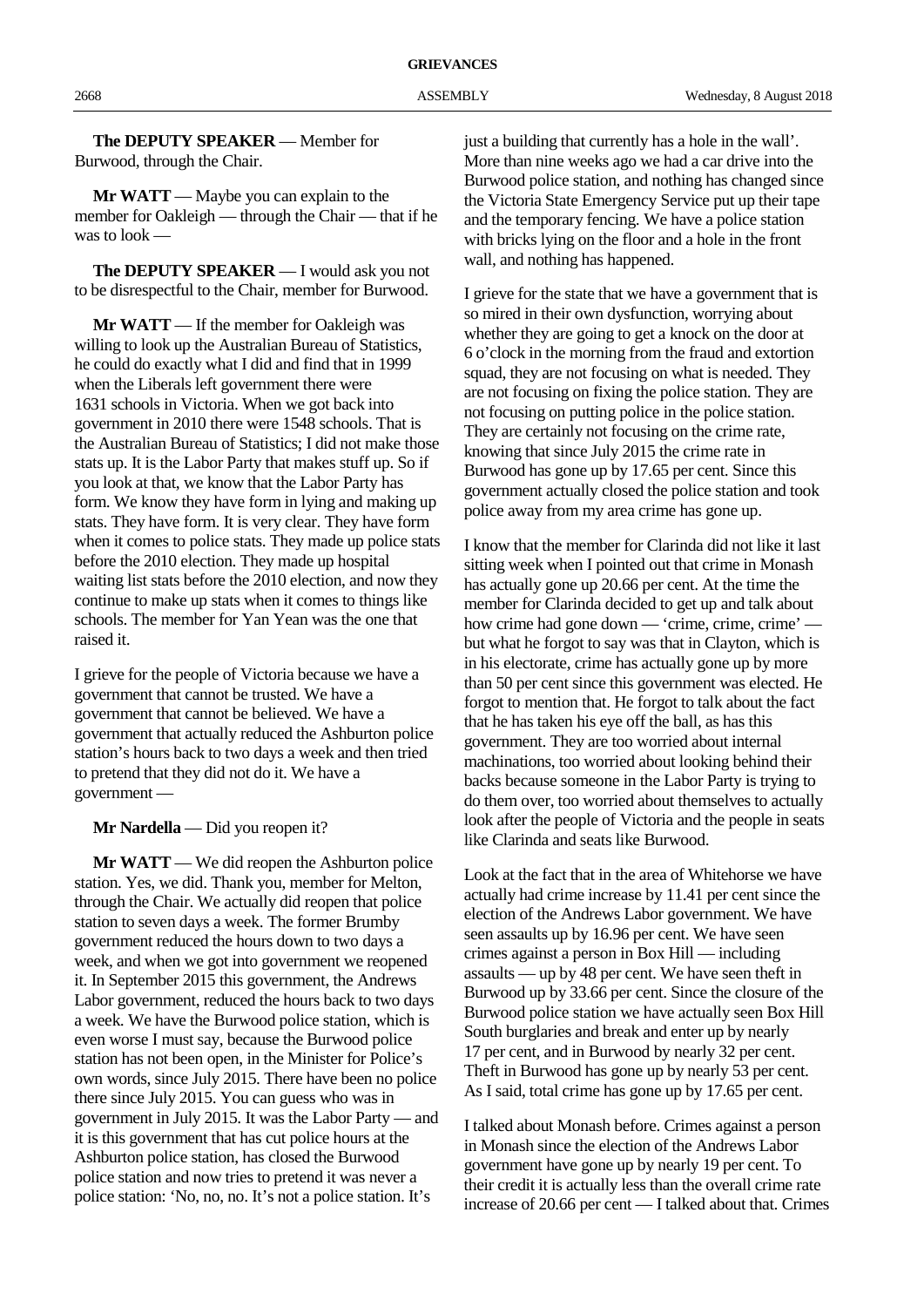against a person in Burwood — I may have mentioned — had an 18 per cent increase. These are very significant numbers — with crime going up and the government with their head buried fairly and squarely in the sand, worrying more about themselves and worrying more about getting elected than they are about looking after the public.

I grieve for the people of Victoria, but I also grieve for the profession of politics and parliamentarians in this state because of the attitudes of members of the government and members of the Labor Party. I note that two weeks ago the government shut down the upper house because we had a police investigation underway by the fraud and extortion squad.

I do not know of any time previously — members opposite might want to correct me — when such a large number of people, particularly ministers of the Crown, have been investigated or are being investigated by the fraud and extortion squad. We have six cabinet ministers and 21 members of the Labor Party being investigated. We are talking about 21 members — not just of the Labor Party, not just any old members of the Labor Party — of the government, under investigation by none other than the fraud and extortion squad. I am not sure how the Minister for Police or the Attorney-General or even the Premier can go about doing their jobs without worrying that at any time they might just get that knock on the door from the fraud and extortion squad to say, 'Come on down, we need to have a chat'.

We have a government that, from what we know from the red shirts rorts and what we know from the Ombudsman's investigation, was involved in an artifice. This scheme, this scam, did not just go through a number of members of Parliament. What we know from evidence given by Gavin Jennings in the upper house inquiry was that this artifice — this scam, this scheme — was actually talked about at a caucus meeting. We know that the caucus meeting was in Creswick and we know that the members of the caucus were all there, including the Premier. So when the Premier says he does not know about it we know that is a lie, because he was there. And when members of Parliament stand here and say they —

**Mr Foley** — On a point of order, Deputy Speaker, I would ask you to rule on the honourable member for Burwood's use of unparliamentary language, particularly the reference to 'lie'.

**The DEPUTY SPEAKER** — Order! Member for Burwood, that language is unparliamentary and I would ask you to refrain from using it.

**Mr WATT** — So what we know now is that the government and all members of the Labor Party who were in Creswick knew about this scam. They knew about this scam. They knew of this scheme. They knew of this artifice and they knew that it was wrong. They knew it was wrong because we have members of the Labor Party who have finally decided to stand up and say they know that it was wrong. What we have now is the Deputy Premier — after making up stats a number of years ago as the Minister for Police when it came to crime in Victoria, he made up stats then — making up stories about members of Parliament who are not members of the Labor Party. The logic has to be, 'Well, the Labor Party was dodgy. The Labor Party stole money, so everybody must have done it. So we will just throw a few names around and hopefully one of them will stick'. Just because the Labor Party did the wrong thing does not mean that everybody else did.

**Mr Foley** — On a point of order, Deputy Speaker, I understand the honourable member is agitated and excited, but his continuous use of extreme and extravagant unparliamentary language brings no credit to him or the house. I would urge you to encourage him to stay on the issues that are before the house in this motion. His use of unparliamentary language continues to be disappointing, both for him and the wider Parliament. I would urge you to caution him again.

**The DEPUTY SPEAKER** — Order! Thank you, Minister. I will caution all members to refrain from the use of unparliamentary language.

**Mr WATT** — It is not the Liberal Party that is being investigated by the fraud and extortion squad —

**The DEPUTY SPEAKER** — The member for Oakleigh.

#### **Opposition performance**

**Mr DIMOPOULOS** (Oakleigh) (15:43) — I am actually quite pleased to follow the member for Burwood for a couple of reasons. I rise to grieve for the Victorian people should that moribund, despondent, disorganised and unethical group of people end up being elected to government. Why I was happy to follow the member for Burwood was just to remind him of what the member for Clarinda and I already know: the crime rate in Monash, from December 2016 to today, has fallen by 16.4 per cent. He can make up statistics all he likes; he can grab them and twist them. This is the trickery of their politics. The trickery of their politics is that they will pick something out of the blue without any context and they will pretend to make it true. He is probably talking about the number of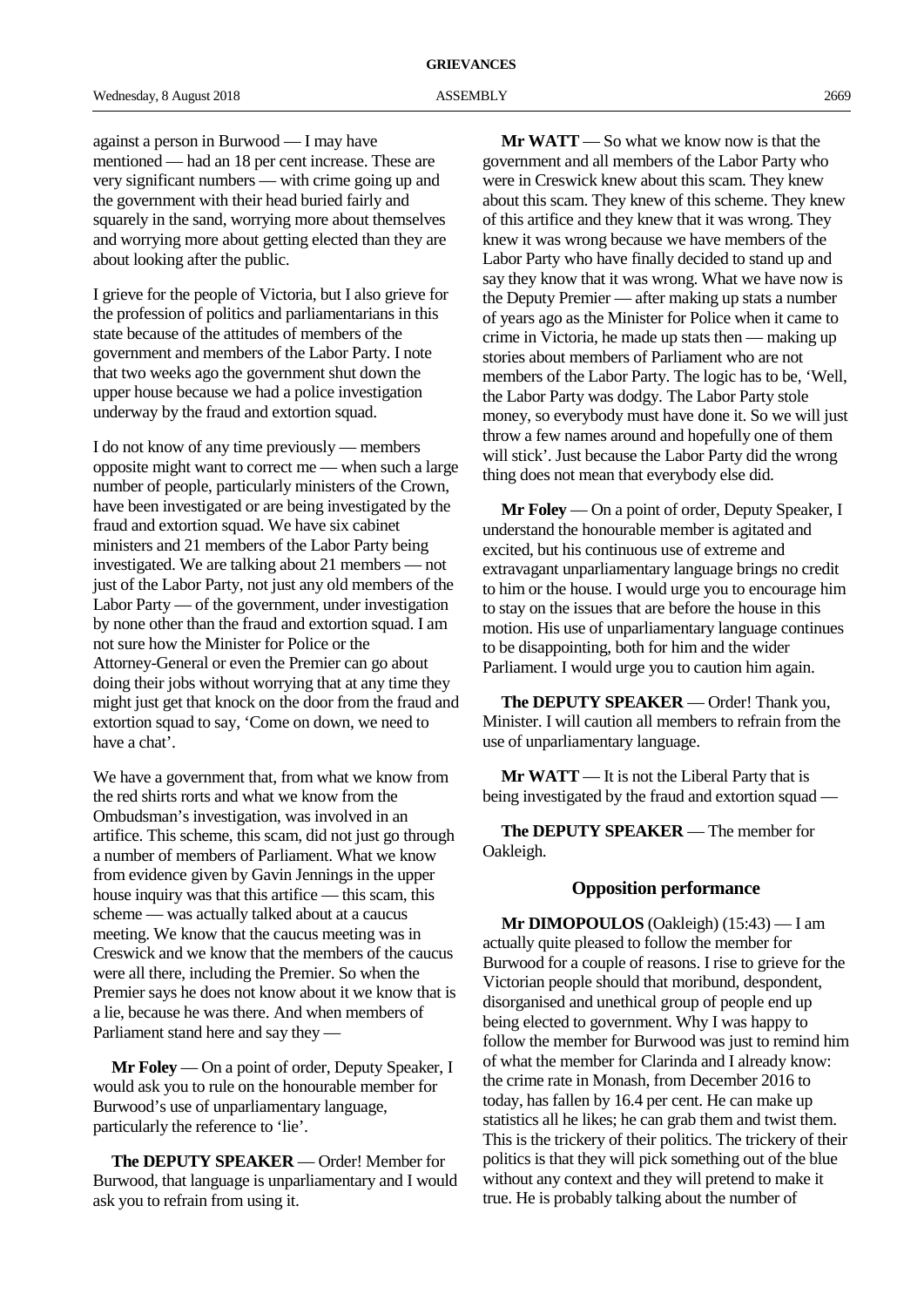offences rather than as a proportion of the population. On that basis there is no comparison. On that basis you could say that the offence rate 10 years ago, when the population was 20 per cent smaller, is smaller than it is today. Of course it will be smaller than it is today, because the population was far smaller.

More important than that, the trickery of their politics was epitomised in the contribution by the member for Burwood. He talked to us about the Burwood police station. What he did not tell us is the trickery of their politics. I grant him that they funded the upgrade to the police station. Fine, tick. What he did not tell us, though, is that the police themselves said — it is on the public record — that it was a waste of resources. Guess how many minutes a day that police station was being visited?

**An honourable member** — How many?

**Mr DIMOPOULOS** — Twenty minutes a day. So you had senior police — two important police officers at the very minimum — sitting there going, 'Oh, someone's at the door; we'd better go', for 20 minutes of their day, rather than spending it in a vehicle policing the streets of Burwood, as they should have been. The police said it was a waste of resources. The head of the Burwood Village Traders Association said, 'It's a waste and we don't want them there. We want them patrolling the area'. That is exactly what we did.

**Mr Watt** — On a point of order, Deputy Speaker, the member is actually required to tell the truth. I think he might actually be talking about the Ashburton police station, where Bob Stensholt, the former Labor Party member —

**The DEPUTY SPEAKER** — Member for Burwood, I would encourage you not to raise frivolous points of order. That is not a point of order.

**Mr DIMOPOULOS** — I will just talk about one more thing that the member for Burwood did not tell us, and then I will move on to what I actually did want to debate today apart from the trickery of their politics. One thing he did not tell us is that he made a commitment to the people of Burwood that it would be a 16-hour station. He delivered an 8-hour station. So not only was it not wanted and not warranted, but he delivered half of what he promised. But he does not tell you that because this is the trickery of their politics.

**Mr Watt** — On a further point of order, Deputy Speaker, the member for Oakleigh is a liar. That is not true.

**The DEPUTY SPEAKER** — I once again caution the member for Burwood. You will not use unparliamentary language.

**Mr Foley** — Further on the point of order, Deputy Speaker, three times now in the course of this debate the honourable member for Burwood has flouted your rulings and in this most grievous recent example has really challenged the authority of the Chair. I would urge you in the strongest possible terms to caution the member for Burwood to refrain from using unparliamentary language during any further contributions of members in this debate.

**The DEPUTY SPEAKER** — I have cautioned the member for Burwood. I will remove him from the chamber if I need to.

**Mr DIMOPOULOS** — I am really pleased and proud to be part of the Andrews Labor government, and the reason I am pleased and proud is because we have a record of achievements to demonstrate in the three and three quarter years we have been in office. You heard the Minister for Health in today's question time talk about the best ever ambulance response times. That is not just a line; that is about people's lives. When you are in the desperate situation of a loved one being very ill and possibly dying in front of you, you want to be able to rely on the essential services of the state to call the ambulance and it will come on time. That is what matters to the people of Victoria, and we have delivered that. We have the best response times on record, which is saving lives. If you cannot rely on the government to deliver essential services, what can you rely on the government to deliver?

The other fact that the Minister for Health told us about today was that we have the lowest ever elective surgery waiting lists on record. Now, it is still not good enough because there are still thousands of people waiting, but it is far better than it ever was. That is a mark of a good government that delivers for the people of Victoria.

On education, the honourable member prior to me was talking about the number of schools in some esoteric survey he did or having glanced at the Australian Bureau of Statistics. What everybody in Victoria knows and what people in my community know is that there is no comparison when it comes to a Labor government — and not just any Labor government, this Labor government — and school funding in the history of Victoria. The statistics that I use, the real stats, show that we have put more into school buildings than even the Bracks and Brumby Labor governments — double their commitment but triple the commitment of the previous Baillieu-Napthine governments. We are in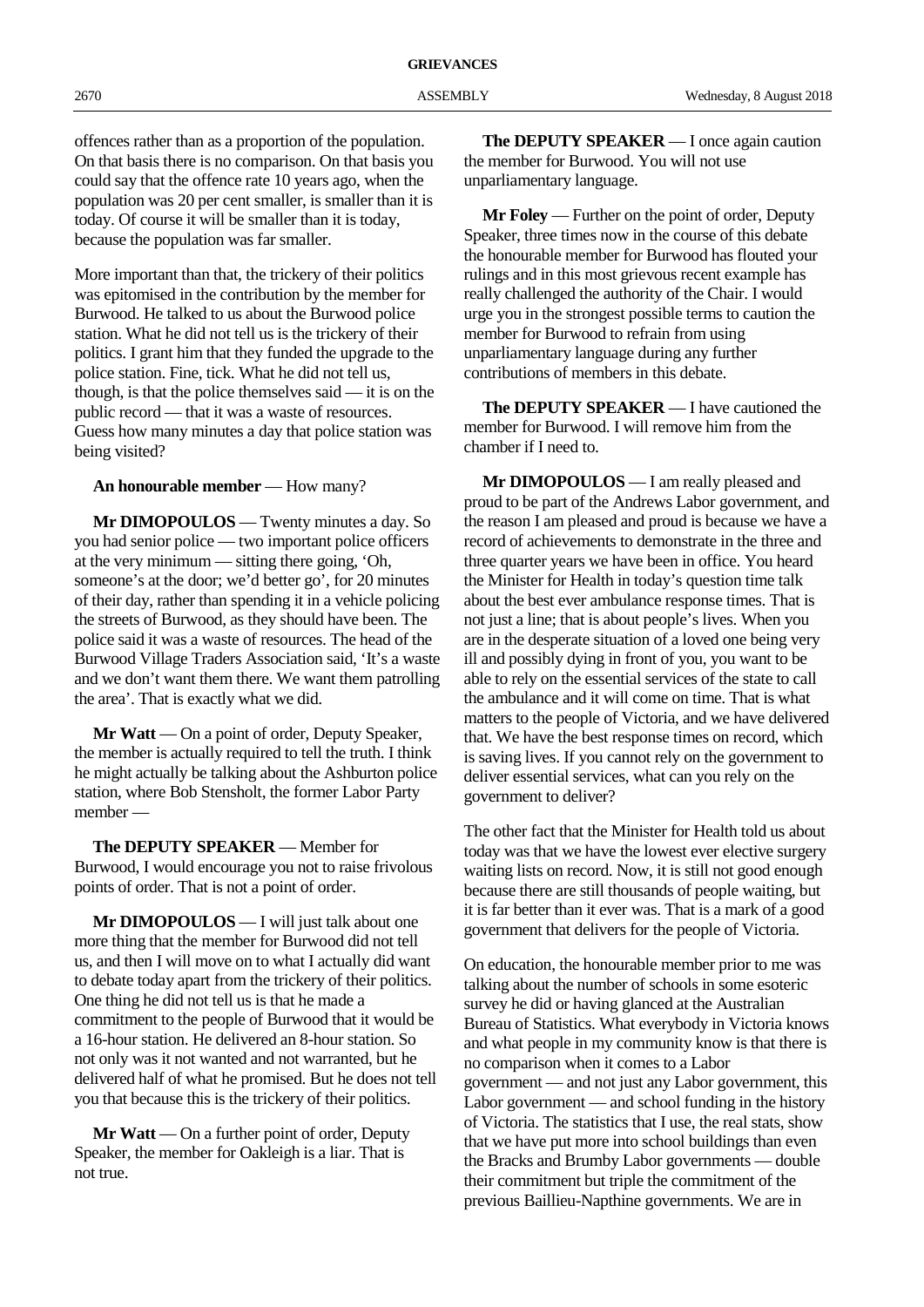excess of \$1 billion or about \$850 million on average a year. I think this year alone we are at \$1.2 billion or \$1.3 billion compared to them — about \$260 million a year. This is for the 1500 public schools around Victoria. The honourable member prior to me talked about some strange allocation of numbers of schools rather than actually talking about what really matters funding, teachers, resources and buildings.

Then there is TAFE and free TAFE courses. We have gone above and beyond the normal framework of funding for TAFE. The normal framework is that you just fund them, the students pay their fees and then life goes on. We have said, 'There will be 30 free TAFE courses'.

Then of course there is the education maintenance allowance that they removed. We replaced it through the Camps, Sports and Excursions Fund. That is very important funding.

On transport there is again no comparison. Twenty-five level crossings have been removed in three and a half years compared to the 10 years prior to us being in office, when seven were removed. In the three and a half years of us being in office we have removed 25. That is just an extraordinary effort. In fact we did not even anticipate that ourselves. We anticipated 20, and my understanding from the Premier is that we will get to about 28 by the end of this year.

Then of course there is the Melbourne Metro Tunnel and all the promises the previous side made. My former opponent was actually embarrassing to watch — 'Rowville rail is going to happen'. In fact the language on the press releases he was putting out made it sound like it actually was happening on the day he wrote the press release. Rowville rail, airport rail — all these ridiculous ideas that never saw —

**Ms Green** interjected.

**Mr DIMOPOULOS** — That is right. All these ridiculous ideas that never saw the light of day. Our road funding is unparalleled to any road funding under the previous government. It includes suburban roads, country roads and even moving the machinery of government to country Victoria to make road funding actually relevant to regional communities.

Jobs is my favourite one. We promised 100 000 jobs in two years. If you extrapolate that over four years, that would be 200 000 jobs in four years. Well, we did not make a 200 000-job commitment in four years; we made it 100 000 jobs in two years. We actually blew both those things out of the water. We delivered 340 000 jobs. It was not us alone, of course; it was with the businesses of Victoria. But we created the fundamental economic equation in this state to deliver 340 000 jobs. We delivered more in this last year than they did in their entire four years.

They talk about being money managers, but things like this do not happen by chance. They do not happen by accident. You have to have a genuine commitment and a genuine interest to make a difference in public life. That has got to be your driving force. I have no doubt that there are some people on that side — at least the member for Mornington, with whom I serve on the Public Accounts and Estimates Committee, would be one of those — who actually want to make a difference in life. But as a whole almost all of the group on the other side were part of the previous government. They represented the worst government in Victoria's history under Baillieu and Napthine. They could not run the place for starters — they could not even maintain the bare basics of running the chamber and the Parliament — but beyond that they did not invest in virtually anything that counted for a record.

Can you remember a road funding announcement under that government? I cannot remember one. Can you remember one level crossing removal? I cannot think of one. Can you remember one school upgrade? There may have been one or two. I am not saying they did nothing, but they did very, very, very little. They were the worst government in living memory, and they are still here. The Leader of The Nationals is still here. The Minister for Planning in that government is the Leader of the Opposition now. In fact most of the frontbench were a part of that government. They are the same members who were a part of the worst government in Victoria's history. The lies, the deceit and the trickery know no bounds.

Just while I am talking about that, part of those lies, deceit and trickery is that they have mastered this kind of concept, this kind of theatre, where they put one arm around a victim and turn the other eye towards the cameras — 'Are they watching? Are they watching us hug the victim?'. They could be taxi families. They could be anyone. They could be people who have been impacted by infrastructure projects like the level crossing removals in my community — fair enough. They could be a whole range of people. But they do not actually care. That is why I said the other day that they are crocodile tears — one arm around the victim, one eye towards the camera. That is what they are like.

The worst element of this — my favourite hobby horse on this and one of the most emblematic examples of the treachery, the deceit and the debasing of the politics is Mr Davis in the other place. He is one of the most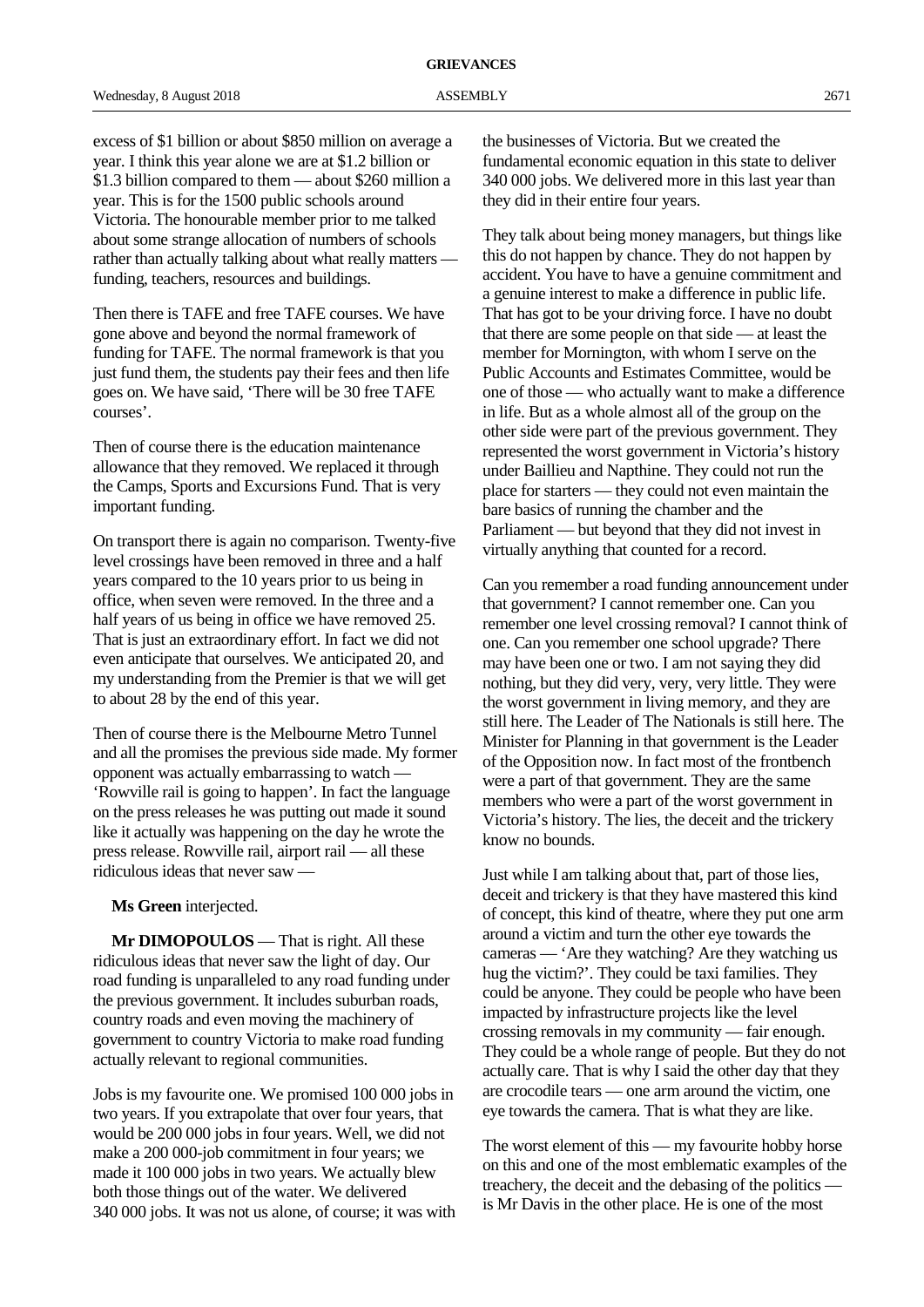emblematic examples of this. He has gone around Victoria saying how underhanded or how insufficient our consultation process with taxi licence holders has been. He has been leading them up the garden path, meeting with them privately, developing Liberal Party policy, saying, 'We are going to be far more generous' —

# **Mr Richardson** — Fundraising.

**Mr DIMOPOULOS** — Fundraising. They have been fundraising for him in the hope that he will give them something that we did not. We were all waiting with bated breath to see what will come out. We delivered half a billion dollars of taxpayers money — \$500 million of taxpayers money — to those taxi licence holders. We thought they might match that announcement, given they were resisting paying anything in the upper house when this bill went through. They came out with their policy last week. Do you know what their policy is? It is a review. After three years of running around town holding public meetings and saying, 'You have been treated so badly by the Andrews Labor government,' they offer a review. Mr Davis was asked why he did not actually make an allocation of funds:

Shadow transport minister David Davis has promised a more generous package than Labor, but has refused to disclose a figure.

That sounds a bit tricky. His response was:

We're not in government at the moment. We do not have the bureaucracy and the ability to assess individual cases ...

But let me just be quite clear that people who have lost their assets do deserve more substantial compensation.

My question to Mr Davis is: if you are not in the bureaucracy and you are not in government, how can you promise billions to move cars from one intersection to another? How can you promise billions to fix hospitals and schools? How can you make budget allocations in my electorate to reopen the Murrumbeena police station, that you closed, for \$1.5 million?

He can put a price tag on those, but he cannot put a price tag on this because he is not genuine about it. That is the reality. This is the trickery of their politics, their crocodile tears. They pretend they care about victims, but when they come up with an announcement it is a review, and no money. And when you ask, 'Why no money?', they say, 'Because we are not in government'. But then you look at their other commitments and find that they have allocated some money, even with the lack of the bureaucracy and the insights that they have.

#### **Mr Staikos** interjected.

**Mr DIMOPOULOS** — He does not care, he absolutely does not care. It is a debasing of our politics. Yes, I get that politicians get a bad rap, but they are not all bad. Even on that side they are not all bad, but their narrative is a very dangerous one. Like the member for Burwood who stood up and pretended crime was going up in Victoria when every single person understands the statistics show the absolute opposite, because of our investment in police and our investment in closing bail and parole loopholes. In the remaining minute I have for my contribution I just want to remind the chamber of what I said in June. The conservative American columnist George F. Will in writing about American conservatism, but it can equally apply to the Victorian opposition, said:

Today, conservatism is soiled by scowling primitives whose irritable gestures lack mental ingredients. America needs a reminder of conservatism before vulgarians hijacked it, and a hint of how it became susceptible to hijacking.

#### He continued:

… sour, whiney, complaining, crybaby populism … the screechy and dominant tone of the loutish faux conservatism …

Does that not remind us of some on that side? It would be funny if it was not so dangerous for the polity of Victoria, for the democracy of Victoria and for the people of Victoria, should they have the privilege of serving as a government after 24 November. I grieve for the people of Victoria should that ever happen.

#### **Question agreed to.**

## **MEMBER CONDUCT**

#### **Debate resumed.**

**Mr WALSH** (Murray Plains) (15:58) — I move:

That paragraph (7) be omitted.

In joining the debate on the motion from the government and particularly on the amendment that I have just moved, I will start by reading a Hamilton *Spectator* post from 5.36 last night:

In response to media reports regarding an internal email at the Hamilton *Spectator*, we would like to make the following statement:

The content of the internal email was inaccurate. The claims in the email misrepresented communication between the Hamilton *Spectator* and Emma Kealy for Lowan's office. Ms Kealy and her office have never, at any time requested to have invoices changed, altered or amended.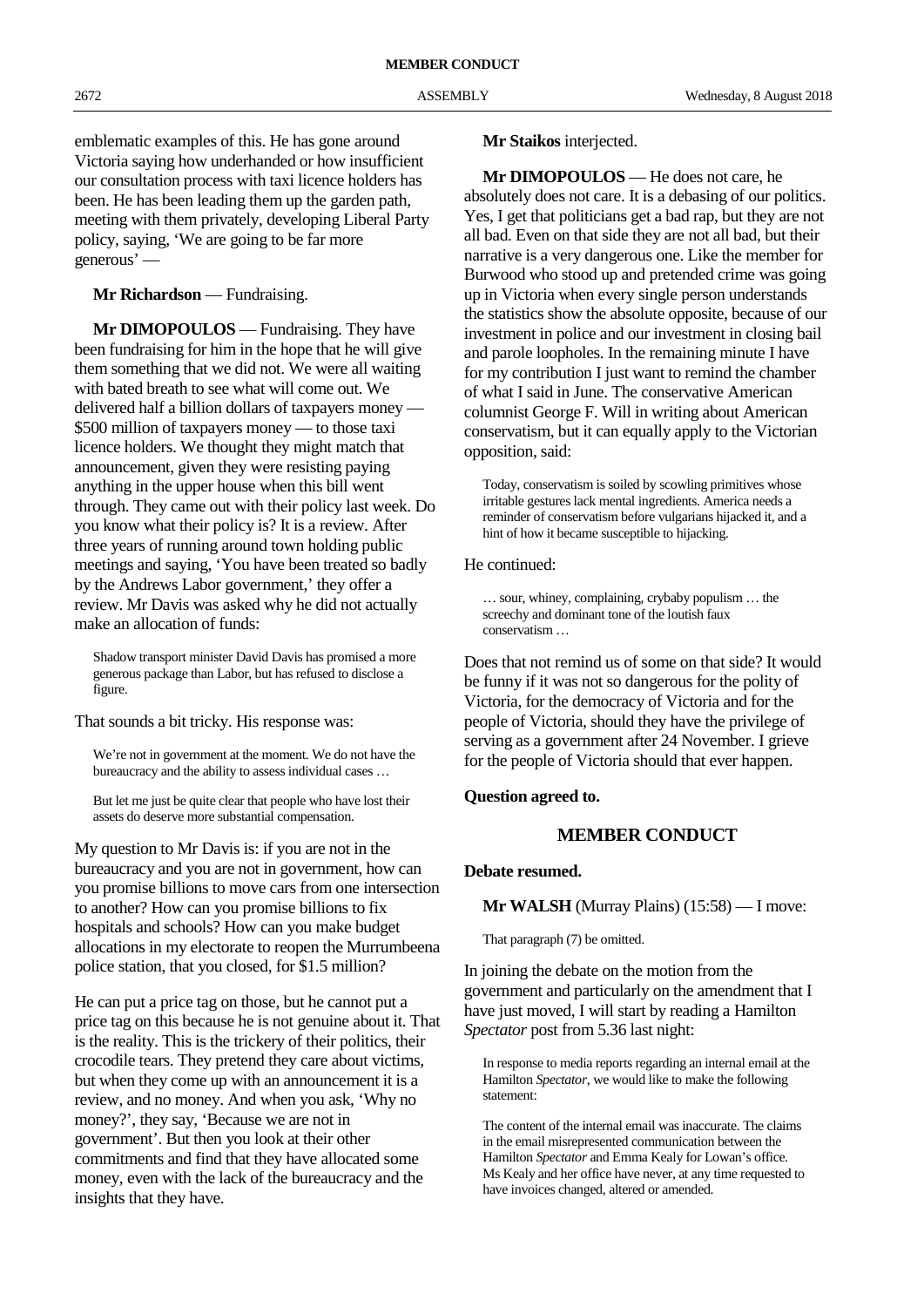The Hamilton *Spectator* values its integrity and would never entertain the idea of changing, altering or amending invoices.

The Hamilton *Spectator* apologises unreservedly for this mistake.

During the debate on the motion that is before the house, which was moved by the Deputy Premier, the Deputy Premier has been asked on a number of occasions to apologise for what he said about the member for Lowan. I think he should actually vote for this amendment to expunge paragraph (7) from the motion if he has any integrity, if he has any moral standing as a person let alone as the Deputy Premier of this state. The motion that is before the house is scurrilous, it is a distraction and it is a tactic by the government to distract from their guilt and their involvement in the red shirts rorts campaign.

The question, particularly for the Deputy Premier who moved this motion — and it is in his name, so he stands by it — is how low will the Deputy Premier go to cover up for all of the other 21 MPs who were part of the red shirts rorts? How low will the Deputy Premier go to do that? How low will the Deputy Premier actually go to cover it up, and particularly to protect the six ministers who are maintaining their ministerial positions even though they are part of a police investigation by the fraud and extortion squad? I think those on the other side of the house, and particularly the six ministers who are under investigation, have absolutely no moral compass. They are under investigation by the fraud and extortion squad of the police. If they had a moral compass, they would actually step aside.

There are Westminster conventions covering these particular circumstances. If a minister of the Crown is under investigation by the police, let alone by the police fraud and extortion squad, they should step aside and wait for that investigation to be concluded to see whether they are going to be charged with offences or taken to court and having to defend those particular charges.

The motion we have before the house is just a distraction by a desperate government that is trying to cover up for people who have done things wrong. The red shirts affair, as has been explained in the Ombudsman's report and as has been reported extensively, is about the fact that some MPs believed that they could use the public purse as an ATM machine to pay for staff to run election campaigns not in their office but in someone else's office. Again the allegations that are made — and this is confirmed in the Ombudsman's report — are that they actually signed blank employment forms, signed blank hour sheet forms for staff that they never had in their office —

**An honourable member** — Never saw them.

**Mr WALSH** — And, as the interjector said, they actually never saw them. In the Minister for Sport's case, the staffers were working in the Minister for Police's office, supporting her in her campaign. To think that we have got six government ministers who will not stand aside when they are under investigation — it gets worse — and that two of those six ministers are actually the top law officers of this state! We have got the Attorney-General and we have got the police minister who are both involved in this particular case. We have got the Attorney-General, who actually spent somewhere around a million dollars of taxpayers funds actually taking the Ombudsman, an officer of the Parliament, to court to try and stop her investigating this issue.

Firstly it is an insult to Victorians that their taxpayers money would be used to fight the Ombudsman to stop an investigation into rorts. What makes it even worse is that the Attorney-General, who instigated that legal action and who used taxpayers funds to pay for that legal action, is actually now one of those six ministers that is under investigation. So we have got the top law officer, being the Attorney-General, who says, 'I'm not going to stand aside, I don't believe I should stand aside', but who has spent money trying to prevent the Ombudsman from looking at this case now under investigation. The Director of Public Prosecutions, who will ultimately get the report from the police and will determine what charges may or may not be laid, also sits under the jurisdiction of the Attorney-General. It is just a disgrace that we have got six ministers, particularly the Attorney-General and the police minister, who actually will not stand aside over what they have done wrong. This motion before the house the government will rant and rave, debate, say things and do anything just to distract from their own rorting of the system.

What I think is even worse, which is why I have moved the amendment in my name to take out paragraph 7 of this motion, is that they have taken a concocted email to run a campaign against the member for Lowan and bring her reputation into disrepute by trying to put their values on the member for Lowan, who does have a high moral standing in her community, who actually does do the right thing and who has done the right thing in any of her dealings with the Hamilton *Spectator.* This concocted email, as I would understand it to be in this case, actually came to light via a member for Western Victoria Region in the upper house, the Honourable Gayle Tierney. This actually has her fingerprints all over it insofar as how this email came to light and how it has been concocted to get to the situation we have got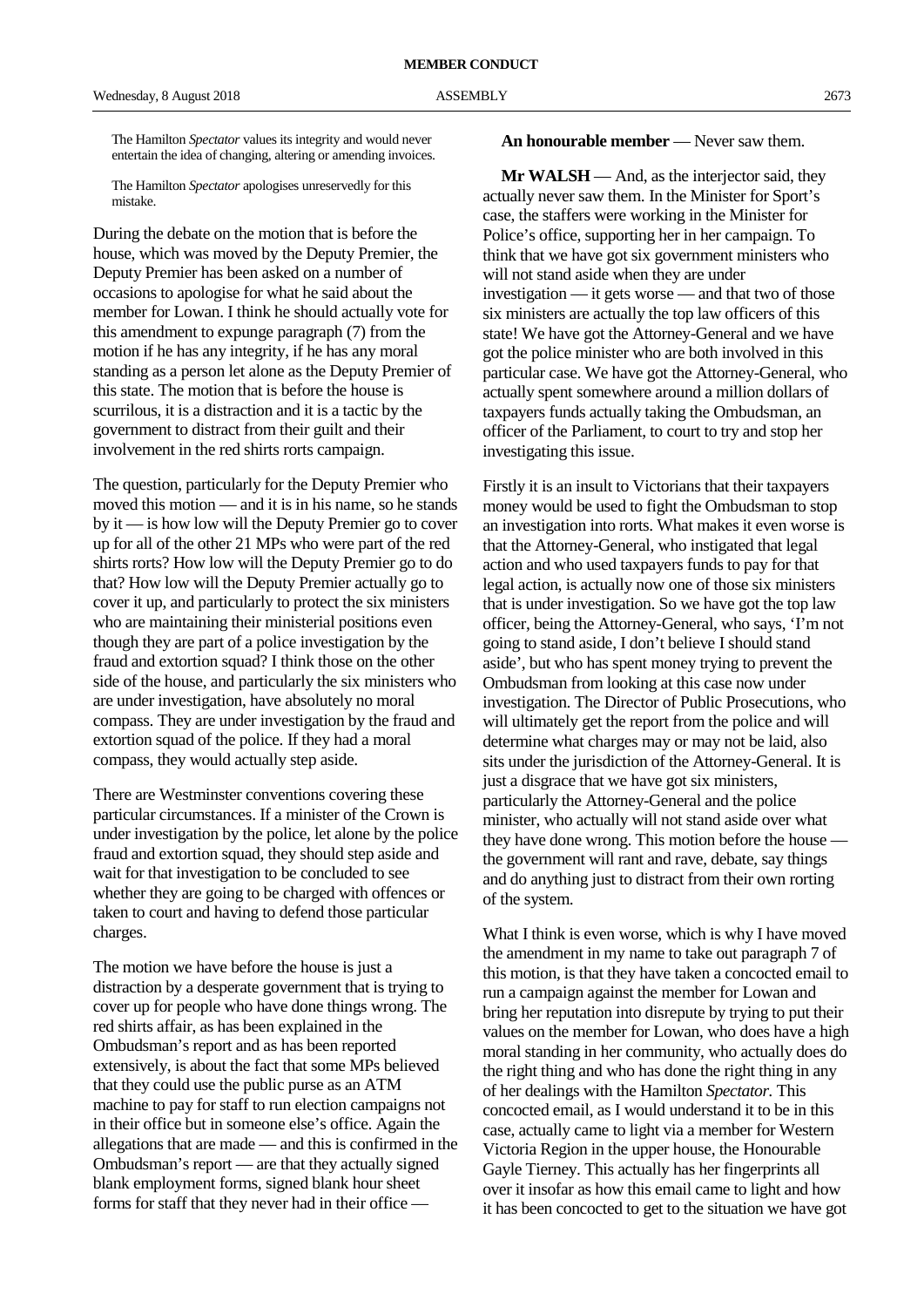to. That particular member in the upper house is another one of the ministers that is actually under investigation for rorting. This is actually a concocted story by the Deputy Premier to try and distract —

# **An honourable member** — A desperate man.

**Mr WALSH** — An absolutely desperate man — to try and distract from the failings of members on his side of the house. I just think this motion is a farce. When we have got the people of Victoria struggling to pay their utility bills, when we have got crime out of control in this state and when we have got a government that is at war with the 60 000 Country Fire Authority volunteers in this state, we are in a crisis around a whole range of issues. We as a house are spending our time debating a concocted motion that is there as a smokescreen for a government that has no integrity absolutely no integrity — and has no moral compass when it comes to what is the right thing to do here in Victoria, because if they did have a moral compass and they did actually believe in doing the right thing, the six ministers would actually stand aside while the police investigation is carried out. Most importantly, the two top law officers of this state — the Attorney-General and the police minister — would stand aside and allow the police to do their job because I believe they are compromised. They cannot carry out their role as chief law officers of this state while they are under police investigation. I think this motion is just a sham.

**Mr DONNELLAN** (Minister for Roads and Road Safety) (16:08) — It is a privilege to speak on this motion, which I think is very appropriate. I do find the idea that the suggestion that the email which relates to the member for Lowan's office was somehow or other concocted is as bad as suggesting that the big black cat undertook the email and actually wrote the email. Maybe one day we will find the big black cat — maybe the big black cat did write it — but it was very much an intent and a desire to change the invoicing to get invoicing earlier in a period, when it could be paid so it would not be paid at a later date in the November period, when that is totally appropriate.

My concern more than anything else is, I guess in many ways, this is an appropriate motion. If there is nothing to hide, then there is nothing to get particularly concerned about. What we have had is member after member of the opposition come in here and tell us, 'There is nothing to see here'. But we had a large fraud — a \$1.5 million fraud — perpetrated on this Parliament by the state director of the Liberal Party which involved invoices from those people in the Liberal Party who were part of that fraud.

Let me make it very clear. There was an investigation into the behaviour of the state director of the Liberal Party, but there was no investigation into the individual members who continued to sign those invoices for printing. Did they get those invoices checked out? Did they actually inquire as to whether that was an appropriate price for the work undertaken? Or did they continue to be party to that fraud which was perpetrated upon the state Parliament? It is important that actually gets checked out. If we want to look at the behaviour of parliamentarians in this house — and there seems to be some keenness for some to accept that and others not — then it is appropriate we actually check as to what happened with these invoices and how Damien Mantach was able to perpetrate such fraud upon the state Parliament.

Then we also have the issue of many, many staffers both ministerial and electorate office staffers working on the campaign. So we have a whole lot of supposed party-political people who are meant to be undertaking ministerial duties or electoral duties working on the campaign. The only criticism I would have of the Deputy Premier's motion today is that unfortunately there was another member in the south-east whose staff were rostered on full-time to do the pre-poll, and those staff were very happy to share information with Labor Party advisers that they were not very happy to be doing the pre-poll for the whole election and thought the member themselves should actually be there. There is probably one little criticism I could have of the Deputy Premier's motion: he has missed a person. I will come at a later date and actually provide the house with full information on another member who has used their electorate office staffers to campaign.

Now, again, we have the Liberal Party suggesting here there is absolutely nothing to see. My attitude then is, why don't we let the sunshine come in? Why don't we let the sunshine come in, because if there is nothing to see here, it will be a healthy exercise for many of these Liberal Party people to have a nice little tan, to look good and to actually be ventilated. Let us get to the bottom of what you did or did not do.

We know that there were many people who should have at least been aware that they were receiving quotes for work which were a lot higher than they actually should have been. Then, further, there were many members who obviously did not take leave. Two hundred ministerial staff campaigned to re-elect the Liberal Party at a cost of \$2 million to the taxpayers. I actually had one down in my electorate. I had a disagreement with him, funnily enough, at the polling booth. I think it was Mossgiel Park polling booth. He was working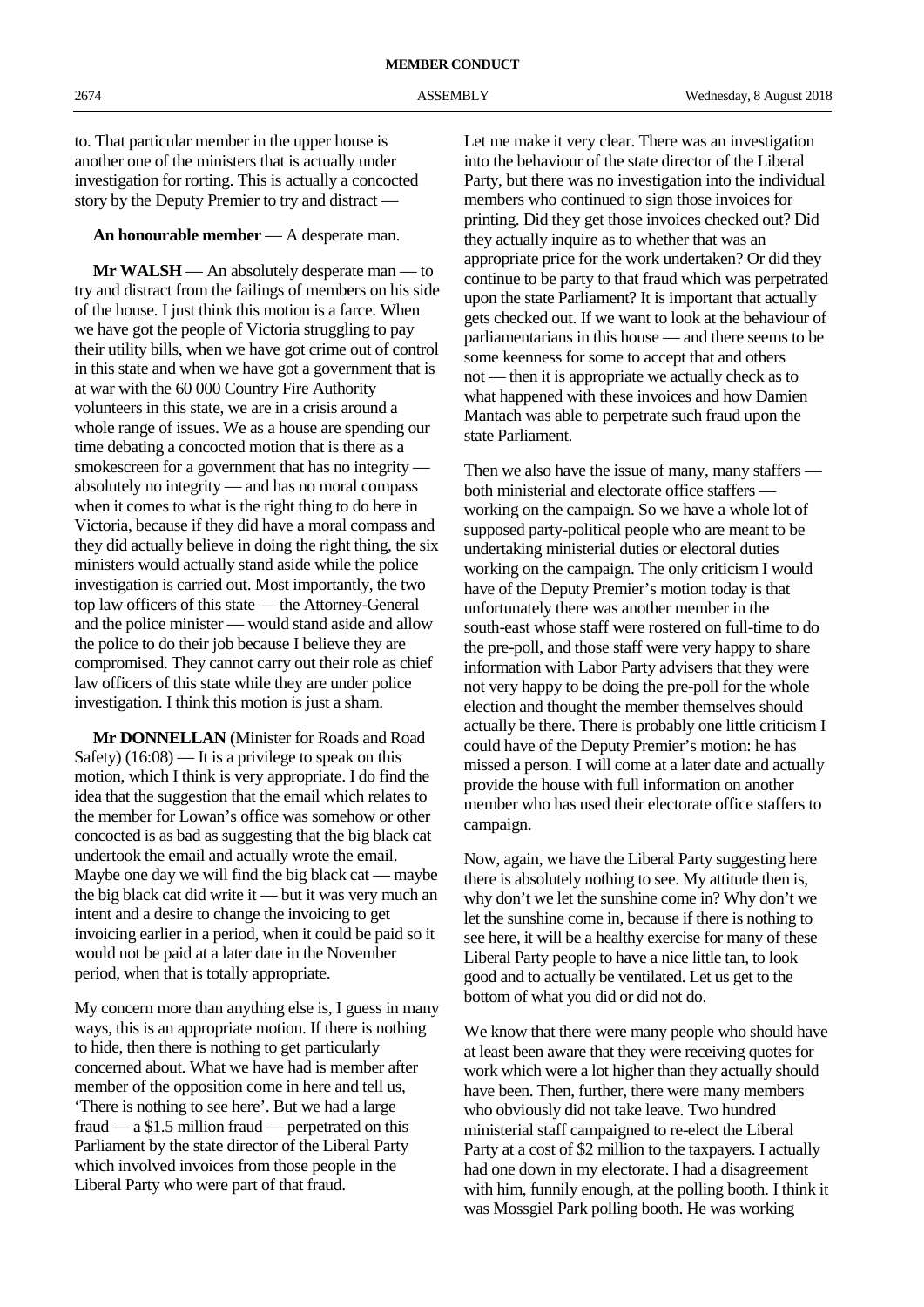full-time on the campaign, and again he was a ministerial staffer.

I love this sort of sense of purity that we get on the other side, that they come in here and pretend that their people have not undertaken such action and have not undertaken such work and that there is nothing to look at. I think the Ombudsman has got a lot to look at here. I think the Ombudsman has got a lot of work to undertake. You have got 200 ministerial staff. When you look at the figures they obviously bolstered these staff numbers between July 2013 and June 2014 up to 200. So there was obviously a bit of preparing. I guess they do not get volunteers, because half the time they have to pay people to hand out for them at polling booths, which I find hysterical, but obviously they were going to be using staffers and electorate officers to actually undertake this work.

#### **Mr M. O'Brien** interjected.

**Mr DONNELLAN** — It is interesting that the member for Malvern is concerned about people coming out to his booth. I would have hoped the member for Malvern would get enough people to hand out for him that he could actually fill his booths. But as we know the little green dream is crawling up on him, so that will fix him up over time. We know your federal candidate is worried about that as well.

There are many issues here for the Ombudsman to look at, and this is a very appropriate motion. You have only got to think of the number of times we have had, for argument's sake, the Leader of the Opposition sit down with characters who are less than desirable. We have had fundraising down at the Docklands, where one of the owners is now in jail for the largest ecstasy haul ever. Then we have had the opposition leader proceed to go down to the Lobster Cave to meet them again after having been warned that he has been associating with people whose behaviour is — well, they are in jail, full stop. The biggest ecstasy haul ever was from the 50 per cent owner of the Docklands venue. When he got caught for that, did he actually say, 'Well, maybe they're not the appropriate people I should hang around with down at the Docklands, that family'? No, he proceeded to have another quiet Lobster Cave lunch to raise money. That might be because the scheme the Liberal Party set up to help Damien Mantach steal money did not work well.

**Mr M. O'Brien** — On a point of order, Acting Speaker, the minister is now straying into casting aspersions and imputations against the Leader of the Opposition. That is in breach of standing orders. I invite you to invite him back to addressing the motion without contravening standing orders.

**Mr DONNELLAN** — On the point of order, Acting Speaker, they were actually statements of fact, written in the papers — written in the *Age*. They were extensively reported. Basic fact: the opposition leader was at the Lobster Cave and was down at that Docklands function. I do not know what the member for Malvern is thinking is not factual here, but that is a simple fact of life.

**Mr M. O'Brien** — Acting Speaker, I draw your attention to the state of the house.

#### **Quorum formed.**

**The ACTING SPEAKER** (**Ms Kilkenny**) — Just on the point of order, I will ask the minister to come back to the motion put by the Deputy Premier.

**Mr DONNELLAN** — While you might have been at these various different places, the reason you were there was that obviously there were some members who were involved in signing off invoices which. whether they were aware or not aware, were not appropriate. In many ways, you would only be down at the Lobster Cave and places like that if you had a director who had ripped off \$1.5 million out of your account by undertaking these dodgy exercises. But I think it is important that we get to the bottom of who knew what, why they were part of these schemes with the private companies through Damien Mantach and why they had staffers working on the campaign.

**Ms SANDELL** (Melbourne) (16:18) — The public expects us as MPs to have the highest level of integrity, and so we should. It has been incredibly sad and disappointing to see so many misuses of public funds by MPs in this place simply for their own personal gain. It not only erodes trust in our public institutions; it is just plain wrong. That is the bottom line. Any misuse of public funds is incredibly serious and cannot be swept under the carpet. That is why I found it quite shocking and also incredibly disappointing to see the lengths that the Labor Party went to, including the spending of a huge amount of taxpayer funds to block the Ombudsman investigating their MPs and ministers who were accused of using public funds to pay their red shirt organisers for the election campaign.

All along the Greens supported the Ombudsman as an appropriate body to investigate these misuses of public funds. In this case we are seeing further allegations of misuse of public funds, this time by Liberal and National MPs. So therefore we believe that the Ombudsman is still the appropriate body to investigate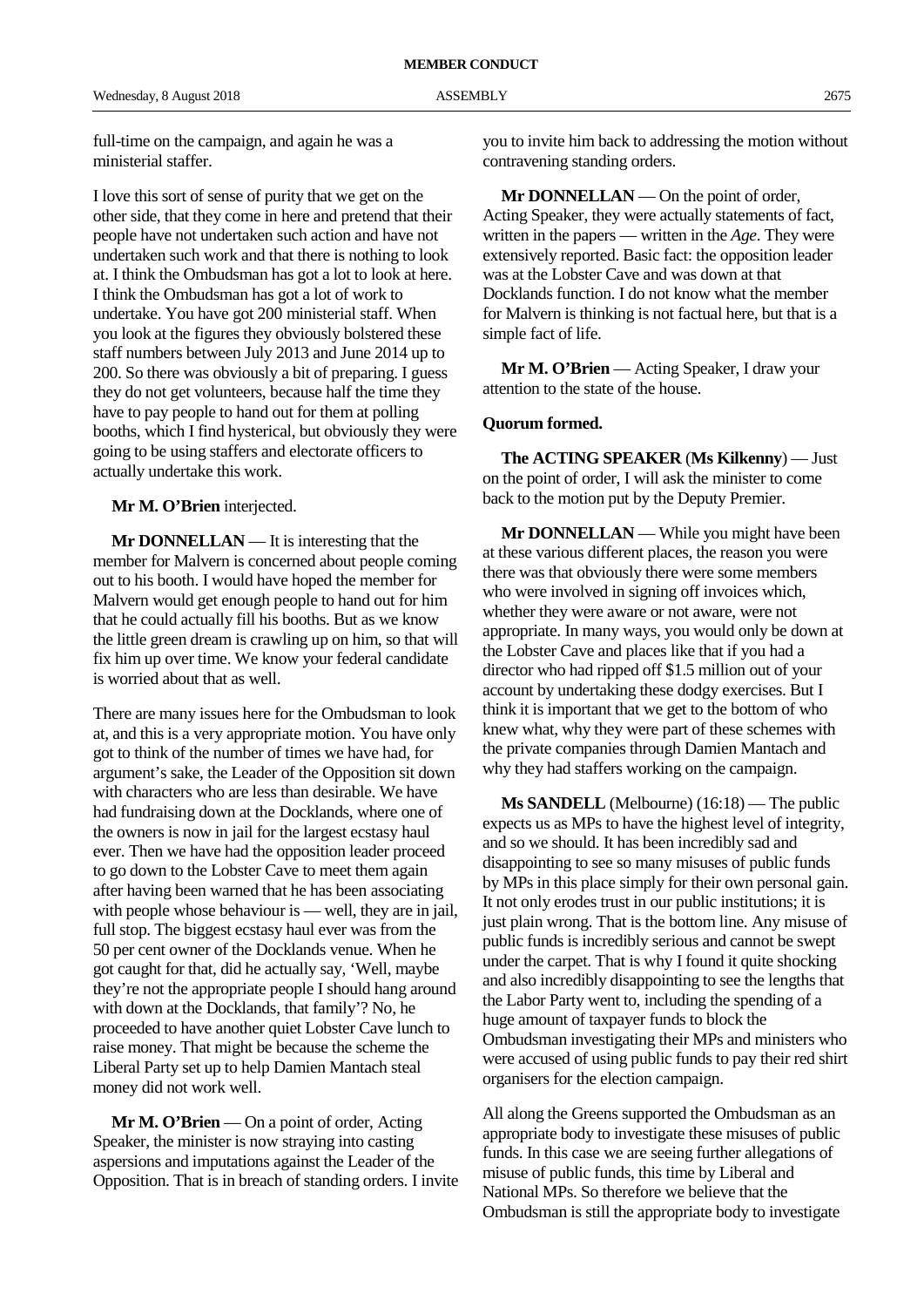here. Therefore we will be supporting this motion in its entirety, and we have faith in the Ombudsman to determine whether the allegations warrant a further investigation.

I would also like to add that for a very long time the Greens have been calling for a parliamentary standards commissioner who would have oversight of MPs' expenditure, the ability to actually enforce the rules it seems crazy that we do not have something like that now — and the power to investigate breaches. In the absence of such a commissioner, the Ombudsman really is one of the only places where breaches such as this can be investigated.

I urge Labor, the Liberals, The Nationals and everybody else to support our call for an ombudsman. Why are we not debating motion 1 on the notice paper, which calls for an integrity standards commissioner or whatever it is being called? This is what the Greens have been calling for for a very long time. I wish we were debating that motion. I wish we were actually having a substantive debate about how we can solve this problem. But we will be supporting the motion because we do believe that the Ombudsman should investigate breaches and misuses of public funds.

**Mr PEARSON** (Essendon) (16:20) — I rise to support the Deputy Premier's motion, which is motion 5 on the notice paper. The office of the Ombudsman was established to inquire into matters just like this. The Ombudsman's office is a relatively new instrument in the context of Westminster democracy. The Ombudsman's office was established in Victoria in a piece of legislation in 1973, but as has been demonstrated by recent events the role of the Ombudsman has been to look at matters like this. The motion that the Deputy Premier has moved will enable the Ombudsman to inquire into what exactly has transpired in the past in relation to some of the actions that relate to Melbourne Mailing and those invoices.

I think, as the Deputy Premier indicated in his contribution earlier this morning, when you are a member you engage a variety of service providers in order to discharge your functions and duties as a member. I, like other members I am sure, have at times gone out and sought quotes. You try and get a sense as to, 'This is a need I need to fulfil. This is a service provider who can fulfil those needs and requirements, and I will engage that person'. I think at the nub of the contribution made by the Deputy Premier earlier this morning was the sense that organisations like Melbourne Mailing were engaged to provide a service, and the question is: were those services provided? Again, if you are a member and you have engaged that

company to provide a service and that service is not provided, what was the member's response to that?

Also, if a service was provided but it was provided at an inflated price, were these members made aware of that and what actions did they take if they were aware of that? It seems to me that the Ombudsman would indeed be well-placed to run an inquiry of this nature to try to understand how people behaved in this way. What were their thoughts? What was their reasoning? What was their justification? Again, when you are looking at taxpayer funds and being made accountable or held responsible for the way in which those funds are disbursed, it is important that there is the ability for members to be really clear about the way in which these funds are expended and to be able to explain why they signed off on invoices at a particular point in time. That is, I think, a key point that was made by the Deputy Premier earlier today.

We also heard about an email that has been circulated that relates to the member for Lowan in relation to potentially prepaying for services in the caretaker period with taxpayer funds and those invoices being backdated. I appreciate the fact that those opposite — I think the member for Lowan — have refuted those claims, but really there is a question mark as to the —

#### **Mr Katos** interjected.

**Mr PEARSON** — I will take up the interjection. The Hamilton *Spectator* I thought used some very careful language. I thought they chose an interesting form of words. They did not say that the email was fraudulent. They did not say it was a lie. I think from recollection the Hamilton *Spectator* said that there was a misunderstanding. I think the term 'misunderstanding' may have been used.

I guess when you look at that you say, 'Well, was it a misunderstanding?'. How would we know? We have got the newspaper saying that, but we really do not have any further evidence. I think it goes to the very point about making sure that members conduct themselves properly, that they do the right thing, that there is the appropriate use of taxpayer funds and that the caretaker conventions are respected. It is appropriate that the Ombudsman investigates these matters to try and work out whether it was a misunderstanding, and it may well have been. But I think the Parliament and the people have a right to know, and I think that it would indeed be appropriate that the Ombudsman does investigate this and talk to employees at the Hamilton *Spectator* and to electorate staff and members — and the member in this case — to try and get a better understanding of what has transpired.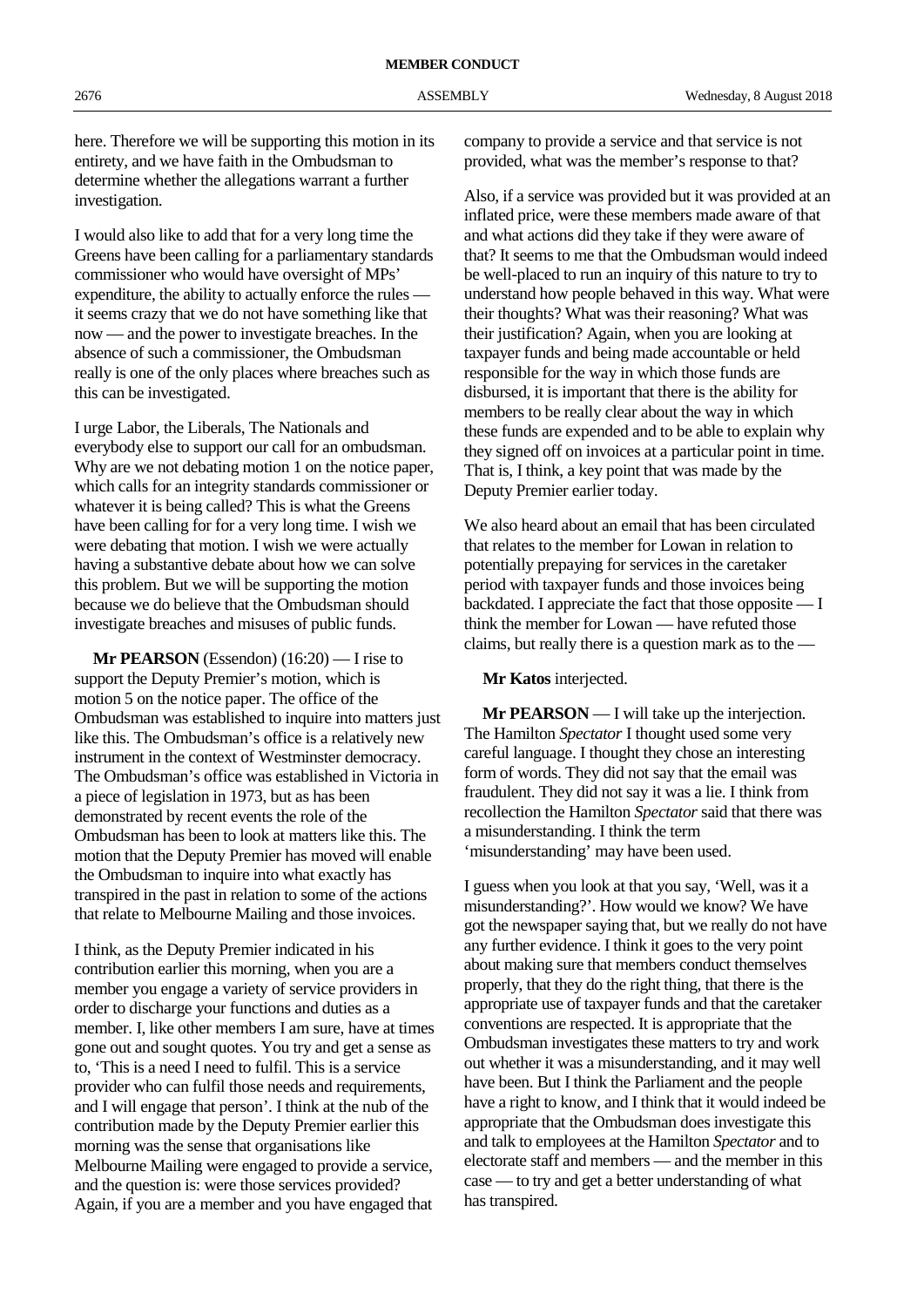The motion involves a number of members, and I think this reflects the fact that we are looking at a lengthy period of time when these events may have occurred. They do traverse the former Parliament as well as the current Parliament. Again, I think it is important that there is that ability to ascertain what has transpired. Were people working on the basis of trust? Were people saying, 'Well, look, I've been asked to use this particular service provider. Gee, they're a little bit pricey, but look, okay, for the greater good I'm going to do it'. That might be a legitimate excuse and legitimate reasoning for that particular conduct and behaviour. I think, though, that really should be the subject of an Ombudsman's inquiry into what has transpired and why it has occurred.

We do know that these matters are very serious. The former director of the Liberal Party was jailed for his behaviour in relation to these matters. There is a requirement to try and get a better understanding and a fuller picture of what transpired to make sure, I guess, that there were no other people involved who have behaved in a way which is deemed to be inappropriate.

The motion before the house ensures that the Ombudsman has the authority to conduct that investigation. I have spoken about this in the past. The Ombudsman is a relatively new office, and so we are learning by doing and we are finding our way through this. But it is clear that this house has, as has the other place, the right to refer off to the Ombudsman those matters that it deems are important and relevant, and then the Ombudsman can conduct her investigation. She is required obviously to make sure that the investigation is properly run and conducted and does not expose the office to questions about its own conduct. It is important that the Ombudsman has the ability to do that and to make those inquiries to really find out what has occurred in these matters.

It is an important motion, and I am pleased to be able to rise today to support the motion moved by the Deputy Premier. We do have the ability as a house to refer these matters on. The Ombudsman does have the power to conduct these sorts of investigations, to interview people and to develop a fuller and deeper understanding as to what has transpired, to make sure that, again, taxpayer funds are appropriately spent, that members have conducted themselves well and have ensured that they have had appropriate stewardship of public resources, because I think that is what our constituents would expect of us. They would expect that we conduct ourselves properly and appropriately, that, for example, moneys are not expended in the campaign period, for argument's sake, and that invoicing occurs in an appropriate way. It is an important motion that the

Deputy Premier has moved, and I commend the motion to the house.

**Ms SHEED** (Shepparton) (16:30) — I am pleased to have a moment to speak on this motion before the house, and I think it is a great shame that the motion that we are not debating is motion 1 on the notice paper, which seeks to appoint a parliamentary integrity adviser for the benefit of all members of the house to be able to confer with, to take advice from, to be advised on the Members Guide, on legislation and on other parliamentary issues. I think this is something that is sorely needed, and this is a motion that has been on the notice paper for a very long time. As the member for Melbourne said, this is something that has been talked about in the four years that I have been in this Parliament, but there has been no action taken to advance that. I think that is a great pity, because perhaps we would not be here debating many of these things the way we are, or we would not at least be as concerned about some of the issues as we are going forward as we have to be now.

Many of these issues of course arose in a period before the current Parliament, and the red shirts issue and the allegations that are set out in the motion before us all relate to an earlier period. I have to say, not having been here and not being a member of either of the larger parties, it is something that I know very little about in terms of facts, other than what I have heard in this place and read in the newspapers.

It is concerning that this house is not able to deal with these sorts of issues before it itself and that we have to send them off to the Ombudsman. We have to go to great expense, at the taxpayers expense, to deal with issues that are often around parliamentary entitlements or parliamentary issues. Nevertheless, in this case, given the way this Parliament has operated, the intent to refer matters to the Ombudsman as a matter of course and the fact that the Ombudsman does indeed have the power to investigate matters such as this, then, given that this is the motion and the only motion, it is the way it will go.

On the red shirts matter of course we sought in this house a number of times, certainly on the back benches, to have it referred to the Privileges Committee, and ultimately in the upper house that referral did in fact take place. The Ombudsman has delivered a report, and those issues still remain outstanding. So what do we do about this motion? For consistency's sake I have always taken the view that these issues do need to be investigated and aired, and if it has to be before the Ombudsman, then so be it. There has been an effort on my part to try to pursue an openness and a consistency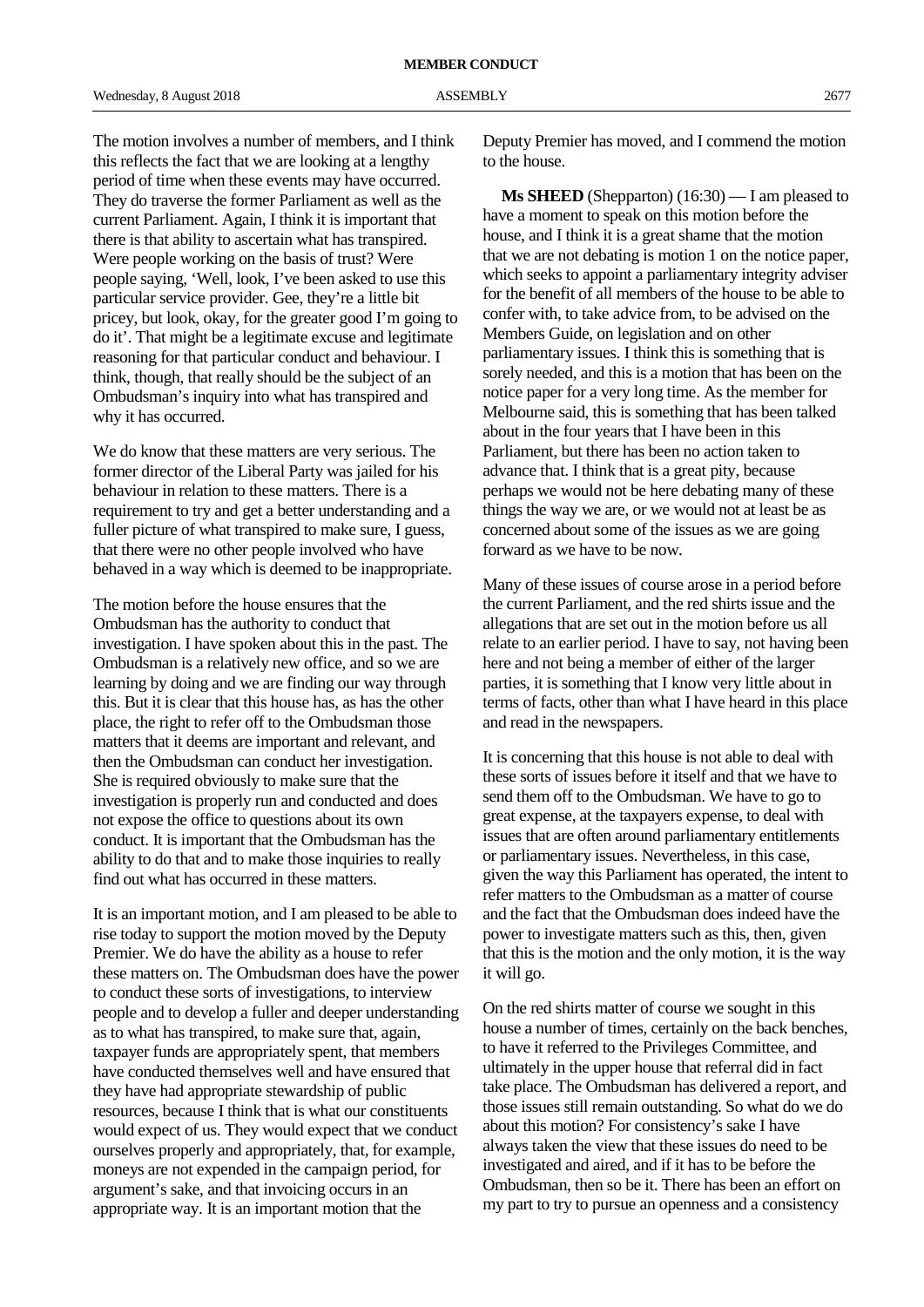in voting for transparency, and on every occasion that the red shirts matter has been raised when I have been in this house I have supported the motion that it go to either a select committee, Privileges or wherever else it might be.

It is incredibly disappointing that at the end of the 58th Parliament we find ourselves in a situation where so much mud is being thrown backwards and forwards, and how will we ever know the truth of much of it? This Parliament may well be dissolved before anything comes out that will clearly show what has been happening in a lot of these areas, but the procedures are there, the processes are there and we have to forge on with it.

In terms of these allegations against the Liberal Party, again I knew nothing about it until I heard about it in this place and read about it in the papers, but I did take the opportunity to google the media going back to when Damien Mantach was sentenced. He certainly made a number of allegations about how money was used and spent and cast a shadow over it, so there is a good argument, I suppose, for just bringing everything out in the open and being transparent about it, and no doubt referring this matter to the Ombudsman will have that effect. Again in relation to the amendment to the motion, I simply know nothing about what could have transpired between the Hamilton *Spectator* and the member for Lowan, if anything, but again there are allegations there that cast clouds, and this is an opportunity to clear the air or at least make some findings that might be relevant.

We are heading down the path to this Parliament being prorogued. The true court, the true decider of everything, is the court of the people, and we are heading to that day very quickly. So I think ultimately that will be the decider on many of these issues, because the reality is that a lot of these matters going to the Ombudsman, before Privileges, before the police, are simply not going to be finalised or dealt with, perhaps, in the time that is allowed, but make no mistake, those people out there in the electorate are concerned about the integrity of this place, about how members of Parliament behave and about the performance of the parties in that respect. So that in my mind will be the determiner of how we are viewed, and I think it is a great shame that members of Parliament are being tarred in this way with allegations going backwards and forwards and behaviours being questioned.

It is not what we are here for. We have got a full business program that we could be debating but we have spent most of today debating this motion, and again it is a great shame that we find ourselves in this situation. So I hope that the next Parliament will take the time to consider appointing a parliamentary integrity adviser, and I hope that in the future these sorts of situations will not arise because there will be good advice, sound advice, and there will be a much higher level of integrity practised in this place. I will be supporting the motion.

**The ACTING SPEAKER** (**Ms Kilkenny**) — The Deputy Premier has moved motion 5, as listed on the notice paper. The Leader of The Nationals has moved an amendment to the motion to omit paragraph (7). I will put the question on the amendment first. The question is:

That the words proposed to be omitted stand part of the question.

*Ayes, 46*

Those supporting the Leader of The Nationals' amendment should vote no.

## **House divided on question:**

Allan, Ms Knight, Ms Andrews, Mr Languiller, Mr Bull, Mr J.<br>Carbines, Mr Carroll, Mr Merlino, Mr Couzens, Ms<br>
D'Ambrosio. Ms<br>
Neville. Ms D'Ambrosio, Ms Dimopoulos, Mr Noonan, Mr Donnellan, Mr Pakula, Mr Edbrooke, Mr Pallas, Mr Edwards, Ms Pearson, Mr Eren, Mr Richardson, Mr Foley, Mr Sandell, Ms Garrett, Ms Sheed, Ms Graley, Ms Spence, Ms Green, Ms Staikos, Mr Halfpenny, Ms Suleyman, Ms Hennessy, Ms Thomas, Ms Hibbins, Mr Thomson, Ms Howard, Mr Thorpe, Ms Hutchins, Ms Ward, Ms Kairouz, Ms Williams, Ms Kilkenny, Ms Wynne, Mr

Angus, Mr Morris, Mr Battin, Mr  $O'$ Brien, Mr M. Blackwood, Mr Paynter, Mr Britnell, Ms Pesutto, Mr Bull, Mr T. Riordan, Mr Burgess, Mr Ryall, Ms Clark, Mr Ryan, Ms Crisp, Mr Smith, Mr R. Dixon, Mr Smith, Mr T. Gidley, Mr Southwick, Mr Guy, Mr Staley, Ms Hodgett, Mr Thompson, Mr

McGuire, Mr *Noes, 34* Asher, Ms O'Brien, Mr D.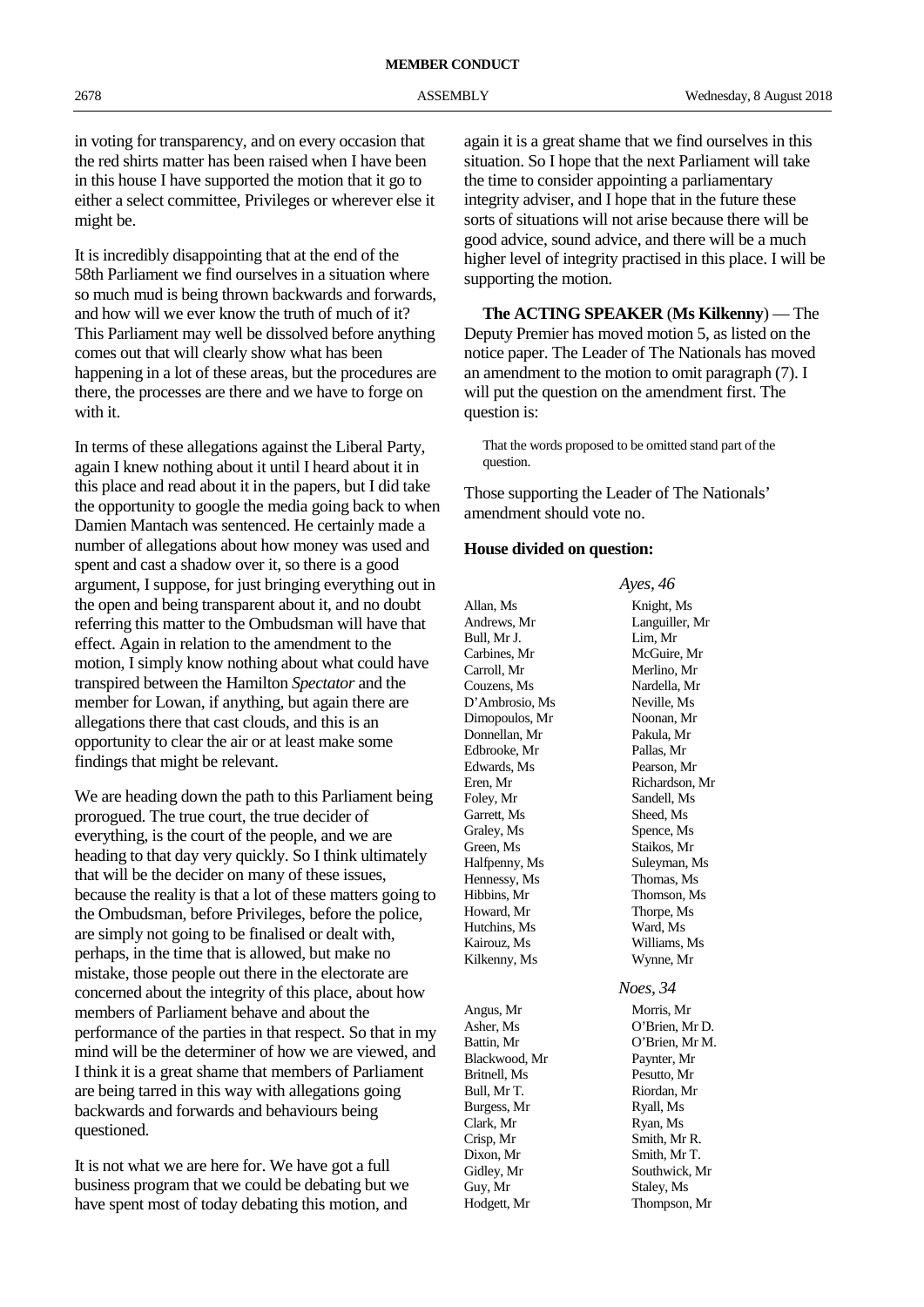# **Question agreed to.**

## **Motion agreed to.**

*Honourable members interjecting.*

**The SPEAKER** (16:43) — Order! The member for Kew will leave the chamber for the period of 1 hour.

# **Honourable member for Kew withdrew from chamber.**

# **DISTINGUISHED VISITORS**

**The SPEAKER** (16:44) — Order! Can I acknowledge in the chamber the Consul-General of Turkey to Melbourne, Mr Mehmet Küçüksakalli, who is finishing his term here in Melbourne. Can we thank him for his service.

# **OPEN COURTS AND OTHER ACTS AMENDMENT BILL 2018**

*Statement of compatibility*

# **Mr PAKULA (Attorney-General) tabled following statement in accordance with Charter of Human Rights and Responsibilities Act 2006:**

In accordance with section 28 of the *Charter of Human Rights and Responsibilities Act 2006* (the Charter), I make this Statement of Compatibility with respect to the Open Courts and Other Acts Amendment Bill 2018 (the Bill).

In my opinion, the Bill, as introduced to the Legislative Assembly, is compatible with human rights as set out in the Charter. I base my opinion on the reasons outlined in this statement.

## **Overview**

The Bill amends the *Open Courts Act 2013* (the OCA) to ensure the principle of open justice, and the fundamental value of transparency in the legal system, are further emphasised in the statutory regime for the prohibition and restriction of the publication of information in court and tribunal proceedings. The Bill also amends the *Children, Youth and Families Act 2005* (the CYFA) and the *Judicial Proceedings Reports Act 1958* (the JPRA) in related ways.

The Bill recognises a balance between the need for open justice as against the need to protect other legitimate interests of accused persons, victims and witnesses and the preservation of the proper administration of justice. It gives effect to a number of recommendations in the recent independent review of the OCA by the Hon Frank Vincent AO QC in 2016.

#### **Human Rights Issues**

In my opinion, the human rights under the Charter that are relevant to the Bill are:

the right to fair hearing under section 24 of the Charter;

the right to freedom of expression under section 15(2) of the Charter;

the right to privacy under section 13 of the Charter;

the protection of families and children under section 17 of the Charter; and

the rights of children in the criminal process under section 23(3) of the Charter, and in criminal proceedings under section 25(3) of the Charter.

For the reasons outlined below, I am of the view that the Bill is compatible with each of these human rights.

Importantly, the amendments made by the Bill ensure the principle of open justice, and the fundamental value of transparency in the legal system. These correspond to the Charter rights to a fair and public hearing (section 24) and to freedom of expression (section 15(2)), which includes the freedom to seek, receive and impart information and ideas.

## *Fair hearing (section 24) and Freedom of expression (section 15(2))*

Section 24(1) of the Charter provides that a person charged with a criminal offence or a party to a civil proceeding has the right to have the charge or proceeding decided by a competent, independent and impartial court or tribunal after a fair and public hearing.

Section 15(2) of the Charter provides that a person has the right to freedom of expression, including the freedom to seek, receive and impart information and ideas. This right is, however, subject to internal qualifications set out in section 15(3), which provide for lawful restrictions reasonably necessary to respect the rights and reputations of other persons, or for the protection of national security, public order, public health or public morality.

Under the OCA, suppression orders and closed-court orders have the potential to undermine these rights where the result is that hearings are not held in public, and information flows are restricted. Recognising this, the following aspects of the Bill promote the right to fair and public hearing and freedom of expression under the Charter by emphasising and enhancing open justice and transparency:

#### *Purposes of OCA to include open justice*

Clause 4 of the Bill amends section 1 of the OCA — which contains the OCA's purposes — to insert a new purpose of recognising and promoting the principle that open justice is a fundamental aspect of the Victorian legal system which: (i) maintains the integrity and impartiality of courts and tribunals; and (ii) strengthens public confidence in the system of justice.

#### *Suppression and closed-court orders constitute exceptions*

Clause 5 and clause 12 of the Bill amend section 4 and section 28 of the OCA respectively. The essence of these amendments is to make clear that suppression and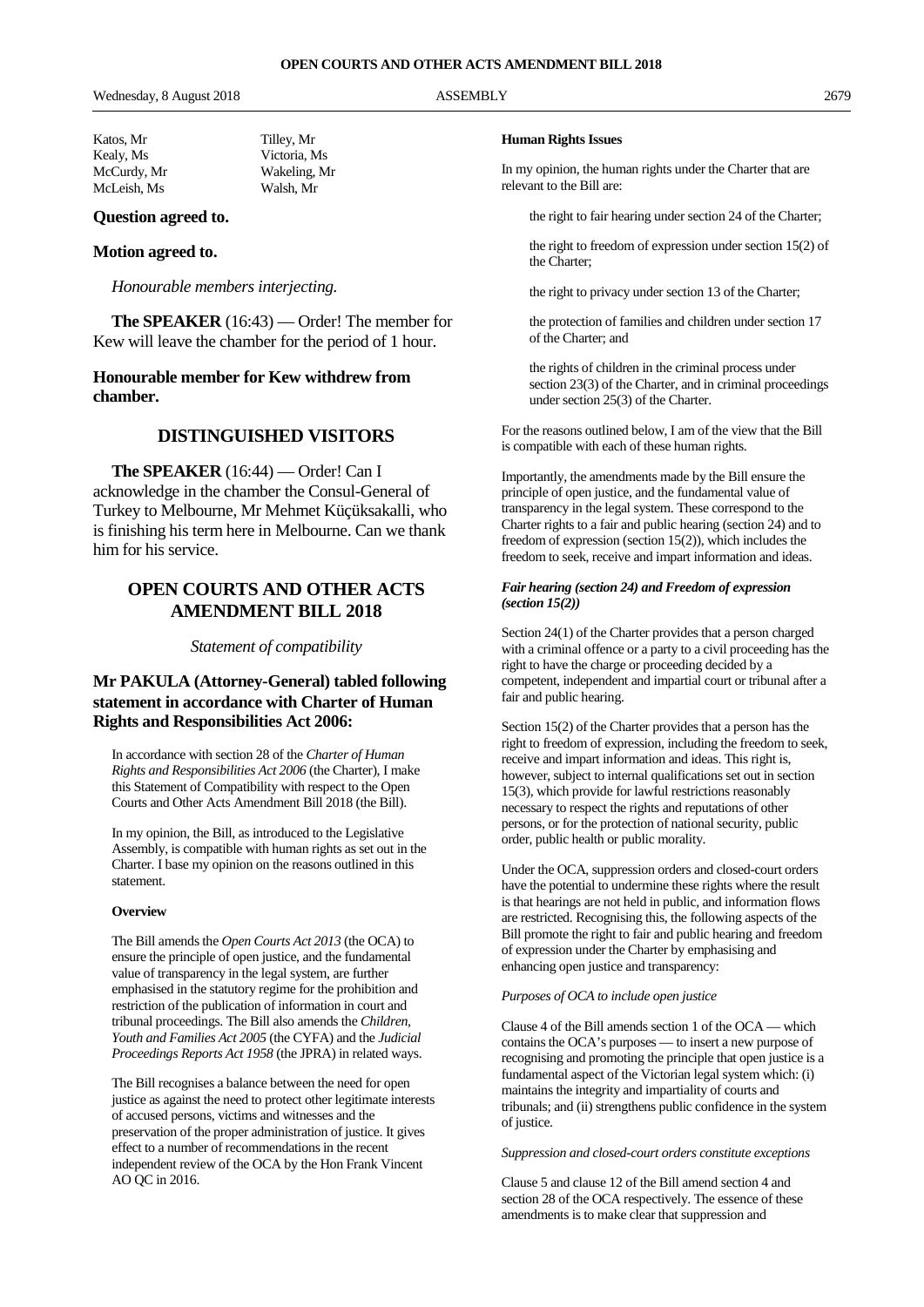closed-court orders made under the OCA constitute exceptions, based on necessity, to the operation of the principle of open justice.

# *Requirement to give reasons for suppression orders*

Clause 8 of the Bill amends section 13 of the OCA. Clause 9 of the Bill inserts a new section 14A into the OCA. The essence of these amendments is to impose a requirement on courts and tribunals to give reasons for a suppression order made under the OCA. This seeks to ensure that any departure from the principle of open justice is justified, as well as to impose additional rigour on the making of orders only where necessary. Reasons will also assist parties seeking to challenge suppression orders.

#### *Minor amendments*

The Bill makes minor amendments to improve the general operation of the OCA. Clause 6 amends section 8 of the OCA to prevent the inappropriate use of suppression orders when there are other specific statutory provisions, such as under the JPRA, that could be used to prohibit or limit the publication of information. Clause 7 amends section 12 of the OCA to clarify the duration of a suppression order in the event of an appeal.

#### *Privacy (section 13)*

Section 13(a) of the Charter provides that a person has the right not to have their privacy, family, home or correspondence unlawfully or arbitrarily interfered with. An interference will be lawful if it is permitted by a law which is precise and appropriately circumscribed, and will be arbitrary only if it is capricious, unpredictable, unjust or unreasonable, in the sense of being disproportionate to the legitimate aim sought.

#### The following aspects of the Bill are relevant to privacy:

#### *Publication of certain juvenile convictions at sentencing of adult*

Clause 14 of the Bill interferes with the right to privacy by allowing, in limited circumstances, for an adult's juvenile convictions to be disclosed on sentencing. The disclosure extends to secondary disclosure, for example media reports of the juvenile convictions of an adult offender disclosed in the sentencing remarks of the judge. This is an exception to section 534(1) of the CYFA, which otherwise restricts the publication of proceedings in the Children's Court.

It is my view that any interference with privacy is neither unlawful nor arbitrary and as such does not constitute a limit on the right to privacy. The disclosure of adult's juvenile convictions will enable the adult offender's crimes to be viewed in their proper context and will enhance transparency in the sentencing process. Further, the discretion conferred upon a judge of the County Court or the Supreme Court to disclose juvenile convictions at the sentencing of an adult is only enlivened in circumstances where that disclosure is necessary for the proper context.

This follows from safeguards which provide, in effect, that the disclosure discretion is enlivened only when:

the adult offences are serious. Seriousness will be assessed on a case-by-case basis, and so no definition of serious offences is included;

the relevant juvenile offences (to be disclosed) are sufficiently similar to the adult offences; and

the court is satisfied that disclosure is appropriate given the adult's prospect of rehabilitation and the number, seriousness, date, relevance and nature of any previous findings of guilt or convictions.

For completeness, I note I am of the view that children's rights in section 17(2) (protection in best interests discussed further below) and section 23(3) of the Charter (providing a child convicted of an offence must be treated in a way that is appropriate for his or her age) are not engaged by this new judicial discretion to disclose adults' juvenile offences. Those children's rights exist for the benefit of children, not adults. (Refer to section 3(1) of the Charter which defines a 'child' as a person under 18 years of age; and *Baker v DPP* [2017] VSCA 58 [99]–[100]). Further, the CYFA restriction on the publication of Children's Court proceedings — in section 534 of the CYFA — will continue for the benefit of children.

#### *Victims of sexual assault or family violence*

Clause 15 and clause 10, respectively, amend the JPRA and the OCA to allow adult victims of sexual assault or family violence, or those who as children have been subjected to such an offence, to opt for disclosure of their identity on the conviction of the offender.

Allowing victims greater choice over their personal information — here their victim status — is generally consistent with the values protected by the right to privacy, which has been said to 'protect[s] the individual's interest in the freedom of their personal and social sphere in the broad sense': *Kracke v Mental Health Review Board (General)* (2009) 29 VAR 1; [2009] VCAT 646 [619]–[620].

Therefore, I am of the view that the right to privacy is enhanced by allowing adults greater control over disclosure of their victim status. Relevantly, a number of victims do not feel diminished by their experiences. Regardless, they are currently prevented from talking openly about what has happened to them by measures in the OCA and the JPRA which essentially prohibit disclosure of their victim status. Clause 15 and clause 10 make amendments to redress that situation. In situations where there is more than one victim, there are safeguards to ensure the ongoing anonymity of a non-consenting victims' identity and hence their privacy.

### *Protection of children (section 17(2)) and Rights of children in the criminal process (section 23(3)) and criminal proceedings (section 25(3))*

Section 17(2) of the Charter provides that every child has the right to such protection as is in their best interests and is needed by them by reason of being a child. This provision acknowledges that children are vulnerable because of their age and are entitled to special protection.

Section 23(3) of the Charter, as noted, provides that a child who has been convicted of an offence must be treated in a way that is appropriate for his or her age.

Section 25(3) of the Charter provides that a child charged with a criminal offence has the right to a procedure that takes account of his or her age and the desirability of promoting the child's rehabilitation.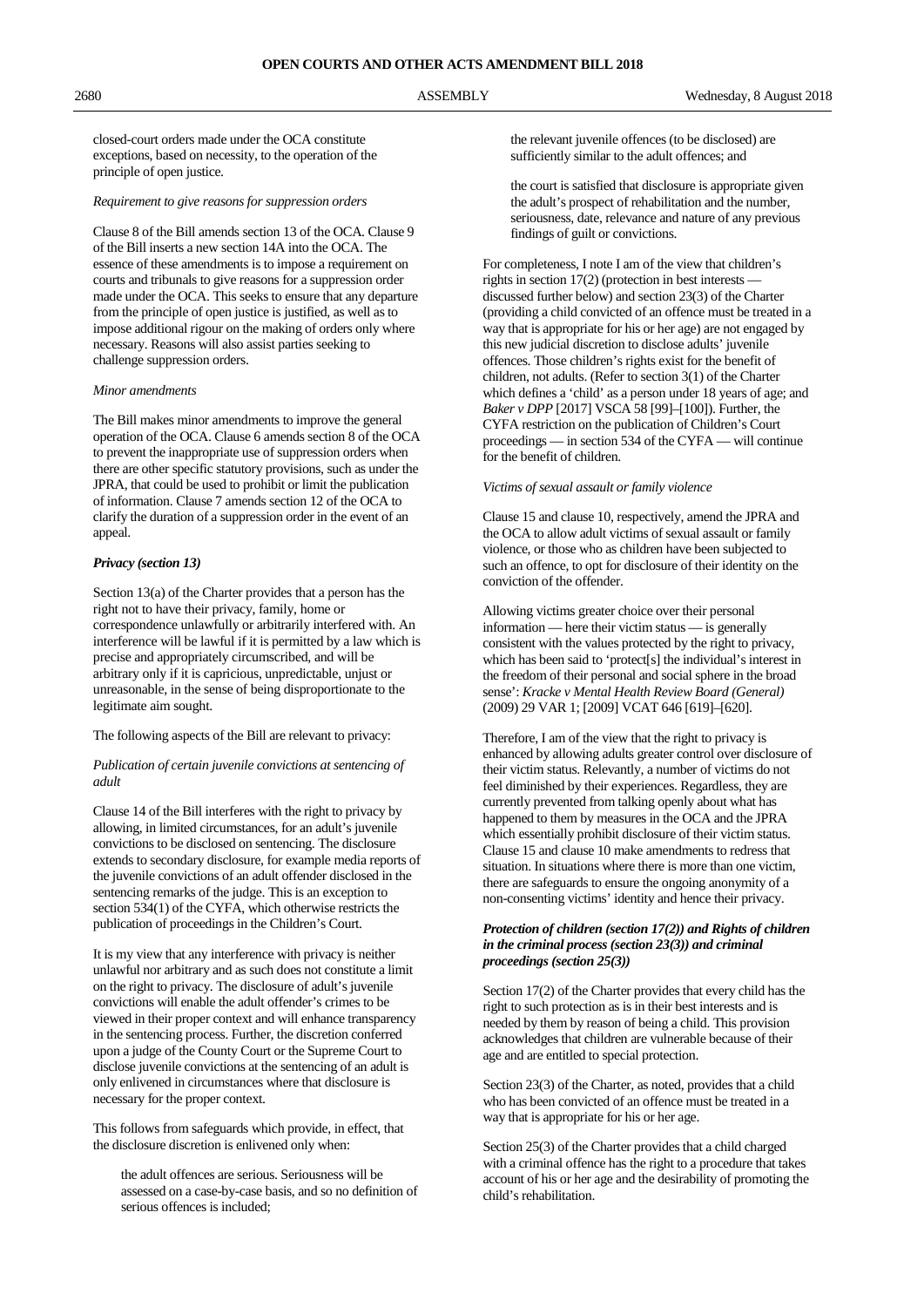I refer collectively to these rights as children's rights.

Clause 13 of the Bill engages these children's rights because it amends existing section 534 of the CYFA. Section 534 promotes children's rights by restricting the publication of proceedings in the Children's Court and so protecting young people from the detrimental effects to their rehabilitation resulting from permanent identification as criminal or delinquent.

I am of the view, however, that clause 13 does not limit children's rights because it does not change the objective of section 534. It merely clarifies matters which are deemed to be particulars which identify a child accused or offender (in section 534(4) of the CYFA).

Such clarification is necessary in circumstances where existing section 534(4) deems an extensive list of particulars to lead to the identification of a person when they may or may not have such an effect in individual cases. This unnecessarily limits freedom of expression (section 15(2) of the Charter discussed above) by circumscribing the freedom of the press to report on details of a court proceeding. Further, the amendments seek greater consistency with the legislation in other jurisdictions (noting section 534(4) is broader than analogous provisions in other jurisdictions), without the removal of the deeming provision entirely.

For completeness, I also note clause 13 makes amendments to section 534(4) of the CYFA to clarify that in the case of an Aboriginal person, a member of the Aboriginal community of the person is a deemed identifying feature. This reflects the special ties of Aboriginal persons to members of their community, and is consistent with the children's rights of Aboriginal children, as well as their cultural rights in section 19 of the Charter.

The Hon Martin Pakula, MP Attorney-General

# *Second reading*

**Mr PAKULA** (Attorney-General) (16:45) — I move:

That this bill be now read a second time.

# **Speech as follows incorporated into** *Hansard* **under standing orders:**

The Bill reinforces that open justice and the free communication of information are fundamental features of the Victorian legal system. It is the first step in delivering on the government's commitment to improve the suppression order regime in Victoria.

In 2016, the government asked the Honourable Frank Vincent AO QC to conduct a review of the *Open Courts Act 2013* and other Victorian legislation which prohibits or restricts the publication of information. The review made 18 recommendations to ensure that suppression orders are only made where absolutely necessary. The Bill is the first part of reforms to implement the recommendations of the Open Courts Act Review, responding in full or in part to seven recommendations of the Review.

The Bill will also amend section 534 of the *Children, Youth and Families Act 2005* to ensure that the prohibition against the publication of the identity of a young offender applies as narrowly as possible to enable free reporting of court proceedings. This builds on the recommendations of the Open Courts Act Review.

## **Emphasising the importance of open justice**

Open justice demonstrates to the community that courts and tribunals act with integrity and impartiality. It strengthens public confidence in the justice system.

The Open Courts Act only contains general presumptions in favour of disclosure of information and holding hearings in open court. Further, the purposes section of the Act makes no reference to the value of open justice. These provisions do not place adequate emphasis on the importance of transparency in our legal system.

The Bill will amend the presumption provisions in the Act to make clear that suppression and closed-court orders made under the Act constitute exceptions, based on necessity, to the principle of open justice. It will amend the purpose section of the Act to make it clear to the community that open justice is a fundamental aspect of the Victorian legal system. This will also remind courts and tribunals of the need to recognise and promote the principle of open justice and the free communication of information when deciding whether to make a suppression or closed-court order.

#### **Preventing duplication of suppression orders**

The Open Courts Act currently provides that it does not affect the operation of provisions in other legislation which prohibit or restrict the publication of information, such as provisions in the *Major Crime (Investigative Powers) Act 2004*, and includes for this purpose a non-exhaustive list of such provisions in section 8 of the Open Courts Act.

The Bill will add a number of relevant provisions, for example provisions in the *Judicial Proceedings Reports Act 1958*, to the list in the Open Courts Act. It will prohibit courts and tribunals from making a suppression order under the Open Courts Act in relation to certain information where any of the provisions listed in section 8 apply to prevent the publication of that information. This will reduce the number of suppression orders being made under the Open Courts Act where other legislation operates.

#### **Giving reasons for suppression orders**

There is no requirement in the Open Courts Act that courts and tribunals give reasons for the making of suppression orders. Recommendation 6 of the Open Courts Act Review recommends that Victorian courts and tribunals give a written statement of reasons for making each suppression order, subject to any redaction or restriction necessary not to undermine the purpose of the order, and that these reasons be made publicly available. This will bring more rigour to the making of suppression orders and give the community greater confidence in the workings of the legal system.

The Bill will partially implement recommendation 6 of the Open Courts Act Review. It will amend the Act to impose a requirement that a court or tribunal must give a statement of reasons for the ground for making a suppression order, its duration and the scope of information covered by it. Reasons will not need to be given in limited circumstances such as where an interim order is made or where giving a statement of reasons would render the order ineffective. As the form of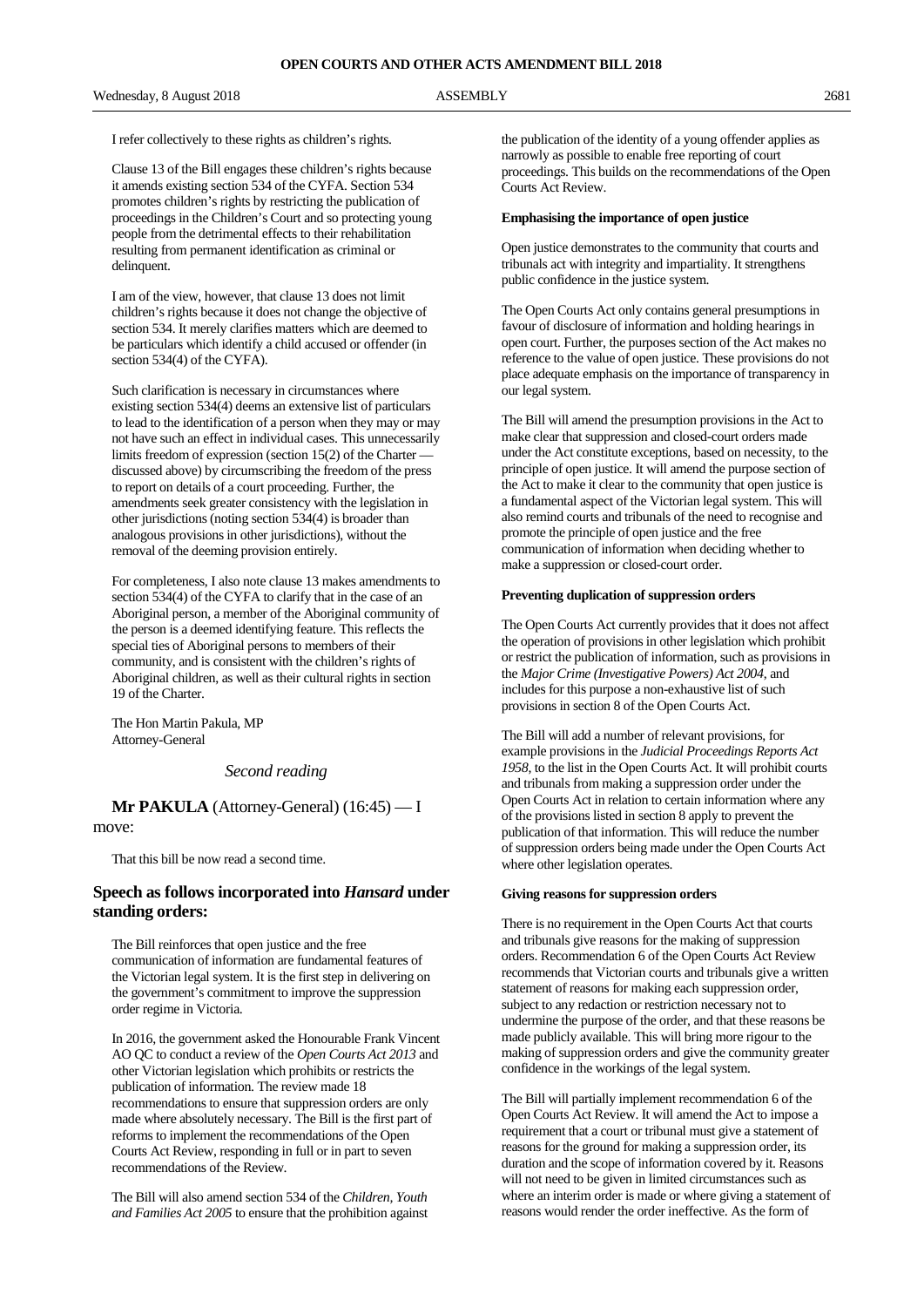giving reasons for a decision currently varies across Victorian courts and tribunals, and additional resources would be required to support the giving of written reasons by all courts and tribunals, the Bill does not impose a requirement that the statement of reasons be in written form. The implementation of this requirement will be considered in further legislation.

The reasons for making an order need not be of any particular length, provided they are sufficient to explain and justify the terms of the suppression order. This will strike an appropriate balance between the community's need to understand why information is concealed and the need not to impose onerous requirements on courts and tribunals which prevent proceedings from being conducted quickly and efficiently.

Courts and tribunals will be expected to make the reasons for making a suppression order publicly available in the usual way reasons for other decisions are published.

#### **Suppression orders continuing on appeal**

The Bill will amend the Open Courts Act so that, unless a suppression order specifies otherwise or a court or tribunal varies or revokes the order, a suppression order made in a proceeding will continue until the end of any appeal period or the conclusion of an appeal if one is made. A court or tribunal hearing the appeal will be able to vary or revoke the suppression order in the same terms as the power of the lower court to make the order.

This will ensure that sensitive information which a court or tribunal has determined must be prohibited from publication is not publicly disclosed as a result of the period between the conclusion of a proceeding and any appeal from that proceeding.

#### **Juvenile convictions of serious adult reoffenders**

The Children, Youth and Families Act prohibits the publication of the juvenile convictions of a young offender convicted in the Children's Court. The purpose of this prohibition is to give young people an opportunity for rehabilitation by avoiding the long-lasting stigma of being known as a criminal. However, there is little reason to prevent the community from knowing the juvenile convictions of hardened offenders who do not avail themselves of that opportunity and continue to commit serious crimes into adulthood.

The Bill will amend this Act to clarify that the County Court and the Supreme Court have the discretion to publish relevant juvenile convictions in sentencing remarks when sentencing an adult offender, which would otherwise breach the prohibition. This discretion will only be available provided there is sufficient similarity between the offence committed by a person as a child and their adult offending and where the adult offending is serious. The terms "serious" and "sufficiently similar" are not defined in the legislation so as not to limit unnecessarily the exercise of the court's discretion in the circumstances of each case. A court deciding whether to publish the juvenile convictions of adult offenders will also be required to consider the adult's prospects of rehabilitation and their previous criminal history to ensure that juvenile convictions are only released in cases disclosing a "continuing and entrenched propensity" to commit further offending on the part of the offender, as recommended by the Open Courts Act Review. Once published in the sentencing remarks of the County Court or Supreme Court, information

relating to the juvenile convictions of the adult offender may be republished in media reports.

#### **Enabling victims to tell their story**

The Judicial Proceedings Reports Act contains a statutory prohibition against the identification of victims of certain sexual offences. Courts may also make suppression orders under the Open Courts Act to prohibit disclosure of the victim's identity or other information in order to protect victims of sexual and family violence offences. These legislative schemes can inadvertently prevent victims, if they wish to, from speaking openly about their experiences, for example in the media.

The Bill will introduce a new process in the Judicial Proceedings Reports Act to enable courts to make an order lifting the prohibition on publishing the victim's identity if the victim consents to this disclosure and there are no other reasons for the information to be concealed. The Bill will also clarify the right of victims of sexual or family violence offences to apply to revoke a suppression order under the Open Courts Act made solely on the basis of protecting the victim's identity. As victims of sexual and family violence offences have special vulnerabilities, the Bill will include the safeguard of making these processes available upon the conviction of the offender to victims once they are over the age of 18. The Bill will also ensure that, in cases involving multiple victims, there is no disclosure of the identity of any non-consenting victim.

Although the application process in this Bill has been made as simple as possible to help victims tell their story, the making of a court application can still be burdensome. Further work will be undertaken in stage two of these reforms to ensure that victims of sexual and family violence offences are supported through this process and their consent to disclosure of their identities is actively sought in court proceedings.

#### **Other reforms to strengthen open justice**

The Children, Youth and Families Act prohibits the publication of matters which identify a child or other applicable person in a Children's Court proceeding. The Act contains a provision which deems certain matters as likely to lead to the identification of a person in all cases. This list of identifying particulars includes matters such as the physical description or the style of dress of the child or their political, philosophical or religious beliefs. This provision unduly limits reporting on cases by preventing the publication of matters which may not in fact serve to identify a person in the circumstances of an individual case.

The Bill will narrow the list of matters deemed likely to identify a person to the name of the person or their relatives and the name, address and locality of their school, home or place of work or training. A relative will be defined to include a member of the person's Aboriginal community if the person is Aboriginal. It will continue to be the case that the media is prevented from publishing any detail identifying a person whose identity is protected in the circumstances of the individual case.

#### **Further legislation**

As I have said, this Bill marks the first stage of implementation of the recommendations of the Open Courts Act Review. The reforms in this Bill are those that can be implemented immediately. Further consideration of the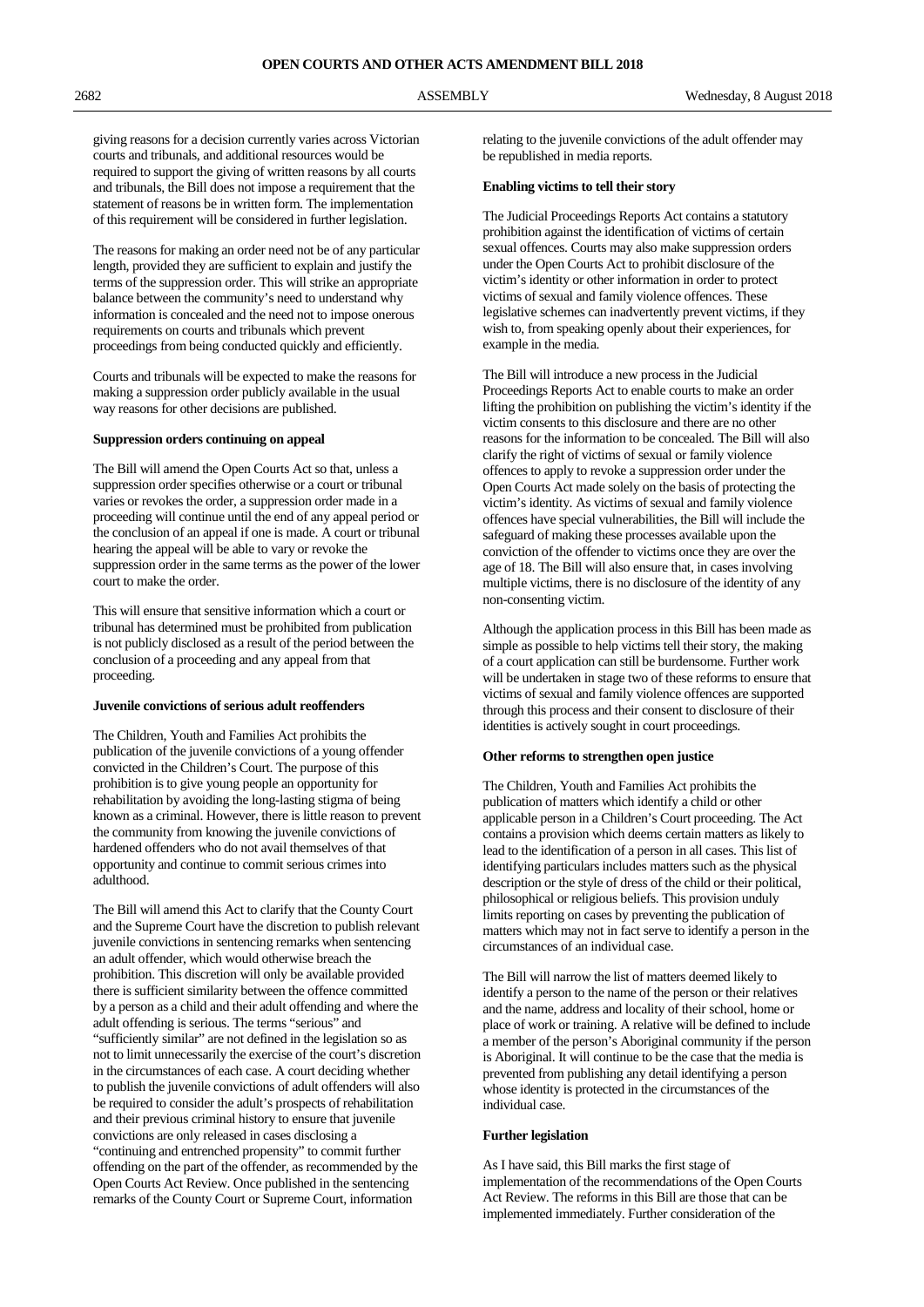remaining recommendations of the review is necessary because of their complexity.

Openness and transparency are at the heart of the legal system. This Bill will reinforce the importance of open justice while ensuring exceptions to that principle are made in limited circumstances when clearly justified.

I commend the Bill to the house.

# **Debate adjourned on motion of Mr M. O'BRIEN (Malvern).**

# **Debate adjourned until Wednesday, 22 August.**

# **TRANSPORT LEGISLATION AMENDMENT (BETTER ROADS VICTORIA AND OTHER AMENDMENTS) BILL 2018**

# *Statement of compatibility*

# **Mr DONNELLAN (Minister for Roads and Road Safety) tabled following statement in accordance with Charter of Human Rights and Responsibilities Act 2006:**

In accordance with section 28 of the *Charter of Human Rights and Responsibilities Act 2006* (**Charter**), I make this Statement of Compatibility with respect to the Transport Legislation Amendment (Better Roads Victoria and Other Amendments) Bill 2018 (**the Bill**).

In my opinion, the Bill, as introduced to the Legislative Assembly, is compatible with human rights as set out in the Charter. I base my opinion on the reasons outlined in this **Statement** 

## **Overview**

The Bill amends a variety of Acts relating to the transport system.

Relevant to this Statement of Compatibility, the Bill implements a number of reforms to Victoria's road safety laws.

It includes reforms aimed at reducing the burden on courts resulting from the administration of alcohol interlock conditions imposed on the driver licences or learner permits of drink-driving offenders and provides for the mandatory imposition of alcohol interlock conditions in certain situations.

It clarifies the offence of failing to stop a motor vehicle and makes an amendment to an evidential provision concerning road safety cameras.

The Bill provides that it will continue to be the case that offences relating to the driving of an automated vehicle without an automated driving system permit or driving in breach of a condition of such a permit will be offences for which vehicle impoundment, immobilisation and forfeiture apply under the *Road Safety Act 1986*.

The Bill also amends the *Transport (Compliance and Miscellaneous) Act 1983* in relation to over-dimensional vehicles crossing tramway and railway tracks.

# **Human Rights Issues**

Several aspects of the Bill raise human rights issues, which I address in this Statement as follows.

### Right to a fair hearing

Section 24 of the Charter provides that a person charged with a criminal offence or a party to a civil proceeding has the right to have the charge or proceeding decided by a competent, independent and impartial court or tribunal after a fair and public hearing.

The right to a fair hearing under section 24 of the Charter may be relevant to certain provisions of the Bill which, in effect, transfer court functions in relation to the imposition and removal of alcohol interlock conditions to VicRoads; provide for the mandatory imposition of alcohol interlock conditions with respect to certain offences; and restrict appeals to the Magistrates' Court with respect to decisions of VicRoads in relation to alcohol interlock conditions.

*Imposition and removal of alcohol interlock conditions transfer of court functions to VicRoads*

An alcohol interlock is an electronic breath testing device that prevents a vehicle from starting if it detects alcohol in the driver's breath.

Section 31KA of the *Road Safety Act 1986* requires VicRoads to impose an alcohol interlock condition when granting a driver licence or learner permit to persons in certain circumstances. This obligation applies in relation to first time drink-driving offenders with a recorded blood or breath alcohol concentration (BAC) of less than 0.10.

The *Road Safety Act 1986* also empowers the Magistrates' Court to impose alcohol interlock conditions in respect of driver licences and learner permits for other offences, including for:

- (a) all first-time drink drivers with a recorded BAC of 0.10 or more, and all repeat drink-driving offences where the person is disqualified from driving under sections 50 or 89C of the *Road Safety Act 1986*; and
- (b) all persons disqualified from driving under sections 89 or 89A of the *Sentencing Act 1991* (where the court has also made a finding that the person who committed the offence was under the influence of alcohol or both alcohol and a drug which contributed to the offence) for:
	- (i) serious motor vehicle offences within the meaning of section 87P of the *Sentencing Act 1991* (for example, culpable driving);
	- (ii) police pursuit offences;
	- (iii) motor vehicle theft offences;
	- (iv) non-road safety offences (dealt with under section 89A of the *Sentencing Act 1991*).

Clause 12(2) of the Bill amends section 31KA of the *Road Safety Act 1986* so as to broaden the offences in relation to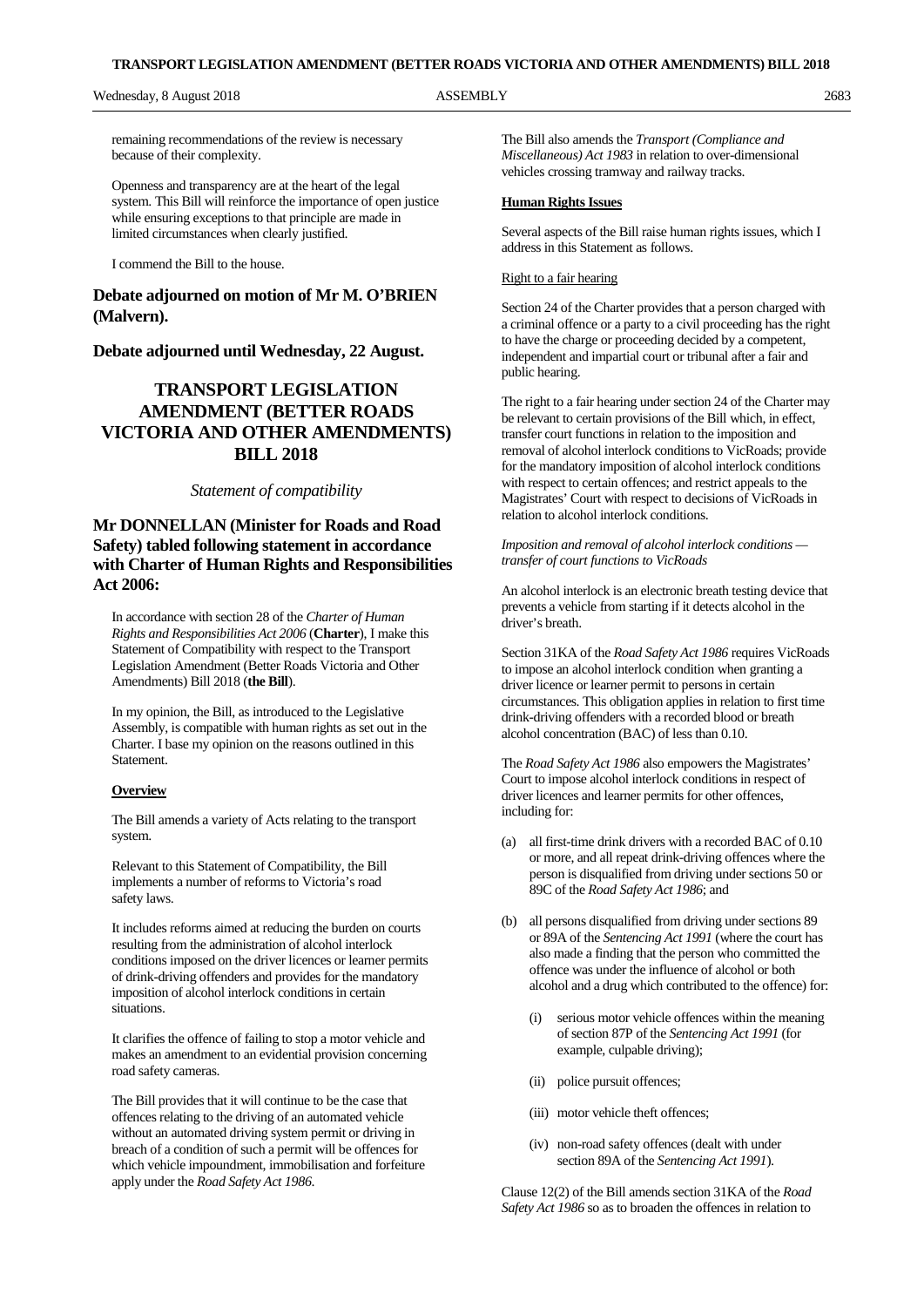2684 ASSEMBLY Wednesday, 8 August 2018

which VicRoads is empowered to impose alcohol interlock conditions. VicRoads will now be empowered to impose such conditions for a person disqualified from driving under sections 50 or 89C (unless the person is exempted under new section 50AAAE, discussed below).

Further, the Bill now provides that, in all circumstances, the removal of an alcohol interlock condition from a person's driver licence or learner permit will be determined by VicRoads, a function that was previously, in some circumstances, performed by the Magistrates' Court.

In transferring responsibility for the imposition and removal of alcohol interlock conditions from the Magistrates' Court to VicRoads, the Bill may appear to engage the right to a fair hearing. However, for the following reasons I do not consider that the right is engaged.

While matters that are currently dealt with by the Magistrate's Court will now be dealt with administratively by VicRoads, this does not limit access to courts. Insofar as the right under section 24(1) contains a right of access to courts, it does not require that matters such as decisions relating to the imposition and removal of alcohol interlock conditions, be determined by courts as opposed to non-judicial bodies. Moreover, the Act and some of the provisions in the Bill contain a range of appropriate safeguards and mechanisms to ensure that the administrative scheme implemented by VicRoads is fair. Consequently, I do not consider that this amendment engages the right.

#### *Mandatory imposition of alcohol interlock conditions*

The Bill also amends Schedule 1B to the *Road Safety Act 1986*. That Schedule distinguishes between offences for which it is discretionary or mandatory for a decision-maker to impose an alcohol interlock condition. The Bill provides that, for certain offences for which the imposition of such a condition was discretionary, it will now be mandatory, subject to an exemption process under section 50AAAE. For example, where a person was disqualified for driving a motor vehicle while under the influence of liquor or both liquor and a drug to such an extent as to be incapable of having proper control of the vehicle, and that offence occurred before 13 May 2002, the court previously had a discretion whether to impose an alcohol interlock condition. Such a condition will now be mandatory.

However, while the removal of discretion from decision-makers may appear to engage the fair hearing right, in my view it does not do so. This is because the changes alter the substantive law to be applied by the decision-makers. By contrast, the right to a fair hearing is concerned with the process by which findings of substantive law are to be made. Consequently, in my view the right is not engaged.

Even if the right were engaged by making the conditions mandatory, the Bill contains new provisions allowing a person subject to a condition to apply for an exemption from that condition in certain circumstances, such that the process remains fair.

#### *Restriction of appeals to Magistrates' Court*

Section 26 of the *Road Safety Act 1986* governs appeals to the Magistrates' Court against certain decisions of VicRoads in relation to driver licences or learner permits. Section 26(5) currently provides that an appeal does not lie against certain decisions of VicRoads to impose (or not remove) alcohol

interlock conditions. Clause 9 of the Bill amends section 26(5) to also preclude appeals to the Magistrates' Court from decisions declining to exempt a person from an alcohol interlock condition which they would otherwise be subject to, under new section 50AAAE. Clause 9 of the Bill also amends section 26(5) to preclude appeals to the Magistrates' Court from decisions of VicRoads under section 103ZM(6) to not exempt a person from the prescribed alcohol interlock usage data requirements.

New section 50AAAE establishes a process for a person in certain circumstances to apply to VicRoads to be exempted from the imposition of an alcohol interlock condition on the basis that they are not engaging in hazardous or harmful use of alcohol and are not dependent on alcohol. New section 26(5)(c), inserted by clause 9, limits a general appeal to the Magistrates' Court from a decision not to grant such an exemption. However, new section 50AAAF, inserted by clause 18, allows a person to apply to the Court for a direction to VicRoads that the person has satisfied the evidentiary requirements of section 50AAAE. This, in effect, creates a narrow and tailored form of judicial review in place of the general right of appeal. Therefore, even if the limitation of appeal rights has the potential to affect the right to fair hearing, in my view the substance of clause 9 does not.

It is noted that new section 50AAAF(4) requires the Magistrates' Court, at a hearing of an application under this section, to hear any relevant evidence tendered by the Chief Commissioner of Police. There is no corresponding requirement that the Magistrate must hear evidence tendered by the applicant. To the extent that this may be relevant to the applicant's right to a fair hearing, I do not consider that the right is limited. The relevant material of the applicant will have already been provided by the applicant to the Court, as section 50AAAF(3)(b) requires an application to the Magistrates' Court to be accompanied by the evidence given in support of the application under section 50AAAE. Further, it is appropriate that the Chief Commissioner of Police be able to tender any relevant evidence, as section 50AAAF(3) requires an application to be made on notice to the Chief Commissioner of Police, and the Chief Commissioner of Police may have evidence that is relevant to the matter which should be considered.

New section 103ZM(5) provides that a person whose driver licence or learner permit is subject to an alcohol interlock condition imposed in respect of an offence committed before 1 October 2014, will be subject to the prescribed alcohol interlock usage data requirements. It was previously the case that these requirements did not apply to that group of offenders. If VicRoads is satisfied that there are special circumstances, it may grant an exemption to a person from this new requirement under section 103ZM(6). The prescribed alcohol interlock usage data requirements are set out in regulations and include requirements such as not using the alcohol interlock device while alcohol affected and not tampering with the device. In my view, the exclusion of a decision under section 103ZM(6) from a general right of appeal does not limit the right to a fair hearing.

## Right not to be tried or punished more than once

Section 26 of the Charter provides that a person must not be tried or punished more than once for an offence.

Clause 28 of the Bill amends Schedule 1B to the *Road Safety Act 1986* to provide that, for certain offences, where the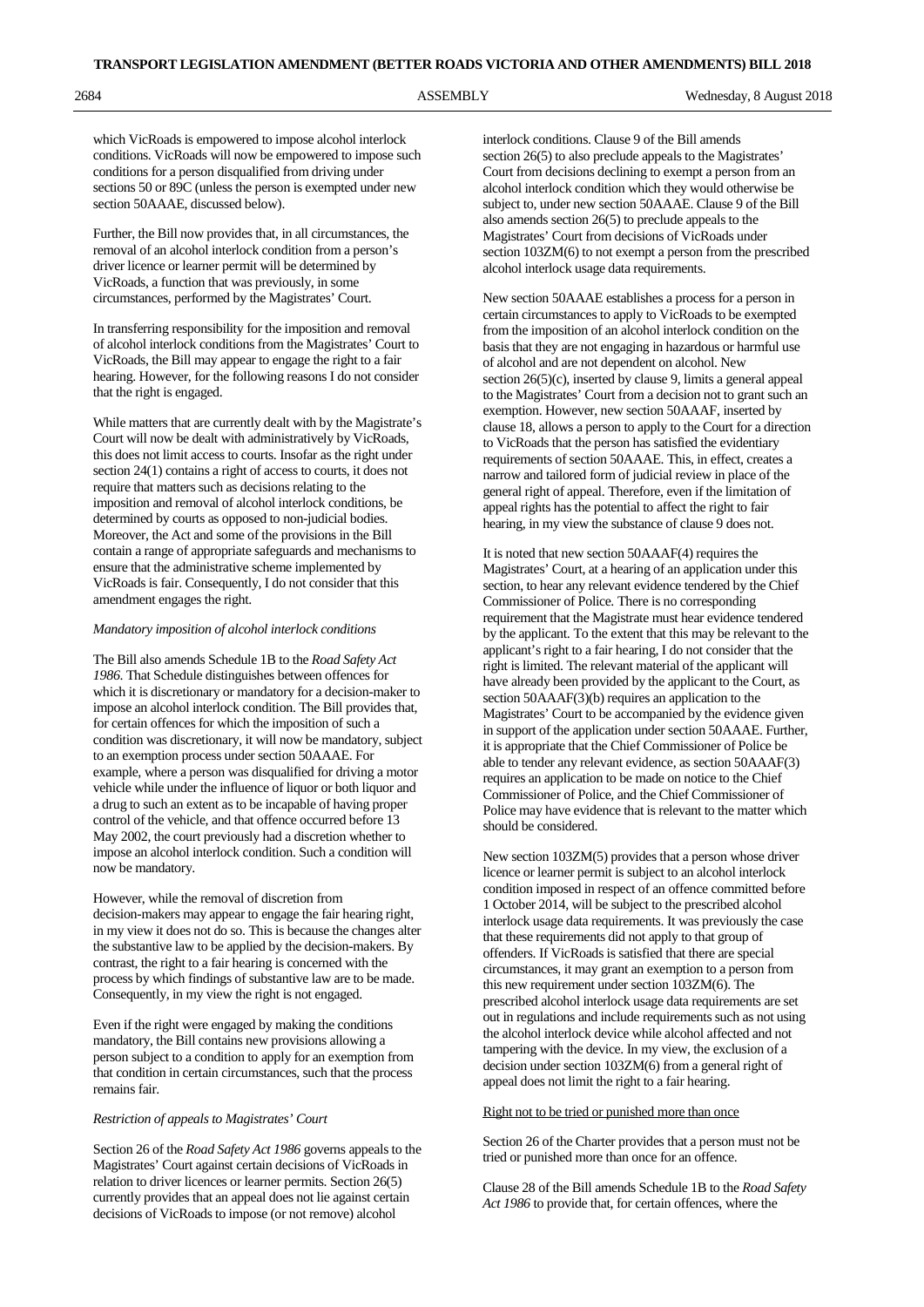imposition of an alcohol interlock condition was previously discretionary, it will now be mandatory, subject to an exemption process under new section 50AAAE. The alcohol interlock condition will be imposed after the person's disqualification period has ended and the person applies to VicRoads for a driver licence or learner permit. A question may arise as to whether this amounts to double punishment for the offence that gave rise to the initial disqualification.

However, the alcohol interlock provisions in the Bill are administrative and regulatory in nature and do not amount to punishment for a criminal offence. The purpose of the alcohol interlock conditions is to protect public safety by reducing the risk of future drink-driving offences, rather than being aimed at punishing affected persons. The requirements are only imposed where a person wishes to apply for a driver licence or learner permit after a period of disqualification for a drink-driving offence. Even if the imposition of an alcohol condition may be seen as a sanction, the sanction is not of a criminal nature and the right in section 26 of the Charter does not preclude imposition of various civil consequences for the same conduct.

## No higher penalty

Section 27(2) of the Charter provides that a person has a right not to have a greater penalty imposed for a criminal offence than applied to the offence when it was committed.

Clause 27 of the Bill inserts transitional provisions. New section 103ZM(5) provides that where a person was disqualified from driving because of a drink-driving offence that was committed before 1 October 2014, the person will be required to meet the prescribed alcohol interlock usage data requirements, subject to a special circumstances exemption under section 103ZM(6) of the *Road Safety Act 1986*. These offenders were previously not required to comply with these requirements, which are set out in regulations and include requirements such as not using the alcohol interlock device while alcohol affected and not tampering with the device.

Clause 28 of the Bill amends Schedule 1B to the *Road Safety Act 1986* to provide that, for certain offences, where the imposition of an alcohol interlock condition was previously discretionary, it will now be mandatory, subject to an exemption process under new section 50AAAE. The alcohol interlock condition will be imposed after the person's disqualification period has ended and the person applies to VicRoads for a driver licence or learner permit.

A question may arise as to whether these amendments may result in a person being subjected to a higher penalty for the disqualifying offence than applied at the time the offence was committed, by being subjected to usage data requirements or the imposition of an alcohol interlock condition which may not otherwise have been imposed at the time the initial offence was committed.

However, in my view, clause 27 of the Bill does not engage the right in section 27(2) of the Charter as the requirement to comply with prescribed alcohol interlock usage data requirements does not impose any higher penalty. The application of new requirements, relating to existing conditions, does not amount to the imposition of any penalty. Applicable requirements in a regulatory context, such as licensing, are subject to change to reflect best practice, shifts in policy and technology, and requirements that apply including to conditions.

Similarly, clause 28 of the Bill which provides for the mandatory imposition of alcohol interlock conditions in certain cases, is not punitive or penal in nature. Furthermore, alcohol interlock conditions are imposed when a person applies for a driver licence or learner permit, which is an entirely voluntary process. The alcohol interlock assists a person found guilty of a drink-driving offence to separate that person's drinking from driving and can therefore be better described as a therapeutic measure designed to assist the person to avoid committing another drink-driving offence in the future, and to protect the public against the commission of further drink-driving offences.

#### Right to privacy

Section 13 of the Charter provides that a person has the right not to have their privacy, family, home or correspondence unlawfully or arbitrarily interfered with. Interference will be lawful if it is permitted by a law which is precise and appropriately circumscribed, and will be arbitrary only if it is capricious, unpredictable, unjust or unreasonable, in the sense of being disproportionate to the legitimate aim sought.

A number of clauses are relevant to the right to privacy.

Clause 16 amends the administrative scheme for removal of an alcohol interlock condition. Clause 16 re-enacts current section 50AAAB(2)(c) in new section 50AAAB(1)(b), which provides that a person applying for removal of an alcohol interlock condition must supply a report that complies with current section 50AAAB(3). This report must contain data that indicates compliance with any prescribed alcohol interlock usage data requirements.

Clause 18 creates a new section 50AAAE which, in certain cases, enables a person to apply to avoid an alcohol interlock condition requirement if they can demonstrate that they are not engaging in hazardous or harmful alcohol use and are not dependent on alcohol. The application must be supported by evidence relating to their personal circumstances, which may include medical reports and assessments.

Clause 27 of the Bill inserts section 103ZM(6) of the *Road Safety Act 1986* which provides that pre-1 October 2014 offenders may, in certain circumstances, make an application to VicRoads to be exempted from the prescribed alcohol interlock usage data requirements.

Insofar as the right to privacy is engaged by the requirement to provide personal and sensitive information to VicRoads pursuant to clauses 16, 18 and 27, I consider that any interference with that right is lawful and not arbitrary.

An application for a driver licence or learner permit is entirely voluntary and persons making an application for an exemption from or removal of alcohol interlock conditions, or an exemption from the prescribed alcohol interlock usage data requirements, will have a minimal expectation of privacy in relation to material of direct relevance to their application. The requirement that information and supporting evidence be provided pursuant to these clauses is to enable VicRoads to decide that the applicant is not dependent on alcohol (for clause 18), has complied with the prescribed alcohol interlock usage data requirements (for clause 16) or has established special circumstances warranting an exemption from the prescribed alcohol usage data requirements (for clause 27). The requirement that the information be provided serves an important public purpose as it enables VicRoads to make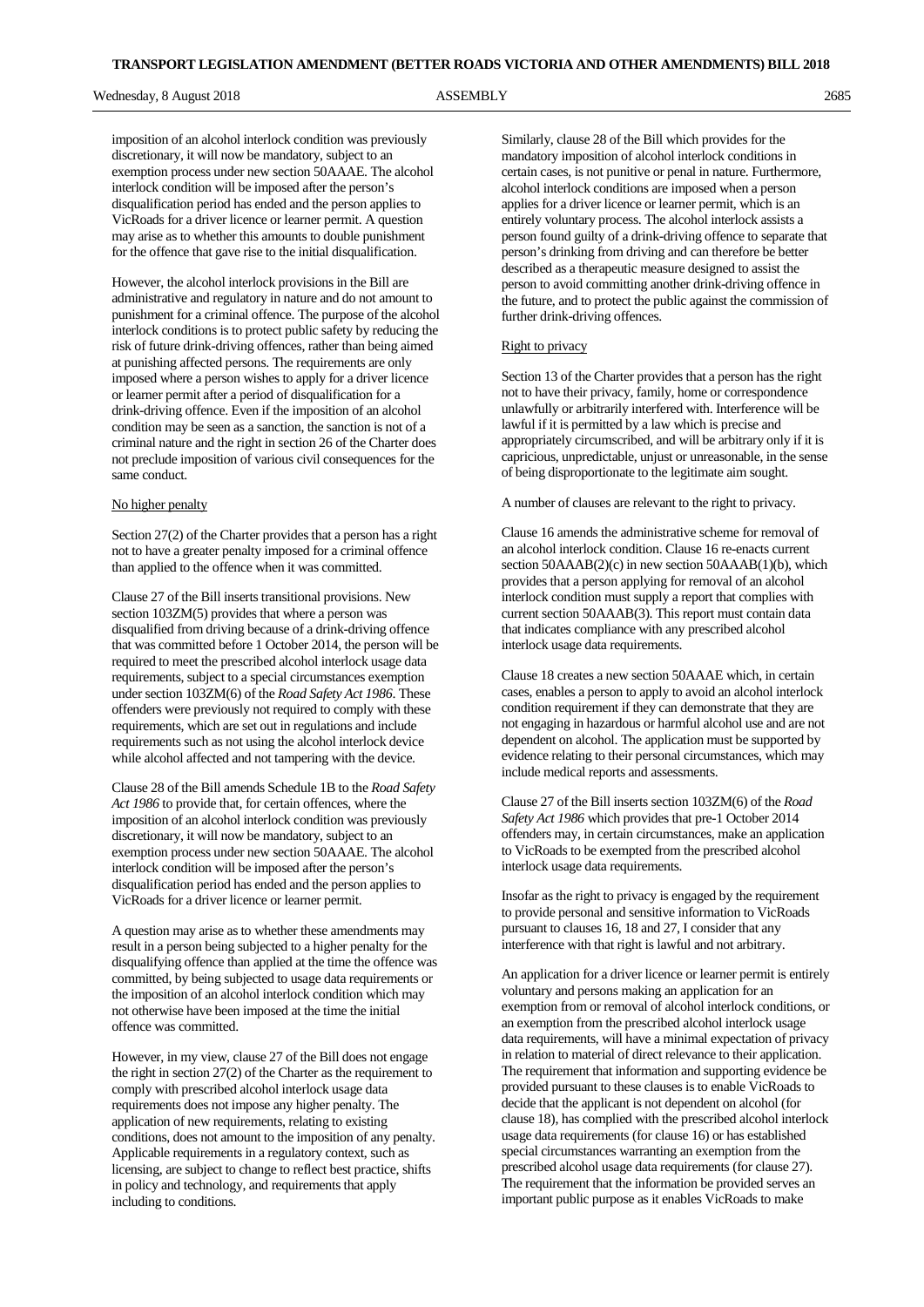informed decisions about who should be subject to alcohol interlock conditions or the prescribed alcohol usage data requirements and whether an alcohol interlock condition should be removed. Therefore, in my view, clauses 16, 18 and 27 do not limit the right to privacy.

### **Property**

Section 20 of the Charter provides that a person must not be deprived of their property other than in accordance with law. The right requires that powers which authorise the deprivation of property are conferred by legislation or common law, are confined and structured rather than unclear, are accessible to the public, and are formulated precisely.

#### *Mandatory imposition of alcohol interlock conditions*

Clause 28 amends Schedule 1B to the *Road Safety Act 1986* so that certain offences will result in the mandatory imposition of an alcohol interlock condition by VicRoads upon the offender applying for a driver licence or learner permit.

The alcohol interlock provisions may be relevant to the section 20 right not to be deprived of a person's property other than in accordance with law, because a person is only able to use their property, being their vehicle, if an alcohol interlock has been fitted. In my opinion, the provisions do not limit the right because, even if the requirement to fit the device in order to use the vehicle is viewed as a potential deprivation of the vehicle, the circumstances in which a device must be fitted are clearly formulated and are in accordance with the law.

### *Impoundment, immobilisation and forfeiture of motor vehicles*

Section 31(2) of the *Transport Legislation Amendment (Road Safety, Rail and Other Matters) Act 2017* (Vic) (the 2017 Act) will amend the existing motor vehicle impoundment, immobilisation and forfeiture provisions in the *Road Safety Act 1986* by amending the definition of 'relevant offence' (which will replace the current definitions of 'tier 1 relevant offence' and tier 2 relevant offence'). The 2017 Act has received the Royal Assent but has not yet been proclaimed.

Clause 56 of this present Bill further amends the definition of 'relevant offence' in the 2017 Act so that it will cover offences under sections 33I(1) or 33I(3) (relating to driving or causing another to drive an automated vehicle without an automated driving system permit where the permit is required) or 33J(1) (relating to driving an automated vehicle on a highway in breach of a current permit condition) of the *Road Safety Act 1986*. These offences are currently subject to the vehicle impoundment regime and they are listed as 'tier 2 relevant offences'. The reason these offences were not included in the new definition of 'relevant offence' set out in the 2017 Act is that these new offences, which were created by the *Road Safety Amendment (Automated Vehicles) Act 2018*, had not yet come into existence when the 2017 Act was considered by the Parliament. Furthermore, the *Road Safety Amendment (Automated Vehicles) Act 2018* could only add these offences to the definition of 'tier 2 relevant offence' because the new definition of 'relevant offence', to be created by the 2017 Act, had not been assented to when the *Road Safety Amendment (Automated Vehicles) Act 2018* was introduced into the Parliament.

The commission of 'relevant offences' can give rise to consequences including the exercise of powers by police officers for the impoundment, immobilisation and forfeiture of motor vehicles and for the exercise of search and seizure powers. The human rights issues raised by these amendments were discussed in the Statement of Compatibility for *Road Safety Amendment (Automated Vehicles) Act 2018* and they were considered to be compatible with the Charter.

#### Freedom of movement

Section 12 of the Charter provides that every person lawfully in Victoria has the right to move freely within Victoria and to enter and leave it.

#### *Requirement to remain stopped*

Clause 32 of the Bill seeks to clarify the offence of failing to stop a motor vehicle when requested by a police officer, or a protective services officer on duty at a designated place (under section 64A of the *Road Safety Act 1986*).

Section 64A currently does not include a specific reference to a person, after being directed to stop, to remain stopped. Clause 32 of the Bill amends section 64A of the *Road Safety Act 1986* to include an express requirement that the driver remain stopped until an indication is given that the person may continue driving.

The amendment to section 64A may amount to a restriction on freedom of movement. However, I consider that any limitation on the right is reasonable and justified. It is a legitimate expectation that drivers remain stopped while engaging with police officers or protective services officers in the context of this provision. As such, the amendment is technical in nature. Remaining stopped until the police officer or protective services officer indicates otherwise is in the interests of public safety and law enforcement.

## *Restrictions relevant to railway and tramway tracks*

Clauses 50 to 54 amend the *Transport (Compliance and Miscellaneous) Act 1983* to transfer certain over-dimensional vehicle regulatory functions from the Public Transport Development Authority to VicRoads and to clarify the circumstances where a permit is required when crossing railway tracks or crossing or moving along tramway tracks.

To the extent that the provisions being amended restrict freedom of movement, I consider any interference to be reasonable and justified. It is appropriate that the circumstances in which tracks can be crossed are regulated. Drivers of over-dimensional vehicles and the operators of those vehicles should be cognisant of the particular laws that are relevant to them. The provisions promote the protection of rail infrastructure and public safety, and ensure that crossings are carried out efficiently and in a way that minimises disruption to the rail and tram network.

#### Protection against discrimination

Section 8 of the Charter sets out a series of recognition and equality rights, including the right of every person to equal protection of the law without discrimination, and the right to equal and effective protection against discrimination.

Discrimination, in relation to a person, is defined in section 3(1) of the Charter to mean discrimination (within the meaning of the *Equal Opportunity Act 2010*) on the basis of an attribute set out in section 6 of that Act. One such attribute is discrimination on the basis of disability.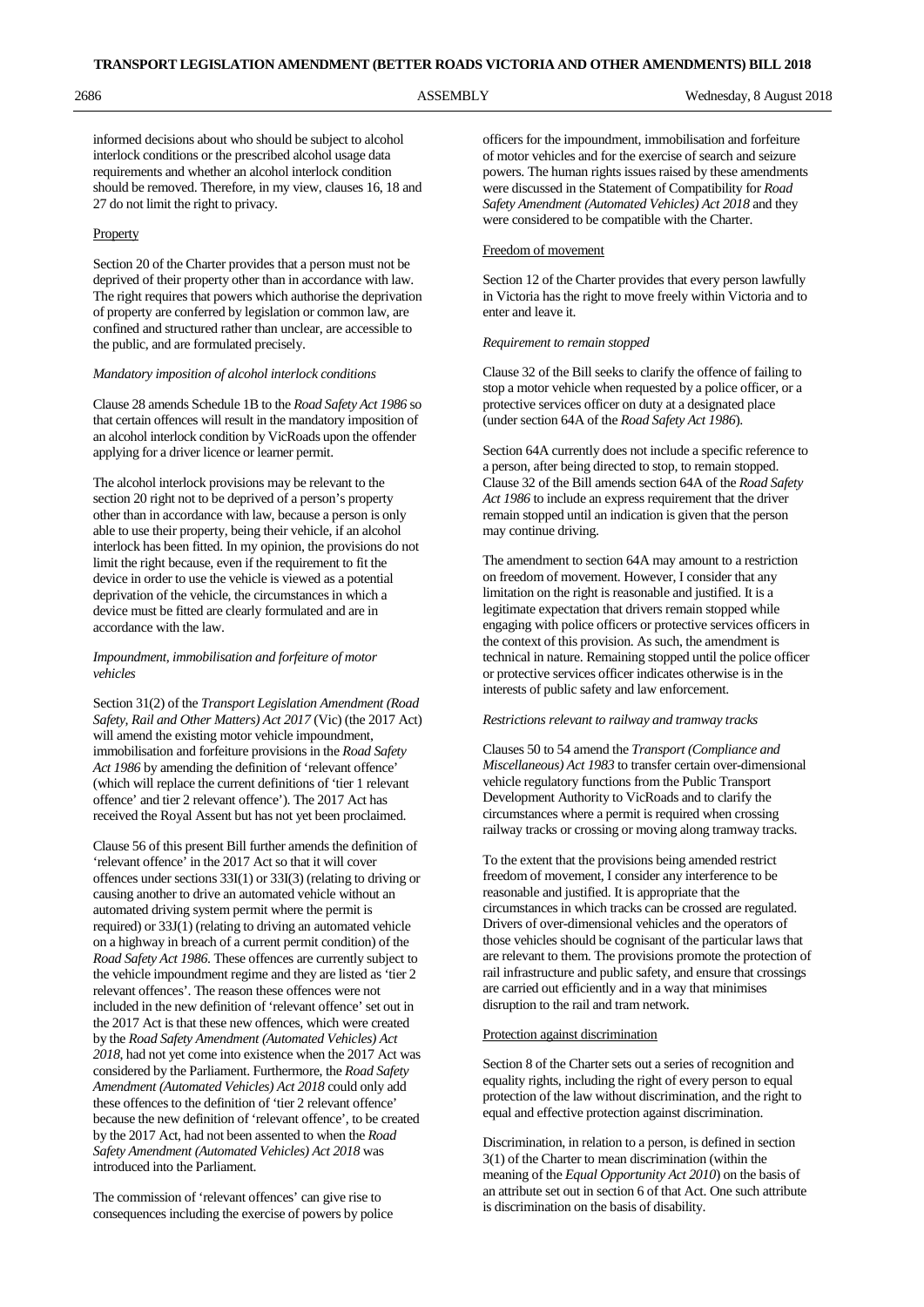Discrimination includes both direct and indirect discrimination on the basis of an attribute. Direct discrimination occurs if a person treats, or proposes to treat, a person with an attribute unfavourably because of that attribute. Indirect discrimination occurs if a person imposes, or proposes to impose, an unreasonable requirement, condition or practice that either has or is likely to have a disadvantageous effect on persons with an attribute.

As noted above, the Bill amends the *Road Safety Act 1986* so that certain offences will result in the mandatory imposition of an alcohol interlock condition by VicRoads (when the person applies for a driver licence or learner permit) unless the person can demonstrate (under new section 50AAAE introduced by clause 18 of the Bill) that they are not dependent on alcohol or engaging in hazardous or harmful alcohol use.

Alcoholism is an addiction to alcoholic substances, and in some cases, addiction may be regarded as a disability. Insofar as dependency on alcohol may be considered a disability, clause 18 may engage the right to protection against discrimination on the basis of disability.

In my view, as the requirement to demonstrate that a person is not dependent on alcohol or engaging in hazardous or harmful alcohol use applies equally to all relevant applicants, any resulting discrimination will be indirect rather than direct in nature. Indirect discrimination is only unlawful (and therefore a limit on the right to equality) if it is unreasonable. The requirement in clause 18 is clearly reasonable. Road safety is of paramount importance to the general community and the inherent requirements of driving a motor vehicle include that drivers meet an appropriate standard of medical fitness and do not pose an unacceptable risk. The requirement is a proportionate response to the risk posed by these drivers and is necessary to protect other road users. For the same reasons, even if the requirement is considered to amount to direct discrimination, and therefore a limit on the right, it is justifiable under section 7(2) of the Charter. I therefore consider that clause 18 is compatible with section 8 of the Charter.

# Right to be presumed innocent until proved guilty according to law

Clause 33 of the Bill substitutes section 81(1B) of the *Road Safety Act 1986* to provide that, where an image produced by a prescribed process when used in the prescribed manner (for example, a road safety camera) depicts one or more motor vehicles, a marker on a particular motor vehicle and a message stating the speed of that motor vehicle is, without prejudice to any other mode of proof and in the absence of evidence to the contrary, proof of the speed of that motor vehicle on that occasion. The provision supports the issuing of fines for speeding offences.

The right to be presumed innocent may be relevant to clause 33. This right is relevant where a statutory provision shifts the burden of proof onto an accused, so that the accused is required to prove matters to establish, or raise evidence to suggest, that they are not guilty of an offence.

However, clause 33 does not create a legal burden by requiring an accused to raise evidence to contradict the speed recorded by, for example, a road safety camera if they disagree with that speed. It does impose an evidential burden. In my view this does not limit the right. It is reasonable to rely on prescribed processes to streamline prosecutions for relevant offences. Giving an accused an opportunity to challenge that evidence by introducing contradictory evidence is appropriate. It will be up to the Court to assess the probative value of any competing evidence.

Hon. Luke Donnellan, MP Minister for Roads and Road Safety

*Second reading*

**Mr DONNELLAN** (Minister for Roads and Road Safety) (16:47) — I move:

That this bill be now read a second time.

# **Speech as follows incorporated into** *Hansard* **under standing orders:**

#### **Better Roads Victoria**

Through *Project 10,000* the Andrews Labor Government set out to deliver better and more targeted investment to address congestion and improve safety across the State. Part of *Project 10,000* is the Government's commitment to build "Better Roads for More Communities". The commitments are:

"A minimum of \$1 billion over eight years will be allocated to repair and upgrade roads in Melbourne's outer suburban and interface communities

A minimum of \$1 billion over eight years will be allocated to repair and upgrade roads and level crossings in rural and regional communities

Legislative changes will be made to lock-in a guaranteed proportion of funding for these communities in perpetuity

Victorian Labor will also confirm in legislation the compulsory payment of traffic camera and speeding fines into the Better Roads Victoria Trust Account.

These commitments recognise the important role for State Government to plan and deliver transport projects for the economic prosperity and safety of all Victorian communities.

I am pleased to inform the Parliament that the Government's ambitious eight year target to invest a total of \$2 billion in Victoria's outer suburban and regional roads has been met in just four years.

A total of over \$3 billion dollars has already been allocated to outer suburban and interface, and rural and regional communities in the first term of government.

### **Rural and Regional communities**

For years we have been investing in roads to improve conditions and enhance safety for rural and regional motorists. The 2018–19 Victorian Budget alone delivers \$433 million for regional road restoration, \$261 million for road upgrades and \$229 million for safety upgrades.

The government has so far allocated over \$1.1 billion to rural and regional communities. These investments in regional areas are fostering thriving regional economies that are creating jobs and providing for the future.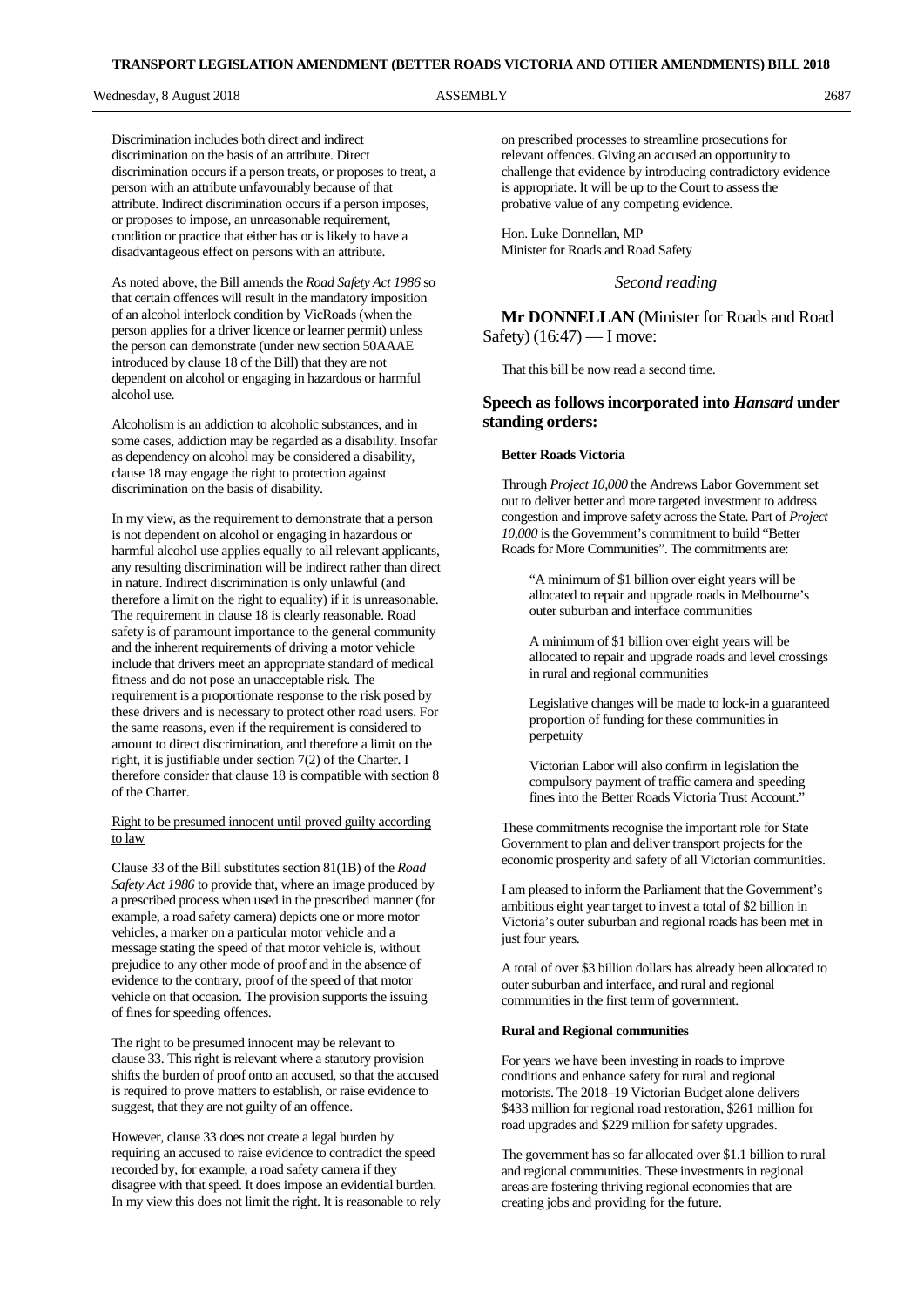2688 ASSEMBLY Wednesday, 8 August 2018

#### **Outer Suburban and Interface communities**

The population in Melbourne's outer suburban areas is continuing to grow. This means there will be increasing demand on the road network. Without proper investment in roads — investment for now and for the long term — people in these communities will spend longer in traffic and will need to travel further to get to and from work. This is simply not an option.

This Government recognises the importance of investing in outer suburban and interface roads to ensure that people can get to where they need, when they need. Since 2015, over \$1.9 billion has been allocated to roads in these areas.

Outer suburban and regional communities can rest assured this Government will continue to invest in improving safety and congestion on their roads.

### **Guaranteed funding**

This Bill guarantees the allocation of a minimum of 33 per cent of Better Roads Victoria funding to rural and regional communities.

This Bill guarantees the allocation of a minimum of 33 per cent of Better Roads Victoria funding to outer suburban and interface communities.

The guaranteed minimum proportions will be set now for all future investments. This Government is committed to delivering a consistent and guaranteed level of road funding to growth areas and rural and regional communities for the years to come.

The guaranteed funding will be supported by a compulsory payment of an amount equivalent to traffic camera and on-the-spot speeding fines revenue into the Better Roads Victoria Trust Account. Other road-related monies can still go into the account regardless of the source. This will ensure there is a minimum level of funding going into the account, while not preventing other sources of funding to be paid into the account.

### **Administration of Alcohol Interlocks**

The Bill makes changes to the administration of alcohol interlock conditions to simplify the processes and move the majority of alcohol interlock offences into the VicRoads Alcohol Interlock Program. This is designed to take pressure off court resources and allow them to focus on other key areas, such as family violence and community safety.

The Bill transfers responsibility from the courts to VicRoads for the removal of all alcohol interlock conditions for drink-driving offenders once they have met mandatory criteria to demonstrate that they have separated drinking from driving.

VicRoads already manages alcohol interlock removals for some offences, and uses the same mandatory criteria that the courts use, so the necessary systems are already in place. It is expected that this will remove over 5,000 matters each year from the Magistrates' Court.

The Bill also transfers the responsibility of re-licensing offenders and imposing alcohol interlock conditions for most drink-driving offences from the courts to VicRoads. VicRoads will not exercise discretion in the same manner that the courts currently do with respect to making determinations on licence eligibility and interlock conditions.

Most offences that involve drink-driving have had a mandatory minimum interlock period specified in legislation since 2014. In practice, VicRoads will apply the prescribed mandatory minimum alcohol interlock condition period set in legislation.

Under the changes, VicRoads will also assume case management of 'legacy' drink-drivers who had a conviction or finding of guilt prior to 2017 and who have not yet returned to licensed driving.

For legacy offenders who would have formerly been subject to a discretionary interlock condition at the time of their offence, they will be able to apply to VicRoads to be re-licensed without an alcohol interlock condition. They will be re-licensed if they can demonstrate that they are not dependent on alcohol and are not engaging in harmful or hazardous alcohol use. If they cannot provide evidence from a suitably qualified health professional in accordance with the regulations, an interlock condition will be imposed.

Offenders dissatisfied with VicRoads decision will be able to apply to the Magistrates' Court for a review of the decision, ensuring procedural fairness.

More serious offences involving drink-driving — including manslaughter, culpable driving, police pursuits or motor vehicle theft — will still be managed by the court. These serious cases require the discretion of the court to determine whether it is appropriate for the offender to return to licensed driving, and whether the mandatory minimum alcohol interlock condition period set in legislation is sufficient when considering the severity of the offence.

#### **Further Road Safety Amendments**

The Bill also removes an anomaly in current sentencing, by ensuring that a minimum mandatory alcohol interlock condition applies to all drink-driving offences that result in licence cancellation and disqualification.

Under the change, a first offence of dangerous driving during a police pursuit or theft of a motor vehicle where the offence was committed under the influence of alcohol will now be subject to a mandatory alcohol interlock condition period of no less than six months. These serious offenders will continue to be required to apply to the court to be re-licensed once their licence disqualification period has ended.

Additionally, alcohol interlock conditions will no longer be imposed for offences that are not driving-related.

A new mandatory behaviour change program for all drink-driving and drug-driving offenders is being rolled out. This will replace the existing drink-driver education course and individual assessment, which only applied to some drink-drivers. The Bill provides for the repeal of the superseded program.

#### **Other Road-Related Amendments**

The Bill extends exemptions from certain fatigue management rules for the drivers of rail replacement buses and buses responding to emergencies so that they also apply to persons who act as record keepers for those drivers.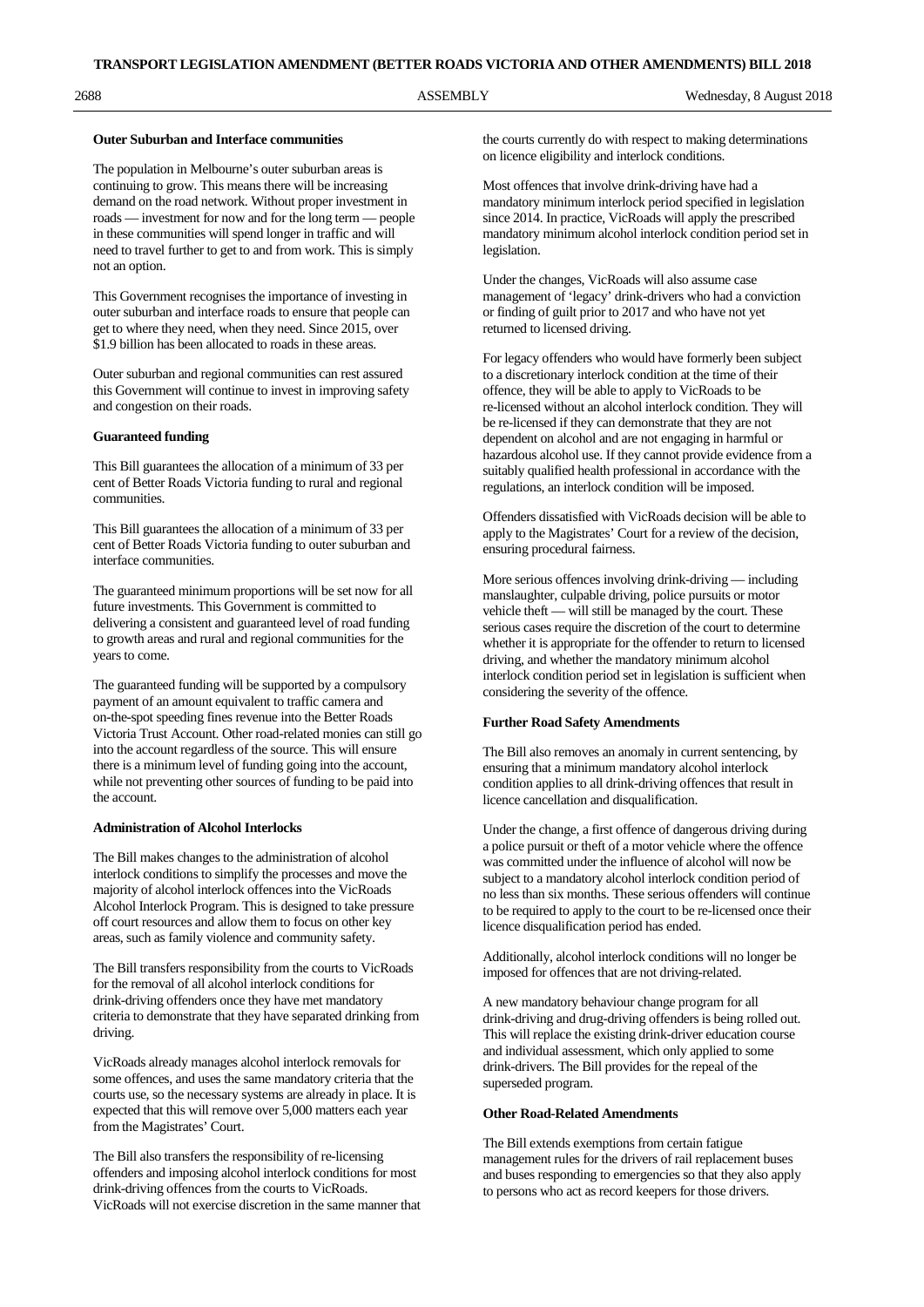The Bill will also clarify beyond doubt that a driver who has been directed to stop must remain stopped until a police officer indicates that the person may proceed.

Improvements to the over-dimensional vehicles crossing rail scheme are included.

The requirement for operators involved in movements across a railway track with a vehicle width of between three and five metres will no longer be required to obtain annual permits. This will reduce red tape.

The infrastructure protected under the scheme will now include railway track structures, signalling systems, and level crossing warning devices (e.g. boom gates).

Movements along tramways tracks will also now fall within scope. Operators wishing to take over-dimensional vehicles along tramway tracks will need to obtain a permit.

Amendments are being made to fee setting powers under the scheme so that cost reflective fees can be charged for high-risk applications.

Responsibility for administering the scheme will also be changed from the Secretary of the Department of Economic Development, Jobs, Transport and Resources (under delegation from Public Transport Victoria), to VicRoads.

#### **Public Transport Amendments**

Land transactions between some transport agencies will be streamlined. The Bill enables VicTrack to transfer interests in land to VicRoads and the Head, Transport for Victoria for nominal consideration. It also removes the requirement for the Treasurer to approve all VicTrack land transactions. These will avoid unnecessary administration costs for the State and reduce the potential for delays.

The Bill clarifies compensation entitlements for drivers of trains involved in a fatal accident. Legislation will now reflect the existing practice of providing financial assistance to supervising drivers if they are in the driver cabin of a train involved in a fatal incident.

Responsibility for determining conditions of travel on public transport will be transferred from the Secretary of the Department of Economic Development, Jobs, Transport and Resources to the Head, Transport for Victoria. Determining conditions of travel is an operational function, so is better aligned with the functions and power of the Head, Transport for Victoria.

#### **Conclusion**

This Bill delivers on our commitments to fund roads in outer suburban and interface areas and in rural and regional areas. It also makes changes to make all Victorian roads safer.

I commend the Bill to the house.

# **Debate adjourned on motion of Mr HODGETT (Croydon).**

**Debate adjourned until Wednesday, 22 August.**

# **GAMBLING REGULATION AMENDMENT (WAGERING AND BETTING) BILL 2018**

*Statement of compatibility*

# **Mr PALLAS (Treasurer) tabled following statement in accordance with Charter of Human Rights and Responsibilities Act 2006:**

In accordance with section 28 of the *Charter of Human Rights and Responsibilities Act 2006* (the Charter), I make this statement of compatibility with respect to the Gambling Regulation Amendment (Wagering and Betting) Bill 2018.

In my opinion, the Gambling Regulation Amendment (Wagering and Betting) Bill 2018 (the Bill), as introduced to the Legislative Assembly, is compatible with the human rights as set out in the Charter. I base my opinion on the reasons outlined in this statement.

#### **Overview**

The Bill implements a number of reforms to the gambling and wagering industry by making a number of amendments to the *Gambling Regulation Act 2003* and the *Taxation Administration Act 1997*.

Key features of the bill include:

amending the *Gambling Regulation Act 2003* (the **Principal Act**) to alter the tax arrangements in relation to wagering and betting by imposing a tax on wagering and betting providers' net wagering revenue during a return period, including prescribing the tax-free threshold and the rate of tax applying to net wagering revenue, who is liable for the tax, and providing that the Commissioner of State Revenue is to collect the tax. The Bill also amends the *Taxation Administration Act 1997* (the **Taxation Act**) to make the proposed Part 6A of Chapter 4 of the Principal Act that establishes the wagering and betting tax a taxation law for the purposes of that Act;

#### **Human rights issues**

The human rights protected by the Charter that are relevant to the Bill are:

freedom of movement, as protected under section 12 of the Charter;

privacy and reputation, as protected under section 13 of the Charter;

property rights, as protected under section 20 of the Charter;

the presumption of innocence, as protected under section 25(1) of the Charter;

protection from self-incrimination, as protected under section 25(2)(k) of the Charter; and

the right to a fair hearing, as protected under section 24 of the Charter.

For the reasons outlined below, in my opinion, the Bill is compatible with each of these rights.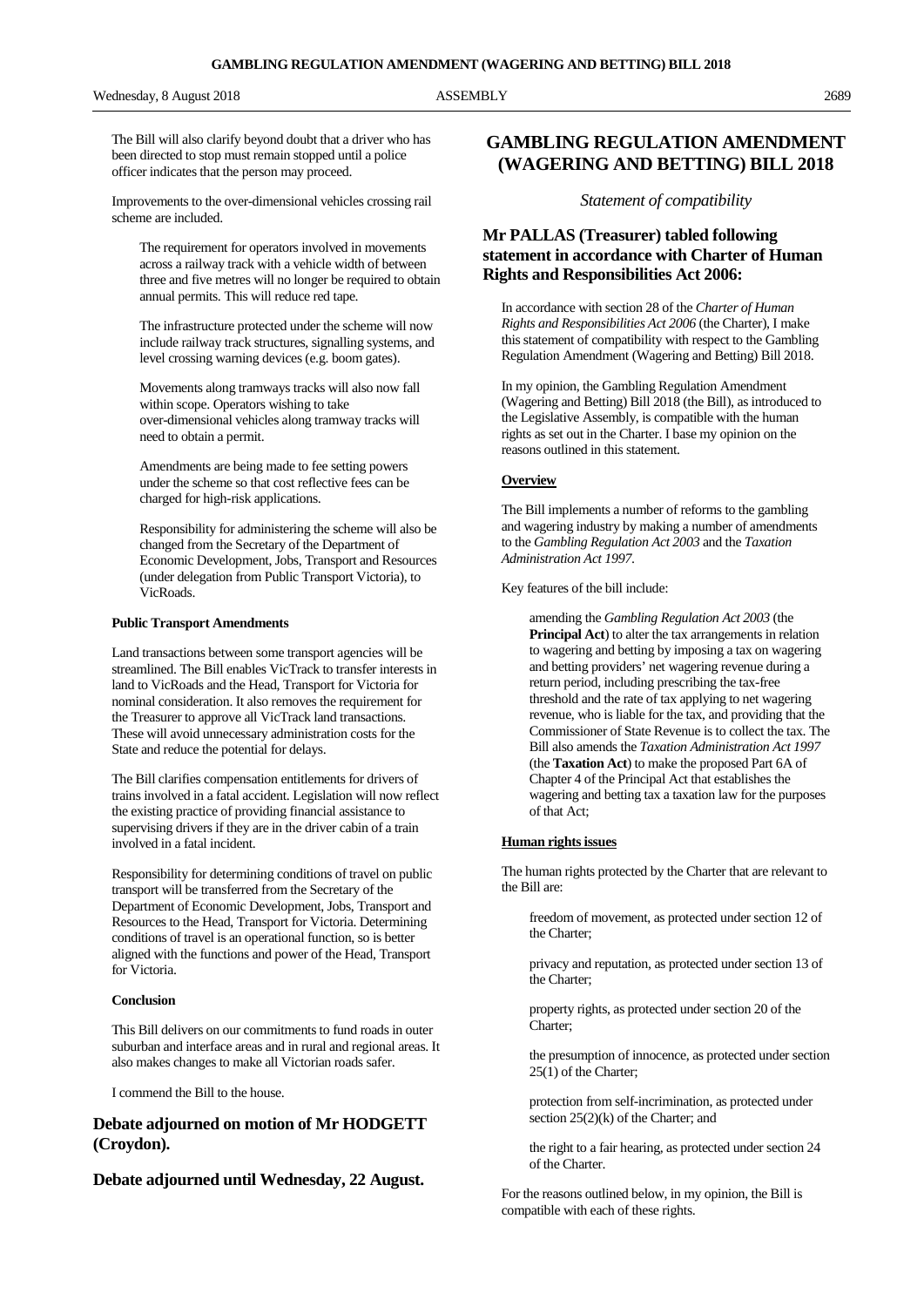Part 2 of the Bill alters the taxation arrangements relating to wagering and betting by introducing a new Part 6A into Chapter 4 of the Principal Act, which will impose a wagering and betting tax. The amendment to the Taxation Act in clause 8 of the Bill means that the Taxation Act will apply to Part 6A. It is therefore necessary to consider the human rights issues raised by the provisions of the Taxation Act to the extent that they apply to Part 2 of the Bill.

#### *Property rights (section 20)*

## *Imposition of tax*

Section 20 of the Charter provides that a person must not be deprived of his or her property other than in accordance with law.

The introduction of the wagering and betting tax makes wagering and betting entities liable for tax in circumstances when previously no tax was payable. To the extent that the introduction of the wagering and betting tax is now payable by a natural person, the right to property is engaged.

However, the imposition of the wagering and betting tax is not arbitrary because it is precisely formulated and will be administered in accordance with the proposed Part 6A of the Principal Act, which will be a taxation law that is adequately accessible, clear and certain, and sufficiently precise to enable affected taxpayers to inform themselves of their legal obligations and to regulate their conduct accordingly. Furthermore, taxpayers will have the protections provided by the Taxation Act including rights of objection, review, appeal and recovery.

### *Grouping provisions — joint and several liability*

Given the possibility that some wagering and betting entities may seek to exploit the tax-free threshold that will apply to the wagering and betting tax by setting up a number of entities, Division 4 of Part 2 of the Bill provides for grouping provisions to apply to the collection of the wagering and betting tax to prevent potential erosion of the tax base. The grouping provisions provide for the group to nominate a designated group entity which will register, lodge and pay wagering and betting tax on behalf of the group. The provisions also provide for the joint and several liability of members of a group in respect of the group's liability for tax; in other words, every member of a group (whether or not is a wagering and betting entity) is jointly and severally liable with the other members in respect of any period to pay the tax payable by the designated group entity of that group in respect of that period. Therefore, where a member of a group is a natural person, such as a sole trader or a partner, that person will be jointly and severally liable for tax that is payable by the designated group entity. The payment of tax on the basis of joint and several liability may therefore engage the right to property of a natural person group member.

The purpose of joint and several liability provisions is to ensure the recovery of unpaid wagering and betting tax in the event of a default by the designated group entity. In my view, the imposition of joint and several liability on all members of a group is a reasonable and justified limitation on a natural owner's property rights, because this action is likely to be the most effective method of ensuring payment of the wagering and betting tax in the event of a default. Furthermore, that person will not be deprived of his or her property other than in accordance with the law.

Again, any liabilities arising from these provisions will be assessed and administered in accordance with the Taxation Act, which establishes the Commissioner's powers and obligations, taxpayers' rights of objection, review, appeal and recovery, and provides a framework to protect the confidentiality of tax related information. Therefore, a person will not be deprived of his or her property other than in accordance with the law.

In my view, the limitations on property rights under section 20 are reasonable and justified in accordance with section 7(2) of the Charter.

#### *Amendments relating the application of the Taxation Act*

#### *Property rights (section 20)*

#### *Investigation powers of tax officers*

As stated above, the Bill applies the Taxation Act to the new Part 6A, Chapter 4 of the Principal Act. Part 9 of the Taxation Act provides authorised tax officers with investigation powers to administer and enforce taxation laws, which will include Part 6A. The right in section 20 of the Charter is relevant to a number of powers which provide for tax officers to enter certain premises, and to seize or take items. These powers are discussed in detail below, in relation to the right to privacy.

I consider that the right in section 20 will not be limited by these powers, because any deprivation of property will occur in accordance with law. The circumstances in which inspectors or authorised persons are permitted to seize or take items or documents are provided for by clear legislative provisions, and the powers are strictly confined. The items that may be taken or seized will be relevant to and connected with enforcing compliance with Part 6A. For instance, a magistrate may only issue a search warrant if satisfied by evidence on oath or affidavit that there are reasonable grounds for suspecting that there is, or may be within the next 72 hours, a particular thing on the premises that may be relevant to the administration or execution of a taxation law. Further, under section 77 of the Taxation Act, a document or thing may only be searched for, seized or secured against interference if it is described in the warrant issued by a magistrate.

The powers of an authorised officer include, under section 76 of the Taxation Act, the power to seize a document or thing where the officer has reason to believe or suspect it is necessary to do so in order to prevent its concealment, loss, destruction or alteration. Similarly, section 83 of the Taxation Act provides that an authorised officer may seize a storage device and the equipment necessary to access information on the device if the officer believes, on reasonable grounds, that the storage device contains information relevant to the administration of a taxation law and it is not otherwise practicable to access the information on the device.

In my opinion, sections 76 and 83 of the Taxation Act, as they will apply to Part 6A, do not limit the right in section 20 of the Charter because they are sufficiently confined and structured, accessible and formulated precisely such that any deprivation occurs in accordance with the law. Further, these provisions guard against any permanent interference with property where no offence has been committed. For example, the Taxation Act provides that reasonable steps must be taken to return a document or thing that is seized if the reason for its seizure no longer exists (section 84), and the document or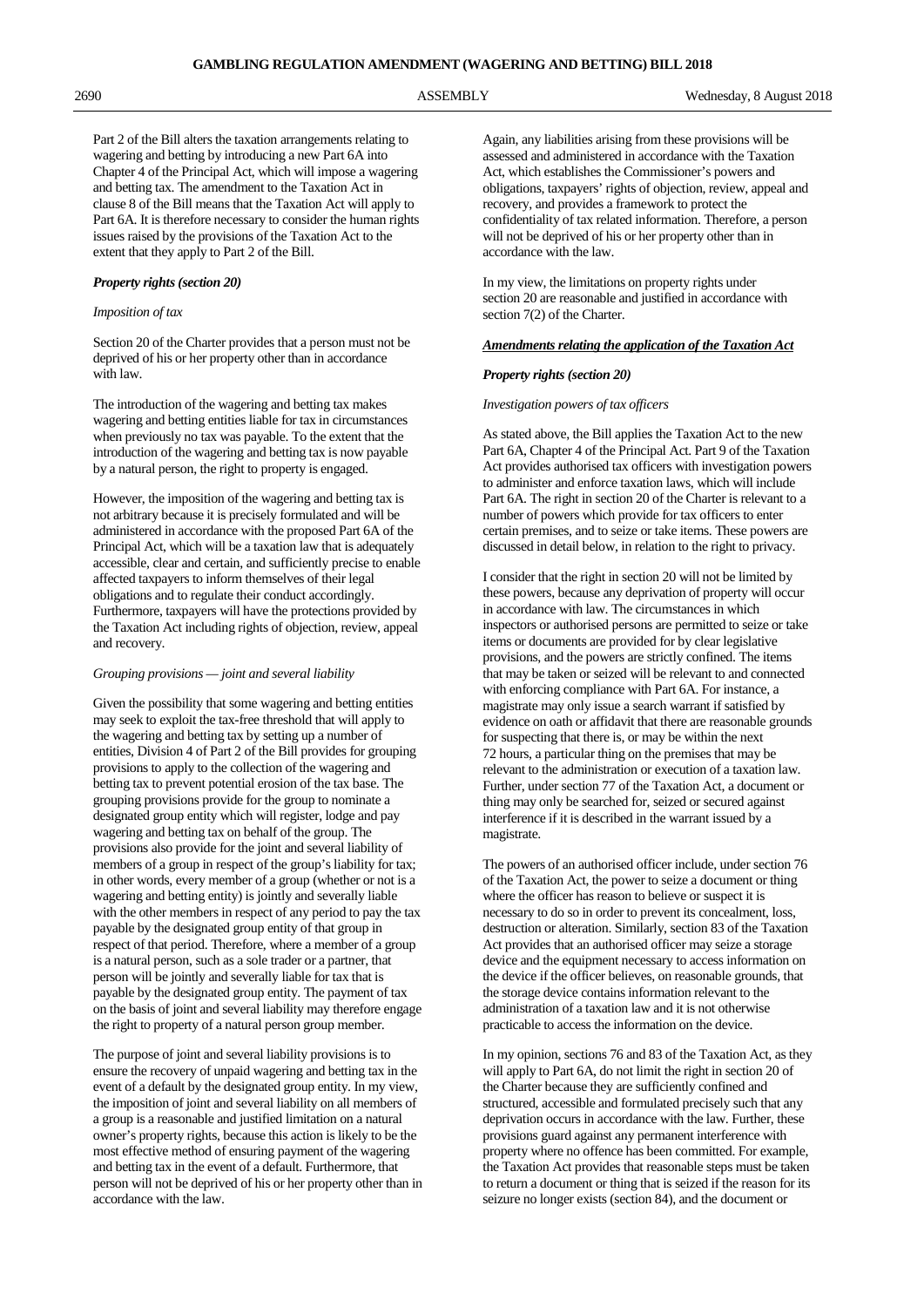thing seized must be returned within the retention period of 60 days, unless the retention period is extended by an order of the Magistrates Court (section 85).

For the above reasons, in my opinion the provisions of the Bill are compatible with the right to property in section 20 of the Charter.

#### *Privacy (section 13(a))*

As noted above, an interference with privacy will limit the right in section 13(a) of the Charter if it is an unlawful or arbitrary interference.

#### *Requirement to provide information in returns*

Part 6A will require a person who is liable to pay the tax to periodically lodge a return with the Commissioner of State Revenue. Section 10 of the Taxation Act, as it will apply to Part 6A, provides that a taxpayer must provide in this return all information necessary for a proper assessment of tax liability, including any further information not otherwise required under a taxation law.

It is expected that most returns will be submitted by entities, rather than individuals, and not all of the information required to be provided in a return will be personal information. However, to the extent that the collection of personal information may result in interference with a person's privacy, any such interference will be lawful and not arbitrary. These provisions do not require that a person's personal information be published, and only require the provision of information necessary to achieve the purpose of the regime. Accordingly, in my view they do not limit the right to privacy.

Section 92(1)(e) of the Taxation Act permits a tax officer to disclose information obtained under or in relation to the administration of a taxation law to a listed 'authorised recipient'. Clause 10 of the Bill amends section 92(1)(e) of the Taxation Act to include the Victorian Commission for Gambling and Liquor Regulation (**VCGLR**) as an authorised recipient for the purpose of administering the Principal Act and any regulations made under the Principal Act. While the Commissioner of State Revenue will be solely responsible for administering the tax and exercising powers under the Taxation Act, the VCGLR is responsible for the Principal Act which will impose the tax. The Commissioner of State Revenue will need to provide information that is obtained under or in relation to the administration of the tax to the VCGLR for the purpose of assisting the VCGLR to administer the regime under the Principal Act. The type of information that may be disclosed includes, but is not limited to, information regarding registration, lodgements of returns and payments by taxpayers, taxation defaults by taxpayers, and applications for objection, appeal and review under Part 10 of the Taxation Act by registered taxpayers.

Likewise, clause 6 of the Bill amends the Principal Act to enable the VCGLR to disclose information to an authorised officer within the meaning of the Taxation Act for the purpose of administering Part 6A of Chapter 4 of the Principal Act and the Taxation Act as it applies to Part 6A.

To the extent that clauses 6 and 10 interfere with a natural person's right to privacy, I consider that interference to be neither arbitrary nor unlawful. These amendments ensure that the Commissioner of State Revenue and the VCGLR can exercise their respective regulatory and enforcement functions in accordance with legislation. I therefore consider that these clauses do not limit the right to privacy.

#### *Investigation powers of tax officers*

As noted above, Part 9 of the Taxation Act provides the Commissioner of State Revenue and authorised tax officers with investigation powers to administer and enforce taxation laws, which will include Part 6A of Chapter 4 of the Principal Act. The following investigation powers may interfere with the right to privacy, as well as the right not to impart information, which forms part of the right to freedom of expression under s 15 of the Charter:

section 73 of the Taxation Act provides that the Commissioner of State Revenue may, by written notice, require a person to provide the Commissioner with information, produce a document or thing in the person's possession, or to attend and give evidence under oath;

section 76 of the Taxation Act provides that an authorised officer may, at any reasonable time, enter and search any premises, and inspect, photograph or make copies of any document on the premises;

section 77 of the Taxation Act provides that an authorised officer may apply to a magistrate for a search warrant in relation to a premises, including a residence, if the authorised officer considers on reasonable grounds that there is, or may be within the next 72 hours, on the premises a particular thing that may be relevant to the administration or execution of a taxation law;

section 83 of the Taxation Act provides that an authorised officer may, or may require an employee of the occupier to, operate equipment on the premises to obtain information from a storage device that the authorised officer believes, on reasonable grounds, contains information relevant to the administration of a taxation law;

section 86 of the Taxation Act provides that an authorised officer may, to the extent it is reasonably necessary to do so for the administration or execution of a taxation law, require a person to give information, produce or provide documents and things, and give reasonable assistance, to the authorised officer.

In each provision that permits inspectors to exercise powers of entry and search, the powers of inspectors and other authorised persons are clearly set out in the Taxation Act and are strictly confined by reference to their purpose. They are also subject to appropriate legislative safeguards. In particular:

a warrantless search under section 76 of the Taxation Act cannot be conducted in respect of premises used for residential purposes except with the written consent of the occupier of the premises (section 76(6)). An authorised officer may not exercise a power under section 76 unless the officer produces, on request, his or her identity card (section 76(5));

a search warrant issued by a magistrate under section 73 of the Taxation Act must specify the premises to be searched, a description of the thing for which the search is made, any conditions to which the warrant is subject, whether entry is authorised to be made at any time or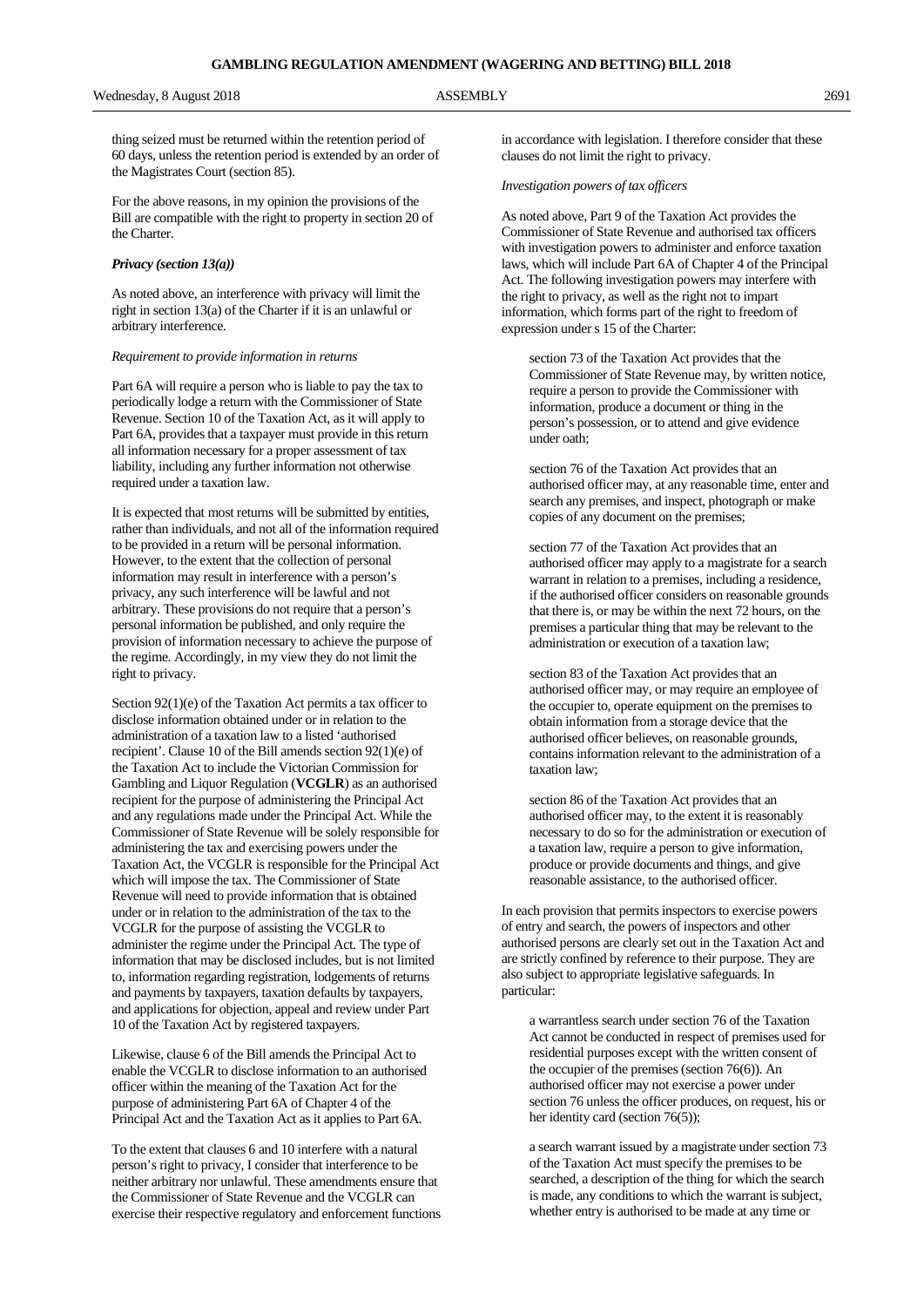during specified hours, and must specify a day not later than seven days after its issue after which the warrant ceases to have effect (section 77(3)). Where entry under warrant or pursuant to court order occurs, an authorised officer must issue an announcement and give persons on the premises an opportunity to allow entry, unless the officer believes on reasonable grounds that immediate entry is necessary to ensure the safety of a person, or ensure the effective execution of the search warrant is not frustrated (section 78). The authorised officer is also required to identify himself or herself and must give a copy of the warrant to the occupier of the premises (section 79);

further, Division 3 of Part 9 of the Taxation Act includes broad confidentiality obligations that prohibit authorised tax officers from disclosing information obtained in relation to their functions, except as permitted under the Taxation Act.

The amendment in clause 8 of the Bill also applies section 92 of the Taxation Act, which permits the disclosure of information obtained in the administration of a taxation law, to proposed Part 6A the Principal Act. Specifically, section 92(1) permits the disclosure of such information for several different purposes, including in accordance with a statutory provision, in connection with the administration or execution of a statutory provision or a taxation law, to an authorised recipient such as the Ombudsman or a police officer of or above the rank of inspector, or in connection with the administration of a legal proceeding arising out of a recognised law. As with the search and seizure powers of authorised officers under this Part, these permitted disclosures are strictly confined to their legitimate purposes and are subject to considerable legislative safeguards. In particular, section 94 of the Taxation Act prohibits 'secondary disclosure', that is, disclosure of any information provided under section 92, unless it is for the purpose of enforcing a law or protecting public revenue. Further, section 95 provides that an authorised officer is not required to disclose or produce in court any such information unless it is necessary for the purposes of the administration of a taxation law, or to enable a person to exercise a function imposed on the person by law.

Accordingly, to the extent that these investigation powers could interfere with a person's privacy, any interference would not constitute an unlawful or arbitrary interference.

#### *Freedom of movement (section 12)*

Section 12 of the Charter provides that every person lawfully within Victoria has the right to move freely within Victoria. As the wagering and betting tax will be administered under the Taxation Act, the administration of the wagering and betting tax may involve the exercise of the investigative powers provided in section 73 of the Taxation Act. These investigative powers may also be exercised in relation to the collection of reportable information under Part 9 of the Taxation Act.

Under section 73(5) the Commissioner of State Revenue or an authorised tax officer exercises their power to direct a natural person to attend and give evidence in relation to that matter, a person's right to move freely within Victoria may be engaged. Section 73(8) makes it an offence to refuse to comply with a direction made under section 73(5). However, a person required to attend and give evidence orally is to be paid expenses in accordance with prescribed scale. It is

arguable that a person's right to move freely within Victoria may be engaged when the Commissioner of State Revenue or an authorised tax officer exercises their power under section 73(5).

However, although the power to compel a person to attend a particular place at a particular time technically limits that person's freedom to choose to be elsewhere at that time, this differs qualitatively from the types of measures that Victorian courts have regarded as engaging the right to freedom of movement, such as restrictions placed on a person's place of residence, or ability to leave their residence, and police powers to conduct a traffic stop.

To the extent that section 73 of the Taxation Act is capable of being considered to limit the right of freedom of movement, I consider that any such limit is demonstrably justified under section 7(2) of the Charter, as the Commissioner of State Revenue's power to compel a person's attendance to give evidence will in certain circumstances be essential to obtain the information needed for the proper administration of the wagering and betting tax, and for the collection of reportable information.

#### *Presumption of innocence (section 25(1))*

## *Defences of reasonable excuse*

The right to be presumed innocent may be considered relevant to a number of offences under the Taxation Act that place an evidential burden on the defendant, and which apply to the tax as a result of the amendment in clause 8 of the Bill.

As outlined above, section 73 of the Taxation Act empowers the Commissioner of State Revenue to issue a written notice requiring a person to provide information, produce a document or thing, or give evidence. Section 73A provides that the Commissioner of State Revenue may certify to the Supreme Court that a person has failed to comply with a requirement of a notice issued under section 73. The Supreme Court may inquire into the case and may order the person to comply with the requirement in the notice. Section 73A(4) provides that a person who, without reasonable excuse, fails to comply with an order of the Supreme Court under s 73A(2), is guilty of an offence.

Section 88 of the Taxation Act makes it an offence for a person, without reasonable excuse, to refuse or fail to comply with a requirement made or to answer a question of an authorised officer asked in accordance with sections 81 or 86 of the Taxation Act.

Section 90 establishes a defence of reasonable compliance for offences relating to the investigation powers of authorised tax officers under Part 9 of the Taxation Act. It provides that a person is not guilty of an offence if the court hearing the charge is satisfied that the person could not, by the exercise of reasonable diligence, have complied with the requirement to which the charge relates, or that the person complied with the requirement to the extent that he or she was able to do so.

Although these provisions require a defendant to raise evidence of a matter in order to rely on a defence, I am satisfied that the provisions impose an evidential, rather than legal burden. Courts in other jurisdictions have generally taken the approach that an evidential onus on a defendant to raise a defence does not limit the presumption of innocence. The defences and excuses provided relate to matters within the knowledge of the defendant, which is appropriate in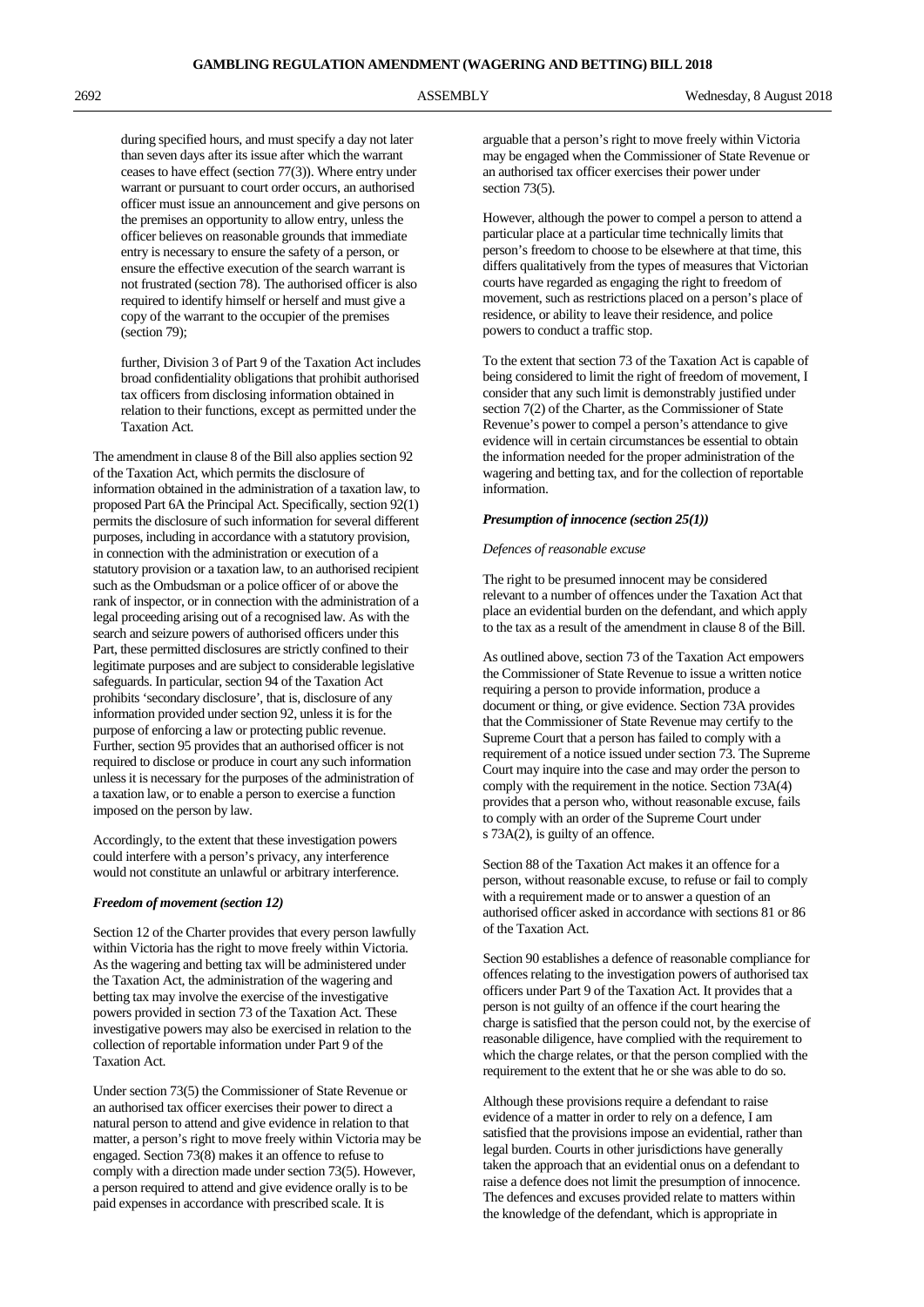circumstances where placing the onus on the prosecution would involve the proof of a negative which would be very difficult.

For the above reasons, I am satisfied that these provisions of the Taxation Act, as applied to proposed Part 6A by virtue of clause 8 of the Bill, do not limit the right to be presumed innocent in section 25(1) of the Charter.

#### *Self-incrimination (section 25(2)(k))*

Section 25(2)(k) of the Charter provides that a person charged with a criminal offence is entitled not to be compelled to testify against himself or herself or to confess guilt. The Supreme Court has held that this right, as protected by the Charter, is at least as broad as the common law privilege against self-incrimination. It applies to protect a charged person against the admission in subsequent criminal proceedings of incriminatory material obtained under compulsion, regardless of whether the information was obtained prior to or subsequent to the charge being laid. The common law privilege includes immunity against both direct use and derivative use of compelled testimony.

As outlined above, section 86 of the Taxation Act, which will apply to the proposed Part 6A pursuant to the amendment included in clause 8 of the Bill, provides that an authorised taxation officer may, in the exercise of his or her investigative functions, require a person to give information, produce or provide documents and things, and give reasonable assistance, to the authorised officer. It is an offence to fail to comply with a requirement made or to answer a question under this section. Section 87(1) limits the right to protection against self-incrimination by providing that a person is not excused from answering a question, providing information or producing a document or thing on the ground that to do so might tend to incriminate the person or make the person liable to a penalty. Section 87(2) provides that, if a person objects to answering a question, providing information or producing a document or thing, the answer, information, document or thing is not admissible in any criminal proceeding other than proceedings for an offence against a taxation law, or proceedings for an offence in the nature of perjury.

In my view, section 87 of the Taxation Act is a reasonable limit on the right to protection against self-incrimination under section 7(2) of the Charter. The ability of an authorised officer to require a person to give information or answer questions is necessary for the proper administration of the proposed Part 6A. To this end, I note that the information, answers or documents obtained are only admissible in proceedings for an offence relating to the proper administration of Part 6A, and section 87(2) of the Taxation Act otherwise preserves both the direct use immunity and derivative use immunity.

Further, with respect to the power of an authorised officer to require the production of documents, I note that at common law, the protection accorded to the compelled production of pre-existing documents is considerably weaker than the protection accorded to oral testimony or to documents brought into existence to comply with a request for information. This is particularly so in the context of regulated industry, where documents or records are required to be produced during the course of a person's participation in that industry and exist for the dominant purpose of demonstrating that person's compliance with his or her relevant duties and obligations. The duty to provide documents in this context is consistent with the

reasonable expectations of these individuals as persons who operate within a regulated scheme.

I am of the view that there are no less restrictive means available to achieve the purpose of enabling the proper administration of Part 6A, as providing an immunity that applies to the offence of perjury or an offence under the Bill or the Taxation Act would unreasonably obstruct the role of the authorised person to investigate compliance with Part 6A. Accordingly, I consider that this clause is compatible with the right not to be compelled to testify against oneself in section 25(2)(k) of the Charter.

#### *Fair hearing (section 24(1))*

Clause 12 of the Bill inserts a new subsection (8) into section 135 of the Taxation Act to provide that it is the intention of sections 5, 12(4), 18(1), 96(2) and 100(4) of the Taxation Act, as those sections apply after the commencement of clause 12, to alter or vary section 85 of the *Constitution Act 1975*. These provisions preclude the Supreme Court from entertaining proceedings of a kind to which these sections apply, except as provided by those sections.

A central purpose of this Bill is to alter current taxing arrangements in relation to wagering and betting and to bring this tax under the Taxation Act. Section 5 of the Taxation Act defines the meaning of a non-reviewable decision in relation to the Taxation Act, which will apply to the wagering and betting tax imposed under proposed Part 6A. 'Non-reviewable' is referred to in sections 12(4) and 100(4) of the Taxation Act.

The reason for limiting the jurisdiction of the Supreme Court in relation to a compromise assessment under section 12 of the Taxation Act is that agreement has been reached between the Commissioner of State Revenue and the taxpayer on the taxpayer's liability, and the purpose of the section would not be achieved if the decision were reviewable. Section 18 of the Taxation Act establishes a procedure, the adherence to which is a condition precedent to taking any further action for recovering refunds. The purpose of the provisions is to give the Commissioner of State Revenue the opportunity to consider a refund application before any collateral legal action can be taken. The purpose of these provisions would not be achieved if the Commissioner of State Revenue's actions were subject to judicial review.

Division 1 of Part 10 of the Taxation Act establishes an exclusive code for dealing with objections, and this Division will also apply where the Commissioner of State Revenue issues an assessment in relation to the wagering and betting tax. This code establishes the rights of objectors in a statutory framework and precludes any collateral actions for judicial review of the Commissioner of State Revenue's assessment. The objections and appeals provisions of Part 10 of the Taxation Act establish that review of assessments is only to be undertaken in accordance with an exclusive code identified in that part. The purpose of these provisions would not be achieved if any question concerning an assessment was subject to judicial review except such judicial review as provided by Division 2, Part 10 of the Taxation Act.

A power is provided to the Commissioner of State Revenue under section 100 of the Taxation Act, which provides that Commissioner with discretion to allow an objection to be lodged even though out of time. This decision is non-reviewable to ensure the efficient administration of the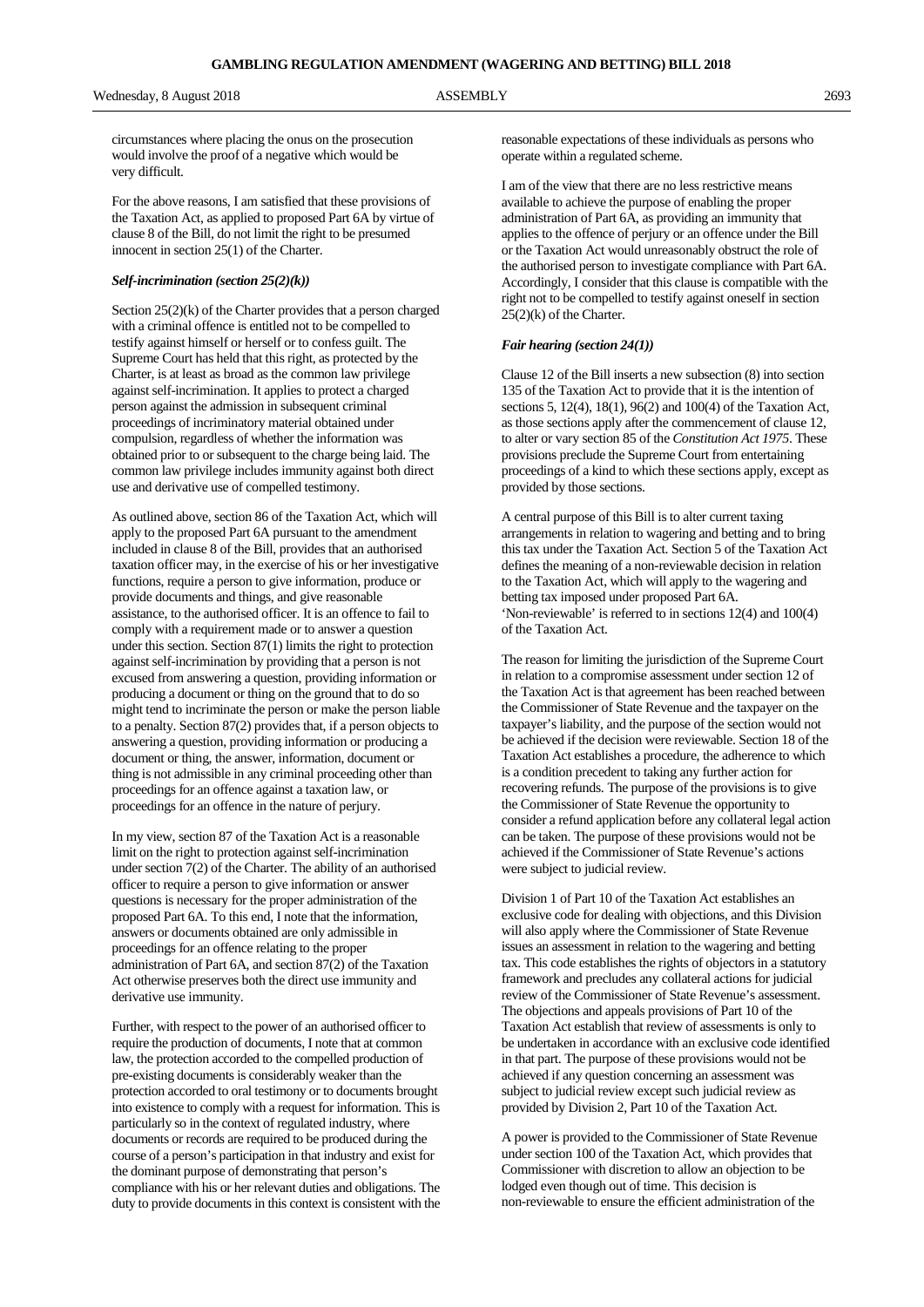Taxation Act and to enable outstanding issues relating to assessments to be concluded expeditiously.

In this context, I am satisfied that, to the extent that limiting the jurisdiction of the Supreme Court may limit a person's fair hearing rights as protected under section 24(1) of the Charter, any such limit would be demonstrably justified. The classification of certain decisions under the Taxation Act as 'non-reviewable' is directly related to the particular statutory purpose and context of those particular decisions, and the Taxation Act provides an alternative regime for dealing with objections, which is necessary for the efficient discharge of the Commissioner of State Revenue's functions under the Taxation Act, which will now include the administration of the wagering and betting tax.

Accordingly, I confirm that the Bill is, in my opinion, compatible with the right in section 24(1) of the Charter.

Tim Pallas, MP Treasurer

### *Second reading*

### **Mr PALLAS** (Treasurer) (16:50) — I move:

That this bill be now read a second time.

# **Speech as follows incorporated into** *Hansard* **under standing orders:**

#### **Introduction**

It is with great pleasure that I rise to speak in support of this Bill, a Bill which will reform the wagering and betting taxation framework in Victoria.

This reform is about fairness; it's about making wagering and betting entities pay a fairer share of Victorian gambling taxes.

The key driver for this reform is the significant growth in online wagering and betting over the last few years, much of which has been outside of Victoria's wagering and betting taxation structures.

Currently, wagering and betting in Victoria is taxed on a place of supply basis. This means that operators pay wagering taxes based on where they are located, not where their services are actually used.

As it stands, only the Victorian wagering and betting licence holder, Tabcorp Wagering (Vic) Pty Ltd is paying Victorian wagering taxes, regardless of whether the customer is located in Victoria or in another state or territory.

Victorians spend approximately \$1.2 billion annually on wagering and betting on horse and greyhound racing, sports and other events.

Increasingly, this wagering is with online corporate bookmakers licensed outside of Victoria, who are not captured under the current Victorian wagering and betting taxation framework.

This reform will align the Victorian wagering and betting taxation framework with the increasingly digital wagering and betting environment. It will level the playing field between all providers of betting services to people in Victoria. The Bill will amend the *Gambling Regulation Act 2003* and the *Taxation Administration Act 1997* to replace the current 'place of supply' wagering and betting tax with a 'point of consumption' tax, where the tax liability will be determined by the location of the consumer rather than the operator.

This will ensure that all wagering and betting by Victorians, whether online or in person, will be captured by the Victorian wagering and betting taxation framework.

The net additional wagering and betting tax revenue retained by the State from the introduction of the Point of Consumption Tax in 2019–20, the first full year of operation, is anticipated to be approximately \$30 million.

### **Policy design**

This Bill will introduce a Point of Consumption Tax (the Tax) to commence on 1 January 2019. The Tax will be payable by wagering and betting entities on the wagering revenue derived from customers in Victoria.

Many of these wagering and betting entities have been profiting from Victorian wagers and bets without paying Victorian gambling taxes.

The Bill provides that the rate of Tax will be 8 per cent of net wagering revenue derived from customers located in Victoria.

Net wagering revenue will be broadly calculated as gross bets and wagers taken less winnings paid for fixed odds betting, or commissions derived from facilitating wagers and bets for pari-mutuel.

The Tax will apply to all wagering and betting entities, including the Victorian wagering and betting licence holder.

The Bill establishes that an annual \$1 million tax free threshold will apply equally to all wagering and betting entities, or entities grouped for the purposes of this Tax. In the 2018–19 financial year, the annual tax-free threshold applied will be \$500,000 as the Tax will only apply in the second half of the 2018–19 financial year.

It is expected that the majority of smaller bookmakers who predominantly operate an on course business will fall under the tax-free threshold.

These small oncourse bookmakers do not materially compete with the big wagering and betting entities but are an integral part of the race day experience and are part of the rich and colourful history and tradition of racing in Victoria and Australia. This Government is committed to keep this tradition continuing, allowing this unique feature at all race meetings.

The Bill makes the Tax a taxation law under the *Taxation Administration Act 1997*, which will provide for the general administration and enforcement of the Tax.

Part 2 of the Bill provides that wagering and betting entities that become liable to pay the Tax must apply to register with the Commissioner of State Revenue before the end of the first month in which they become liable to pay the tax. It will be an offence to fail to apply for registration without a reasonable excuse.

Wagering and betting entities that will are registered, or are required to apply for registration, will be required to lodge a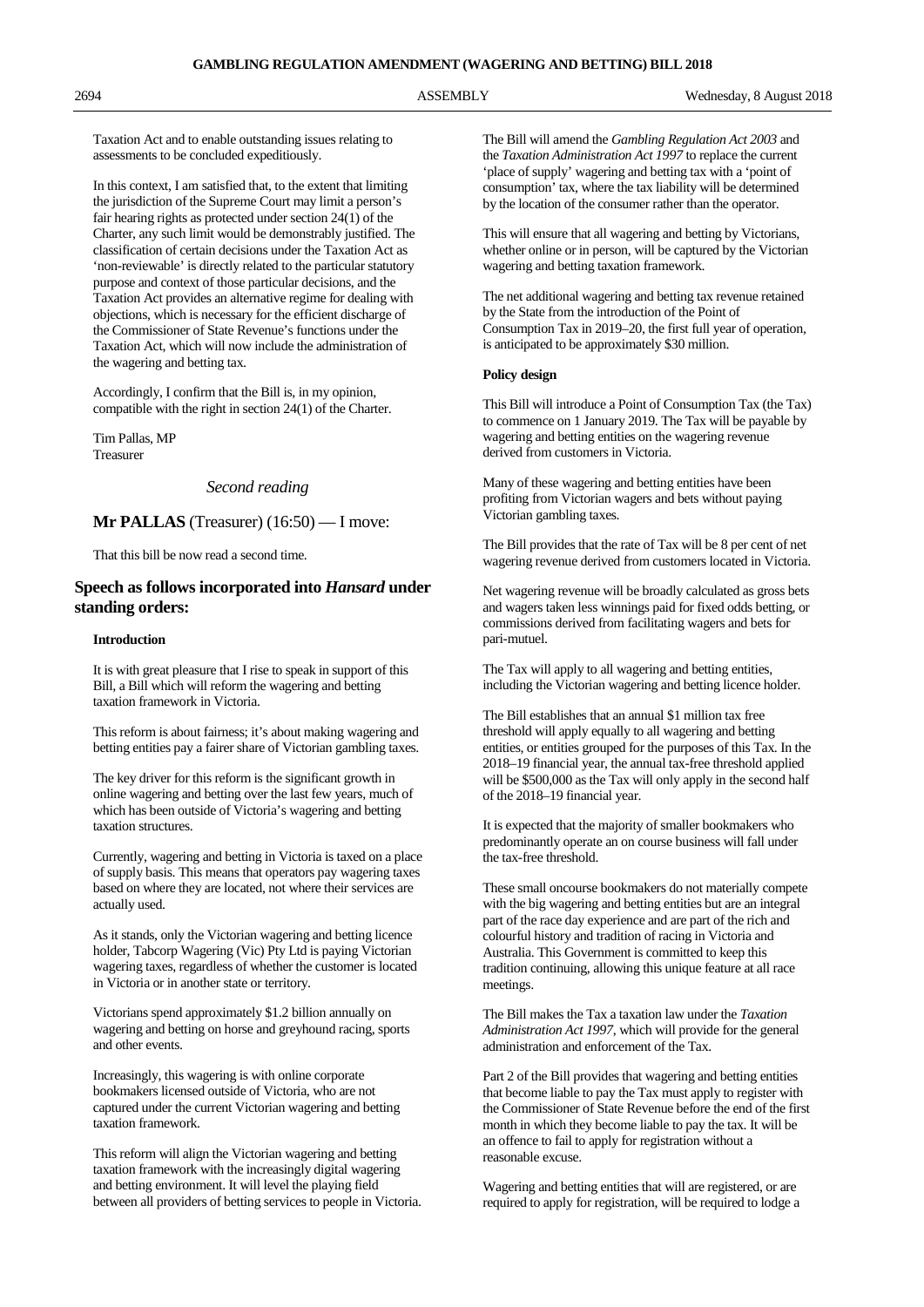return and pay the Tax to the Commissioner of State Revenue within 30 days after the end of each month. Failure to comply with payment of the Tax will result in interest and penalty tax under the *Taxation Administration Act 1997* being applied.

The Bill introduces a number of grouping provisions for wagering and betting entities. This will provide for groups of wagering and betting entities to be liable for their aggregate net wagering revenue for the purposes of applying the tax free threshold. This will limit liabilities being split amongst corporate group entities to minimise their taxation liability.

Wagering and betting entities will be required to determine the location of their customers at the time of placing a wager or bet to calculate their tax liability.

The Government recognises that it may be difficult for wagering and betting entities to determine the physical location of customers in some circumstances. Wagering and betting entities will have the option to use alternative information to determine customer location.

The Bill enables the Commissioner of State Revenue to publish guidelines for determining the location of a person who makes a bet with a wagering and betting entity.

#### **The Victorian Racing Industry**

The Government has undertaken extensive consultation with key industry stakeholders on design considerations and potential industry impacts since the tax was first announced in the *Victorian Budget 2017–18*.

In August 2017, the Victorian Government released a consultation paper seeking views on policy design considerations and potential industry and customer impacts of a Point of Consumption Tax.

A considerable number of submissions were received in response to the consultation paper, and have informed the Tax design.

The Government also undertook extensive consultations with the three peak bodies representing the Victorian Racing Industry: Racing Victoria, Harness Racing Victoria and Greyhound Racing Victoria.

The Government is committed to the principle that the racing industry, collectively and individually as Codes, will be no worse off as a result of the introduction of a Victorian Point of Consumption Tax.

The Victorian Racing Industry is a major part of Victoria's sporting and cultural landscape, and contributes \$2.8 billion annually to the Victorian economy while supporting over 140,000 jobs and participants. The Government is committed to Victoria remaining the pre-eminent racing state.

The Tax has been designed to reduce potential adverse impacts on the Victorian Racing Industry.

The Bill provides that the Government will contribute a proportion of the amount of wagering and betting tax received to the Victorian Racing Industry, at a rate determined by the Treasurer after consulting with the Minister for Racing.

This will represent a new source of funding for the Victorian Racing Industry, and at the commencement of the Tax this new Victorian Racing Industry Point of Consumption Tax

Payment is intended to equal 1.5 per cent of taxable net wagering revenue.

The Bill provides that an amount equal to the balance of taxation revenue raised though the Tax — equal to the 8 per cent of the taxable net wagering revenue less the contribution to the Victorian Racing Industry — will be paid out of the Consolidated Fund into the Hospitals and Charities Fund.

The Government will continue to work with the Victorian Racing Industry to monitor any potential impacts of the Tax on the industry.

The Government will undertake a review of the Tax as soon as sufficient data is available. The Government has committed to the review being completed no later than 18 months after its commencement, and the Bill requires that the outcomes of the review be laid before each House of Parliament on or before 1 December 2020.

The review will include an analysis of the key policy parameters including the tax rate, the tax-free threshold and any impact on the Victorian Racing Industry arising from the introduction of the Victorian Point of Consumption Tax. The review will look at the total impact of the Tax on the Victorian Racing Industry collectively, and also of the impact individually on the three racing codes which make up the Victorian Racing Industry. In light of the Government's commitment to maintaining the pre-eminence of the Victorian Racing Industry, the review will also consider the interstate competitiveness of the Victorian Racing Industry.

Based on the outcomes of the review, and consideration of the impact on the racing codes, the Government will determine whether any adjustment to the new Victorian Racing Industry Point of Consumption Tax Payment is required.

The Government will continue to work with other states and territories to extend a common Tax model to other jurisdictions. It is in everyone's interest to harmonise the key elements of the tax across all jurisdictions as much as possible.

The Bill will enable the Treasurer to enter into agreements with Treasurers of other states and territories to facilitate the collection of and compliance with the requirement to pay the Tax.

#### **Administrative powers**

The Bill provides that the State Revenue Office will be responsible for the administration and collection of the Tax, as well as other functions such as ensuring compliance.

This differs from the current arrangements where Victorian wagering and betting taxes are administered and collected by the Victorian Commission for Gambling and Liquor Regulation.

I draw the members' attention specifically to clause 12 of the Bill. This clause of the Bill proposes to limit the jurisdiction of the Supreme Court to ensure that the legislative regime under the *Taxation Administration Act 1997* applies to the Tax in the same way as it does in relation to any other taxation law. Accordingly, I provide a statement under section 85(5) of the *Constitution Act 1975* of the reasons for altering or varying that section by this Bill.

I commend the Bill to the house.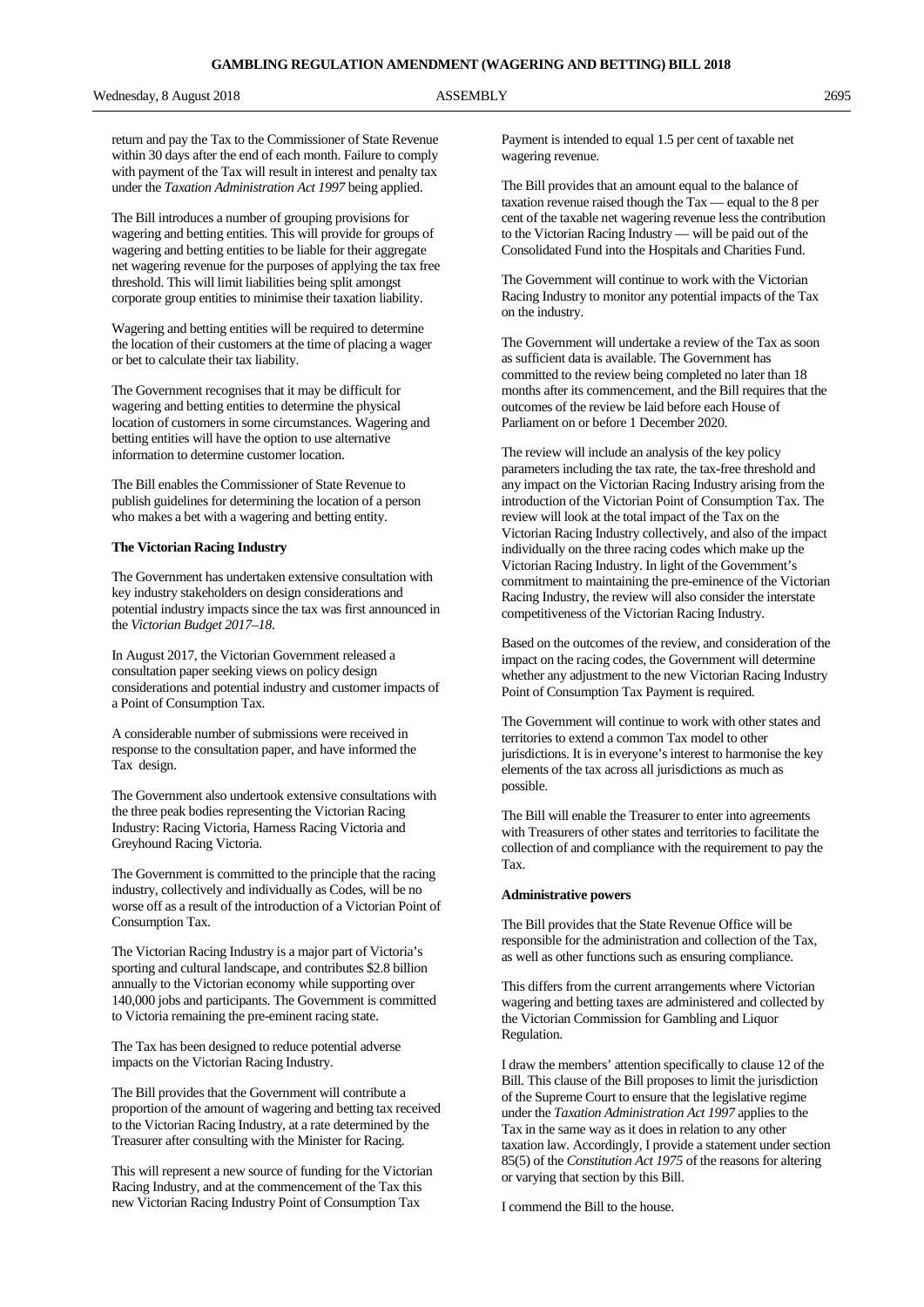2696 ASSEMBLY Wednesday, 8 August 2018

**Debate adjourned on motion of Mr M. O'BRIEN (Malvern).**

**Debate adjourned until Wednesday, 22 August.**

# **MINERAL RESOURCES (SUSTAINABLE DEVELOPMENT) AMENDMENT BILL 2018**

# *Statement of compatibility*

# **Mr PALLAS (Minister for Resources) tabled following statement in accordance with Charter of Human Rights and Responsibilities Act 2006:**

In accordance with section 28 of the *Charter of Human Rights and Responsibilities Act 2006*, (the Charter), I make this Statement of Compatibility with respect to the Mineral Resources (Sustainable Development) Bill 2018.

In my opinion, the Mineral Resources (Sustainable Development) Bill 2018, as introduced to the Legislative Assembly, is compatible with human rights as set out in the Charter. I base my opinion on the reasons outlined in this statement.

## **Overview**

The main purposes of the Bill are to establish the Mine Land Rehabilitation Authority (the Authority) and its Board, provide for the rehabilitation of declared mine land and the establishment of a declared mine land register, and establish the Declared Mine Fund. The Bill achieves these purposes by making relevant amendments to the Mineral Resources (Sustainable Development) Act 1990 (the Act) and consequential amendments to other Acts.

Declared mine land is defined to mean land covered by a mining licence that includes a declared mine, or land covered by other specifically identified licences. Declared mines are defined in the Act as specified mines that the Minister considers to pose a significant risk to public safety, the environment or infrastructure, and are subsequently declared to be so by Ministerial order.

I note at the outset that the holders of the licences effected by the Bill are primarily corporations rather than individuals; however, to the extent that some licence holders may be individuals, I discuss the relevant human rights issues raised by this Bill below.

I also note that the Authority will replace and succeed the Latrobe Valley Mine Rehabilitation Commissioner, and will be given the current functions and powers of the Commissioner under the Act, as well as some additional functions and powers. To the extent that these powers and functions may interfere with human rights, I only discuss the additional functions and powers.

## **Human Rights Issues**

#### *Privacy and property rights*

Section 13(a) of the Charter provides that a person has the right not to have their privacy, family, home or correspondence unlawfully or arbitrarily interfered with. An interference with privacy will not be 'unlawful' where it is

permitted by a law which is precise and appropriately circumscribed. Interferences with privacy will not be 'arbitrary' provided they are reasonable in the particular circumstances, and just and proportionate to the legitimate end they seek to achieve.

Section 20 of the Charter provides that a person must not be deprived of their property other than in accordance with law. An interference with property may amount to a 'deprivation' in circumstances where it effectively prevents a person from using or dealing with their property. However, the Charter permits deprivations of property so long as the powers which authorise the deprivation are conferred by legislation or common law, are confined and structured rather than unclear, are accessible to the public, and are formulated precisely.

Some provisions in the Bill may interfere with privacy and property rights; however, in my view these interferences are minimal, are likely to apply to corporations rather than individuals, and, in any event, are clear, reasonable and proportionate. I therefore consider the provisions not to limit these Charter rights.

### *Rehabilitation works*

Clause 10 of the Bill amends section 83(1)(a) of the Act to insert additional grounds on which the Minister may take necessary action to rehabilitate certain land. The additional grounds include where the land is declared mine land and the Minister is not satisfied that the land has been rehabilitated, or the Minister is satisfied that it requires further rehabilitation in accordance with an applicable declared mine land rehabilitation plan. The primary responsibility for rehabilitation under the Act remains with the relevant licensee or authority holder; under section 81(3), the Minister may only carry out rehabilitation if they have requested the licensee or authority holder to do so and this has not been done within a reasonable period. Under section 81(4), the Minister may recover as a debt due to the Crown any amount by which the rehabilitation costs exceed the relevant bond otherwise owing to the licensee or authority holder.

Rehabilitation works may in some instances interfere with the privacy and property of relevant licensees and authority holders. However, in my view any such interferences will be neither unlawful nor arbitrary, and therefore do not amount to a limit on either right under the Charter. The obligations to rehabilitate land are set out in the relevant rehabilitation plans, authorities and licence conditions that apply to that land, which licensees and authority holders are aware of and have elected to be subject to by virtue of their involvement with relevant land. The Minister will only conduct rehabilitation works to the extent that such works are necessary, due to the failure of the licensee or authority holder to discharge those obligations themselves. As such, I consider any interference with privacy or property occasioned by clause 10 to be lawful and proportionate to the objectives of the provision.

### *Notices requiring authority holder to take action or stop work*

Clause 42 of the Bill amends section 110(1)(b) of the Act to provide an additional ground on which the Minister may issue a notice to require an authority holder to take specified action in relation to certain contraventions (here, failure to comply with a declared rehabilitation plan), cease certain activities for a specified period, supply certain plans or information, or carry out or arrange monitoring, surveys, audits or assessments and report to the Minister as to the results. Further, clause 39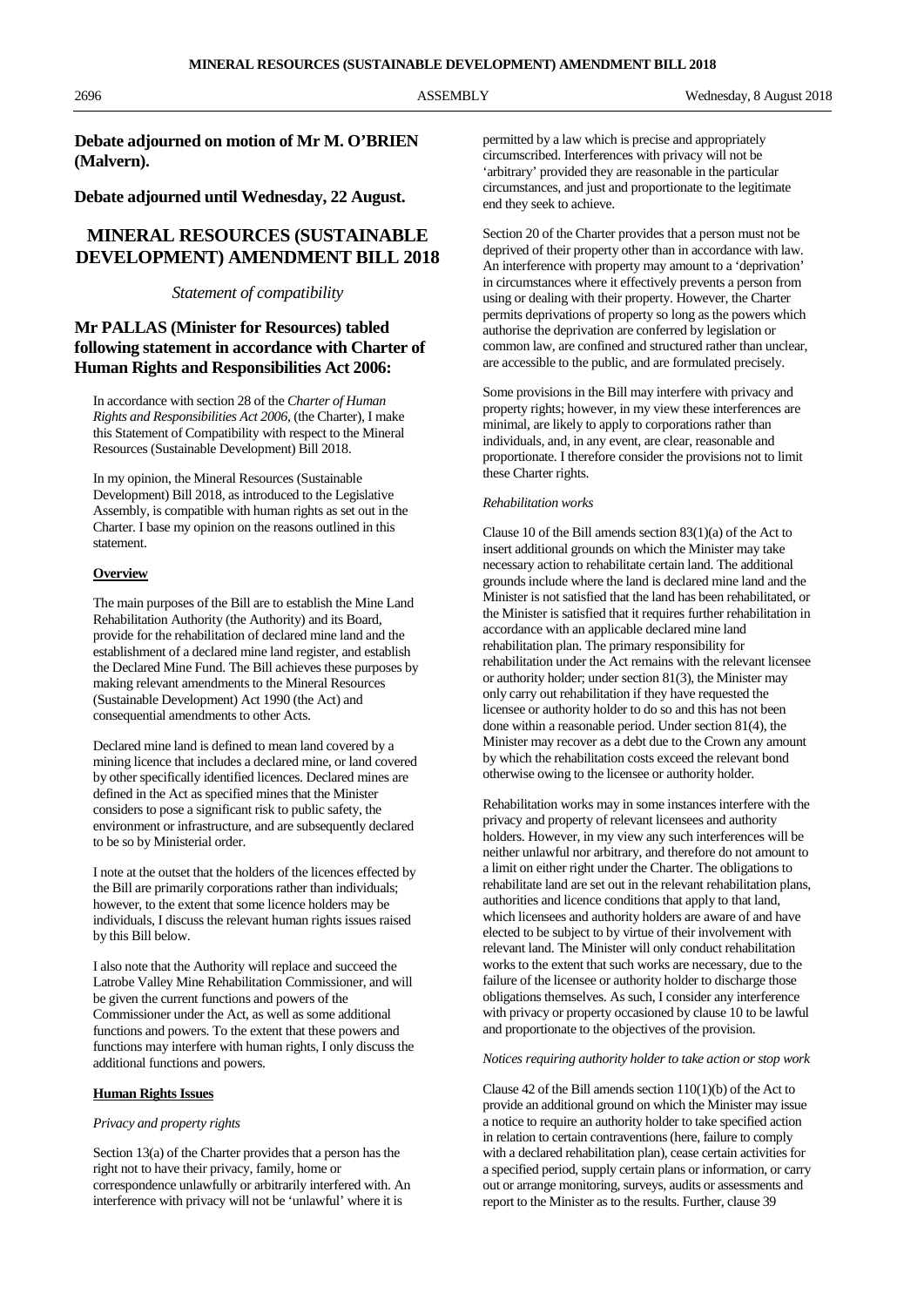Wednesday, 8 August 2018 2697 and ASSEMBLY 2697

extends the application of this provision to former licensees and clause 43 inserts new section 110B of the Act to provide that the Minister may issue a notice to require such action on the part of owners of registered mine land.

In my view, any interferences with the privacy or property rights of authority holders, mine land owners or former licensees occasioned by these provisions are appropriately circumscribed and directly linked to their purpose such that they are neither unlawful nor arbitrary. The Minister may only issue the relevant notices if they believe on reasonable grounds that certain things have or are likely to occur; namely, a contravention of a relevant plan or the Act, or an act or omission that is likely to result in a risk to public safety, the environment, land, property or infrastructure. It is reasonable for authority holders and licensees, both current and former, and owners of relevant land, to be held accountable for the fulfilment of their obligations, including avoiding and remedying contraventions, and to avoid, minimise or remove the risks associated with declared mine land.

#### *Register of declared mine land and comments on licence applications*

Clause 41 of the Bill inserts new section 84AZZL(1) into the Act to provide that the Authority must establish and maintain a register of declared mine land registered under new Part 7C of the Act. New section 84AZZL(3) provides that the register must include various documents including copies of any applicable licence (whether or not it is in force) and new 84AZZL(2) Provides that the register may be inspected by any person. The register is highly unlikely to contain any personal information; however, to extent that it may (for example, the name of an individual licence holder), any interference occasioned by the inclusion of that information in the register will be minimal. Further, a relevant licensee will have very little expectation of privacy over the information, and given the nature of the land to which the licences apply, and the public interest in ensuring transparency and accountability with respect to such land, it is reasonable for this information to be contained in a public register. In my view, the right to privacy is therefore not limited.

Clause 51 inserts new section 24A into the Act to provide that any person may provide written comments to the Minister on a licence being granted. These comments must then be made available for inspection by any person until the application for the licence is granted or refused. This provision is an extension of existing provisions enabling any person to object to a licence being granted and for such objections to be available for public inspection. For the same reasons as set out above with respect to the register of declared mine land, in my view clause 48 does not limit the right to privacy of licence applicants.

Hon. Tim Pallas, MP Minister for Resources

## *Second reading*

**Mr PALLAS** (Minister for Resources) (16:52) — I move:

That this bill be now read a second time.

**Speech as follows incorporated into** *Hansard* **under standing orders:**

#### **Background**

The main purpose of the Bill is to fulfil the Government's commitments to the Latrobe Valley community and the people of Victoria to implement the recommendations of the Hazelwood Mine Fire Inquiry.

In February 2014 a fire broke out at the Hazelwood coal mine which lasted 45 days, and had significant adverse impacts on the local community. In 2016, the Inquiry established to investigate the fire recommended that a Statutory Authority be established by 2026 or earlier if one of the mines should close. The Inquiry wanted the Authority to have 'ongoing tenure until all mines have been successfully rehabilitated, and monitoring and maintenance of the Latrobe Valley mines is no longer required.'

In June 2016 the Andrews Labor Government committed to meet these recommendations through the Hazelwood Mine Fire Inquiry Implementation Plan. The Hazelwood mine closed on 31 March 2016.

#### Overview of Bill

The Bill establishes a Mine Land Rehabilitation Authority, clarifies rehabilitation, closure and post-closure obligations and sets up a post closure fund.

The Bill enables the Minister to apply this new regime to future mines that present a significant risk to public safety, the environment and infrastructure using an existing statutory power to declare mines. The Latrobe Valley coal mines are currently the only declared mines.

## Mine Land Rehabilitation Authority

The Mine Land Rehabilitation Authority will be established on 1 July 2020. The Authority will take over the Latrobe Valley Mine Rehabilitation Commissioner's current roles in relation to rehabilitation and the Latrobe Valley Regional Rehabilitation Strategy. The Authority's rehabilitation role will extend to declared mines. The Authority will be engaged in monitoring, maintaining and managing registered declared mine land.

The Authority will register post-closure declared mine land and may be the owner of registered declared mine land, where this is required to protect the public, infrastructure and the environment. The Authority will be empowered to perform or contract for any functions arising from its role as landholder of declared mine land, for example managing any ongoing risks of fire or other emergencies.

#### Declared mine land rehabilitation and closure obligations

Declared mines will be required to have declared mine rehabilitation plans. Declared mine rehabilitation plans will include closure criteria and a post closure plan. The Bill clarifies that rehabilitation will be satisfactory and bonds returned if closure criteria are met. This will be the point of closure. Declared mine rehabilitation plans will continue in force until closure.

## Post-closure obligations and the Post-Closure Fund

After a mine is closed the land owner will be responsible for monitoring and maintaining the land. The post closure plan will be registered against the title of the land. The Minister will have the power to enforce the post-closure plan.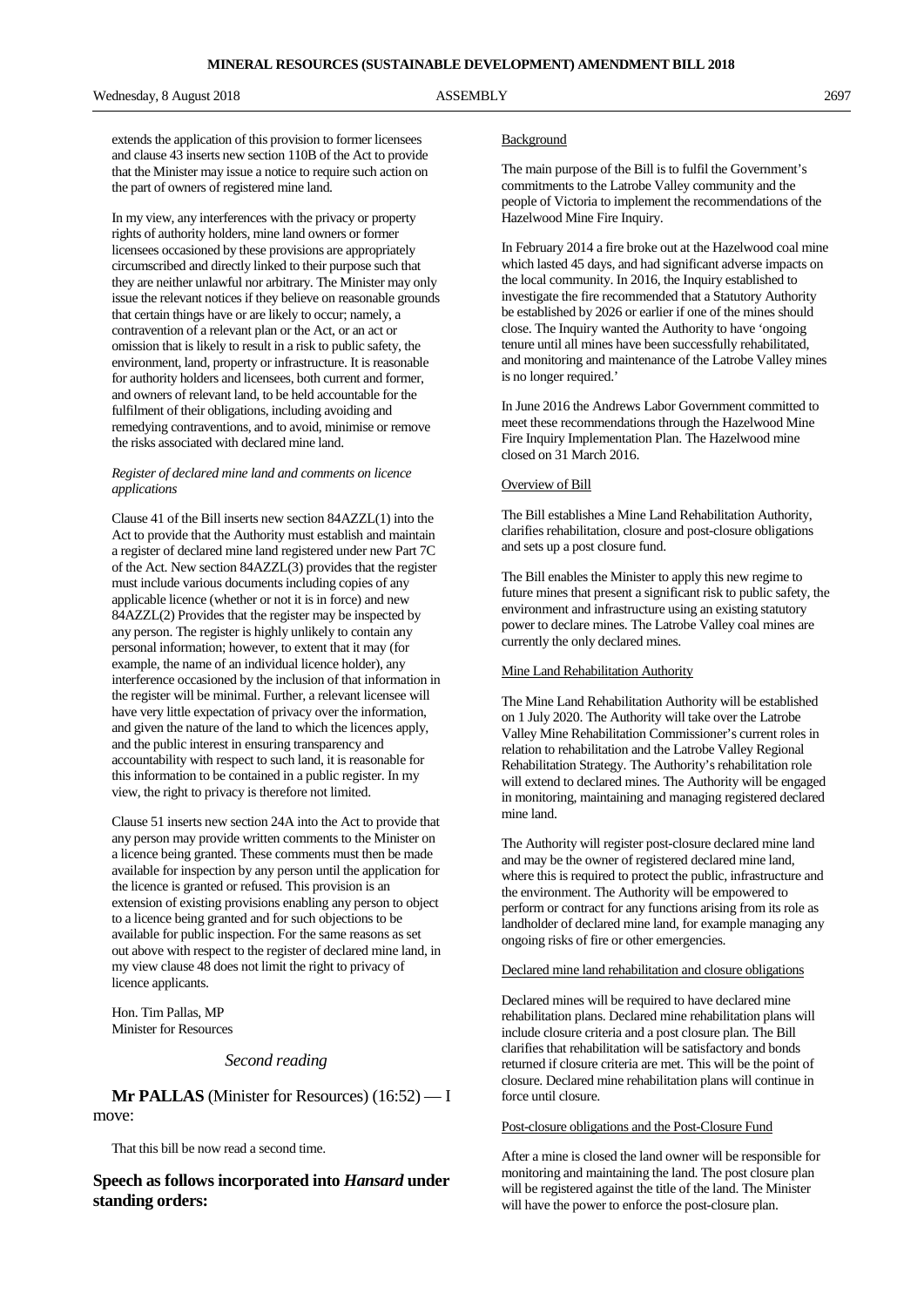The Bill establishes a Post-Closure Fund for each mine. The Authority will use the Post-Closure Funds to meet the ongoing costs of managing declared mine land post-closure. The criteria and processes for assessing liability will be set in regulations. These amendments make the liabilities and responsibilities of mine operators more explicit rather than increase them.

The declared mine land rehabilitation framework in the Bill is enabling — detail will be in regulations. The changes will start to come into force from 1 July 2020 giving time for full consultation. The time frame for rehabilitation plan changes will be set following this consultation.

## Other amendments

The Bill contains three other amendments to the Mineral Resources (Sustainable Development) Act 1990.

The Bill enables the public to comment on the grant and refusal of licence applications. Currently only objections are allowed. This amendment increases the ability of the community to participate in decision-making about exploration and mining.

The Bill allows land owners and mine licence holders to include agreements on non-financial compensation in registered compensation agreements. This amendment gives people who are affected by mining on private land more scope to develop solutions that meet their needs.

The Bill extends the term of prospecting licences to seven years, from the current five years. Prospecting licences were introduced in 2010. They are used by small-scale prospectors and miners. The area of land in a prospecting licence must not exceed five hectares. Prospecting licences cannot be renewed. At present the use of these licences is limited because it can take several years for licensees to fulfil the statutory conditions to commence work. The two-year extension to the term of prospecting licences will ensure that they remain an effective form of licensing for small scale prospectors.

I commend the Bill to the house.

# **Debate adjourned on motion of Mr SOUTHWICK (Caulfield).**

### **Debate adjourned until Wednesday, 22 August.**

# **OWNERS CORPORATIONS AMENDMENT (SHORT-STAY ACCOMMODATION) BILL 2016**

#### *Council's amendments*

# **Message from Council relating to following amendments considered:**

- 1. Clause 2, page 2, line 2, omit "1 July 2017" and insert "1 February 2019".
- 2. Clause 8, line 2, omit "1 July 2018" and insert "1 February 2020".

**Ms KAIROUZ** (Minister for Consumer Affairs, Gaming and Liquor Regulation) (16:53) — I move: That the amendments be agreed to.

Clause 2 of the bill provides a default commencement date of 1 July 2017 unless an earlier date is proclaimed, and clause 8 provides that the amending act is to be repealed on 1 July 2018, 12 months after the default commencement date. Given the amount of time that has elapsed since the bill was introduced into Parliament, new default commencement and repeal dates must be set. These will be 1 January 2019 and 1 February 2020 respectively.

These amendments have been drafted and passed by the upper house. The new default commencement date will enable sufficient time for any necessary implementation work to be undertaken before the new provisions come into effect, and a repeal date of 1 February 2020 is in keeping with standard practice that amending acts should be repealed 12 months after commencement.

**Ms VICTORIA** (Bayswater) (16:54) — The opposition certainly will not be opposing the amendments put by the upper house when the bill was passed through there yesterday. But in saying that, because obviously it is for the functioning of the bill, we have to ask ourselves why there was a need to amend it.

I checked to see when we first looked at this bill. It was introduced by the then minister, the member for Brunswick, on 24 May 2016. That is 807 days ago. That is an awfully long time. If you have a look at what has happened in that last 807 days, obviously there have been plenty of incidents where people in short-stay accommodation have caused grief to people in other apartments. I note that this bill only deals with the Owners Corporations Act 2006 whereas it could have done so much more. I say it could have done so much more because of course the way that this has transpired through the houses has been quite interesting.

The bill passed this house on 18 August 2016. Today is 8 August, so it passed this house two years ago. So that was 87 days after its introduction. It took 87 days to get it through this house. Then it moved to the Legislative Council on 31 August 2016, and it was referred off to the Environment and Planning Committee on 8 November 2016, which was to report by 7 March 2017. That reporting date was actually extended out to 11 May 2017 — and that was 353 days after its introduction; so a year after its introduction into this house, it was in fact due to report back from the committee stage.

It took a long time for that bill to be put onto the notice paper after the report came back to the upper house. I note the great backlog of bills in the upper house, and I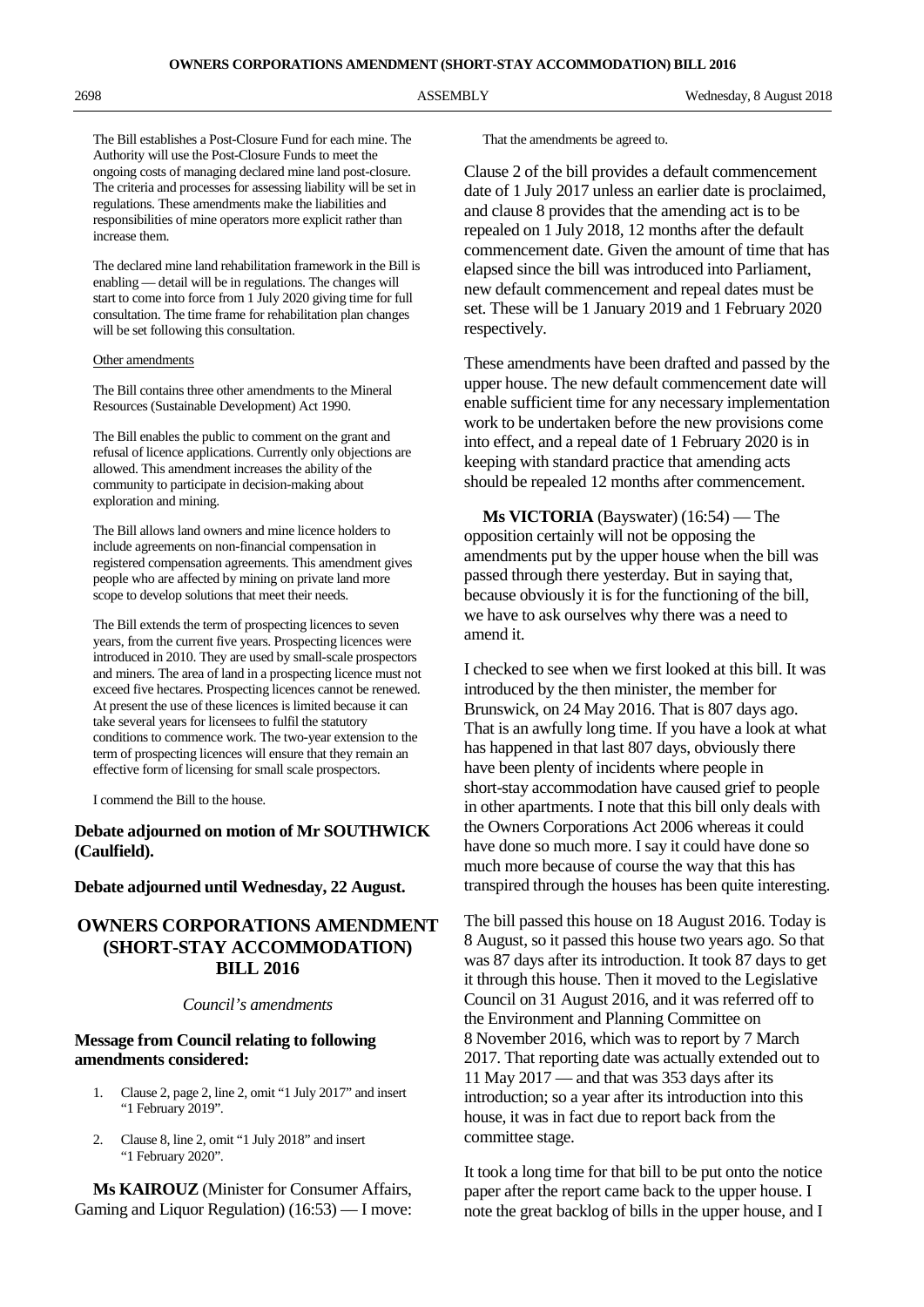do not know how we are going to get through all of them before the government goes into caretaker mode in the next couple of months. The bill only passed the upper house yesterday, which was 7 August 2018 — 806 days after it was originally introduced into this house. That is shameful. That shows a government that cannot run its own agenda.

The incompetence of this government has been amazing to say the least, as has been the amount of representation I have had from people who are in a building where short-stay apartments are offered up. They have said, 'We've had to endure this'. If you look at how many weekends there have been — because obviously a lot of trouble happens on weekends or over holiday periods — between when this bill was introduced here in the lower house to now, when it is finally going through in an amended form, there have been 115 weekends. So you have got to ask yourself how much grief have they had to put up with. There are long-term tenants or owner-occupiers of apartments in buildings that are affected by an owners corporation where they have had troublesome neighbours move in very, very temporarily, for one or two nights.

The other thing with this bill is that we have had all of this time — 807 days — to make a difference to the people that this bill does not cover with the recommendations that came back from the Environment and Planning Committee. Of course we could have been dealing with people who are in neighbourhoods where it is not an owners corporation situation — down on the peninsula, up in Daylesford or out in the suburbs. I have actually got one that is in my neighbourhood, but of course it is not an owners corporation, and this bill only relates to that particular act.

It is very short-sighted of this government. It does not help people who have these party houses next door as opposed to people in apartments — this only looks after those people. The biggest criticism that has come to me about what the government has done is what it has not done, and the fact is that 807 days after this legislation was introduced to this house — and therefore to the people of Victoria — we have a very short-sighted, very, very narrow bit of help for those who are living in owners corporation situations, usually in the high-rises, so around the City of Melbourne and around the Docklands. Of course we know they are shoring up votes for electorates that might be under threat in the next general election. That was a way of grabbing some votes, but it does not help those who are out in the suburbs or down in the areas where party houses exist. They have not been taken care of at all.

We are not going to oppose the amendments because they have to happen to protect some Victorians, but the bill does not go nearly far enough towards helping the majority of Victorians who actually need some protection but do not get it under this government.

# **Motion agreed to.**

# **DISABILITY SERVICE SAFEGUARDS BILL 2018**

## *Second reading*

# **Debate resumed from 25 July; motion of Mr FOLEY (Minister for Housing, Disability and Ageing).**

**Mr T. BULL** (Gippsland East) (17:00) — It is a pleasure to rise and talk on the Disability Service Safeguards Bill 2018. I certainly welcome the opportunity to make some comments on this bill. This is a large and complex bill, and in the relatively short amount of time over the past week that I have been liaising on the bill with stakeholders and also colleagues at the federal level a number of stakeholders in particular have requested more time to consume this bill, which is rather thick when you have a look at it, and consider its contents.

There have been some preliminary concerns raised over the potential for duplication of services between the Victorian Disability Worker Commission and the federal NDIS Quality and Safeguards Commission. For these reasons we are offering a 'not oppose' position in the Assembly but reserving our position on this bill in the upper house pending feedback from stakeholder groups and more discussions with our federal colleagues around the potential duplication of roles.

As a background, the appointment of a Victorian commissioner came out of the inquiry into abuse in disability services. The commentary from that inquiry — and the final report of that inquiry was in May 2016, over two years ago — was about the need to have a Victorian oversight body established, in the inquiry's own words, very 'quickly'. The reason for this was, as the committee outlined on page 197 of its report, the responsibility for oversight carried out by this quickly established Victorian committee might transfer from the state body to the national body when it was established, so the commentary was around it being an interim process. At this stage I wish to commend the members of the committee undertaking the inquiry into abuse in the disability sector — the members for Bendigo West, Eildon, Geelong, Frankston, Shepparton and Lowan, and also Mr Finn in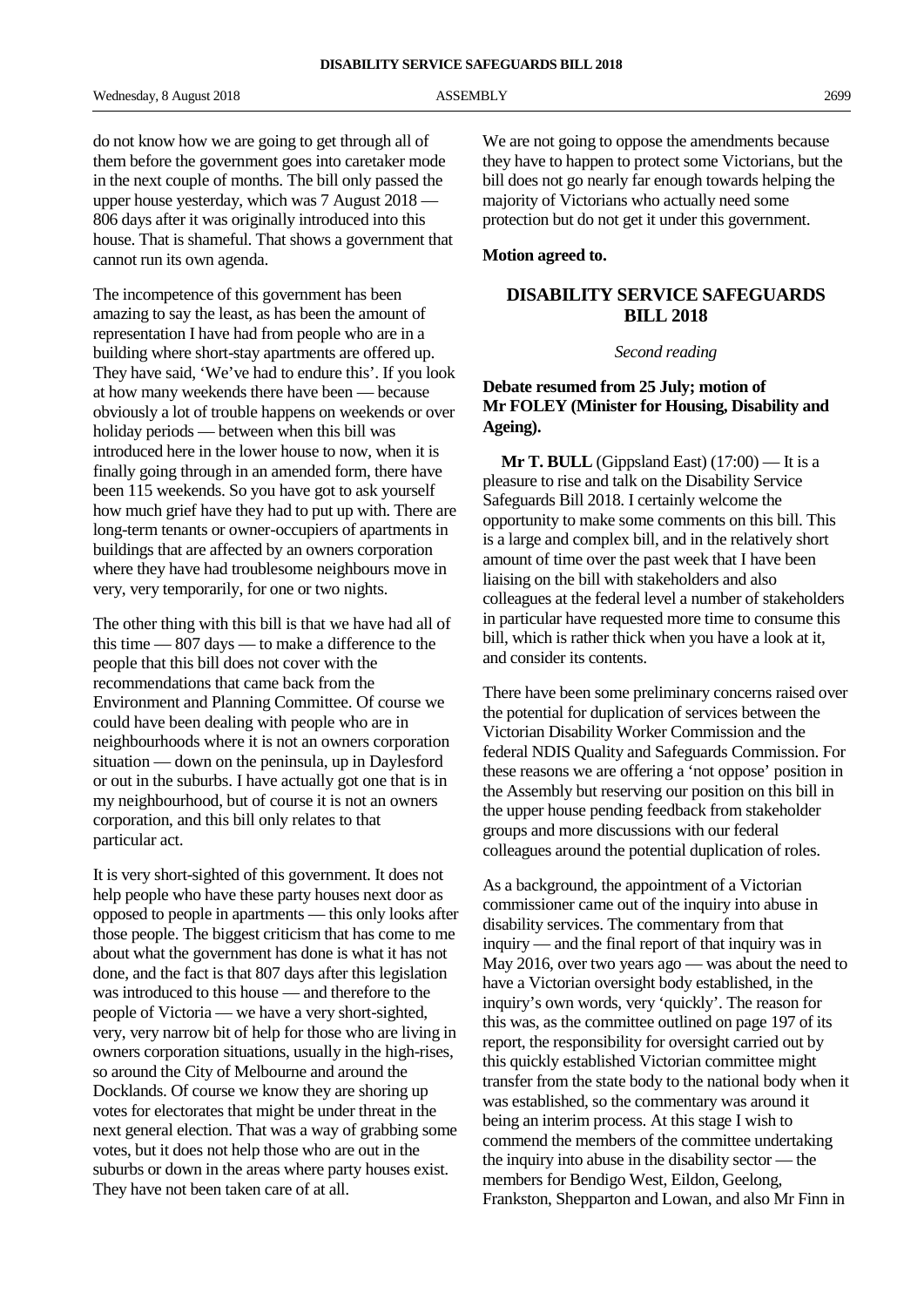the other place, who served on that committee and came up with a number of very worthwhile recommendations on what I hasten to add is a very, very contentious and concerning area. But more than two years after publication of that report calling for quick action, we finally have this bill before the chamber. While it was to fill an interim gap, we now have this bill coming to the Parliament five weeks after the federal national disability insurance scheme (NDIS) commissioner was appointed. If it was to occur quickly as an interim measure, one must ask the question: why has it taken this long to come into the chamber?

This bill has also altered what the role of the Victorian commissioner is to be from the original commentary that was in the report. Instead of this office being an interim measure that we have in Victoria it is now proposed to sit alongside the federal quality and safeguards commission. So what we need to ensure is that we do not have a duplication of services, a duplication of roles and confusion to families and those providers working in the sector. If you set up a state-based oversight commission, which is what we are doing here, and you do not want to duplicate the roles of the federal commissioner in setting up the state body, I would have thought that maybe the first thing you would do is talk to the federal commissioner to ensure that is not going to occur. So I was very surprised when this bill came into the chamber and I had the opportunity to speak to the federal commissioner and hear — and he was very quick to inform me — that he had been aware that this was going on but had not been consulted at all on any of the detail or various elements of the bill and that he had grave concerns around the potential for duplication of services.

In the bill briefing that I had with the Minister for Housing, Disability and Ageing's office — and I thank those staff from the minister's office and the department who provided that bill briefing — I was briefed on some of the matters that the federal commissioner had not been briefed on and should have been briefed on prior to this bill coming into the chamber. Firstly, I was told that in almost every circumstance NDIS-related matters would automatically be referred to the federal NDIS commissioner to be dealt with and that it would be 'extremely rare', I think was the term used, for NDIS-related matters to be investigated by the Victorian commissioner. This would have been very handy to have had read into the second-reading speech at the time. I think the commentary in the second-reading speech around the service provision was that it will be dealt with by 'the most appropriate body'. That of course, based on the advice from the bill briefing, is clumsy wording, and it has left many in the sector wondering if some NDIS matters will be investigated at

a state level under one system and some will be investigated at the federal level under a different system.

I did take some confidence and solace out of the advice that was provided in the bill briefing, but I would be keen to have it laid out that this was actually the case that the federal NDIS Quality and Safeguards Commission deals primarily or basically with all of the complaints that are lodged in relation to NDIS services. The reason is that all providers and workers need to be dealt with under the same set of rules nationwide, regardless of state borders. Hopefully, with members who will contribute to this debate from the other side, we can have it put on the record again and clarified and read into *Hansard* that that will be the case. I thank the staff from the minister's office in the department who provided that undertaking.

I would encourage also that this communication, if it has not already been done, be relayed to the federal NDIS commissioner, because at the time of my briefing that had not happened. He was unaware. He had only read the, I will say, loose or ambiguous wording in the second-reading speech, and that aspect had not been made clear to him, which I find rather startling. While the intention is for the Victorian commission to deal with non-NDIS-related complaints around disability services and to refer NDIS matters to the federal body, we still want that undertaking, and I look forward to that occurring. I do understand that the state minister's office was intending to get in touch with the NDIS Quality and Safeguards Commission, and I look forward to maybe getting an update on how those discussions have occurred as this bill transitions between the houses. I do recognise that while the federal body will focus only on the NDIS, the Victorian commissioner will have the ability to receive and investigate complaints of workers and services working in the disability sector but working outside the NDIS. I think for all people who are involved in the disability sector we get some confidence out of that — that that will occur.

The report of the inquiry into abuse in disability services did outline instances where wrongdoing and abuse had occurred in non-mainstream services and agencies, and it certainly highlighted this fact. Of note in relation to this bill, I guess, is that some agencies, including National Disability Services — NDS, not to be confused with the NDIS — expressed a bit of concern around having the state and federal commissions established and the fact that it may lead to confusion. I would certainly encourage the department to have the appropriate paraphernalia or information or pamphlets, whatever you want to call it, available to families in the disability sector to clearly explain the roles in the two jurisdictions — the NDIS federal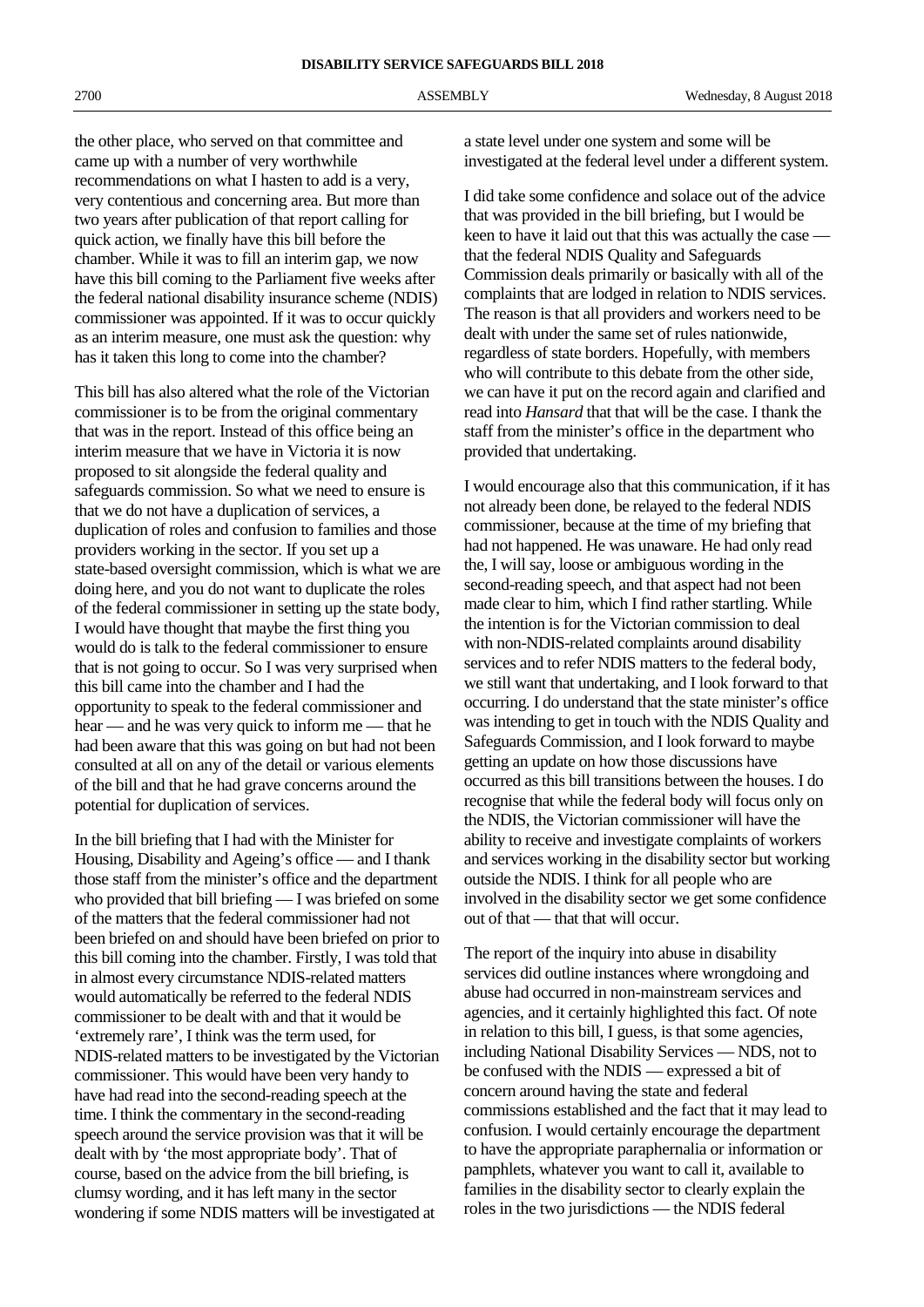commissioner and our state Disability Services Commissioner — because a number of families that are going through the transition to the NDIS are having a lot of trouble getting their head around the various requirements when transitioning from one scheme to another. Obviously this is being brought into line with the transition to the NDIS, but it is another thing for families to consider and I think it is critically important that we make it as easy as we can for them to consume and understand information.

I want to make a few comments on the registration of workers. There were some concerns expressed initially by service providers that this would be mandatory, and the concerns were based on the potential impacts that this would have on thin markets. For example, some areas — and I guess I am particularly talking about rural and regional Victoria but not solely rural and regional Victoria — have trouble accessing suitable disability sector workers. If registration were to become mandatory, which was an initial concern of some providers, it would put, in some cases, another step, a little hurdle to jump, in front of those working in the disability sector or those considering working in the disability sector. I understand the reason behind the process, but where we have thin workforces we certainly do not want to put anything in place that could result in a reduction in workforce uptake. It is very important for families, and for that matter for providers, to have the flexibility to engage non-registered workers.

I can certainly speak on this topic from experience. Living in an area of rural and regional Victoria and having a son with special needs, at various times over the last 20 years it has been a huge, huge battle to find people that I am comfortable with and happy with and that I can trust and have confidence in to provide a whole range of services, whether that be day care, whether it be respite or whether it be assisting with speech, OT or behavioural therapy — whatever it is. I would hate to think that if we put a requirement on those people and made this registration mandatory some of those great workers in country areas might say, 'Look, it just got a little bit tough. I'll go and be an aide at the primary school', or something like that. So I am very, very pleased that the process is not mandatory and that it hopefully will not impact on the rural workforce.

In making those comments, I also obviously clearly put on the record that anyone working in the disability sector needs to undergo the required security and personal checks. I am certainly not talking about going soft on any of those. They have to meet the appropriate standards in that field. Of course worker screening will be a key focus of the national framework. I think in some cases we ran into trouble with inappropriate

people working in the disability sector, as was highlighted by the inquiry. I am certainly very, very comfortable with a high level of oversight in that area.

The feedback I have received is that providers and families obviously are very pleased that the registration is not a mandatory requirement. It has been strong feedback from providers who are servicing areas of rural and regional Victoria. But obviously I am also aware that in having a registration process those families that do want to engage a registered worker with a particular qualification to engage with their son, daughter, brother or sister will have the ability to do so.

While we are yet to see, I guess, the subordinate legislation that will contain the detail that sits under this bill, whether that be legislation or regulation, there is a lot of detail that needs to be determined. One of those areas I am certainly interested in hearing more on is the recognition of prior learning or experience standards that will be put in place for disability workers who move interstate. If we have got this scheme in Victoria, I would hope and expect that those with a proven and trusted track record in this field interstate — who are clearly highly experienced and very well regarded will not have to come to Victoria and go back to school to be registered. I would certainly hope that we have a system in place to recognise that service in another jurisdiction. I also look forward to hearing the detail and the minister's views on how cross-border matters will be dealt with — for example, a worker might be providing a service in Albury in the morning and a service in Wodonga in the afternoon — and where registration processes sit in around that.

In relation to registration requirements there will need to be a close liaison with the TAFE sector, and there will also need to be a close liaison with registered training organisations more generally in identifying, creating or modifying courses that are in line with whatever those registration standards may be. In line with this, my discussions last week with the federal NDIS commissioner were around the fact that his office is currently considering a capability framework that will relate to the workforce. So as we set up this Victorian structure, clearly there needs to be very close communication there.

The federal commissioner has advised that his office is about to consult with the sector on a set of competencies that will be required and what needs to be addressed in that area to ensure the appropriate level of expertise. This certainly appears to directly relate to what the registration requirements may be in Victoria. Anything done at the state level needs to consider what is going on at the federal level in this space if the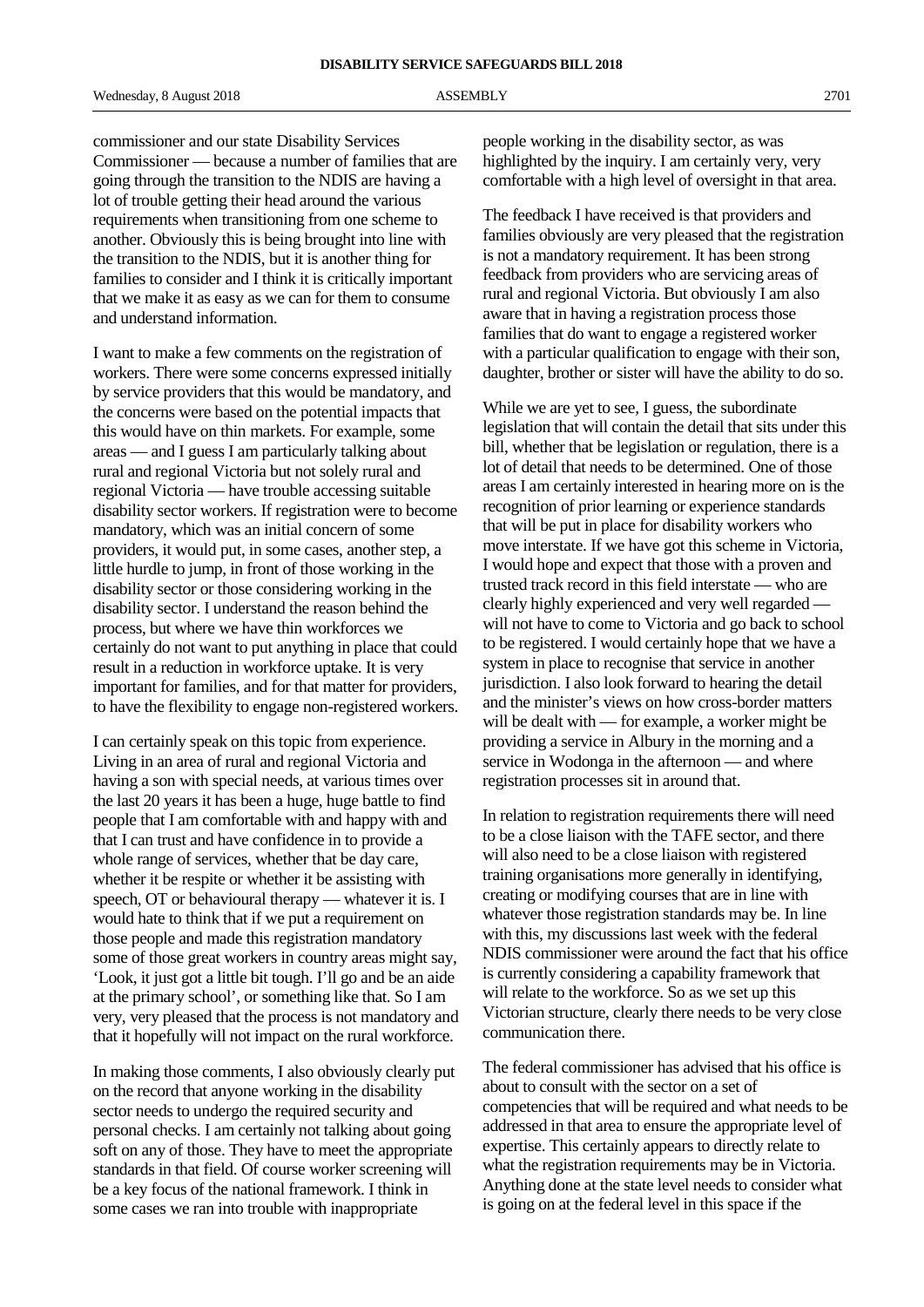**DISABILITY SERVICE SAFEGUARDS BILL 2018**

federal commissioner has already indicated that that is an area he is looking into.

When we talk about the board that will oversee the registration process, I would like to put on the record the fact that the board will be working very closely with the federal commissioner. Given that the federal commissioner has advised that his office is going to look at the competencies required, we need that to be considered and included here. It needs to be a key part of anything that happens at the state level. Of course we also need to consider if other jurisdictions are considering a registration scheme.

Before I conclude I want to make some brief comments on the changes to the Residential Tenancies Act 1997. The NDIS does present a change to how support for people is delivered. As the minister pointed out in his second-reading speech, the current provisions in this area were designed for a different service model, and the changes that are proposed will allow supported disability accommodation residents to better choose the services they receive and to engage with those providers in relation to that. This bill does amend the Residential Tenancies Act to bring it more in line with the NDIS framework and the service provision shift that is contained in the NDIS.

In summing up, the timing of this bill is certainly interesting. It comes more than two years after the inquiry reported back. Despite this really long delay, it seems to have been rushed in 12 sitting days before the election, at a time that is certainly not timely with the recent setting up of the federal commissioner. There should have been more discussion with the federal commissioner before this bill was introduced. What is going on now, over the last week and between houses, should have occurred before this bill was introduced. There is a lot of discussion that will need to take place before implementation, particularly in the coming weeks, and I look forward to being informed of that discussion as this bill progresses between houses.

**Ms EDWARDS** (Bendigo West) (17:19) — I am really pleased to speak on the Disability Services Safeguards Bill 2018. Of course this bill comes directly from recommendations made by the Family and Community Development Committee, which I was pleased to chair at the time, and our *Inquiry into Abuse in Disability Services: Final Report* which was tabled in May 2016. Chapter 4 of the report referred directly to the disability workforce. The committee was quite clear on what its recommendations were in relation to the workforce, and this bill goes directly to one recommendation in particular.

We on the committee accepted that disability support workers, overall, do a great job and should not be made the scapegoats for a sector that, we were convinced at the time, had failed to protect people with disability from abuse. We also received quite substantial evidence over the time of the huge disappointment of:

… carers and parents of people with disability, who have placed their loved ones in the care of service providers, only to find that in doing so they have exposed their family members to sexual and physical assaults, neglect endangering life, financial abuse and incompetence.

We found that there was a workplace culture in the disability sector that required:

… profound change to ensure that the abuse of people with disability —

was prevented into the future. We understood of course that the disability workforce is comprised of:

many dedicated, committed and caring support workers.

We were also aware, though, that:

… as a workforce, disability support workers are amongst the lowest paid workers in the care sector, work in challenging environments that are often poorly managed, and are frequently poorly trained, or undertrained, for the complex tasks they are required to undertake. Moreover, disability workers work in an industry which is known to have punished whistleblowers, who give voice to incidents or patterns of abuse and mismanagement …

That was an issue that the committee was very concerned about. We also accepted that:

… disability support workers should not be made the scapegoats for a sector that, as a whole, has comprehensively failed to protect people with disability from abuse.

The committee received substantial evidence of the bitter disappointment of carers and parents of people with disability who had placed their loved ones in the care of service providers. The report outlined in some cases examples of the kinds of sexual and physical assaults that have plagued the sector for a very long time. The failures and incompetence encompassed staff, management, supervisors and boards in both government and non-government disability sectors. We recommended as a consequence of some of the evidence that we received that zero tolerance of abuse become a guiding principle for the delivery of all disability services and that a demonstrated commitment to this principle be a condition of registration for all service providers.

In regard to the workforce strategy, the committee believed that it was essential that a statewide prevention and risk management workforce strategy be developed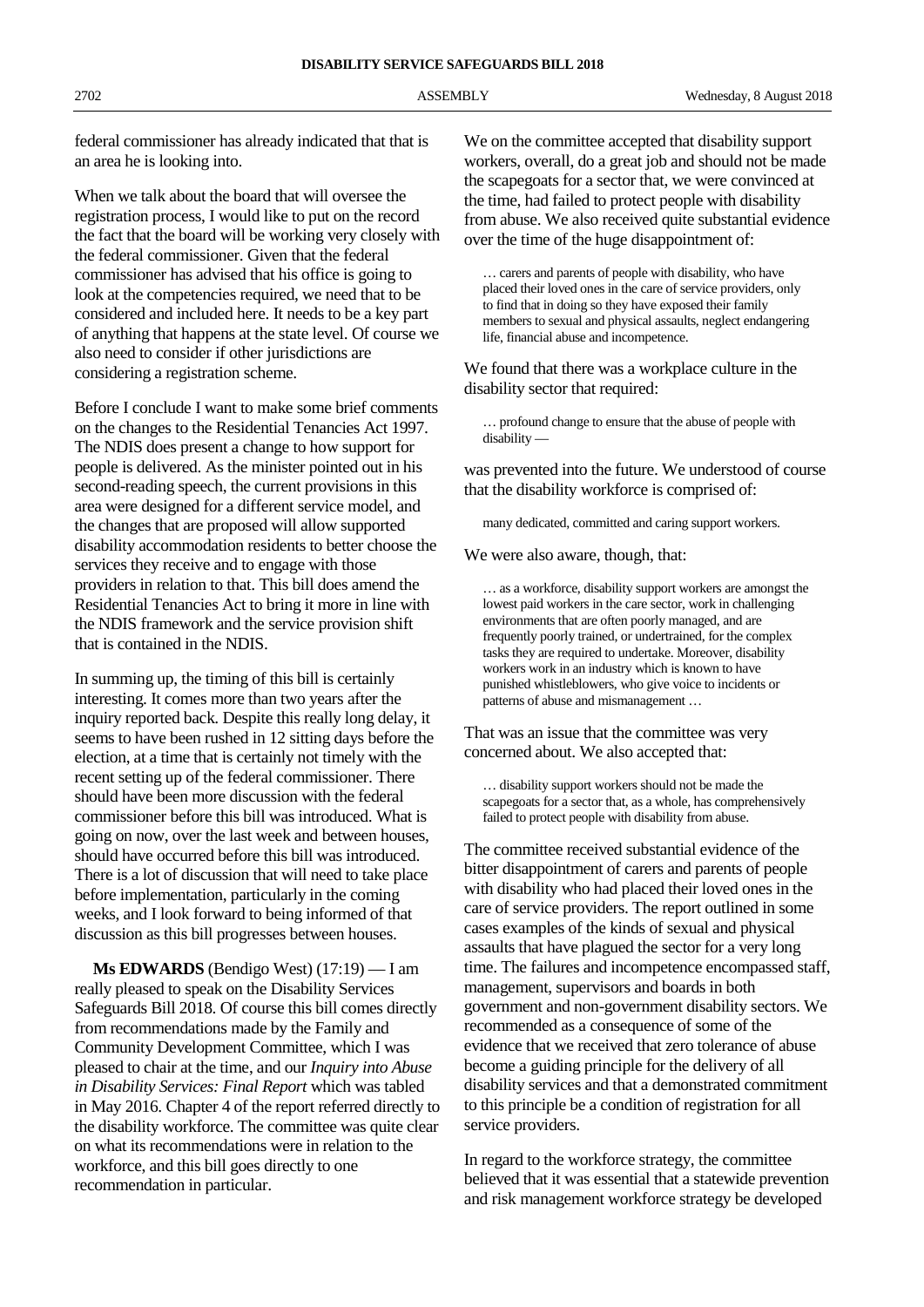and that that strategy be guided by the principle of zero tolerance of abuse and include such matters as workforce screening and recruitment, registration and deregistration, induction and supervision, training and professional development, certification and a workforce culture improvement. Accordingly we recommended that the Victorian government develop a statewide prevention and risk management workforce strategy for disability services, that this strategy be a core element of Victoria's new zero tolerance of abuse framework and that it address workforce screening and recruitment, registration, induction and supervision, ongoing training and professional development, certification and workforce culture. As a consequence, we are here today with this bill before the Parliament that addresses exactly that recommendation.

While the Andrews Labor government has been insistent that the national disability insurance scheme (NDIS) should be transformative for the lives of people with disabilities, it is also equally committed to ensuring that the scheme takes advantage of the opportunity to improve the safeguards of people with a disability and works with people with a disability and other stakeholders to ensure the highest standards of safety.

The bill builds on the amendments that were made to the Victorian Disability Act 2006 in 2017, which was designed to complement the national quality and safeguards framework that was implemented to oversee service providers, employees and participants in the NDIS. Victoria has always had the highest quality standards of any state or territory in the nation. Having said that, we want to retain that as we go through this transformative environment into the NDIS. The Andrews Labor government believes that some opportunities were missed in the development of the national system, one being specifically the establishment of a registration and accreditation scheme for the disability workforce that enshrines a career pathway for the profession based on minimum accreditation standards and acts to attract and retain a workforce that is hugely in demand. The expectation is that there will be over 25 000 new workers in the disability sector as a consequence of our transition to the NDIS.

We are not going to shy away from the fact that delivering on our promises to protect people with disabilities has been a huge task, but we are not going to shirk the responsibility of doing better than the status quo, which has been put in place by the commonwealth scheme. That is why Victoria is prepared to act above and beyond the national framework to institute a registration and accreditation scheme for the disability

workforce after the commonwealth refused to entertain one at the national level.

I heard the member for Ovens Valley talk about the new commonwealth disability discrimination commissioner, saying, 'Why do this when this has already been put in place at the federal level? The commissioner is now in place'. The reality is that you can never have too many supports in place to support people with a disability. You can never walk away from the fact that it does not matter if the commonwealth have their scheme or the state have their scheme; the fact is it is protecting people with a disability. We want to make sure that no-one with a disability ever has to go through what we heard in our committee, which was horrifying, confronting and so, so sad for people with a disability, for their families and for their carers. Consultation has occurred with this bill across government departments, as well as stakeholders, including the disability services commissioner and others.

I just want to quickly return to the concern regarding duplication, which is as much circumstantial as it is by design. The reason the Victorian legislation is being considered now at a time when the commonwealth commissioner has only recently been appointed is that, rather than undertake detailed consultation to develop the national quality and standards bill that the commonwealth legislated last year, it was just coathanger legislation — that is, the bill was light on detail and much of the substantive content of the national scheme was left to the regulations yet to be fully negotiated with the state and territories.

It really is a complicated process, but this bill is not complicated. This is clearly a way forward for Victoria and for our workers in the disability sector to have proper accreditation, to have proper registration and to make sure that any deficiencies that are found in the commonwealth scheme, based on evidence to date of systemic implementation problems with the NDIS rollout, are not the same here in Victoria. So while it might be a very noble effort by those opposite to protect the integrity of their federal colleagues, there is no fundamental problem with this bill, because when we are talking about the interests of vulnerable people, some duplication can actually be a good thing.

Having said all of that, I think that this bill is one that we should all be very proud of in this house. This is what we do as legislators. This is about protecting some of the most vulnerable people in our community, and that is exactly why we bring bills like this before the house — because we want to protect people who are vulnerable. I commend the bill to the house.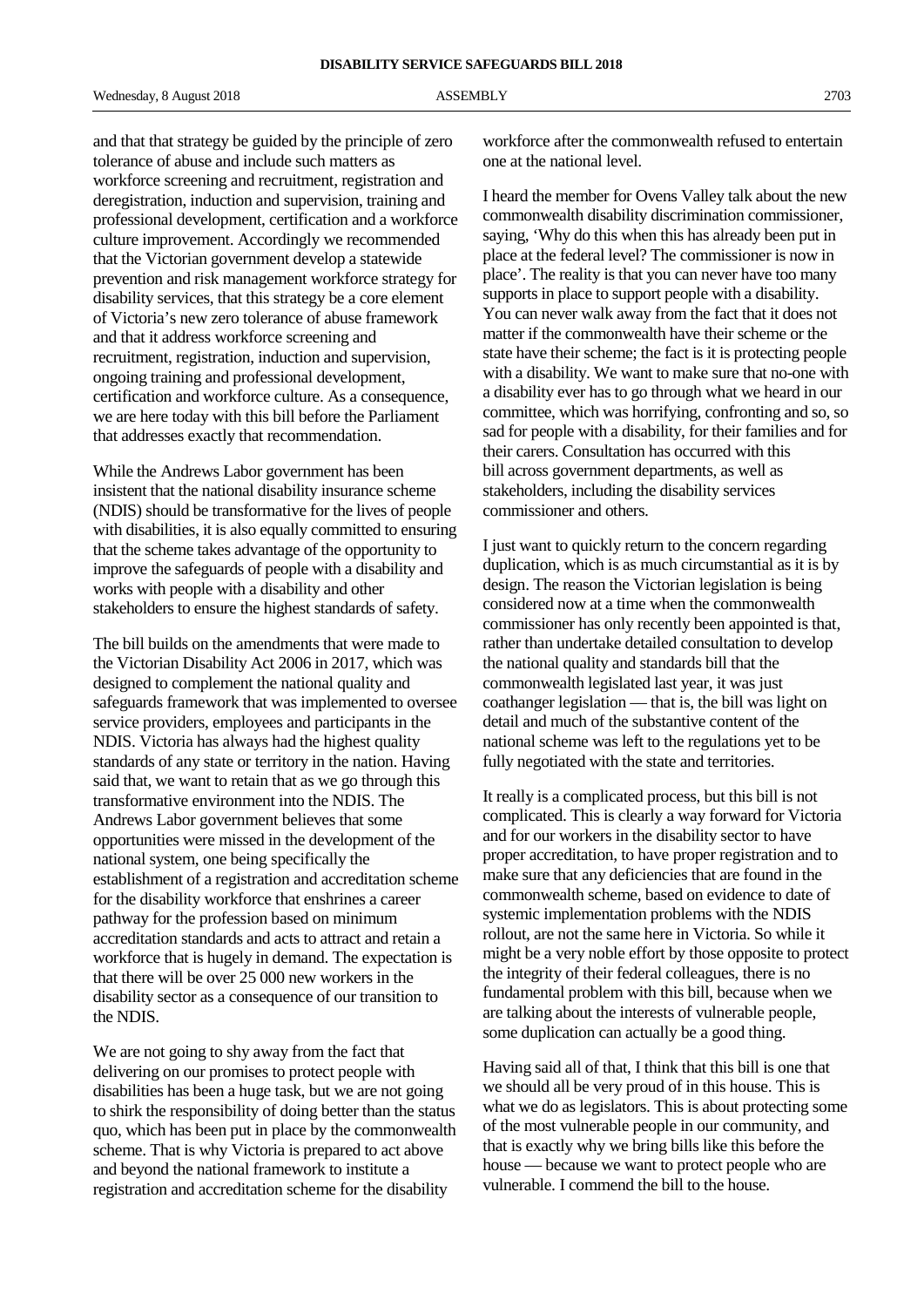**Mr SOUTHWICK** (Caulfield) (17:29) — I rise to make some comments on the Disability Service Safeguards Bill 2018. As my colleague the member for Gippsland East raised, certainly the important elements of fundamentally keeping those with a disability safe should be absolutely paramount and key to anything moving forward. I want to commend the work the Family and Community Development Committee did back in 2016. It is a bipartisan committee, as our parliamentary committees are. Obviously that work has led to a number of its recommendations being taken up in this bill.

As the member for Gippsland East quite rightly pointed out, though, it has been two years since the committee starting talking about this. I would have thought that it would be important, particularly when we are talking about safety in the disability space and also after the inquiry into abuse in disability services, to move a lot faster. Nevertheless, we have this bill before us.

Elements of the bill that were previously mentioned, particularly around the replication of services and having a federal commissioner and a state commissioner, are very important. Certainly in my electorate we have a number of small providers that provide very, very important support to those with a disability, and many of those smaller providers find it very, very hard to work their way through a lot of the regulation. Many of those workers, as we have heard already, work largely for very little pay relative to the work that they do, but they do it because they are passionate about what they do. I know that when it comes to things like the national disability insurance scheme those small organisations have not applied up until this point for many of the programs that have been made available because the regulation surrounding this is just too complex and the cost involved in being a provider is prohibitive to many of those organisations taking part. I would hope that in this legislation we do not block out the very important work that those organisations do.

I want to particularly commend the work that the Jewish Disability Network does, which is to pull together a lot of the smaller organisations that I am talking about. I have had the privilege to be a patron of that group and have been very active in supporting them. Members of that group include Jewish Care Victoria, which has been providing very, very important work in the disability area for many, many years now. Whether it be the likes of providing programs, housing, work or training — a whole range of programs in the disability sector — they are at the forefront. We know that a lot of people in the broader area of disability actually go and look at a lot of the

work that Jewish Care Victoria does as a very important model.

We have another organisation called Access, which does a fantastic job. It is one of the organisations that I mentioned before that is largely comprised of volunteers with a very small workforce, and that is very much at the coalface of providing that kind of support. We want to make sure that they are absolutely able to do their work without being bound by a whole lot of regulation and red tape. In fact tonight I am attending the annual general meeting of Access, and I am sure I will hear of so many different things that the organisation does. In fact we will be presenting an award to Eleanor Wingreen. She is an example of the kind of volunteer we have in our community working in the disability space very passionately. She is very involved in providing support for the social enterprise that Access does. Access runs a baking enterprise, largely of biscuits that get distributed around a whole lot of cafes and retail outlets, and for the last three years Eleanor has been a volunteer every week, coming and picking up the orders of biscuits and delivering those to the retail outlets. She does not miss a day; whether rain, hail or shine, Eleanor is out there picking up those biscuits and delivering them to those retail outlets. What is remarkable about that is that her volunteerism is being done at the age of 80. So she is one of our seniors out there doing her bit to ensure she can help out. I know on top of that Eleanor has been an ambassador in her bridge club, where she has also recently fundraised for Access as well.

Access is a great example of our disability groups, particularly the smaller ones. We do not want them to be discouraged from doing the work that they do by having them spend most of their time filling out paperwork and being caught up in red tape as opposed to getting out there and doing the work. That is not to say that we should not ensure that the people working in the organisations have all the safeguards, checks and balances in place — absolutely — but we have got to get the balance right and not have these not-for-profit organisations completely bound up in red tape.

The Friendship Circle is another example of that. They have been fantastic in providing weekly activity groups where they have a number of people with a disability coming along to get involved in things like baking, music, storytelling and sport. The Friendship Circle have been operating for a number of years. Flying Fox have been doing a huge amount of work but one of the things that Flying Fox have been really good at doing, and Dean Cohen has led the way here, is providing a lot of camps for those with disability. They have carers who come in, a lot of whom are university students,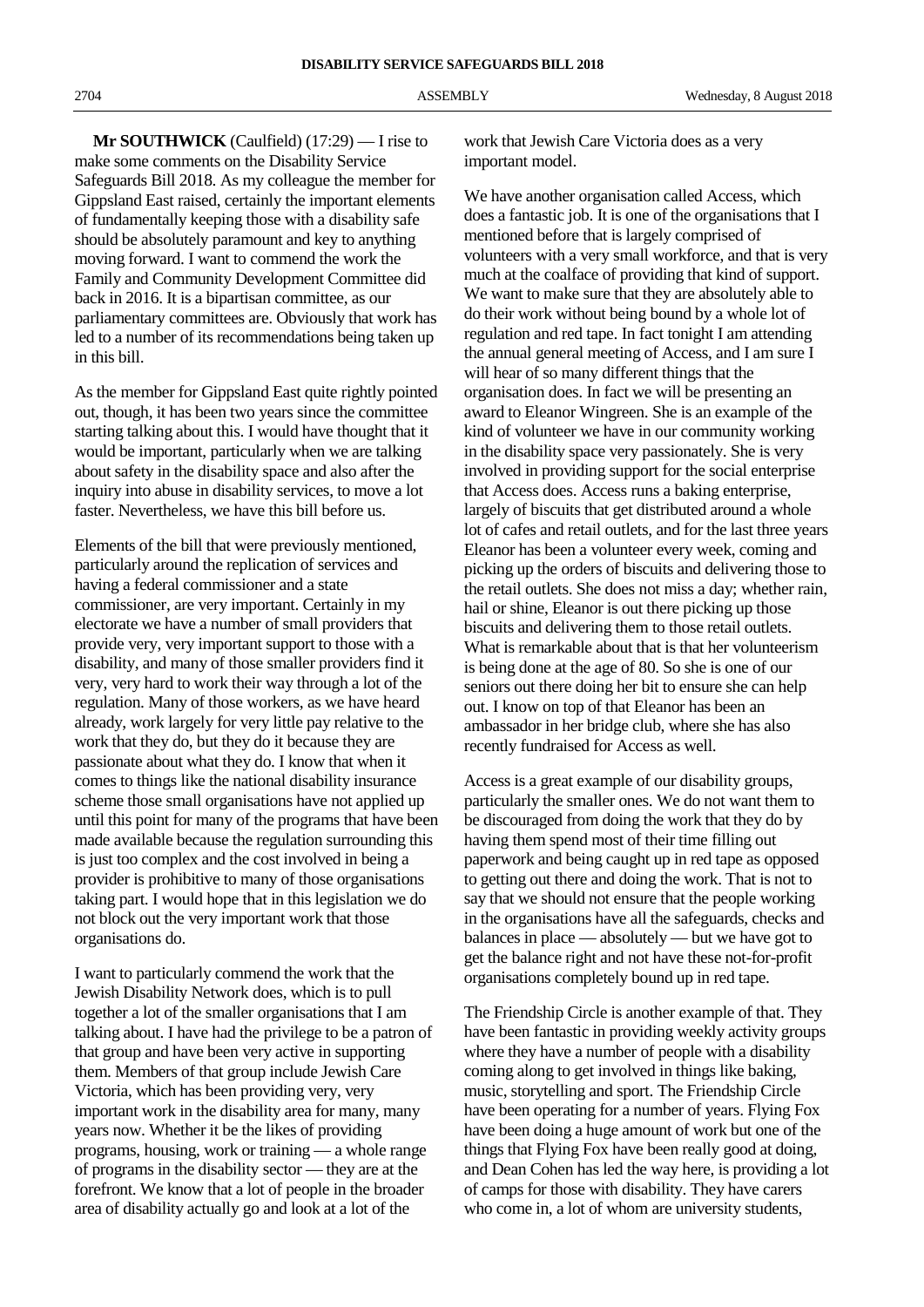who go through a very intensive training program to be involved in that. Again, we do not want to stifle those volunteers, many of whom are university students planning careers in this vocation of carers and support workers, and some are not. But we do not want to discourage those volunteers who are doing very important work engaging with our youth. An example is Flying Fox, where you have got youth mentoring and looking out for youth. It is the perfect type of example that we should be promoting within our community.

Some of those organisations, as I mentioned, include Jewish Care, Access, Friendship Circle and of course Maccabi Victoria All Abilities, which does a whole range things in providing sport and training and has had a fantastic program in place for a number of years. It was originally done through Lauren Mandel, but now a number of others have become involved as well, including Shari Cohen. This all culminates in the work that is done as part of International Day of People with Disability, including a lot of advocacy work that is done there. I will finish on that note by just saying it is very, very important — paramount — that we have safety at the heart and centre of anything we do. We talk about it with youth, we talk about it with family violence and women, and we certainly should be talking about it when it comes to those with a disability. At the same time we need to make sure that the great work that our volunteer organisations do is not inhibited by red tape and bureaucracy.

**Ms KNIGHT** (Wendouree) (17:37) — It is a real privilege to have the opportunity to speak on the Disability Service Safeguards Bill 2018. This is a really important bill. I have to say it is a relief to talk about something substantial and to talk about the people that we are here to represent rather than talking about ourselves. I have often spoken in this place about my personal connection to disability services through parenting a child with autism and an intellectual disability. I know that there are others in this place, in the other place and from all parties who also have this experience and understand everything that goes along with being a carer.

I remember in my inaugural speech talking about Tom and how difficult it was when he was young to get the lawmakers and the policymakers to listen to the difficulties and barriers that we faced as a family and as a community. I have spoken about how this changed under the Bracks government, under the responsibility of the Honourable Christine Campbell, who was a minister at that time. I recall the then minister coming to Ballarat and there being a forum including all stakeholders from the disability sector but also, importantly, including those living with disabilities. I

had never really remembered that happening before. I also recall thinking that it was the first time anyone had ever truly listened to us, and it left me with a sense of hope.

That was a long time ago of course. Fast-forward many years, and here I am standing in this place and talking about a comprehensive bill that is very much about protecting both those who live with disabilities and those people who work with people with disabilities. This bill, according to the second-reading speech, implements two specific reforms:

The first is the establishment of an independent registration and accreditation scheme for Victoria's disability workforce.

The second protects the rights of residents' in Specialist Disability Accommodation and enables them to exercise choice and control in their home.

This Bill ensures that this Government is meeting its ongoing commitment that Victorians with disability have access to the highest quality and safest disability services in Australia.

Again, if I can quote from the second-reading speech:

In 2016, the Victorian Parliamentary Inquiry into Abuse in Disability Services heard undeniable evidence of the widespread nature of abuse and neglect of people with disability. It found that for too long, the lived experience of people with disability had been ignored.

I want to take this opportunity to acknowledge the members of the Family and Community Development Committee who were involved in the inquiry into abuse in disability services. They were the members for Geelong, Frankston, Lowan, Eildon and Shepparton and Mr Bernie Finn, a member for Western Metropolitan Region in the other place. But the person I particularly want to thank with all of my heart is the member for Bendigo West, who chaired the committee not only through this inquiry but through the inquiry into services for people with autism spectrum disorder. I have known the member for Bendigo West since we were both elected to this place and count her as one of my dearest friends. Her role as chair of both these inquiries was not so much a job as a calling. Maree spoke many times of the stories that she heard from those giving evidence, and we talked often about the challenges of handing over a child to a system and having to hand over all the trust that you have in that system.

While I am giving thanks, I also want to thank all of those support people, including the Hansard people, who supported the committee and who also heard those stories that were very challenging.

The inquiry into abuse in disability services showed that incident reporting is vital, because people with a disability usually do not or cannot complain. Also,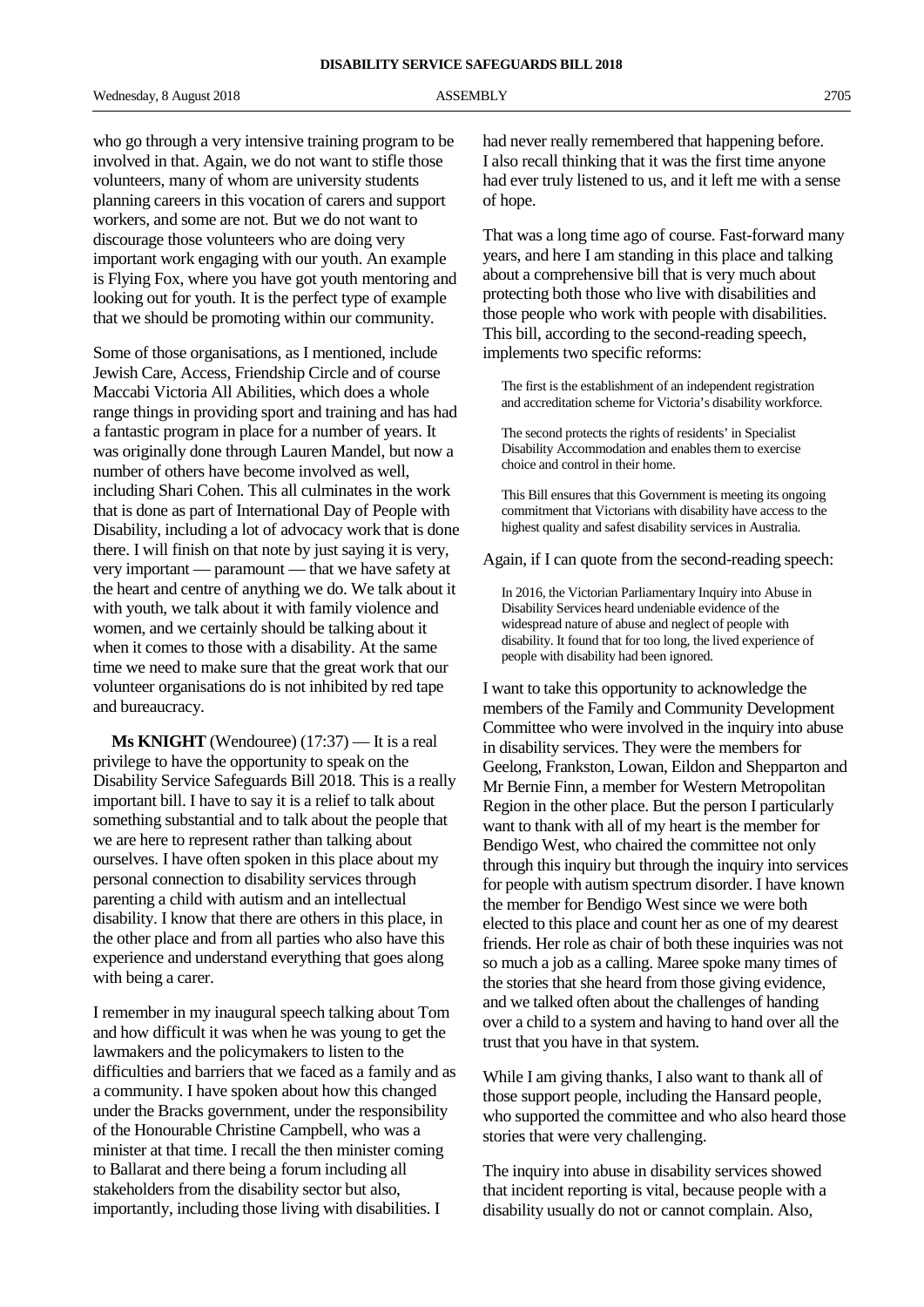often by reason of their disability, the victim was unable to escape, to vocalise their lack of consent or to call for help. A sense of violation and powerlessness was articulated along with articulation of their ongoing suffering as a consequence of the abuse they were subjected to. I spoke on this report when it was tabled as an interim report and would like to repeat a paragraph from that contribution:

What I find most difficult and heartbreaking about having an almost 26-year-old son —

he is almost 29 now —

with autism and an intellectual disability who is non-verbal is, firstly, what is going to happen to him when I am dead? That is a really difficult proposition to face … my son has been in care since he was about 15, because I was unable to care for him once he got that big. Because he self-harms, he often has bruises, so one of the real dilemmas for me is how I identify abuse. He cannot tell me, he cannot show me and I am not there.

Again it is about trust. I want to emphasise that Tom leads a fabulous life. He has people around him who love and care for him. He has 24-hour care, and those wonderful, professional disability staff are worth their weight in gold. They constantly go above and beyond what they actually get paid to do, and I thank them so much for that. Most workers do the right thing, but not all, as was evidenced by the stories that the inquiry unearthed and the incredibly brave people who told those stories. There will always be difficulties when there are imbalances in relationships, as we see in the area of family violence. I think disability services is no different. When there is a power relationship, then we have to be so very careful that that power is not abused.

I often think that what I miss the most about being the mother of a child, and now an adult, with a disability has to be the loss of being his mum. I feel as if my role has been so focused on being his advocate, his carer and his case manager that I do not really know how to be just his mum, but that is getting a bit easier now. Maybe it is age  $\frac{1}{\pi}$  think there is an element of that but I also know that it is about bills such as this, bills that clearly say to people who live with disabilities and those who love them, 'We have got your back'. Bills such as these say that people with disabilities are valued and they have a right — as does every other member of the community — to be safe, fulfilled and happy. This says to those who work in disability services that those workers deserve to be valued and safe. It says that those who work in the disability field are absolute professionals with a right to training and a right to support.

We are entering a time of great change. It is change that I hope will make things better. That was certainly the basis of the national disability insurance scheme (NDIS) developed by Bill Shorten after much consultation and then announced by the Honourable Julia Gillard when she was Prime Minister. My fear is that currently the federal government is more about saving money than enhancing the lives of people with disabilities. For the NDIS to succeed it must be based on individual needs. It must be approached with the mindset that people who do live with disability have the right to a full, happy and safe life. I have heard many stories of lives that have been transformed through this scheme, but I am also hearing stories of lives that have not improved. I was actually told in relation to my son that it was about saving money. Obviously they did not know who I was.

I want to thank the Minister for Housing, Disability and Ageing for his work and for his commitment to disability services and, more importantly, to people regardless of their level of ability. I am privileged to act as his parliamentary secretary, and I have been privileged to have discussions with him — honest discussions — about how we can improve the lives of those who live with disabilities and those who love them. I know that Minister Foley is absolutely committed to this bill and to anything else that can improve someone's life. I do wish this bill a speedy passage through this chamber, and I do hope with all my heart and soul — and with the heart and soul of every carer — that it makes an absolute difference.

**Ms GARRETT** (Brunswick) (17:46) — It is a most solemn privilege to follow the member for Wendouree and the member for Bendigo West in their contributions on this very important bill. I can say I know firsthand, the member for Wendouree, that you are an extraordinary mother to your three children, including the beautiful Tom. The way in which you have approached motherhood with such passion and fierce love and such hard-fought advocacy is also how you have approached your role in this place. This place will be much poorer for when you leave it in November. It is people like you who have the courage and who have the values and the moral code that make this place a great place. Your lived experience with Tom, your journey with your child, has helped shape this bill. It has helped shape much of the outstanding policy that has come from the Andrews Labor government, and you should be congratulated and honoured for that.

That then brings me to the other musketeer, the member for Bendigo West, whose very close friendship with the member for Wendouree I have firsthand knowledge helped shape and drive the member for Bendigo West's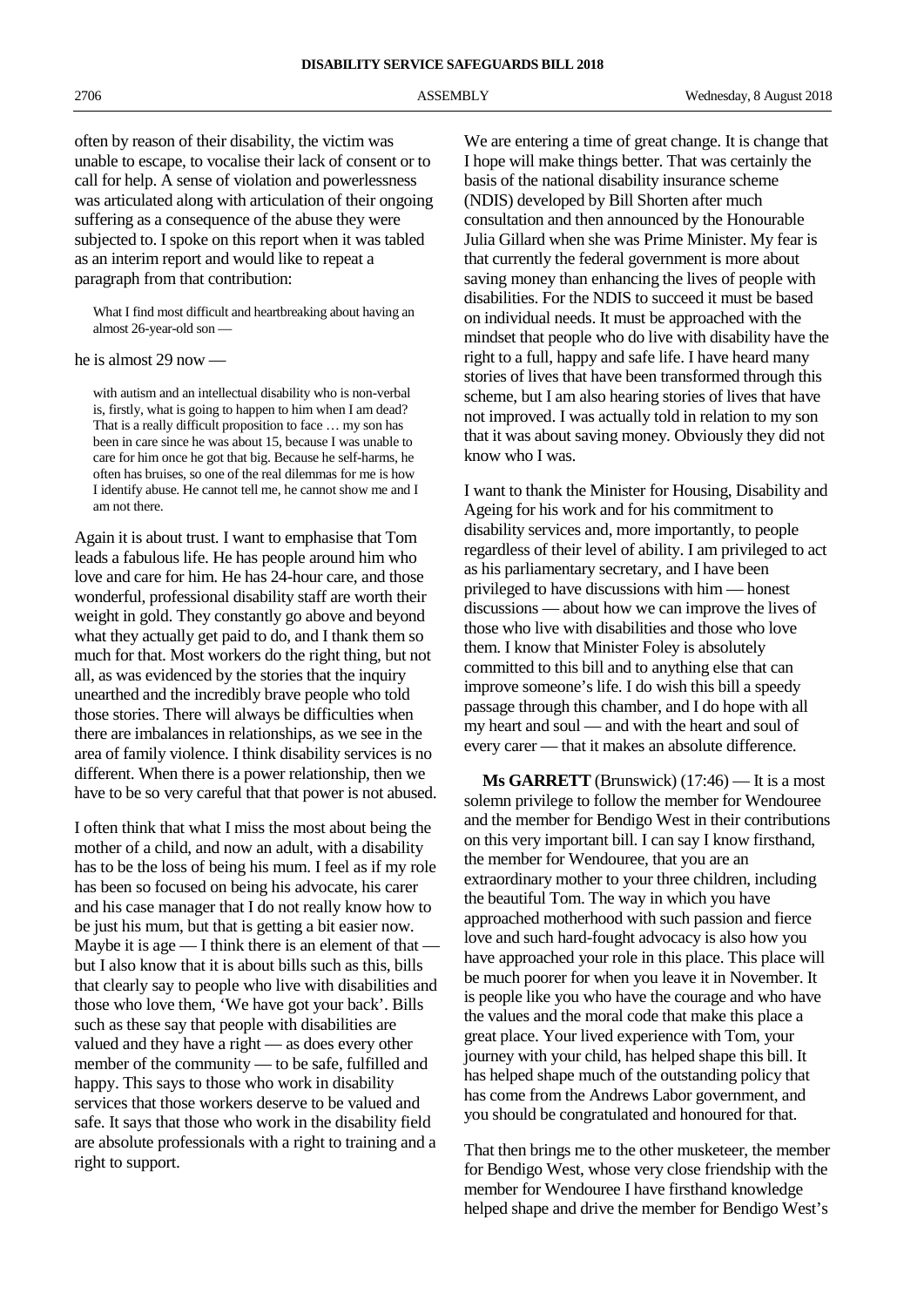passion as chair of this committee. She said to me before in a low voice when there were other debates on, 'We got everything we asked for'. That is pretty extraordinary. You got everything you asked for in this bill. So to those two amazing members of Parliament and to this Andrews Labor government: this is a really significant bill. As the member for Wendouree said, it is the most vulnerable in our society that we must make sure have the highest standard of care.

There are so many sensational people working in our disability services — you know firsthand and I know firsthand through family experience. We have a wonderful union in the Health and Community Services Union, as the primary representative of disability workers, which day in, day out stands up and always has the mantra of, 'You have to pay people properly. You have to give them the respect they deserve'. It can be really, really tough and hard work but extraordinarily rewarding work, and we want to give people certainty and consistency in their jobs. We do not want people dropping in and out and showing up and not building relationships with the people who very much become part of their own families and their own lives. So I pay tribute to that union.

But we always have to make sure that where there is vulnerability there is protection. Unfortunately, as we have seen, quite a few of what are supposed to be our institutions that protect and love people have been wanting, and sometimes in the most heinous of fashions. It is the purpose of this legislation to protect those people. It is the work of Labor governments in introducing things like the national disability insurance scheme (NDIS) — and we have to be really honest about the NDIS, these are massive transformative national changes. It has got a lot of work to go. All of us who know and love people with disabilities in our own families and our friends know that we have got a long way to go, but we have to start. We have to give people the best possible care and the best possible capacity to realise their potential. I really loved that part in the member for Wendouree's speech about what a wonderful life Tom does have. He has a lot more challenges than most of us, but his life is filled with love and surrounded by family. He is a wonderful young man.

So thank you to both of you. Thank you to the cabinet and the Premier for this bill. As has been stated, it is going to make some really important changes to implement a registration and accreditation scheme that will protect the rights of people with a disability to be safe and receive high-quality services, to enhance service quality by ensuring workers have the necessary skills, experience and qualifications, and enable people

with a disability to exercise greater choice and control in their lives. That is a most noble pursuit.

It is going to be arms-length from the government to operate a registration and accreditation scheme. This will include positive aspects like workers registration and also dealing with bad behaviour, including code of conduct functions. The regulator will have a board, the Disability Worker Registration Board of Victoria, which I am sure will attract the highest quality people, and a statutory commissioner — the disability worker commissioner — with responsibility for the licensing function and the commission. This is not just putting money where your mouth is; it is putting powers where your mouth is. It is putting in regulation — things set in stone — that will mean these safeguards will be overseen, monitored and delivered. That is the great benefit of this scheme, and the people who will feel its benefits are some of the most vulnerable in our community.

On that note, I want to commend the bill to the house. I want to again thank the member for Wendouree and the member for Bendigo West for all of their work, their compassion, their love and their steely will. This bill will change lives.

**Mr J. BULL** (Sunbury) (17:53) — I am very pleased to have the opportunity to contribute to the debate this evening on the Disability Service Safeguards Bill 2018. Before I do can I acknowledge the passion, the commitment and the dedication of the members for Bendigo West and Wendouree for all of the work done in this space and for making this bill possible. The Andrews Labor government believes that every Victorian, regardless of their circumstance, is entitled to a fair go and a shot at a quality life. We believe in the best possible care for all Victorians, including of course those with a disability.

I have been fortunate enough to form some great friendships with some people who have disabilities. Mum worked for many years as an integration aide in Sunbury, and this is something that I have always been very thankful for. It is something that, as other members have mentioned this evening, opens your eyes. It opens your eyes in many ways. You learn of course that disabilities can make a person's life very complex. You learn that people with disabilities are incredibly strong, incredibly proud and work so very hard each and every day at everything they do. You learn of course that what matters most is real support and genuine access to quality services when and where they are needed. That is what is required to ensure that a person can grow and learn and reach their full potential. You learn how important that quality care is.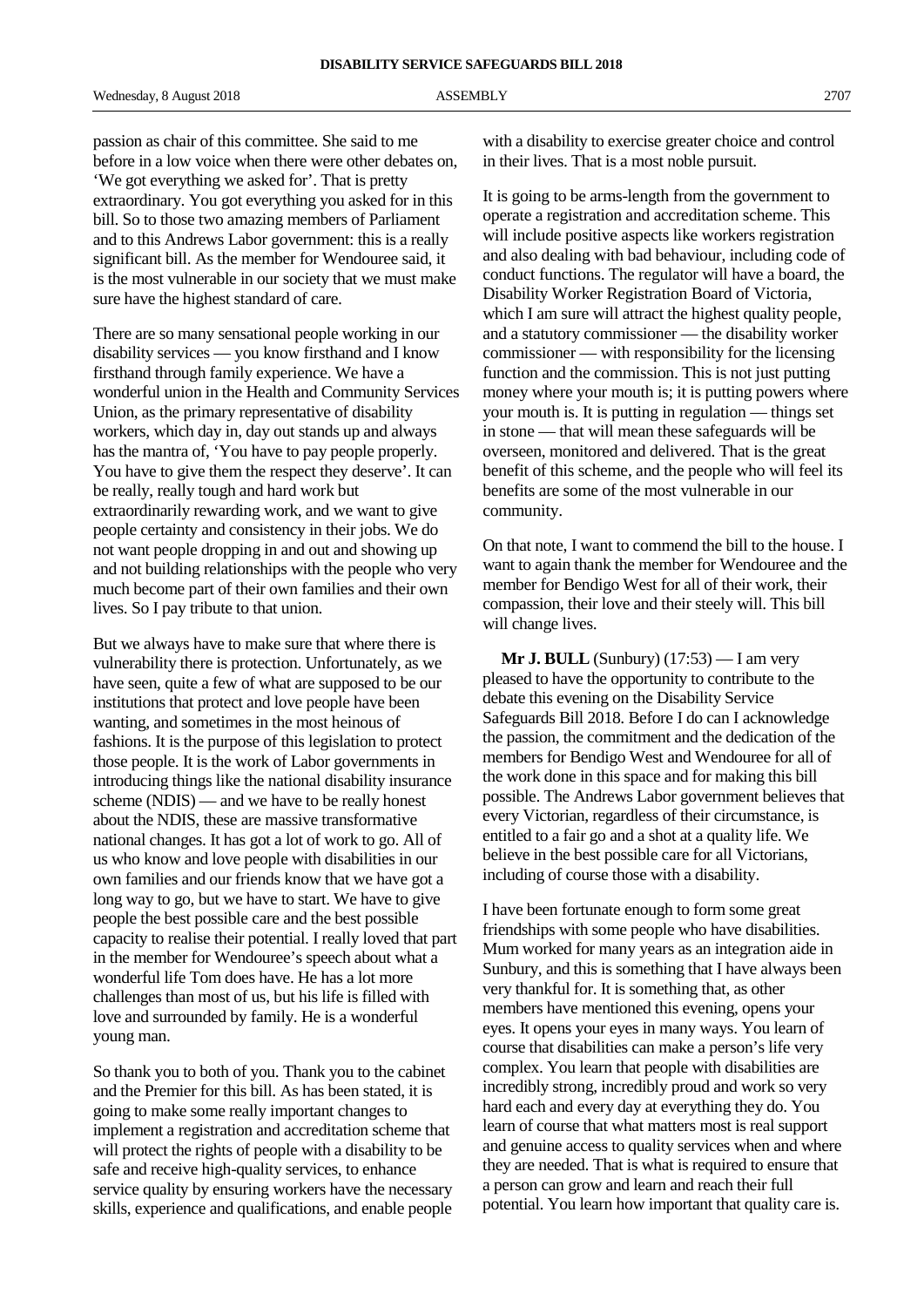This government believes that we are here and charged with supporting and caring for all Victorians who need us and who rely on us. I did hear members mention earlier in other contributions that those who work with disabilities do, on the whole, a terrific job. It is my belief that these people do not get enough praise and enough recognition within our community for the incredibly important work that they do. I would like to put on record my thanks and appreciation to the wonderful Victorians who of course work so very hard with people with disabilities to help make their lives better. It is not just in my community alone. I am sure other members would have very similar circumstances in meeting with many carers, workers and service providers who genuinely care and who try their very best to do an outstanding job. What is clear, however, and the purpose of the bill this evening, is that we know the system can of course be improved. That is the purpose of this bill.

Unfortunately we have seen cases of abuse and neglect, cases that break hearts and break minds and are of great concern for all involved, especially the individual and their family. This bill is about ensuring that people with a disability have the right, as we all do, to be free from harm and abuse. The bill captures and reflects what the Andrews Labor government are committed to doing, and that is protecting all Victorians both now and into the future.

The bill protects Victorians with disabilities by establishing a registration and accreditation scheme for the disability workforce and reforming rights for people in specialist disability accommodation. We heard earlier in relation to the 2016 Family and Community Development Committee inquiry into abuse in disability services that the committee recommended as part of a zero tolerance approach to abuse that the Victorian government adopt a workforce strategy for disability services, including screening and registration of workers — a fairer system and a better system.

Recognising that this government's responsibility to people with disability does not end with the commencement of the national disability insurance scheme — which is a massive and long-overdue reform and which represents a significant change to the way things are managed within our communities — this bill provides the legislative framework to improve the standard of lifestyle for those who live with a disability and ensures that protections are in place, of course, if something goes wrong.

The key elements of the registration function to be administered by the board include legally protecting the titles of 'registered disability practitioner', 'registered

disability support worker' and 'registered disability worker'; establishing a public register of registered disability workers; giving the board the power to accredit disability qualifications; importantly, introducing mandatory reporting obligations for disability workers to report misconduct; and giving powers to the board to set standards and guidelines for the conduct of registered disability workers.

The bill as we have heard this evening makes amendments to the Residential Tenancies Act 1997 and makes consequential amendments to the Disability Act 2006 to give specialist disability accommodation residents funded through the national disability insurance scheme or the commonwealth's Continuity of Support program the option to exercise their tenancy rights through either a specialist disability accommodation residency agreement or a general tenancy agreement. For the first time, people with a disability will have access to a verified, publicly available register of qualified workers using standardised titles.

The scheme not only provides benefits to people with a disability but also recognises the hardworking, qualified and capable workers in the disability sector. I again take the opportunity to acknowledge the incredibly important work that this sector does each and every day within our communities. I am sure that members from all sides of the chamber will agree that these people are genuinely special. They perform an incredibly important role in supporting individuals and families that are dealing with disabilities, making their lives the best they can be. But having a structured system, a better system, a system that ensures that there is a quality framework and safeguards in place to ensure the best possible care — that should be the focus of each and every member of Parliament.

This bill supports Victoria's ongoing role in regulating accommodation rights, while safeguarding and protecting people with disability. We are ultimately delivering on choice, control and safety for those that live with disability. I am incredibly proud to know that this framework will make a difference. It will improve lives. It strives to end the abuse and neglect that can occur to those in often very vulnerable situations. Bills like this in many respects are not a joy to bring to this place but rather a necessity. It should always be a government's focus to improve systems and frameworks around the way that a state cares for its people. We know of course that in a perfect world you would not need such oversight, but it is not a perfect world, and people with disability deserve the very best care.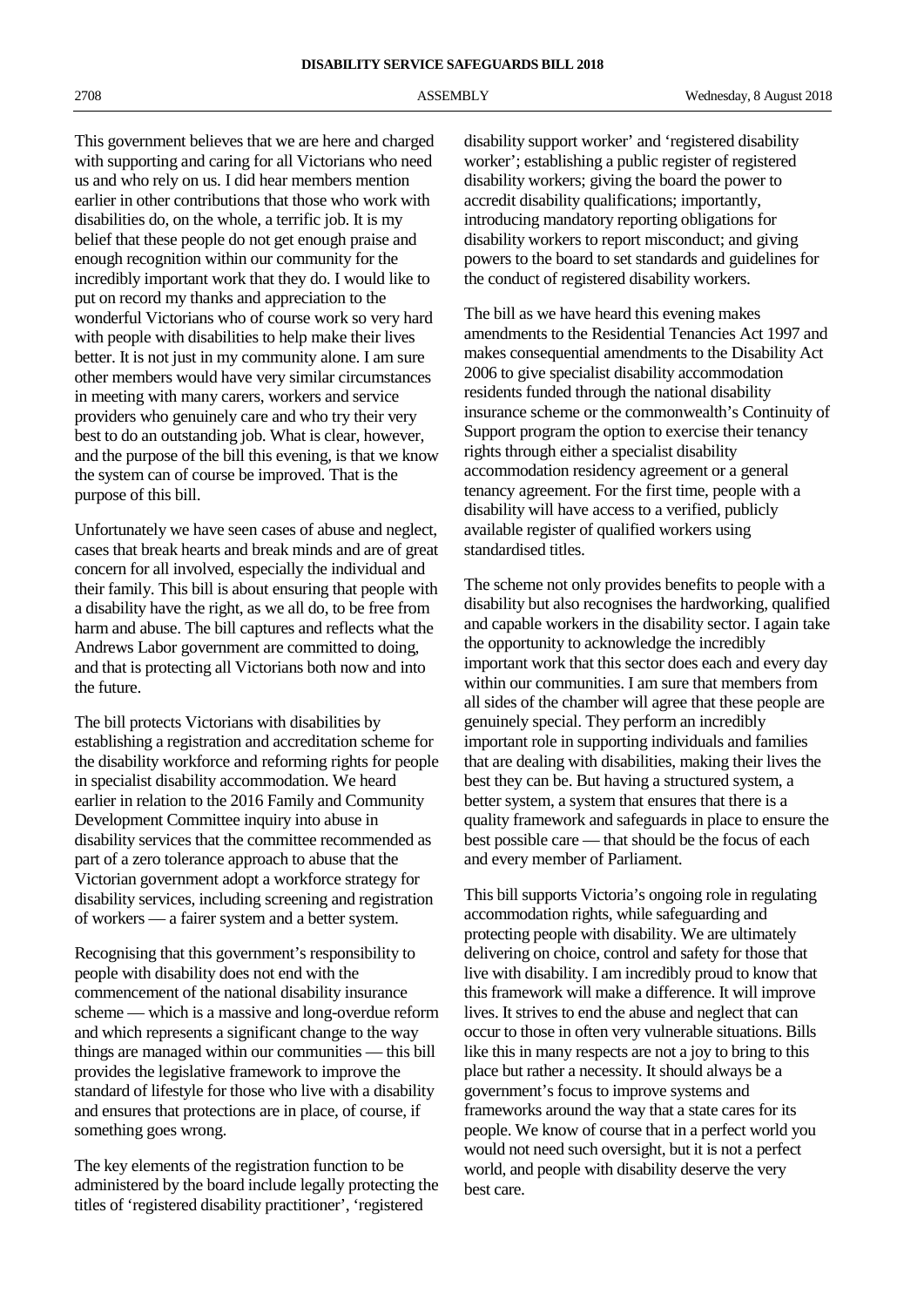This government stands with each and every Victorian. We stand to make Victoria a safer, stronger and better place for this generation and generations to come. The Andrews Labor government is a government committed to getting on with things and to delivering the infrastructure, the services and the funding right through each and every sector in our community. We are a government that puts people first, that listens to communities and acts to ensure that important pieces of legislation, like this piece of legislation, come before the house, are passed through the house and in essence make an individual's life better. I commend the bill to the house.

**Mr PEARSON** (Essendon) (18:03) — I am delighted to make a contribution on the Disability Service Safeguards Bill 2018. As I have indicated in this place before, I had the great privilege and honour of working with David White, who was a former health minister in the Cain government, from 1985 to I think about 1989. David was involved in the practice then of deinstitutionalisation. He used to tell me stories about what he would see as health minister. He would go to those sorts of facilities at the time. He described how one time he walked into a room and there was a man who would have been a middle-aged bloke. The man was standing gazing out of the window. David said to the man, 'Well, what are you looking at? What are you doing?'. The man said, 'I just want to go home'. So David spoke to one of the carers and said, 'How long has this man been in this facility?'. The response was, '30 years'. He had spent his whole life there but he just wanted to get out.

Willsmere was a psychogeriatric facility. The conditions were appalling. There were peacocks in the gardens. David would go there and see the peacocks and think, 'This is quite a nice setting. You've got peacocks wandering around. It's green'. The peacocks were there to disguise the screams of anguish and trauma of the psychogeriatric residents at Willsmere. They were basically locked up, they were not cleaned and they were not properly cared for. It was dreadful.

In the case of Willsmere, what would happen would be that you would start working there, probably as a cleaner. Then after a few years you would progress to the kitchen and you would be a kitchen aide. Then after that you would become a cook, and after that you became a carer. So there were enormous industrial challenges from David's perspective, as he tried to deal with a workforce that was entrenched and that had come through the ranks. And quite rightly they were frightened about their jobs and their future because they had effectively worked their way through and did not necessarily have the skills to look after the patients.

For David it was something he felt very strongly and passionately about — about the importance of deinstitutionalising these institutions, about letting people who were living in these sorts of facilities live amongst us in the community. I think David would say, and I would be inclined to agree, that there was a need obviously to make sure that the state provided the proper funding to ensure these people could live amongst us in the community, and one of the challenges I think of the early 1990s for the Kennett government was that deinstitutionalisation occurred at the time of a change of government when there was inadequate resourcing, and so people were improperly housed. They were not properly cared for, they did not have the support they needed and they really struggled. I think that we have come a long way, now in 2018, bearing in mind that with deinstitutionalisation we are probably talking about a journey of 30 years and we are trying to turn around what had been customary practices of generations.

Interestingly the reason why they chose the site for Kew Cottages back in the 19th century is that it was on a hill. The idea was that the so-called fumes from the mentally ill would go up into the sky and not contaminate the populous. That was the thinking. Kew Cottages was positioned where it was on a hill so that the fumes from the disease could not infect those who were not ill. It is quite bizarre when you think about it in this day and age.

The Disability Service Safeguards Bill looks at trying to provide greater levels of quality of care, and I do acknowledge the work of the former committee that made this investigation. I think that when you have a bill like this come before the house that reflects the work of a committee — a bit like with the Betrayal of Trust committee in the former Parliament — it is a tribute to what we can achieve when we work together constructively and collaboratively and when we come together and use our best endeavours to try to identify a problem and a solution and collectively come up with a way forward, because the reality is that no one side of politics has a monopoly on good ideas and no one individual has a monopoly on good ideas. We all have the ability to bring our own unique experiences — our lived experience — to the floor and to then say, 'From my perspective, this is what I think we can do'. A well-functioning, well-structured committee, where you have got an engaged and responsive chair, leads to I think good outcomes, and I think the work of the committee has brought us to this position now where we have got a really good quality bill before us.

Certainly in my very brief time as the member for Essendon I have got to know Valley Carers. It is a real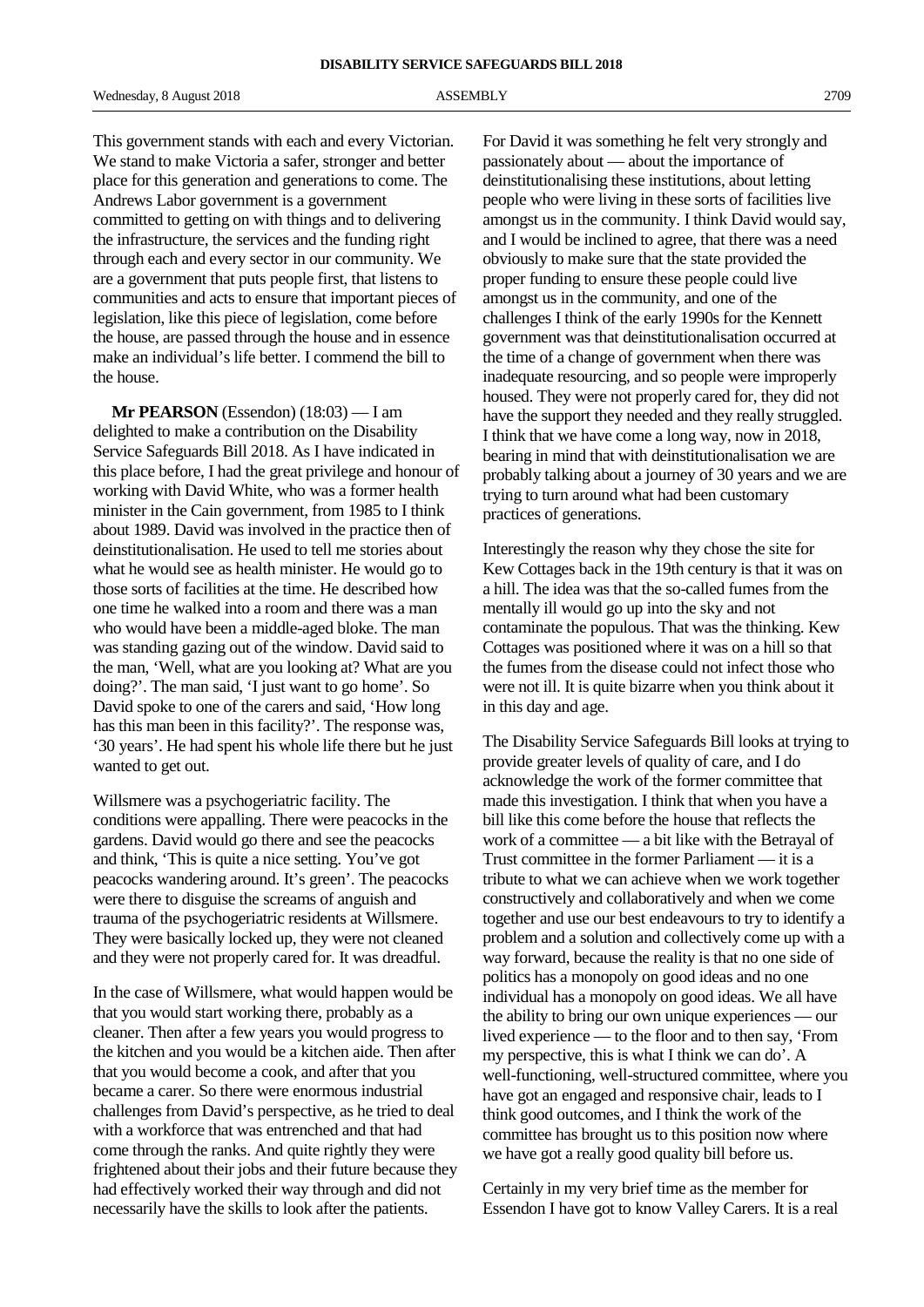challenge — and I listened to the member for Wendouree's contribution earlier — when you talk to parents about their fears and anxieties about what happens when they can no longer look after their children and what happens to them when they die. I have got to know a couple of families through Valley Carers, and it really is worrying, and I think for these families in particular what they want to have is good-quality housing for their children. They want their children to live in a safe environment, particularly if they have daughters, because the sad reality is that disabled women have got probably one of the highest rates of suffering sexual abuse in our community. So for these families they do want to think about providing safe housing with proper supports so that their children can live well.

I did a visit out to the state district of Burwood and an Ashwood facility that is run by the Port Phillip Housing Association. I think it was commissioned in 2010, and I am pretty sure the now member for Burwood opposed that project, though I could be wrong. But at that facility which I visited I met a couple of women who would be in their 50s or 60s, and they were both intellectually disabled but were living together. Their unit was beautiful. They were well supported, they were well cared for and they were safe, and I think if one of my children were disabled or if one of my children were to become disabled, then that is the sort of environment I would want them to live in. I would want them to live in a safe place where they have got good-quality care and where they are properly attended to.

The bill before the house is comprehensive, it is detailed and I think it is a testimony to the work and endeavours of the former committee. It puts quality at the forefront, which is what you would expect in this day and age, and we need to have a more honest conversation about how we can be better when it comes to dealing with people with a physical or an intellectual disability and how we can ensure that they get the proper care that they need, because — returning to my earlier comments — once upon a time what would have happened is that a child would have been disabled with varying levels of disabilities and they would be shunted off to a facility like Kew Cottages or Willsmere and then forgotten. We are better now as a society and as a community. We are far more responsive and engaged and are looking at providing a better quality of care for people with a disability, and making sure a bill like this comes before the house to address that, particularly in light of the introduction of the national disability insurance scheme, I think is a really important initiative.

So I commend the work of the committee and I commend the work of the Minister for Housing, Disability and Ageing. He has done a power of work in his portfolio over the course of this term. I have thoroughly enjoyed working with the minister on a number of projects, particularly in the public housing space. He has really made a significant contribution in the time that he has been a minister of the Crown, and I am delighted to commend to the house such a worthy, detailed and quality bill as the Disability Service Safeguards Bill 2018.

**Ms WILLIAMS** (Dandenong) (18:13) — It is my pleasure to rise in support of this very important bill that is before the house today. A number of people have reflected on the significance of this bill, and we have heard some really quite heartfelt and harrowing personal accounts of what this means to members in this place, but I want to start by saying that throughout the process of planning for and transitioning to the national disability insurance scheme (NDIS), Victoria has led the push for the highest possible standards and the highest possible quality of services, particularly under the leadership of the Minister for Housing, Disability and Ageing and the Andrews Labor government. We after all have already led the nation in our standards, but we also know we can do more and can do better, and I will touch on that shortly.

For us the NDIS has also provided an opportunity to lift the standards across all Australian jurisdictions and not just find a middle ground that might lead to improvements in some places but regression in others. This national discussion that we have been having over many years now about standards and about quality and safety has not always been easy, and I am sure the minister would agree with that, but I think Victoria should be very proud of the position it has taken in that national discussion and of its uncompromising commitment and uncompromising quest for the best safety and the best quality standards that we can possibly attain.

I think separate to that discussion that has happened nationally, the bill before us today is another example of that commitment. It is another example of that unwavering doggedness to ensure that people living with disability and of course also the workforce in that space are subject to the best possible care they can be subject to and that for those working in that space they have the best possible standards they can work in, as well as obviously developing the best possible skills they can as well. I think that is incredibly important in terms of the provision of services too.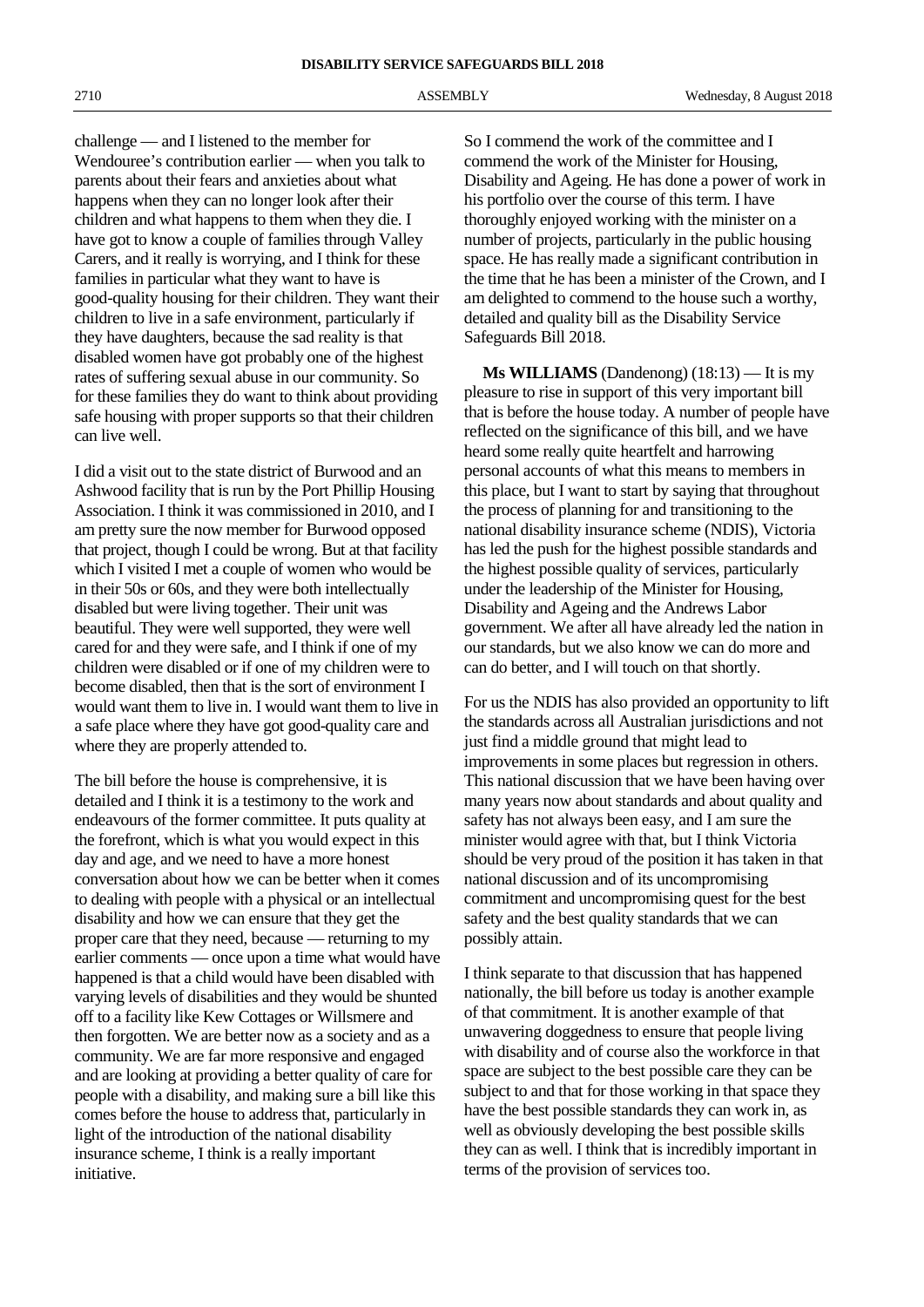Like others in this place my life has been touched — or more than touched — by disability. That comes in the form of having had two aunties and an uncle with an intellectual disability, one of whom sadly passed away before I was born, but my Uncle Paul and my Aunty Jeanette are alive and well. Their lives and the story of my mother's family have very much been the backdrop of my life and my sisters' lives and probably the lives of my cousins as well. I say that in the sense that having a family member with a disability, having a loved one with a disability, you see their vulnerability and see their dependency on services, see how awful it can be when things go wrong but also see how wonderful it can be when things go right, how enhancing services can be both for people with disability and also for those family members that are so often unpaid carers in the lives of those people. That backdrop is incredibly influential in the lives of anybody who has that in their life.

When I was looking at the bill that is before us today and what it achieves, I could not comprehend the information without thinking about the faces and the lives of the people I know and love, and the faces and the lives of the people I know will be affected by this legislation and in turn all their networks. It is really important when we think about these initiatives that we do not get caught up in the details of regulation and the words, that we actually reflect on the fact that this is ultimately about people. It is about people who, sadly, have experienced over many, many years abuse and abuse of their rights. But we are finally coming to a point in time when we can acknowledge that, acknowledge their trauma, shine a light on their experiences and not only say we can do better but also be part of a national discussion where we can talk about concepts like choice and control and putting these people at the centre of their own decision-making, their own world, their own lives and their own futures. I think that is such an important place that we are in right now.

I suppose in addressing some of the comments that were made by the opposition through their lead speaker's contribution about their concerns with the intersection point of this piece of legislation and the existing national scheme, through the NDIS, I would urge — I am trying to think of the right word — him and his colleagues to think about the significance of what we are undertaking and to be proud of Victoria's contribution and commitment to ensuring that Victorians with a disability, and the Victorian disability workforce, is as well protected as it possibly can be, and unashamedly so. We are not ashamed of that; we do not resile from that. We are very proud of the commitments we have made, and we are very proud of the fact that we believe wholeheartedly that Victorians with a disability deserve nothing less than the best possible protections we can

afford. I think the legislation before us today should be seen through that prism.

As others have outlined, the legislation before us, the Disability Service Safeguards Bill 2018, implements a registration and accreditation scheme for the Victorian disability workforce. That scheme seeks to protect the rights of people with a disability to be safe and to receive high-quality services, as I have outlined, but also to enhance service quality by ensuring that workers have the necessary skills, experience and qualifications, and to enable people with disability to exercise greater choice and control in their lives. As I have outlined, that concept is incredibly important in ensuring that we give these people and their lives meaning and respect and essentially afford them the rights that they have often been denied for too long.

The bill updates the rights of people living in specialist disability accommodation to align them more closely with the rights of other tenants in the community. The bill provides continuity of existing specialist protections to give effect to one of the core tenets of the NDIS, being choice and control, as we have discussed, by separating residency rights from service provision. It also ensures that the Victorian regulatory requirements do not conflict with those under the NDIS so that residency rights are enforceable.

We have also heard from other speakers about the 2016 inquiry into abuse in disability services. That inquiry, as we have heard, produced undeniable evidence of widespread abuse and neglect of people with a disability over a very, very long period of time. When I reflect on that, part of what makes me sad is that we probably only know about some of the abuse; there will be a whole lot of abuse that we will never know about. There will be many incidents that will remain secret forever, and it pains me to think that. It pains me to think that there is silent hurt and silent pain being felt by many people who have been victims of this abuse, who may never be given a voice. That is why that inquiry, in and of itself, was so important, because I would like to think that it has given a voice by extension to a lot of people who may never have had the opportunity to have their particular complaints addressed.

That inquiry really set the backdrop for this legislation, because it highlights why this is so important and why the NDIS is so important. In saying that, I also want to acknowledge that as important as NDIS is and disability reform is, it has not been easy; it has been an incredibly challenging time for people. We often say quite flippantly that this is the biggest social reform since Medicare, and then we move on to the next sentence. But if you stop and reflect on that, you realise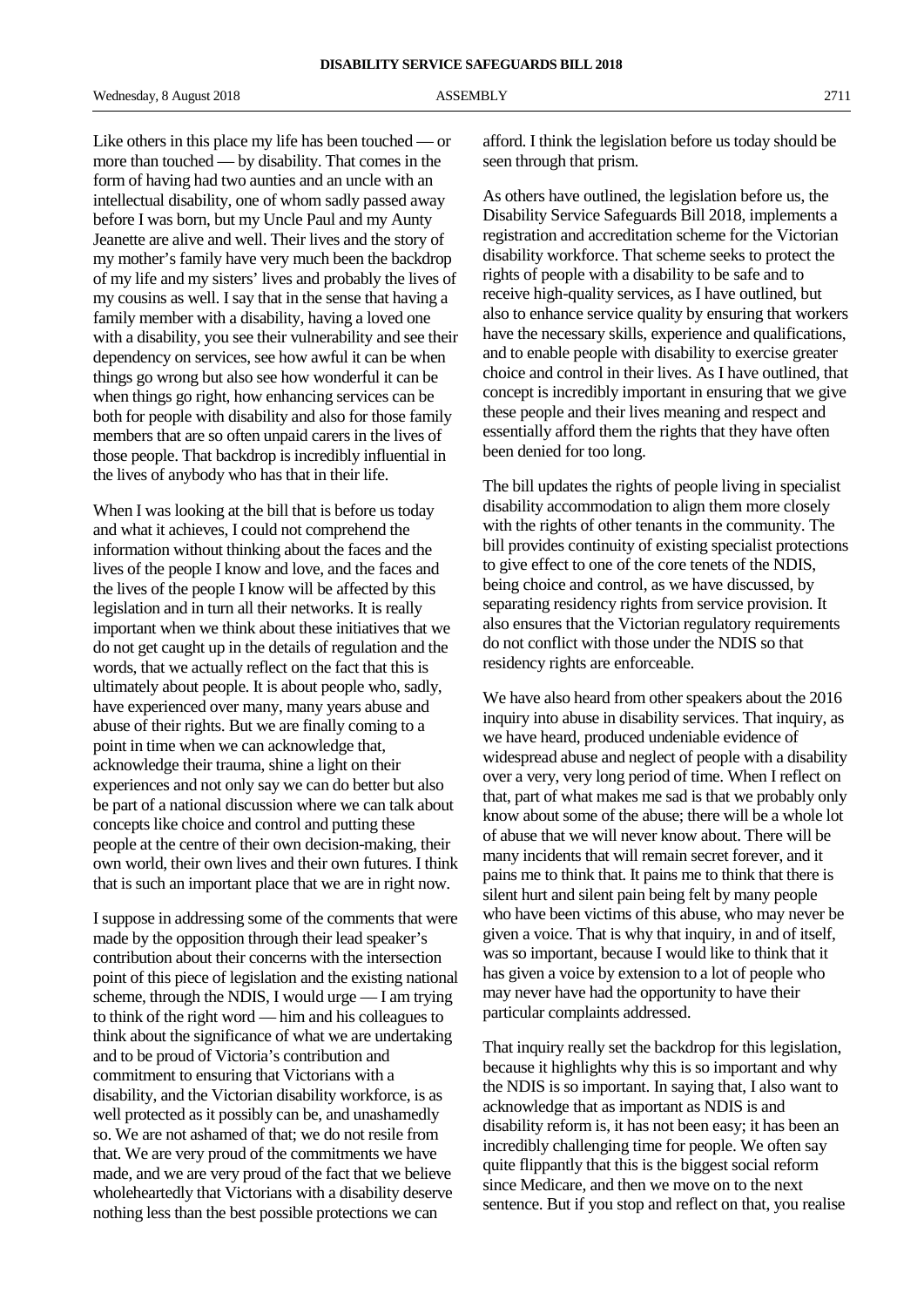just how significant that is. It the biggest social reform since Medicare. This is more than an upheaval of the system; it is a rewriting of the book. And of course that is going to come with teething problems and difficulties.

In my closing few seconds I just want to pay tribute to the 736 000 unpaid carers, many of whom are navigating the system at the moment. I commend the bill to the house.

**Ms SHEED** (Shepparton) (18:23) — I am pleased to have the opportunity to make a contribution on the Disability Service Safeguards Bill 2018. I am aware that there are really two major tranches of reform coming through in this bill: firstly, the establishment of an independent registration and accreditation scheme for the disability workforce; and secondly, a scheme to protect the rights of residents in special disability accommodation to enable them to exercise rights and choices that they probably have not previously enjoyed.

I was a member of the Family and Community Development Committee when we undertook the inquiry into abuse in disability residential services. That was very shortly after I entered this place, and it was quite an experience to be part of an inquiry that delved very long and hard into the issues that were put before it. While we had a scheme to deal with a range of issues that arise in relation to abuse in this field, the *Four Corners* report in November 2014 really highlighted the deficiency — many deficiencies in fact — that existed, and no doubt that was one of the triggers for bringing on the inquiry that followed. Similarly the Ombudsman had also undertaken a very wideranging, broad inquiry into abuse in disability services and made some very scathing comments and some recommendations — all that while we did have a disability services commissioner in place.

In relation to employment issues, we had a disability worker exclusion scheme that was run within the Department of Health and Human Services, which we learnt about during the course of the inquiry, and there was a disability worker exclusion list. The list contained details of people who posed a threat to the health, safety or welfare of people with a disability living in disability residential services. The scheme had been set up within the department to deal with issues that were clearly there. There had been a serious lack of vetting of people who were employed in these sorts of services.

Some members might remember the Kumar case — a criminal trial involving a disability service worker charged with rape. During the course of the evidence, as I understand it, it was pretty clear that not many

people had done any work to work out what his previous history had been before he came into it and that had they done so, that situation would not have arisen. It became very clear during the course of the inquiry that there was a need to look into ways of improving the basic safety and needs of people in residential disability services — people who are so vulnerable and who are at the mercy of the workers. Unfortunately there were too many cases of abuse that we heard about that had clearly been going on for a very long time.

I have to say that I was extremely moved during the course of hearing evidence from parents and siblings about the absolute helplessness that they felt in the face of knowing that abuse was being perpetrated on their loved one in such a service — and not only that but the absolute inability of the system to satisfactorily deal with their complaints. In some ways that was like twisting the knife in the wound for so many of those families. They became aware of the abuse that was occurring and wanted to advocate for their family member and wanted things to be better, and they found that they were hitting a brick wall with the disability services commissioner.

The issue of the employment of appropriate people within these services really arose as being a very major factor in the course of that inquiry. The terms of reference of that inquiry included the committee looking at workforce recruitment screening, induction training and supervision, and provider registration requirements. That indeed is what happened, and strong recommendations were made around that.

This very substantial piece of legislation, the bill that is before us today, goes into great detail in dealing with those sorts of issues. It will be very pleasing and very well received by many of those families out there that have those vulnerable family members who are in so many ways at the mercy of their carers, day in and day out, 24 hours a day. While so many workers in that field are to be commended and do a great job, we do have to be wary of the fact that this is an area where perpetrators will place themselves and where in some ways they can find easy targets. So this screening and registration process is not coming too soon by any means. It is just essential that we have it.

I think one of the other things that really struck me about the evidence that we heard was the number of elderly parents who had family members in care who were now adults, and their greatest stress was what would happen to that disabled family member once they were no longer there to care and advocate for them. Again, I think a piece of legislation such as this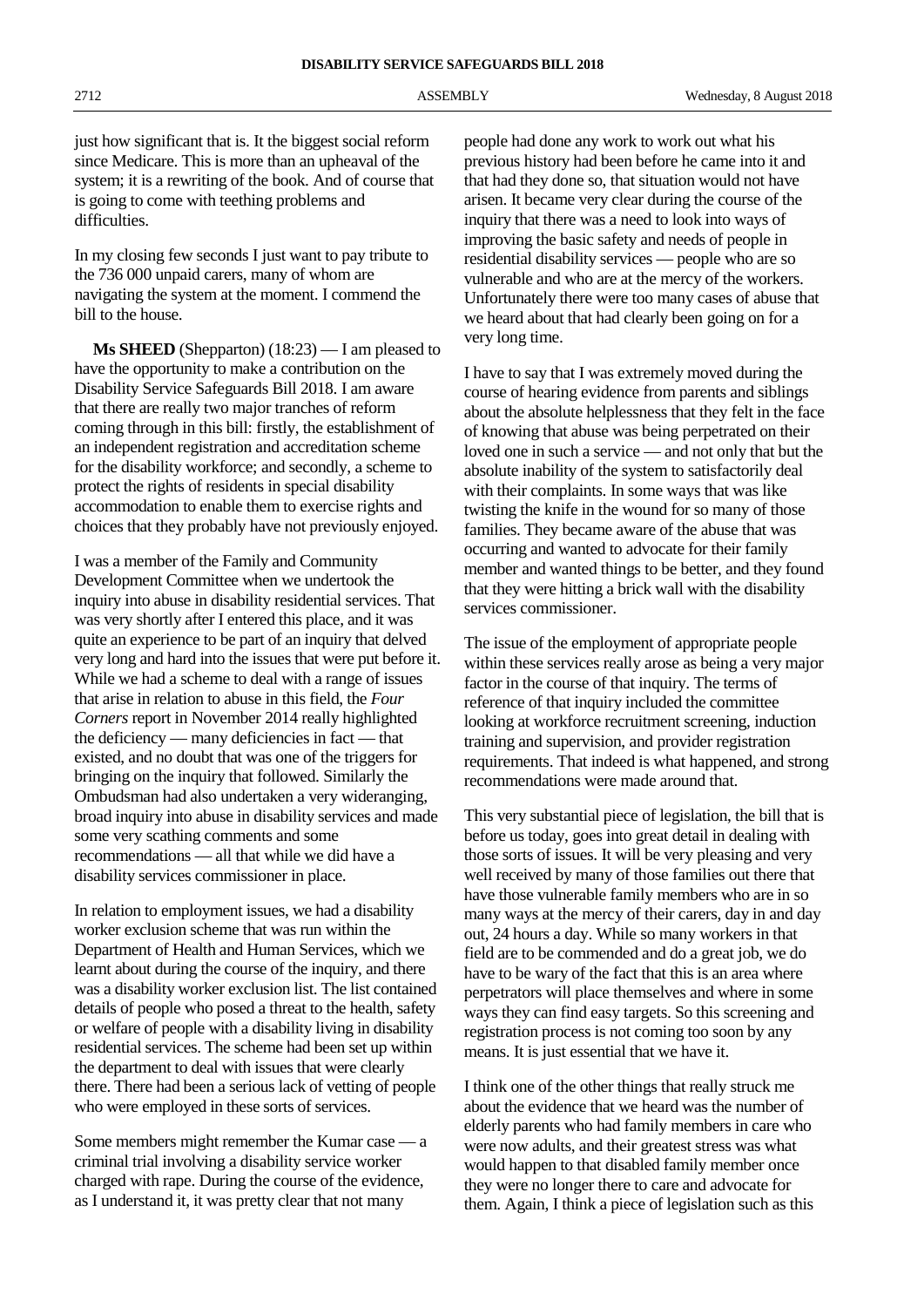Wednesday, 8 August 2018 2713 ASSEMBLY 2713

will provide some comfort that when they are gone and their adult disabled family member is still a part of the system and still in need of care, at least there will be standards in place that will be implemented to provide a greater level of protection and to provide places to complain to and places to have their complaints dealt with more effectively.

Over the course of time since the recommendations were tabled in this house, a range of amendments have been made to the legislation that have implemented some of those recommendations. I am pleased to see here today these particular changes which do implement many of the recommendations that were made.

In Shepparton — and I represent the Shepparton district — we have the national disability insurance scheme (NDIS) arriving in January 2019. It has been rolling out across the state, starting in Barwon, since several years ago. It has been interesting to watch the implementation of the scheme. There is no doubt that there are many problems, many difficulties, associated with it. I think, given that it is now a national scheme that is in place, there will be many challenges in sorting out what is going to be dealt with at a state level and what the federal government will be responsible for. There were many recommendations around, first of all, having a royal commission into the issue of abuse in disability services, but that is pretty clearly not happening. The march is now on to get implementation and to get all of this work rolled out on the ground.

I regularly hear, even though I am a state member, complaints about difficulties people are having in their interactions with the NDIS, and I think it really is incumbent upon the government, the federal government in particular, to make sure that there is someone at the end of a phone line and that there are enough support workers out there to help people prepare their case plans to be sure that people are able to access the services they need. It is a great plan. It was a bipartisan plan in the federal Parliament and one that everyone wanted to see happen. But it is now incumbent on all of us — state, federal and at every level, including local government, which has a role in this area to some extent — to make sure that it works and that it works for the benefit of those people who are so much more vulnerable and who are unable to advocate for themselves. I have concentrated more on that side rather than the issue of tenancy and the safeguards there, but I support those too. I commend the bill to the house.

**Mr CARBINES** (Ivanhoe) (18:33) — I am pleased to follow the member for Shepparton in speaking on the Disability Service Safeguards Bill 2018, and

particularly picking up on some of the comments she made in relation to residential tenancies. I will certainly come to those, given that the member ran out of time to perhaps give us her views on some of those matters.

I will start with a couple of acknowledgements, and I mention in particular the Deputy Speaker in fact, the member for Bendigo West, and the work she has done as the chair of the Family and Community Development Committee, which inquired into and in 2016 reported on abuse in disability services, along with the team that she worked with, our parliamentary colleagues. We were both elected to Parliament in 2010. I have always been very impressed and thankful for the work that the Deputy Speaker has done in her role as the member for Bendigo West. I know that the work of the committee that she chaired has informed a lot of the content of the bill before us today.

Can I say at the outset that these are issues that I am interested in and my community is interested in. In the Ivanhoe electorate we have a very substantial proportion of staff or employees in the disability sector workforce, and of course one of my constituents happens to be secretary of the Health and Community Services Union (HACSU), Lloyd Williams. I want to place on the record today the work of someone who I have known for 20 years and beyond, Lloyd Williams, and his union, as an advocate for not only disability services workers, who make up a very large proportion of constituents in my electorate, but also people with disabilities and their families. What you find when you run an organisation, a union, that seeks to improve the workplace for disability services workers is that what you are also doing is improving the opportunities, improving the standards and improving the expectations and accountability of disability service providers. That is a critical role that Lloyd Williams and his team have played for very, very many years.

He runs a very respected organisation, and he is very respected by his members. I know that because in my community and in the work that we have done together — with Lloyd and his team — for past community services ministers in the Bracks government, including the former member for Melbourne, Bronwyn Pike, over very many years he has been a strong advocate not only for disability services workers, providing pathways and opportunities for them to improve their professional development and also their pay and conditions and making sure they are appropriately supported in the workplace but also for placing greater demands and greater regulation, expectations and accountability on disability service providers. That is a critical piece of work. He maintains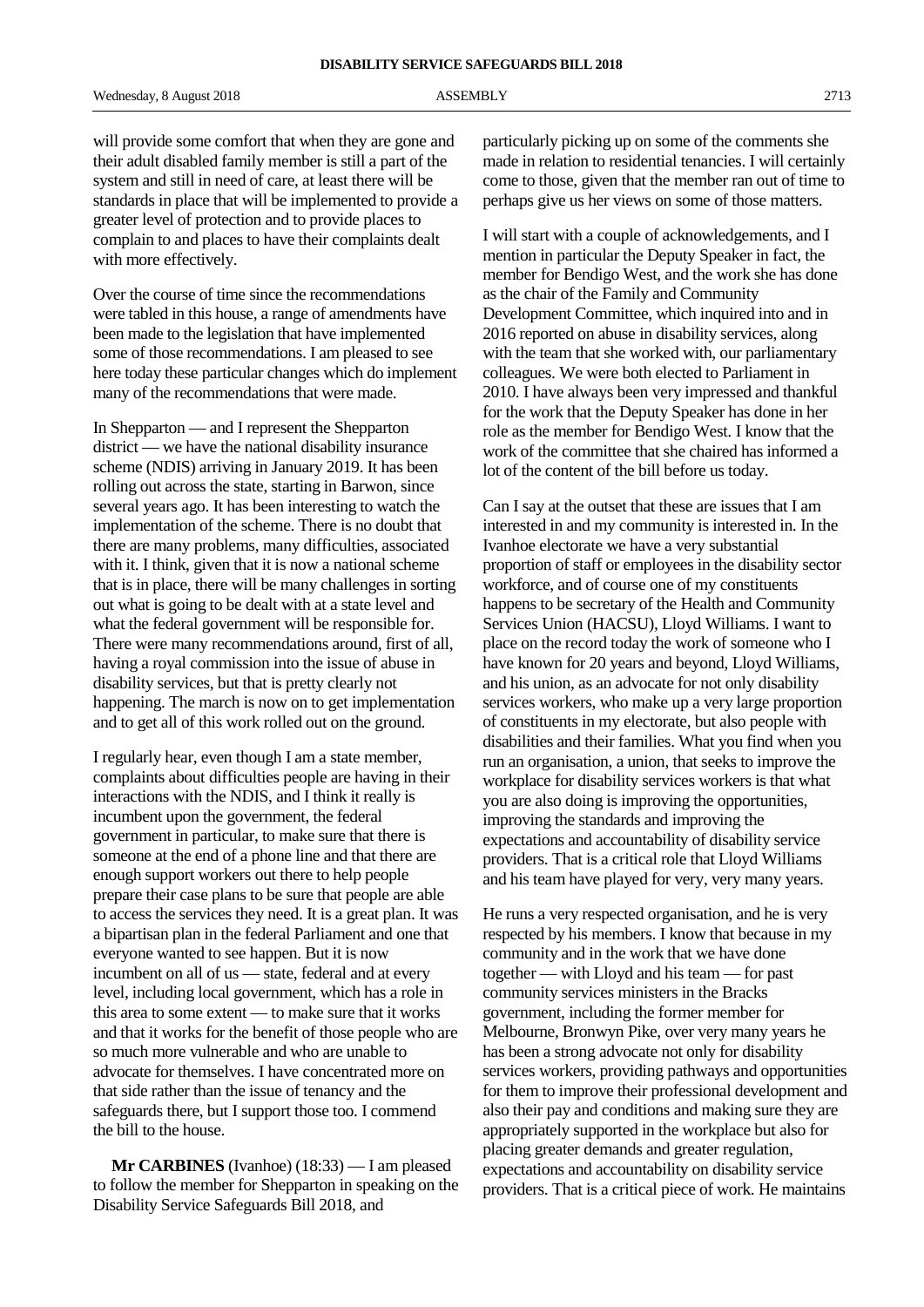a role as a key stakeholder in the work that we are doing here.

That takes me to what I, being old-fashioned, would probably refer to as community residential units. While the terms and names may change, part of what I want to put on the record today is that in the move in this legislation to pick up the Residential Tenancies Act 1997 (RTA) in relation to some of the accommodation arrangements by disability service providers and those safeguards — I do not say it is a concern — the capacity for Consumer Affairs Victoria to be resourced in a way to be able to hold to account and manage the accommodation rights and responsibilities of people with disabilities and their families is something that this Parliament will need to watch very carefully.

It is my view, as someone who has worked in what was the old Department of Human Services — and it is certainly my understanding and my experience of the accountability and the responsibility of what is now the Department of Health and Human Services (DHHS) and its previous iterations — that it had a very strong responsibility, response and understanding in dealing with the needs of disability service accommodation providers. While I can understand the decision to have the RTA pick up those responsibilities and I can understand the motivations around those decisions and the role of Consumer Affairs Victoria in that, I think we need to make sure not only that they are properly resourced but that they understand and have people, not just in DHHS, who have worked with disability services clients, people with disabilities and their families in many other aspects of their engagement with government.

We need to make sure that Consumer Affairs Victoria, with the RTA that it needs to enforce, understands the roles, responsibilities and obligations they have to people with disabilities, because whilst it is an accommodation issue, it is also a care issue. That is what people in DHHS do every day, and I think they understand those matters. I want to make sure that that transition is understood, and I place on the record not my concern but my desire to make sure that in the very best intentions of this bill it works effectively for people with disabilities and their families.

The community visitors program is another area that is important to me, and I want to again stress the work of HACSU in ensuring that there is registration of disability workers. Community visitors are very keen on the certificate IV qualifications for disability services workers and providing greater pathways and opportunities for them to get experience in the workforce. I think it is great to have the registration of

disability service workers, and the way in which that registration board has the capacity, as it is outlined in the legislation, to work is critical and really important.

I think that is again about understanding, resourcing and placing greater professionalisation around people who do great work and who deserve to have better structures and accountabilities in legislation around the way in which disability service providers are obligated to make sure that the people they employ to look after vulnerable people with disabilities in our community are the right people to do that work and have the right qualifications. That is an accountability that the union and others can provide through these structures and those workforce regulatory qualifications.

It might sound a bit boring, but I tell you that when you look at how that has worked in many other professions this is again about extending opportunities through the professionalisation of those registration boards for disability service workers — creating a pathway — and the accountability on organisations that employ those people to make sure they are meeting their obligations and standards as well. So there is a lot in relation to this bill on disability services safeguards that we should be very pleased with. I know community visitors are very pleased about the opportunities the bill has in relation to qualifications and the certificate IV work outlined in the bill.

I have expressed my support, but my concern is to make sure that the RTA, as it is applied to what were those community residential units and accommodation arrangements, continues to be appropriate and that Consumer Affairs Victoria are on notice that they are going to have to step up and demonstrate that they have the capacity to empathise with, understand and drive the best interests of those with disabilities and their families and those who are charged with resourcing their accommodation options — and given taxpayers funding to do so. That is really important to me, and it is certainly important to the way in which people who are employed in that sector are also supported to do their job.

Can I say also more broadly in relation to the national disability insurance scheme (NDIS) and the way in which it has been operating that I have dealt with very many people, organisations and communities that understand about there being a big block of money for them to go and do things, but now we have got community organisations, small organisations, that have to understand they are dealing with people on an individual basis. That is a bigger challenge to resource. It is a bigger challenge for them to grasp and understand. Perhaps it is a lot better than saying,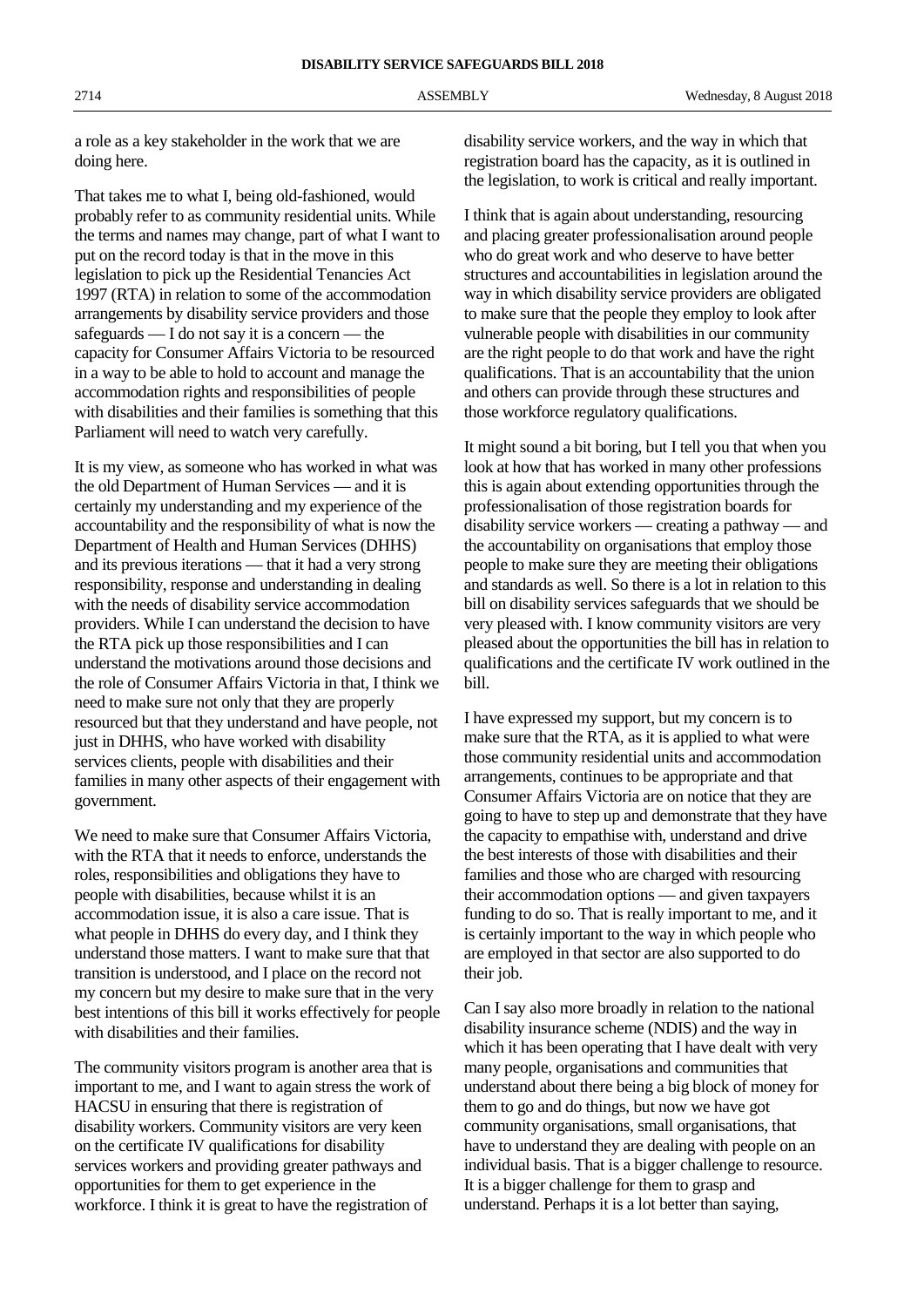'Here's a bunch of resourcing for people with disabilities'. We are actually trying to deal with people individually, the disabilities that they have, the challenges that they face and the choices that they would like to make.

On how these things work in my electorate that is covered by the federal electorate of Jagajaga — and I want to acknowledge the work of our federal member, Jenny Macklin, both as a past minister in the Rudd-Gillard governments and the work that she did with the now federal Leader of the Opposition, Bill Shorten, who was a parliamentary secretary in relation to the development of the NDIS — certainly together we are working very closely with local disability service providers to ensure the NDIS acts in the best interests of residents in our local community, just as many other legislators here are dealing with those challenges in their communities. They are challenges, but we will work together to make sure they support people in disability services.

**Mr HOWARD** (Buninyong) (18:43) — I am pleased to also add my comments in regard to this significant bill, the Disability Service Safeguards Bill 2018. I start by expressing a sense of disappointment that those on the other side of the house have shown so little interest in this bill that is before the house, and I think in all we have only had two speakers from the opposition benches. That is somewhat disappointing, because what we have seen, particularly in the last 10 years, is that there has been a much greater acknowledgement of the need for support for people with disabilities across this country, and of course the focal point of that has been addressed through the national disability insurance scheme (NDIS), which is revolutionary in its approach.

On that score I have to commend the now federal Leader of the Opposition, Bill Shorten, who, as the former federal minister responsible for people with disabilities, was the one who promoted this concept. I know that in my electorate those with disabilities were very excited at the discussion that took place in regard to this possible scheme going forward, which would actually give people with disabilities the ability to choose the services they needed, provide them with the funding support that they needed and then allow them to determine how that funding support could best be spent — a revolutionary concept — rather than simply enrolling people who had disabilities into particular projects and supported arrangements, which may not have been in their best interests or may not have met their full needs.

With the establishment of the NDIS we have now seen a significant increase in the amount of funding that is going into supporting a whole range of people with a whole range of disabilities across this country. What that then has meant is there is a need for more people to be employed in supporting people with disabilities in the range of services that they have determined they think are necessary. Both a report from the Ombudsman and a report from a parliamentary committee looked at issues associated with the staffing support for people with disabilities and identified that there have been many problems in the past where people who are vulnerable have been abused. Also, we have recognised that some of the people who have worked in the disability field have not been appropriately trained, have not been appropriately supported and, in some cases, clearly have been inappropriate to be working in that area.

This bill is the result of listening to that advice and recognising that with more and more people moving into the area there is the need to provide a training, accreditation and registration system that can ensure that all of those people who work can be appropriately registered with the people who are employing them, knowing that they have some appropriate accreditation and knowing that they are appropriate to work in the areas that they are working in.

In talking about the NDIS, I also want to say that I am pleased it is now operating in the Ballarat area. Ahead of it coming to the Ballarat area, I went down to Geelong to talk with the NDIS people there — the Barwon area was the first area — and I was very impressed by the stories I heard of young people with disabilities who never thought that they could go on to get university qualifications or be trained in skills. I remember one person talking about how excited they were to have learned skills in the area of hospitality and that they could then get work in that area when they initially had thought that was way out of their area of opportunity. There were so many people whose thresholds for what they could achieve were opened up through the NDIS and through good people working with them to identify what their interests were, what their capabilities were and how to bring supports to ensure they could achieve the maximum out of their lives. When it is working well new things have been achieved for so many people through the NDIS.

Sadly, though, the first phase, as it was rolled out in Barwon, has not been practised as fully in other areas as the federal funding has been tightened and cut back in some areas. I know in Ballarat there have been many frustrations, where people have had high expectations of the NDIS coming into the area and then found they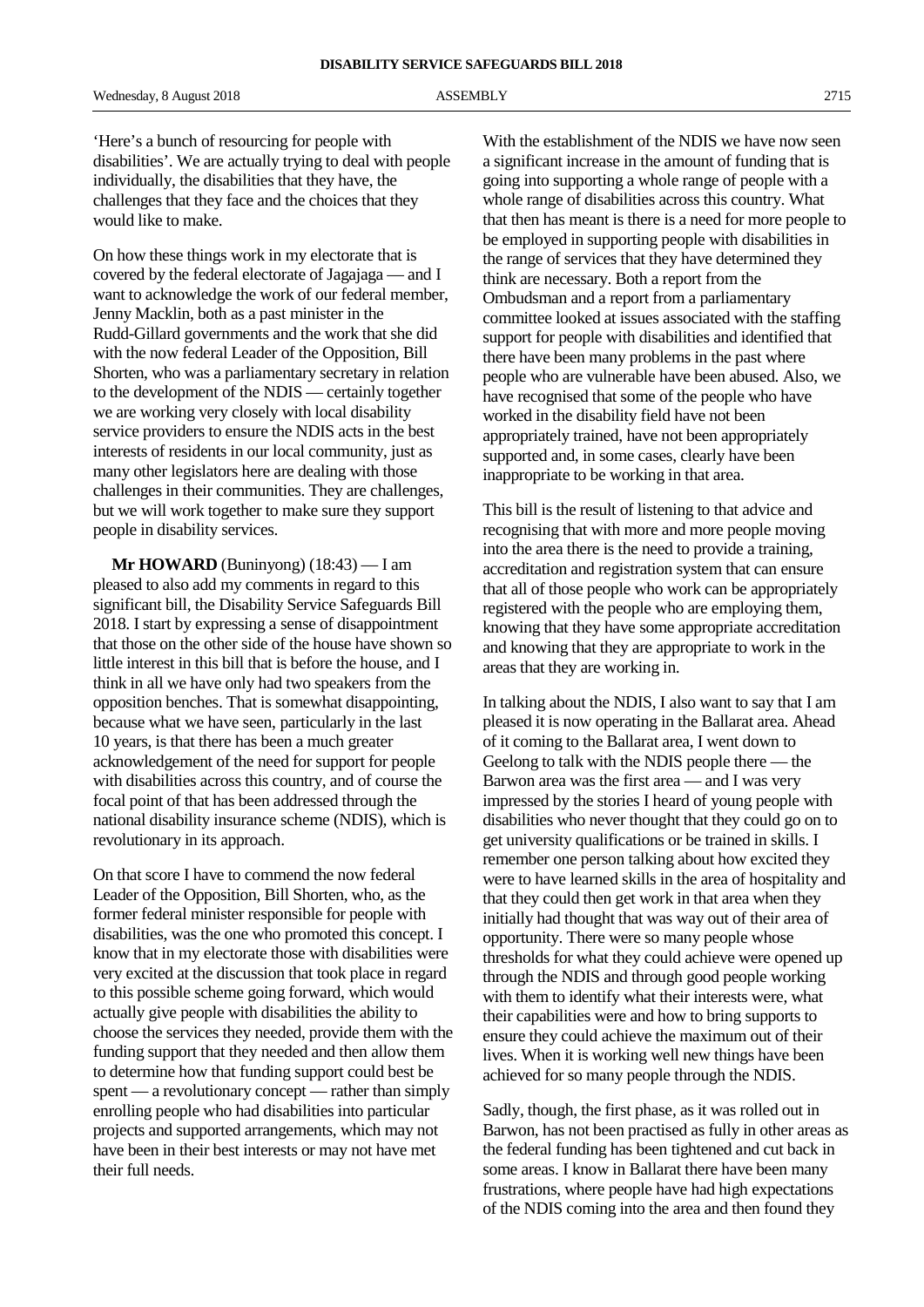were not being met the way they had expected. They have had to deal by phone or even over the internet to connect to people who can provide them with advice. They have had to jump through hoops to be accredited. It has not been a very user-friendly service for a number of people, and it has taken them some time to eventually gain the funding support that they have needed and to have it delivered in the ways they have required. I am pleased that with the many cases I have dealt with eventually we have seen positive outcomes, but sometimes it has been slow to come.

Moving on to the bill, as I have said, the NDIS means there are so many people employed in this area, so the aim of this bill is to ensure we have an appropriate accreditation system. In working through that, this government has done the appropriate thing of consulting broadly with people with disabilities, with advocacy groups and with a broad range of providers to establish the key things it needs to do to be able to put in place the best and the most appropriate registration service.

What this bill will do, as others have said, is establish the Victorian Disability Worker Commission. The commissioner will be appointed following the passing of this bill — presuming it does pass — and that commissioner will then work through a range of aspects, looking at the function of how the commission will work. The key thing is it will be registering people to work in the area — a positive function — and on the other hand it will also be able to deal with complaints that might come in so that it can work through them.

There are two aspects to the role of the commission: to set in place the appropriate registration and to ensure the right training is provided — and I am pleased to see there are opportunities for training — and then there is an investigation and complaints procedure that the commission will also be able to follow through on. They are key things that anybody with a disability, who is clearly vulnerable, working with support workers needs to be confident about: that the people who have been appointed to work with them are going to be clearly registered and understand what is required. If the process is done correctly, there should be less complaints, but if there are complaints, somebody is going to listen to them and follow through on those complaints. That is clearly the key to the first half of this bill, which is the major part of the bill.

There is a second part of the bill that looks at specialist disability accommodation and recognises, again to be compliant with the NDIS, that there needs to be a split between service provision, as it was, and accommodation, so that those with disabilities can

determine which is the best accommodation for them, whether they want to live at home with their family or in other circumstances that might be available to them. Beyond that they can then select the appropriate support services that they will want to back up wherever they choose to live.

We recognise that the bill will give much more choice to people who are in need of specialist disability accommodation support so that they can access that support separate to their accommodation. This bill recognises the additional issues that are required in terms of the provision of that accommodation and the safeguards that are put in place. In determining this a lot of consultation took place so that we would get it right. I believe this bill does get those issues right to support people with disabilities into the future.

**Ms COUZENS** (Geelong) (18:53) — I am proud to rise to speak on the Disability Service Safeguards Bill 2018. I want to start by congratulating the Minister for Housing, Disability and Ageing on his commitment to ensure safeguards are in place for people with disabilities in Victoria.

As a member of the Family and Community Development Committee which undertook the inquiry into abuse in disability services, I am proud to see the great outcomes being dealt with in the chamber today. It reflects the Andrews government's commitment to protect some of the most vulnerable people in our community. During the inquiry we heard shocking stories from parents, family members, workers and other professionals in the disability field. We held a number of hearings across the state, including in regional Victoria and here in Melbourne. There was a great deal of evidence given by family members, by parents and by those who worked in the disability sector. There are many great workers in the disability sector who are very committed to what they do, and they do want to protect the most vulnerable in our community — people with disabilities. There is no doubt of that.

One of the key points we heard evidence about was around the casualisation of the workforce. Casuals were being brought in who did not necessarily have the skills and expertise to work with people with disabilities. There were situations of abuse in a variety of ways shocking ways — that were not dealt with by particular agencies. They were swept under the carpet. When those workers did raise concerns about what was happening in the workplace for those people with disabilities often they were singled out, they were bullied or they did not receive any other work. There were a whole range of issues that they faced as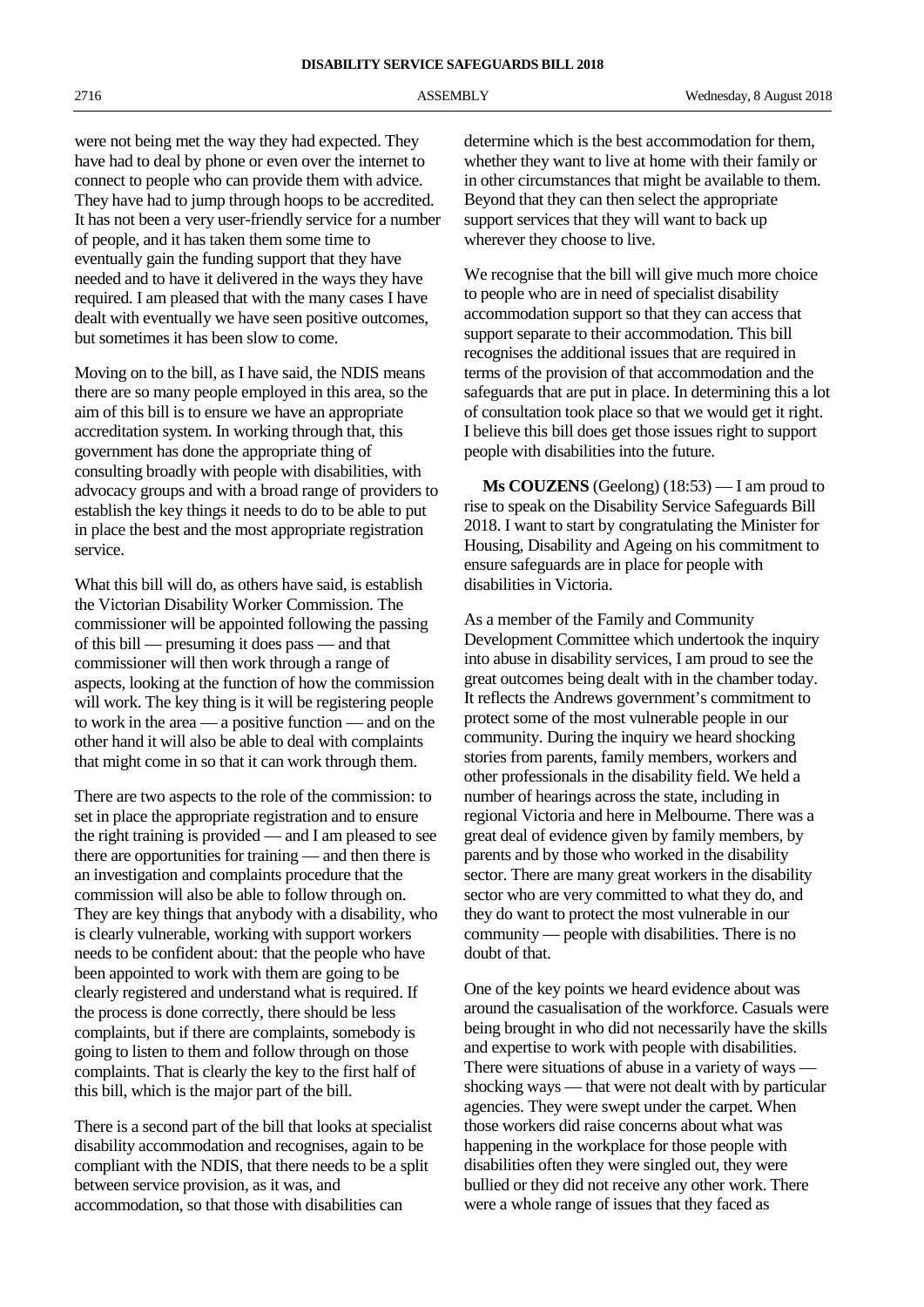disability workers in trying to protect some of the most vulnerable people in our community.

Often when those reports were made what we found was that there was rarely a conviction because of the lack of evidence — the inability of the abused person to give evidence and to talk about what had happened to them. As I said, there were some shocking stories that came out of that inquiry — far too many. The committee had to listen to a lot of really disturbing things that were occurring. The professionalism within the disability sector was questionable, particularly in some areas.

The concerns raised by those workers were around the lack of skills in working with people with disabilities, particularly some of the challenging behaviours experienced when working in different areas of the disability sector. It would be difficult for any skilled worker to handle some of those challenges, but workers who did not have the skills or the professionalism to deal with them often dealt with them in the wrong way, and it led to abuse of those people. We heard from workers who identified poor training and some of the challenges in their work that led to different forms of abuse by unskilled workers, often casuals. Workers who raised the alarm when they knew of or suspected abuse were often punished by being ignored or not getting any work. We must have the highest standards of safety and care for our most vulnerable in the community.

This bill will implement a registration and accreditation scheme for the Victorian disability workforce that will protect the rights of people with a disability to be safe and receive high-quality services. It will enhance service quality by ensuring workers have the necessary skills, experience and qualifications, and will enable people with disability to exercise greater choice and control in their lives. It will update the rights of people living in specialist disability accommodation to align more closely with the rights of other tenants in the community, provide continuity of existing specialist protections and give effect to the core tenet of the national disability insurance scheme (NDIS) — choice and control — by separating residency rights from service provision. It will ensure Victorian regulatory requirements do not conflict with those under the NDIS, so that residency rights are enforced.

The bill establishes a dedicated regulator at arms-length from government to operate a registration and accreditation scheme for the disability workforce, including positive licensing for worker registration and negative licensing for code of conduct functions. The regulator will be comprised of the Disability Worker Registration Board of Victoria to oversee the

registration function; a statutory disability worker commissioner, with responsibility for the negative licensing function; and the Disability Worker Commission, to provide support to both the board and commissioner in exercising their functions.

This bill is really important in protecting people with disabilities, giving them the rights that they should have and ensuring that they do not face unacceptable levels of abuse. One of the things that the committee did find disturbing was that there was a bit of a mentality within the disability services that some forms of abuse were just part and parcel of the job. Many parents reported knowing that their children were being abused but were not able to provide the necessary —

**The DEPUTY SPEAKER** — The time appointed by sessional orders for me to interrupt business has now arrived. The member may continue her speech when the matter is next before the Chair.

### **Business interrupted under sessional orders.**

## **ADJOURNMENT**

**The DEPUTY SPEAKER** — The question is:

That the house now adjourns.

#### **Community language schools funding program**

**Ms VICTORIA** (Bayswater) (19:00) — (14 763) Today I rise to request the Minister for Education investigate issues of non-compliance with the Department of Education and Training's community language schools funding program, and specifically in relation to clause (f) of the funding criteria that states:

No other community language school may offer the same language within a 5-kilometre radius.

I have been contacted by the Chinese Association of Victoria, which operates a not-for-profit and highly successful language school in Wantirna. They have an ongoing issue with other language schools in the vicinity not complying with clause (f) of the funding criteria. Despite numerous attempts to rectify this situation themselves, they have had no successful resolution. This language school, like many others, relies on government funding to provide programs to their students. The funding criteria are very clearly defined and must be stringently applied to all language schools, no matter how large or small. In addition, I have been advised that certain language schools operating in the area are also not registered with the Australian Charities and Not for Profit Commission, which they must be for accreditation or reaccreditation for funding from the department.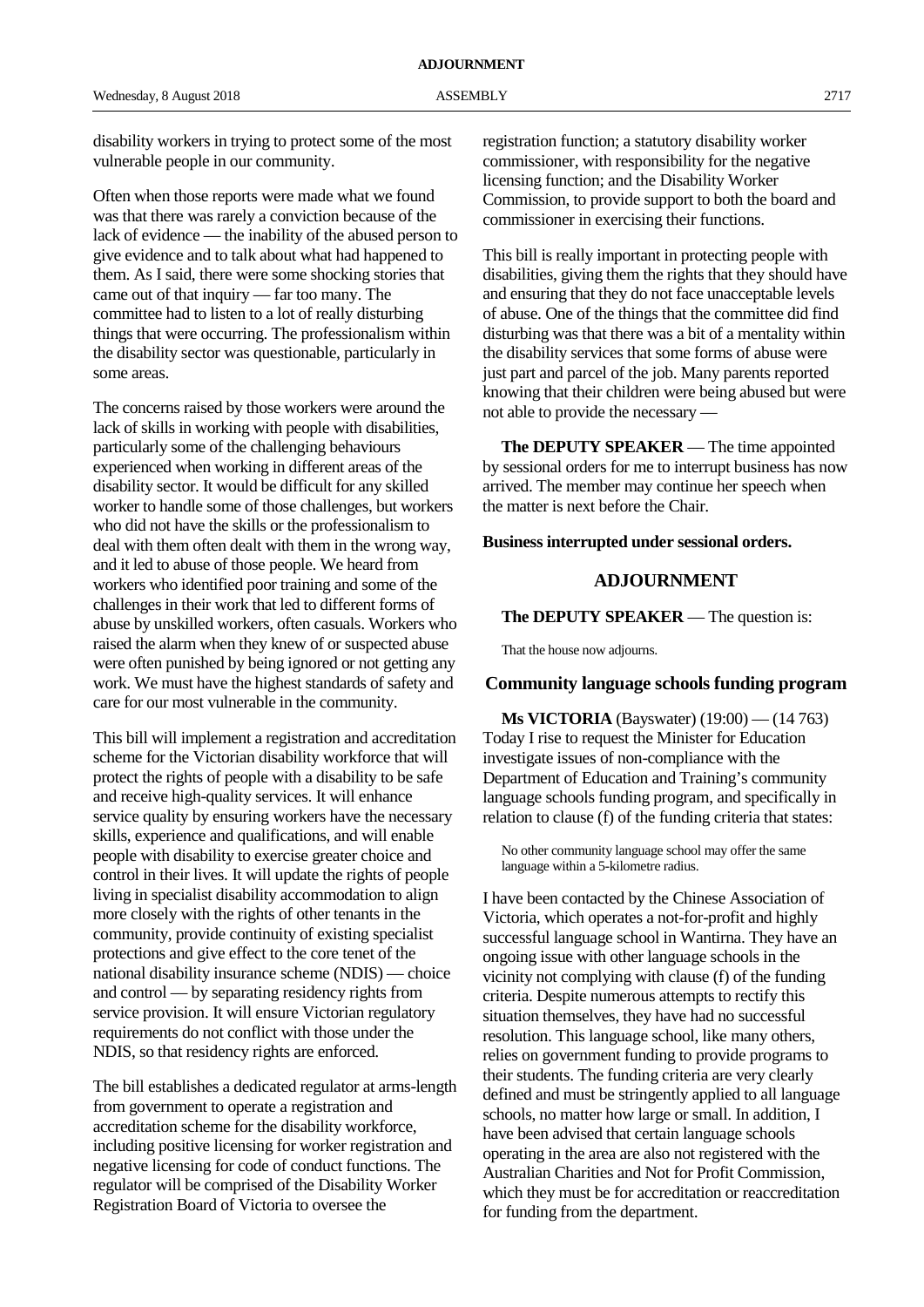Minister, I request that you look into these issues to ensure that all language schools are complying with the department's criteria to ensure a fair and level playing field for all. It is unfair and quite detrimental to the language schools here in Victoria that do abide by these rules. If they are non-compliant or clause (f) has not been complied with by the department, then I trust state funding from the non-valid schools will be withdrawn immediately.

## **Williamstown Hospital**

**Mr NOONAN** (Williamstown) (19:02) — (14 764) Tonight I wish to raise a matter with the Minister for Health, and the action I seek is for the minister to outline when a security upgrade at Williamstown Hospital will be completed. I was really pleased to recently visit Williamstown Hospital to announce a \$60 000 grant to upgrade the hospital's security system as part of the Health Service Violence Prevention Fund. As we all know, unfortunately too many healthcare workers are forced to endure occupational violence, both of a verbal nature and of a physical nature. We as a government obviously condemn any acts of violence in our hospitals or indeed against health workers or emergency service workers.

Prevention is always better than a cure, but where violence occurs it is important to capture the evidence and hold perpetrators to account. That is why this investment is so important. Williamstown Hospital will now be able to upgrade their security system from an analogue to a digital system. This will also allow the hospital to expand the number of CCTV cameras across the hospital precinct. When I visited the hospital, staff were really delighted with the announcement as they have been waiting for some time for this particular funding to come through. So I would really be delighted if the minister was able to advise on what the time line of the installation of the upgraded security system will be.

## **Cobram District Health**

**Mr McCURDY** (Ovens Valley) (19:03) — (14 765) My adjournment matter is to the Minister for Health, and the action I seek is that the minister assist the Cobram community by funding a dialysis unit for Cobram hospital. I get many requests from Cobram residents regarding the lack of renal dialysis facilities in our region. The latest request is from Carolyn Bona, whose mother, Judy Crowe, has tried unsuccessfully to access dialysis placements in Shepparton, Echuca, Yarrawonga and Wangaratta. Currently they are not available. Even if they were to become available, there are rather long travel times to and from these towns

three times a week. Cobram is a town that is large enough to be able to justify this service, so I ask that the minister consider providing dialysis at Cobram hospital to service Cobram and the surrounding region. Cobram District Health is an excellent community hospital, providing wonderful service to our area, and I seek the minister's assistance on this matter.

## **Dandenong High School**

**Ms WILLIAMS** (Dandenong) (19:04) — (14 766) My matter is for the attention of the Minister for Education, and the action I seek from the minister is that he join me on a visit to Dandenong High School to look at the construction works that are underway and to find out more about the school's future needs. Dandenong High School is one of Victoria's oldest, largest and most culturally diverse secondary schools, with students from over 77 different nationalities speaking 83 different languages. They are a school that celebrates collaborative and innovative learning, and it is important they have state-of-the-art facilities to match. Dandenong High School is currently in stage 4 of its redevelopment, which was initiated by the Bracks Labor government following the voluntary merger of Cleeland and Doveton secondary colleges and the old Dandenong High School in 2007. The Andrews Labor government has invested \$3 million to complete stage 4 works at the school, which include the refurbishment of the library and senior study spaces to provide a senior visual arts-media centre as well as a learning resource and arts-media centre.

Dandenong High School is more than just an education centre, though; it is a cornerstone of our community. Many of the teachers and families who have been involved in the school have been involved over many decades, showing enduring commitment to the future of our local students. They include Noel Chapple, who was recently recognised for 55 years experience as the art, craft and woodwork teacher at Dandenong High School. What an achievement that is. This government, as you would have heard many times in this house, is building the Education State and giving every child access to a great local school. This is just one in the heart of Dandenong. I ask the minister to join me on a visit to Dandenong High School to see these construction works in action and to see the difference that this government is making to an important local school in my community.

# **Albury Wodonga Health**

**Mr TILLEY** (Benambra) (19:06) — (14 767) I wish to raise a matter for the attention of the Minister for Health, and the action that I seek is for the minister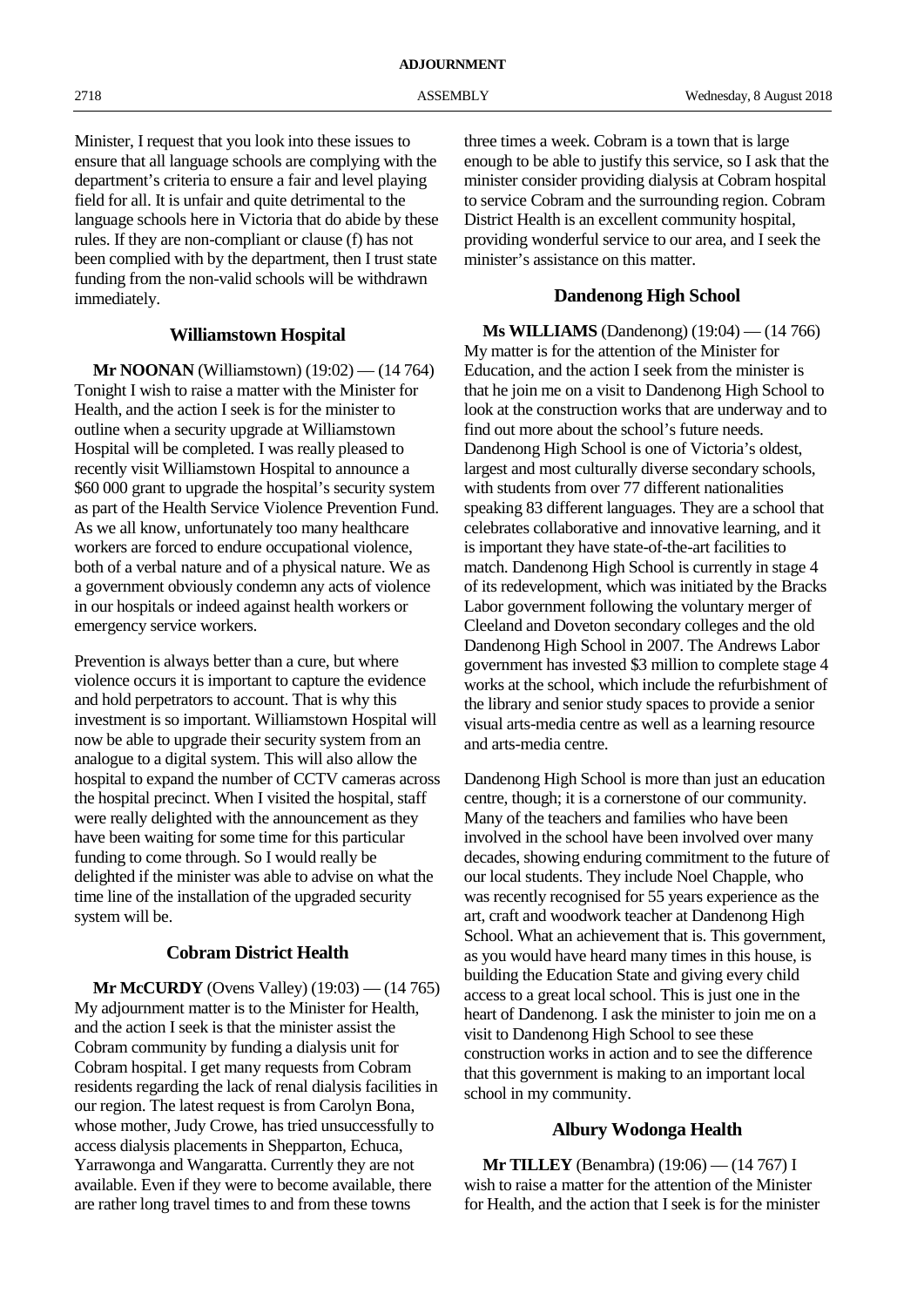to investigate and fund the cost of fixing the hydrotherapy pool at Albury Wodonga Health. Albury Wodonga Health closed the 25-year-old pool about two months ago and the chief executive officer, Mr Leigh McJames, says they have discovered it no longer meets the necessary hygiene standards. The warm water therapy pool is used about 1200 times each month, which is roughly 300 times a week or 60 times a day. It is a busy pool. It is an integral part of rehabilitation for many patients and people suffering intolerable ongoing pain. Perhaps to its detriment it has also become a pool used by community groups, and there is some argument that the mix of community groups and inpatient rehab is no longer viable. Putting those arguments aside, it is fair to say that this is an important health and community asset.

Mr McJames has said publicly and in discussions with myself and my New South Wales colleague the member for Albury, Mr Greg Aplin, that the cost of repairing the pool is somewhere between \$50 000 and \$100 000. He has also intimated publicly that were he gifted \$100 000, the pool would not be a priority. That is not acceptable to our communities in New South Wales and Victoria.

User groups have been campaigning against the pool's closure, saying it denies valuable hydrotherapy to chronic pain sufferers, people in rehabilitation and those with disabilities. More than 100 people attended a community rally last week. I do not think any member of Parliament or any member of the public would accept a quote that varies by 100 per cent. I do not believe we should lose a service that is vital to the health and wellbeing of our community, nor do I believe we should lose an asset that has been part of that health service for a quarter of a century. I do not believe we should lose it overnight and, seemingly, indefinitely. I have been provided with a list of pools that might supplement the loss, but many are inadequate or fail to meet hydrotherapy needs.

Clearly the hospital has many competing demands. Figures released just last week suggest one in three emergency patients presenting at Albury are not being treated in the accepted time frame. Minister, you must ensure Albury Wodonga Health meets the needs of the entire 180 000 people in the catchment. That includes emergency departments, mental health, acute services and the pool. Albury Wodonga Health has, under this Labor government, also had to sit and watch as you bankrolled a \$1.2 billion hospital monolith at Bendigo, a \$100 million makeover at Shepparton and, even closer to home and more recently, \$7 million for Wangaratta Hospital.

Albury Wodonga Health is a pioneer of the cross-border health services, a testament to two state governments working in partnership to deliver the best service possible to these twin communities. To that end, I call on your department to investigate the closure of the hydrotherapy pool and obtain a more precise assessment of the costs involved in its repair. I would then ask you, Minister, to coordinate with the New South Wales government to co-fund this pool.

# **Melbourne Airport rail link**

**Mr McGUIRE** (Broadmeadows) (19:09) — (14 768) My adjournment request is to the Minister for Public Transport. The action I seek is a report on which commuter connections can be part of the rail link to Melbourne Airport. Victorians have waited nearly 50 years for this proposition, and I am delighted the Premier has committed \$5 billion to match the Australian government's funding to begin work on an airport rail link in four years, because this will help deliver tens of thousands of jobs. Such a deal could also be part of a city deal that would be a nation-defining proposition looking at projects to build the rail link to Melbourne Airport and the missing link in our road network, the north-east link. It would help match the Australian government's investment in Sydney's west, rectify the deficit that we have in that and deliver fairer funding for infrastructure in the state of Victoria. We have often heard the Treasurer say how little we are getting in comparison to Sydney, so this would be of great interest.

Of course the need is now urgent and vital. The Victorian government's preferred route is through a new super-hub in Sunshine connecting suburbs and regions to the airport, and that is why I am vitally interested, as the member for Broadmeadows, in how we connect up the north as well, because the reality is that almost 70 million people will use Melbourne Airport annually within 20 years, making it almost as busy as London's Heathrow Airport. So here is the opportunity, and I am really interested to see how we can make these connections work. Then we can connect the Arden precinct into this as well to make this a smart city — this is a wonderful opportunity — and it can become the linchpin between the north and the west.

Australia is not world leading in many things but in medical research we are and we have the fantastic Parkville precinct. That again could be something that could be leveraged in such a things as a city deal. The argument that I would put as the Parliamentary Secretary for Medical Research is that we should keep the brains trust in Parkville but have the manufacturing arm in Broadmeadows. I am very happy to organise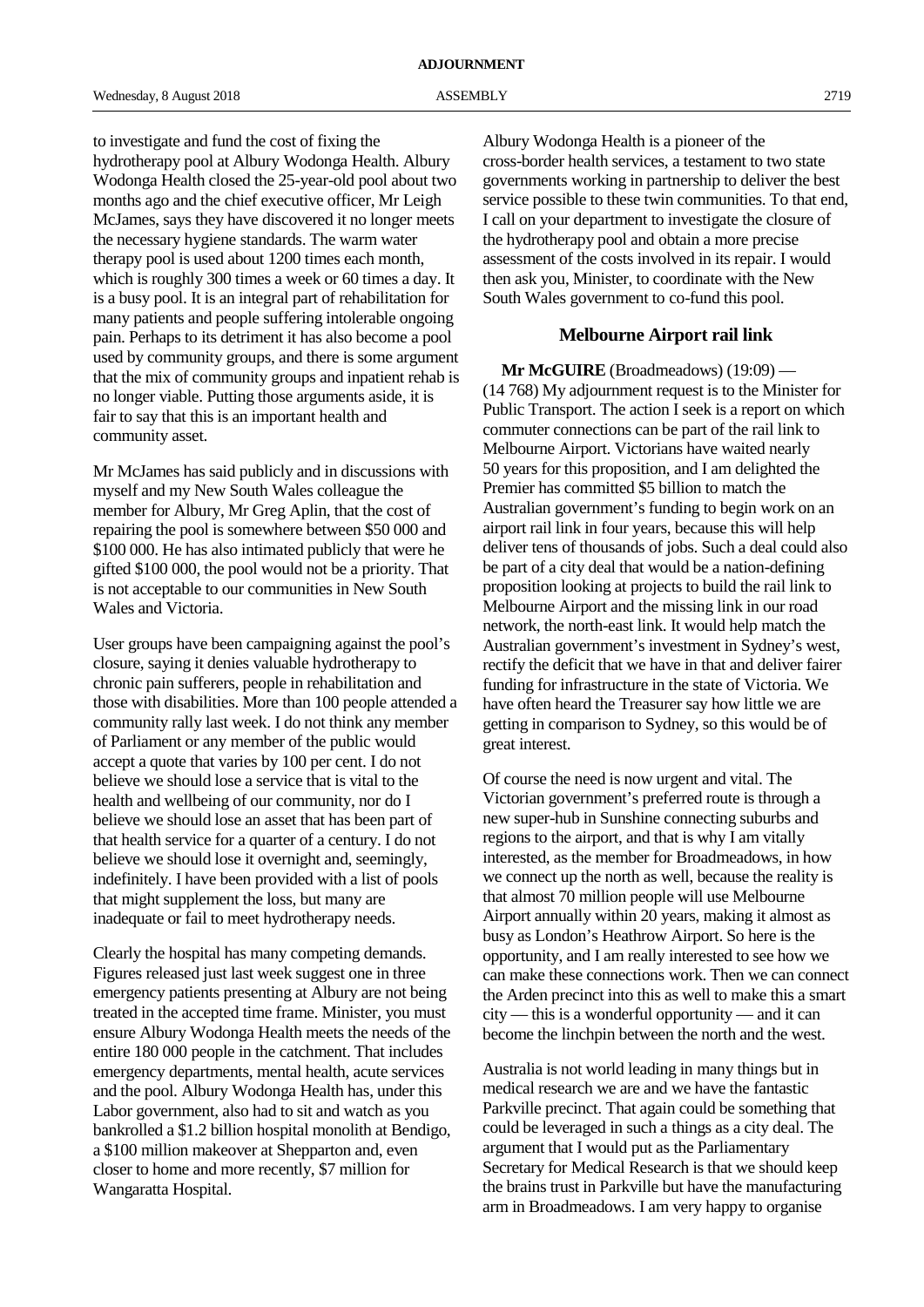any big companies that want to come and match our number one company, CSL — that is where they manufacture from. If we can continue to build these platforms, we can have the infrastructure here, we can get the value out of our intellectual property and we can export to China, Japan and Korea where we have free trade agreements, and that could all be neatly wrapped up in a city deal and anchored on those two nation-defining projects.

# **AGL Crib Point gas terminal**

**Ms SANDELL** (Melbourne) (19:12) — (14 769) My adjournment matter is for the Minister for Ports. I ask the minister to write to me and explain if and why public money is being used by the Port of Hastings Development Authority to prepare land and infrastructure to support the AGL monster gas ship at Crib Point before it has even been granted planning approval. This project, frankly, is a disaster. AGL are trying to rush through an enormous, permanent floating gas ship at Crib Point in Western Port Bay. The bay would see a constant stream of heavy ships coming in to feed this new monster ship with imported gas. The gas would then be transported through a new pipeline into the existing gas network at Pakenham. AGL want to pump huge quantities of heated and chlorinated water into Western Port Bay, threatening internationally significant Ramsar wetlands and threatened species, and they want to trash valuable farming land by building a new and totally unnecessary pipeline. AGL are simply looking to make a quick buck with no regard for the community, no regard for the environment and certainly no regard for our climate.

At first it looked like AGL were trying to slip the pipeline and gas ship through the approvals process separate to each other so they would come under the greenhouse gas emissions cap and not require a comprehensive environment effects statement (EES). Thank goodness that did not happen, but now the community is worried that the EES will not be taken as seriously as it should be by this Labor government. For a project this big and this polluting the EES needs to be incredibly rigorous — the project should not go ahead, but in the meantime the EES needs to be incredibly rigorous. However, the community does not have a lot of faith in this government because they seem to be bending over backwards to help AGL and support the project. For example, we are hearing troubling reports that the Port of Hastings Development Authority, a public entity, is using public money to lease land and upgrade shipping infrastructure in preparation for the development of AGL's project.

Why is the government using public money to assist this project when it does not even have planning approval yet? The last thing Victoria needs is more dirty and polluting fossil fuels. The rest of the world gets it; they are moving away from coal and gas. But this Labor government does not seem to get it. Sure they have done some good things when it comes to renewables, but they have also extended coal licences for our dirtiest coalmines, they are putting \$50 million of public money towards a dud project to supposedly turn brown coal into hydrogen and they have opened up our western coastal waters to gas exploration despite shocking new evidence that the seismic testing used to find new gas and coal reserves destroys large areas of marine life.

This is not the time to build or support fossil fuel infrastructure. It is the time to move beyond gas, to move beyond coal and to make the current ban on onshore gas exploration permanent, which is something that Labor simply has not committed to. The Greens have a plan to move the state beyond gas, and it is really about time the other parties saw the threat of climate change and jumped on board.

# **Early childhood funding**

**Mr RICHARDSON** (Mordialloc) (19:15) — (14 770) My adjournment matter this evening is for the Minister for Families and Children, and the action I seek is for the minister to meet with early childhood educators and parents in my electorate and provide an update on the Andrews Labor government's efforts to give our tiniest Victorians the support they need to get the best possible start in life.

We all know how critical kindergarten is and how formative it is for our youngest Victorians on their journey towards education in primary school and all the way through to high school, TAFE and university. It all starts with kinder. This is where they gain the vital tools that will equip them for their future learning and development: their social skills, literacy and numeracy skills, critical thinking and creative thinking for the future.

Each year almost 80 000 young Victorians start kindergarten, and many of them are in my electorate of Mordialloc. The national partnership on universal access to early childhood education was a landmark policy between the state and federal governments. Established in 2009, it was underpinned by extensive research and was long overdue. It rightly identified the need to secure 15 hours of kindergarten funding and the incredible benefits this provides. However, we know that one in five Victorian children still starts prep not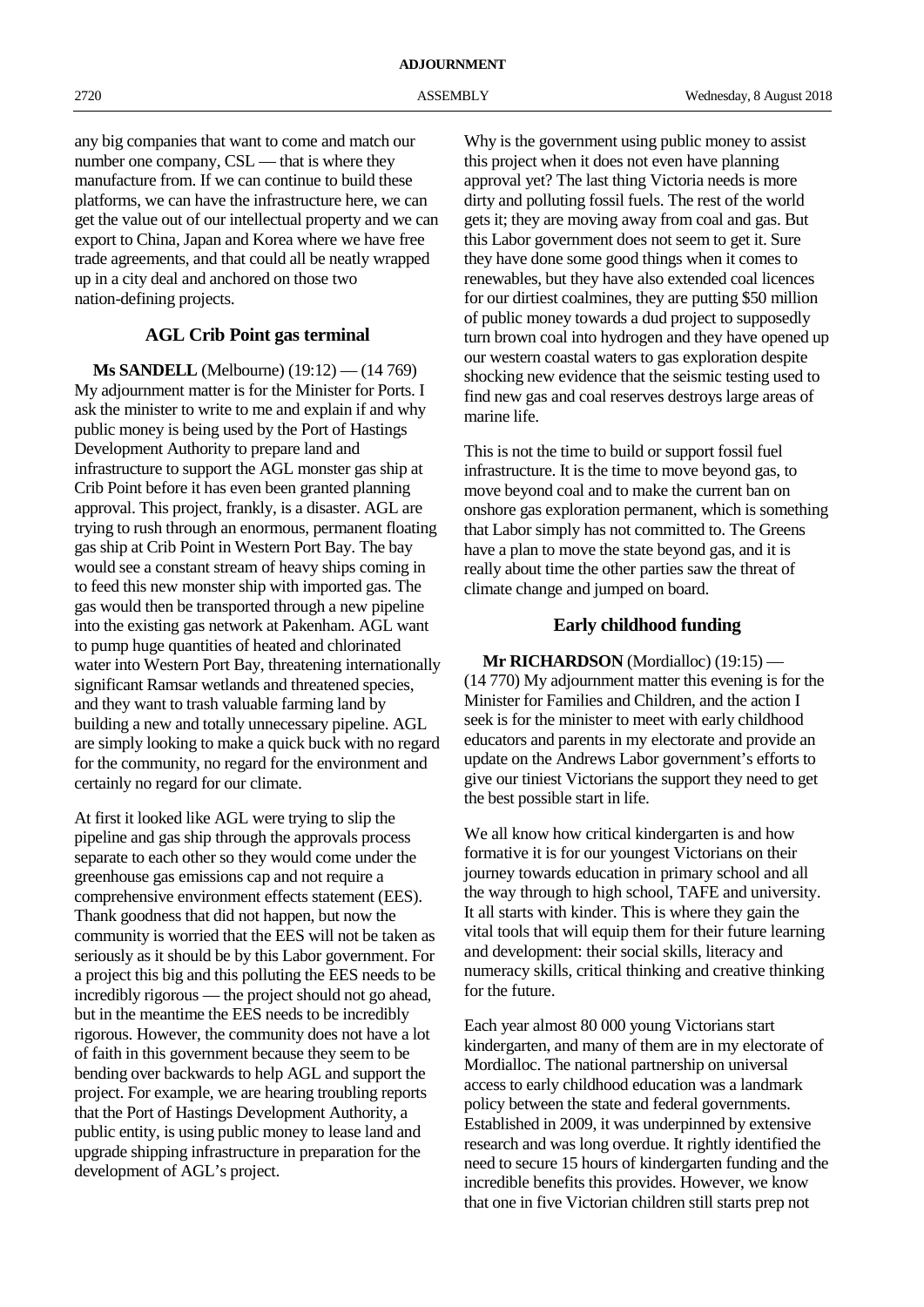ready for school, and if they start from behind, they tend to stay behind.

Australia ranks 23rd in spending on early childhood as a percentage of gross domestic product, well below the OECD average. Now is not the time to be taking funding out of our local kinders; now is the time to invest in our local kinders and support them for the future. A recent report in the *Australian Financial Review* uncovered the future intentions of the federal Liberal government in slashing kinder funding. It reported that since the early childhood national partnership came into existence in 2009 the federal government has extended funding on an annual basis, and each and every year my kinders have fronted up and pleaded with the government not to cut funding, and each year they have backed down.

Well, this year they have been uncovered in this report of budget savings over the forward estimates to the tune of more than \$400 million. The federal minister, Simon Birmingham, might claim that they have a future plan, but it has been years since they have put a future plan to the states and achieved an agreement, and you do not make a budget saving if you intend to put funding in over the forward estimates.

Let me make that very clear: if you claim a saving, that is a cut that will impact on our local kinders and once again put the education of our youngest in Victoria at risk. Now is the time to be making those investments. Now is the time to support the youngest Victorians in their future. So I ask the minister to meet with early childhood educators and parents on how vital kinder is for the Mordialloc electorate.

## **Williams Street, Inverloch, road safety**

**Mr PAYNTER** (Bass) (19:18) — (14 771) My adjournment matter is for the Minister for Roads and Road Safety, and the action that I seek is for the minister to install a supervised crossing on Williams Street, Inverloch, in the vicinity of Inverloch/Kongwak Primary School. A supervised crossing complete with reduced speed zone signs should be installed without delay. A recent accident on this street has left a beautiful young schoolgirl in a wheelchair with bad injuries and the entire family badly shaken. I will read a letter handed to me last week by the girl's brave sister, Tomieka:

Please help us. We need a crossing on Williams Street. My name is Tomieka Petracca. I am nine years old. I have one brother and one sister. Me and my sister were involved in an accident on Tuesday, 17th of July. My sister and I were crossing Williams Street up near the corner. I waited till there was a gap, but because we were crossing on the corner the car came flying around the corner. Celeste was slightly ahead of

me. She was wearing her high-vis orange backpack. She was in front of the car. I pulled her back, but her leg wasn't so lucky. The car ran over her leg, then she fell forwards and hit her head on the side mirror. She started falling backwards, but I caught her. I laid her on the ground. I ran to get Mum (Raewyn Petracca) but Jess Metselaar was already on the road. She carried Celeste off the road. So that's why I think it would be extremely awesome for me and my school peers so that we can walk or ride home without being at risk. I think it would be best if we had a lollipop person, because if we had a pedestrian crossing I don't think it would stop people running on the road. I have been to the city and some people don't wait; they just go straight through. Celeste now has broken both her bones in her leg, she has fractured her neck, toe and heel. She has also suffered concussion. So that's why I think we should have a crossing.

Tomieka, it was absolutely lovely of you to write such a moving letter to me, and I am most thankful to meet with you and your family at the spot where the accident occurred.

Minister, I invite you to visit the area with me to witness firsthand the dangerous situation the Inverloch primary school faces every single school day.

### **Frankston electorate community safety**

**Mr EDBROOKE** (Frankston) (19:20) — (14 772) My adjournment debate matter is for the Minister for Police, and the action I seek is for the minister to meet with my community and discuss a newly established community safety audit and the recent CCTV rollout. As the minister would be well aware, there has been a record 14 per cent drop in the offence rate in Frankston in the last 12 months, to March this year, and my constituents look forward to chatting with the minister about this decrease and future initiatives.

#### **Responses**

**Mr DONNELLAN** (Minister for Roads and Road Safety) (19:21) — In relation to the member for Melbourne, there are various assumptions there which are totally incorrect, but let me be very clear: we do support the proposal to bring in gas to shake out the marketplace in Victoria. As people know, there have been incredible increases in prices for gas across the board in this state, so we are very supportive of the AGL proposal. We are also very supportive of the employment that comes from that.

I find rather amusing some of the comments that the community does not have faith in this government but somehow or other has faith in the Greens. I find that absolutely hysterical. This is a minority party making absolute rubbish suggestions that somehow or other the community does not support the Labor Party. We got voted in at the last election; you did not. But let me be